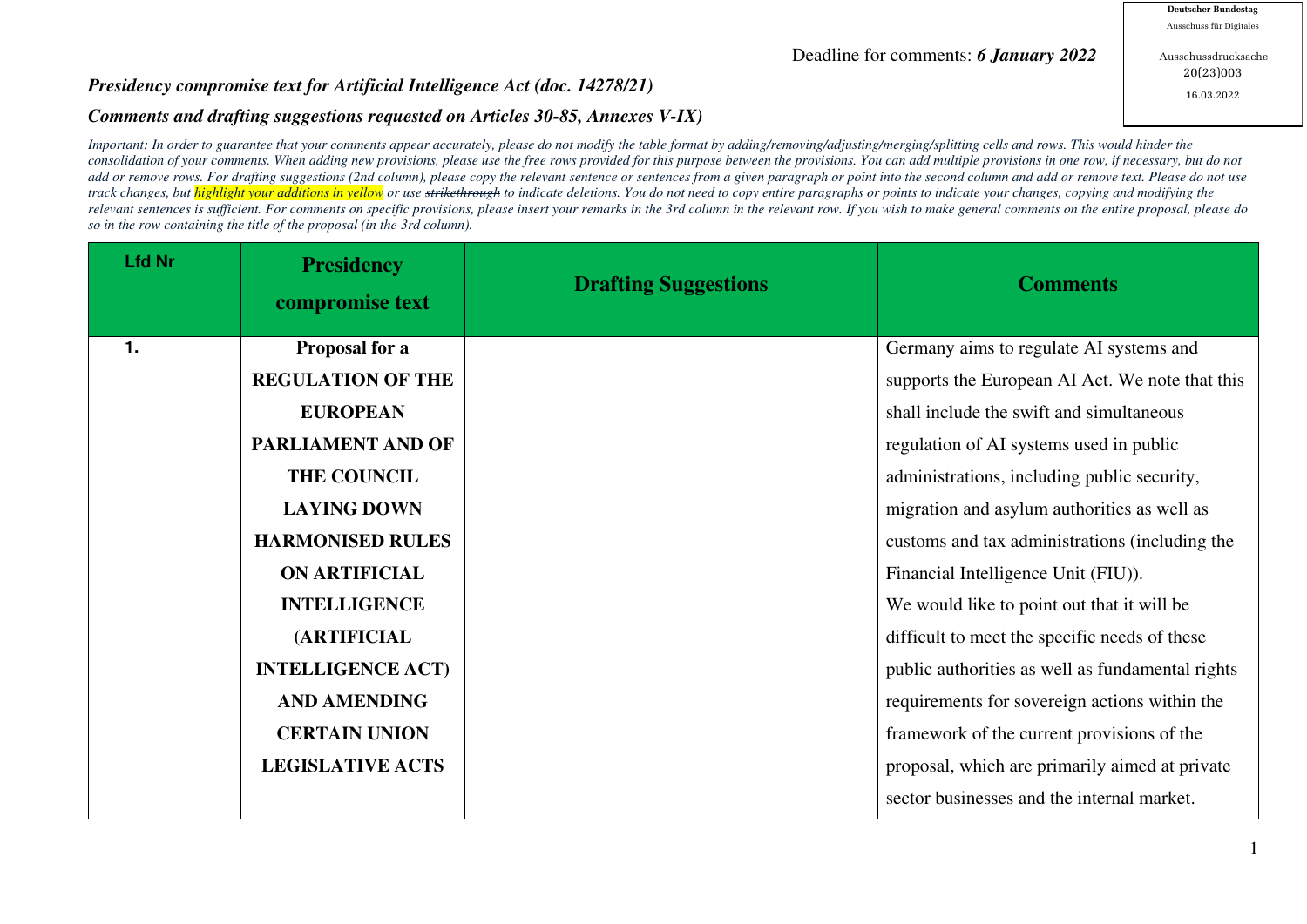| <b>Lfd Nr</b> | <b>Presidency</b><br>compromise text | <b>Drafting Suggestions</b> | <b>Comments</b>                                   |
|---------------|--------------------------------------|-----------------------------|---------------------------------------------------|
|               | (Text with EEA                       |                             | Necessary various individual amendments to or     |
|               | relevance)                           |                             | exemptions from the current provisions will lead  |
|               |                                      |                             | to legal uncertainty among the addressees of the  |
|               |                                      |                             | AI Act.                                           |
|               |                                      |                             | In principle, a separate stand-alone legal act to |
|               |                                      |                             | regulate AI systems used by such authorities      |
|               |                                      |                             | would be possible. This act would then have to    |
|               |                                      |                             | be developed and negotiated quickly and at the    |
|               |                                      |                             | same time as the draft AI Act.                    |
|               |                                      |                             | But in any case, a separate chapter in the draft  |
|               |                                      |                             | AI Act should be aimed for to regulate AI         |
|               |                                      |                             | systems used by public administrations,           |
|               |                                      |                             | including public security, migration and asylum   |
|               |                                      |                             | authorities as well as customs and tax            |
|               |                                      |                             | administration (including the Financial           |
|               |                                      |                             | Intelligence Unit (FIU)), in order to adequately  |
|               |                                      |                             | meet the specific needs of these public           |
|               |                                      |                             | authorities and fundamental rights requirements   |
|               |                                      |                             | for sovereign actions.                            |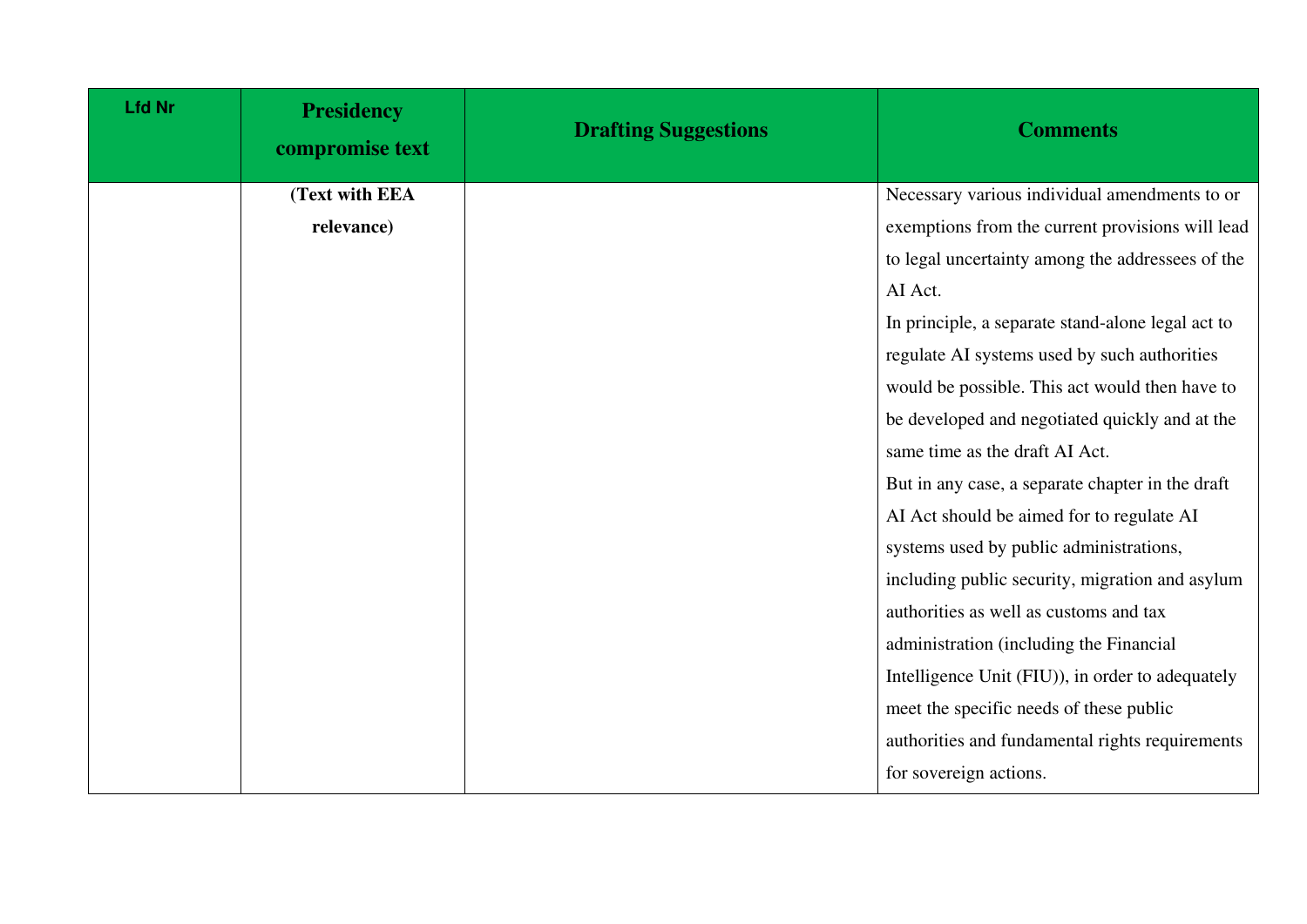| <b>Lfd Nr</b> | <b>Presidency</b><br>compromise text | <b>Drafting Suggestions</b> | <b>Comments</b>                                  |
|---------------|--------------------------------------|-----------------------------|--------------------------------------------------|
|               |                                      |                             | For these reasons, Germany is currently          |
|               |                                      |                             | refraining from commenting comprehensively       |
|               |                                      |                             | on the individual provisions of the draft AI Act |
|               |                                      |                             | with regard to the aforementioned authorities    |
|               |                                      |                             | and reserves the right to make further comments  |
|               |                                      |                             | at a later stage.                                |
|               |                                      |                             |                                                  |
|               |                                      |                             | The German proposals regarding AI systems        |
|               |                                      |                             | developed or used for purposes of the defence    |
|               |                                      |                             | sector or the armed forces are without prejudice |
|               |                                      |                             | to our proposal to amend Article $2(3)$ of the   |
|               |                                      |                             | draft by way of substituting '[German version:   |
|               |                                      |                             | wenn und soweit] they are developed or used for  |
|               |                                      |                             | purposes of the defence sector or the armed      |
|               |                                      |                             | forces' for 'developed or used exclusively for   |
|               |                                      |                             | military purposes'.                              |
|               |                                      |                             |                                                  |
|               |                                      |                             | Please note that these views are preliminary as  |
|               |                                      |                             | we are still examining the proposal.             |
|               |                                      |                             |                                                  |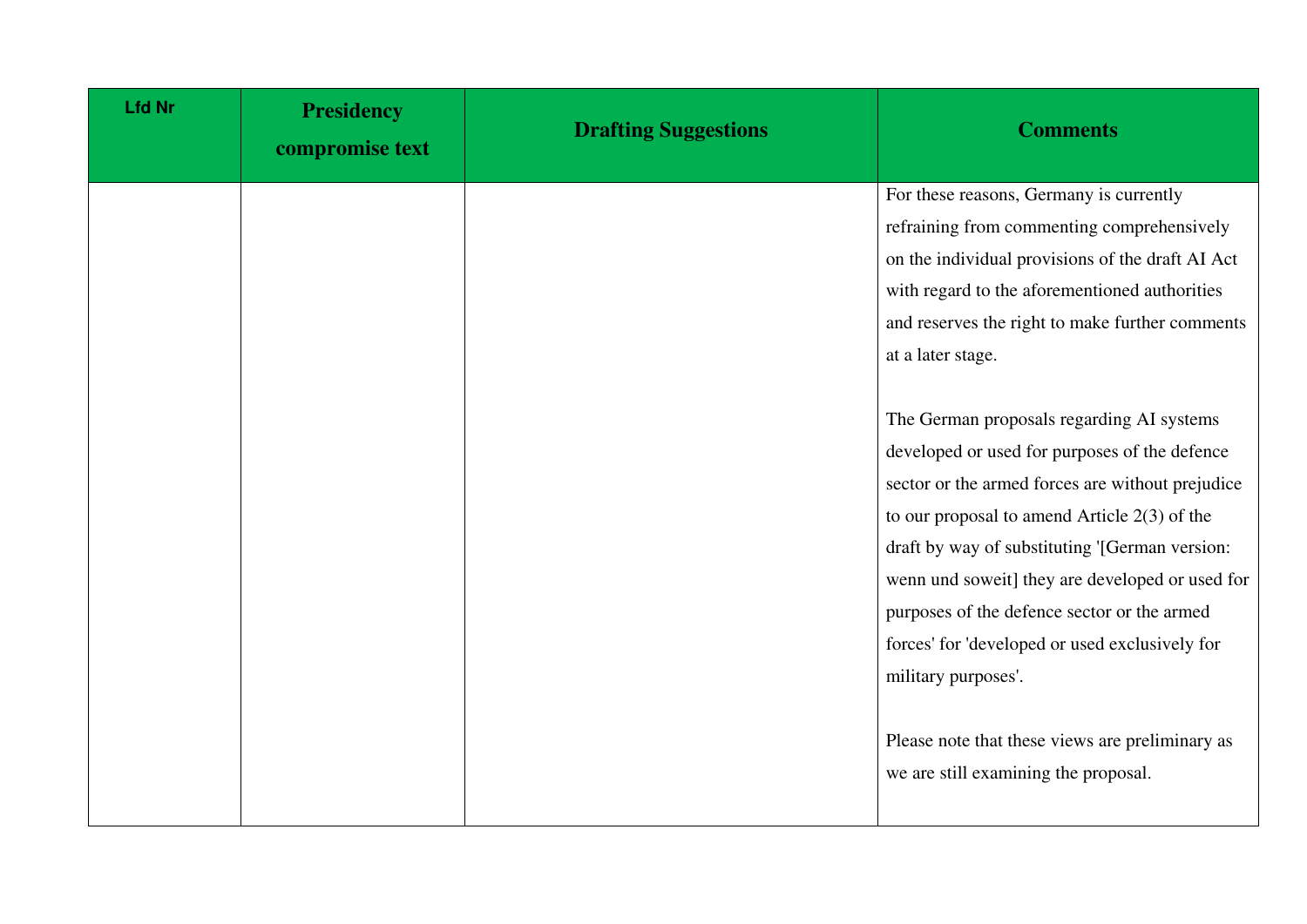| <b>Lfd Nr</b> | <b>Presidency</b><br>compromise text | <b>Drafting Suggestions</b> | <b>Comments</b>                                  |
|---------------|--------------------------------------|-----------------------------|--------------------------------------------------|
| 2.            |                                      |                             | We would approve a clarification (either in a    |
|               |                                      |                             | recital or in a seperate new article) - firstly, |
|               |                                      |                             | with regards to possible legal bases for         |
|               |                                      |                             | processing of personal data in the AIA and -     |
|               |                                      |                             | secondly, that the GDPR and other EU or          |
|               |                                      |                             | national data protection law remains fully       |
|               |                                      |                             | applicable, whenever personal data is processed  |
|               |                                      |                             | under the AIA. As a starting point we propose    |
|               |                                      |                             | the following formulation: This Regulation is    |
|               |                                      |                             | without prejudice to the relevant EU data        |
|               |                                      |                             | protection legislation, in particular Regulation |
|               |                                      |                             | (EU) 2016/679, Regulation (EU) 2018/1725,        |
|               |                                      |                             | Directive 2002/58/EC and Directive (EU)          |
|               |                                      |                             | 2016/680, including the corresponding            |
|               |                                      |                             | provisions of national law. The Union's          |
|               |                                      |                             | legislation for the protection of personal data  |
|               |                                      |                             | shall apply to any processing of personal data   |
|               |                                      |                             | falling within the scope of this Regulation.     |
|               |                                      |                             |                                                  |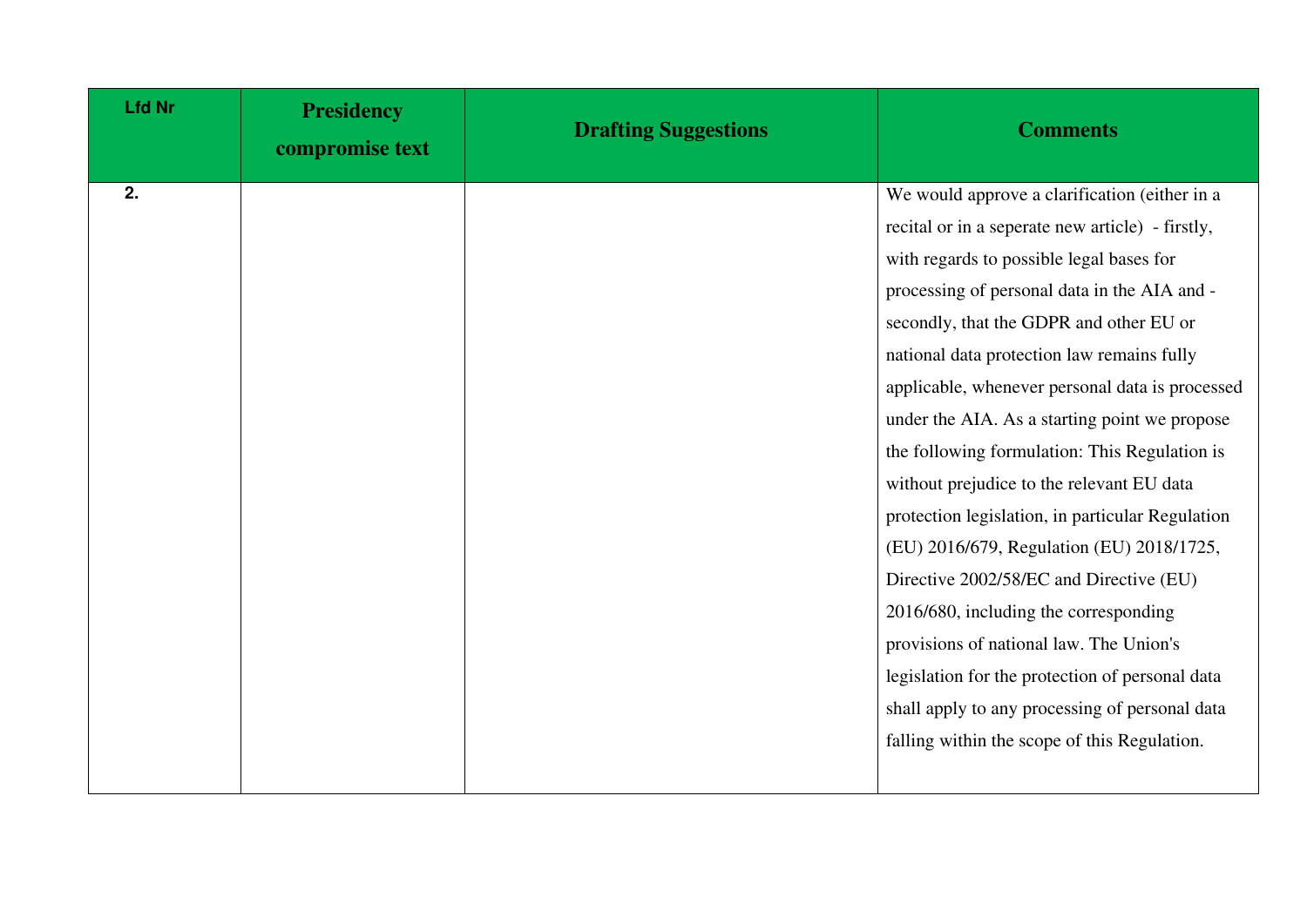| <b>Lfd Nr</b>          | <b>Presidency</b><br>compromise text                                  | <b>Drafting Suggestions</b> | <b>Comments</b>                                                                                                                                                                                                                                                                                                                                |
|------------------------|-----------------------------------------------------------------------|-----------------------------|------------------------------------------------------------------------------------------------------------------------------------------------------------------------------------------------------------------------------------------------------------------------------------------------------------------------------------------------|
|                        |                                                                       |                             | In general it seems no OpenSource products can<br>be used for AI application / can be conform with<br>AIA because licenses included disclaimer of<br>warranty and liability. For example EUPL<br>(https://joinup.ec.europa.eu/collection/eupl/eupl-<br>text-eupl-12) article 7 and 8 contains it. Other<br>are GPL, LGPL, Apache, MIT and BSD. |
| 3.<br>$\overline{4}$ . | <b>CHAPTER 4</b>                                                      |                             |                                                                                                                                                                                                                                                                                                                                                |
| 5.                     | <b>NOTIFIYING</b><br><b>AUTHORITIES AND</b><br><b>NOTIFIED BODIES</b> |                             | How should notifiying authorities and notified<br>bodies responsible for high-risk AI systems, to<br>which legal acts listetd in Annex II, section A,<br>provide the documentary evidence of its<br>compliance with requirements laid down in<br>Article 33(4), (9) and $(10)$ ?<br>For clarification it might be useful to add a<br>rectical. |
| 6.                     |                                                                       |                             |                                                                                                                                                                                                                                                                                                                                                |
| 7.                     |                                                                       |                             |                                                                                                                                                                                                                                                                                                                                                |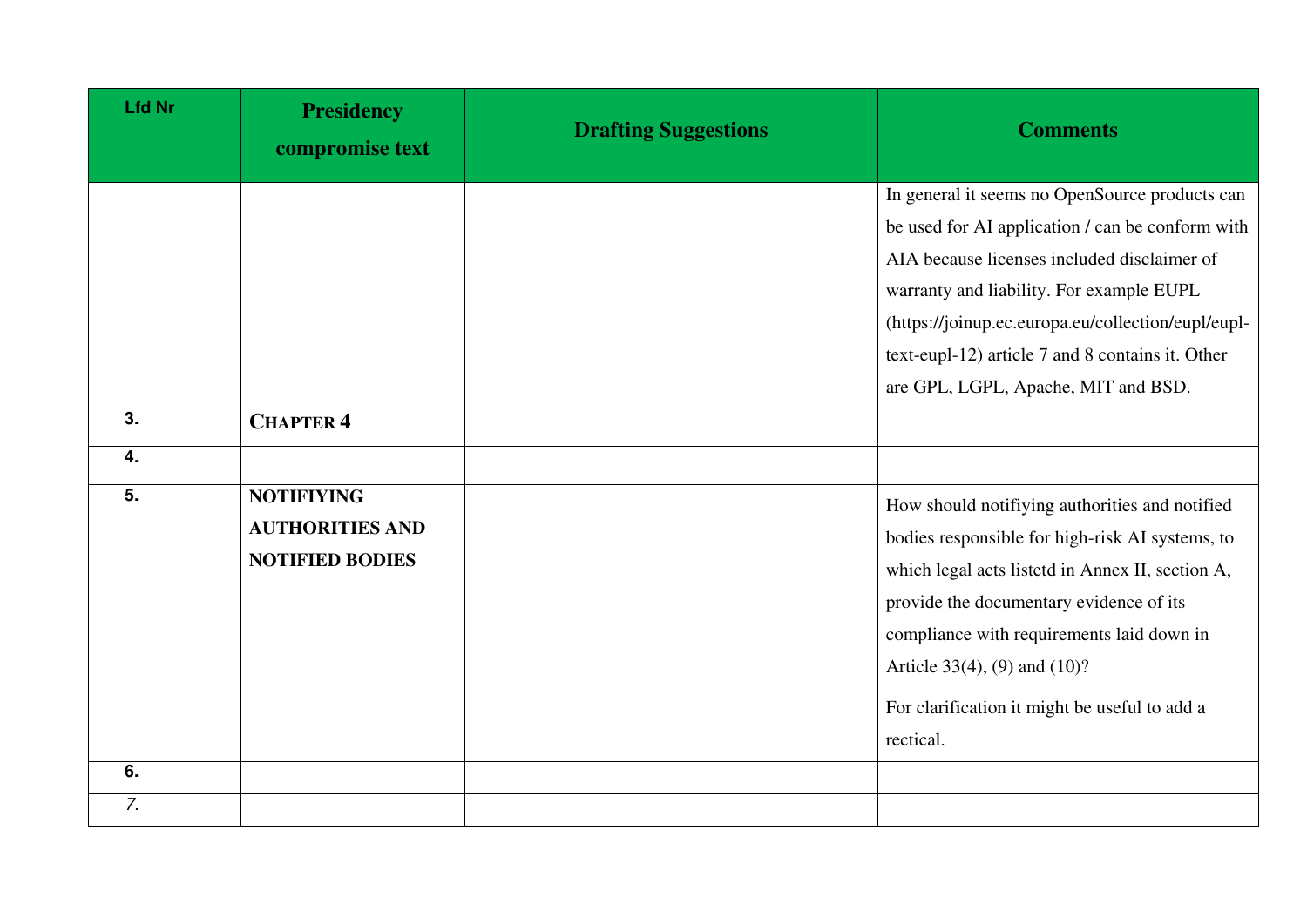| <b>Lfd Nr</b>   | <b>Presidency</b><br>compromise text | <b>Drafting Suggestions</b>                          | <b>Comments</b>                        |
|-----------------|--------------------------------------|------------------------------------------------------|----------------------------------------|
| 8.              |                                      |                                                      |                                        |
| 9.              |                                      |                                                      |                                        |
| 10.             | Article 30                           |                                                      |                                        |
|                 | Notifying authorities                |                                                      |                                        |
| $\overline{11}$ |                                      |                                                      |                                        |
| 12.             | <b>Each Member State</b><br>1.       | Each Member State shall designate or establish a     |                                        |
|                 | shall designate or establish         | notifying authority responsible for setting up and   |                                        |
|                 | a notifying authority                | carrying out the necessary procedures for the        |                                        |
|                 | responsible for setting up           | assessment, designation, notification and for their  |                                        |
|                 | and carrying out the                 | monitoring, of conformity assessment bodies          |                                        |
|                 | necessary procedures for             | including their compliance with the provisions of    |                                        |
|                 | the assessment, designation          | Article 34.                                          |                                        |
|                 | and notification of                  |                                                      |                                        |
|                 | conformity assessment                |                                                      |                                        |
|                 | bodies and for their                 |                                                      |                                        |
|                 | monitoring.                          |                                                      |                                        |
| 13.             |                                      |                                                      |                                        |
| 14.             | 2.<br>Member States may              | 2. Member States may designate that the a national   | The exact wording of $R14(2)$ Decision |
|                 | designate a national                 | accreditation body referred to in Regulation (EC) No | 768/2008/EC should be used.            |
|                 | accreditation body referred          | 765/2008 as a notifying authority. decide that the   |                                        |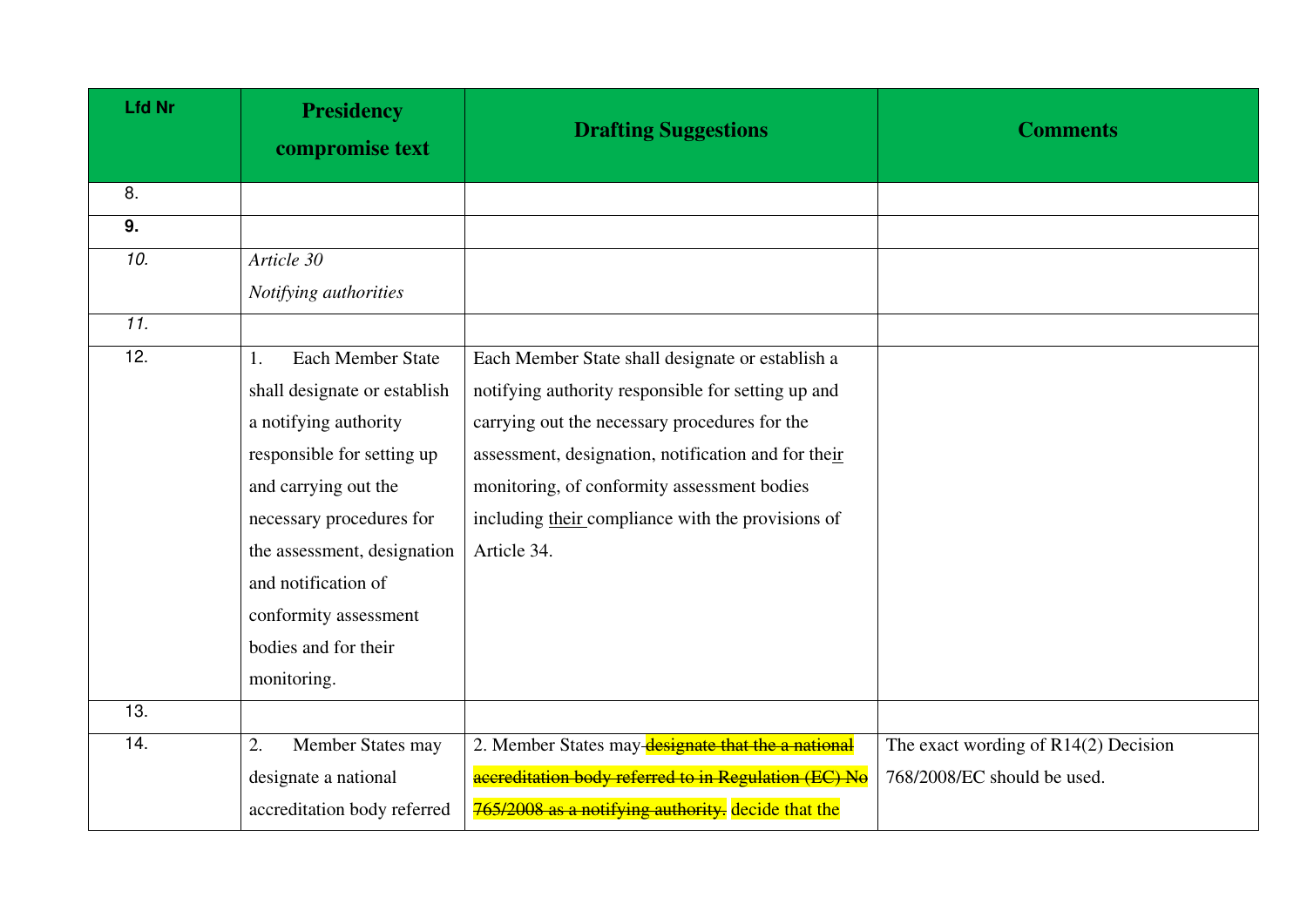| <b>Lfd Nr</b> | <b>Presidency</b><br>compromise text      | <b>Drafting Suggestions</b>                        | <b>Comments</b>                               |
|---------------|-------------------------------------------|----------------------------------------------------|-----------------------------------------------|
|               | to in Regulation (EC) No                  | assessment and monitoring referred to in paragraph |                                               |
|               | 765/2008 as a notifying                   | 1 shall be carried out by a national accreditation |                                               |
|               | authority.                                | body within the meaning of and in accordance with  |                                               |
|               |                                           | Regulation (EC) No 765/2008.                       |                                               |
| 15.           |                                           | (new). The Commission shall provide for the        | To improve exchange of experience betweend    |
|               |                                           | organisation of exchange of experience between     | national notifying or designating authorities |
|               |                                           | national notifying or designating authorities      | responsible for notification policy. Based on |
|               |                                           | responsible for notification policy.               | R29 Decision 768/2008/EC                      |
| 16.           | Notifying authorities<br>3.               |                                                    |                                               |
|               | shall be established,                     |                                                    |                                               |
|               | organised and operated in                 |                                                    |                                               |
|               | such a way that no conflict               |                                                    |                                               |
|               | of interest arises with                   |                                                    |                                               |
|               | conformity assessment                     |                                                    |                                               |
|               | bodies and the objectivity                |                                                    |                                               |
|               | and impartiality of their                 |                                                    |                                               |
|               | activities are safeguarded.               |                                                    |                                               |
| 17.           |                                           |                                                    |                                               |
| 18.           | Notifying authorities<br>$\overline{4}$ . |                                                    |                                               |
|               | shall be organised in such a              |                                                    |                                               |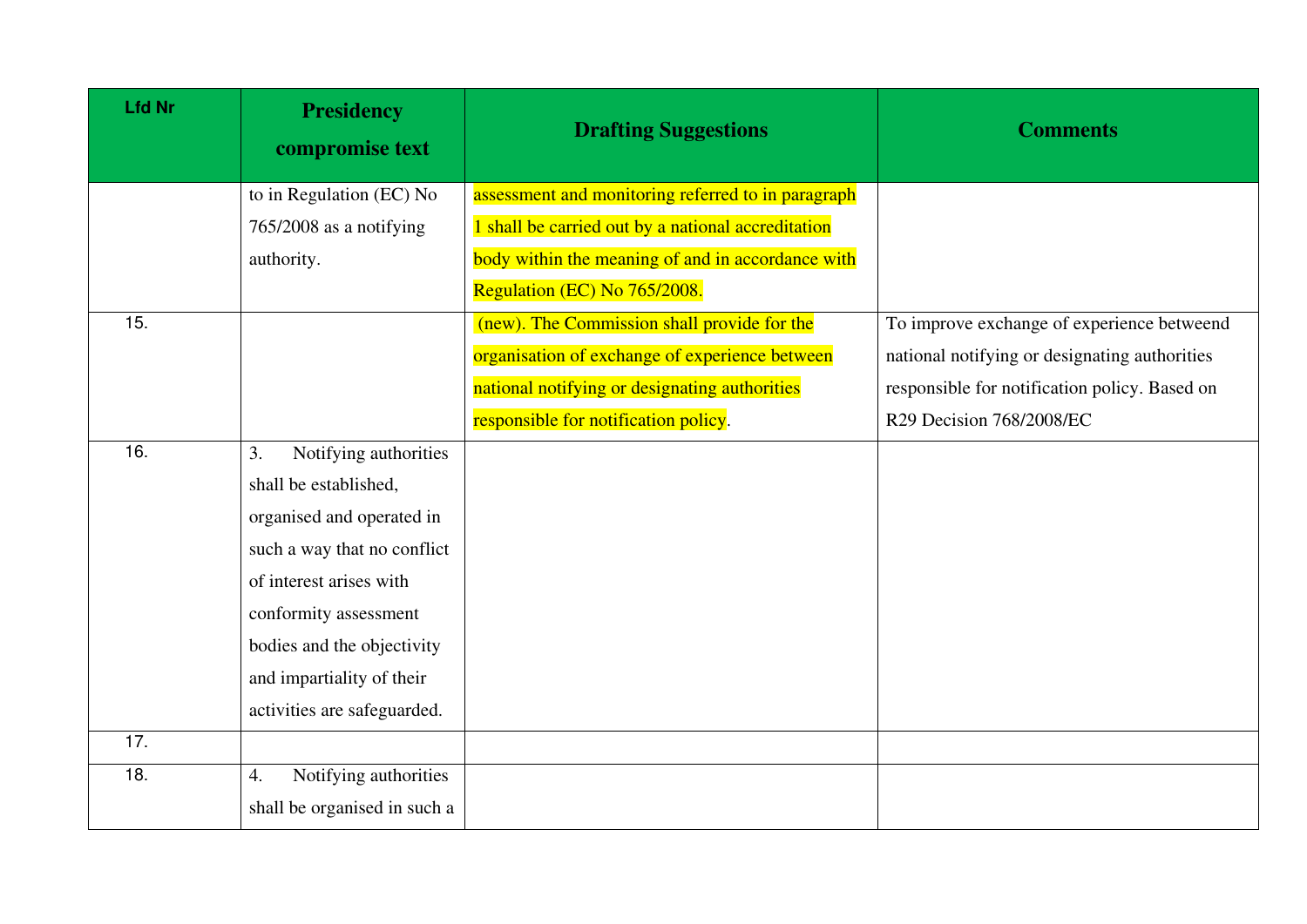| <b>Lfd Nr</b> | <b>Presidency</b><br>compromise text | <b>Drafting Suggestions</b> | <b>Comments</b> |
|---------------|--------------------------------------|-----------------------------|-----------------|
|               | way that decisions relating          |                             |                 |
|               | to the notification of               |                             |                 |
|               | conformity assessment                |                             |                 |
|               | bodies are taken by                  |                             |                 |
|               | competent persons                    |                             |                 |
|               | different from those who             |                             |                 |
|               | carried out the assessment           |                             |                 |
|               | of those bodies.                     |                             |                 |
| 19.           |                                      |                             |                 |
| 20.           | Notifying authorities<br>5.          |                             |                 |
|               | shall not offer or provide           |                             |                 |
|               | any activities that                  |                             |                 |
|               | conformity assessment                |                             |                 |
|               | bodies perform or any                |                             |                 |
|               | consultancy services on a            |                             |                 |
|               | commercial or competitive            |                             |                 |
|               | basis.                               |                             |                 |
| 21.           |                                      |                             |                 |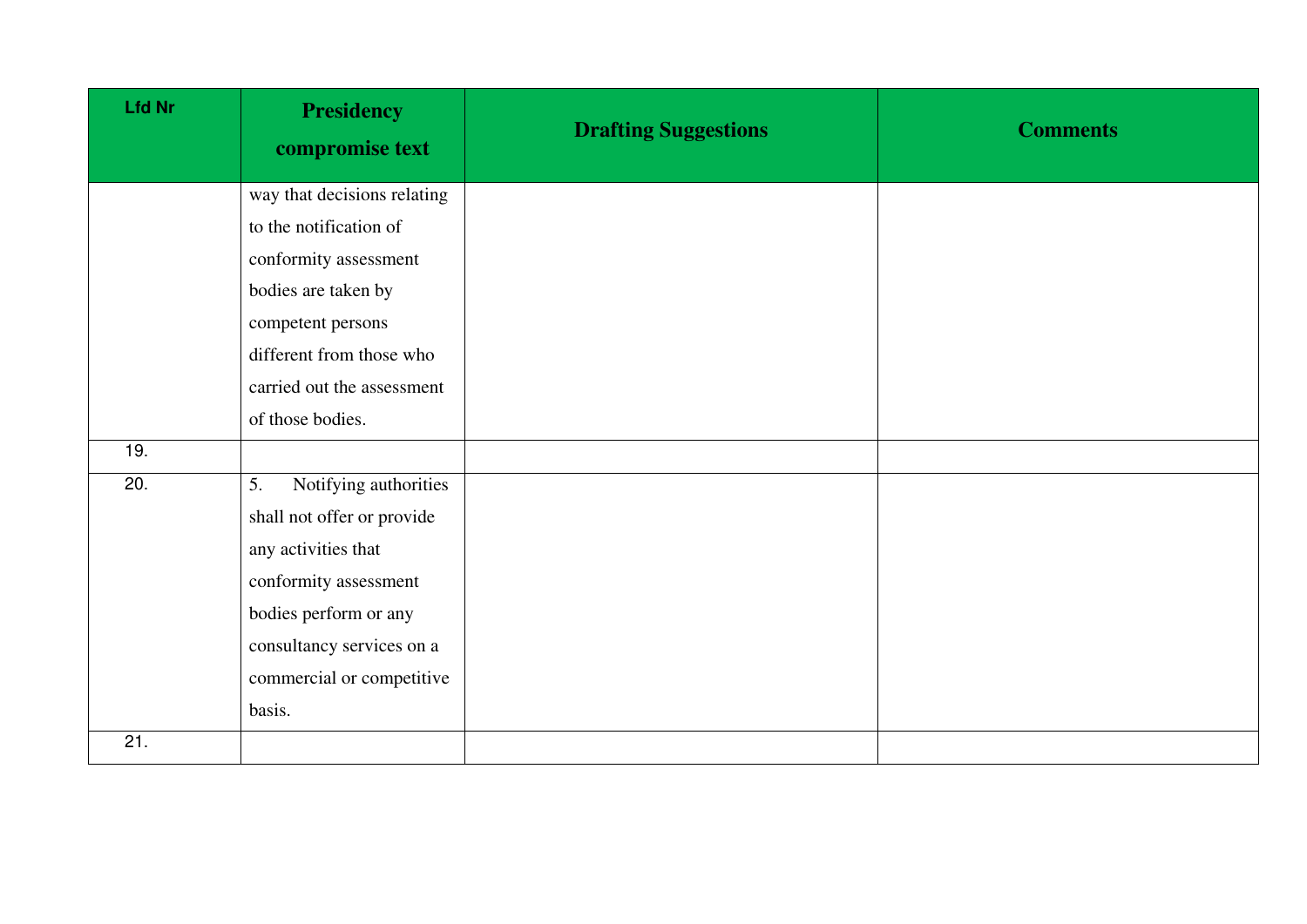| <b>Lfd Nr</b>     | <b>Presidency</b><br>compromise text                                                                                                                          | <b>Drafting Suggestions</b> | <b>Comments</b>                                                                                                                                                                                                                                             |
|-------------------|---------------------------------------------------------------------------------------------------------------------------------------------------------------|-----------------------------|-------------------------------------------------------------------------------------------------------------------------------------------------------------------------------------------------------------------------------------------------------------|
| 22.               | Notifying authorities<br>6.<br>shall safeguard the<br>confidentiality of the<br>information they obtain.                                                      |                             | There are different interpretations, if this<br>provision is also applicable to the cross-border<br>exchange of information between notifying or<br>competent authorities and the COM.                                                                      |
|                   |                                                                                                                                                               |                             | Therefor we suggest to add the following<br>sentence:<br>"However, notifying authorities shall exchange<br>information on conformity assessment bodies,<br>the Commission and, when required, with other<br>regulatory authorities of other Member States." |
| $\overline{23}$ . |                                                                                                                                                               |                             |                                                                                                                                                                                                                                                             |
| 24.               | Notifying authorities<br>7.<br>shall have a sufficient<br>number of competent<br>personnel at their disposal<br>for the proper performance<br>of their tasks. |                             |                                                                                                                                                                                                                                                             |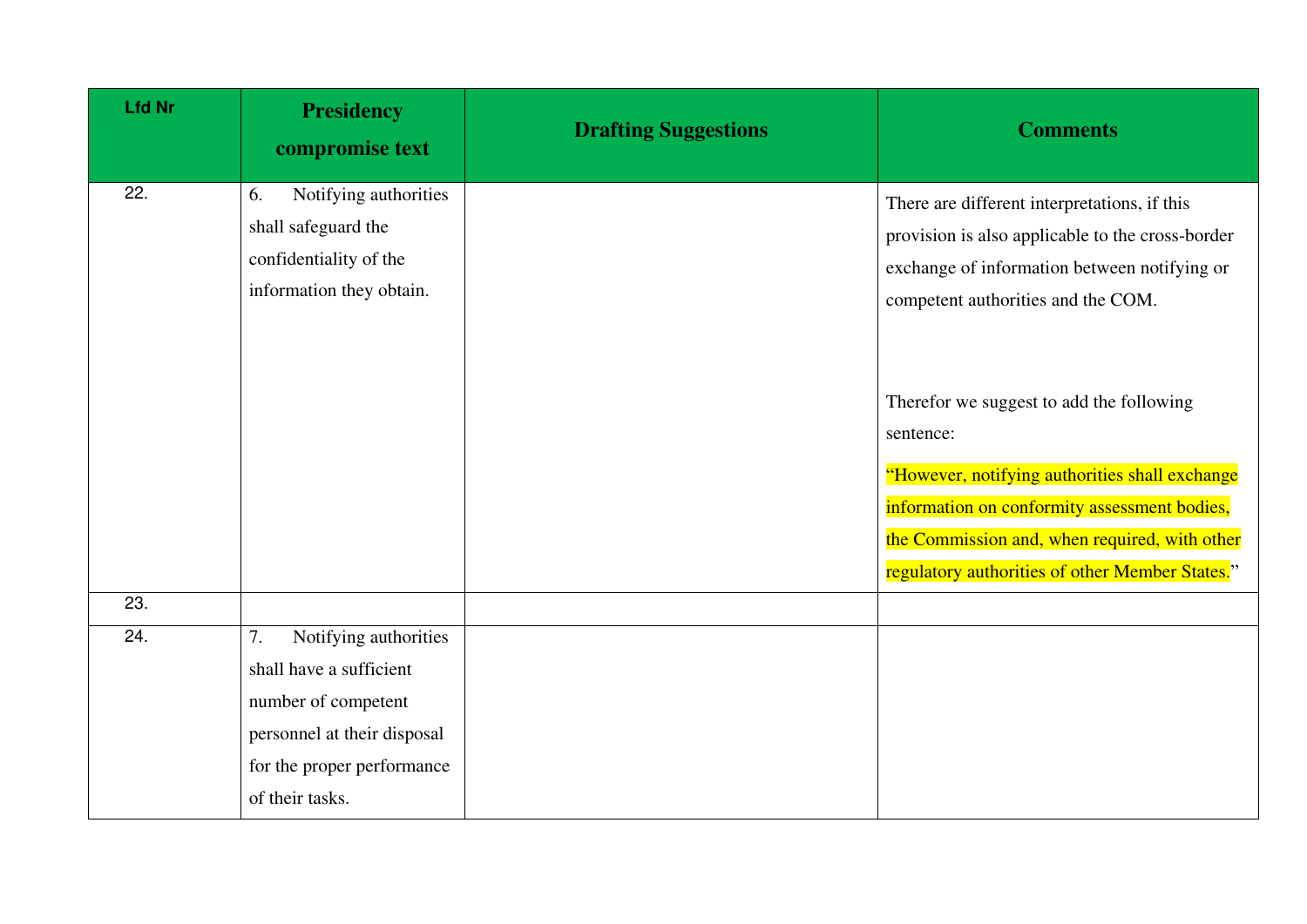| <b>Lfd Nr</b> | <b>Presidency</b><br>compromise text | <b>Drafting Suggestions</b> | <b>Comments</b> |
|---------------|--------------------------------------|-----------------------------|-----------------|
| 25.           |                                      |                             |                 |
| 26.           | Notifying authorities<br>8.          |                             |                 |
|               | shall make sure that                 |                             |                 |
|               | conformity assessments are           |                             |                 |
|               | carried out in a                     |                             |                 |
|               | proportionate manner,                |                             |                 |
|               | avoiding unnecessary                 |                             |                 |
|               | burdens for providers and            |                             |                 |
|               | that notified bodies                 |                             |                 |
|               | perform their activities             |                             |                 |
|               | taking due account of the            |                             |                 |
|               | size of an undertaking, the          |                             |                 |
|               | sector in which it operates,         |                             |                 |
|               | its structure and the degree         |                             |                 |
|               | of complexity of the AI              |                             |                 |
|               | system in question.                  |                             |                 |
| 27.           |                                      |                             |                 |
| 28.           | Article 31                           |                             |                 |
|               | Application of a conformity          |                             |                 |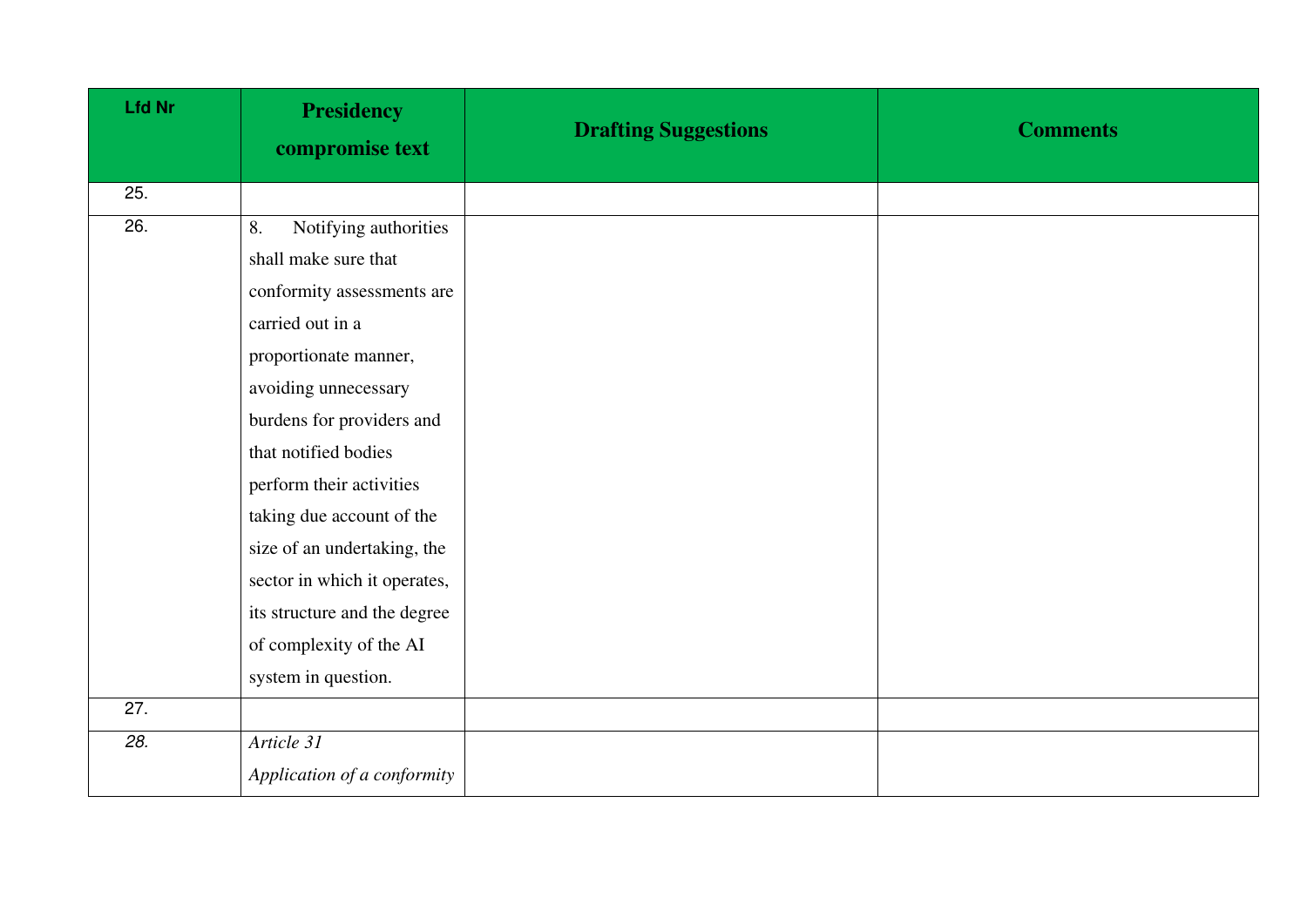| <b>Lfd Nr</b> | <b>Presidency</b><br>compromise text | <b>Drafting Suggestions</b>                            | <b>Comments</b>                             |
|---------------|--------------------------------------|--------------------------------------------------------|---------------------------------------------|
|               | assessment body for                  |                                                        |                                             |
|               | notification                         |                                                        |                                             |
| 29.           |                                      |                                                        |                                             |
| 30.           | Conformity<br>1.                     |                                                        |                                             |
|               | assessment bodies shall              |                                                        |                                             |
|               | submit an application for            |                                                        |                                             |
|               | notification to the notifying        |                                                        |                                             |
|               | authority of the Member              |                                                        |                                             |
|               | State in which they are              |                                                        |                                             |
|               | established.                         |                                                        |                                             |
| 31.           |                                      |                                                        |                                             |
| 32.           | The application for<br>2.            | The application for notification shall be              |                                             |
|               | notification shall be                | accompanied by a description-of the conformity         |                                             |
|               | accompanied by a                     | assessment activities, and the conformity assessment   | No distinction should be made on artificial |
|               | description of the                   | module or modules and the artificial intelligence      | intelligence (unclear criteria).            |
|               | conformity assessment                | technologies for which the conformity assessment       |                                             |
|               | activities, the conformity           | body claims to be competent, as well as by an          |                                             |
|               | assessment module or                 | accreditation certificate, where one exists, issued by |                                             |
|               | modules and the artificial           | a national accreditation body attesting that the       |                                             |
|               | intelligence technologies            | conformity assessment body fulfils the requirements    |                                             |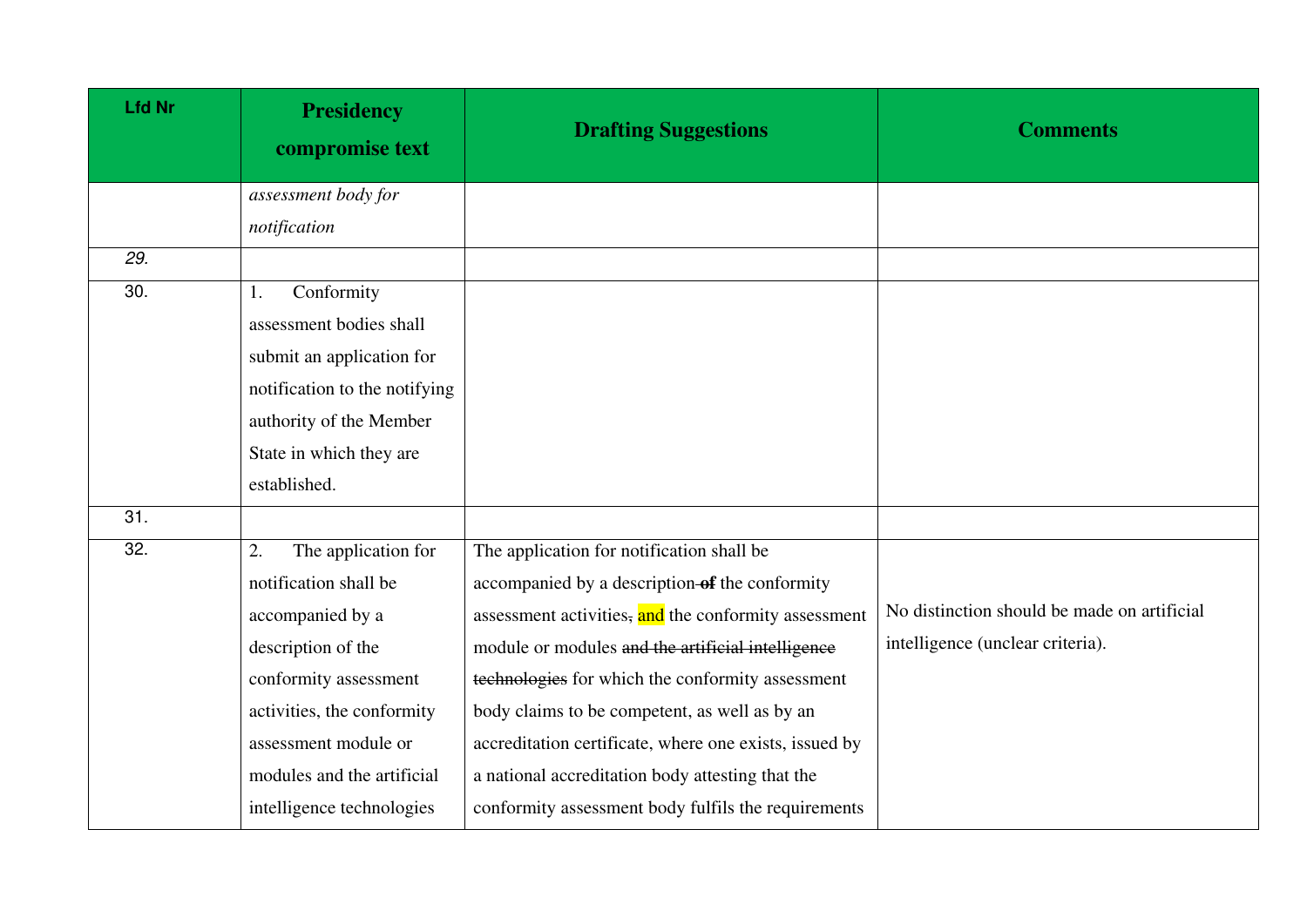| <b>Lfd Nr</b> | <b>Presidency</b><br>compromise text | <b>Drafting Suggestions</b>                           | <b>Comments</b>                      |
|---------------|--------------------------------------|-------------------------------------------------------|--------------------------------------|
|               | for which the conformity             | laid down in Article 33. Any valid document related   |                                      |
|               | assessment body claims to            | to existing designations of the applicant notified    |                                      |
|               | be competent, as well as by          | body under any other Union harmonisation              |                                      |
|               | an accreditation certificate,        | legislation shall be added.                           |                                      |
|               | where one exists, issued by          |                                                       |                                      |
|               | a national accreditation             |                                                       |                                      |
|               | body attesting that the              |                                                       |                                      |
|               | conformity assessment                |                                                       |                                      |
|               | body fulfils the                     |                                                       |                                      |
|               | requirements laid down in            |                                                       |                                      |
|               | Article 33. Any valid                |                                                       |                                      |
|               | document related to                  |                                                       |                                      |
|               | existing designations of the         |                                                       |                                      |
|               | applicant notified body              |                                                       |                                      |
|               | under any other Union                |                                                       |                                      |
|               | harmonisation legislation            |                                                       |                                      |
|               | shall be added.                      |                                                       |                                      |
| 33.           |                                      |                                                       |                                      |
| 34.           | Where the<br>3.                      | Where the conformity assessment body concerned        | The exact wording of R22(3) Decision |
|               | conformity assessment                | cannot provide an accreditation certificate, it shall | 768/2008/EC should be used.          |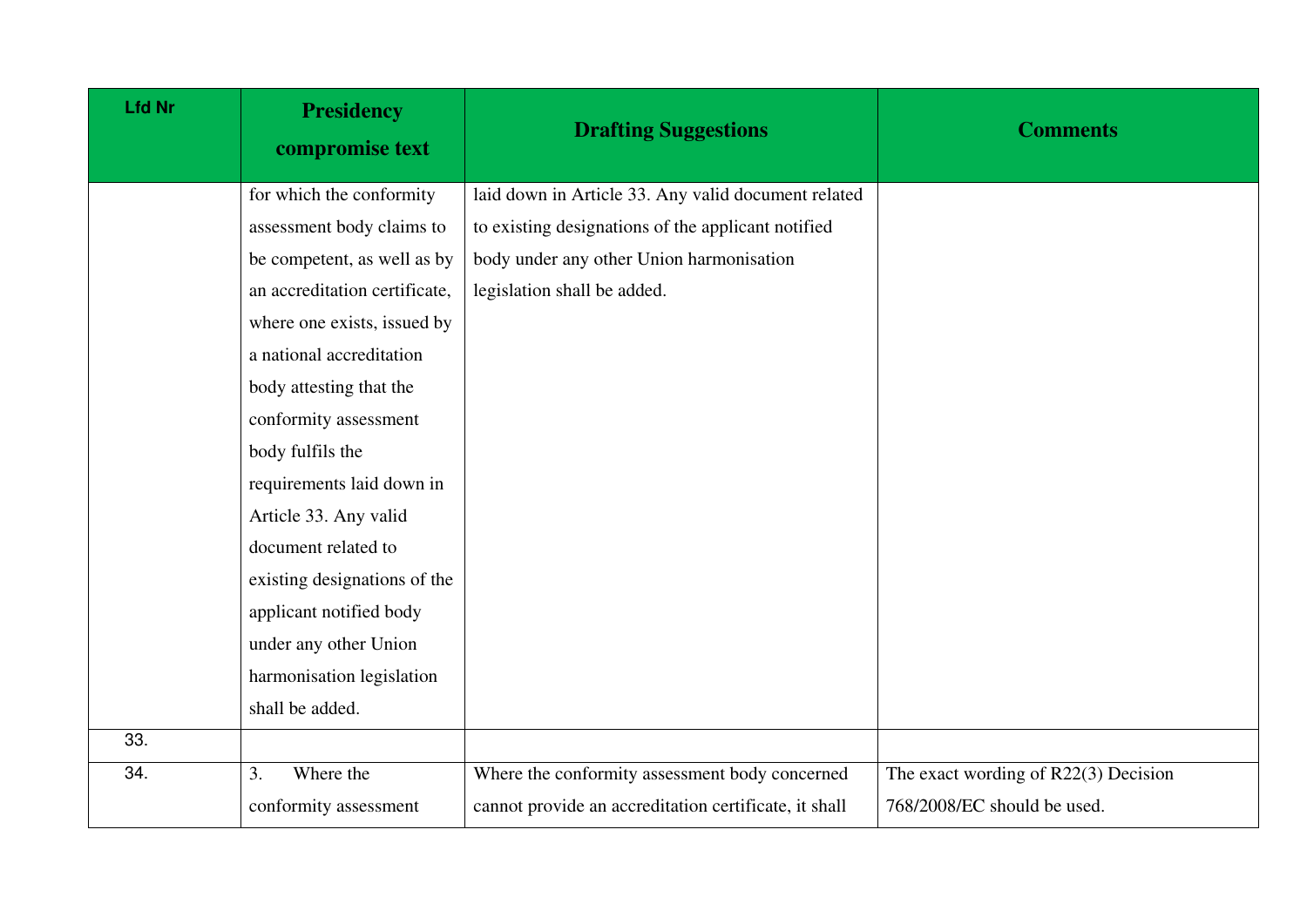| <b>Lfd Nr</b> | <b>Presidency</b><br>compromise text | <b>Drafting Suggestions</b>                           | <b>Comments</b> |
|---------------|--------------------------------------|-------------------------------------------------------|-----------------|
|               | body concerned cannot                | provide the notifying authority with all the          |                 |
|               | provide an accreditation             | documentary evidence necessary for the verification,  |                 |
|               | certificate, it shall provide        | recognition and regular monitoring of its compliance  |                 |
|               | the notifying authority with         | with the requirements laid down in Article 33. For    |                 |
|               | the documentary evidence             | notified bodies which are designated under any other  |                 |
|               | necessary for the                    | Union harmonisation legislation, all documents and    |                 |
|               | verification, recognition            | certificates linked to those designations may be used |                 |
|               | and regular monitoring of            | to support their designation procedure under this     |                 |
|               | its compliance with the              | Regulation, as appropriate.                           |                 |
|               | requirements laid down in            |                                                       |                 |
|               | Article 33. For notified             |                                                       |                 |
|               | bodies which are                     |                                                       |                 |
|               | designated under any other           |                                                       |                 |
|               | Union harmonisation                  |                                                       |                 |
|               | legislation, all documents           |                                                       |                 |
|               | and certificates linked to           |                                                       |                 |
|               | those designations may be            |                                                       |                 |
|               | used to support their                |                                                       |                 |
|               | designation procedure                |                                                       |                 |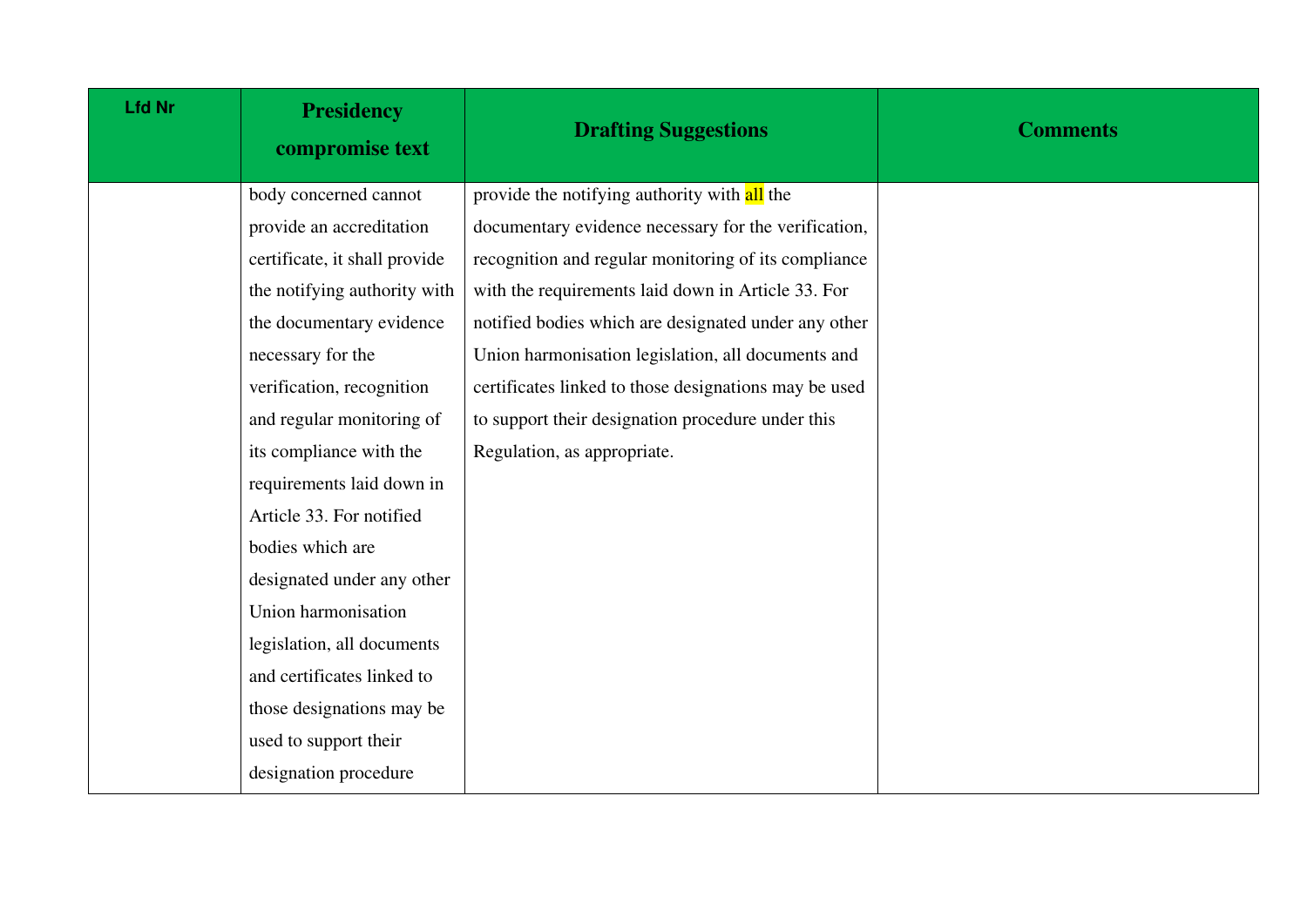| <b>Lfd Nr</b>     | <b>Presidency</b><br>compromise text | <b>Drafting Suggestions</b> | <b>Comments</b>                                   |
|-------------------|--------------------------------------|-----------------------------|---------------------------------------------------|
|                   | under this Regulation, as            |                             |                                                   |
|                   | appropriate.                         |                             |                                                   |
| 35.               |                                      |                             | How to deal with changes to the notification?     |
|                   |                                      |                             | It should be further examined $-$ also within the |
|                   |                                      |                             | upcoming Council Working Parties - whether to     |
|                   |                                      |                             | add a new paragraph based on Article 38(3)        |
|                   |                                      |                             | Regulation 2017/745:                              |
|                   |                                      |                             | "The notified body shall update the               |
|                   |                                      |                             | documentation referred to in paragraph 2 and      |
|                   |                                      |                             | paragraph 3 whenever relevant changes occur,      |
|                   |                                      |                             | in order to enable the authority responsible for  |
|                   |                                      |                             | notified bodies to monitor and verify continuous  |
|                   |                                      |                             | compliance with all the requirements laid down    |
|                   |                                      |                             | in Article 33."                                   |
| 36.               |                                      |                             |                                                   |
| $\overline{37}$ . |                                      |                             |                                                   |
| 38.               | Article 32                           |                             |                                                   |
|                   | Notification procedure               |                             |                                                   |
| 39.               |                                      |                             |                                                   |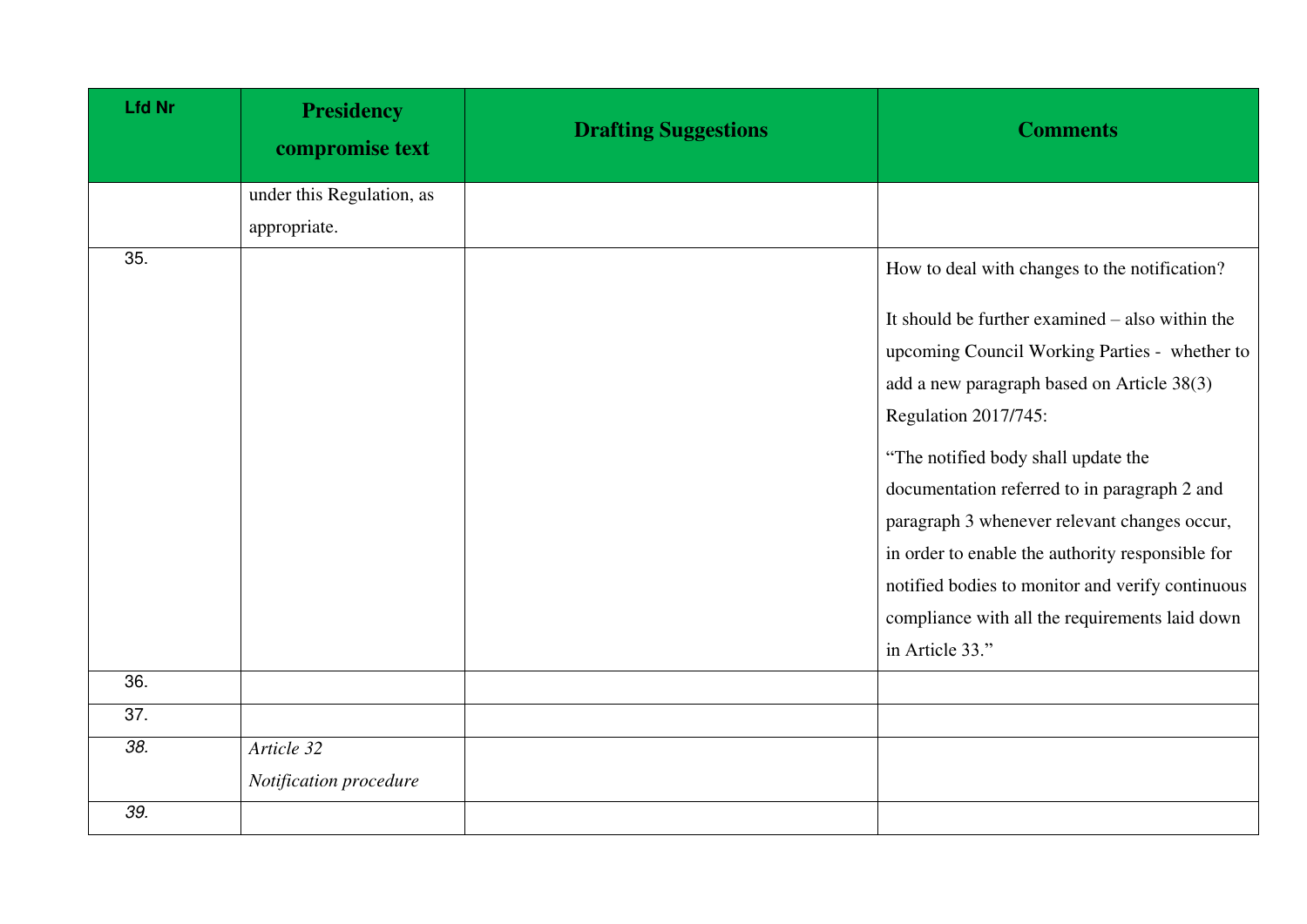| <b>Lfd Nr</b> | <b>Presidency</b><br>compromise text | <b>Drafting Suggestions</b>                           | <b>Comments</b>                                |
|---------------|--------------------------------------|-------------------------------------------------------|------------------------------------------------|
| 40.           | Notifying authorities<br>1.          |                                                       |                                                |
|               | may notify only conformity           |                                                       |                                                |
|               | assessment bodies which              |                                                       |                                                |
|               | have satisfied the                   |                                                       |                                                |
|               | requirements laid down in            |                                                       |                                                |
|               | Article 33.                          |                                                       |                                                |
| 41.           |                                      |                                                       |                                                |
| 42.           | Notifying authorities<br>2.          | Notifying authorities shall notify the Commission     | For clarification, it is propose to modify the |
|               | shall notify the                     | and the other Member States using the electronic      | reference provision of R23 Decision            |
|               | Commission and the other             | notification tool within the database of notified     | 768/2008/EC and to add a reference to the      |
|               | Member States using the              | <b>bodies</b> developed and managed by the Commission | database of notified bodies (NANDO).           |
|               | electronic notification tool         | (NANDO).                                              |                                                |
|               | developed and managed by             |                                                       |                                                |
|               | the Commission.                      |                                                       |                                                |
| 43.           |                                      |                                                       |                                                |
| 44.           | The notification shall<br>3.         | The notification shall include full details of the    | For clarification, it is propose to modify the |
|               | include full details of the          | conformity assessment activities, and the conformity  | reference provision of R23 Decision            |
|               | conformity assessment                | assessment module or modules and the artificial       | 768/2008/EC. It is noted that notified bodies  |
|               | activities, the conformity           | intelligence technologies concerned. which the        | responsible for measuring instruments should   |
|               | assessment module or                 |                                                       | not assess AI systems for educational or       |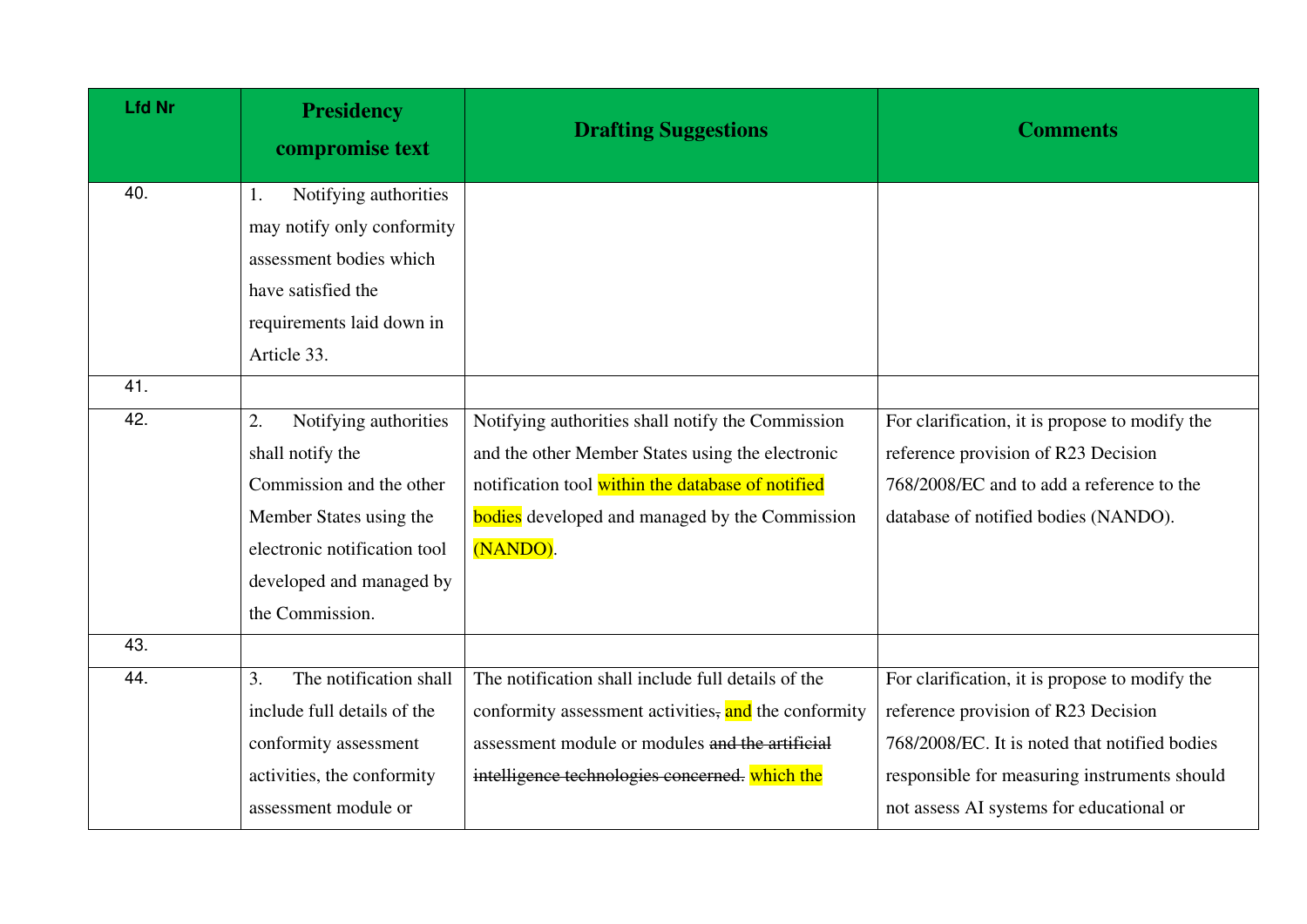| <b>Lfd Nr</b> | <b>Presidency</b><br>compromise text | <b>Drafting Suggestions</b>                   | <b>Comments</b>                                    |
|---------------|--------------------------------------|-----------------------------------------------|----------------------------------------------------|
|               | modules and the artificial           | notified body is authorised to assess and any | vocational training. Therefore, it seems useful to |
|               | intelligence technologies            | conditions associated with the notification.  | differentiate between different product sectors.   |
|               | concerned.                           |                                               |                                                    |
| 45.           |                                      |                                               |                                                    |
| 46.           |                                      |                                               |                                                    |
| 47.           | 4.<br>The conformity                 |                                               |                                                    |
|               | assessment body concerned            |                                               |                                                    |
|               | may perform the activities           |                                               |                                                    |
|               | of a notified body only              |                                               |                                                    |
|               | where no objections are              |                                               |                                                    |
|               | raised by the Commission             |                                               |                                                    |
|               | or the other Member States           |                                               |                                                    |
|               | within one month of a                |                                               |                                                    |
|               | notification.                        |                                               |                                                    |
| 48.           |                                      |                                               |                                                    |
| 49.           | 5.<br>Notifying authorities          |                                               | We would welcome a clear definition of             |
|               | shall notify the                     |                                               | 'relevant changes'.                                |
|               | Commission and the other             |                                               |                                                    |
|               | Member States of any                 |                                               |                                                    |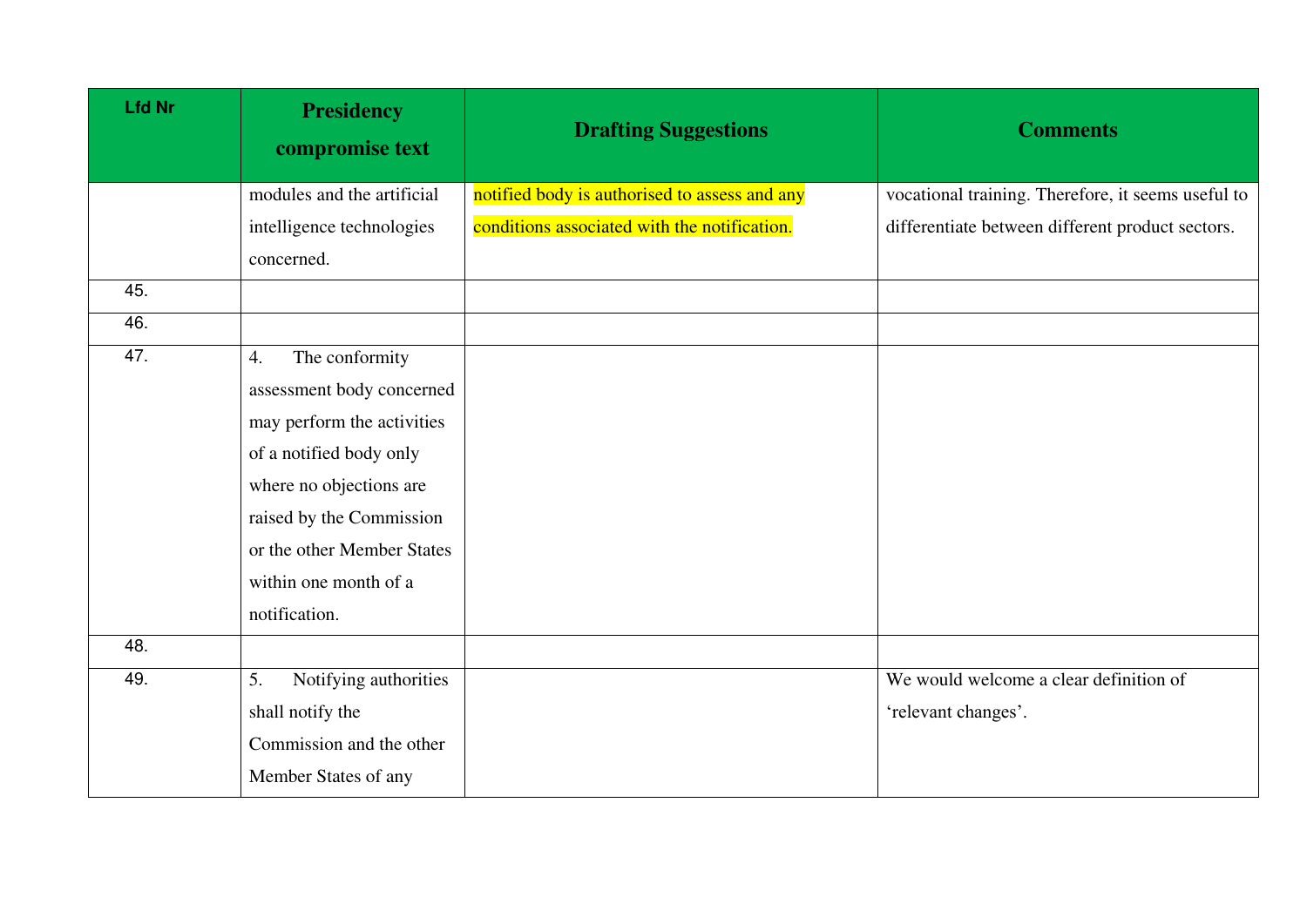| <b>Lfd Nr</b>   | <b>Presidency</b><br>compromise text | <b>Drafting Suggestions</b>                        | <b>Comments</b>                                |
|-----------------|--------------------------------------|----------------------------------------------------|------------------------------------------------|
|                 | subsequent relevant                  |                                                    |                                                |
|                 | changes to the notification.         |                                                    |                                                |
| 50.             |                                      | (new) The Commission shall immediately publish the | For clarification, it is propose to modify the |
|                 |                                      | amended notification in NANDO.                     | reference provision of R23 Decision            |
|                 |                                      |                                                    | 768/2008/EC and to add this new paragraph.     |
| $\overline{51}$ | Article 33                           |                                                    |                                                |
|                 | Notified bodies                      |                                                    |                                                |
| 52.             |                                      |                                                    |                                                |
| 53.             | Notified bodies shall<br>1.          |                                                    |                                                |
|                 | verify the conformity of             |                                                    |                                                |
|                 | high-risk AI system in               |                                                    |                                                |
|                 | accordance with the                  |                                                    |                                                |
|                 | conformity assessment                |                                                    |                                                |
|                 | procedures referred to in            |                                                    |                                                |
|                 | Article 43.                          |                                                    |                                                |
| 54.             |                                      |                                                    |                                                |
| 55.             | Notified bodies shall<br>2.          |                                                    | Maybe specify the requirements by adding a     |
|                 | satisfy the organisational,          |                                                    | new annex.                                     |
|                 | quality management,                  |                                                    |                                                |
|                 | resources and process                |                                                    |                                                |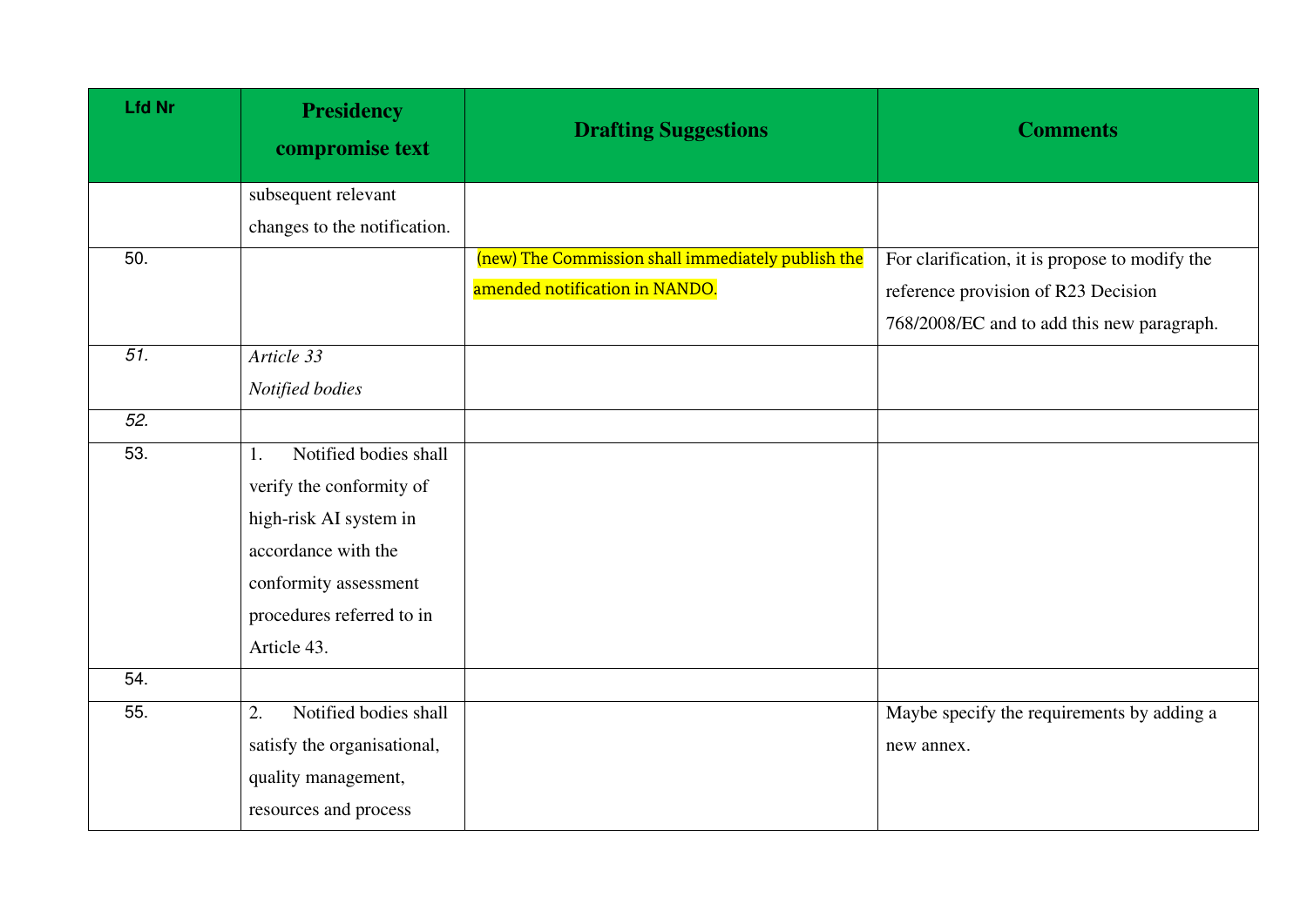| <b>Lfd Nr</b>     | <b>Presidency</b><br>compromise text | <b>Drafting Suggestions</b> | <b>Comments</b> |
|-------------------|--------------------------------------|-----------------------------|-----------------|
|                   | requirements that are                |                             |                 |
|                   | necessary to fulfil their            |                             |                 |
|                   | tasks.                               |                             |                 |
| 56.               |                                      |                             |                 |
| $\overline{57}$ . | The organisational<br>3.             |                             |                 |
|                   | structure, allocation of             |                             |                 |
|                   | responsibilities, reporting          |                             |                 |
|                   | lines and operation of               |                             |                 |
|                   | notified bodies shall be             |                             |                 |
|                   | such as to ensure that there         |                             |                 |
|                   | is confidence in the                 |                             |                 |
|                   | performance by and in the            |                             |                 |
|                   | results of the conformity            |                             |                 |
|                   | assessment activities that           |                             |                 |
|                   | the notified bodies conduct.         |                             |                 |
| 58.               |                                      |                             |                 |
| 59.               | Notified bodies shall<br>4.          |                             |                 |
|                   | be independent of the                |                             |                 |
|                   | provider of a high-risk AI           |                             |                 |
|                   | system in relation to which          |                             |                 |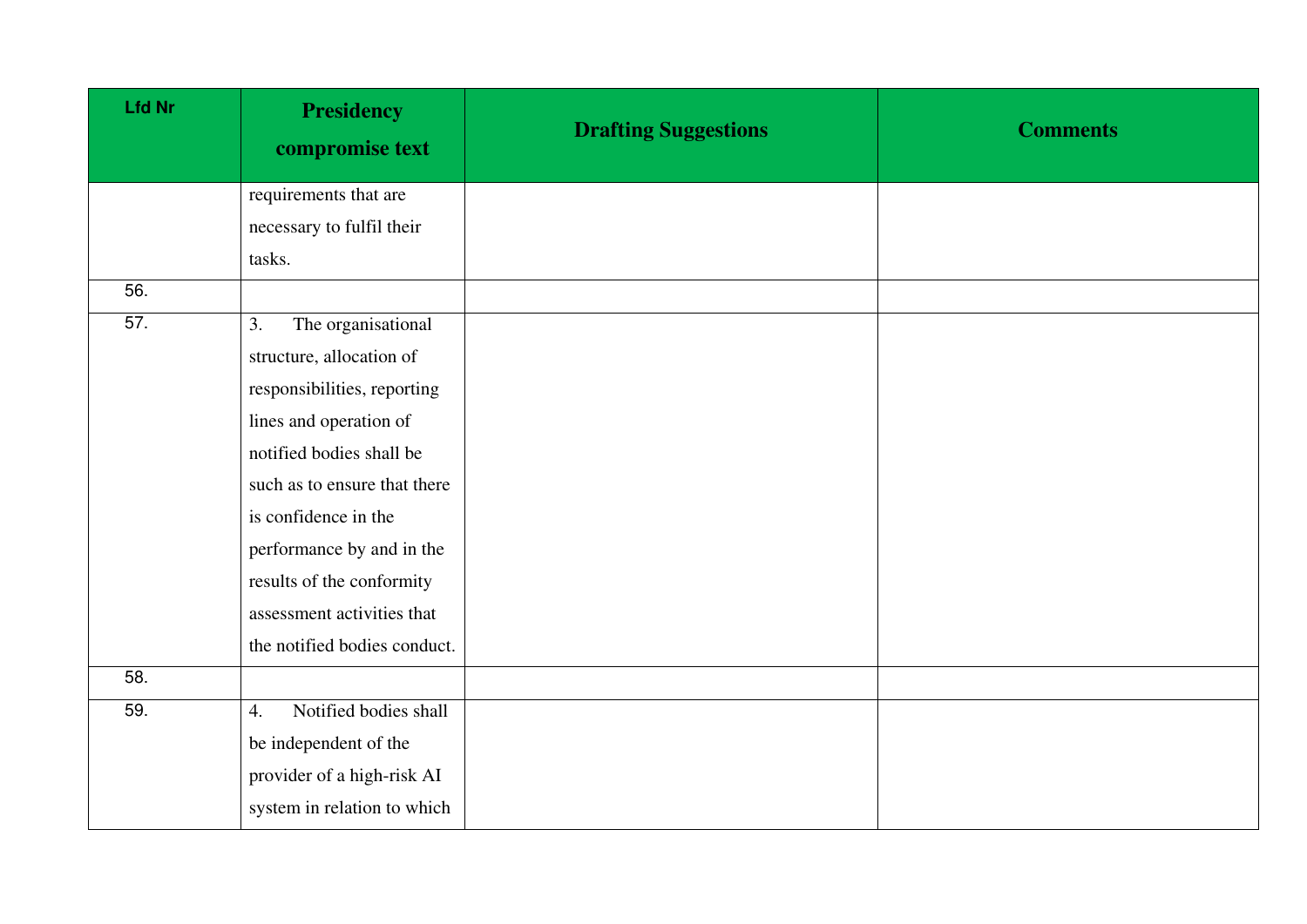| <b>Lfd Nr</b> | <b>Presidency</b><br>compromise text | <b>Drafting Suggestions</b> | <b>Comments</b> |
|---------------|--------------------------------------|-----------------------------|-----------------|
|               | it performs conformity               |                             |                 |
|               | assessment activities.               |                             |                 |
|               | Notified bodies shall also           |                             |                 |
|               | be independent of any                |                             |                 |
|               | other operator having an             |                             |                 |
|               | economic interest in the             |                             |                 |
|               | high-risk AI system that is          |                             |                 |
|               | assessed, as well as of any          |                             |                 |
|               | competitors of the                   |                             |                 |
|               | provider.                            |                             |                 |
| 60.           |                                      |                             |                 |
| 61.           | Notified bodies shall<br>5.          |                             |                 |
|               | be organised and operated            |                             |                 |
|               | so as to safeguard the               |                             |                 |
|               | independence, objectivity            |                             |                 |
|               | and impartiality of their            |                             |                 |
|               | activities. Notified bodies          |                             |                 |
|               | shall document and                   |                             |                 |
|               | implement a structure and            |                             |                 |
|               | procedures to safeguard              |                             |                 |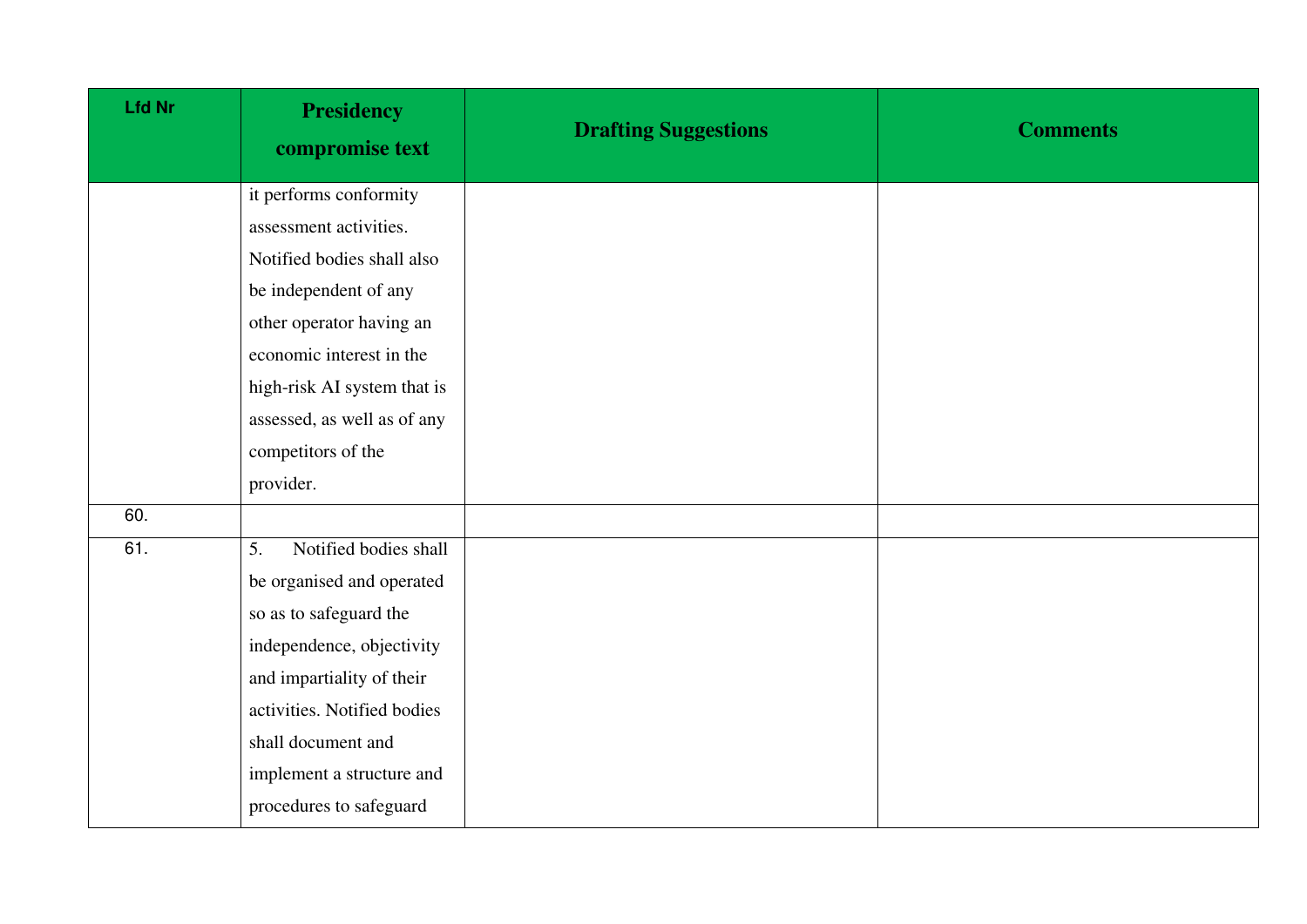| <b>Lfd Nr</b> | <b>Presidency</b><br>compromise text | <b>Drafting Suggestions</b> | <b>Comments</b> |
|---------------|--------------------------------------|-----------------------------|-----------------|
|               | impartiality and to promote          |                             |                 |
|               | and apply the principles of          |                             |                 |
|               | impartiality throughout              |                             |                 |
|               | their organisation,                  |                             |                 |
|               | personnel and assessment             |                             |                 |
|               | activities.                          |                             |                 |
| 62.           |                                      |                             |                 |
| 63.           | Notified bodies shall<br>6.          |                             |                 |
|               | have documented                      |                             |                 |
|               | procedures in place                  |                             |                 |
|               | ensuring that their                  |                             |                 |
|               | personnel, committees,               |                             |                 |
|               | subsidiaries, subcontractors         |                             |                 |
|               | and any associated body or           |                             |                 |
|               | personnel of external                |                             |                 |
|               | bodies respect the                   |                             |                 |
|               | confidentiality of the               |                             |                 |
|               | information which comes              |                             |                 |
|               | into their possession during         |                             |                 |
|               | the performance of                   |                             |                 |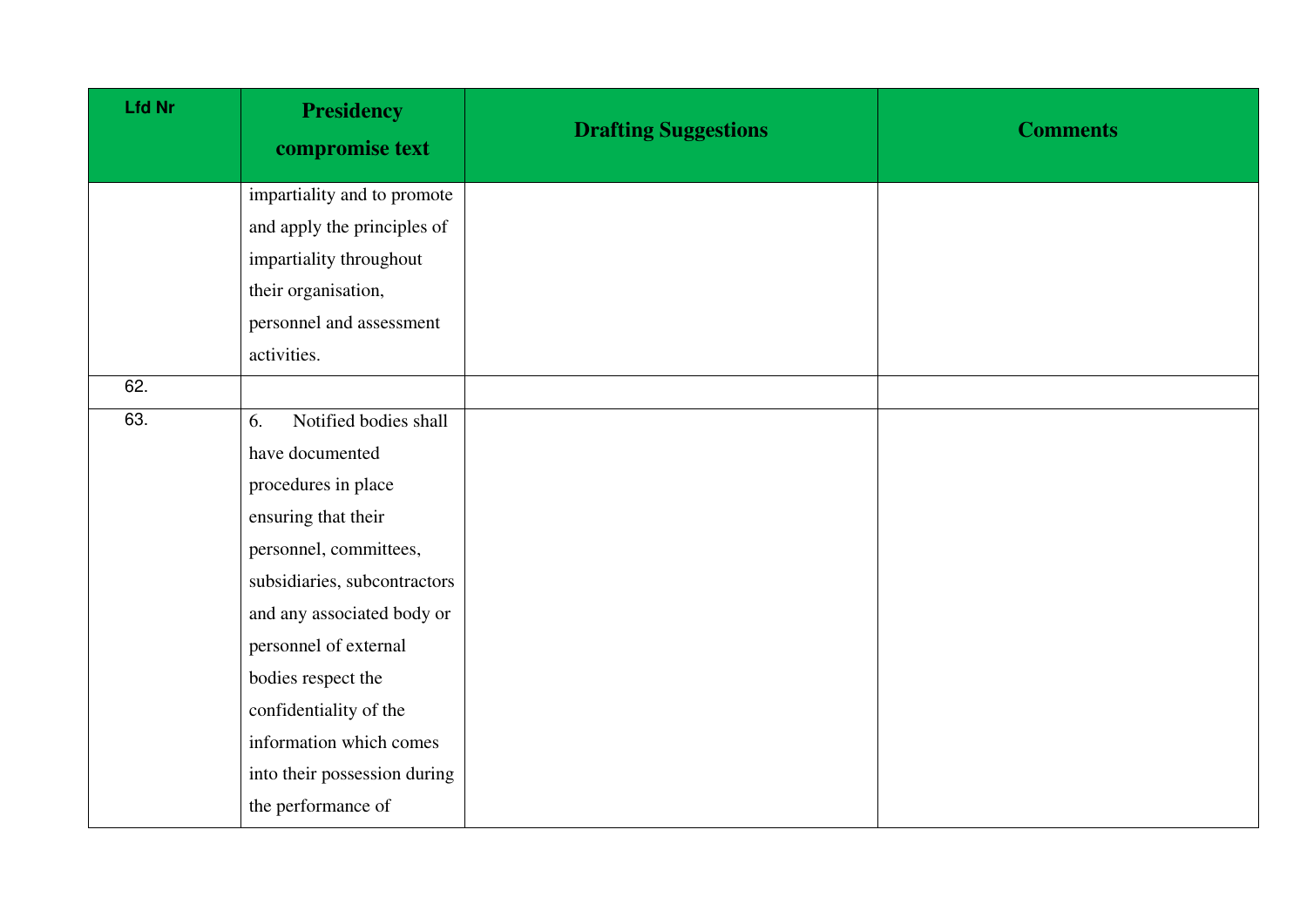| Lfd Nr | <b>Presidency</b><br>compromise text | <b>Drafting Suggestions</b> | <b>Comments</b> |
|--------|--------------------------------------|-----------------------------|-----------------|
|        | conformity assessment                |                             |                 |
|        | activities, except when              |                             |                 |
|        | disclosure is required by            |                             |                 |
|        | law. The staff of notified           |                             |                 |
|        | bodies shall be bound to             |                             |                 |
|        | observe professional                 |                             |                 |
|        | secrecy with regard to all           |                             |                 |
|        | information obtained in              |                             |                 |
|        | carrying out their tasks             |                             |                 |
|        | under this Regulation,               |                             |                 |
|        | except in relation to the            |                             |                 |
|        | notifying authorities of the         |                             |                 |
|        | Member State in which                |                             |                 |
|        | their activities are carried         |                             |                 |
|        | out.                                 |                             |                 |
| 64.    |                                      |                             |                 |
| 65.    | Notified bodies shall<br>7.          |                             |                 |
|        | have procedures for the              |                             |                 |
|        | performance of activities            |                             |                 |
|        | which take due account of            |                             |                 |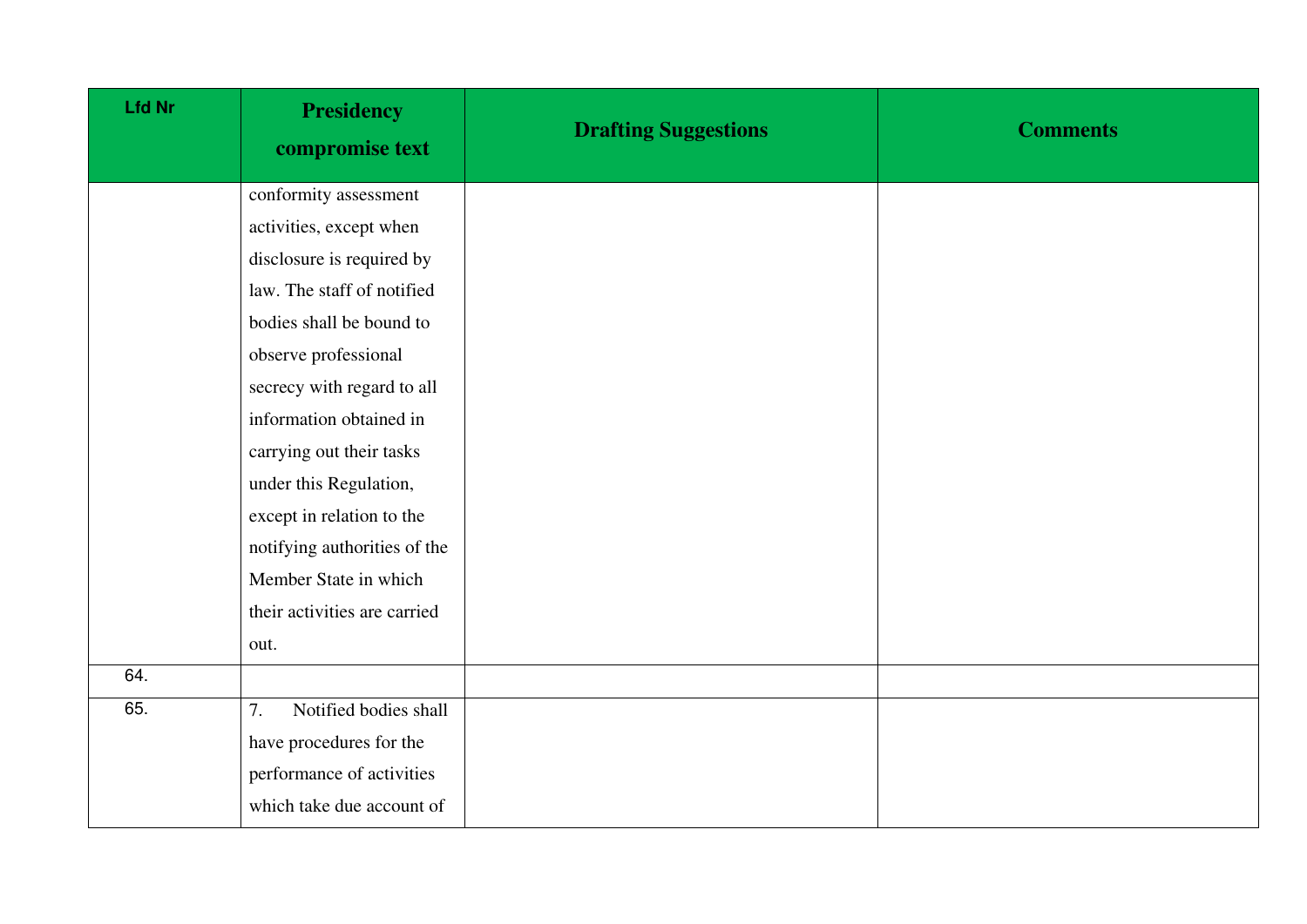| <b>Lfd Nr</b> | <b>Presidency</b><br>compromise text | <b>Drafting Suggestions</b> | <b>Comments</b> |
|---------------|--------------------------------------|-----------------------------|-----------------|
|               | the size of an undertaking,          |                             |                 |
|               | the sector in which it               |                             |                 |
|               | operates, its structure, the         |                             |                 |
|               | degree of complexity of the          |                             |                 |
|               | AI system in question.               |                             |                 |
| 66.           |                                      |                             |                 |
| 67.           | Notified bodies shall<br>8.          |                             |                 |
|               | take out appropriate                 |                             |                 |
|               | liability insurance for their        |                             |                 |
|               | conformity assessment                |                             |                 |
|               | activities, unless liability is      |                             |                 |
|               | assumed by the Member                |                             |                 |
|               | State concerned in                   |                             |                 |
|               | accordance with national             |                             |                 |
|               | law or that Member State is          |                             |                 |
|               | directly responsible for the         |                             |                 |
|               | conformity assessment.               |                             |                 |
| 68.           |                                      |                             |                 |
| 69.           | Notified bodies shall<br>9.          |                             |                 |
|               | be capable of carrying out           |                             |                 |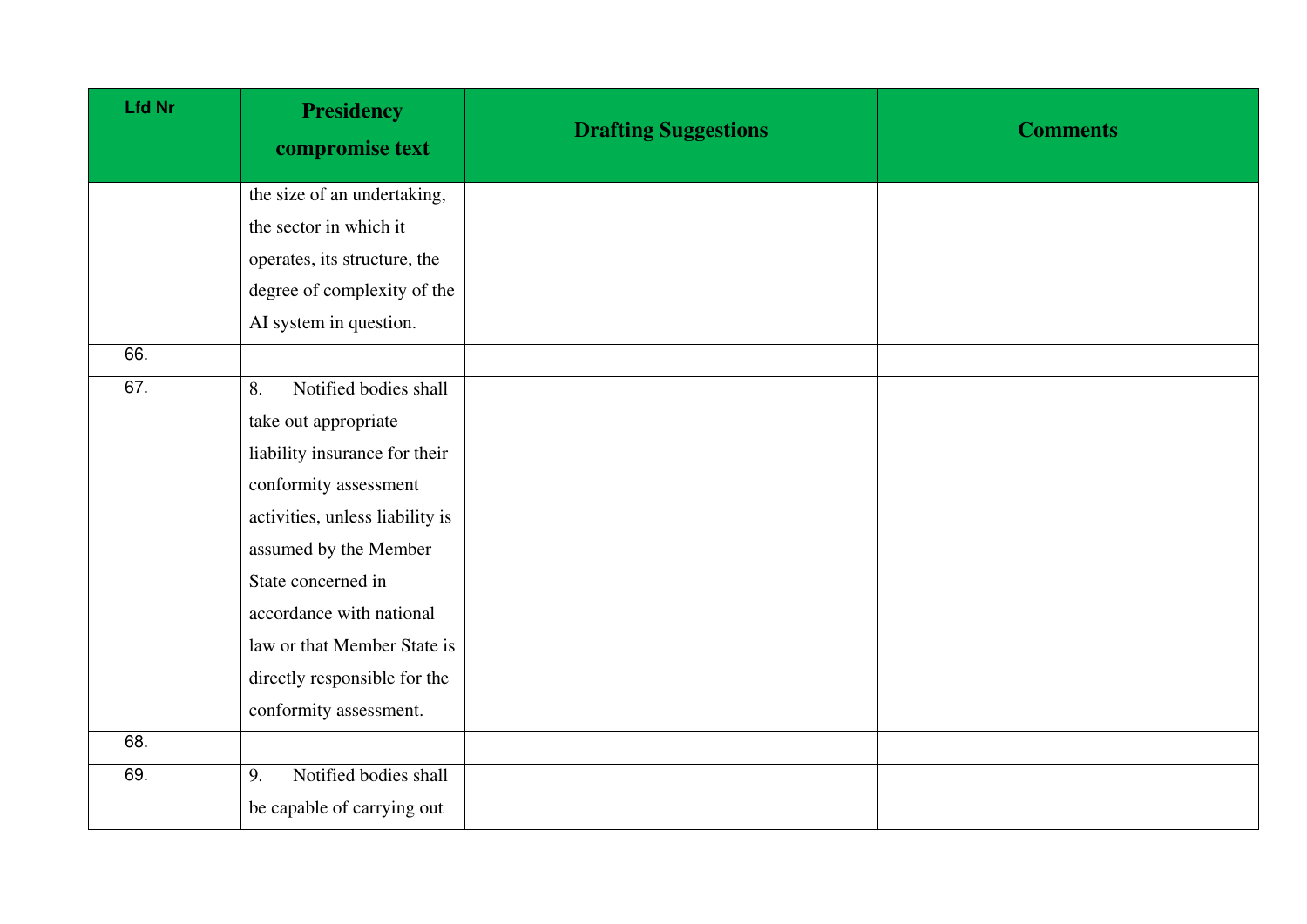| <b>Lfd Nr</b>     | <b>Presidency</b><br>compromise text | <b>Drafting Suggestions</b> | <b>Comments</b> |
|-------------------|--------------------------------------|-----------------------------|-----------------|
|                   | all the tasks falling to them        |                             |                 |
|                   | under this Regulation with           |                             |                 |
|                   | the highest degree of                |                             |                 |
|                   | professional integrity and           |                             |                 |
|                   | the requisite competence in          |                             |                 |
|                   | the specific field, whether          |                             |                 |
|                   | those tasks are carried out          |                             |                 |
|                   | by notified bodies                   |                             |                 |
|                   | themselves or on their               |                             |                 |
|                   | behalf and under their               |                             |                 |
|                   | responsibility.                      |                             |                 |
| $\overline{70}$ . |                                      |                             |                 |
| 71.               | Notified bodies shall<br>10.         |                             |                 |
|                   | have sufficient internal             |                             |                 |
|                   | competences to be able to            |                             |                 |
|                   | effectively evaluate the             |                             |                 |
|                   | tasks conducted by external          |                             |                 |
|                   | parties on their behalf. To          |                             |                 |
|                   | that end, at all times and           |                             |                 |
|                   | for each conformity                  |                             |                 |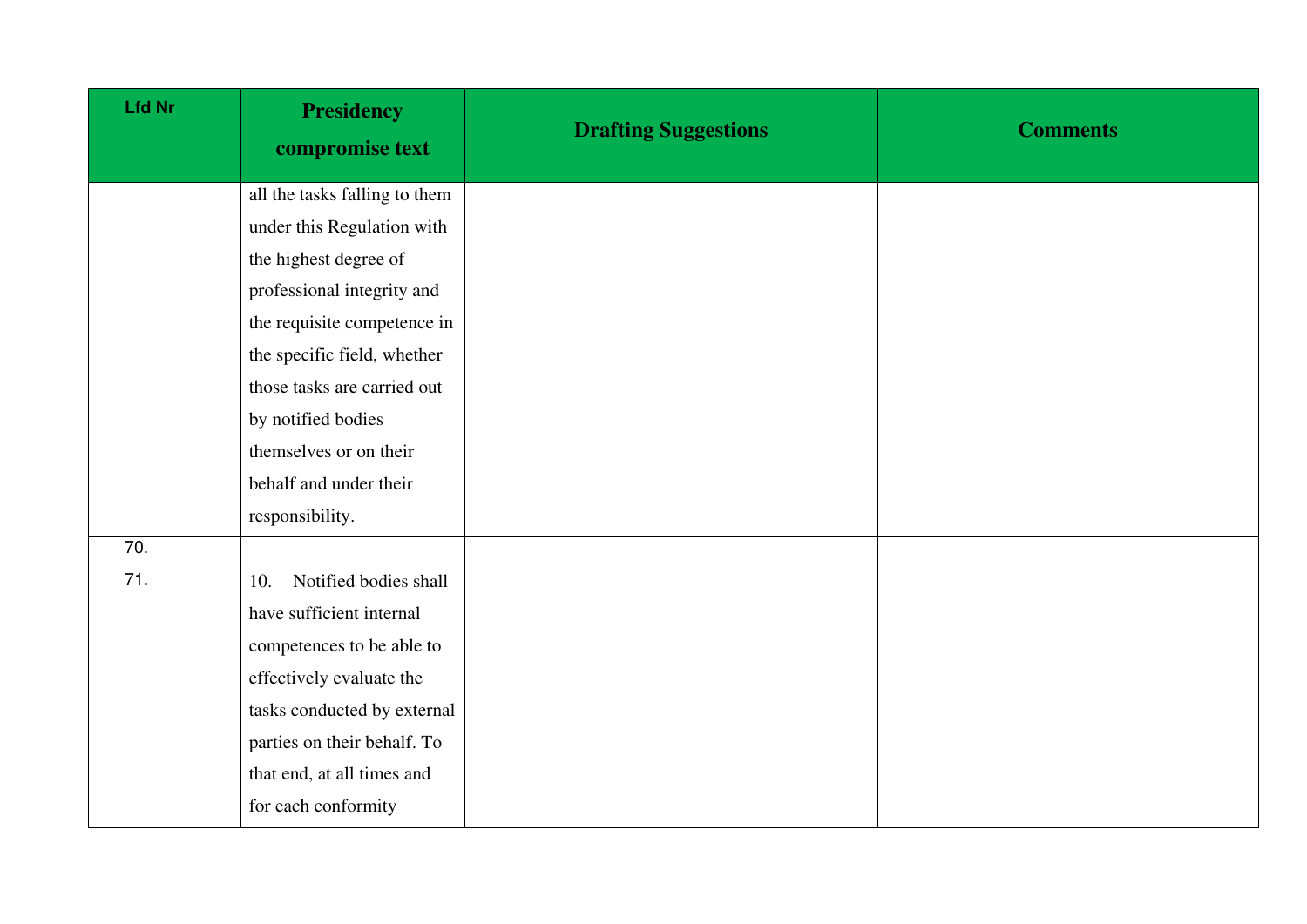| <b>Lfd Nr</b> | <b>Presidency</b><br>compromise text | <b>Drafting Suggestions</b> | <b>Comments</b> |
|---------------|--------------------------------------|-----------------------------|-----------------|
|               | assessment procedure and             |                             |                 |
|               | each type of high-risk AI            |                             |                 |
|               | system in relation to which          |                             |                 |
|               | they have been designated,           |                             |                 |
|               | the notified body shall have         |                             |                 |
|               | permanent availability of            |                             |                 |
|               | sufficient administrative,           |                             |                 |
|               | technical and scientific             |                             |                 |
|               | personnel who possess                |                             |                 |
|               | experience and knowledge             |                             |                 |
|               | relating to the relevant             |                             |                 |
|               | artificial intelligence              |                             |                 |
|               | technologies, data and data          |                             |                 |
|               | computing and to the                 |                             |                 |
|               | requirements set out in              |                             |                 |
|               | Chapter 2 of this Title.             |                             |                 |
| 72.           |                                      |                             |                 |
| 73.           | Notified bodies shall<br>11.         |                             |                 |
|               | participate in coordination          |                             |                 |
|               | activities as referred to in         |                             |                 |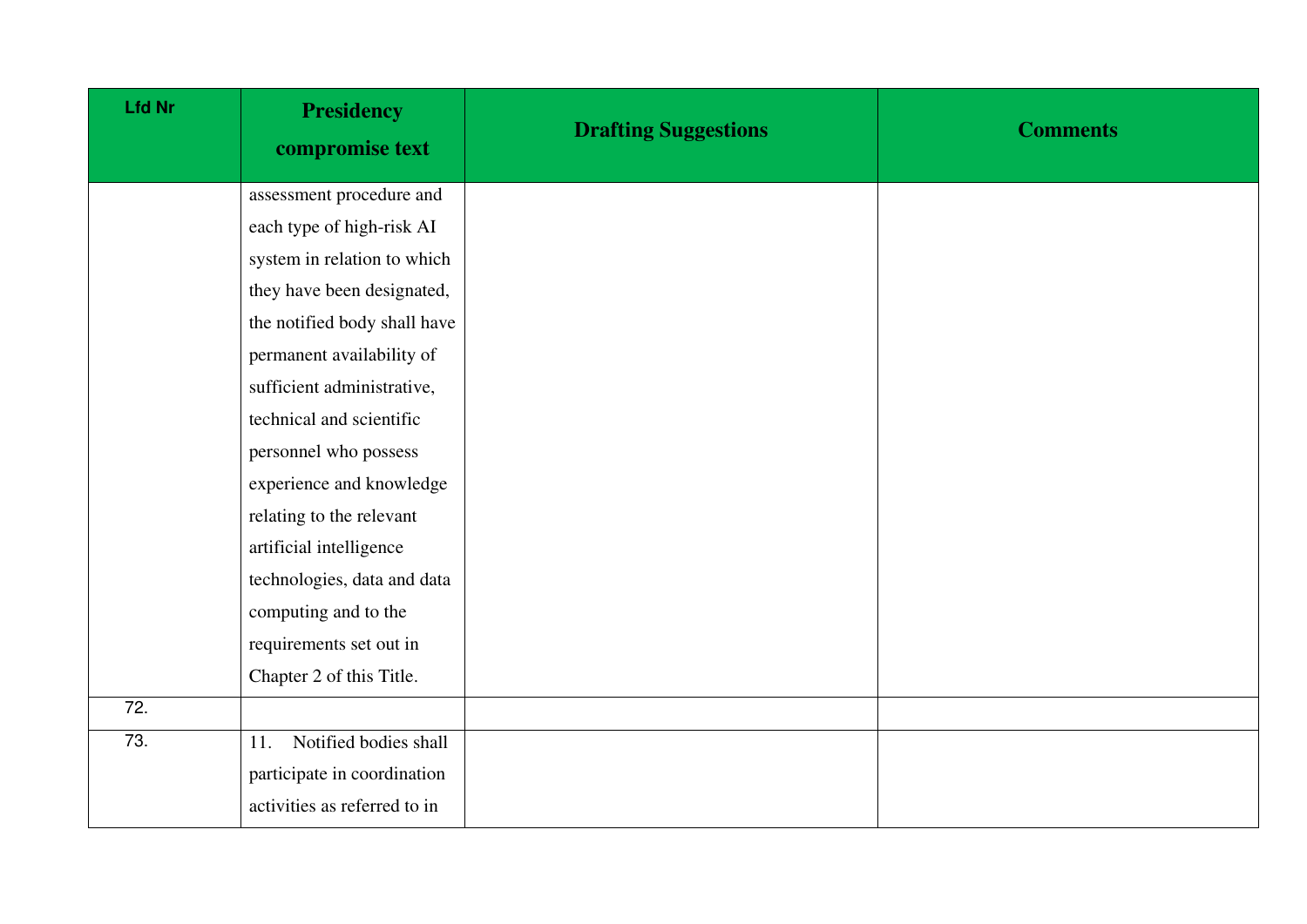| <b>Lfd Nr</b> | <b>Presidency</b><br>compromise text | <b>Drafting Suggestions</b> | <b>Comments</b> |
|---------------|--------------------------------------|-----------------------------|-----------------|
|               | Article 38. They shall also          |                             |                 |
|               | take part directly or be             |                             |                 |
|               | represented in European              |                             |                 |
|               | standardisation                      |                             |                 |
|               | organisations, or ensure             |                             |                 |
|               | that they are aware and up           |                             |                 |
|               | to date in respect of                |                             |                 |
|               | relevant standards.                  |                             |                 |
| 74.           |                                      |                             |                 |
| 75.           | Notified bodies shall<br>12.         |                             |                 |
|               | make available and submit            |                             |                 |
|               | upon request all relevant            |                             |                 |
|               | documentation, including             |                             |                 |
|               | the providers'                       |                             |                 |
|               | documentation, to the                |                             |                 |
|               | notifying authority referred         |                             |                 |
|               | to in Article 30 to allow it         |                             |                 |
|               | to conduct its assessment,           |                             |                 |
|               | designation, notification,           |                             |                 |
|               | monitoring and                       |                             |                 |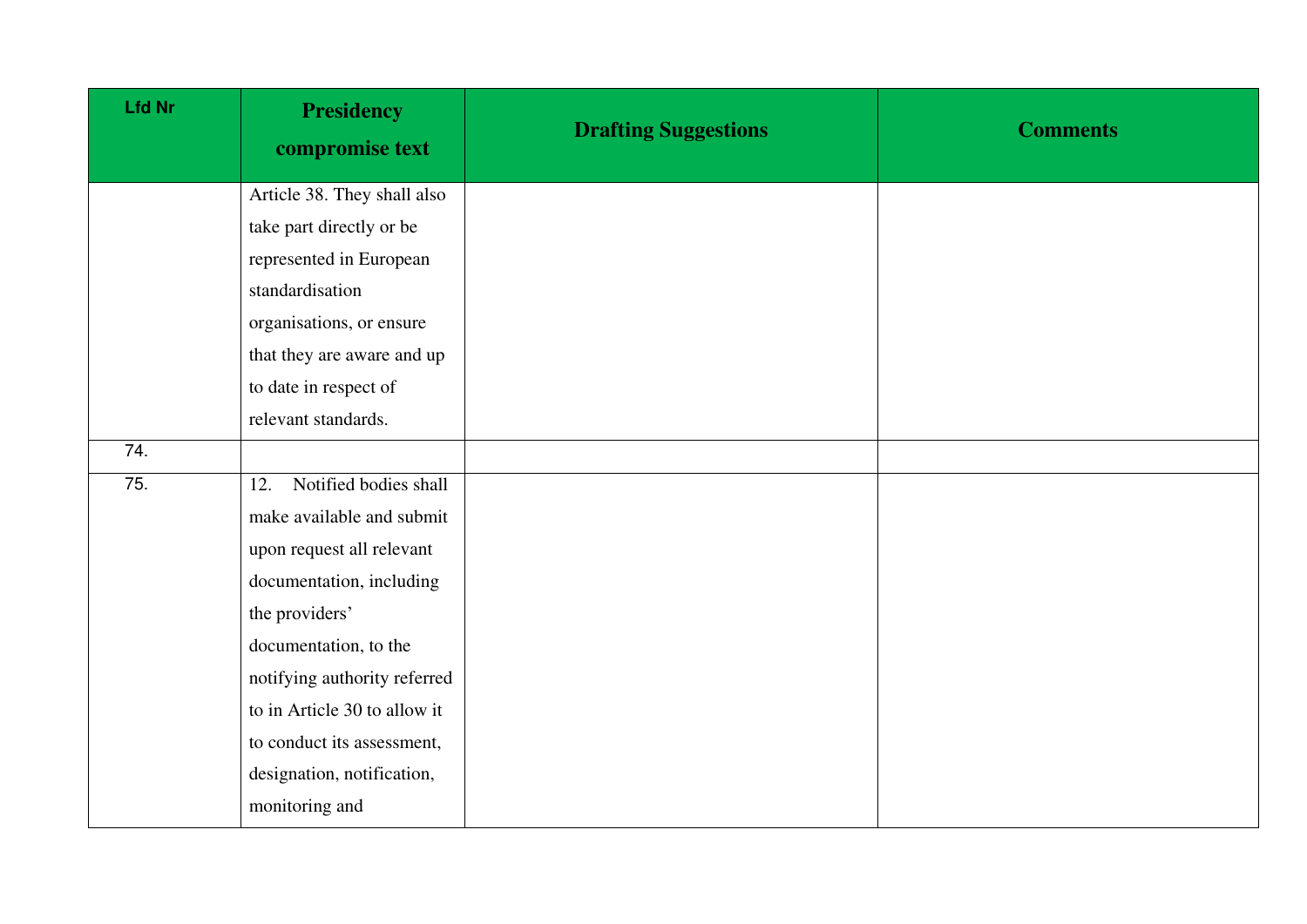| <b>Lfd Nr</b> | <b>Presidency</b><br>compromise text | <b>Drafting Suggestions</b> | <b>Comments</b> |
|---------------|--------------------------------------|-----------------------------|-----------------|
|               | surveillance activities and          |                             |                 |
|               | to facilitate the assessment         |                             |                 |
|               | outlined in this Chapter.            |                             |                 |
| 76.           |                                      |                             |                 |
| 77.           | Article 34                           |                             |                 |
|               | Subsidiaries of and                  |                             |                 |
|               | subcontracting by notified           |                             |                 |
|               | bodies                               |                             |                 |
| 78.           |                                      |                             |                 |
| 79.           | Where a notified<br>1.               |                             |                 |
|               | body subcontracts specific           |                             |                 |
|               | tasks connected with the             |                             |                 |
|               | conformity assessment or             |                             |                 |
|               | has recourse to a                    |                             |                 |
|               | subsidiary, it shall ensure          |                             |                 |
|               | that the subcontractor or            |                             |                 |
|               | the subsidiary meets the             |                             |                 |
|               | requirements laid down in            |                             |                 |
|               | Article 33 and shall inform          |                             |                 |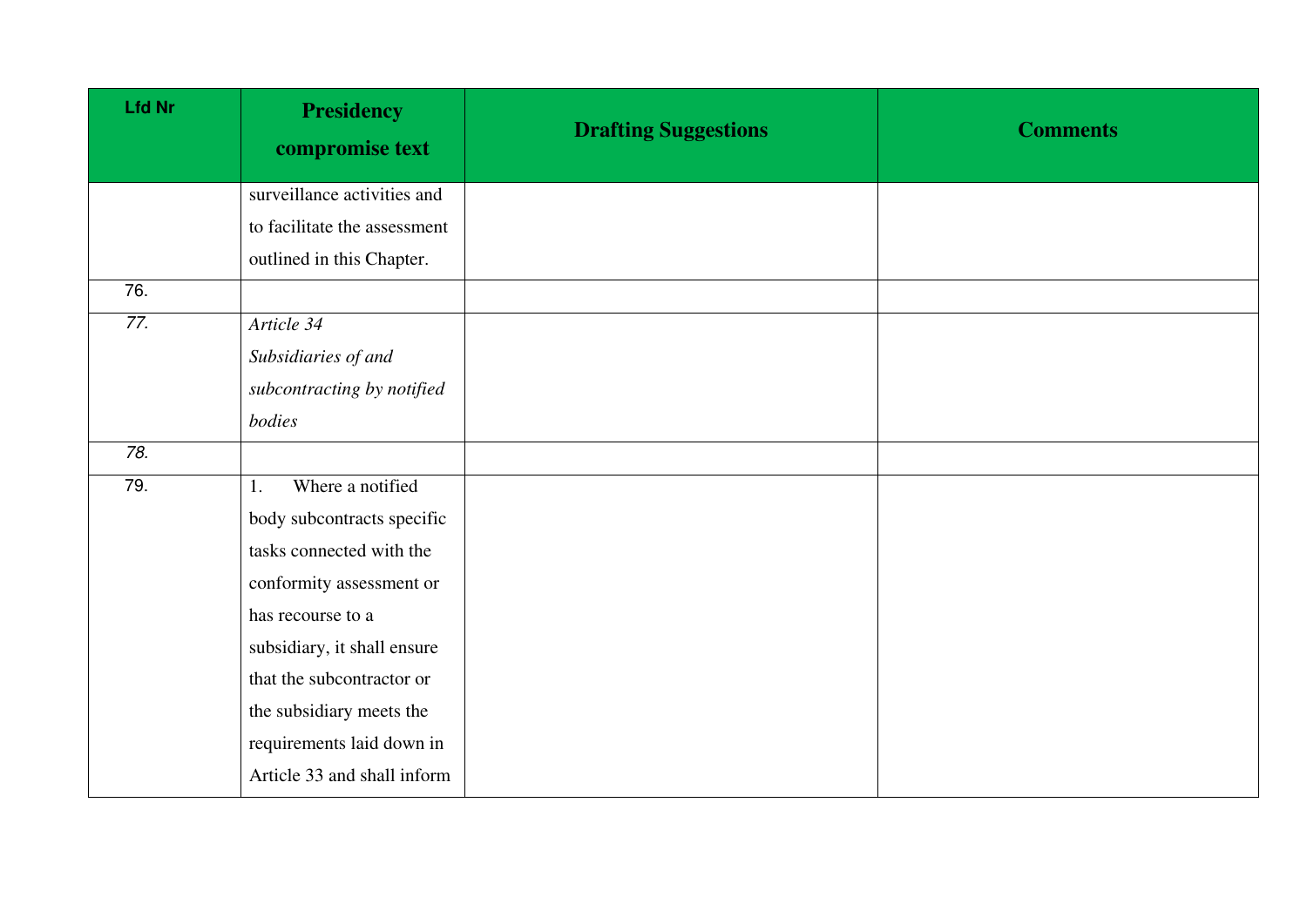| <b>Lfd Nr</b> | <b>Presidency</b><br>compromise text | <b>Drafting Suggestions</b> | <b>Comments</b> |
|---------------|--------------------------------------|-----------------------------|-----------------|
|               | the notifying authority              |                             |                 |
|               | accordingly.                         |                             |                 |
| 80.           |                                      |                             |                 |
| 81.           | Notified bodies shall<br>2.          |                             |                 |
|               | take full responsibility for         |                             |                 |
|               | the tasks performed by               |                             |                 |
|               | subcontractors or                    |                             |                 |
|               | subsidiaries wherever these          |                             |                 |
|               | are established.                     |                             |                 |
| 82.           |                                      |                             |                 |
| 83.           | Activities may be<br>3.              |                             |                 |
|               | subcontracted or carried             |                             |                 |
|               | out by a subsidiary only             |                             |                 |
|               | with the agreement of the            |                             |                 |
|               | provider.                            |                             |                 |
| 84.           |                                      |                             |                 |
| 85.           | Notified bodies shall<br>4.          |                             |                 |
|               | keep at the disposal of the          |                             |                 |
|               | notifying authority the              |                             |                 |
|               | relevant documents                   |                             |                 |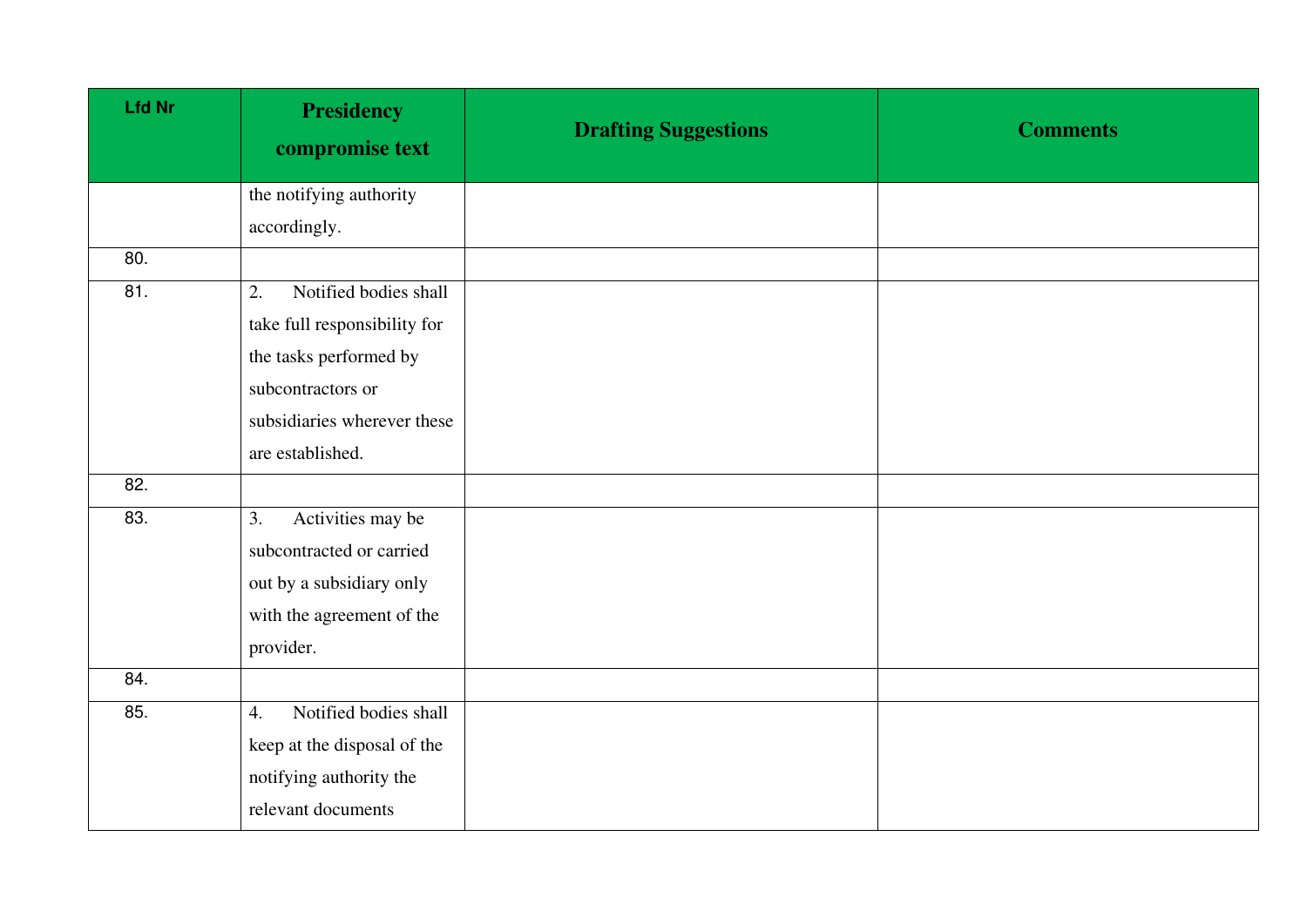| <b>Presidency</b><br>compromise text | <b>Drafting Suggestions</b> | <b>Comments</b>                                |
|--------------------------------------|-----------------------------|------------------------------------------------|
| concerning the assessment            |                             |                                                |
| of the qualifications of the         |                             |                                                |
| subcontractor or the                 |                             |                                                |
| subsidiary and the work              |                             |                                                |
| carried out by them under            |                             |                                                |
| this Regulation.                     |                             |                                                |
|                                      |                             |                                                |
| Article 35                           |                             |                                                |
| Identification numbers and           |                             |                                                |
| lists of notified bodies             |                             |                                                |
| designated under this                |                             |                                                |
| Regulation                           |                             |                                                |
|                                      |                             |                                                |
| The Commission<br>1.                 |                             | Does a notified body receive a new             |
| shall assign an                      |                             | identification number that has already been    |
| identification number to             |                             | notified under a legal act listed in Annex II, |
| notified bodies. It shall            |                             | section A?                                     |
| assign a single number,              |                             |                                                |
| even where a body is                 |                             |                                                |
|                                      |                             |                                                |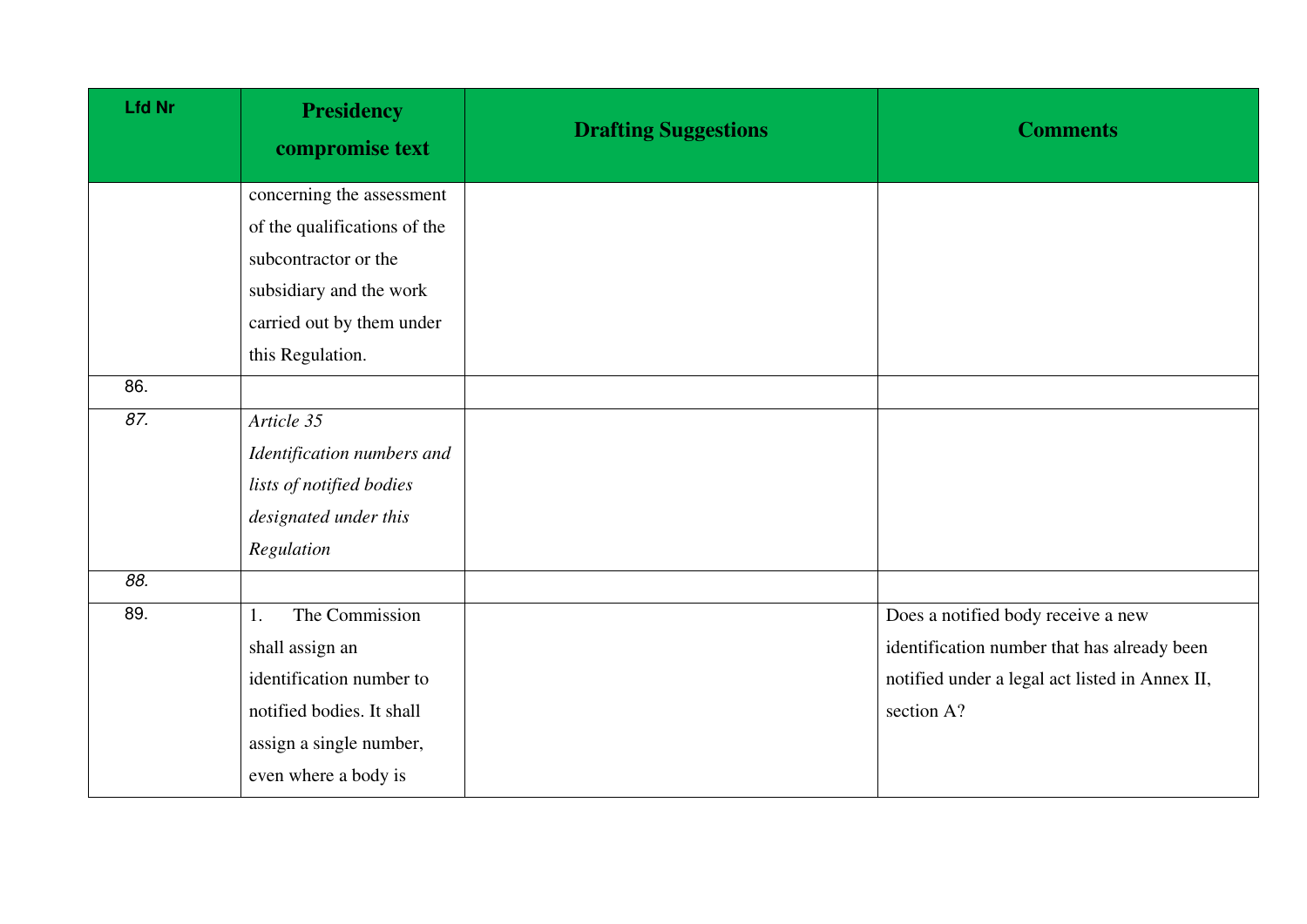| <b>Lfd Nr</b> | <b>Presidency</b><br>compromise text | <b>Drafting Suggestions</b>                             | <b>Comments</b> |
|---------------|--------------------------------------|---------------------------------------------------------|-----------------|
|               | notified under several               |                                                         |                 |
|               | Union acts.                          |                                                         |                 |
| 90.           |                                      |                                                         |                 |
| 91.           | The Commission<br>2.                 | The Commission shall make publicly available the list   |                 |
|               | shall make publicly                  | of the bodies notified under this Regulation, including |                 |
|               | available the list of the            | the identification numbers that have been assigned to   |                 |
|               | bodies notified under this           | them and the activities for which they have been        |                 |
|               | Regulation, including the            | notified accessible to the public in NANDO. The         |                 |
|               | identification numbers that          | Commission shall ensure that the list is kept up to     |                 |
|               | have been assigned to them           | date.                                                   |                 |
|               | and the activities for which         |                                                         |                 |
|               | they have been notified.             |                                                         |                 |
|               | The Commission shall                 |                                                         |                 |
|               | ensure that the list is kept         |                                                         |                 |
|               | up to date.                          |                                                         |                 |
| 92.           |                                      |                                                         |                 |
| 93.           | Article 36                           |                                                         |                 |
|               | Changes to notifications             |                                                         |                 |
| 94.           |                                      |                                                         |                 |
| 95.           |                                      |                                                         |                 |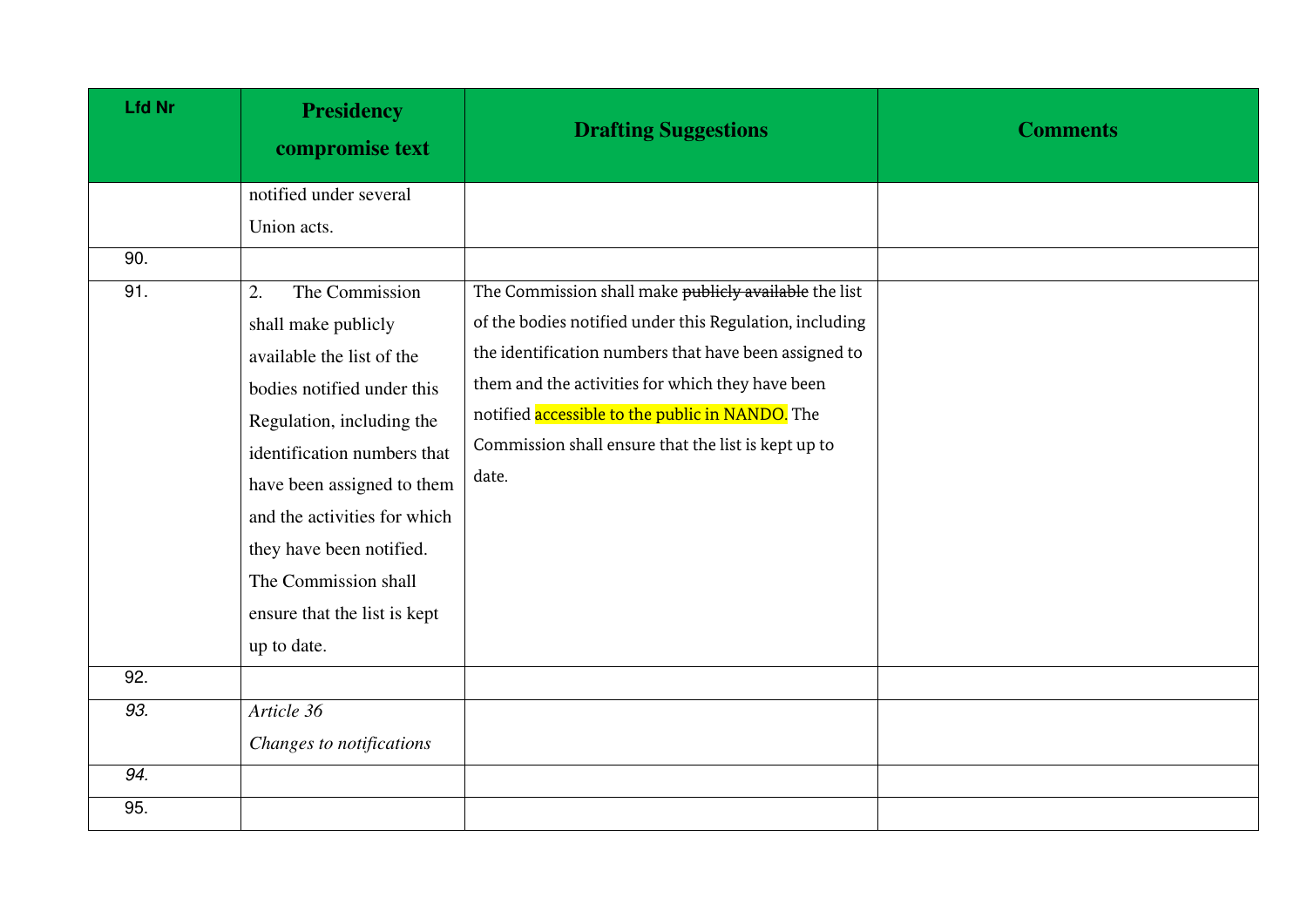| <b>Lfd Nr</b> | <b>Presidency</b><br>compromise text | <b>Drafting Suggestions</b> | <b>Comments</b>                                   |
|---------------|--------------------------------------|-----------------------------|---------------------------------------------------|
| 96.           |                                      |                             |                                                   |
| 97.           |                                      |                             |                                                   |
| 98.           | Where a notifying<br>1.              |                             | In several sectors the issues of notified bodies  |
|               | authority has suspicions or          |                             | ceasing their activities or where a notification  |
|               | has been informed that a             |                             | has been withdrawn require special provisions     |
|               | notified body no longer              |                             | to prevent a scenario in which AI systems would   |
|               | meets the requirements laid          |                             | lose the marketability during the phase where     |
|               | down in Article 33, or that          |                             | the provider has to apply for a new qualified     |
|               | it is failing to fulfil its          |                             | notified body.                                    |
|               | obligations, that authority          |                             | To address this issue this paragraph has been     |
|               | shall without delay                  |                             | modified from reference provision of R25          |
|               | investigate the matter with          |                             | Decision 768/2008/EC and further                  |
|               | the utmost diligence. In             |                             | modifications are needed. There are several       |
|               | that context, it shall inform        |                             | procedures missing in the event of insufficient   |
|               | the notified body                    |                             | implementation of corrective measures or          |
|               | concerned about the                  |                             | information of providers in the event of          |
|               | objections raised and give           |                             | notification changes. It is suggested to consider |
|               | it the possibility to make its       |                             | to add relevant paragraphs from Regulation        |
|               | views known. If the                  |                             | 2017/745 to clarify these procedures.             |
|               | notifying authority comes            |                             |                                                   |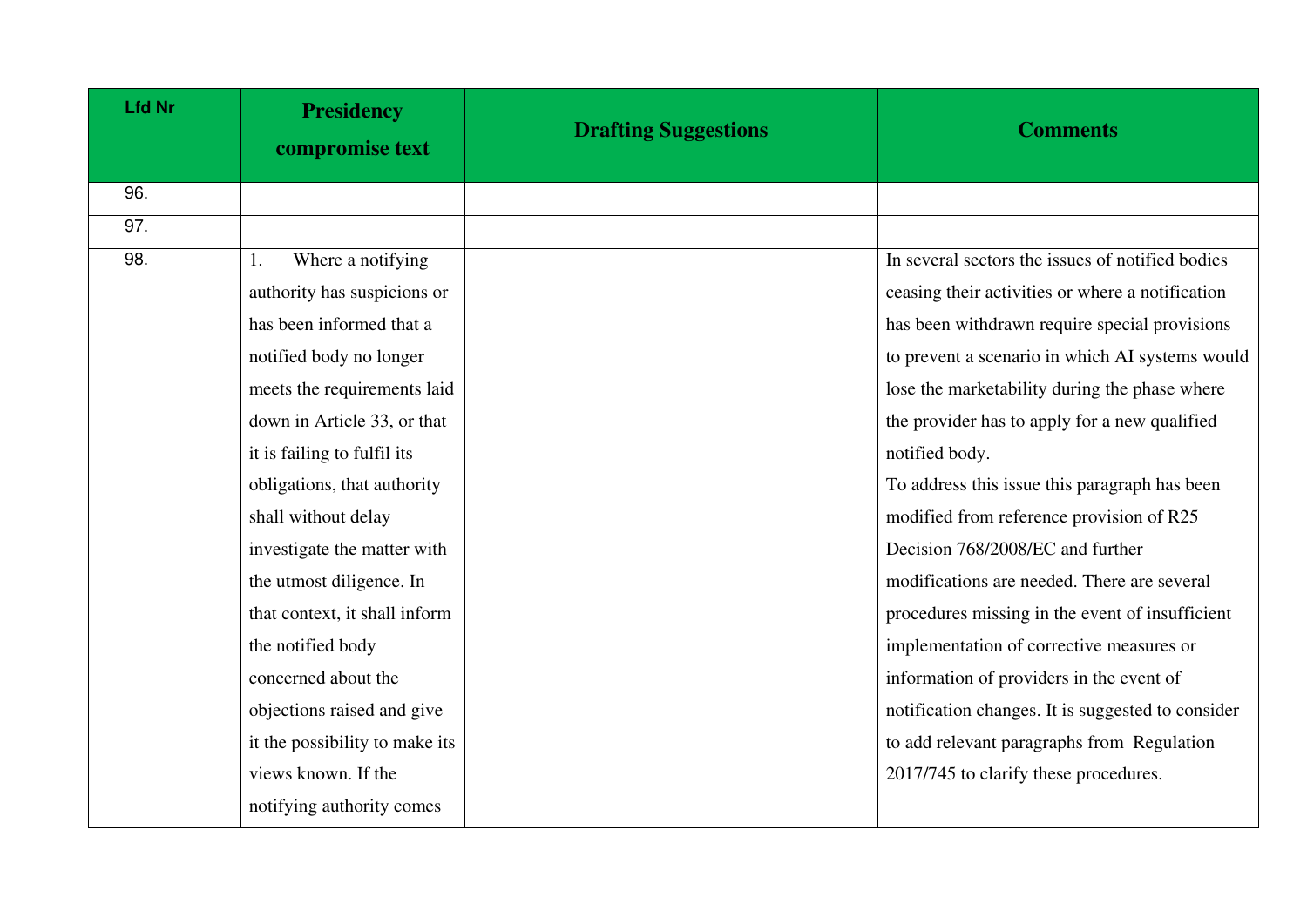| <b>Lfd Nr</b> | <b>Presidency</b><br>compromise text | <b>Drafting Suggestions</b> | <b>Comments</b>                                 |
|---------------|--------------------------------------|-----------------------------|-------------------------------------------------|
|               | to the conclusion that the           |                             |                                                 |
|               | notified body investigation          |                             |                                                 |
|               | no longer meets the                  |                             |                                                 |
|               | requirements laid down in            |                             |                                                 |
|               | Article 33 or that it is             |                             |                                                 |
|               | failing to fulfil its                |                             |                                                 |
|               | obligations, it shall restrict,      |                             |                                                 |
|               | suspend or withdraw the              |                             |                                                 |
|               | notification as appropriate,         |                             |                                                 |
|               | depending on the                     |                             |                                                 |
|               | seriousness of the failure. It       |                             |                                                 |
|               | shall also immediately               |                             |                                                 |
|               | inform the Commission                |                             |                                                 |
|               | and the other Member                 |                             |                                                 |
|               | States accordingly.                  |                             |                                                 |
| 99.           |                                      |                             |                                                 |
| 100.          |                                      |                             |                                                 |
| 101.          | In the event of<br>2.                |                             | There is no provision/procedure in the event of |
|               | restriction, suspension or           |                             | notified bodies ceasing the conformity          |
|               | withdrawal of notification,          |                             | assessment activities and in the event of       |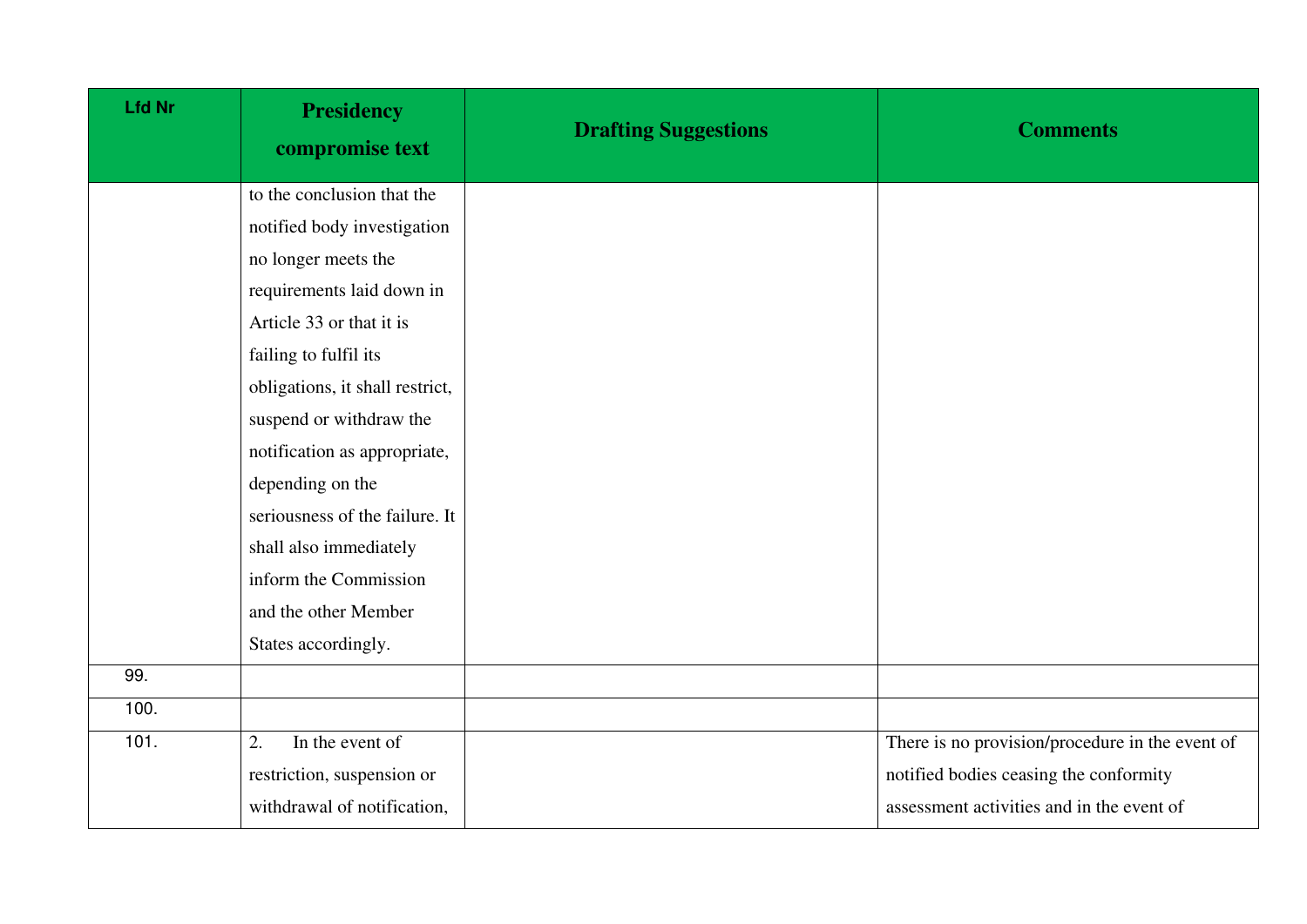| <b>Lfd Nr</b> | <b>Presidency</b><br>compromise text | <b>Drafting Suggestions</b> | <b>Comments</b>                                   |
|---------------|--------------------------------------|-----------------------------|---------------------------------------------------|
|               | or where the notified body           |                             | restriction, suspension or withdrawal of a        |
|               | has ceased its activity, the         |                             | notification as well as exception of certificates |
|               | notifying authority shall            |                             | unduly issued, and where a notification has been  |
|               | take appropriate steps to            |                             | suspended or restricted. It is propose to add     |
|               | ensure that the files of that        |                             | paragraphs based on Regulation 2017/745 to        |
|               | notified body are either             |                             | clarify these procedures.                         |
|               | taken over by another                |                             |                                                   |
|               | notified body or kept                |                             |                                                   |
|               | available for the                    |                             |                                                   |
|               | responsible notifying                |                             |                                                   |
|               | authorities at their request.        |                             |                                                   |
| 102.          |                                      |                             |                                                   |
| 103.          |                                      |                             |                                                   |
| 104.          |                                      |                             |                                                   |
| 105.          |                                      |                             |                                                   |
| 106.          | Article 37                           |                             |                                                   |
|               | Challenge to the                     |                             |                                                   |
|               | competence of notified               |                             |                                                   |
|               | bodies                               |                             |                                                   |
| 107.          |                                      |                             |                                                   |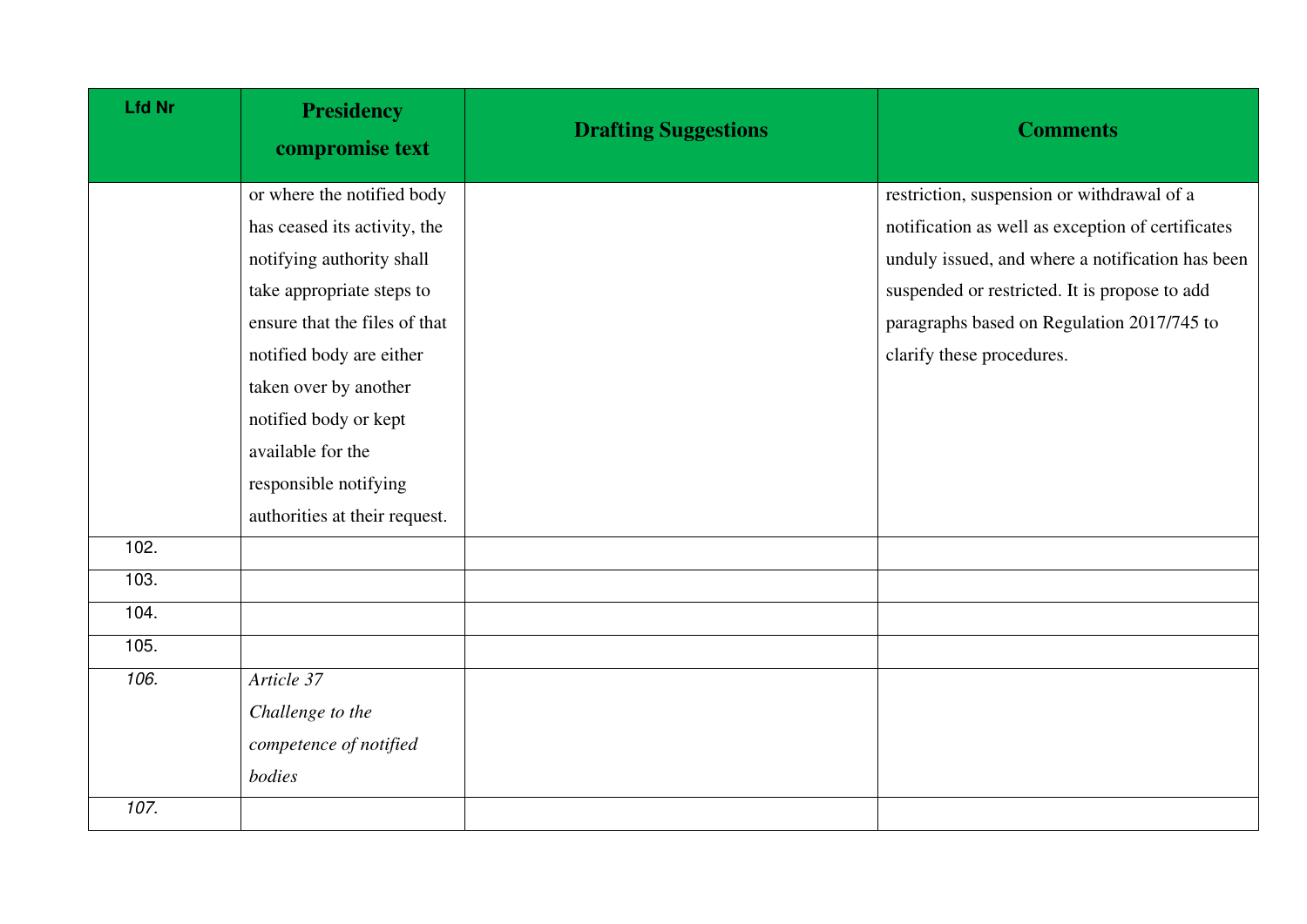| <b>Lfd Nr</b> | <b>Presidency</b><br>compromise text | <b>Drafting Suggestions</b> | <b>Comments</b>                                   |
|---------------|--------------------------------------|-----------------------------|---------------------------------------------------|
| 108.          | The Commission<br>1.                 |                             |                                                   |
|               | shall, where necessary,              |                             |                                                   |
|               | investigate all cases where          |                             |                                                   |
|               | there are reasons to doubt           |                             |                                                   |
|               | whether a notified body              |                             |                                                   |
|               | complies with the                    |                             |                                                   |
|               | requirements laid down in            |                             |                                                   |
|               | Article 33.                          |                             |                                                   |
| 109.          |                                      |                             |                                                   |
| 110.          | 2.<br>The Notifying                  |                             | This paragraph has been modified from             |
|               | authority shall provide the          |                             | reference provision of R26 Decision               |
|               | Commission, on request,              |                             | 768/2008/EC and there is a further modification   |
|               | with all relevant                    |                             | needed that the notifying authority shall monitor |
|               | information relating to the          |                             | the notified bodies.                              |
|               | notification of the notified         |                             |                                                   |
|               | body concerned.                      |                             |                                                   |
| 111.          |                                      |                             |                                                   |
| 112.          | The Commission<br>3.                 |                             |                                                   |
|               | shall ensure that all                |                             |                                                   |
|               | confidential information             |                             |                                                   |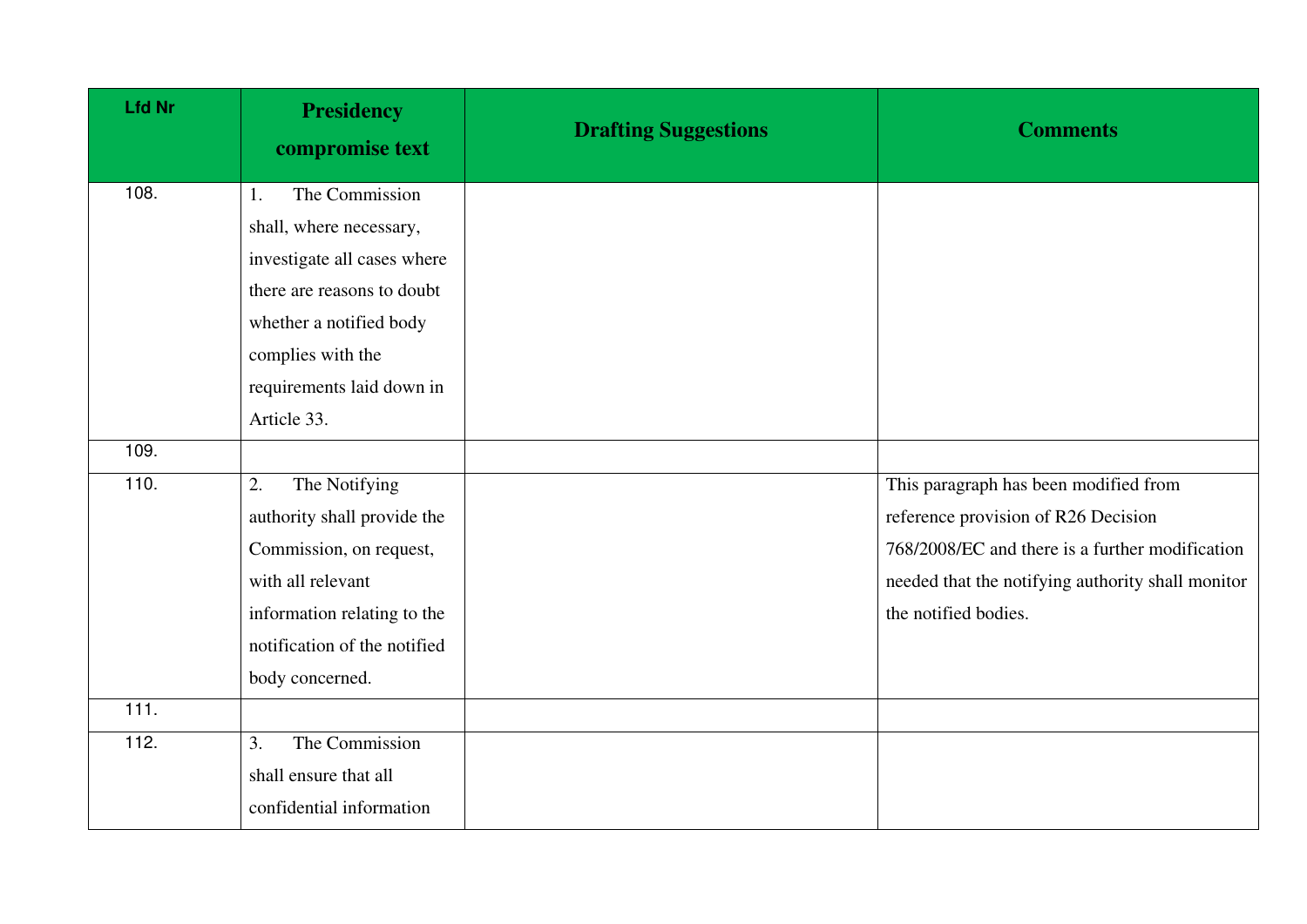| <b>Lfd Nr</b> | <b>Presidency</b><br>compromise text | <b>Drafting Suggestions</b>                            | <b>Comments</b>                               |
|---------------|--------------------------------------|--------------------------------------------------------|-----------------------------------------------|
|               | obtained in the course of its        |                                                        |                                               |
|               | investigations pursuant to           |                                                        |                                               |
|               | this Article is treated              |                                                        |                                               |
|               | confidentially.                      |                                                        |                                               |
| 113.          |                                      |                                                        |                                               |
| 114.          | Where the<br>$\overline{4}$ .        | Where the Commission ascertains that a notified        | Clarification.                                |
|               | Commission ascertains that           | body does not meet or no longer meets the              |                                               |
|               | a notified body does not             | requirements laid down in Article 33, it shall adopt a |                                               |
|               | meet or no longer meets the          | reasoned decision requesting inform the notifying      |                                               |
|               | requirements laid down in            | Member State authority to take the necessary           |                                               |
|               | Article 33, it shall adopt a         | corrective measures, including withdrawal of           |                                               |
|               | reasoned decision                    | notification if necessary.                             |                                               |
|               | requesting the notifying             | Where the notifying authority fails to take the        |                                               |
|               | Member State to take the             | necessary corrective measures, the Commission          | COM responsibilities in event of insufficient |
|               | necessary corrective                 | may, by means of implementing acts, suspend,           | corrective measures.                          |
|               | measures, including                  | restrict or withdraw the notification. That            |                                               |
|               | withdrawal of notification           | implementing act shall be adopted in accordance        |                                               |
|               | if necessary. That                   | with the examination procedure referred to in Article  |                                               |
|               | implementing act shall be            | $74(2)$ . It shall notify the notifying authority      | increase transparency.                        |
|               | adopted in accordance with           | concerned of its decision and update NANDO.            |                                               |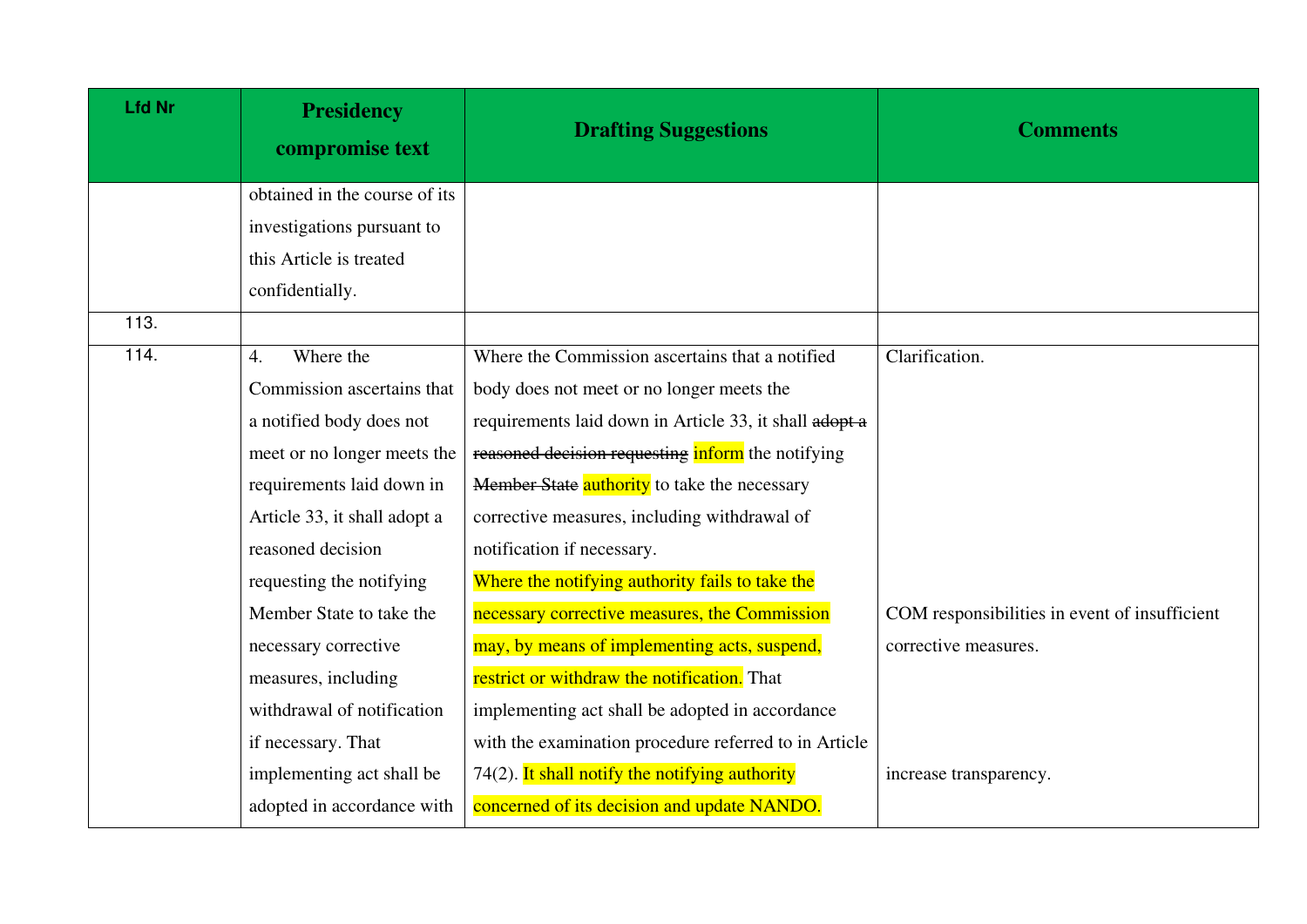| <b>Lfd Nr</b> | <b>Presidency</b><br>compromise text | <b>Drafting Suggestions</b>                          | <b>Comments</b>                  |
|---------------|--------------------------------------|------------------------------------------------------|----------------------------------|
|               | the examination procedure            |                                                      |                                  |
|               | referred to in Article 74(2).        |                                                      |                                  |
| 115.          |                                      |                                                      |                                  |
| 116.          | Article 38                           |                                                      |                                  |
|               | Coordination of notified             |                                                      |                                  |
|               | bodies                               |                                                      |                                  |
| 117.          |                                      |                                                      |                                  |
| 118.          | The Commission<br>Ι.                 | The Commission shall ensure that, with regard to the | Exception for Annex II products. |
|               | shall ensure that, with              | areas covered by this Regulation high-risk AI        |                                  |
|               | regard to the areas covered          | systems covered by Annex III, appropriate            |                                  |
|               | by this Regulation,                  | coordination and cooperation between notified        |                                  |
|               | appropriate coordination             | bodies active in the conformity assessment           |                                  |
|               | and cooperation between              | procedures of AI systems pursuant to this            |                                  |
|               | notified bodies active in the        | Regulation are put in place and properly operated in |                                  |
|               | conformity assessment                | the form of a sectoral group of notified bodies.     |                                  |
|               | procedures of AI systems             |                                                      |                                  |
|               | pursuant to this Regulation          |                                                      |                                  |
|               | are put in place and                 |                                                      |                                  |
|               | properly operated in the             |                                                      |                                  |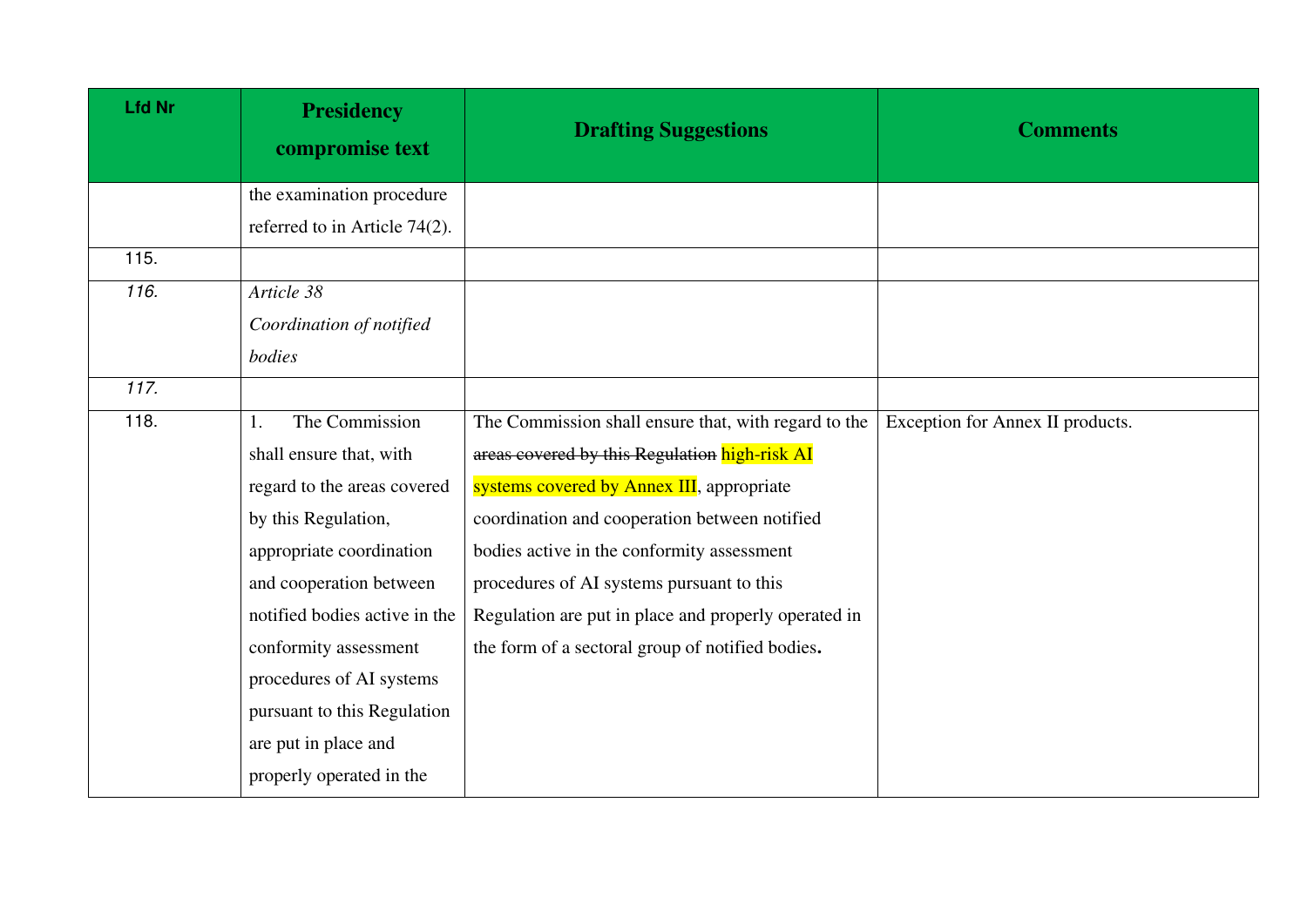| <b>Lfd Nr</b> | <b>Presidency</b><br>compromise text | <b>Drafting Suggestions</b>                          | <b>Comments</b>                                 |
|---------------|--------------------------------------|------------------------------------------------------|-------------------------------------------------|
|               | form of a sectoral group of          |                                                      |                                                 |
|               | notified bodies.                     |                                                      |                                                 |
| 119.          |                                      |                                                      |                                                 |
| 120.          | <b>Member States shall</b><br>2.     | The notifying authority Member States shall ensure   | Clarification                                   |
|               | ensure that the bodies               | that the bodies notified by them participate in the  |                                                 |
|               | notified by them participate         | work of that group, directly or by means of          |                                                 |
|               | in the work of that group,           | designated representatives.                          |                                                 |
|               | directly or by means of              |                                                      |                                                 |
|               | designated representatives.          |                                                      |                                                 |
| 121.          |                                      | (new) The Commission may establish the specific      | To increase functioning of coordination group   |
|               |                                      | arrangements for the functioning of the coordination | of notified bodies, it is propose to modify the |
|               |                                      | group of notified bodies.                            | reference provision of R30 Decision             |
|               |                                      |                                                      | 768/2008/EC and to add this new paragraph.      |
| 122.          |                                      |                                                      |                                                 |
| 123.          | Article 39                           |                                                      |                                                 |
|               | Conformity assessment                |                                                      |                                                 |
|               | bodies of third countries            |                                                      |                                                 |
| 124.          |                                      |                                                      |                                                 |
| 125.          | Conformity assessment                | an a respective agreement                            | To increase precision.                          |
|               | bodies established under             |                                                      |                                                 |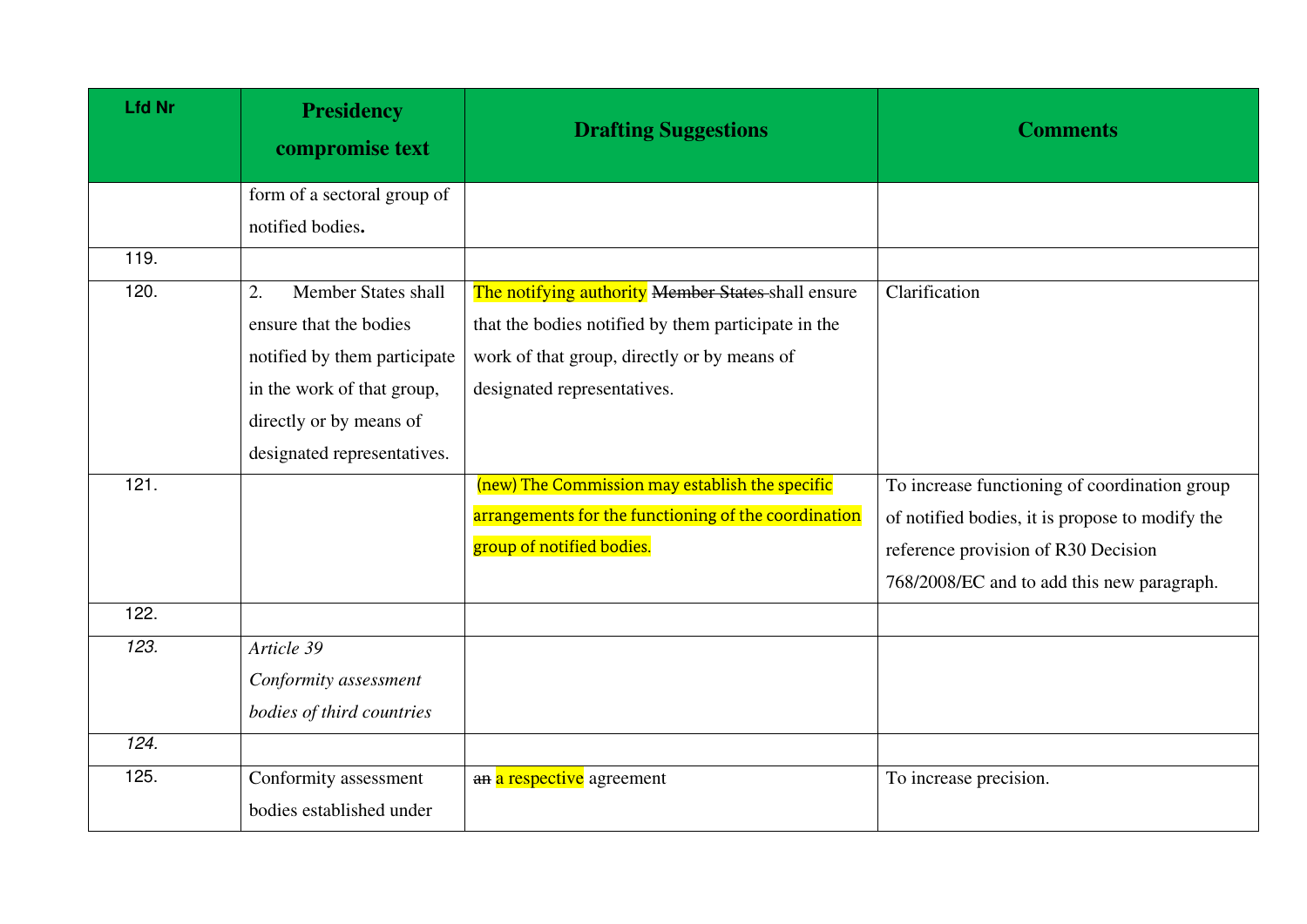| <b>Lfd Nr</b>   | <b>Presidency</b><br>compromise text | <b>Drafting Suggestions</b> | <b>Comments</b> |
|-----------------|--------------------------------------|-----------------------------|-----------------|
|                 | the law of a third country           |                             |                 |
|                 | with which the Union has             |                             |                 |
|                 | concluded an agreement               |                             |                 |
|                 | may be authorised to carry           |                             |                 |
|                 | out the activities of notified       |                             |                 |
|                 | Bodies under this                    |                             |                 |
|                 | Regulation.                          |                             |                 |
| 126.            |                                      |                             |                 |
| 127.            |                                      |                             |                 |
| 128.            |                                      |                             |                 |
| 129.            | <b>CHAPTER 5</b>                     |                             |                 |
| 130.            |                                      |                             |                 |
| $\frac{1}{131}$ | <b>STANDARDS,</b>                    |                             |                 |
|                 | <b>CONFORMITY</b>                    |                             |                 |
|                 | ASSESSMENT,                          |                             |                 |
|                 | <b>CERTIFICATES,</b>                 |                             |                 |
|                 | <b>REGISTRATION</b>                  |                             |                 |
| 132.            |                                      |                             |                 |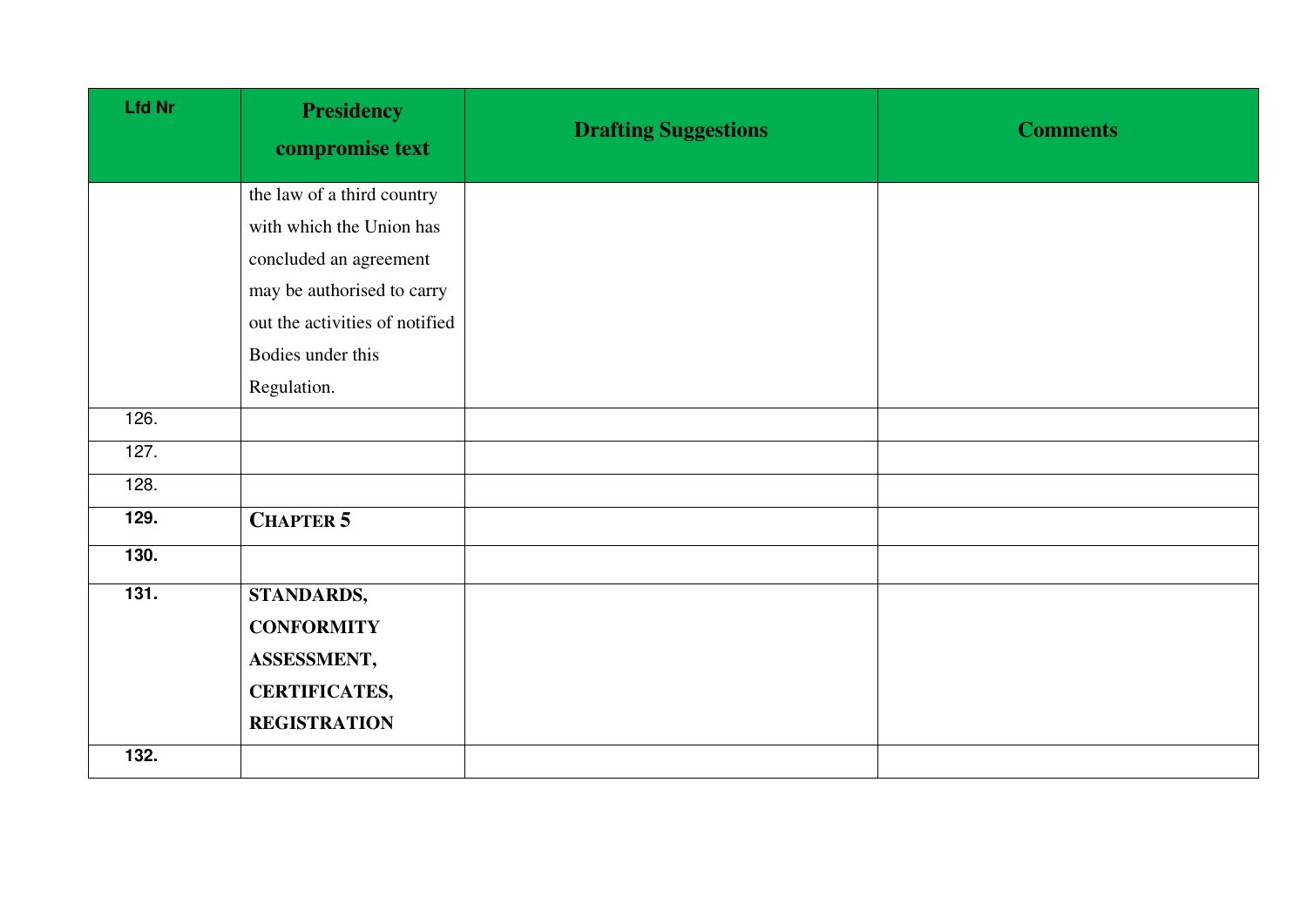| <b>Lfd Nr</b> | <b>Presidency</b><br>compromise text | <b>Drafting Suggestions</b>                             | <b>Comments</b>                                      |
|---------------|--------------------------------------|---------------------------------------------------------|------------------------------------------------------|
| 133.          | Article 40                           |                                                         |                                                      |
|               | Harmonised standards                 |                                                         |                                                      |
| 134.          |                                      |                                                         |                                                      |
| 135.          | High-risk AI systems                 | High-risk AI systems which are in conformity with       | Taking into account other requirements, e. g.        |
|               | which are in conformity              | harmonised standards or parts thereof the references    | quality management system, post-market-              |
|               | with harmonised standards            | of which have been published in the Official Journal    | surveilliance system, etc                            |
|               | or parts thereof the                 | of the European Union shall be presumed to be in        |                                                      |
|               | references of which have             | conformity with the requirements set out in Chapter     |                                                      |
|               | been published in the                | 2 of this Title in this Regulation, to the extent those |                                                      |
|               | Official Journal of the              | standards cover those requirements.                     | The initial draft shall become paragraph 1 and a     |
|               | European Union shall be              |                                                         | second paragraph addressing conformity               |
|               | presumed to be in                    |                                                         | requirements specific to high-risk AI systems        |
|               | conformity with the                  |                                                         | developed or used for purposes of the defence        |
|               | requirements set out in              |                                                         | sector or the armed forces. In as much as such       |
|               | Chapter 2 of this Title, to          |                                                         | AI systems are not exempt from the application       |
|               | the extent those standards           |                                                         | of the Regulation by virtue of Article $2(3)$ of the |
|               | cover those requirements.            |                                                         | draft they will nevertheless be developed or         |
|               |                                      | This proposal will be reconsidered in light of any      | used in accordance with relevant military            |
|               |                                      | alterations of the exemption clause contained in        | standards. Compliance with these military            |
|               |                                      | Article $2(3)$ of the draft                             | standards, some of which may be classified or        |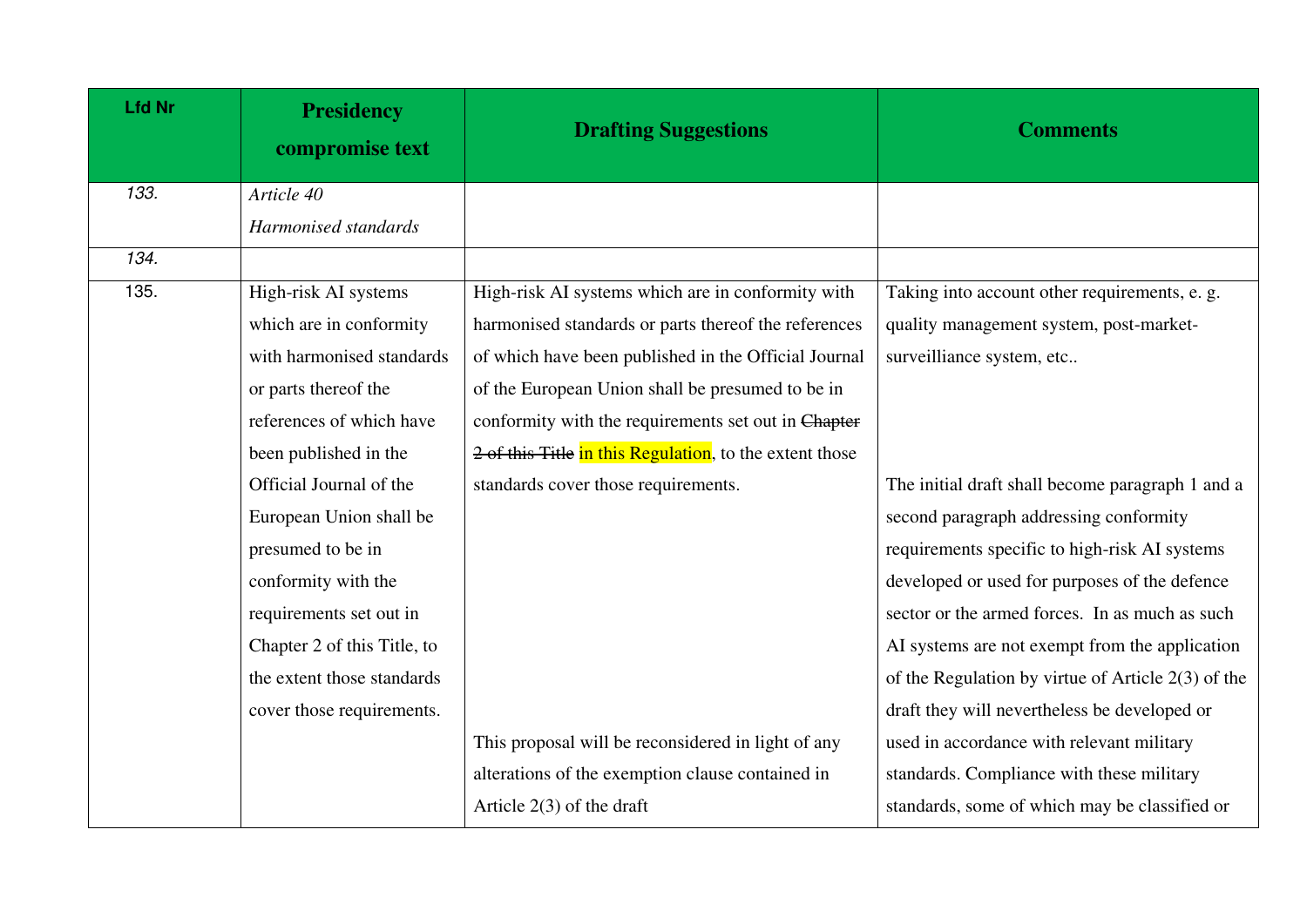| <b>Lfd Nr</b> | <b>Presidency</b><br>compromise text | <b>Drafting Suggestions</b>                                                                                                                                                                                                                                                                                                     | <b>Comments</b>                                                                                                                                                                                                                                                                                                                                        |
|---------------|--------------------------------------|---------------------------------------------------------------------------------------------------------------------------------------------------------------------------------------------------------------------------------------------------------------------------------------------------------------------------------|--------------------------------------------------------------------------------------------------------------------------------------------------------------------------------------------------------------------------------------------------------------------------------------------------------------------------------------------------------|
|               |                                      | (2) High-risk AI systems developed or used for<br>purposes of the defence sector or the armed forces or<br>national security purposes, which are in conformity<br>with relevant military standards, including military<br>standards adopted in the framework of the North<br>Atlantic Treaty Organization, shall be presumed to | otherwise outside the public domain, shall be<br>deemed equivalent to compliance with standards<br>the references of which have been published in<br>the Official Journal of the European Union.                                                                                                                                                       |
| 136.          |                                      | be in conformity with the requirements set out in<br>Chapter 2 of this Title for the purposes of this<br>Regulation.                                                                                                                                                                                                            |                                                                                                                                                                                                                                                                                                                                                        |
| 137.          | Article 41<br>Common specifications  |                                                                                                                                                                                                                                                                                                                                 | We welcome that the COM announced on 10th<br>December 2021 in the Committee on Standards<br>to provide an explanatory document on the<br>subject of implementing acts/common<br>specifications.<br>There are still considerable reservations about<br>authorising the COM to lay down specifications<br>without the participation of the member states |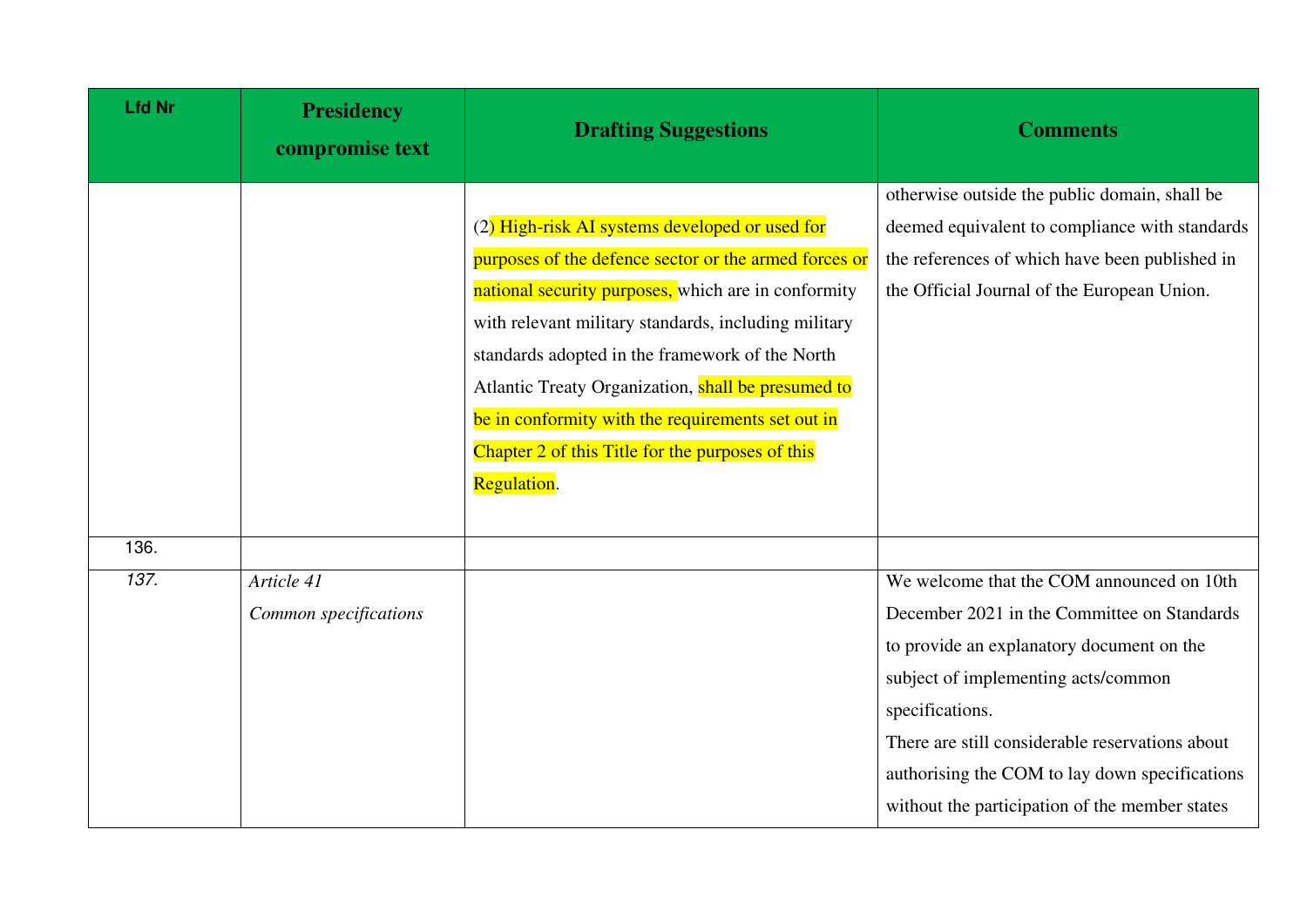| <b>Lfd Nr</b> | <b>Presidency</b><br>compromise text                                                                                                                                                                                         | <b>Drafting Suggestions</b>                                                                                                                                                                                                                                                                                                                                       | <b>Comments</b>                                                                                                                                                                                                                                                                                                                                                                                                         |
|---------------|------------------------------------------------------------------------------------------------------------------------------------------------------------------------------------------------------------------------------|-------------------------------------------------------------------------------------------------------------------------------------------------------------------------------------------------------------------------------------------------------------------------------------------------------------------------------------------------------------------|-------------------------------------------------------------------------------------------------------------------------------------------------------------------------------------------------------------------------------------------------------------------------------------------------------------------------------------------------------------------------------------------------------------------------|
|               |                                                                                                                                                                                                                              |                                                                                                                                                                                                                                                                                                                                                                   | and on an unspecific basis ('insufficient<br>standards') and we reserve the right to further<br>examine the relevant paragraphs for a horizontal<br>comparison of the proposals currently under<br>discussion in the various texts of the regulations<br>submitted.<br>We therefore ask the COM to present the<br>announced paper quickly so that the<br>corresponding regulatory projects are not<br>delayed too much. |
| 138.          |                                                                                                                                                                                                                              |                                                                                                                                                                                                                                                                                                                                                                   |                                                                                                                                                                                                                                                                                                                                                                                                                         |
| 139.          | Where harmonised<br>standards referred to in<br>Article 40 do not exist or<br>where the Commission<br>considers that the relevant<br>harmonised standards are<br>insufficient or that there is<br>a need to address specific | 1. Where harmonised standards referred to in Article<br>40 paragraph 1 do not exist or where the<br>Commission considers that the relevant harmonised<br>standards are insufficient or that there is a need to<br>address specific safety, environmental or<br>fundamental right or environmental concerns, the<br>Commission may, by means of implementing acts, | The application of high-risk AI systems might<br>result in environmental outcomes that are<br>unintended or difficult to estimate and address<br>as of today, such as novel risks to the<br>environment stemming from use cases not yet<br>conceived. The explicit mention of<br>environmental concerns as an impetus to adopt<br>common specifications would strengthen the                                            |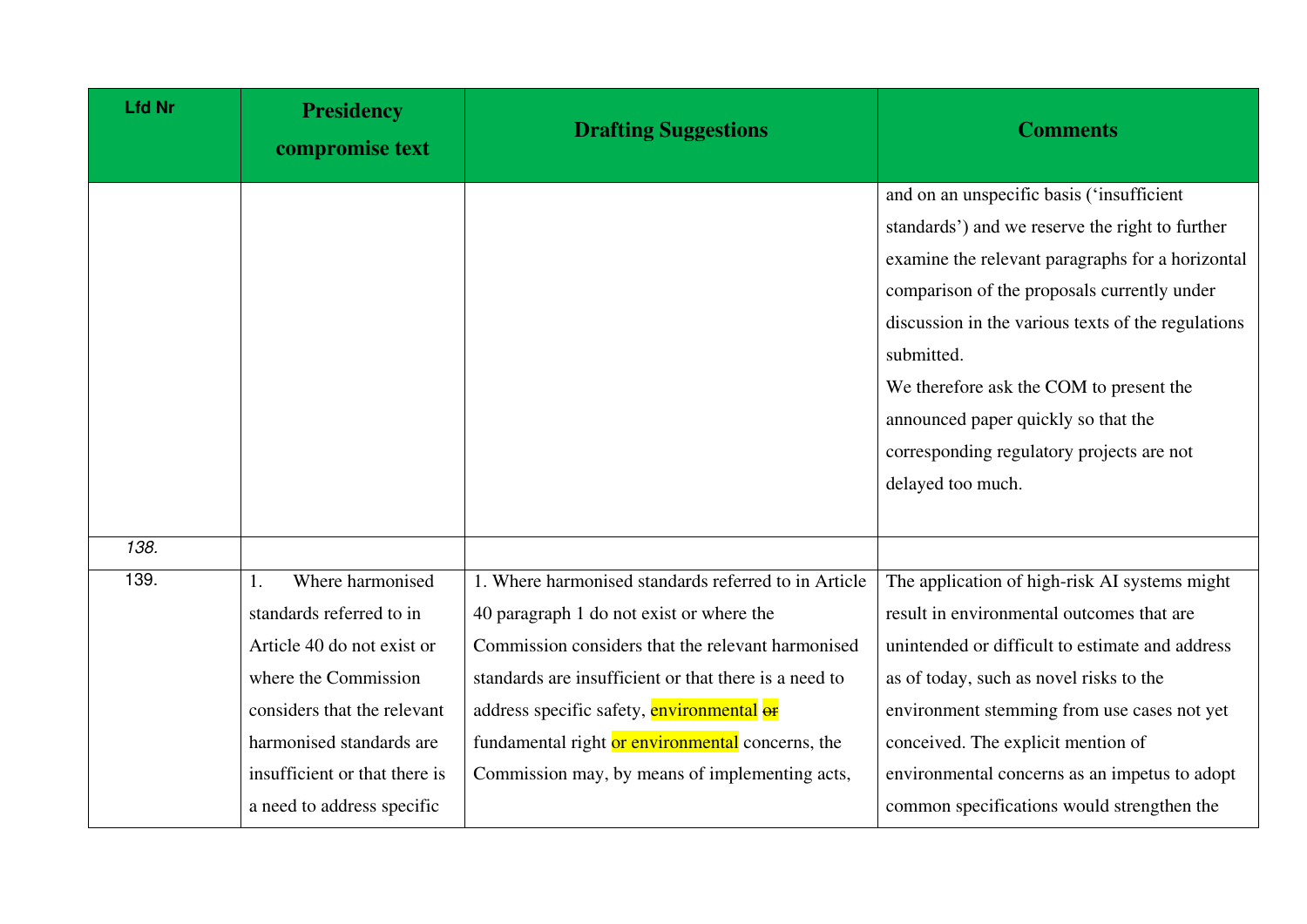| <b>Lfd Nr</b> | <b>Presidency</b><br>compromise text | <b>Drafting Suggestions</b>                      | <b>Comments</b>                               |
|---------------|--------------------------------------|--------------------------------------------------|-----------------------------------------------|
|               | safety or fundamental right          | adopt common specifications in respect of the    | Unions commitment to align the application of |
|               | concerns, the Commission             | requirements set out in Chapter 2 of this Title. | AI with the European Green Deal.              |
|               | may, by means of                     |                                                  |                                               |
|               | implementing acts, adopt             |                                                  |                                               |
|               | common specifications in             |                                                  |                                               |
|               | respect of the requirements          |                                                  |                                               |
|               | set out in Chapter 2 of this         |                                                  |                                               |
|               | Title. Those implementing            |                                                  |                                               |
|               | acts shall be adopted in             |                                                  |                                               |
|               | accordance with the                  |                                                  |                                               |
|               | examination procedure                |                                                  |                                               |
|               | referred to in Article 74(2).        |                                                  |                                               |
|               |                                      |                                                  |                                               |
|               |                                      |                                                  |                                               |
|               |                                      |                                                  |                                               |
| 140.          |                                      |                                                  |                                               |
| 141.          | The Commission,<br>2.                |                                                  |                                               |
|               | when preparing the                   |                                                  |                                               |
|               | common specifications                |                                                  |                                               |
|               | referred to in paragraph 1,          |                                                  |                                               |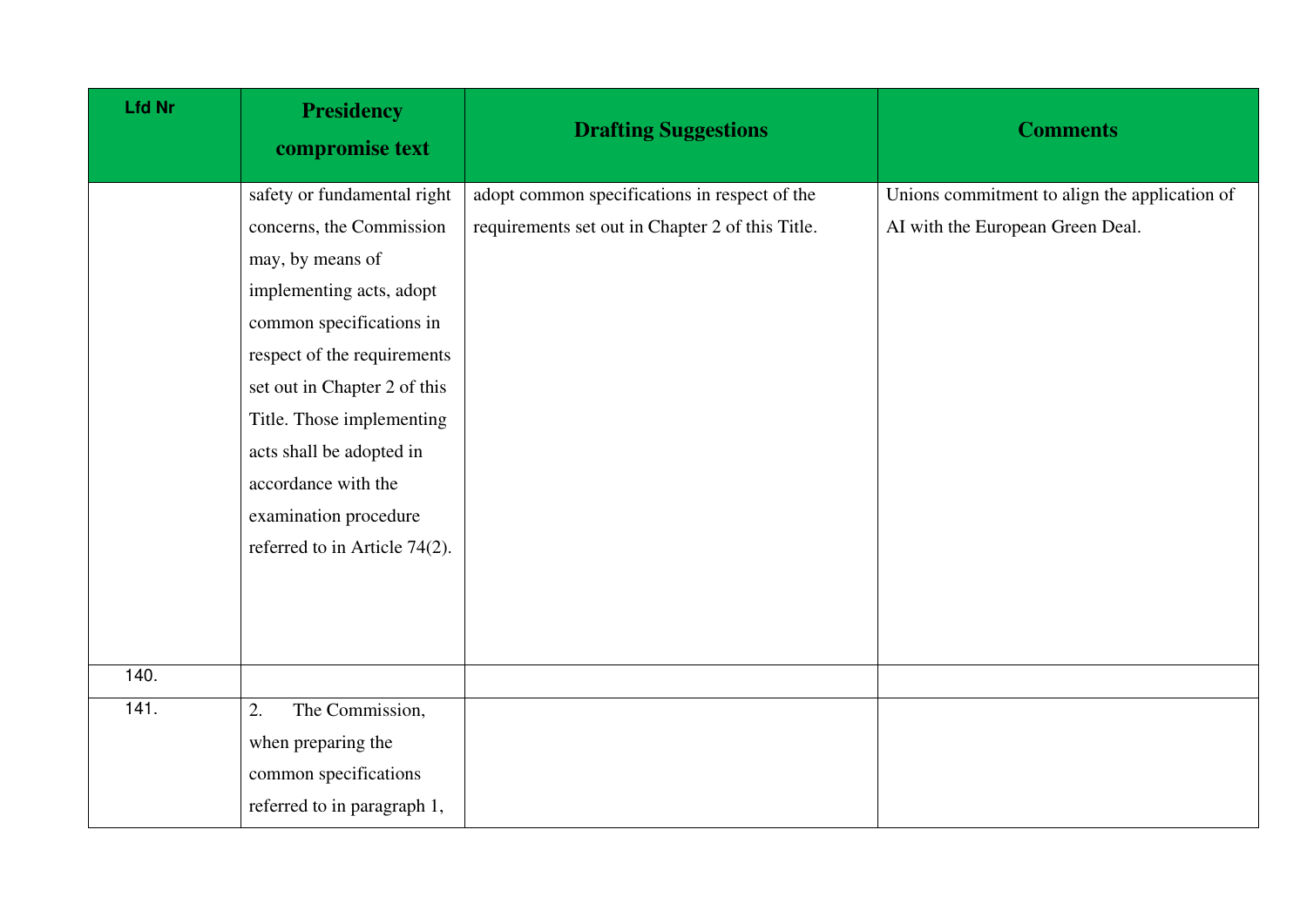| <b>Lfd Nr</b> | <b>Presidency</b><br>compromise text | <b>Drafting Suggestions</b> | <b>Comments</b> |
|---------------|--------------------------------------|-----------------------------|-----------------|
|               | shall gather the views of            |                             |                 |
|               | relevant bodies or expert            |                             |                 |
|               | groups established under             |                             |                 |
|               | relevant sectorial Union             |                             |                 |
|               | law.                                 |                             |                 |
| 142.          |                                      |                             |                 |
| 143.          | High-risk AI systems<br>3.           |                             |                 |
|               | which are in conformity              |                             |                 |
|               | with the common                      |                             |                 |
|               | specifications referred to in        |                             |                 |
|               | paragraph 1 shall be                 |                             |                 |
|               | presumed to be in                    |                             |                 |
|               | conformity with the                  |                             |                 |
|               | requirements set out in              |                             |                 |
|               | Chapter 2 of this Title, to          |                             |                 |
|               | the extent those common              |                             |                 |
|               | specifications cover those           |                             |                 |
|               | requirements.                        |                             |                 |
| 144.          |                                      |                             |                 |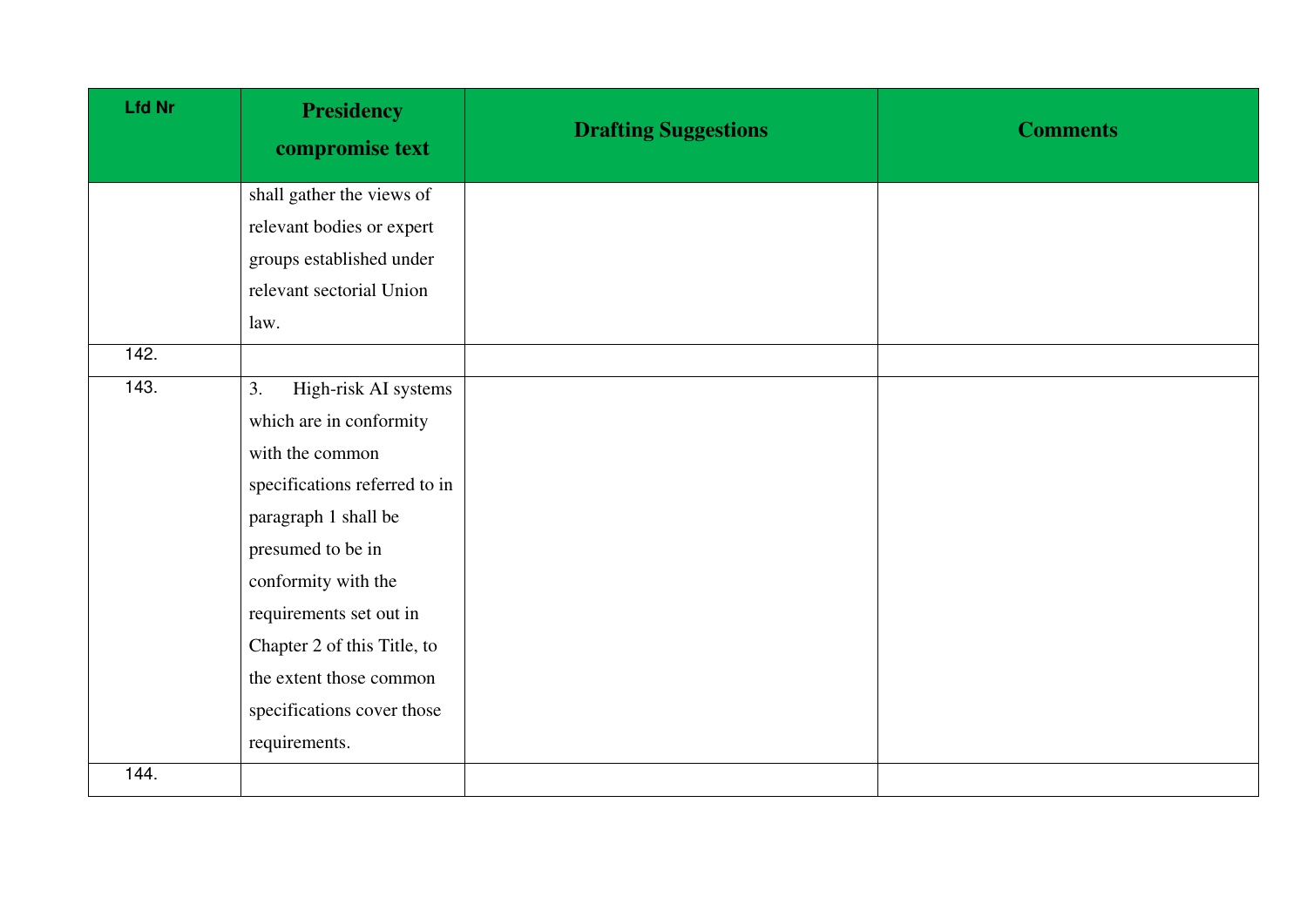| <b>Lfd Nr</b> | <b>Presidency</b><br>compromise text | <b>Drafting Suggestions</b> | <b>Comments</b> |
|---------------|--------------------------------------|-----------------------------|-----------------|
| 145.          | Where providers do<br>4.             |                             |                 |
|               | not comply with the                  |                             |                 |
|               | common specifications                |                             |                 |
|               | referred to in paragraph 1,          |                             |                 |
|               | they shall duly justify that         |                             |                 |
|               | they have adopted technical          |                             |                 |
|               | solutions that are at least          |                             |                 |
|               | equivalent thereto.                  |                             |                 |
| 146.          |                                      |                             |                 |
| 147.          | Article 42                           |                             |                 |
|               | Presumption of conformity            |                             |                 |
|               | with certain requirements            |                             |                 |
| 148.          |                                      |                             |                 |
| 149.          | Taking into account<br>1.            |                             |                 |
|               | their intended purpose,              |                             |                 |
|               | high-risk AI systems that            |                             |                 |
|               | have been trained and                |                             |                 |
|               | tested on data concerning            |                             |                 |
|               | the specific geographical,           |                             |                 |
|               | behavioural and functional           |                             |                 |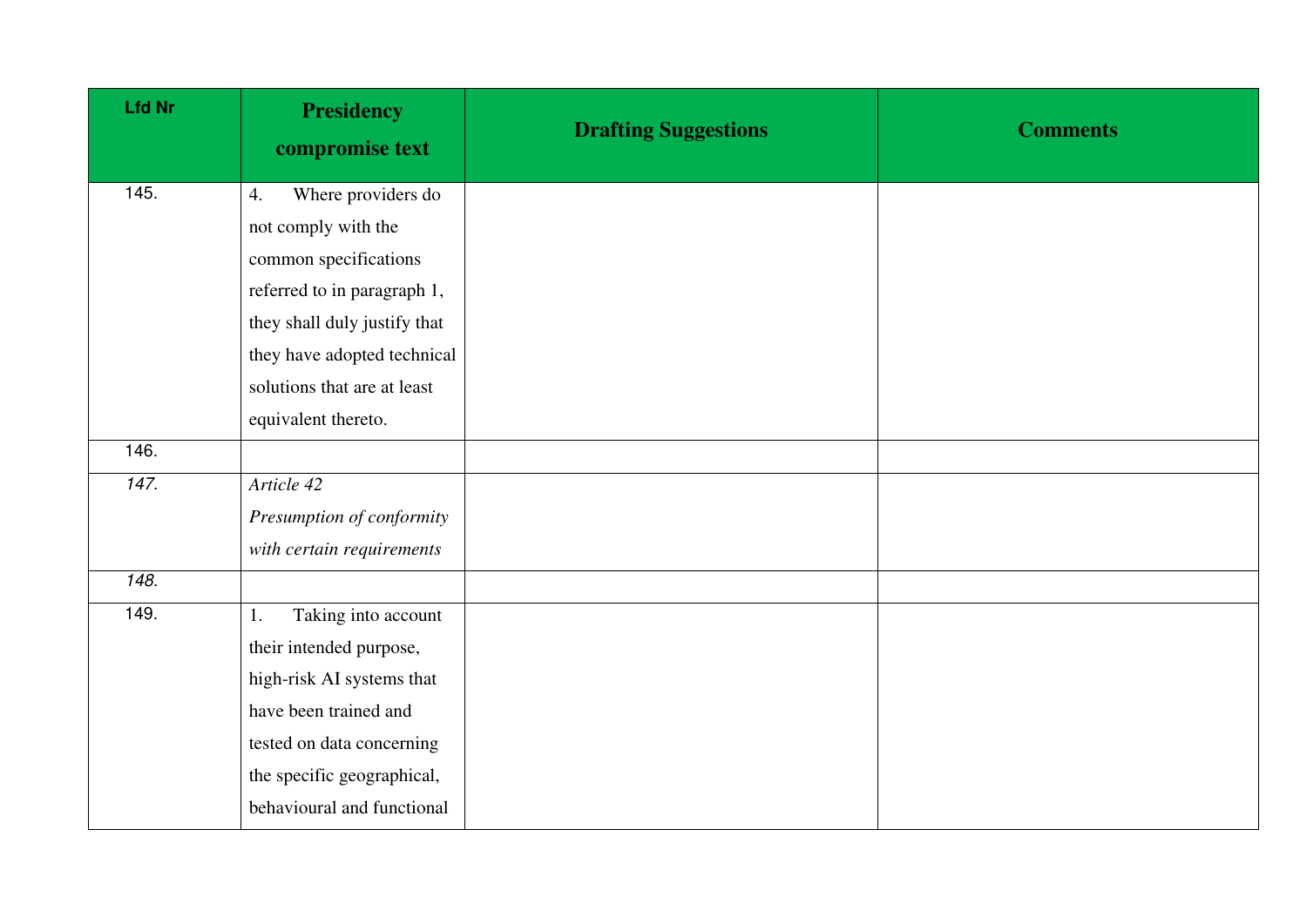| <b>Lfd Nr</b> | <b>Presidency</b><br>compromise text | <b>Drafting Suggestions</b>                         | <b>Comments</b>                                    |
|---------------|--------------------------------------|-----------------------------------------------------|----------------------------------------------------|
|               | setting within which they            |                                                     |                                                    |
|               | are intended to be used              |                                                     |                                                    |
|               | shall be presumed to be in           |                                                     |                                                    |
|               | compliance with the                  |                                                     |                                                    |
|               | requirement set out in               |                                                     |                                                    |
|               | Article $10(4)$ .                    |                                                     |                                                    |
| 150.          |                                      | 1a. High-risk AI systems that have been trained or  | Inasmuch as high-risk AI systems developed or      |
|               |                                      | tested on data provided or approved for purposes of | used for purposes of the defence sector or the     |
|               |                                      | the defence sector or the armed forces shall be     | armed forces are not exempt from the               |
|               |                                      | presumed to be in compliance with the requirement   | application of the Regulation by virtue of         |
|               |                                      | set out in Article 10(4).                           | Article $2(3)$ of the draft they should be         |
|               |                                      |                                                     | presumed to be in compliance with the              |
|               |                                      |                                                     | requirement set out in Article $10(4)$ if they are |
|               |                                      |                                                     | trained on data provided or approved for these     |
|               |                                      |                                                     | purposes.                                          |
| 151.          | High-risk AI systems<br>2.           |                                                     |                                                    |
|               | that have been certified or          |                                                     |                                                    |
|               | for which a statement of             |                                                     |                                                    |
|               | conformity has been issued           |                                                     |                                                    |
|               | under a cybersecurity                |                                                     |                                                    |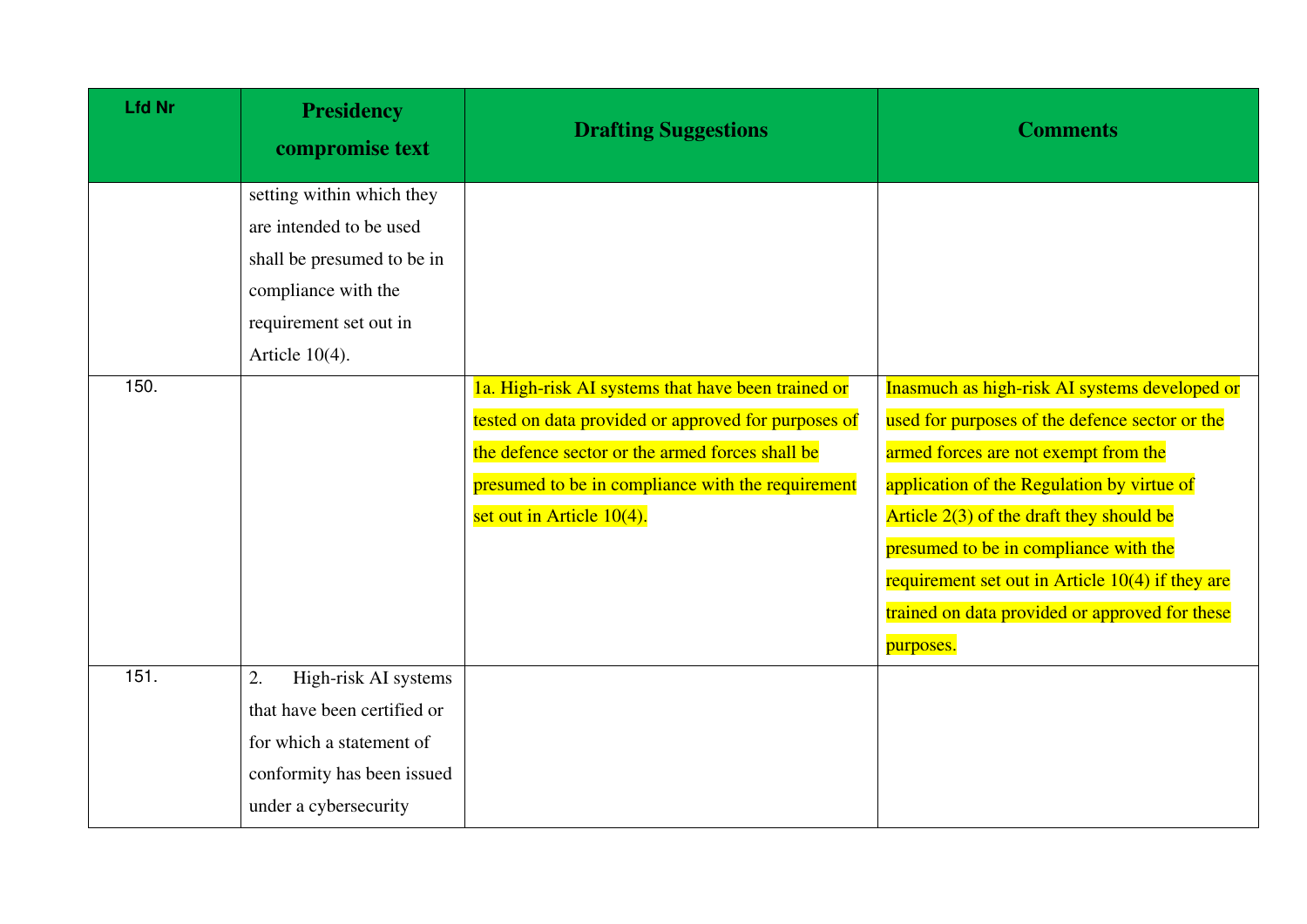| <b>Lfd Nr</b> | <b>Presidency</b><br>compromise text    | <b>Drafting Suggestions</b> | <b>Comments</b> |
|---------------|-----------------------------------------|-----------------------------|-----------------|
|               | scheme pursuant to                      |                             |                 |
|               | Regulation (EU) 2019/881                |                             |                 |
|               | of the European Parliament              |                             |                 |
|               | and of the Council <sup>1</sup> and the |                             |                 |
|               | references of which have                |                             |                 |
|               | been published in the                   |                             |                 |
|               | Official Journal of the                 |                             |                 |
|               | European Union shall be                 |                             |                 |
|               | presumed to be in                       |                             |                 |
|               | compliance with the                     |                             |                 |
|               | cybersecurity requirements              |                             |                 |
|               | set out in Article 15 of this           |                             |                 |
|               | Regulation in so far as the             |                             |                 |
|               | cybersecurity certificate or            |                             |                 |
|               | statement of conformity or              |                             |                 |
|               | parts thereof cover those               |                             |                 |
|               | requirements.                           |                             |                 |
| 152.          |                                         |                             |                 |

 **1** Regulation (EU) 2019/881 of the European Parliament and of the Council of 17 April 2019 on ENISA (the European Union Agency for Cybersecurity) and on information and communications technology cybersecurity certification and repealing Regulation (EU) No 526/2013 (Cybersecurity Act) (OJ L 151, 7.6.2019, p. 1).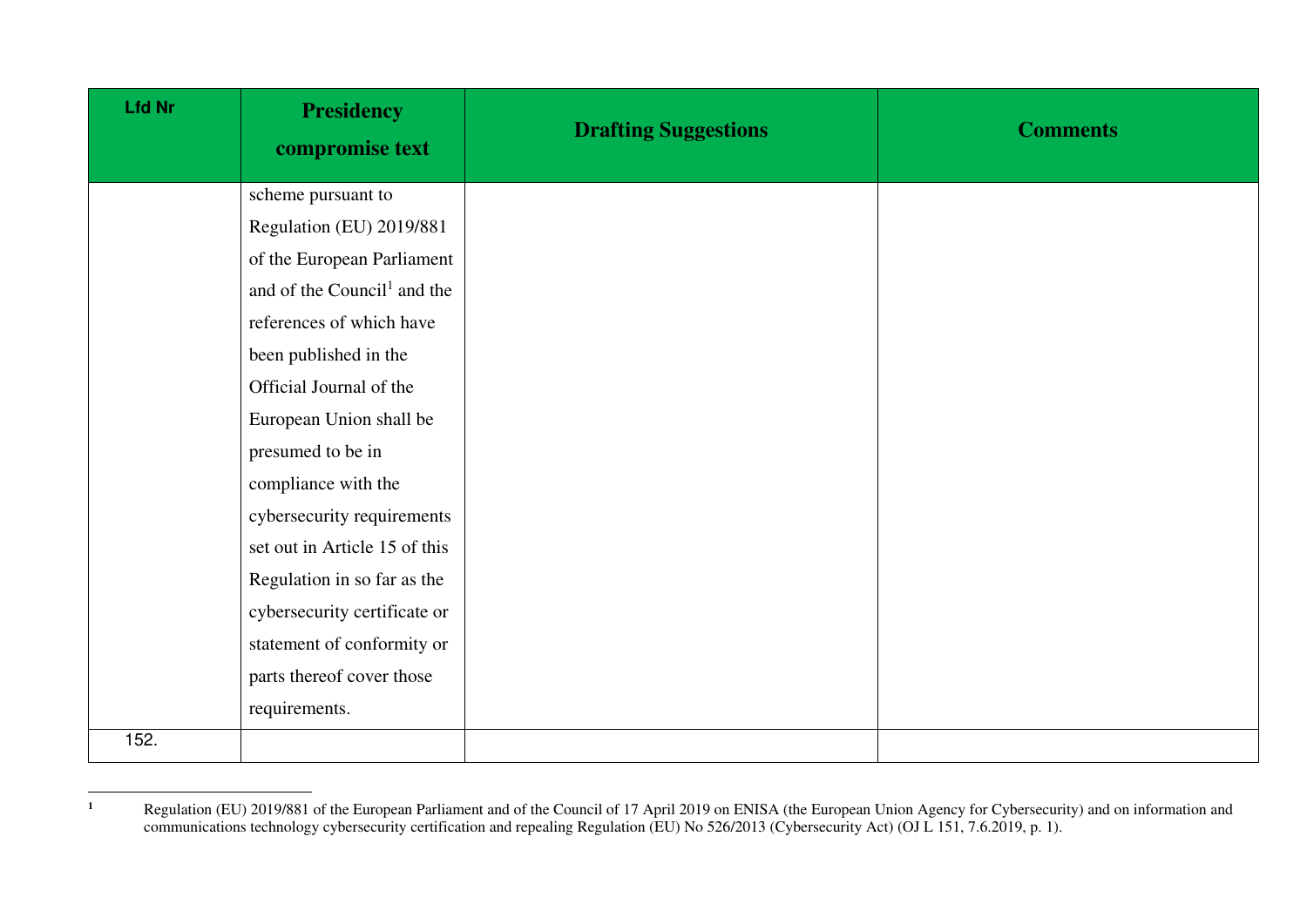| <b>Lfd Nr</b> | <b>Presidency</b><br>compromise text | <b>Drafting Suggestions</b>                           | <b>Comments</b>                                  |
|---------------|--------------------------------------|-------------------------------------------------------|--------------------------------------------------|
| 153.          | Article 43                           | 3. For high-risk AI systems where the provider is a   | As the entities regulated by Directive           |
|               | Conformity assessment                | credit institutions regulated by Directive            | 2013/36/EU, Directive 2009/138/EC, Directive     |
|               |                                      | 2013/36/EU or an entity regulated by Directive        | (EU) 2016/2341, Directive 2014/65/EU,            |
|               |                                      | 2009/138/EC, Directive (EU) 2016/2341, Directive      | Directive (EU) 2015/2366, Directive              |
|               |                                      | 2014/65/EU resp. Directive (EU) 2015/2366,            | 2009/65/EG resp. Directive 2011/61/EU already    |
|               |                                      | Directive 2009/65/EG and Directive 2011/61/EU,        | follow highest standards, conformity of high-    |
|               |                                      | conformity is assumed when these entities fulfill the | risk AI systems provided by them should be       |
|               |                                      | requirements following Directive 2013/36/EU,          | assumed when they fulfill the respective         |
|               |                                      | Directive 2009/138/EC, Directive (EU) 2016/2341,      | requirements to the extent that those            |
|               |                                      | Directive 2014/65/EU, Directive (EU) 2015/2366,       | requirements cover the requirements set out in   |
|               |                                      | Directive 2009/65/EG resp. Directive 2011/61/EU to    | this Directive.                                  |
|               |                                      | the extent those Directives cover the requirements    |                                                  |
|               |                                      | set out in this Regulation.                           |                                                  |
|               |                                      |                                                       | In view of the following statements from recital |
|               |                                      |                                                       | 64 as well as from the explanation to chapter 4, |
|               |                                      |                                                       | we ask for clarification to what extent this is  |
|               |                                      |                                                       | only intended as a transitional arrangement to   |
|               |                                      |                                                       | restrict conformity assessment by third parties  |
|               |                                      |                                                       | and what conditions must be met for it to be     |
|               |                                      |                                                       | extended.                                        |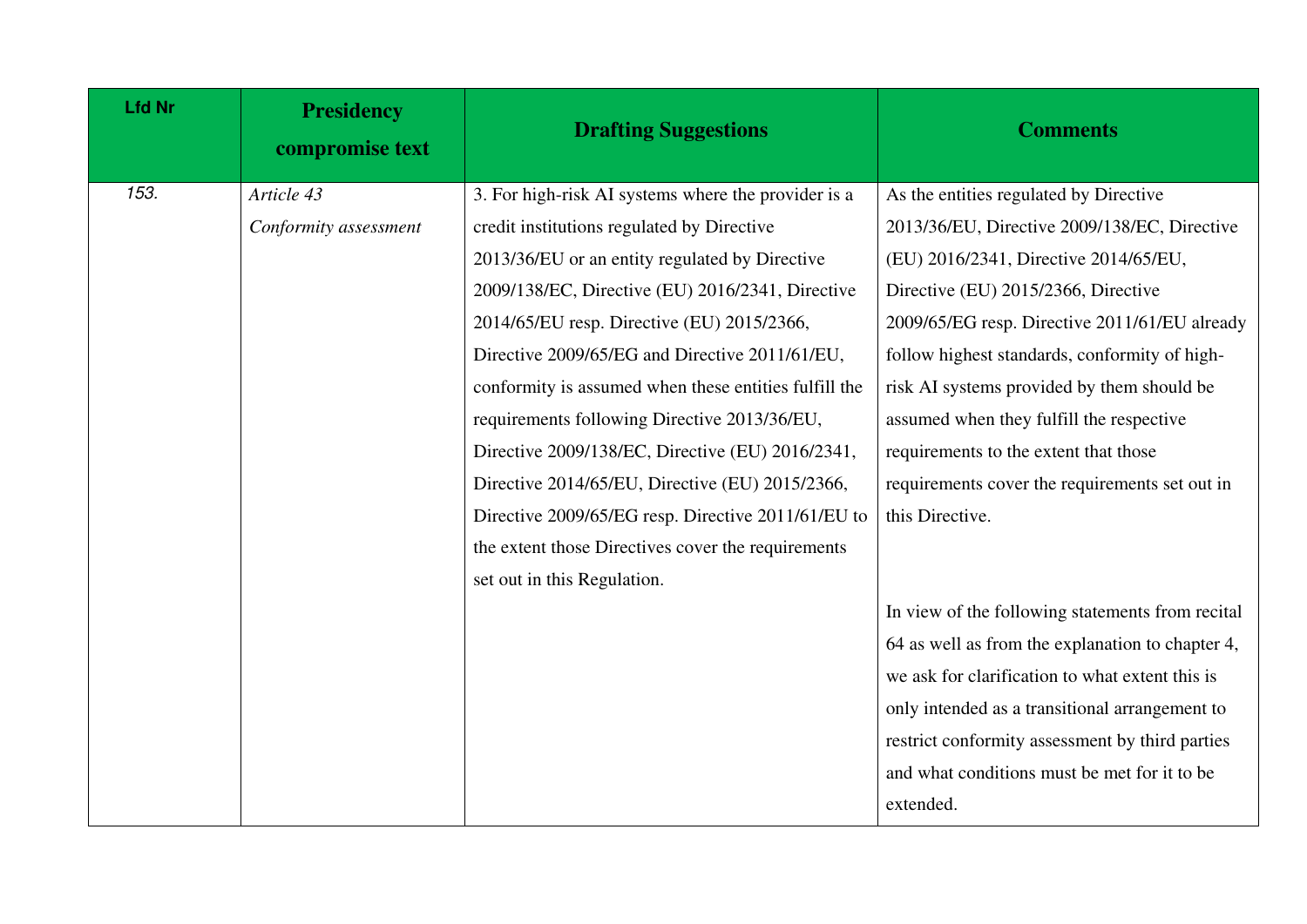| <b>Lfd Nr</b> | <b>Presidency</b><br>compromise text | <b>Drafting Suggestions</b> | <b>Comments</b>                                      |
|---------------|--------------------------------------|-----------------------------|------------------------------------------------------|
|               |                                      |                             | Recital 64:                                          |
|               |                                      |                             | Given the more extensive experience of               |
|               |                                      |                             | professional pre-market certifiers in the field of   |
|               |                                      |                             | product safety and the different nature of risks     |
|               |                                      |                             | involved, it is appropriate to limit, at least in an |
|               |                                      |                             | initial phase of application of this Regulation,     |
|               |                                      |                             | the scope of application of third-party              |
|               |                                      |                             | conformity assessment for high-risk AI systems       |
|               |                                      |                             | other than those related to products. Therefore,     |
|               |                                      |                             | the conformity assessment of such systems            |
|               |                                      |                             | should be carried out as a general rule by the       |
|               |                                      |                             | provider under its own responsibility, with the      |
|               |                                      |                             | only exception of AI systems intended to be          |
|               |                                      |                             | used for the remote biometric identification of      |
|               |                                      |                             | persons, for which the involvement of a notified     |
|               |                                      |                             | body in the conformity assessment should be          |
|               |                                      |                             | foreseen, to the extent they are not prohibited.     |
|               |                                      |                             |                                                      |
|               |                                      |                             | AIA, page 14:                                        |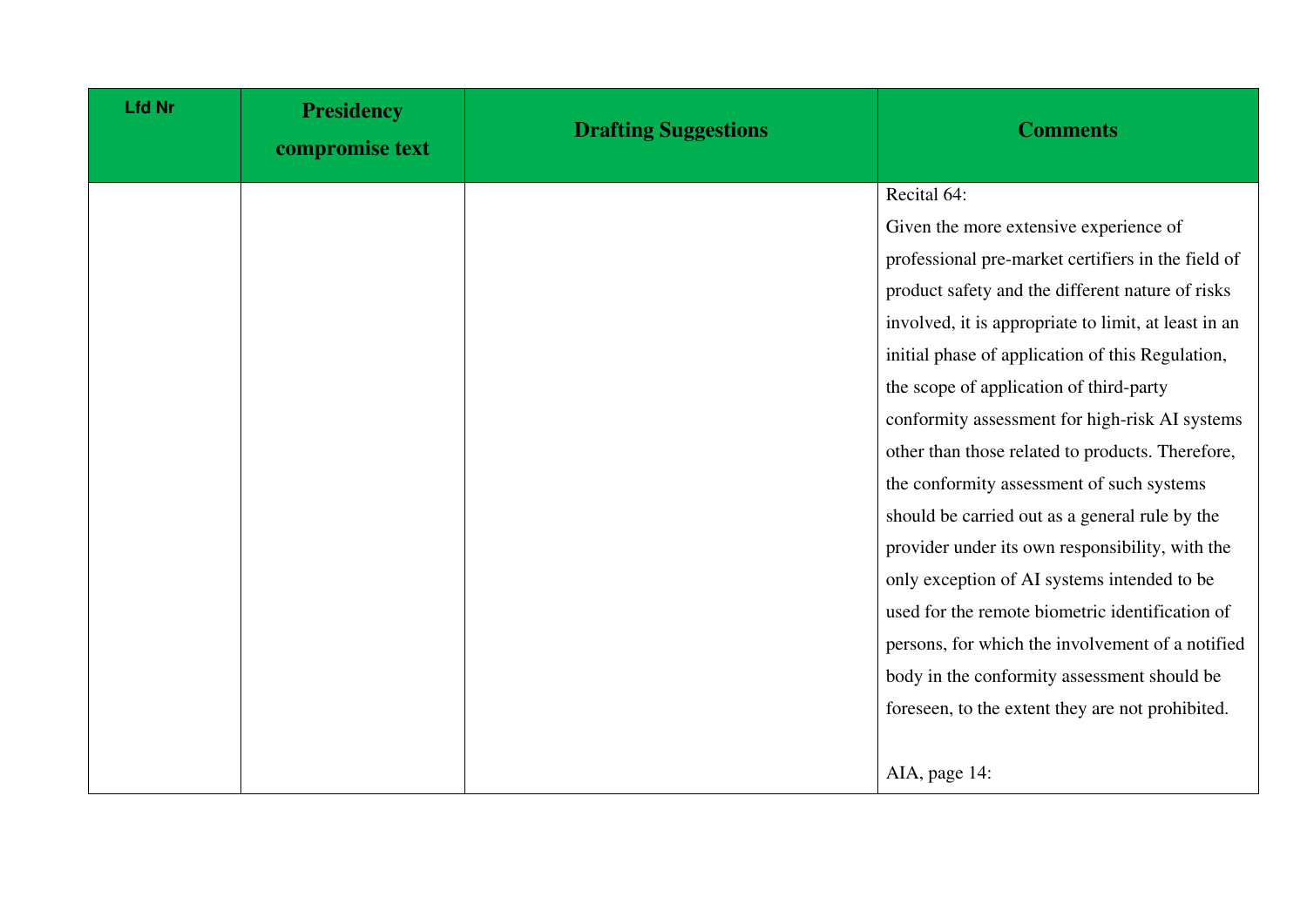| <b>Lfd Nr</b> | <b>Presidency</b><br>compromise text                                                                                                                                                                                                      | <b>Drafting Suggestions</b>                                                                                                                                                                                                                                                                                                        | <b>Comments</b>                                                                                                                                                                                                                                                                        |
|---------------|-------------------------------------------------------------------------------------------------------------------------------------------------------------------------------------------------------------------------------------------|------------------------------------------------------------------------------------------------------------------------------------------------------------------------------------------------------------------------------------------------------------------------------------------------------------------------------------|----------------------------------------------------------------------------------------------------------------------------------------------------------------------------------------------------------------------------------------------------------------------------------------|
|               |                                                                                                                                                                                                                                           |                                                                                                                                                                                                                                                                                                                                    | Chapter 4 sets the framework for notified bodies<br>to be involved as independent third parties in<br>conformity assessment procedures, while                                                                                                                                          |
|               |                                                                                                                                                                                                                                           |                                                                                                                                                                                                                                                                                                                                    | Chapter 5 explains in detail the conformity<br>assessment procedures to be followed for each<br>type of high-risk AI system. The conformity<br>assessment approach aims to minimise the<br>burden for economic operators as well as for<br>notified bodies, whose capacity needs to be |
| 154.          |                                                                                                                                                                                                                                           |                                                                                                                                                                                                                                                                                                                                    | progressively ramped up over time.                                                                                                                                                                                                                                                     |
| 155.          | For high-risk AI<br>1.<br>systems listed in point 1 of<br>Annex III, where, in<br>demonstrating the<br>compliance of a high-risk<br>AI system with the<br>requirements set out in<br>Chapter 2 of this Title, the<br>provider has applied | For high-risk AI systems listed in point 1 of Annex<br>III, where, in demonstrating the compliance of a<br>high-risk AI system with the requirements set out in<br>Chapter 2 of this <del>Titlethis Regulation</del> , the provider<br>has applied harmonised standards referred to in<br>Article 40, or, where applicable, common | Taking into account other requirements, e. g.<br>quality management system, post-market-<br>surveilliance system, etc                                                                                                                                                                  |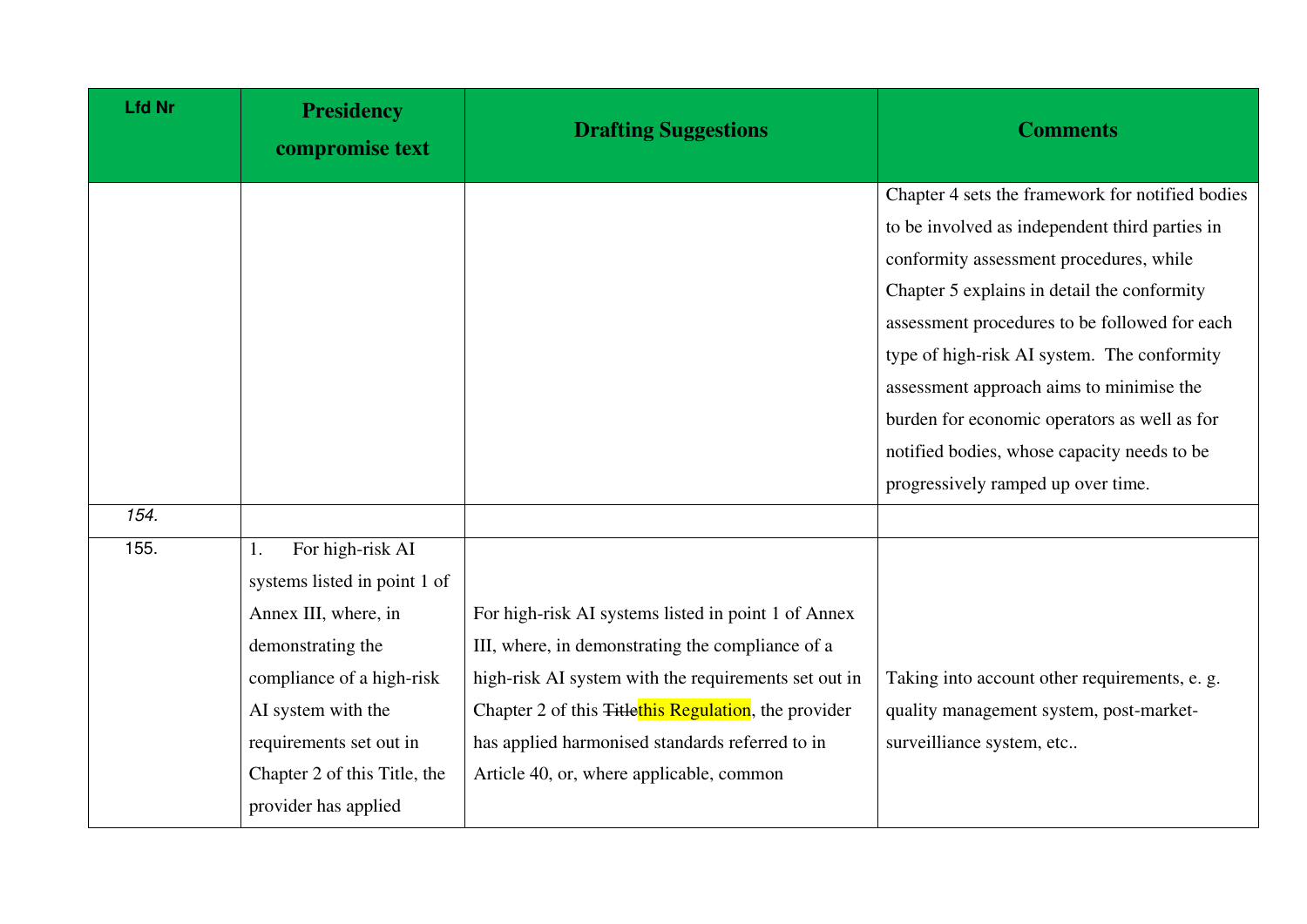| <b>Lfd Nr</b> | <b>Presidency</b><br>compromise text | <b>Drafting Suggestions</b>                            | <b>Comments</b>                        |
|---------------|--------------------------------------|--------------------------------------------------------|----------------------------------------|
|               | harmonised standards                 | specifications referred to in Article 41, the provider |                                        |
|               | referred to in Article 40, or,       | shall follow one of the following procedures:          |                                        |
|               | where applicable, common             |                                                        |                                        |
|               | specifications referred to in        | For high-risk AI systems listed in point 1 of Annex    |                                        |
|               | Article 41, the provider             | III, where, in demonstrating the compliance of a       |                                        |
|               | shall follow one of the              | high-risk AI system with the requirements set out in   |                                        |
|               | following procedures:                | Chapter 2 of this Title, the provider has applied      |                                        |
|               |                                      | harmonised standards referred to in Article 40         | This addition reflects the addition of |
|               |                                      | $\frac{\text{pargraph }(1)}{\text{parg}}$              | Article $40(2)$ .                      |
| 156.          |                                      |                                                        |                                        |
| 157.          | the conformity<br>(a)                |                                                        |                                        |
|               | assessment procedure                 |                                                        |                                        |
|               | based on internal control            |                                                        |                                        |
|               | referred to in Annex VI;             |                                                        |                                        |
| 158.          |                                      |                                                        |                                        |
| 159.          | the conformity<br>(b)                |                                                        |                                        |
|               | assessment procedure                 |                                                        |                                        |
|               | based on assessment of the           |                                                        |                                        |
|               | quality management                   |                                                        |                                        |
|               | system and assessment of             |                                                        |                                        |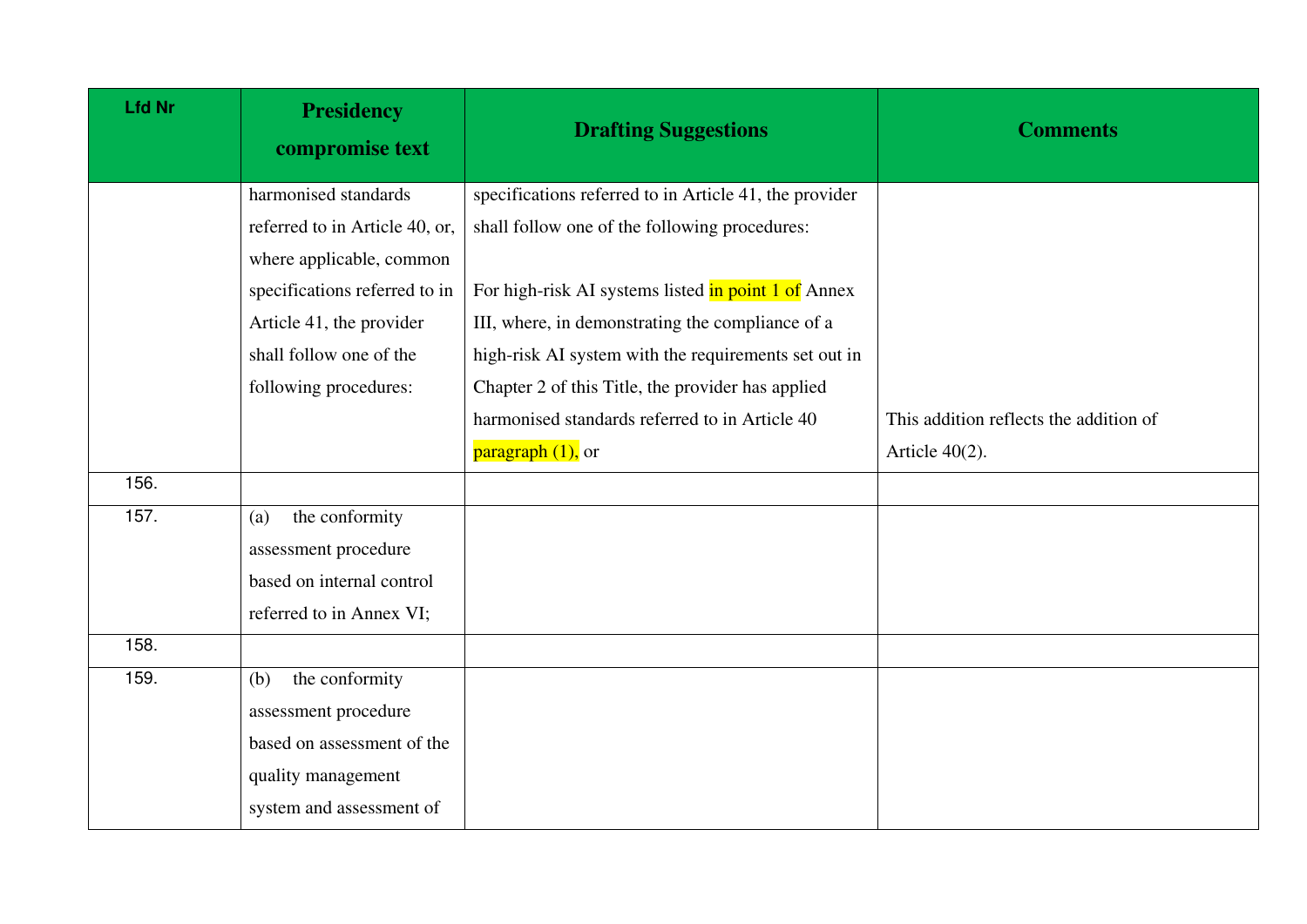| <b>Lfd Nr</b> | <b>Presidency</b><br>compromise text | <b>Drafting Suggestions</b>                             | <b>Comments</b>                                |
|---------------|--------------------------------------|---------------------------------------------------------|------------------------------------------------|
|               | the technical                        |                                                         |                                                |
|               | documentation, with the              |                                                         |                                                |
|               | involvement of a notified            |                                                         |                                                |
|               | body, referred to in Annex           |                                                         |                                                |
|               | VII.                                 |                                                         |                                                |
| 160.          |                                      |                                                         |                                                |
| 161.          | Where, in demonstrating              | Where, in demonstrating the compliance of a high-       | Clarification and taking into account other    |
|               | the compliance of a high-            | risk AI system listed in point 1 of Annex III with the  | requirements, e. g. quality management system, |
|               | risk AI system with the              | requirements set out in Chapter 2 of this Titlethis     | post-market-surveilliance system, etc          |
|               | requirements set out in              | <b>Regulation</b> , the provider has not applied or has |                                                |
|               | Chapter 2 of this Title, the         | applied only in part harmonised standards referred to   |                                                |
|               | provider has not applied or          | in Article 40, or where such harmonised standards       |                                                |
|               | has applied only in part             | do not exist and common specifications referred to      |                                                |
|               | harmonised standards                 | in Article 41 are not available, the provider shall     |                                                |
|               | referred to in Article 40, or        | follow the conformity assessment procedure set out      |                                                |
|               | where such harmonised                | in Annex VII.                                           |                                                |
|               | standards do not exist and           |                                                         |                                                |
|               | common specifications                |                                                         |                                                |
|               | referred to in Article 41 are        |                                                         |                                                |
|               | not available, the provider          |                                                         |                                                |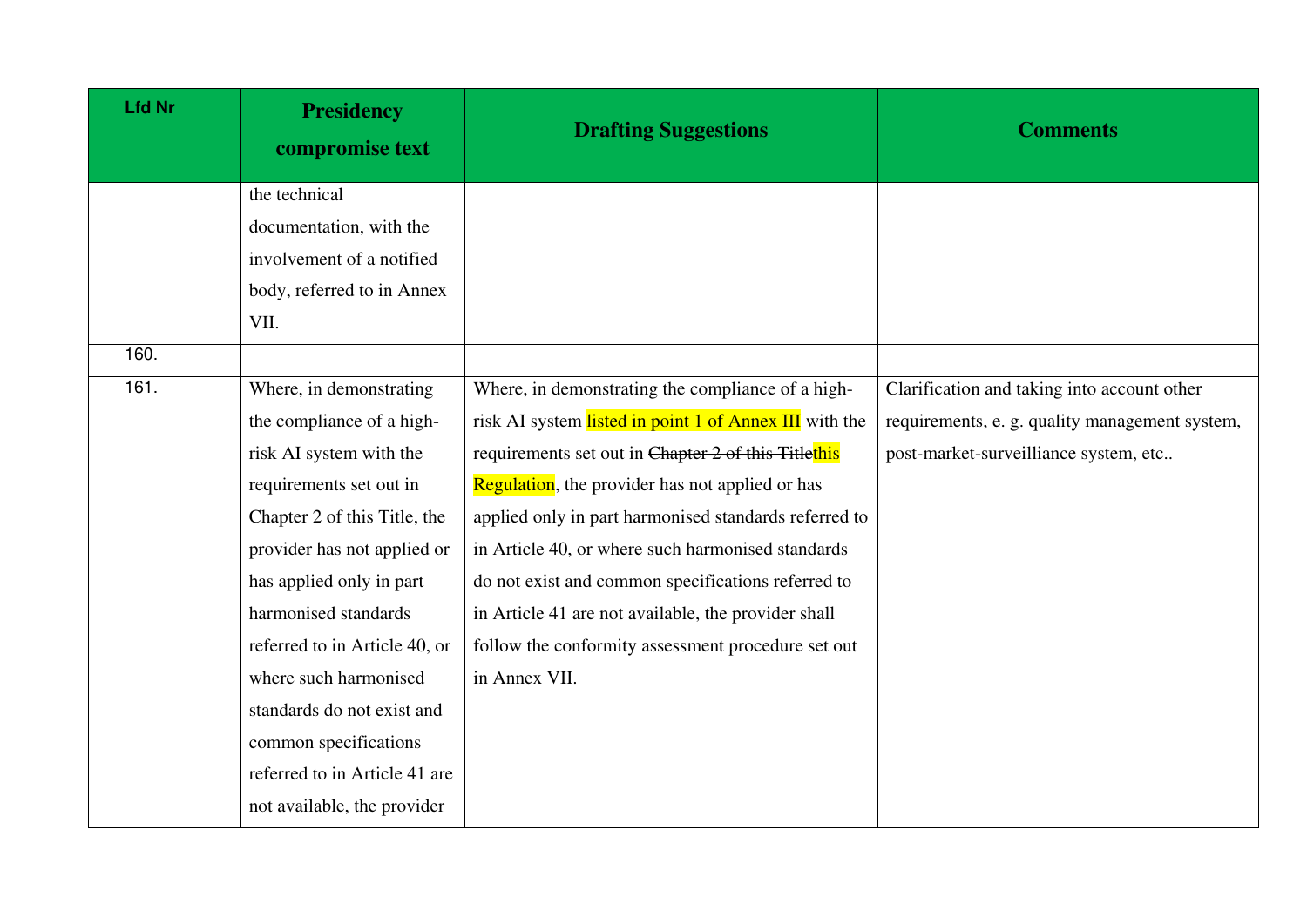| <b>Lfd Nr</b> | <b>Presidency</b><br>compromise text | <b>Drafting Suggestions</b> | <b>Comments</b>                                  |
|---------------|--------------------------------------|-----------------------------|--------------------------------------------------|
|               | shall follow the conformity          |                             |                                                  |
|               | assessment procedure set             |                             |                                                  |
|               | out in Annex VII.                    |                             |                                                  |
| 162.          |                                      |                             |                                                  |
| 163.          | For the purpose of the               |                             | It might be helpful to clarify whether providers |
|               | conformity assessment                |                             | may choose any notified body across the EU.      |
|               | procedure referred to in             |                             |                                                  |
|               | Annex VII, the provider              |                             |                                                  |
|               | may choose any of the                |                             |                                                  |
|               | notified bodies. However,            |                             |                                                  |
|               | when the system is                   |                             |                                                  |
|               | intended to be put into              |                             |                                                  |
|               | service by law                       |                             |                                                  |
|               | enforcement, immigration             |                             |                                                  |
|               | or asylum authorities as             |                             |                                                  |
|               | well as EU institutions,             |                             |                                                  |
|               | bodies or agencies, the              |                             |                                                  |
|               | market surveillance                  |                             |                                                  |
|               | authority referred to in             |                             |                                                  |
|               | Article $63(5)$ or $(6)$ , as        |                             |                                                  |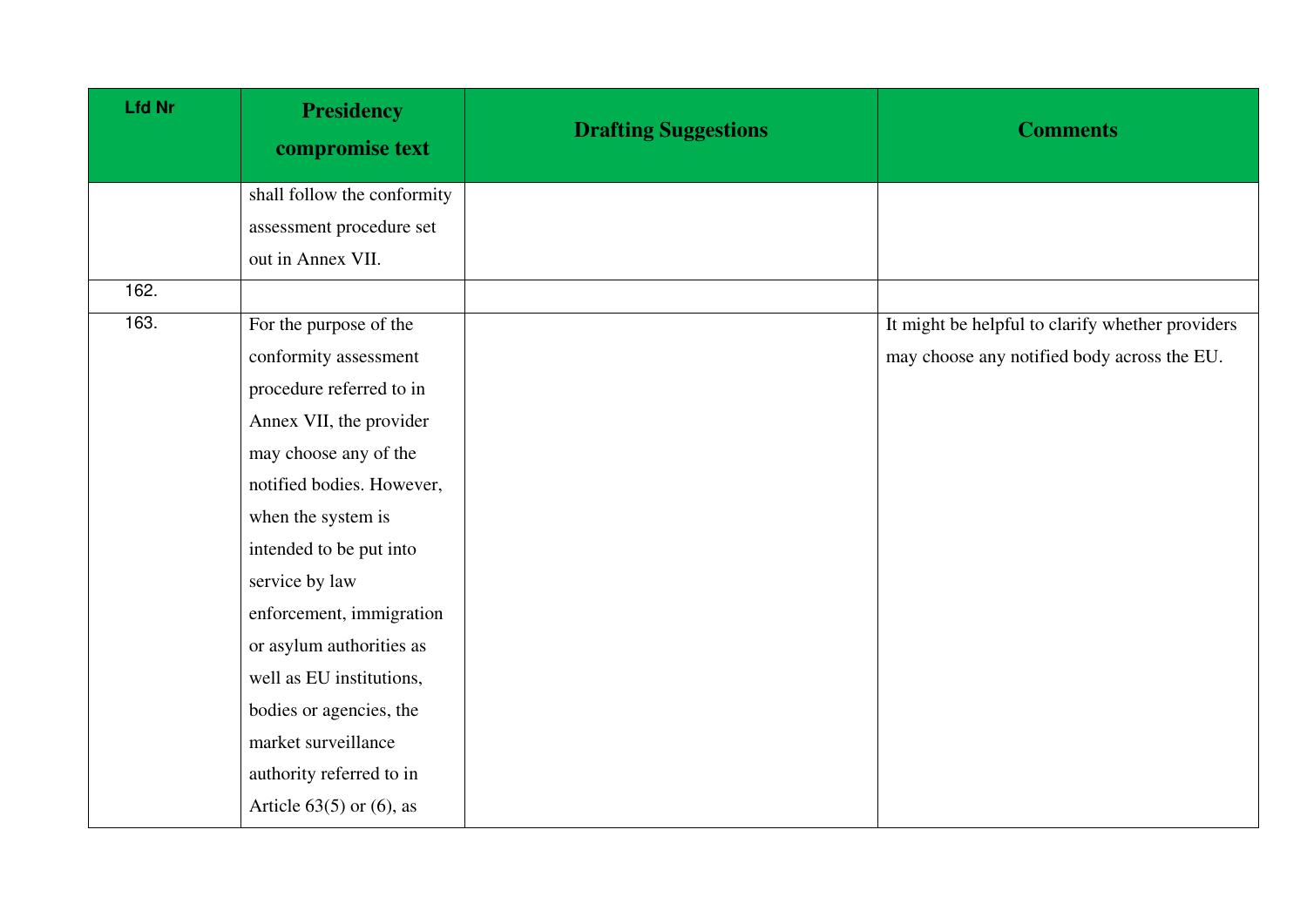| <b>Lfd Nr</b> | <b>Presidency</b><br>compromise text | <b>Drafting Suggestions</b>                           | <b>Comments</b>                                   |
|---------------|--------------------------------------|-------------------------------------------------------|---------------------------------------------------|
|               | applicable, shall act as a           |                                                       |                                                   |
|               | notified body.                       |                                                       |                                                   |
| 164.          |                                      |                                                       |                                                   |
| 165.          | For high-risk AI<br>2.               | For high-risk AI systems referred to in point 5(b) of | As the procedure referred to in Art. 97 to 101 in |
|               | systems referred to in               | Annex III, placed on the market or put into service   | the Directive 2013/36/EU concerns supervisory     |
|               | points 2 to 8 of Annex III,          | by credit institutions regulated by Directive         | and evaluation processes conducted by the         |
|               | providers shall follow the           | 2013/36/EU, the conformity assessment shall be        | supervisory authority, we do not see how the      |
|               | conformity assessment                | carried out as part of the procedure referred to in   | product-oriented, internal conformity             |
|               | procedure based on internal          | Articles 97 to 101 to 101 of that Directive.          | assessment of high-risk AI systems could be       |
|               | control as referred to in            |                                                       | part of it. Please specify how the internal       |
|               | Annex VI, which does not             |                                                       | product-oriented conformity assessment is         |
|               | provide for the                      |                                                       | meant to be included in the procedure referred    |
|               | involvement of a notified            |                                                       | to in Art. 97 to 101 in the Directive 2013/36/EU  |
|               | body. For high-risk AI               |                                                       | and why this would seemingly include the          |
|               | systems referred to in point         |                                                       | involvement of a supervisory authority, whereas   |
|               | 5(b) of Annex III, placed            |                                                       | for all other AI systems in point 2 to 8 of Annex |
|               | on the market or put into            |                                                       | III, an assessment based on internal control is   |
|               | service by credit                    |                                                       | sufficient.                                       |
|               | institutions regulated by            |                                                       |                                                   |
|               | Directive 2013/36/EU, the            |                                                       |                                                   |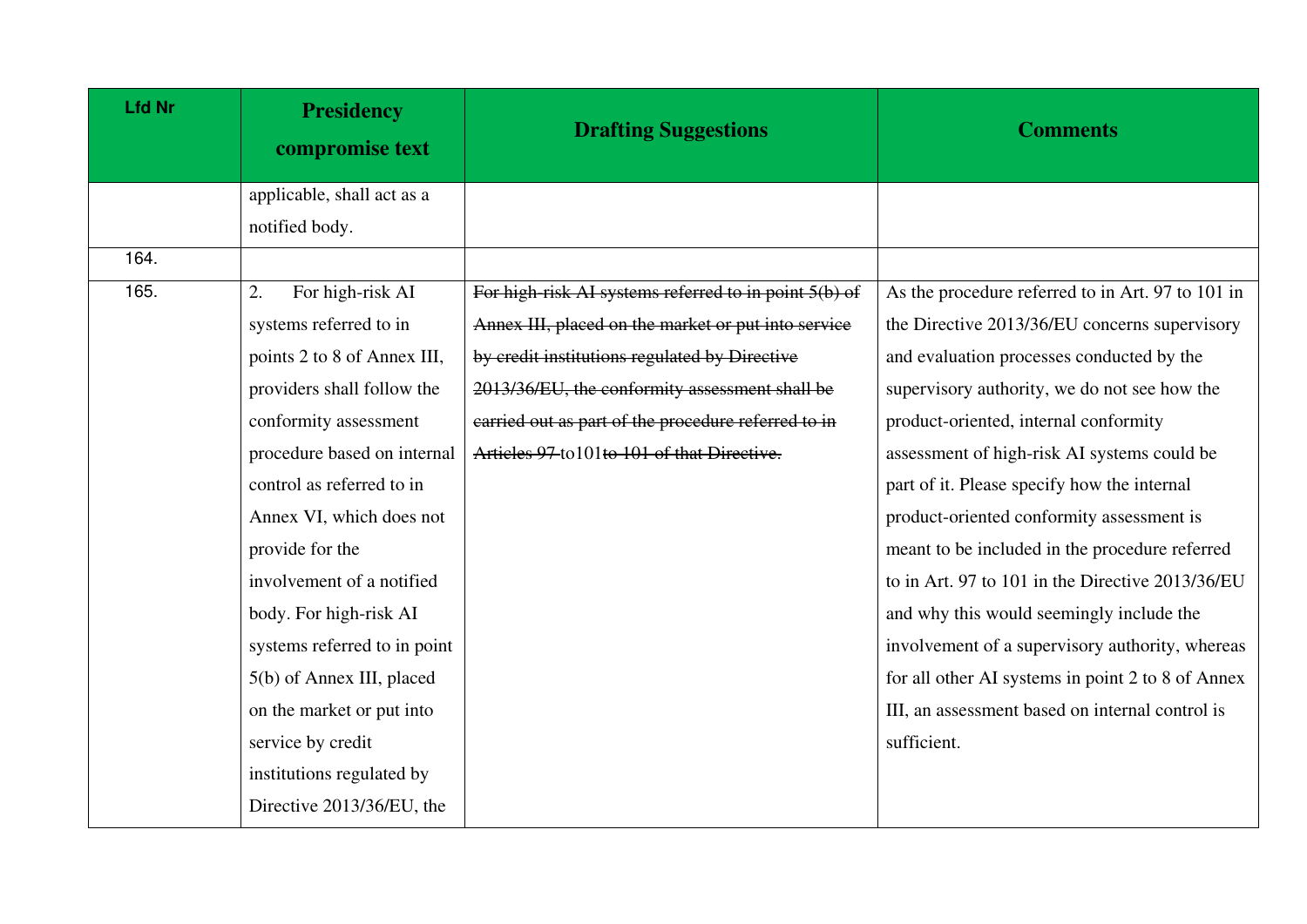| <b>Lfd Nr</b> | <b>Presidency</b><br>compromise text | <b>Drafting Suggestions</b>                               | <b>Comments</b>                                  |
|---------------|--------------------------------------|-----------------------------------------------------------|--------------------------------------------------|
|               | conformity assessment                |                                                           | It remains unclear whether the AI Act poses      |
|               | shall be carried out as part         |                                                           | additional requirements for entities already     |
|               | of the procedure referred to         |                                                           | regulated by comprehensive financial sector      |
|               | in Articles 97 to 101 of that        |                                                           | regulation. Please specify how the AI Act does   |
|               | Directive.                           |                                                           | avoid double regulation for the highly regulated |
|               |                                      |                                                           | financial sector.                                |
| 166.          |                                      |                                                           |                                                  |
| 167.          | For high-risk AI<br>3.               | For high-risk AI systems, to which legal acts listed      | Taking into account other requirements, e. g.    |
|               | systems, to which legal acts         | in Annex II, section A, apply, the provider shall         | quality management system, post-market-          |
|               | listed in Annex II, section          | follow the relevant conformity assessment as              | surveilliance system, etc                        |
|               | A, apply, the provider shall         | required under those legal acts. The requirements set     |                                                  |
|               | follow the relevant                  | out in Chapter 2 of this Title this Regulation shall      |                                                  |
|               | conformity assessment as             | apply to those high-risk AI systems and shall be part     |                                                  |
|               | required under those legal           | of that assessment. Points 4.3., 4.4., 4.5. and the fifth |                                                  |
|               | acts. The requirements set           | paragraph of point 4.6 of Annex VII shall also            |                                                  |
|               | out in Chapter 2 of this             | apply.                                                    |                                                  |
|               | Title shall apply to those           |                                                           |                                                  |
|               | high-risk AI systems and             |                                                           |                                                  |
|               | shall be part of that                |                                                           |                                                  |
|               | assessment. Points 4.3.,             |                                                           |                                                  |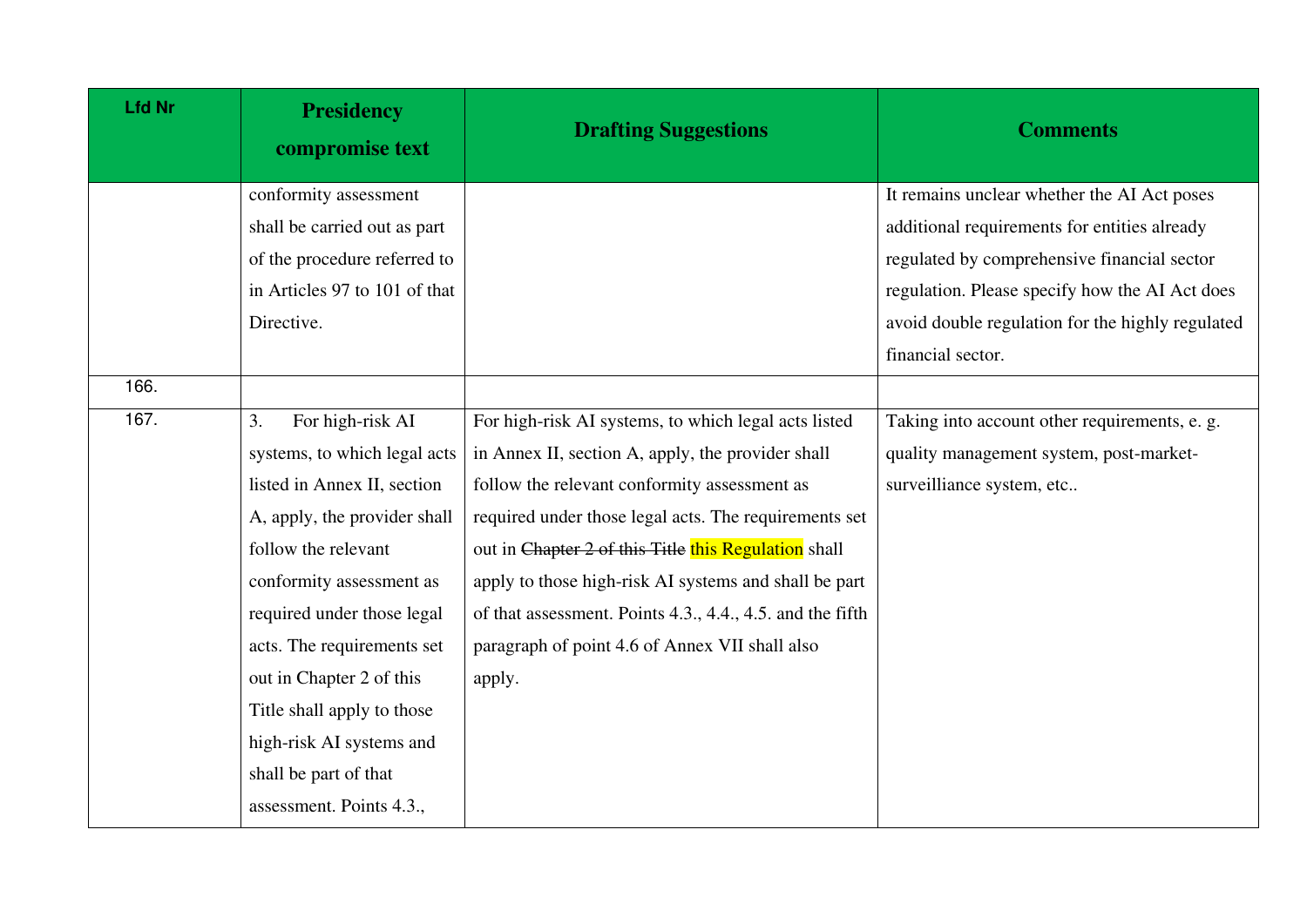| <b>Lfd Nr</b> | <b>Presidency</b><br>compromise text | <b>Drafting Suggestions</b> | <b>Comments</b> |
|---------------|--------------------------------------|-----------------------------|-----------------|
|               | 4.4., 4.5. and the fifth             |                             |                 |
|               | paragraph of point 4.6 of            |                             |                 |
|               | Annex VII shall also apply.          |                             |                 |
| 168.          |                                      |                             |                 |
| 169.          | For the purpose of that              |                             |                 |
|               | assessment, notified bodies          |                             |                 |
|               | which have been notified             |                             |                 |
|               | under those legal acts shall         |                             |                 |
|               | be entitled to control the           |                             |                 |
|               | conformity of the high-risk          |                             |                 |
|               | AI systems with the                  |                             |                 |
|               | requirements set out in              |                             |                 |
|               | Chapter 2 of this Title,             |                             |                 |
|               | provided that the                    |                             |                 |
|               | compliance of those                  |                             |                 |
|               | notified bodies with                 |                             |                 |
|               | requirements laid down in            |                             |                 |
|               | Article 33(4), (9) and $(10)$        |                             |                 |
|               | has been assessed in the             |                             |                 |
|               | context of the notification          |                             |                 |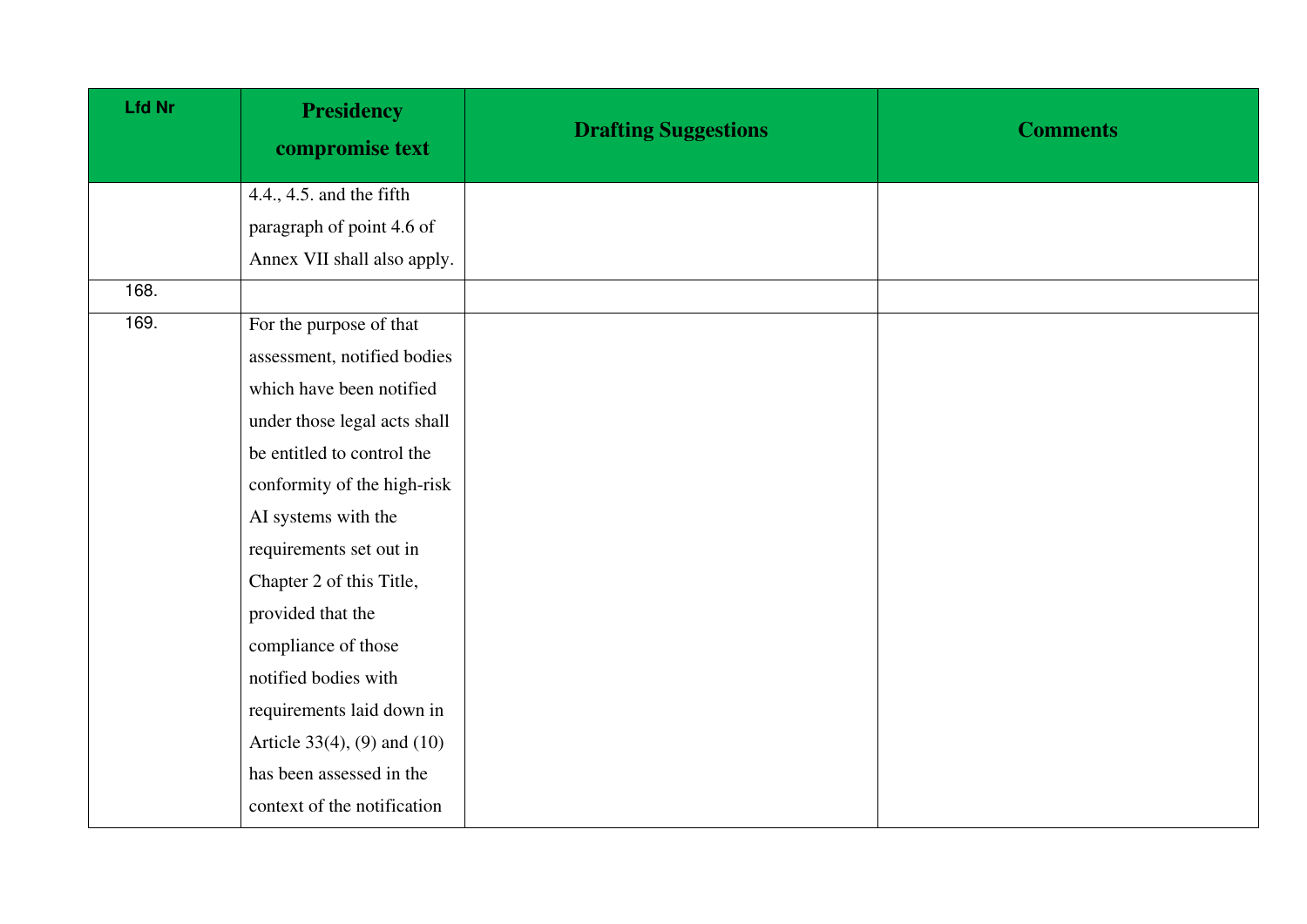| <b>Lfd Nr</b> | <b>Presidency</b><br>compromise text | <b>Drafting Suggestions</b>                            | <b>Comments</b>                               |
|---------------|--------------------------------------|--------------------------------------------------------|-----------------------------------------------|
|               | procedure under those legal          |                                                        |                                               |
|               | acts.                                |                                                        |                                               |
| 170.          |                                      |                                                        |                                               |
| 171.          | Where the legal acts listed          | Where the legal acts listed in Annex II, section A,    | Taking into account other requirements, e. g. |
|               | in Annex II, section A,              | enable the manufacturer of the product to opt out      | quality management system, post-market-       |
|               | enable the manufacturer of           | from a third-party conformity assessment, provided     | surveilliance system, etc                     |
|               | the product to opt out from          | that that manufacturer has applied all harmonised      |                                               |
|               | a third-party conformity             | standards covering all the relevant requirements, that |                                               |
|               | assessment, provided that            | manufacturer may make use of that option only if he    |                                               |
|               | that manufacturer has                | has also applied harmonised standards or, where        |                                               |
|               | applied all harmonised               | applicable, common specifications referred to in       |                                               |
|               | standards covering all the           | Article 41, covering the requirements set out in       |                                               |
|               | relevant requirements, that          | Chapter 2 of this Title this Regulation.               |                                               |
|               | manufacturer may make                |                                                        |                                               |
|               | use of that option only if he        |                                                        |                                               |
|               | has also applied                     |                                                        |                                               |
|               | harmonised standards or,             |                                                        |                                               |
|               | where applicable, common             |                                                        |                                               |
|               | specifications referred to in        |                                                        |                                               |
|               | Article 41, covering the             |                                                        |                                               |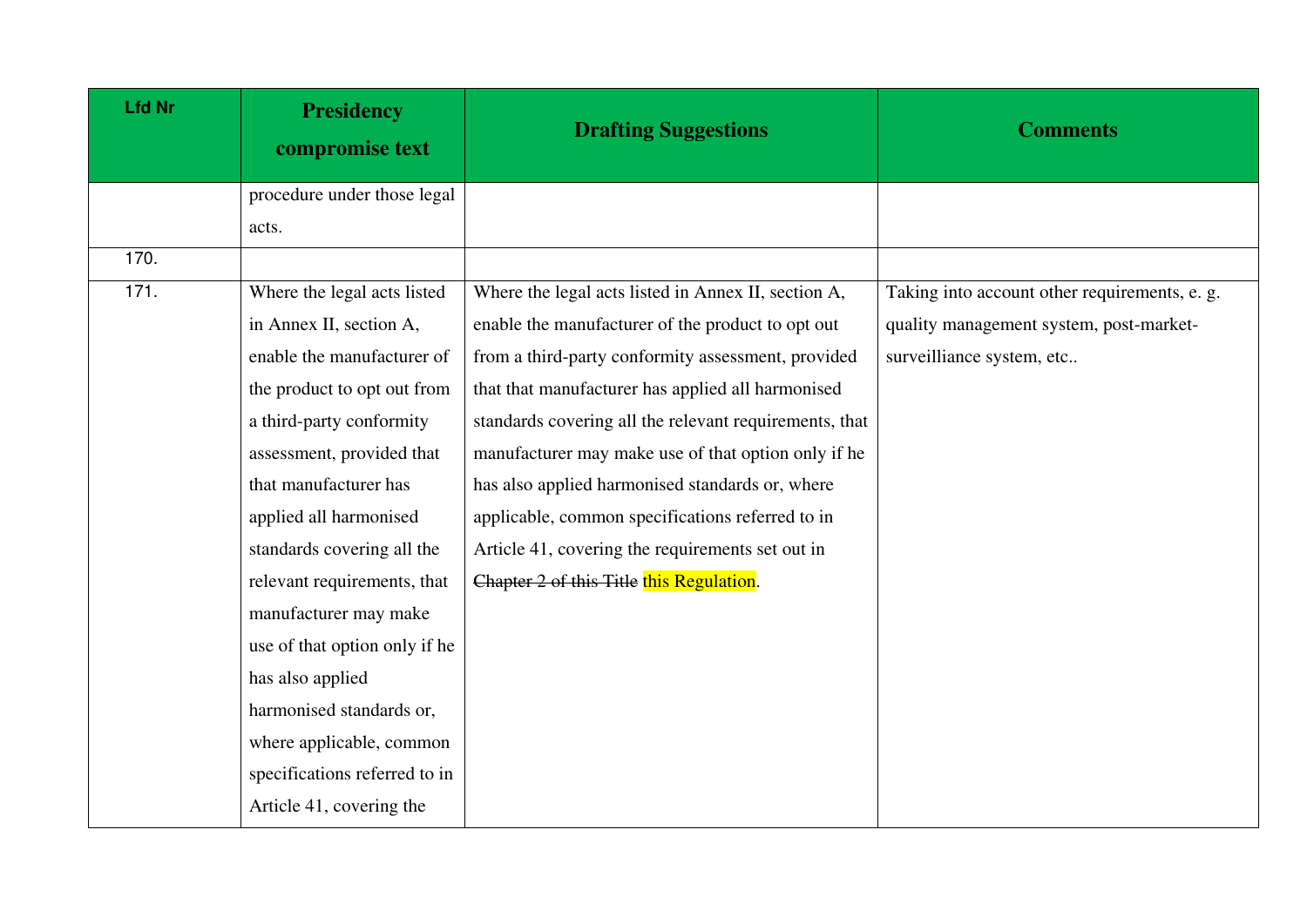| <b>Lfd Nr</b> | <b>Presidency</b><br>compromise text | <b>Drafting Suggestions</b> | <b>Comments</b>                                    |
|---------------|--------------------------------------|-----------------------------|----------------------------------------------------|
|               | requirements set out in              |                             |                                                    |
|               | Chapter 2 of this Title.             |                             |                                                    |
| 172.          |                                      |                             |                                                    |
| 173.          | High-risk AI systems<br>4.           |                             | The different sectors listed in Annex II section   |
|               | shall undergo a new                  |                             | A consider substantial modifications of the        |
|               | conformity assessment                |                             | products concerns differently. There might be      |
|               | procedure whenever they              |                             | cases that non-substantial changes (according to   |
|               | are substantially modified,          |                             | the AI regulation) of the AI-part are considered   |
|               | regardless of whether the            |                             | as substantial changes under the specific sector   |
|               | modified system is                   |                             | legislation. In these cases, the concerned High-   |
|               | intended to be further               |                             | risk AI systems shall also undergo a new           |
|               | distributed or continues to          |                             | conformity procedure whenever the                  |
|               | be used by the current user.         |                             | modification are considered as being               |
|               |                                      |                             | substantially under legal acts listed in Annex II, |
|               |                                      |                             | section A.                                         |
|               |                                      |                             |                                                    |
|               |                                      |                             | For clarification, it is proposed to add the       |
|               |                                      |                             | following sentence:                                |
|               |                                      |                             | "High-risk AI systems, to which legal acts listed  |
|               |                                      |                             | in Annex II, section A, apply, shall undergo a     |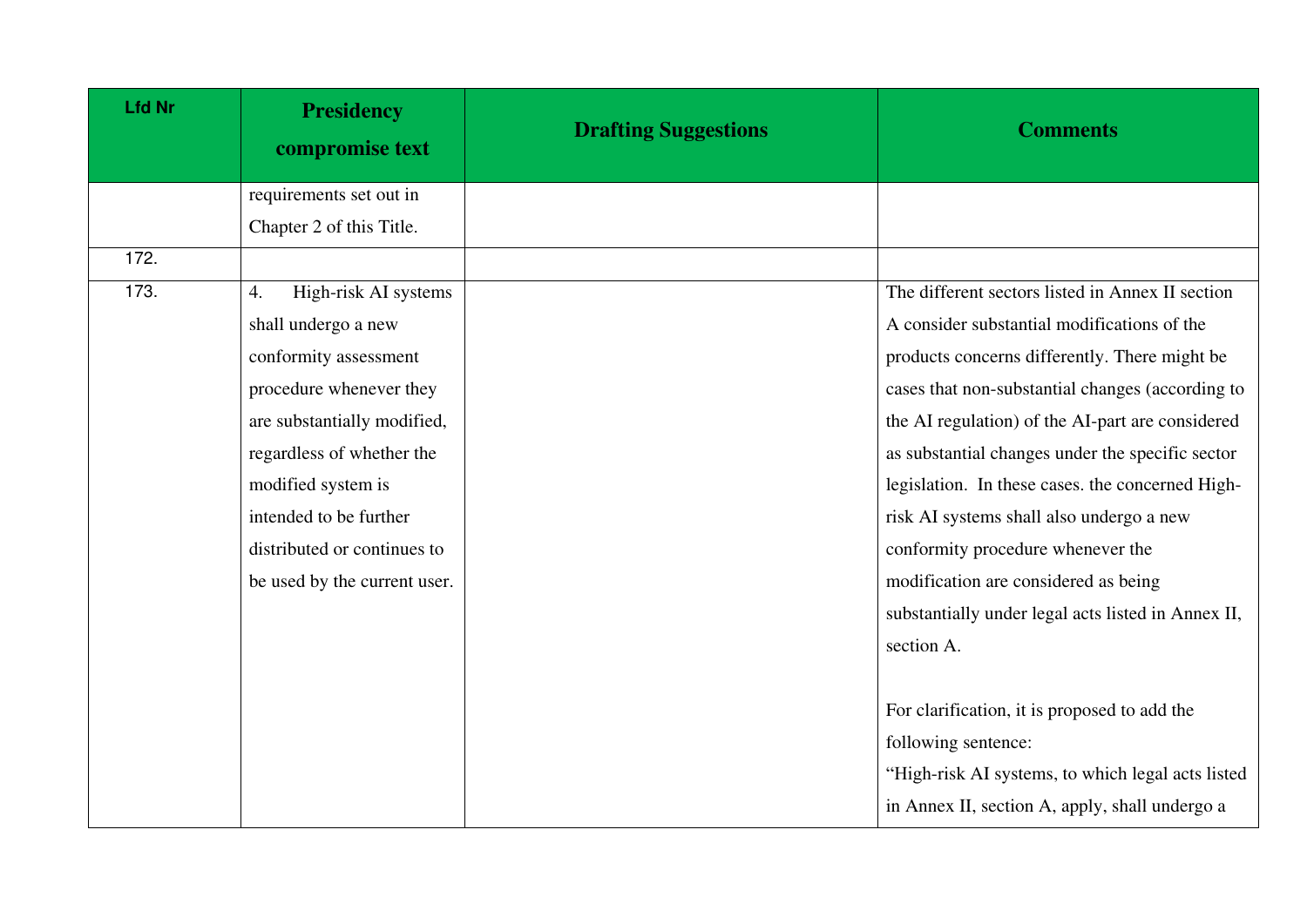| <b>Lfd Nr</b> | <b>Presidency</b><br>compromise text | <b>Drafting Suggestions</b>                           | <b>Comments</b>                                 |
|---------------|--------------------------------------|-------------------------------------------------------|-------------------------------------------------|
|               |                                      |                                                       | new conformity procedure whenever they are      |
|               |                                      |                                                       | substantially modified under those legal acts." |
|               |                                      |                                                       |                                                 |
| 174.          |                                      |                                                       |                                                 |
| 175.          | For high-risk AI systems             | For high-risk AI systems that continue to learn after |                                                 |
|               | that continue to learn after         | being placed on the market or put into service,       |                                                 |
|               | being placed on the market           | changes to the high-risk AI system and its            | Allow changes to performance optimisation and   |
|               | or put into service, changes         | performance optimisation, except changes regarding    | minior software changes.                        |
|               | to the high-risk AI system           | the intended purpose and use, that have been pre-     | Changes to the intended purpose and use must    |
|               | and its performance that             | determined by the provider at the moment of the       | be excluded.                                    |
|               | have been pre-determined             | initial conformity assessment and are part of the     |                                                 |
|               | by the provider at the               | information contained in the technical                |                                                 |
|               | moment of the initial                | documentation referred to in point 2(f) of Annex IV,  |                                                 |
|               | conformity assessment and            | shall not constitute a substantial modification.      |                                                 |
|               | are part of the information          |                                                       |                                                 |
|               | contained in the technical           |                                                       |                                                 |
|               | documentation referred to            |                                                       |                                                 |
|               | in point 2(f) of Annex IV,           |                                                       |                                                 |
|               | shall not constitute a               |                                                       |                                                 |
|               | substantial modification.            |                                                       |                                                 |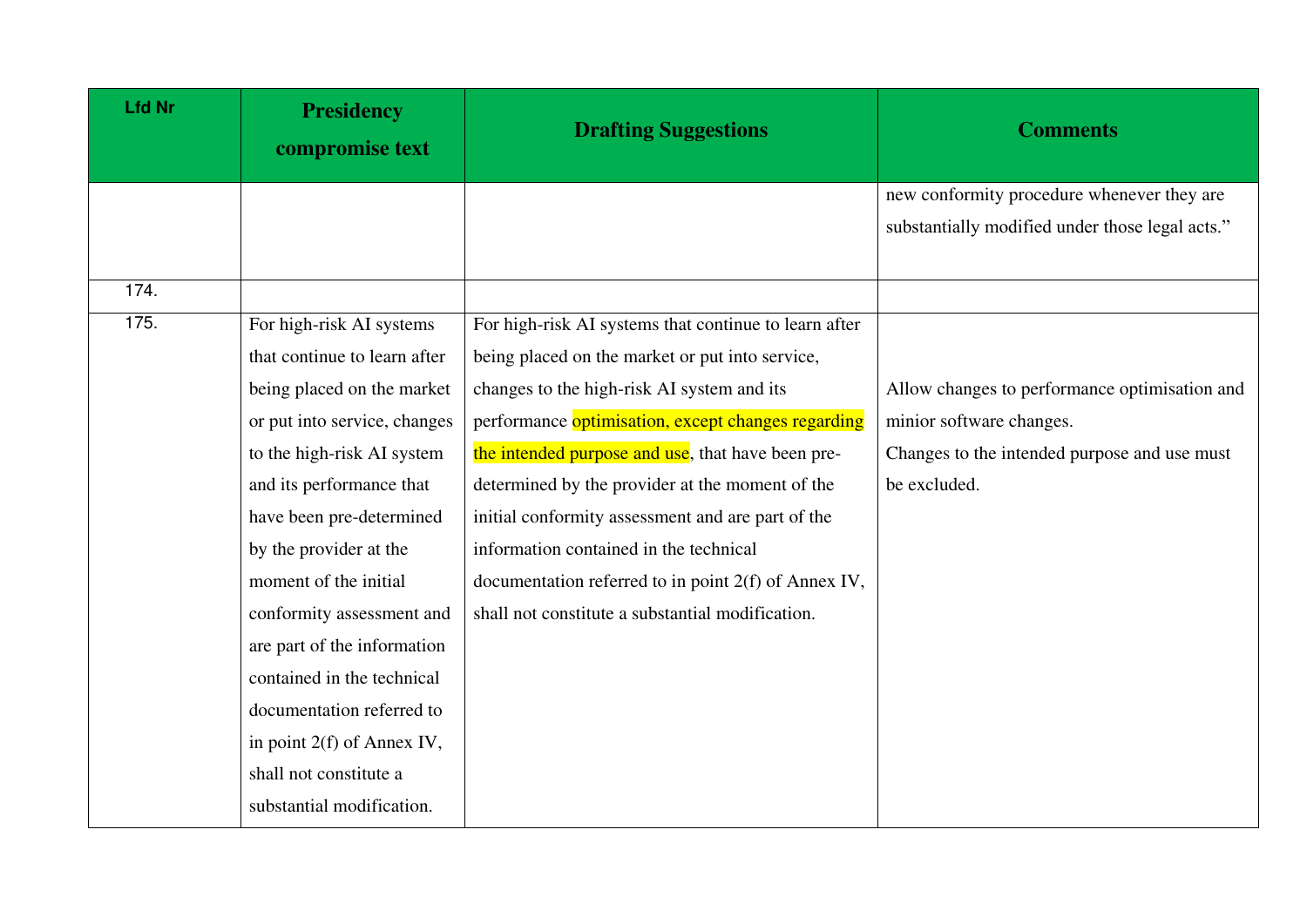| <b>Lfd Nr</b> | <b>Presidency</b><br>compromise text | <b>Drafting Suggestions</b>                          | <b>Comments</b>                        |
|---------------|--------------------------------------|------------------------------------------------------|----------------------------------------|
| 176.          |                                      |                                                      |                                        |
| 177.          | The Commission is<br>5.              |                                                      |                                        |
|               | empowered to adopt                   |                                                      |                                        |
|               | delegated acts in                    |                                                      |                                        |
|               | accordance with Article 73           |                                                      |                                        |
|               | for the purpose of updating          |                                                      |                                        |
|               | <b>Annexes VI and Annex VII</b>      |                                                      |                                        |
|               | in order to introduce                |                                                      |                                        |
|               | elements of the conformity           |                                                      |                                        |
|               | assessment procedures that           |                                                      |                                        |
|               | become necessary in light            |                                                      |                                        |
|               | of technical progress.               |                                                      |                                        |
| 178.          |                                      |                                                      |                                        |
| 179.          | The Commission is<br>6.              | The Commission is empowered to adopt delegated       | Consequential amendments of Article 73 |
|               | empowered to adopt                   | acts in accordance with Article 73 to amend          |                                        |
|               | delegated acts to amend              | paragraphs 1 and 2 in order to subject high-risk AI  |                                        |
|               | paragraphs 1 and 2 in order          | systems referred to in points 2 to 8 of Annex III to |                                        |
|               | to subject high-risk AI              | the conformity assessment procedure referred to in   |                                        |
|               | systems referred to in               | Annex VII or parts thereof.                          |                                        |
|               | points 2 to 8 of Annex III           |                                                      |                                        |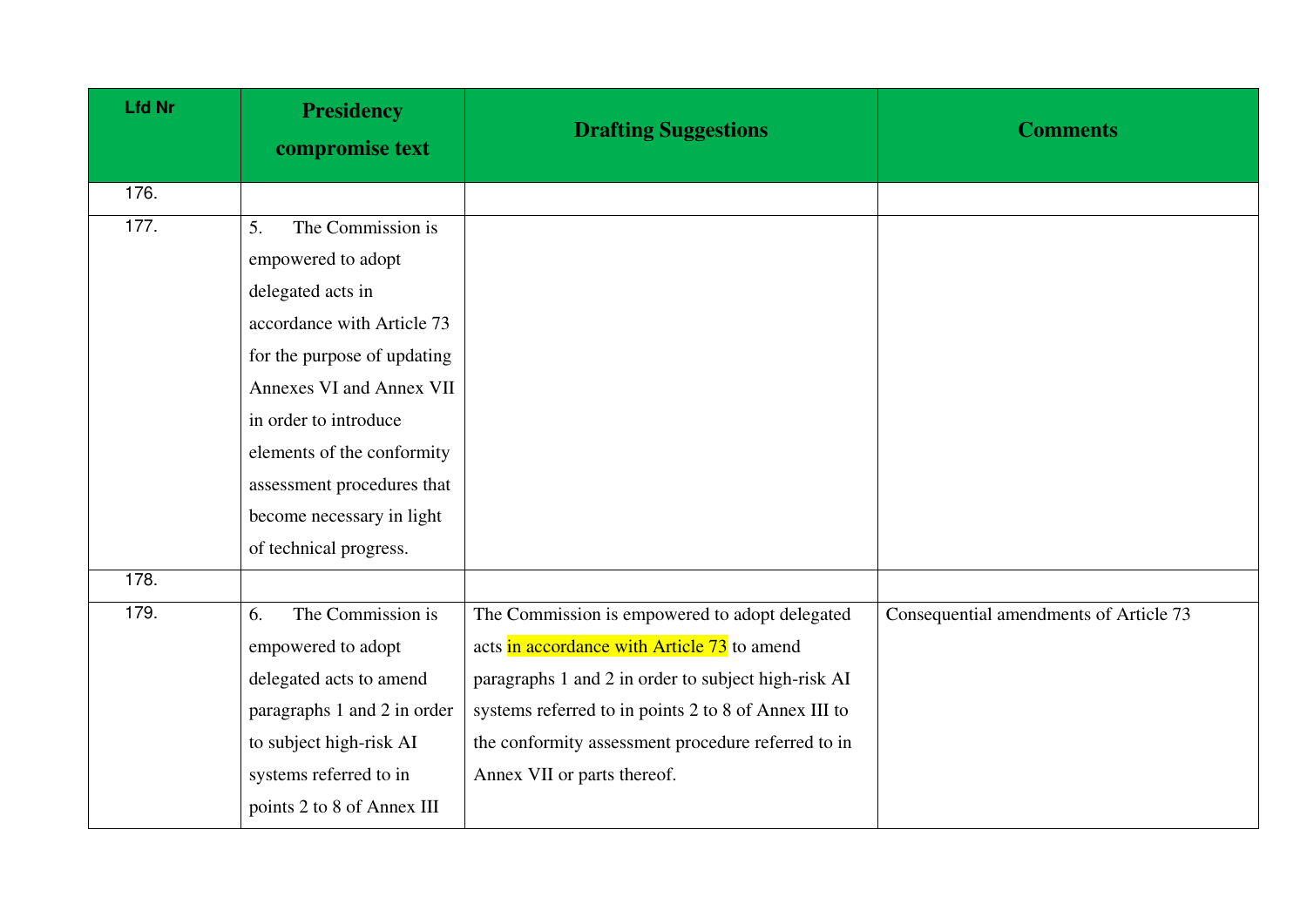| <b>Lfd Nr</b> | <b>Presidency</b><br>compromise text | <b>Drafting Suggestions</b>                        | <b>Comments</b>                                  |
|---------------|--------------------------------------|----------------------------------------------------|--------------------------------------------------|
|               | to the conformity                    | The Commission shall adopt such delegated acts     |                                                  |
|               | assessment procedure                 | taking into account the effectiveness of the       |                                                  |
|               | referred to in Annex VII or          | conformity assessment procedure based on internal  | When deciding on the necessity to subject high-  |
|               | parts thereof. The                   | control referred to in Annex VI in preventing or   | risk AI systems referred to in points 2 to 8 of  |
|               | Commission shall adopt               | minimizing the risks to health and safety, the and | Annex III to the conformity assessment           |
|               | such delegated acts taking           | protection of fundamental rights and the           | procedure referred to in Annex VII, the          |
|               | into account the                     | environment posed by such systems as well as the   | Commission should also consider the              |
|               | effectiveness of the                 | availability of adequate capacities and resources  | effectiveness of the conformity assessment       |
|               | conformity assessment                | among notified bodies.                             | procedure based on internal control in           |
|               | procedure based on internal          |                                                    | preventing or miniziming risks to the            |
|               | control referred to in               |                                                    | environment.                                     |
|               | Annex VI in preventing or            |                                                    |                                                  |
|               | minimizing the risks to              |                                                    | A strong and consistent recognition of the       |
|               | health and safety and                |                                                    | importance of environmental protection would     |
|               | protection of fundamental            |                                                    | demonstrate a holistic and value-based           |
|               | rights posed by such                 |                                                    | understanding of the risks and potentials of AI. |
|               | systems as well as the               |                                                    | It would distinguish the Union from other global |
|               | availability of adequate             |                                                    | actors and sharpen the profile of the European   |
|               | capacities and resources             |                                                    | approach to AI.                                  |
|               | among notified bodies.               |                                                    |                                                  |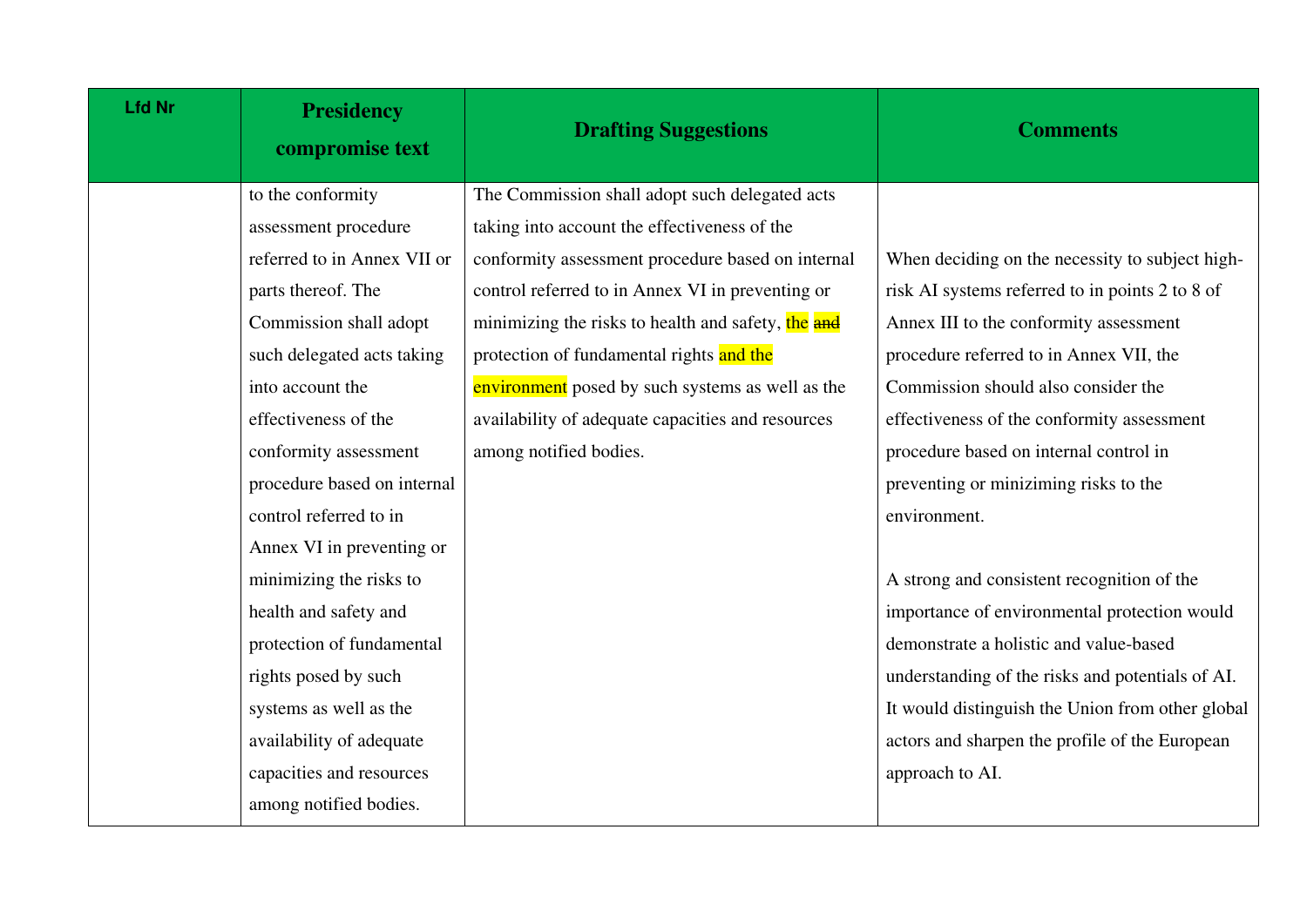| <b>Lfd Nr</b> | <b>Presidency</b><br>compromise text | <b>Drafting Suggestions</b> | <b>Comments</b>                                                                                  |
|---------------|--------------------------------------|-----------------------------|--------------------------------------------------------------------------------------------------|
| 180.          |                                      |                             |                                                                                                  |
| 181.          | Article 44                           | Article 44                  | Clarification                                                                                    |
|               | Certificates                         | Certificates of conformity  |                                                                                                  |
| 182.          |                                      |                             |                                                                                                  |
| 183.          | Certificates issued by<br>1.         |                             |                                                                                                  |
|               | notified bodies in                   |                             |                                                                                                  |
|               | accordance with Annex VII            |                             |                                                                                                  |
|               | shall be drawn-up in an              |                             |                                                                                                  |
|               | official Union language              |                             |                                                                                                  |
|               | determined by the Member             |                             |                                                                                                  |
|               | State in which the notified          |                             |                                                                                                  |
|               | body is established or in an         |                             |                                                                                                  |
|               | official Union language              |                             |                                                                                                  |
|               | otherwise acceptable to the          |                             |                                                                                                  |
|               | notified body.                       |                             |                                                                                                  |
| 184.          |                                      |                             |                                                                                                  |
| 185.          | Certificates shall be<br>2.          |                             | In event of certain changes to the product                                                       |
|               | valid for the period they            |                             | portfolio or to the existing quality management                                                  |
|               | indicate, which shall not            |                             | system, the Notified Body usually issues                                                         |
|               | exceed five years. On                |                             | supplements to the existing certificates. These<br>supplements are generally only valid together |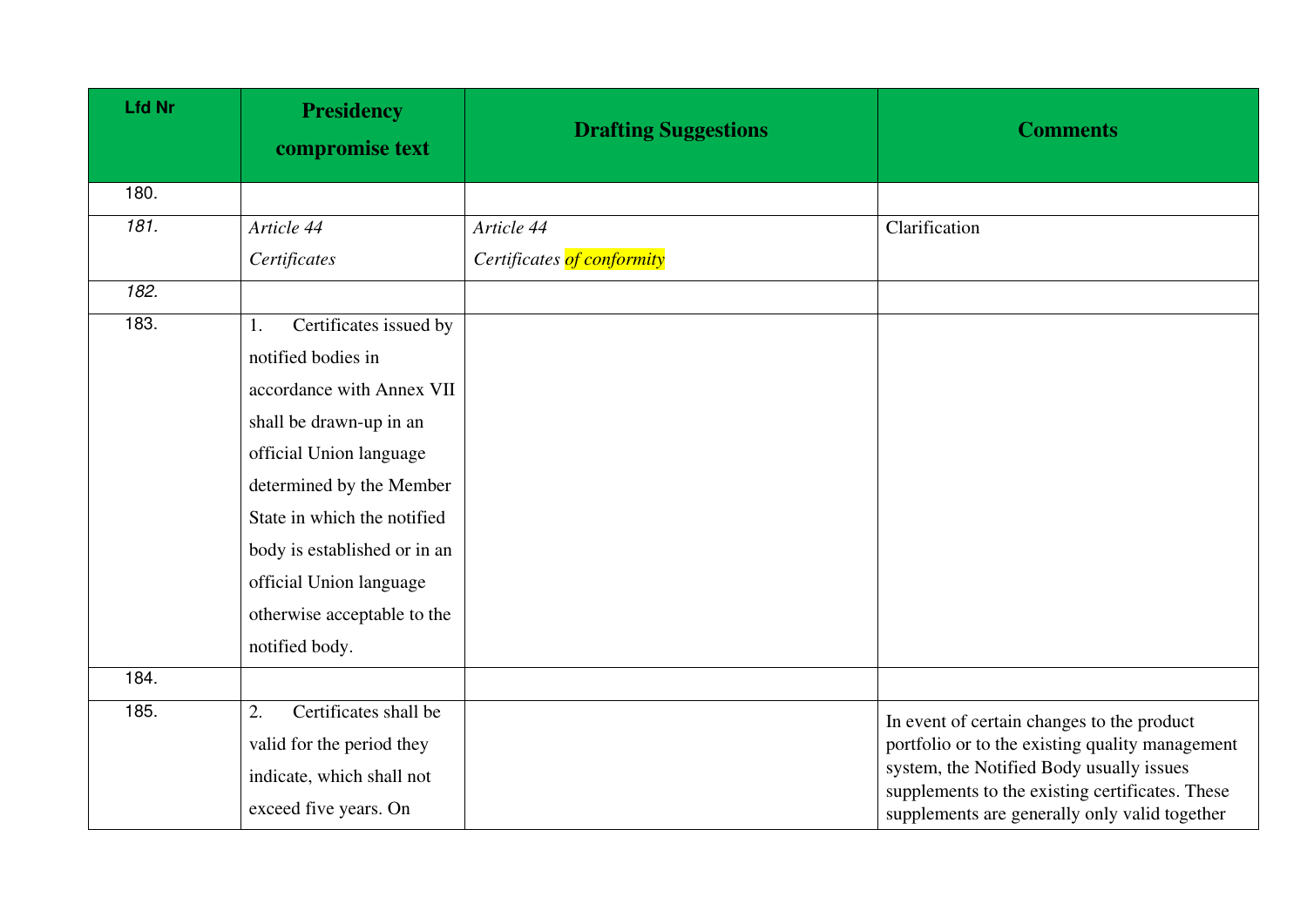| <b>Lfd Nr</b> | <b>Presidency</b><br>compromise text                                                                                                                                                                                                                                                           | <b>Drafting Suggestions</b>                                                                                                                                                                                                                                                                                                                                                                                                                                                                                                                        | <b>Comments</b>                                                                                                                                                                                                                                                                                                                                                           |
|---------------|------------------------------------------------------------------------------------------------------------------------------------------------------------------------------------------------------------------------------------------------------------------------------------------------|----------------------------------------------------------------------------------------------------------------------------------------------------------------------------------------------------------------------------------------------------------------------------------------------------------------------------------------------------------------------------------------------------------------------------------------------------------------------------------------------------------------------------------------------------|---------------------------------------------------------------------------------------------------------------------------------------------------------------------------------------------------------------------------------------------------------------------------------------------------------------------------------------------------------------------------|
|               | application by the provider,<br>the validity of a certificate<br>may be extended for<br>further periods, each not<br>exceeding five years, based<br>on a re-assessment in<br>accordance with the<br>applicable conformity<br>assessment procedures.                                            |                                                                                                                                                                                                                                                                                                                                                                                                                                                                                                                                                    | with the underlying certificate and therefore<br>cannot be valid longer than the certificate they<br>supplement.<br>It should be further examined $-$ also within the<br>upcoming Council Working Parties - whether to<br>add the following sentence "Any supplement to<br>a certificate shall remain valid as long as the<br>certificate which it supplements is valid." |
| 186.          |                                                                                                                                                                                                                                                                                                |                                                                                                                                                                                                                                                                                                                                                                                                                                                                                                                                                    |                                                                                                                                                                                                                                                                                                                                                                           |
| 187.          | Where a notified<br>3.<br>body finds that an AI<br>system no longer meets the<br>requirements set out in<br>Chapter 2 of this Title, it<br>shall, taking account of the<br>principle of proportionality,<br>suspend or withdraw the<br>certificate issued or impose<br>any restrictions on it, | Where a notified body finds that an AI system no<br>longer meets the requirements set out in Chapter 2<br>of this Title this Regulation, it shall, taking account<br>of the principle of proportionality, suspend or<br>withdraw the certificate issued or impose any<br>restrictions on it, unless compliance with those<br>requirements is ensured by appropriate corrective<br>action taken by the provider of the system within an<br>appropriate deadline set by the notified body. The<br>notified body shall give reasons for its decision. | Taking into account other requirements, e. g.<br>quality management system, post-market-<br>surveilliance system, etc                                                                                                                                                                                                                                                     |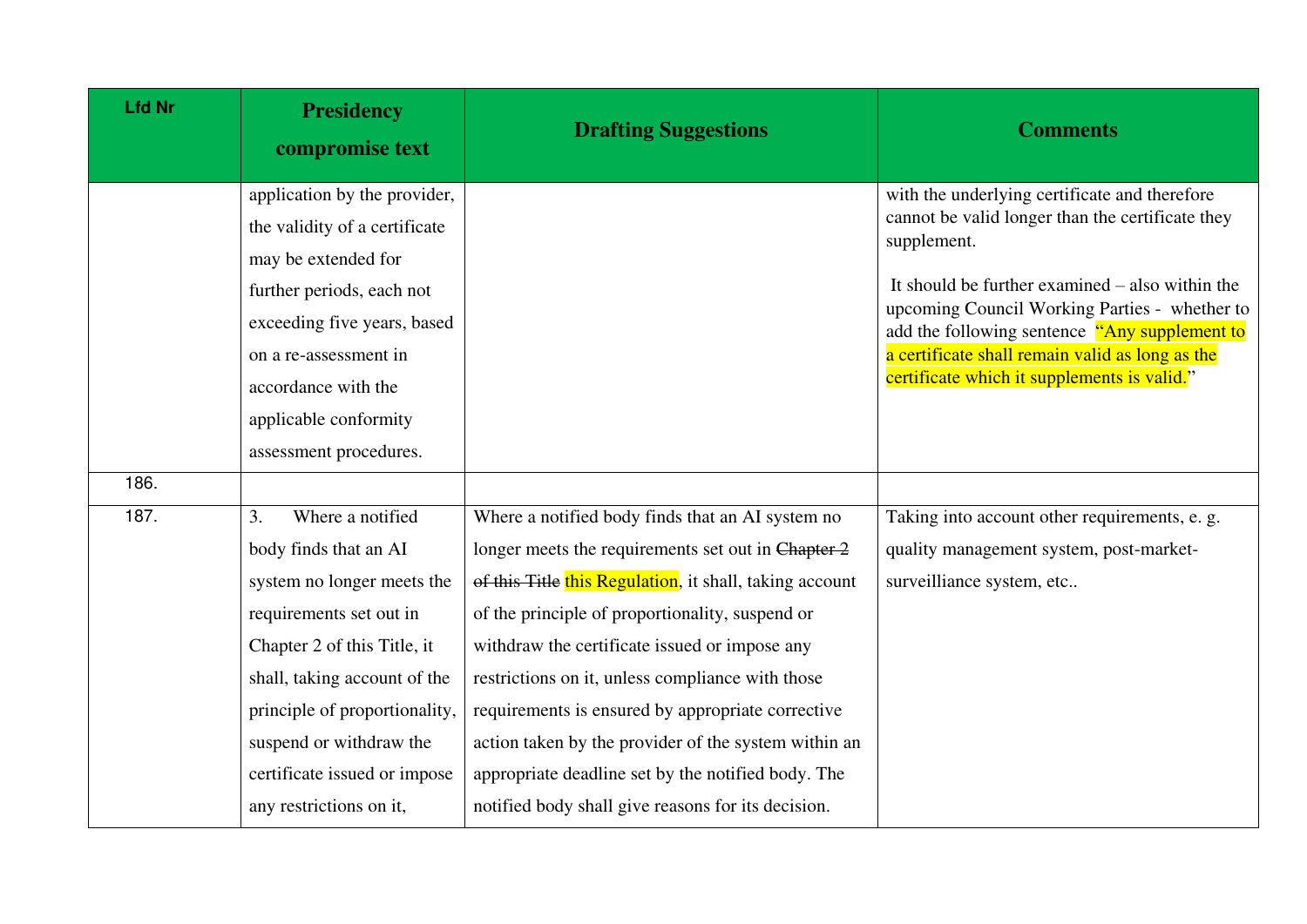| <b>Lfd Nr</b> | <b>Presidency</b><br>compromise text | <b>Drafting Suggestions</b>                           | <b>Comments</b>                                    |
|---------------|--------------------------------------|-------------------------------------------------------|----------------------------------------------------|
|               | unless compliance with               |                                                       |                                                    |
|               | those requirements is                |                                                       |                                                    |
|               | ensured by appropriate               |                                                       |                                                    |
|               | corrective action taken by           |                                                       |                                                    |
|               | the provider of the system           |                                                       |                                                    |
|               | within an appropriate                |                                                       |                                                    |
|               | deadline set by the notified         |                                                       |                                                    |
|               | body. The notified body              |                                                       |                                                    |
|               | shall give reasons for its           |                                                       |                                                    |
|               | decision.                            |                                                       |                                                    |
| 188.          |                                      |                                                       |                                                    |
| 189.          | Article 45                           | Article 45                                            |                                                    |
|               | Appeal against decisions of          | Appeal against decisions of notified bodies           |                                                    |
|               | notified bodies                      |                                                       |                                                    |
| 190.          |                                      |                                                       |                                                    |
| 191.          | Member States shall ensure           | Member States shall ensure that an appeal procedure   | The term "parties having a legitimate interest" is |
|               | that an appeal procedure             | against decisions of the notified bodies is available | too broad. It also allows appeal in event of       |
|               | against decisions of the             | to parties having a legitimate interest in that       | positive notifications of products.                |
|               | notified bodies is available         | decision.                                             | Furthermore the rule is inconsistent to Article    |
|               | to parties having a                  |                                                       | 43(6) and the empowerment of the EU COM.           |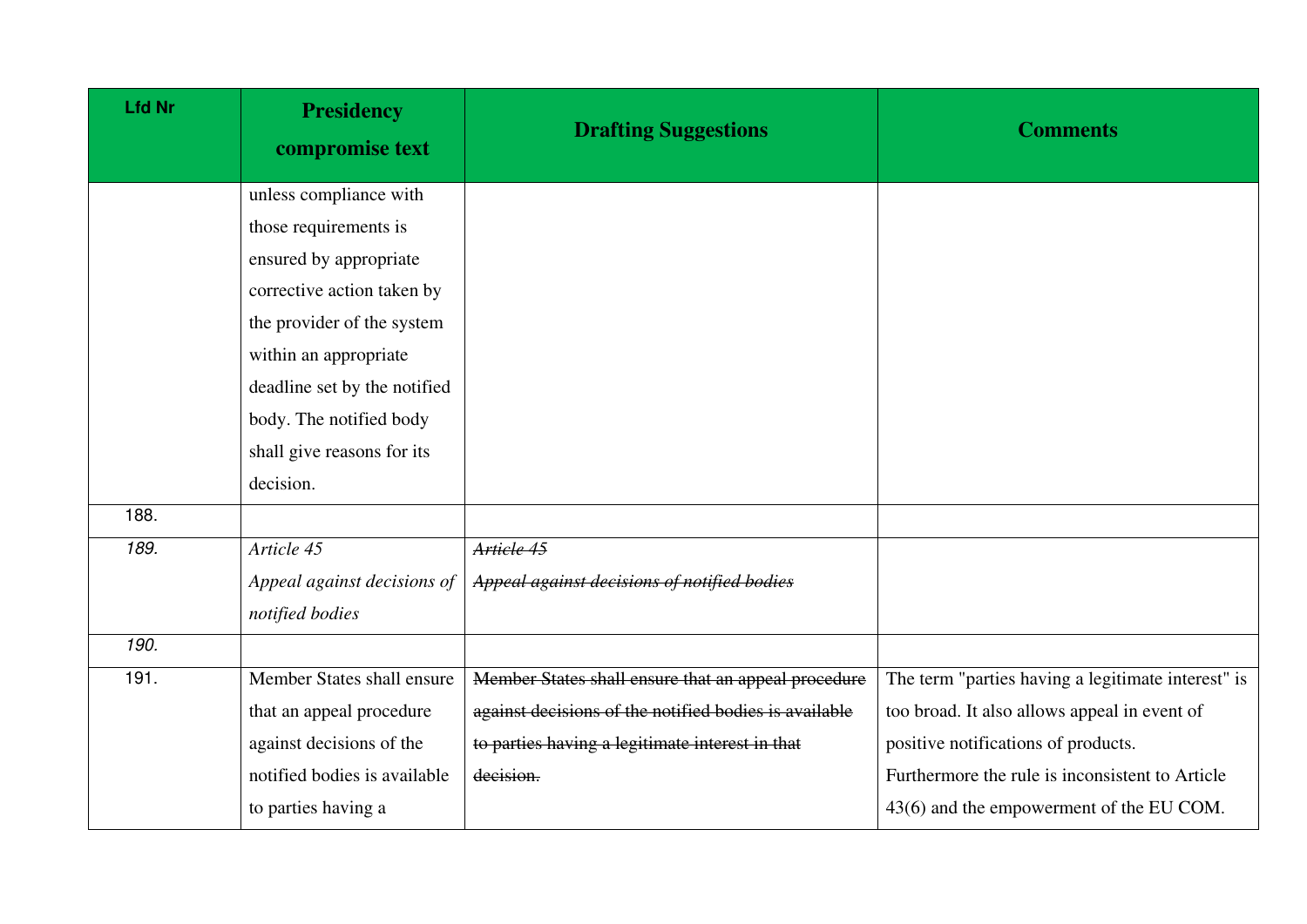| <b>Lfd Nr</b> | <b>Presidency</b><br>compromise text | <b>Drafting Suggestions</b> | <b>Comments</b> |
|---------------|--------------------------------------|-----------------------------|-----------------|
|               | legitimate interest in that          |                             |                 |
|               | decision.                            |                             |                 |
| 192.          |                                      |                             |                 |
| 193.          | Article 46                           |                             |                 |
|               | Information obligations of           |                             |                 |
|               | notified bodies                      |                             |                 |
| 194.          |                                      |                             |                 |
| 195.          | Notified bodies shall<br>1.          |                             |                 |
|               | inform the notifying                 |                             |                 |
|               | authority of the following:          |                             |                 |
| 196.          |                                      |                             |                 |
| 197.          | any Union technical<br>(a)           |                             |                 |
|               | documentation assessment             |                             |                 |
|               | certificates, any                    |                             |                 |
|               | supplements to those                 |                             |                 |
|               | certificates, quality                |                             |                 |
|               | management system                    |                             |                 |
|               | approvals issued in                  |                             |                 |
|               | accordance with the                  |                             |                 |
|               | requirements of Annex VII;           |                             |                 |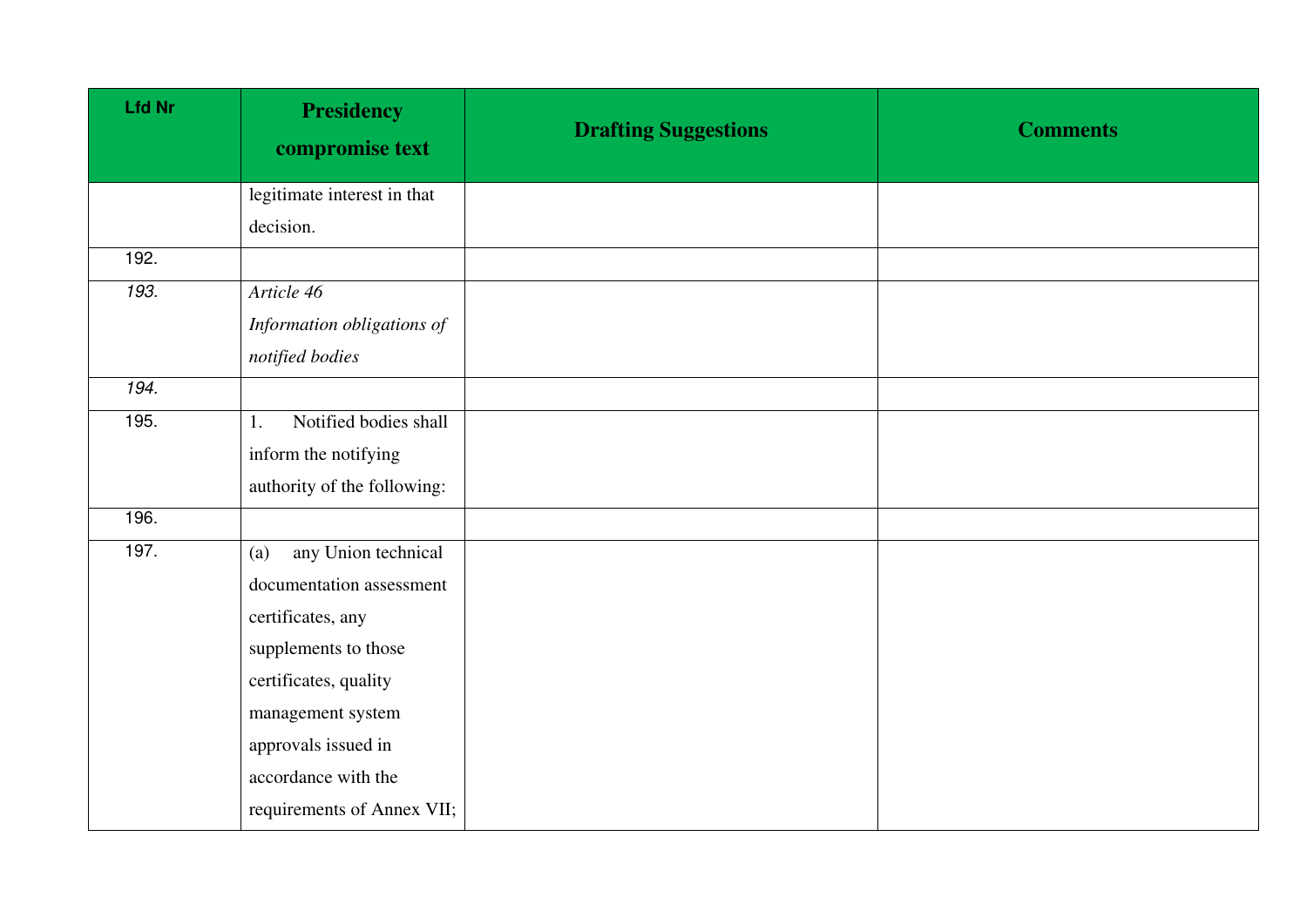| <b>Lfd Nr</b> | <b>Presidency</b><br>compromise text | <b>Drafting Suggestions</b> | <b>Comments</b> |
|---------------|--------------------------------------|-----------------------------|-----------------|
| 198.          |                                      |                             |                 |
| 199.          | any refusal,<br>(b)                  |                             |                 |
|               | restriction, suspension or           |                             |                 |
|               | withdrawal of a Union                |                             |                 |
|               | technical documentation              |                             |                 |
|               | assessment certificate or a          |                             |                 |
|               | quality management                   |                             |                 |
|               | system approval issued in            |                             |                 |
|               | accordance with the                  |                             |                 |
|               | requirements of Annex VII;           |                             |                 |
| 200.          |                                      |                             |                 |
| 201.          | any circumstances<br>(c)             |                             |                 |
|               | affecting the scope of or            |                             |                 |
|               | conditions for notification;         |                             |                 |
| 202.          |                                      |                             |                 |
| 203.          | any request for<br>(d)               |                             |                 |
|               | information which they               |                             |                 |
|               | have received from market            |                             |                 |
|               | surveillance authorities             |                             |                 |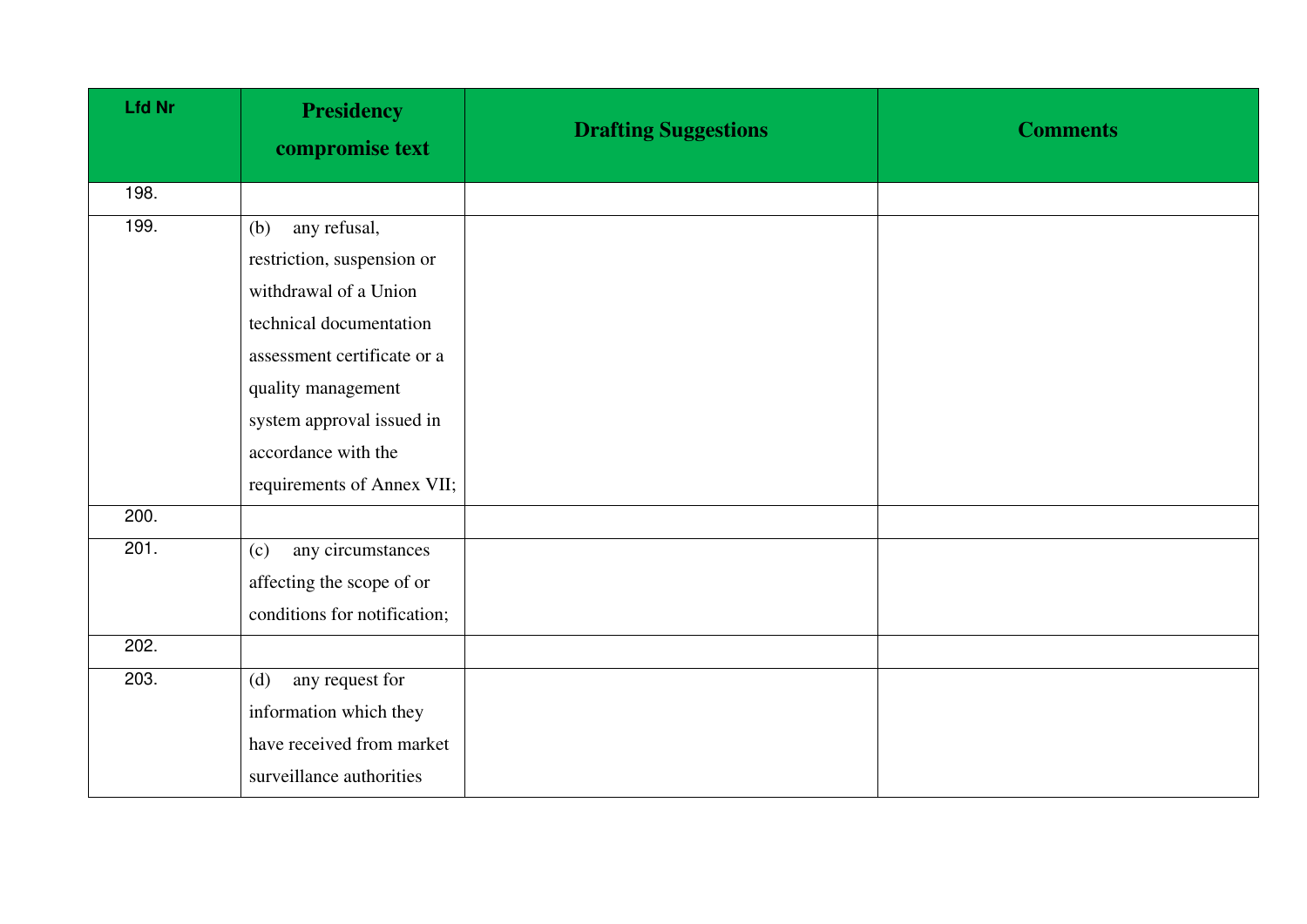| <b>Lfd Nr</b> | <b>Presidency</b><br>compromise text | <b>Drafting Suggestions</b> | <b>Comments</b> |
|---------------|--------------------------------------|-----------------------------|-----------------|
|               | regarding conformity                 |                             |                 |
|               | assessment activities;               |                             |                 |
| 204.          |                                      |                             |                 |
| 205.          | (e)<br>on request,                   |                             |                 |
|               | conformity assessment                |                             |                 |
|               | activities performed within          |                             |                 |
|               | the scope of their                   |                             |                 |
|               | notification and any other           |                             |                 |
|               | activity performed,                  |                             |                 |
|               | including cross-border               |                             |                 |
|               | activities and                       |                             |                 |
|               | subcontracting.                      |                             |                 |
| 206.          |                                      |                             |                 |
| 207.          | Each notified body<br>2.             |                             |                 |
|               | shall inform the other               |                             |                 |
|               | notified bodies of:                  |                             |                 |
| 208.          |                                      |                             |                 |
| 209.          | quality management<br>(a)            |                             |                 |
|               | system approvals which it            |                             |                 |
|               | has refused, suspended or            |                             |                 |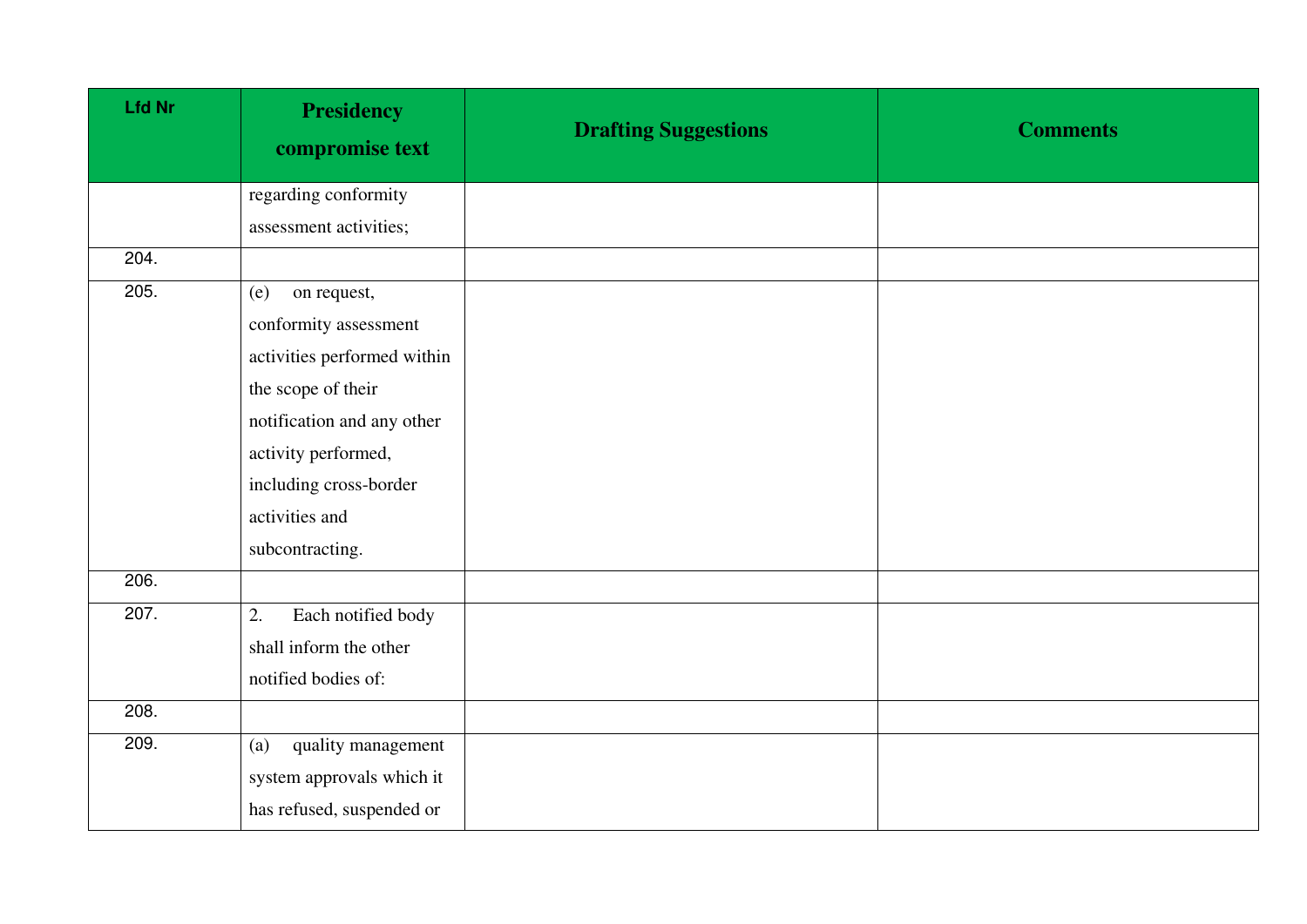| <b>Lfd Nr</b> | <b>Presidency</b><br>compromise text | <b>Drafting Suggestions</b> | <b>Comments</b> |
|---------------|--------------------------------------|-----------------------------|-----------------|
|               | withdrawn, and, upon                 |                             |                 |
|               | request, of quality system           |                             |                 |
|               | approvals which it has               |                             |                 |
|               | issued;                              |                             |                 |
| 210.          |                                      |                             |                 |
| 211.          | EU technical<br>(b)                  |                             |                 |
|               | documentation assessment             |                             |                 |
|               | certificates or any                  |                             |                 |
|               | supplements thereto which            |                             |                 |
|               | it has refused, withdrawn,           |                             |                 |
|               | suspended or otherwise               |                             |                 |
|               | restricted, and, upon                |                             |                 |
|               | request, of the certificates         |                             |                 |
|               | and/or supplements thereto           |                             |                 |
|               | which it has issued.                 |                             |                 |
| 212.          |                                      |                             |                 |
| 213.          | Each notified body<br>3.             |                             |                 |
|               | shall provide the other              |                             |                 |
|               | notified bodies carrying out         |                             |                 |
|               | similar conformity                   |                             |                 |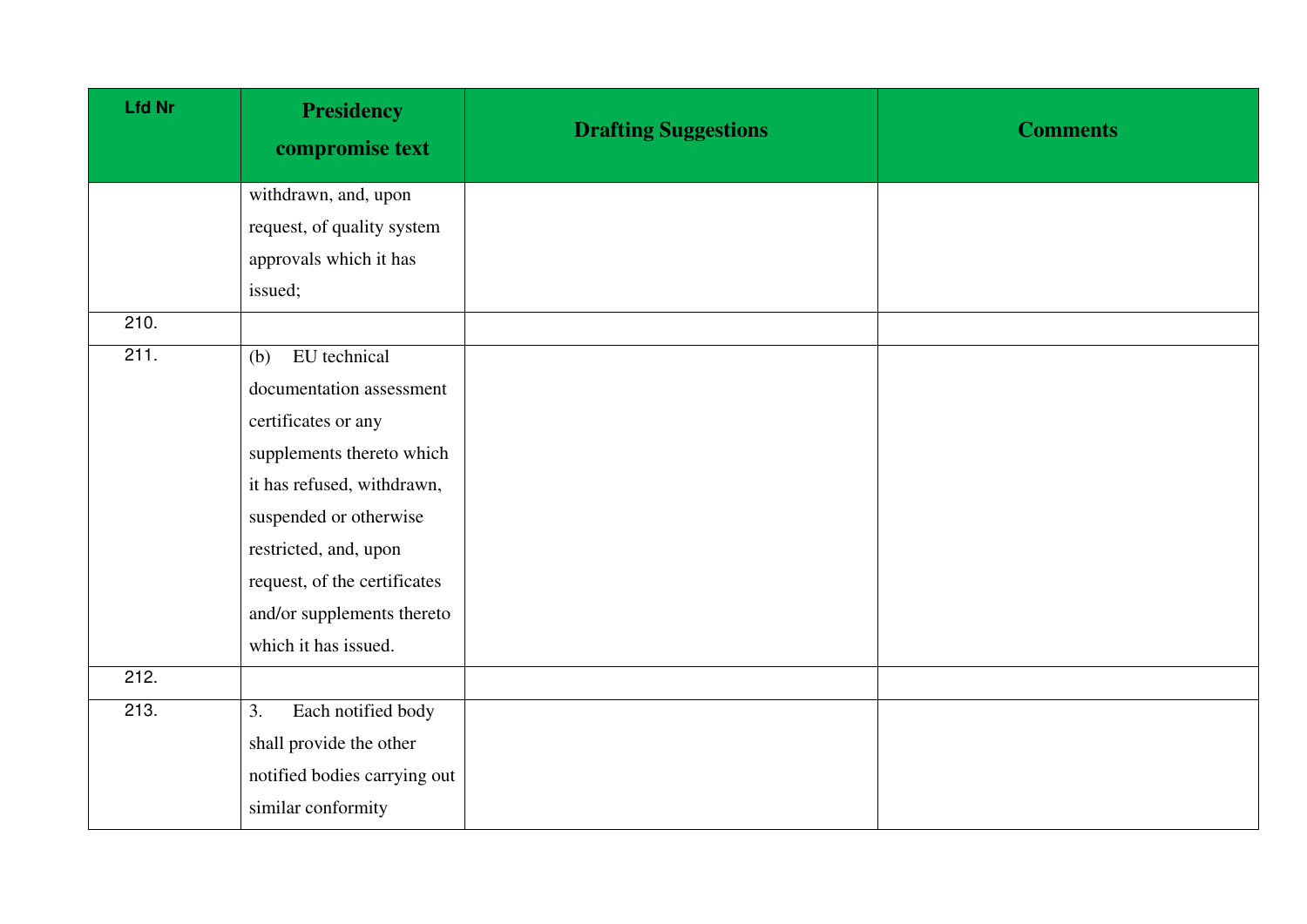| <b>Lfd Nr</b> | <b>Presidency</b><br>compromise text | <b>Drafting Suggestions</b>                            | <b>Comments</b>                                  |
|---------------|--------------------------------------|--------------------------------------------------------|--------------------------------------------------|
|               | assessment activities                |                                                        |                                                  |
|               | covering the same artificial         |                                                        |                                                  |
|               | intelligence technologies            |                                                        |                                                  |
|               | with relevant information            |                                                        |                                                  |
|               | on issues relating to                |                                                        |                                                  |
|               | negative and, on request,            |                                                        |                                                  |
|               | positive conformity                  |                                                        |                                                  |
|               | assessment results.                  |                                                        |                                                  |
| 214.          |                                      |                                                        |                                                  |
| 215.          | Article 47                           |                                                        | May be add a paragraph to empower the EU         |
|               | Derogation from                      |                                                        | COM by means of implementing acts extend for     |
|               | conformity assessment                |                                                        | a limited period of time the validity of an      |
|               | procedure                            |                                                        | authorisation to the territory of the Union      |
| 216.          |                                      |                                                        |                                                  |
| 217.          | By way of derogation<br>1.           | By way of derogation from Article 43, any market       | Only one competent authority shall authorise, on |
|               | from Article 43, any                 | surveillance a competent authority may authorise, on   | a duly justified request.                        |
|               | market surveillance                  | a duly justified request, the placing on the market or |                                                  |
|               | authority may authorise the          | putting into service of specific high-risk AI systems  |                                                  |
|               | placing on the market or             | within the territory of the Member State concerned,    |                                                  |
|               | putting into service of              | for exceptional reasons for which the applicable       |                                                  |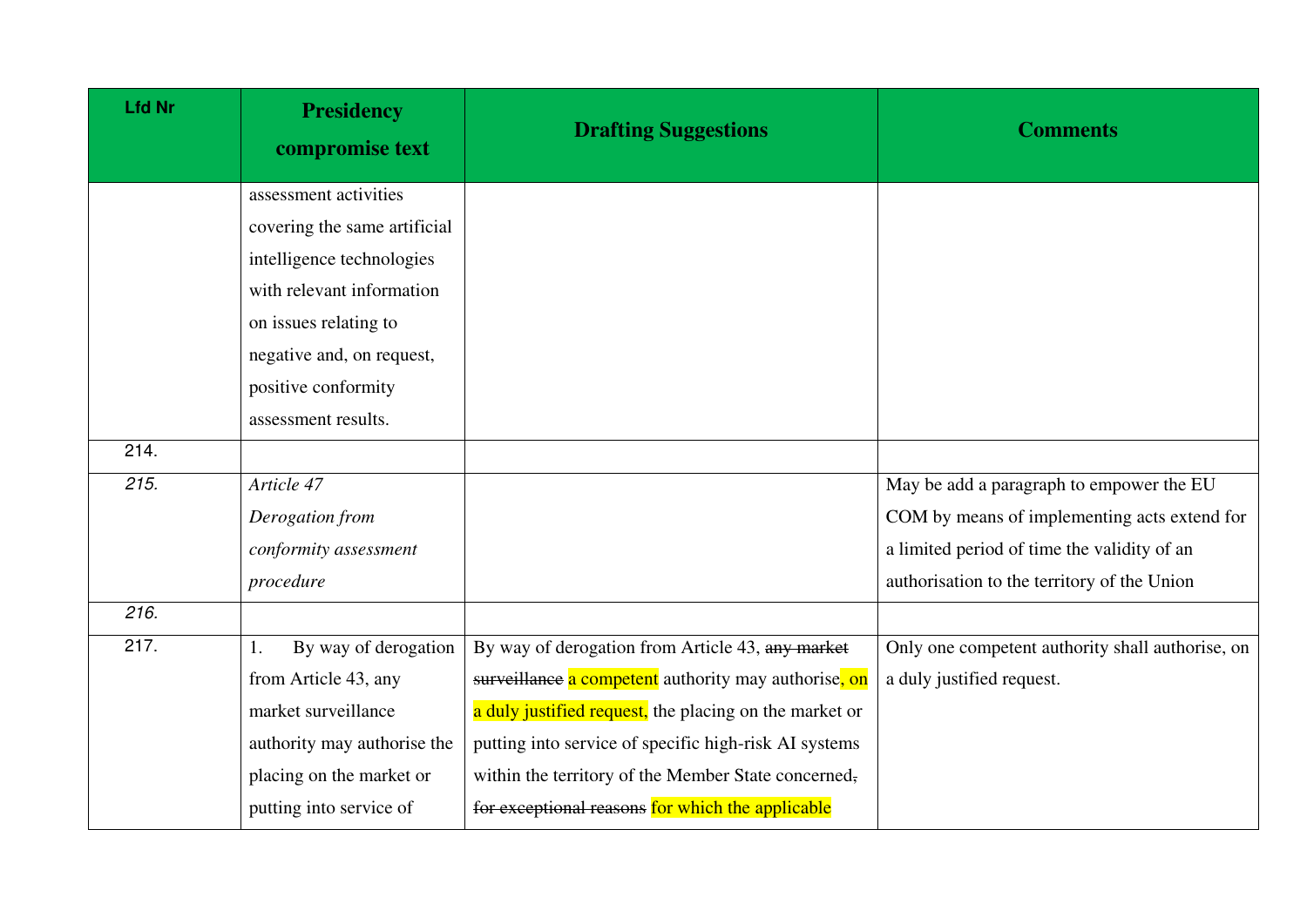| <b>Lfd Nr</b> | <b>Presidency</b><br>compromise text | <b>Drafting Suggestions</b>                             | <b>Comments</b>              |
|---------------|--------------------------------------|---------------------------------------------------------|------------------------------|
|               | specific high-risk AI                | requirements referred to in this Regulation have not    | Specify exceptional reasons. |
|               | systems within the territory         | been carried out but use which is in interest of public |                              |
|               | of the Member State                  | security or the protection of life and health of        |                              |
|               | concerned, for exceptional           | persons, environmental protection and the protection    |                              |
|               | reasons of public security           | of key industrial and infrastructural assets. That      |                              |
|               | or the protection of life and        | authorisation shall be for a limited period of time,    |                              |
|               | health of persons,                   | while the necessary conformity assessment               |                              |
|               | environmental protection             | procedures are being carried out, and shall terminate   |                              |
|               | and the protection of key            | once those procedures have been completed. The          |                              |
|               | industrial and                       | completion of those procedures shall be undertaken      |                              |
|               | infrastructural assets. That         | without undue delay.                                    |                              |
|               | authorisation shall be for a         |                                                         |                              |
|               | limited period of time,              |                                                         |                              |
|               | while the necessary                  |                                                         |                              |
|               | conformity assessment                |                                                         |                              |
|               | procedures are being                 |                                                         |                              |
|               | carried out, and shall               |                                                         |                              |
|               | terminate once those                 |                                                         |                              |
|               | procedures have been                 |                                                         |                              |
|               | completed. The completion            |                                                         |                              |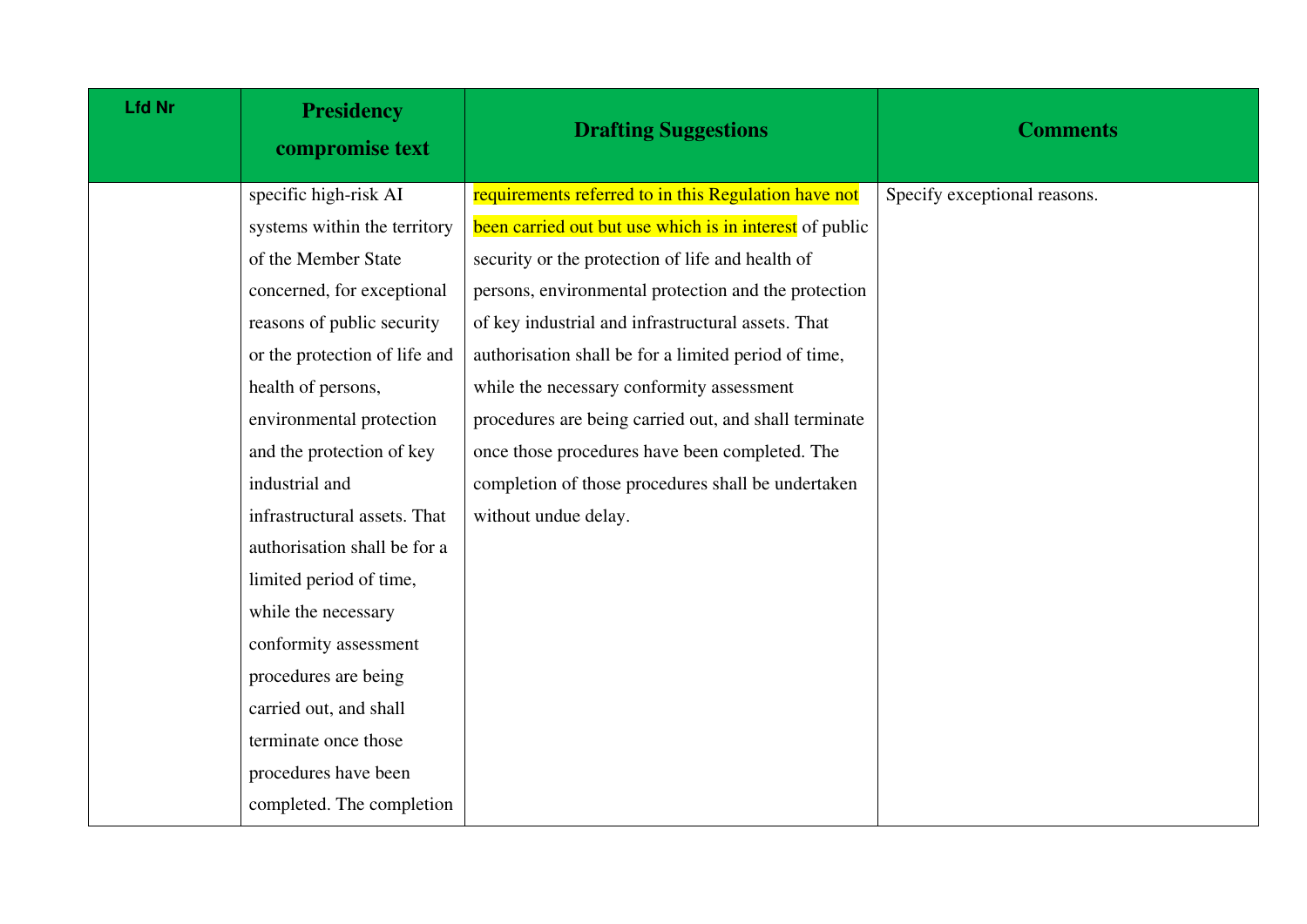| <b>Lfd Nr</b> | <b>Presidency</b><br>compromise text | <b>Drafting Suggestions</b>                           | <b>Comments</b>                              |
|---------------|--------------------------------------|-------------------------------------------------------|----------------------------------------------|
|               | of those procedures shall            |                                                       |                                              |
|               | be undertaken without                |                                                       |                                              |
|               | undue delay.                         |                                                       |                                              |
| 218.          |                                      |                                                       |                                              |
| 219.          | The authorisation<br>2.              | The authorisation referred to in paragraph 1 shall be | Consequential amendments and taking into     |
|               | referred to in paragraph 1           | issued only if the market surveillance competent      | account other requirements, e. g. quality    |
|               | shall be issued only if the          | authority concludes that the high-risk AI system      | management system, post-market-surveilliance |
|               | market surveillance                  | complies with the requirements of Chapter 2 of this   | system, etc                                  |
|               | authority concludes that the         | Title this Regulation. The market surveillance        |                                              |
|               | high-risk AI system                  | competent authority shall inform the Commission       |                                              |
|               | complies with the                    | and the other Member States of any authorisation      |                                              |
|               | requirements of Chapter 2            | issued pursuant to paragraph 1.                       |                                              |
|               | of this Title. The market            |                                                       |                                              |
|               | surveillance authority shall         |                                                       |                                              |
|               | inform the Commission                |                                                       |                                              |
|               | and the other Member                 |                                                       |                                              |
|               | States of any authorisation          |                                                       |                                              |
|               | issued pursuant to                   |                                                       |                                              |
|               | paragraph 1.                         |                                                       |                                              |
| 220.          |                                      |                                                       |                                              |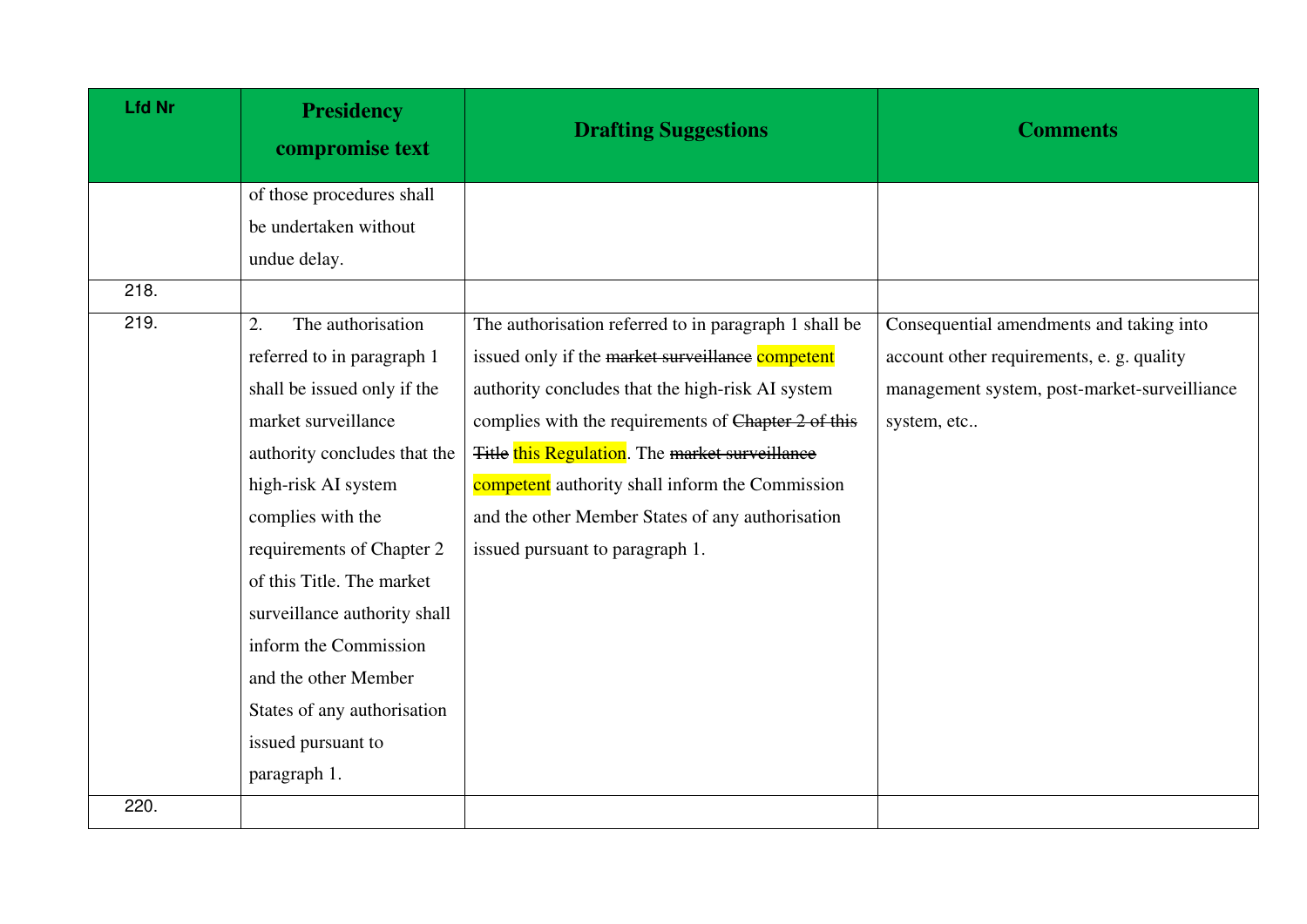| <b>Lfd Nr</b> | <b>Presidency</b><br>compromise text | <b>Drafting Suggestions</b>                             | <b>Comments</b>                               |
|---------------|--------------------------------------|---------------------------------------------------------|-----------------------------------------------|
| 221.          | Where, within 15<br>3.               | Where, within 15 calendar days of receipt of the        | These are national decisions that are only be |
|               | calendar days of receipt of          | information referred to in paragraph 2, no objection    | valid at national level. Any objection of a   |
|               | the information referred to          | has been raised by either a Member State or the         | Member State or the COM is an intervention in |
|               | in paragraph 2, no                   | Commission in respect of an authorisation issued by     | the sovereignty of a state.                   |
|               | objection has been raised            | a market surveillance authority of a Member State in    |                                               |
|               | by either a Member State             | accordance with paragraph 1, that authorisation shall   |                                               |
|               | or the Commission in                 | be deemed justified.                                    |                                               |
|               | respect of an authorisation          |                                                         |                                               |
|               | issued by a market                   |                                                         |                                               |
|               | surveillance authority of a          |                                                         |                                               |
|               | Member State in                      |                                                         |                                               |
|               | accordance with paragraph            |                                                         |                                               |
|               | 1, that authorisation shall          |                                                         |                                               |
|               | be deemed justified.                 |                                                         |                                               |
| 222.          |                                      |                                                         |                                               |
| 223.          | Where, within 15<br>4.               | Where, within 15 calendar days of receipt of the        | These are national decisions that are only be |
|               | calendar days of receipt of          | notification referred to in paragraph 2, objections are | valid at national level. Any objection of a   |
|               | the notification referred to         | raised by a Member State against an authorisation       | Member State or the COM is an intervention in |
|               | in paragraph 2, objections           | issued by a market surveillance authority of another    | the sovereignty of a state.                   |
|               | are raised by a Member               | Member State, or where the Commission considers         |                                               |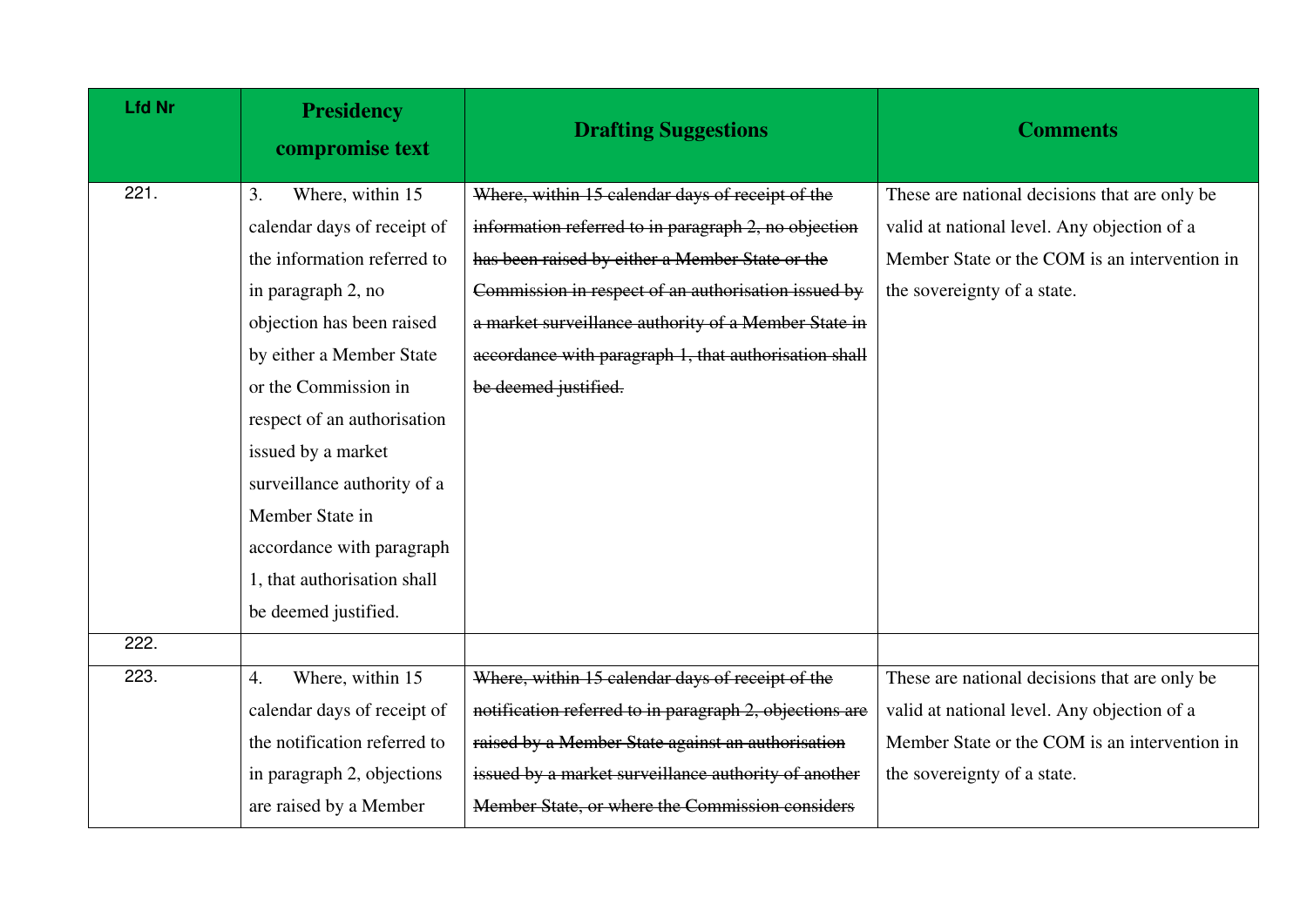| <b>Lfd Nr</b> | <b>Presidency</b><br>compromise text | <b>Drafting Suggestions</b>                          | <b>Comments</b> |
|---------------|--------------------------------------|------------------------------------------------------|-----------------|
|               | State against an                     | the authorisation to be contrary to Union law or the |                 |
|               | authorisation issued by a            | conclusion of the Member States regarding the        |                 |
|               | market surveillance                  | compliance of the system as referred to in paragraph |                 |
|               | authority of another                 | 2 to be unfounded, the Commission shall without      |                 |
|               | Member State, or where the           | delay enter into consultation with the relevant      |                 |
|               | Commission considers the             | Member State; the operator(s) concerned shall be     |                 |
|               | authorisation to be contrary         | consulted and have the possibility to present their  |                 |
|               | to Union law or the                  | views. In view thereof, the Commission shall decide  |                 |
|               | conclusion of the Member             | whether the authorisation is justified or not. The   |                 |
|               | States regarding the                 | Commission shall address its decision to the         |                 |
|               | compliance of the system             | Member State concerned and the relevant operator     |                 |
|               | as referred to in paragraph          | or operators.                                        |                 |
|               | 2 to be unfounded, the               |                                                      |                 |
|               | Commission shall without             |                                                      |                 |
|               | delay enter into                     |                                                      |                 |
|               | consultation with the                |                                                      |                 |
|               | relevant Member State; the           |                                                      |                 |
|               | operator(s) concerned shall          |                                                      |                 |
|               | be consulted and have the            |                                                      |                 |
|               | possibility to present their         |                                                      |                 |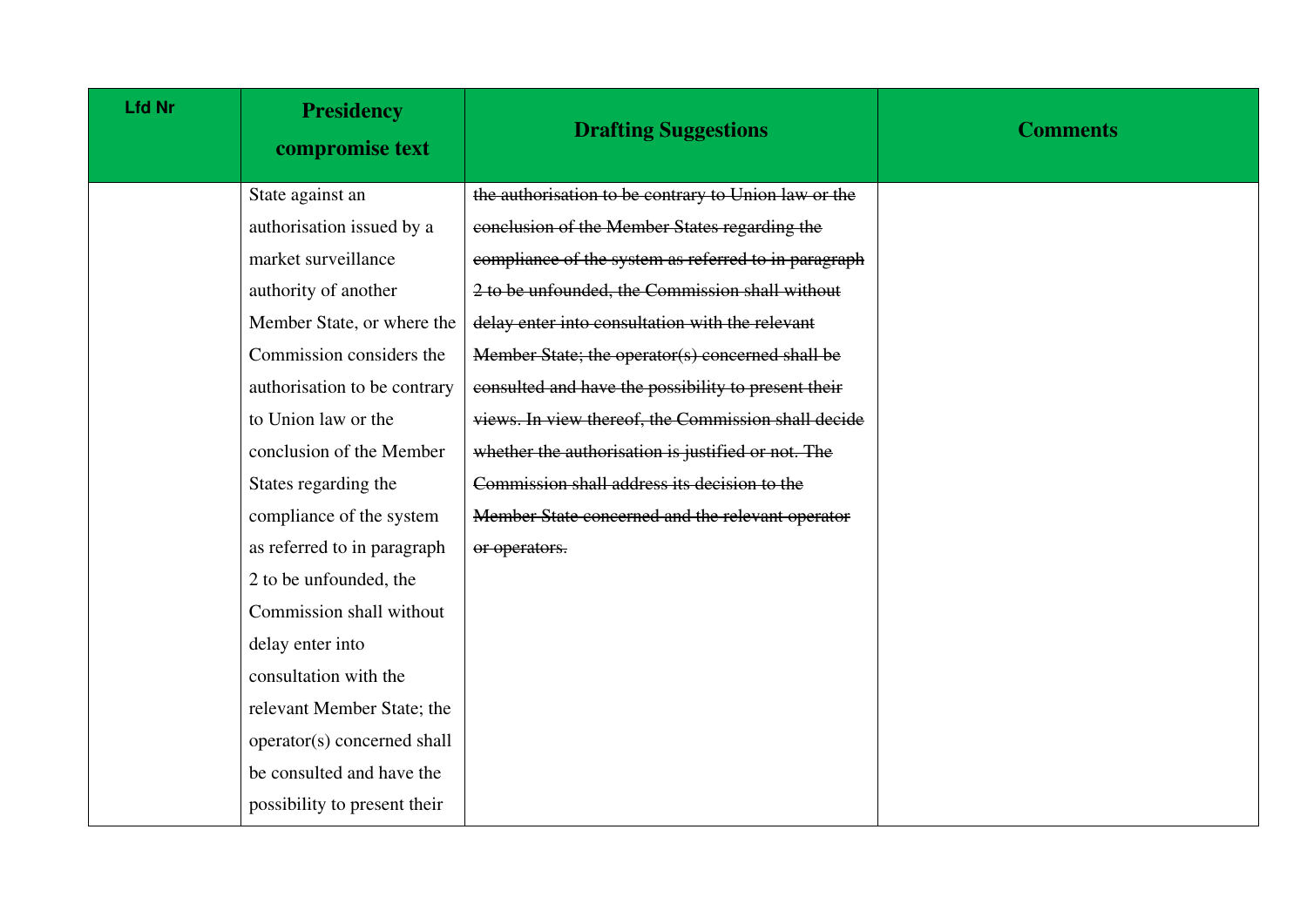| <b>Lfd Nr</b> | <b>Presidency</b><br>compromise text | <b>Drafting Suggestions</b>                                    | <b>Comments</b>                           |
|---------------|--------------------------------------|----------------------------------------------------------------|-------------------------------------------|
|               | views. In view thereof, the          |                                                                |                                           |
|               | Commission shall decide              |                                                                |                                           |
|               | whether the authorisation is         |                                                                |                                           |
|               | justified or not. The                |                                                                |                                           |
|               | Commission shall address             |                                                                |                                           |
|               | its decision to the Member           |                                                                |                                           |
|               | State concerned and the              |                                                                |                                           |
|               | relevant operator or                 |                                                                |                                           |
|               | operators.                           |                                                                |                                           |
| 224.          |                                      |                                                                |                                           |
| 225.          | If the authorisation is<br>5.        | If the authorisation is considered unjustified, this           | Consequential amendments                  |
|               | considered unjustified, this         | shall be withdrawn by the market surveillance                  |                                           |
|               | shall be withdrawn by the            | authority of the Member State concerned.                       |                                           |
|               | market surveillance                  |                                                                |                                           |
|               | authority of the Member              |                                                                |                                           |
|               | State concerned.                     |                                                                |                                           |
| 226.          |                                      |                                                                |                                           |
| 227.          | By way of derogation<br>6.           | By way of derogation from paragraphs 1 to $\frac{52}{7}$ , for | Consequential amendments and taking into  |
|               | from paragraphs $1$ to $5$ , for     | high-risk AI systems intended to be used as safety             | account other requirements, e. g. quality |
|               | high-risk AI systems                 | components of devices, or which are themselves                 |                                           |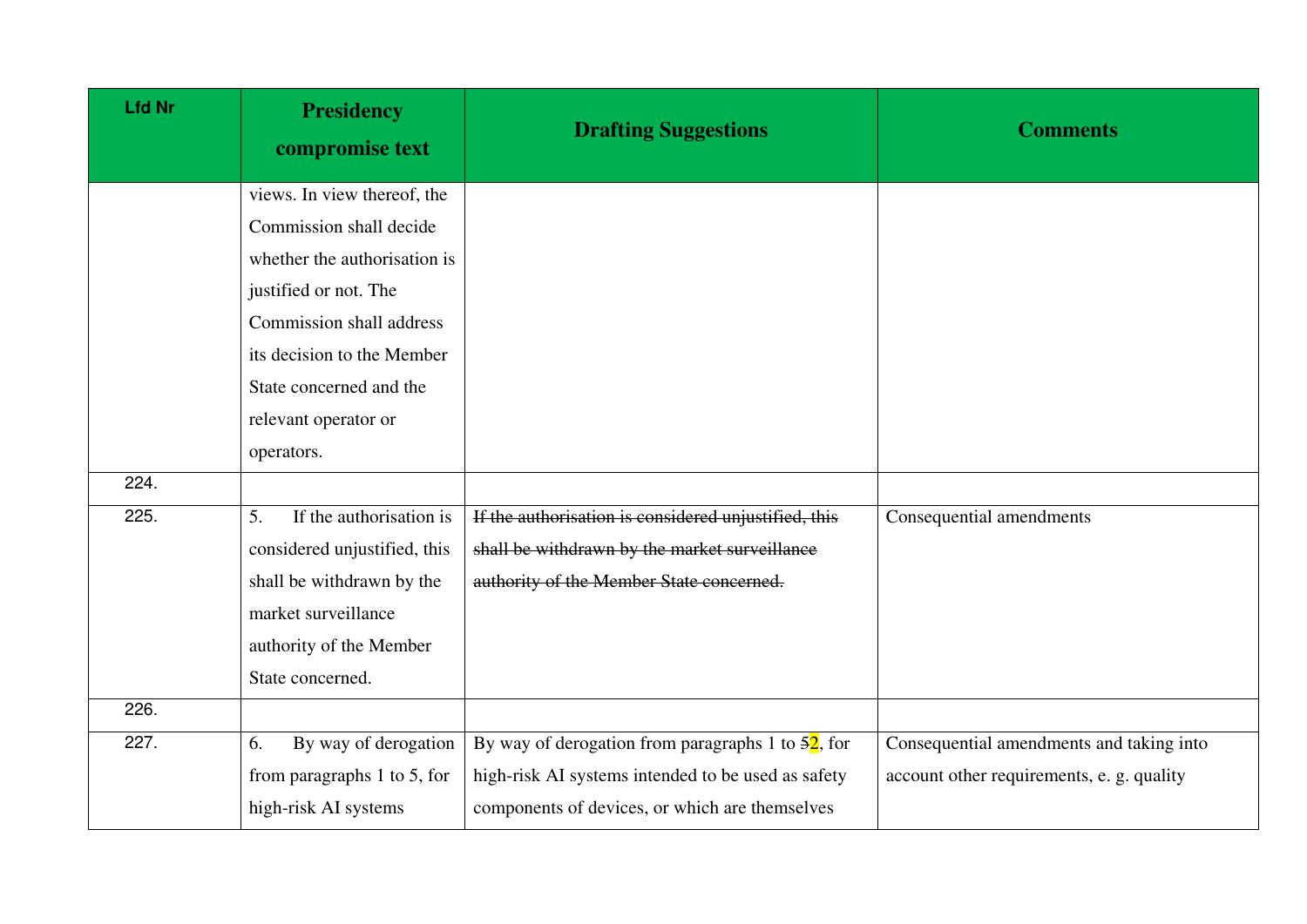| <b>Lfd Nr</b> | <b>Presidency</b><br>compromise text | <b>Drafting Suggestions</b>                          | <b>Comments</b>                              |
|---------------|--------------------------------------|------------------------------------------------------|----------------------------------------------|
|               | intended to be used as               | devices, covered by Regulation (EU) 2017/745 and     | management system, post-market-surveilliance |
|               | safety components of                 | Regulation (EU) 2017/746, Article 59 of Regulation   | system, etc                                  |
|               | devices, or which are                | (EU) 2017/745 and Article 54 of Regulation (EU)      |                                              |
|               | themselves devices,                  | 2017/746 shall apply also with regard to the         |                                              |
|               | covered by Regulation                | derogation from the conformity assessment of the     |                                              |
|               | (EU) 2017/745 and                    | compliance with the requirements set out in-Chapter  |                                              |
|               | Regulation (EU) 2017/746,            | 2 of this Title this Regulation.                     |                                              |
|               | Article 59 of Regulation             |                                                      |                                              |
|               | (EU) 2017/745 and Article            |                                                      |                                              |
|               | 54 of Regulation (EU)                |                                                      |                                              |
|               | 2017/746 shall apply also            |                                                      |                                              |
|               | with regard to the                   |                                                      |                                              |
|               | derogation from the                  |                                                      |                                              |
|               | conformity assessment of             |                                                      |                                              |
|               | the compliance with the              |                                                      |                                              |
|               | requirements set out in              |                                                      |                                              |
|               | Chapter 2 of this Title.             |                                                      |                                              |
| 228.          |                                      | 7. Member States' military authorities may authorise | This addition reflects the addition of       |
|               |                                      | the putting into service of high-risk AI systems     | Article $40(2)$ .                            |
|               |                                      | developed for purposes of the defence sector or the  |                                              |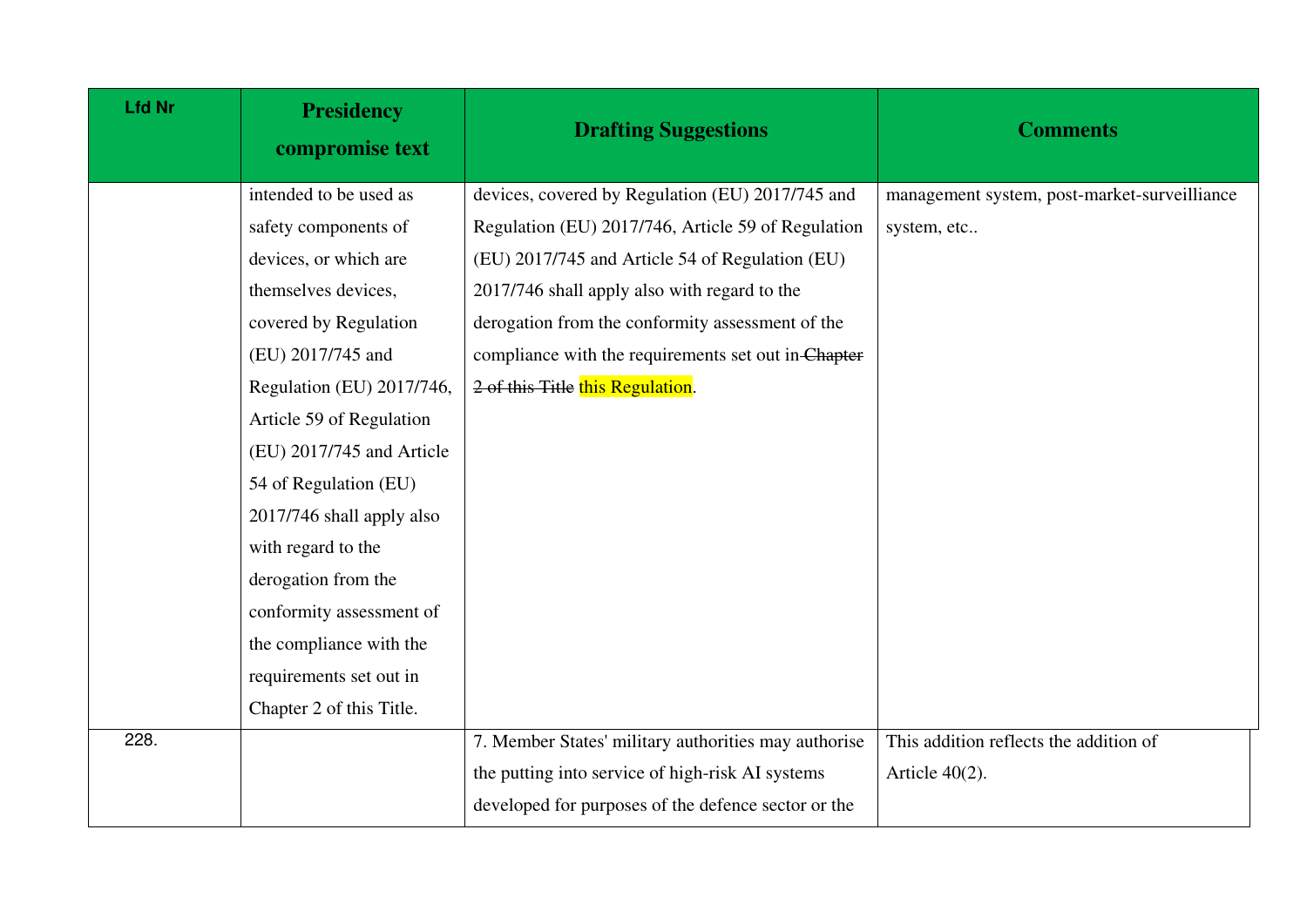| <b>Lfd Nr</b> | <b>Presidency</b><br>compromise text | <b>Drafting Suggestions</b>                            | <b>Comments</b>                                   |
|---------------|--------------------------------------|--------------------------------------------------------|---------------------------------------------------|
|               |                                      | armed forces, or national security purposes. The       |                                                   |
|               |                                      | authorisation shall be issued only if the high-risk AI |                                                   |
|               |                                      | system complies with the requirements specified in     |                                                   |
|               |                                      | Article 40 paragraph (2).                              |                                                   |
| 229.          |                                      |                                                        |                                                   |
| 230.          | Article 48                           |                                                        |                                                   |
|               | EU declaration of                    |                                                        |                                                   |
|               | conformity                           |                                                        |                                                   |
| 231.          |                                      |                                                        |                                                   |
| 232.          | The provider shall<br>1.             |                                                        | Does the provider shall draw up a written         |
|               | draw up a written EU                 |                                                        | declaration of conformity before each single AI   |
|               | declaration of conformity            |                                                        | system is placed on the market or only before     |
|               | for each AI system and               |                                                        | the first AI system or a new version of an AI     |
|               | keep it at the disposal of           |                                                        | System?                                           |
|               | the national competent               |                                                        |                                                   |
|               | authorities for 10 years             |                                                        | Our understanding is that the written declaration |
|               | after the AI system has              |                                                        | of conformity covers several AI system of the     |
|               | been placed on the market            |                                                        | same version which are placed on the market or    |
|               | or put into service. The EU          |                                                        | put into service.                                 |
|               | declaration of conformity            |                                                        |                                                   |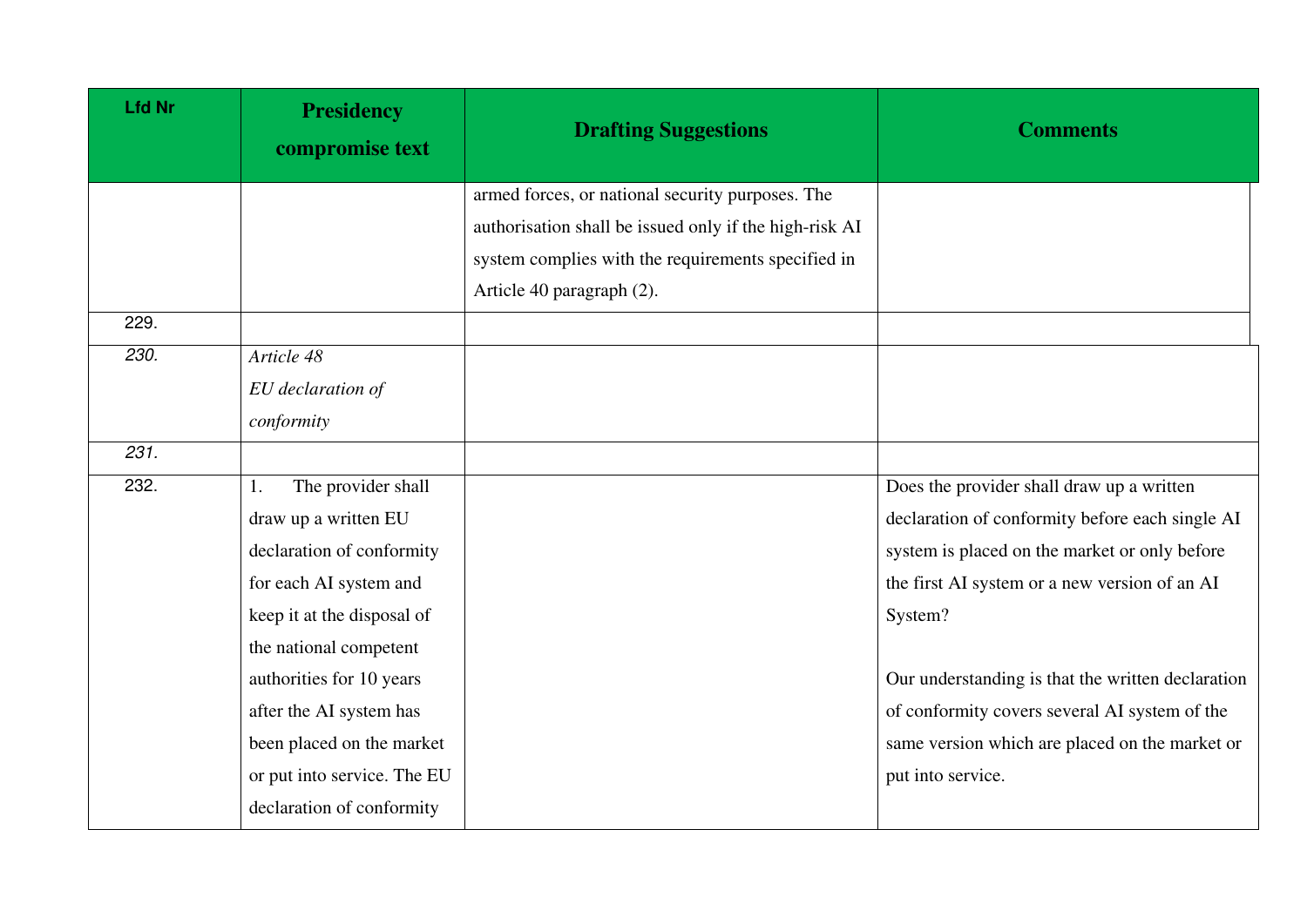| <b>Lfd Nr</b> | <b>Presidency</b><br>compromise text | <b>Drafting Suggestions</b>                           | <b>Comments</b>                               |
|---------------|--------------------------------------|-------------------------------------------------------|-----------------------------------------------|
|               | shall identify the AI system         |                                                       |                                               |
|               | for which it has been drawn          |                                                       |                                               |
|               | up. A copy of the EU                 |                                                       |                                               |
|               | declaration of conformity            |                                                       |                                               |
|               | shall be given to the                |                                                       |                                               |
|               | relevant national competent          |                                                       |                                               |
|               | authorities upon request.            |                                                       |                                               |
| 233.          |                                      |                                                       |                                               |
| 234.          | The EU declaration<br>2.             | The EU declaration of conformity shall state that the | Taking into account other requirements, e. g. |
|               | of conformity shall state            | high-risk AI system in question meets the             | quality management system, post-market-       |
|               | that the high-risk AI                | requirements set out in Chapter 2 of this Title this  | surveilliance system, etc                     |
|               | system in question meets             | Regulation. The EU declaration of conformity shall    |                                               |
|               | the requirements set out in          | contain the information set out in Annex V and shall  |                                               |
|               | Chapter 2 of this Title. The         | be translated into an official Union language or      |                                               |
|               | EU declaration of                    | languages required by the Member State(s) in which    |                                               |
|               | conformity shall contain             | the high-risk AI system is made available.            |                                               |
|               | the information set out in           |                                                       |                                               |
|               | Annex V and shall be                 |                                                       |                                               |
|               | translated into an official          |                                                       |                                               |
|               | Union language or                    |                                                       |                                               |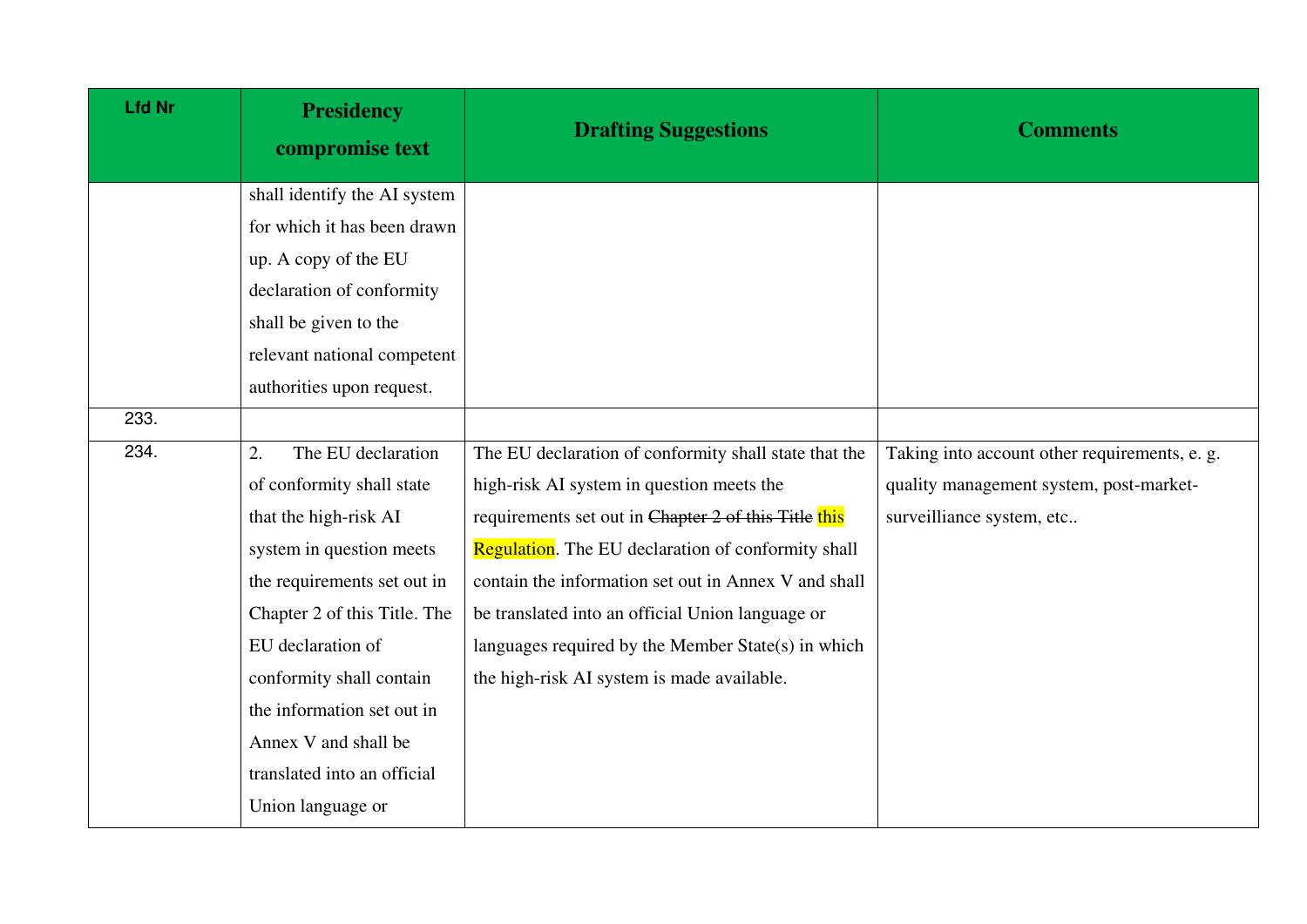| <b>Lfd Nr</b> | <b>Presidency</b><br>compromise text | <b>Drafting Suggestions</b> | <b>Comments</b> |
|---------------|--------------------------------------|-----------------------------|-----------------|
|               | languages required by the            |                             |                 |
|               | Member State(s) in which             |                             |                 |
|               | the high-risk AI system is           |                             |                 |
|               | made available.                      |                             |                 |
| 235.          |                                      |                             |                 |
| 236.          | Where high-risk AI<br>3.             |                             |                 |
|               | systems are subject to other         |                             |                 |
|               | Union harmonisation                  |                             |                 |
|               | legislation which also               |                             |                 |
|               | requires an EU declaration           |                             |                 |
|               | of conformity, a single EU           |                             |                 |
|               | declaration of conformity            |                             |                 |
|               | shall be drawn up in                 |                             |                 |
|               | respect of all Union                 |                             |                 |
|               | legislations applicable to           |                             |                 |
|               | the high-risk AI system.             |                             |                 |
|               | The declaration shall                |                             |                 |
|               | contain all the information          |                             |                 |
|               | required for identification          |                             |                 |
|               | of the Union harmonisation           |                             |                 |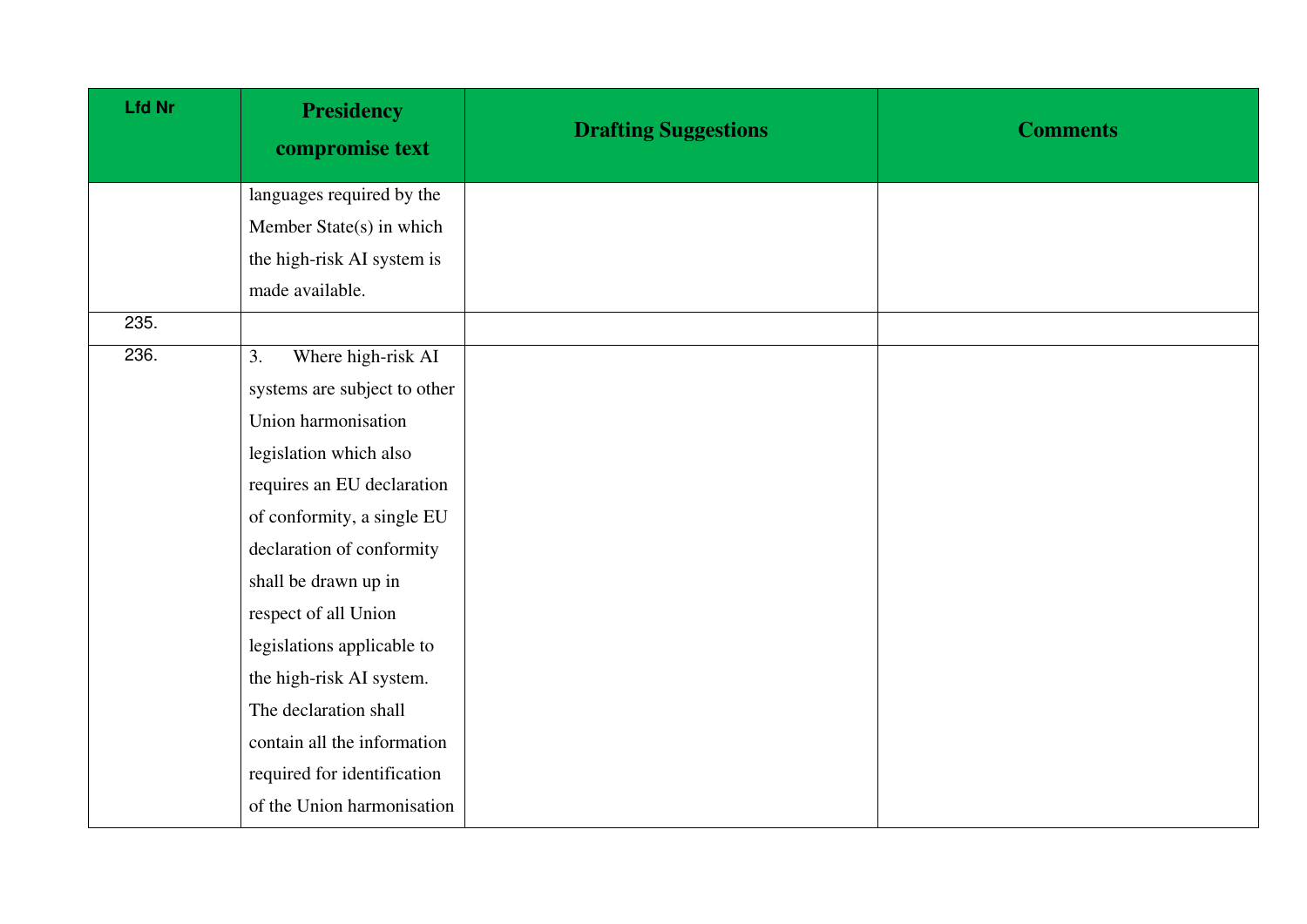| <b>Lfd Nr</b> | <b>Presidency</b><br>compromise text | <b>Drafting Suggestions</b>                            | <b>Comments</b>                                     |
|---------------|--------------------------------------|--------------------------------------------------------|-----------------------------------------------------|
|               | legislation to which the             |                                                        |                                                     |
|               | declaration relates.                 |                                                        |                                                     |
| 237.          |                                      |                                                        |                                                     |
| 238.          | By drawing up the<br>4.              | By drawing up the EU declaration of<br>4.              | The reference to title 2, chapter 2 is not correct. |
|               | EU declaration of                    | conformity, the provider shall assume responsibility   |                                                     |
|               | conformity, the provider             | for compliance with the requirements laid down in      |                                                     |
|               | shall assume responsibility          | this regulationset out in Chapter 2 of this Title. The |                                                     |
|               | for compliance with the              | provider shall keep the EU declaration of conformity   |                                                     |
|               | requirements set out in              | up-to-date as appropriate.                             |                                                     |
|               | Chapter 2 of this Title. The         |                                                        |                                                     |
|               | provider shall keep the EU           |                                                        |                                                     |
|               | declaration of conformity            |                                                        |                                                     |
|               | up-to-date as appropriate.           |                                                        |                                                     |
| 239.          |                                      |                                                        |                                                     |
| 240.          | The Commission<br>5.                 |                                                        |                                                     |
|               | shall be empowered to                |                                                        |                                                     |
|               | adopt delegated acts in              |                                                        |                                                     |
|               | accordance with Article 73           |                                                        |                                                     |
|               | for the purpose of updating          |                                                        |                                                     |
|               | the content of the EU                |                                                        |                                                     |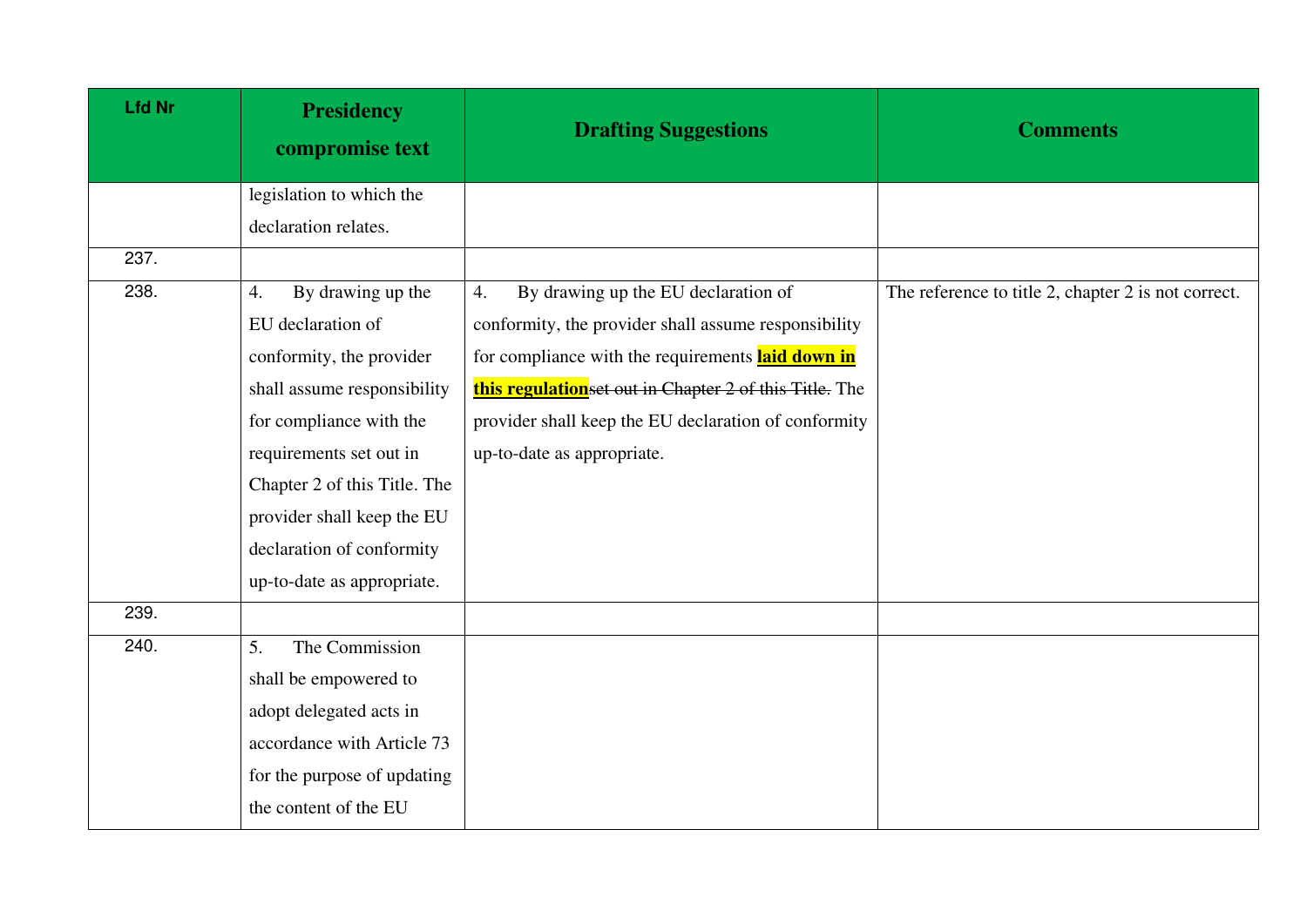| <b>Lfd Nr</b> | <b>Presidency</b><br>compromise text | <b>Drafting Suggestions</b>                          | <b>Comments</b>                         |
|---------------|--------------------------------------|------------------------------------------------------|-----------------------------------------|
|               | declaration of conformity            |                                                      |                                         |
|               | set out in Annex V in order          |                                                      |                                         |
|               | to introduce elements that           |                                                      |                                         |
|               | become necessary in light            |                                                      |                                         |
|               | of technical progress.               |                                                      |                                         |
| 241.          |                                      | (new) Where high-risk AI systems are subject to      | Avoid additional EU declaration         |
|               |                                      | other Union legislation which also provides for the  |                                         |
|               |                                      | EU declaration of conformity, the EU declaration of  |                                         |
|               |                                      | conformity shall indicate that the high-risk AI      |                                         |
|               |                                      | systems also fulfil the requirements of that other   |                                         |
|               |                                      | legislation.                                         |                                         |
| 242.          |                                      |                                                      |                                         |
| 243.          | Article 49                           |                                                      |                                         |
|               | CE marking of conformity             |                                                      |                                         |
| 244.          |                                      |                                                      |                                         |
| 245.          |                                      | (new) High-risk AI systems that do not have an       | Consequential amendments of Article 47. |
|               |                                      | authorisation referred to Article 47 and that are in |                                         |
|               |                                      | conformity with the requirements of this Regulation  |                                         |
|               |                                      | shall bear the CE marking of conformity.             |                                         |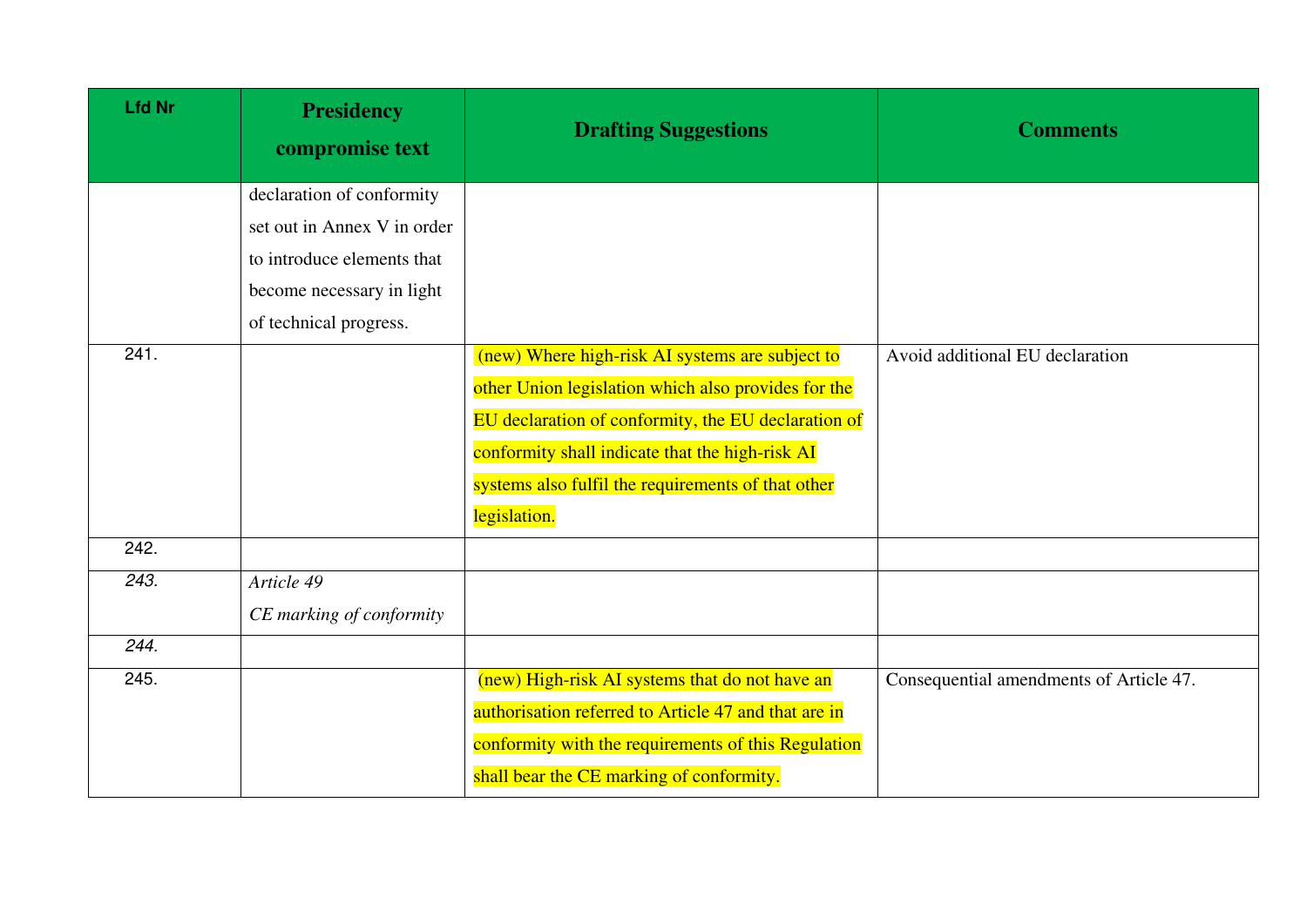| <b>Lfd Nr</b> | <b>Presidency</b><br>compromise text | <b>Drafting Suggestions</b>                             | <b>Comments</b>                                  |
|---------------|--------------------------------------|---------------------------------------------------------|--------------------------------------------------|
| 246.          |                                      | (new) The CE marking referred to in paragraph 1 of      | Moved from paragraph 2 (old)                     |
|               |                                      | this Article shall be subject to the general principles |                                                  |
|               |                                      | set out in Article 30 of Regulation (EC) No             |                                                  |
|               |                                      | 765/2008.                                               |                                                  |
| 247.          | The CE marking<br>1.                 |                                                         |                                                  |
|               | shall be affixed visibly,            |                                                         |                                                  |
|               | legibly and indelibly for            |                                                         |                                                  |
|               | high-risk AI systems.                |                                                         |                                                  |
|               | Where that is not possible           |                                                         |                                                  |
|               | or not warranted on                  |                                                         |                                                  |
|               | account of the nature of the         |                                                         |                                                  |
|               | high-risk AI system, it shall        |                                                         |                                                  |
|               | be affixed to the packaging          |                                                         |                                                  |
|               | or to the accompanying               |                                                         |                                                  |
|               | documentation, as                    |                                                         |                                                  |
|               | appropriate.                         |                                                         |                                                  |
| 248.          |                                      |                                                         |                                                  |
| 249.          | The CE marking<br>2.                 | The CE marking shall be affixed before the high-risk    | In healthcare, there are some standardised       |
|               | referred to in paragraph 1           | AI system is placed on the market. It may be            | pictogram or any other mark indicating a special |
|               | of this Article shall be             |                                                         | risk or use.                                     |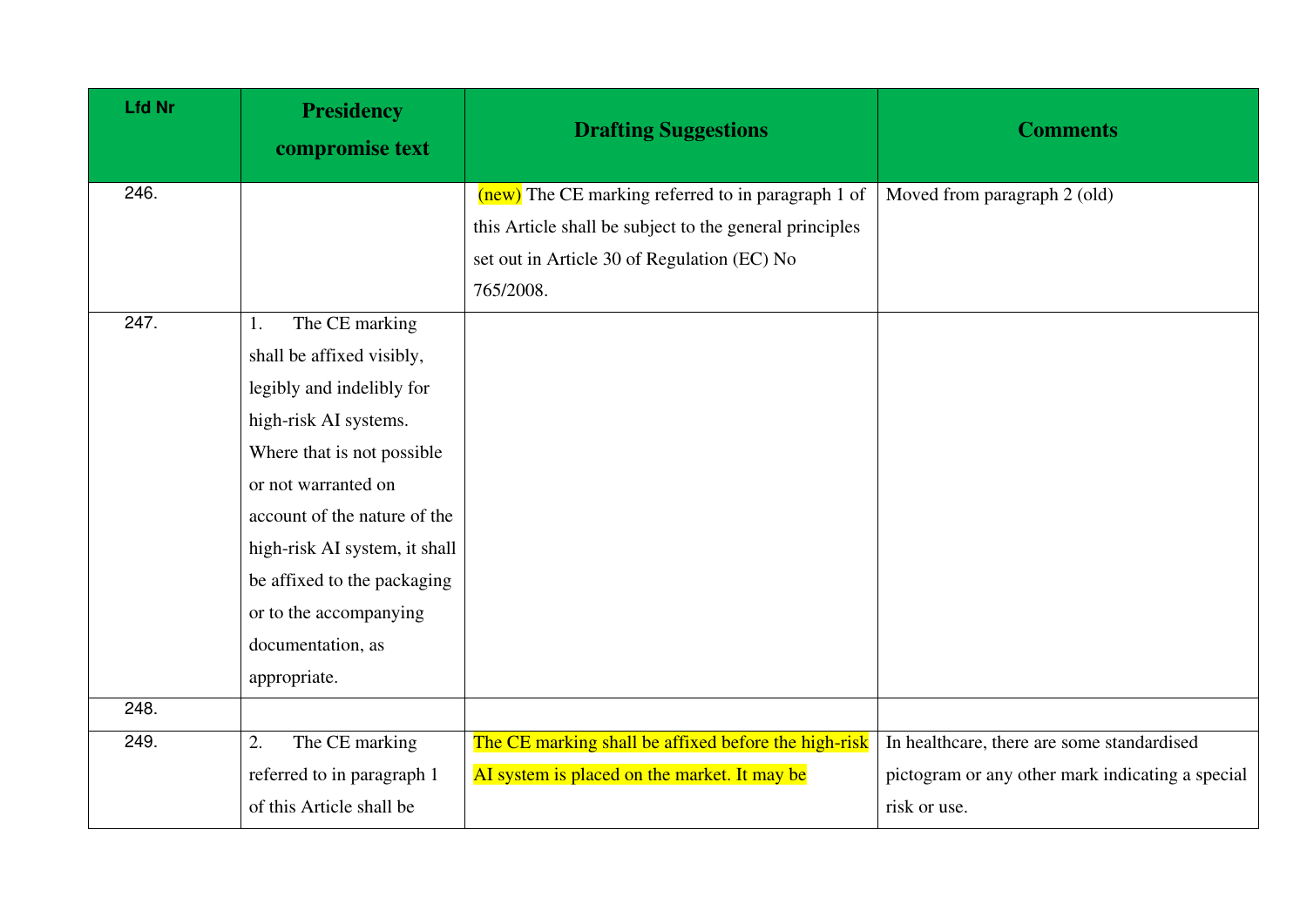| <b>Lfd Nr</b> | <b>Presidency</b><br>compromise text | <b>Drafting Suggestions</b>               | <b>Comments</b> |
|---------------|--------------------------------------|-------------------------------------------|-----------------|
|               | subject to the general               | followed by a pictogram or any other mark |                 |
|               | principles set out in Article        | indicating a special risk or use.         |                 |
|               | 30 of Regulation (EC) No             |                                           |                 |
|               | 765/2008.                            |                                           |                 |
| 250.          |                                      |                                           |                 |
| 251.          | Where applicable, the<br>3.          |                                           |                 |
|               | CE marking shall be                  |                                           |                 |
|               | followed by the                      |                                           |                 |
|               | identification number of             |                                           |                 |
|               | the notified body                    |                                           |                 |
|               | responsible for the                  |                                           |                 |
|               | conformity assessment                |                                           |                 |
|               | procedures set out in                |                                           |                 |
|               | Article 43. The                      |                                           |                 |
|               | identification number shall          |                                           |                 |
|               | also be indicated in any             |                                           |                 |
|               | promotional material which           |                                           |                 |
|               | mentions that the high-risk          |                                           |                 |
|               | AI system fulfils the                |                                           |                 |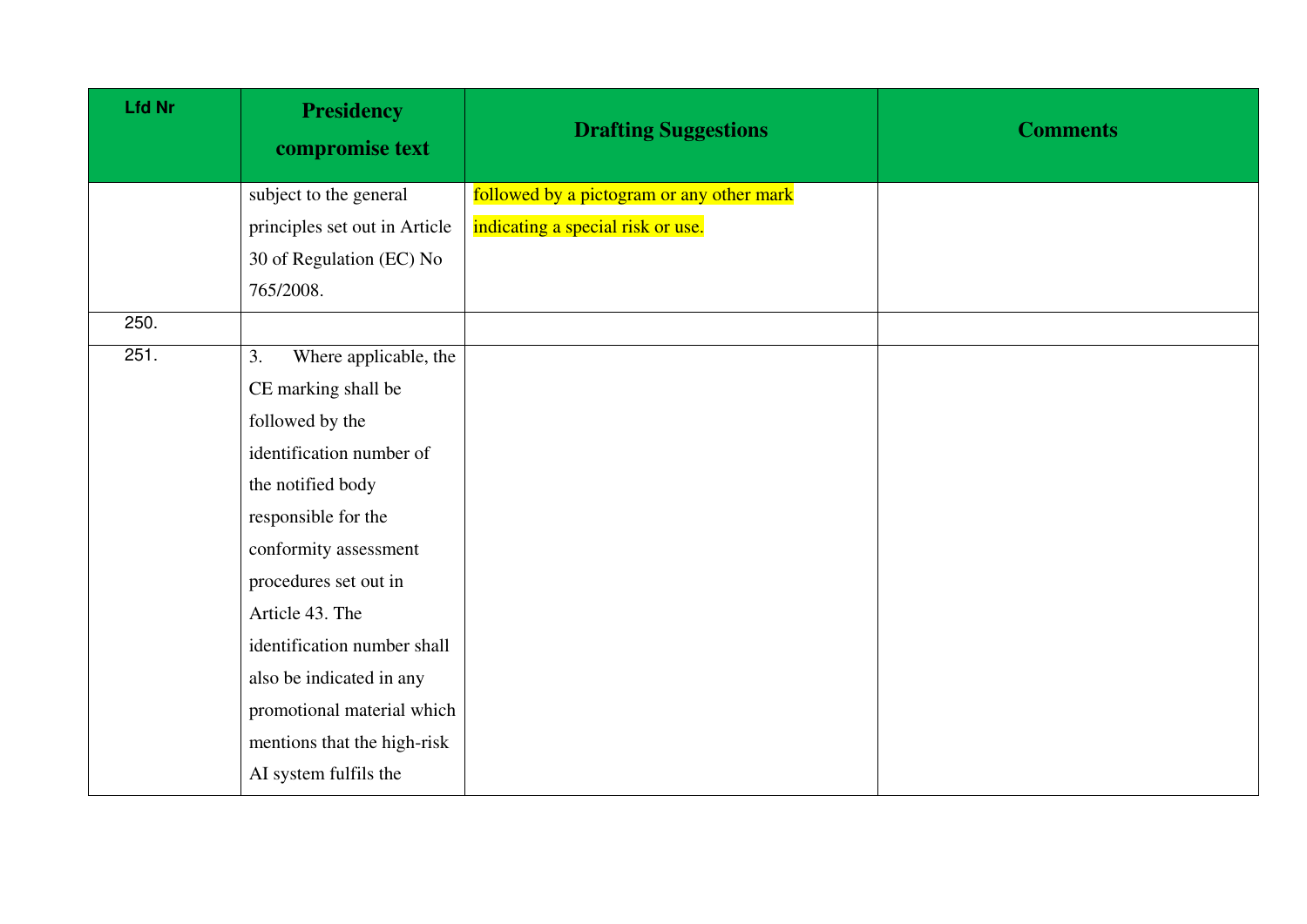| <b>Lfd Nr</b> | <b>Presidency</b><br>compromise text | <b>Drafting Suggestions</b>                            | <b>Comments</b>             |
|---------------|--------------------------------------|--------------------------------------------------------|-----------------------------|
|               | requirements for CE                  |                                                        |                             |
|               | marking.                             |                                                        |                             |
| 252.          |                                      | (new) Where high-risk AI systems are subject to        | Avoid additional CE marking |
|               |                                      | other Union legislation which also provides for the    |                             |
|               |                                      | affixing of the CE marking, the CE marking shall       |                             |
|               |                                      | indicate that the high-risk AI systems also fulfil the |                             |
|               |                                      | requirements of that other legislation.                |                             |
| 253.          |                                      |                                                        |                             |
| 254.          | Article 50                           |                                                        |                             |
|               | Document retention                   |                                                        |                             |
| 255.          |                                      |                                                        |                             |
| 256.          | The provider shall, for a            |                                                        |                             |
|               | period ending 10 years               |                                                        |                             |
|               | after the AI system has              |                                                        |                             |
|               | been placed on the market            |                                                        |                             |
|               | or put into service, keep at         |                                                        |                             |
|               | the disposal of the national         |                                                        |                             |
|               | competent authorities:               |                                                        |                             |
| 257.          |                                      |                                                        |                             |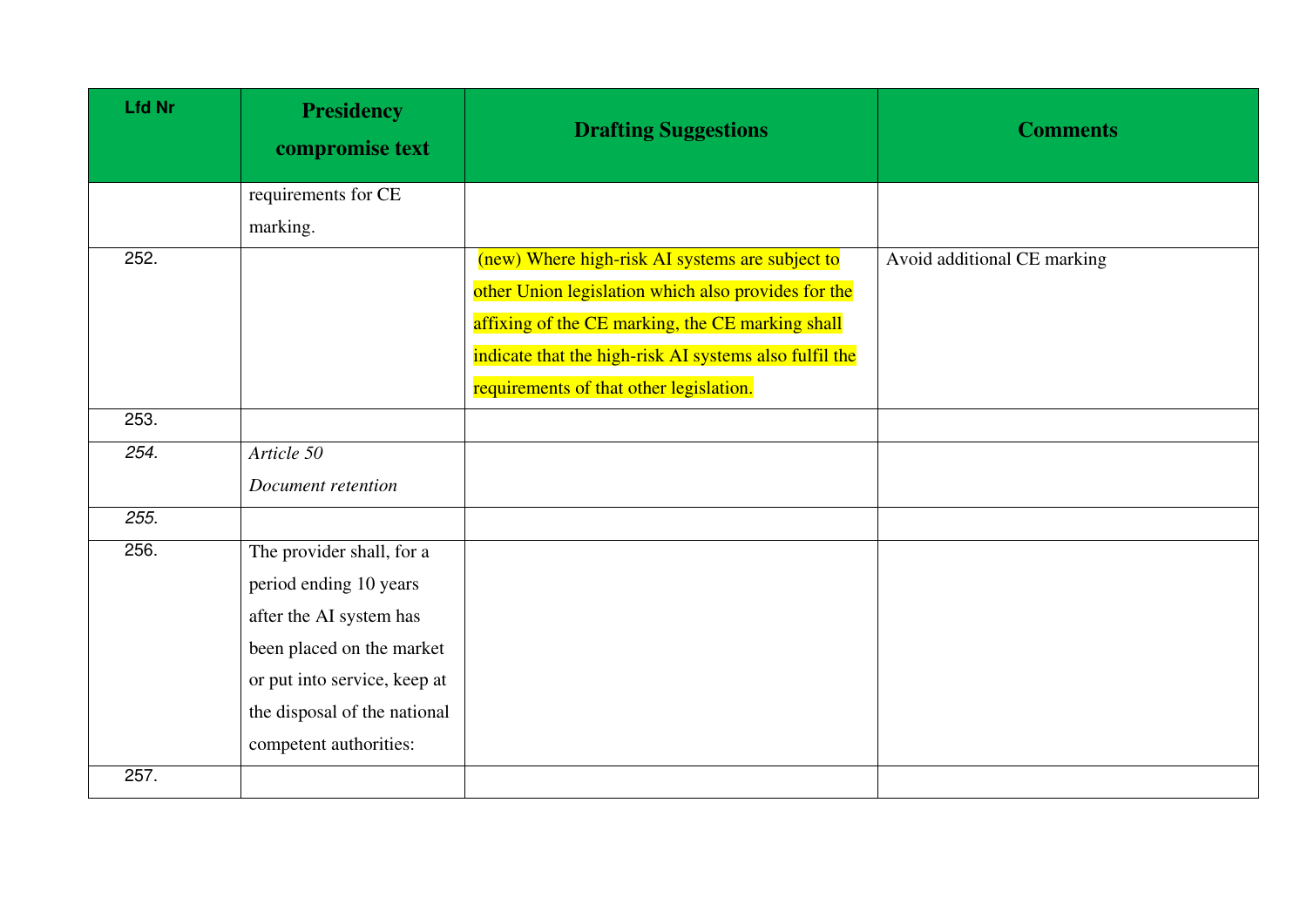| <b>Lfd Nr</b> | <b>Presidency</b><br>compromise text | <b>Drafting Suggestions</b> | <b>Comments</b> |
|---------------|--------------------------------------|-----------------------------|-----------------|
| 258.          | the technical<br>(a)                 |                             |                 |
|               | documentation referred to            |                             |                 |
|               | in Article 11;                       |                             |                 |
| 259.          |                                      |                             |                 |
| 260.          | the documentation<br>(b)             |                             |                 |
|               | concerning the quality               |                             |                 |
|               | management system                    |                             |                 |
|               | referred to Article 17;              |                             |                 |
| 261.          |                                      |                             |                 |
| 262.          | the documentation<br>(c)             |                             |                 |
|               | concerning the changes               |                             |                 |
|               | approved by notified                 |                             |                 |
|               | bodies where applicable;             |                             |                 |
| 263.          |                                      |                             |                 |
| 264.          | the decisions and<br>(d)             |                             |                 |
|               | other documents issued by            |                             |                 |
|               | the notified bodies where            |                             |                 |
|               | applicable;                          |                             |                 |
| 265.          |                                      |                             |                 |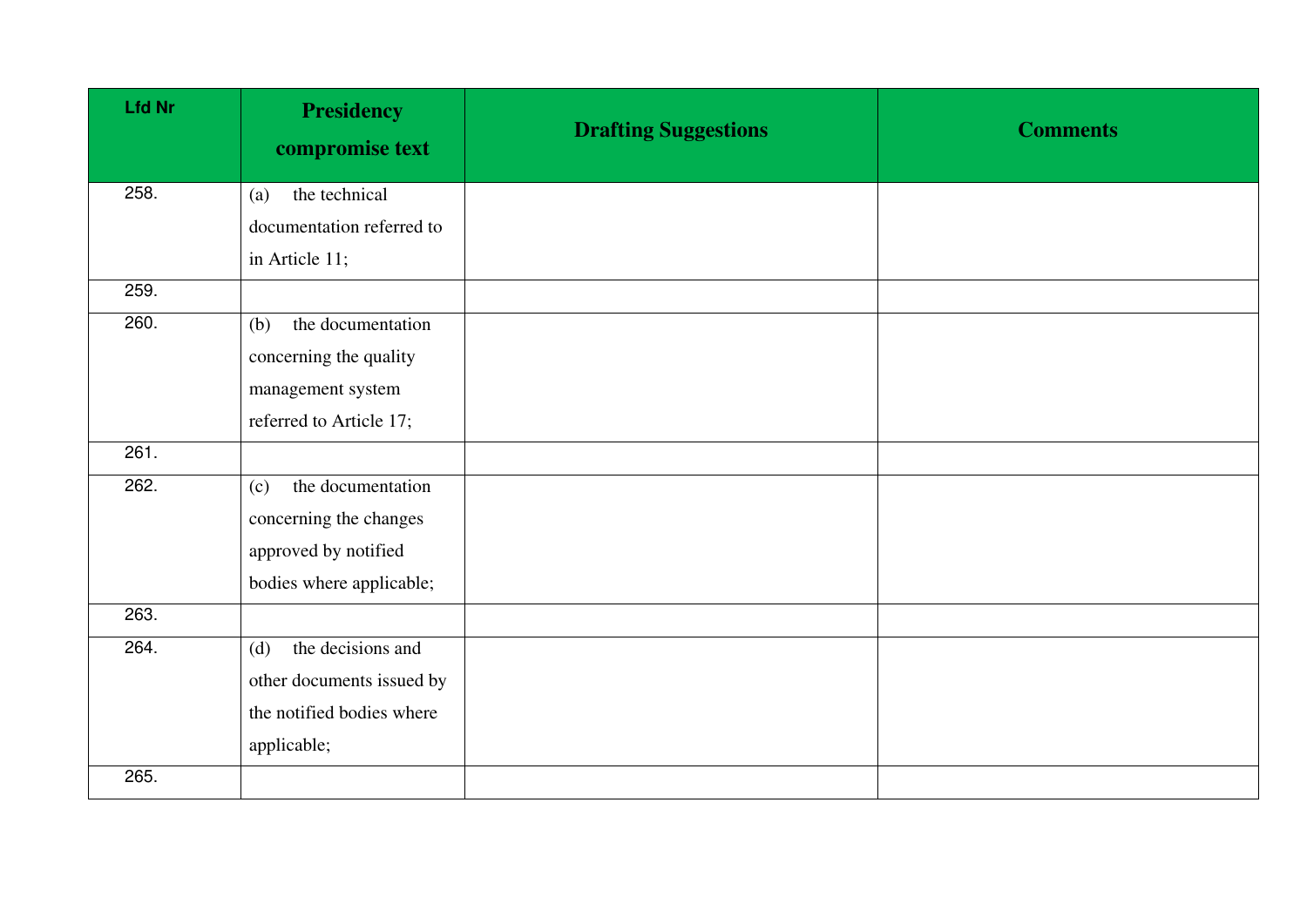| <b>Lfd Nr</b> | <b>Presidency</b><br>compromise text | <b>Drafting Suggestions</b>                      | <b>Comments</b>                                     |
|---------------|--------------------------------------|--------------------------------------------------|-----------------------------------------------------|
| 266.          | the EU declaration of<br>(e)         |                                                  |                                                     |
|               | conformity referred to in            |                                                  |                                                     |
|               | Article 48.                          |                                                  |                                                     |
| 267.          |                                      |                                                  |                                                     |
| 268.          | Article 51                           |                                                  |                                                     |
|               | Registration                         |                                                  |                                                     |
| 269.          |                                      |                                                  |                                                     |
| 270.          | Before placing on the                |                                                  | Depends from the definition of putting into         |
|               | market or putting into               |                                                  | service.                                            |
|               | service a high-risk AI               |                                                  | Only high-risk AI systems which are not placed      |
|               | system referred to in                |                                                  | on the market but put into service (because the     |
|               | Article $6(2)$ , the provider        |                                                  | AI-System was programmed produced at the            |
|               | or, where applicable, the            |                                                  | facility of the user/operator) shall be registered. |
|               | authorised representative            |                                                  | High-risk AI systems placed on the market will      |
|               | shall register that system in        |                                                  | be registered.                                      |
|               | the EU database referred to          |                                                  |                                                     |
|               | in Article 60.                       |                                                  |                                                     |
| 271.          |                                      | 2. Before using an AI system, public authorities | Due to the unique role and responsibility public    |
|               |                                      | shall register the use of that system in the EU  | authorities bear, the sensitive personal data they  |
|               |                                      | database referred to in Article 60a.             | have access to, the consequential effects their     |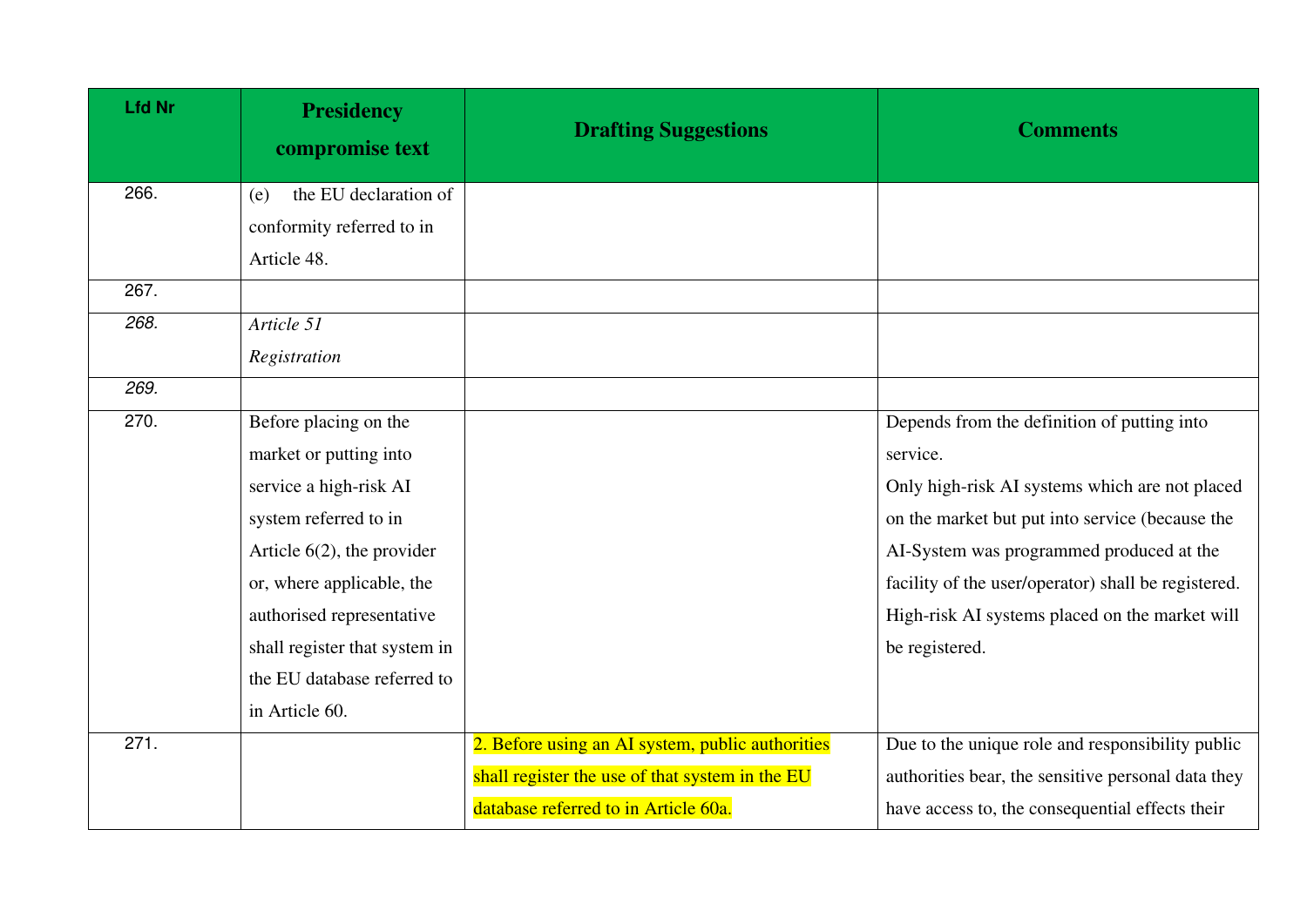| <b>Lfd Nr</b> | <b>Presidency</b><br>compromise text                                                 | <b>Drafting Suggestions</b>                                                             | <b>Comments</b>                                                                                                                                                                                                                                                                                                                                                                                                                                                                                                                          |
|---------------|--------------------------------------------------------------------------------------|-----------------------------------------------------------------------------------------|------------------------------------------------------------------------------------------------------------------------------------------------------------------------------------------------------------------------------------------------------------------------------------------------------------------------------------------------------------------------------------------------------------------------------------------------------------------------------------------------------------------------------------------|
|               |                                                                                      |                                                                                         | decisions have on individuals, and thus their<br>primary obligation to respect, protect and fulfil<br>fundamental rights, public authorities should be<br>subject to more stringent transparency<br>requirements when using AI systems. Hence,<br>any deployments of AI systems – regardless of<br>their level of risk $-$ by or on behalf of public<br>authorities should be registered within a<br>separate EU database if applicable in addition to<br>the registration as High Risk AI in the database<br>referred to in Article 60. |
| 272.          |                                                                                      |                                                                                         |                                                                                                                                                                                                                                                                                                                                                                                                                                                                                                                                          |
| 273.          | <b>TITLE IV</b>                                                                      |                                                                                         |                                                                                                                                                                                                                                                                                                                                                                                                                                                                                                                                          |
| 274.          |                                                                                      |                                                                                         |                                                                                                                                                                                                                                                                                                                                                                                                                                                                                                                                          |
| 275.          | <b>TRANSPARENCY</b><br><b>OBLIGATIONS FOR</b><br><b>CERTAIN AI</b><br><b>SYSTEMS</b> | <b>TRANSPARENCY OBLIGATIONS</b><br><b>REQUIREMENTS FOR CERTAIN AI</b><br><b>SYSTEMS</b> |                                                                                                                                                                                                                                                                                                                                                                                                                                                                                                                                          |
| 276.          |                                                                                      |                                                                                         |                                                                                                                                                                                                                                                                                                                                                                                                                                                                                                                                          |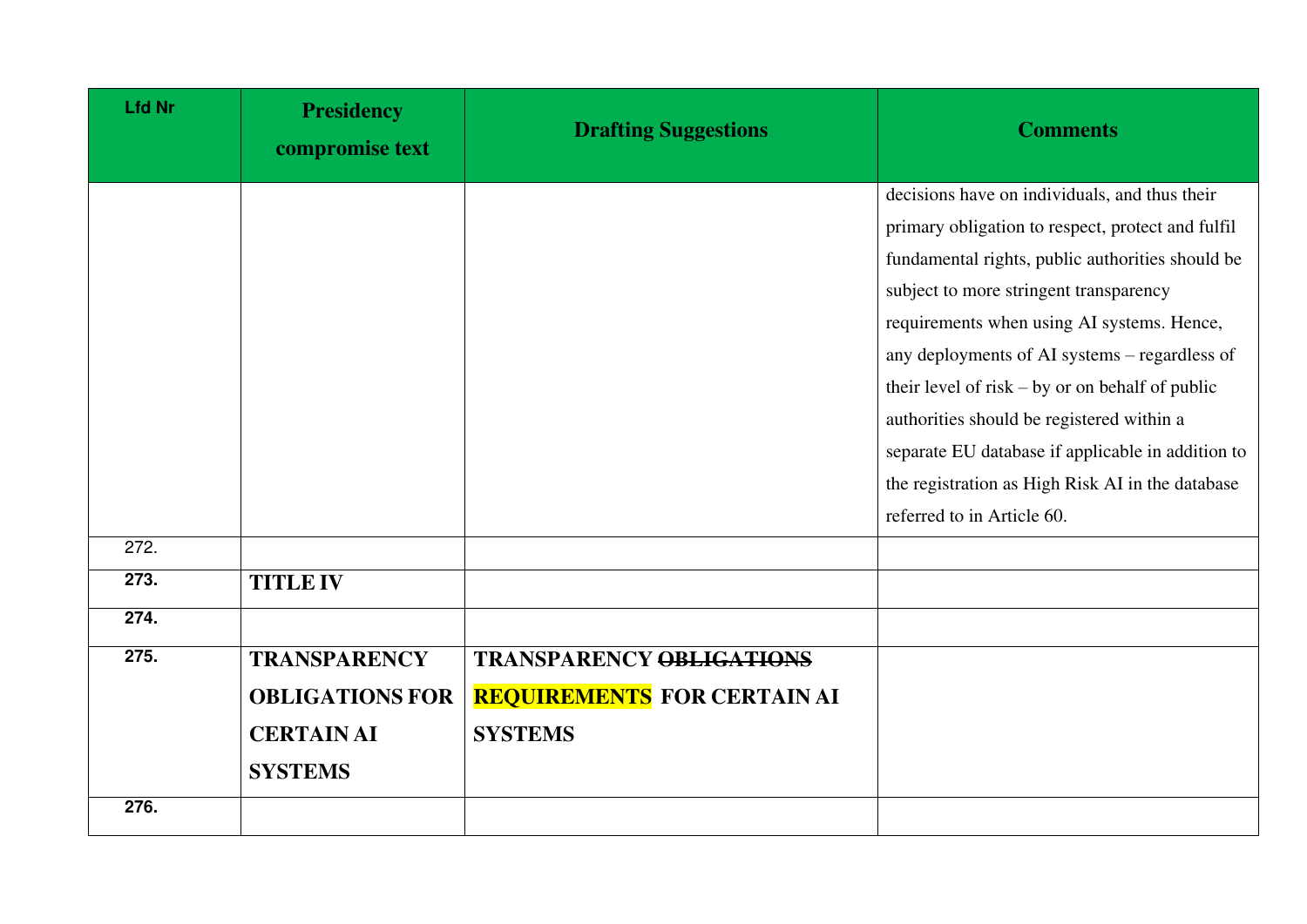| <b>Lfd Nr</b> | <b>Presidency</b><br>compromise text | <b>Drafting Suggestions</b>                             | <b>Comments</b>                                                                                                                                                                                                                                                                                                                                                                                                                                    |
|---------------|--------------------------------------|---------------------------------------------------------|----------------------------------------------------------------------------------------------------------------------------------------------------------------------------------------------------------------------------------------------------------------------------------------------------------------------------------------------------------------------------------------------------------------------------------------------------|
| 277.          | Article 52                           | Article 52                                              |                                                                                                                                                                                                                                                                                                                                                                                                                                                    |
|               | Transparency obligations             | Transparency <i>obligationsrequirements</i> for certain |                                                                                                                                                                                                                                                                                                                                                                                                                                                    |
|               | for certain AI systems               | AI systems                                              |                                                                                                                                                                                                                                                                                                                                                                                                                                                    |
|               |                                      |                                                         | In order to accommodate the AI-specific<br>environmental and sustainability aspects,<br>appropriate changes should be made. For<br>example, DE strongly considers laying down<br>horizontal transparency rules in Art. 52 in order<br>to enable providers and users to lower the<br>energy and resource consumption caused by the<br>development and the application of AI systems<br>and to contribute to reach the goal of carbon<br>neutrality. |
| 278.          |                                      |                                                         |                                                                                                                                                                                                                                                                                                                                                                                                                                                    |
| 279.          | Providers shall<br>1.                | Providers shall ensure that AI systems<br>$\ddagger$    | To increase transparency for all users.                                                                                                                                                                                                                                                                                                                                                                                                            |
|               | ensure that AI systems               | intended to interact with natural persons are           |                                                                                                                                                                                                                                                                                                                                                                                                                                                    |
|               | intended to interact with            | designed and developed in such a way that natural       | In this context, we want to emphasize the                                                                                                                                                                                                                                                                                                                                                                                                          |
|               | natural persons are                  | persons are informed that they are interacting with     | particular importance of AI in the area of media                                                                                                                                                                                                                                                                                                                                                                                                   |
|               | designed and developed in            | an AI system, unless this is obvious from the           | as well as in democratic processes.                                                                                                                                                                                                                                                                                                                                                                                                                |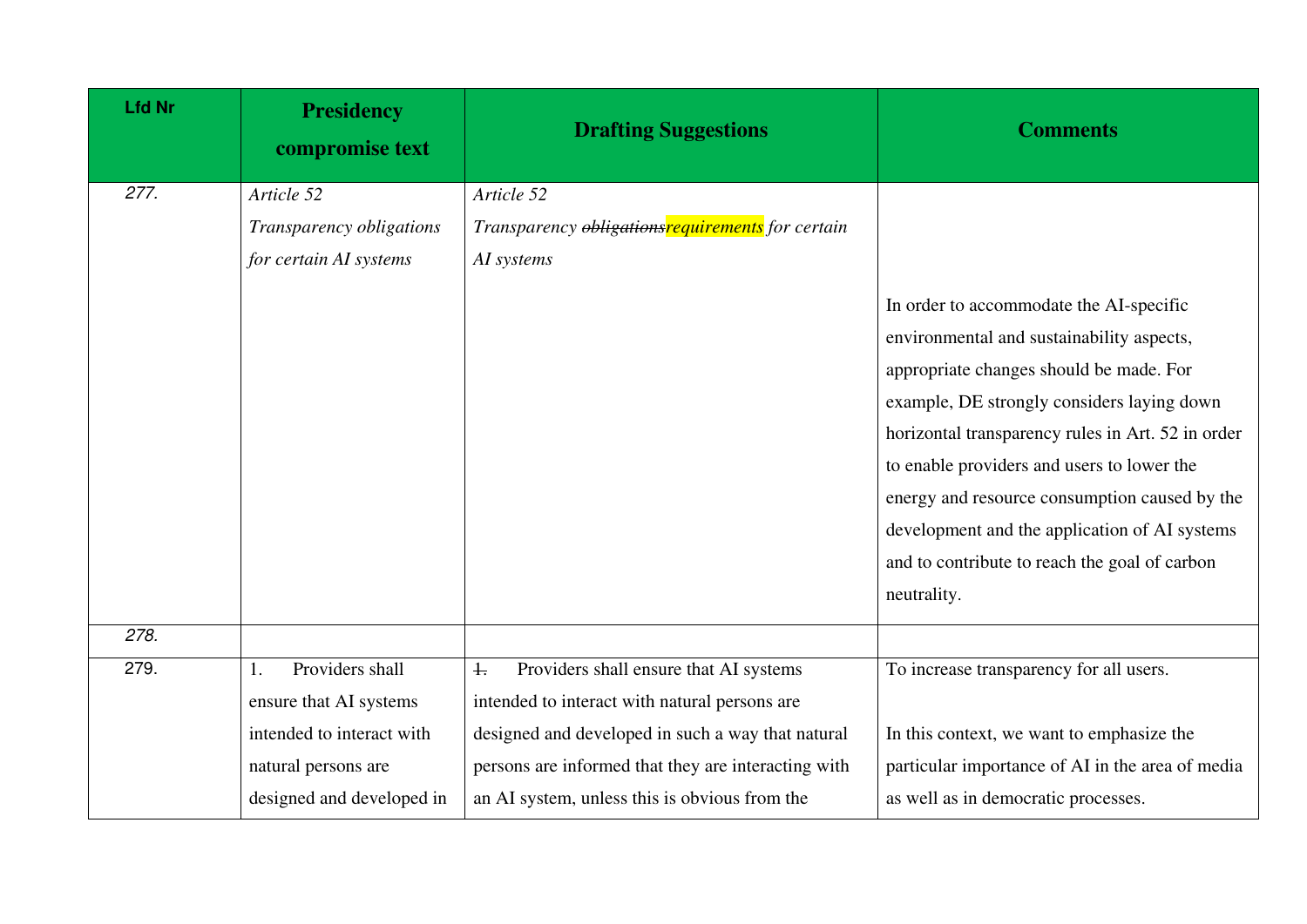| <b>Lfd Nr</b> | <b>Presidency</b><br>compromise text | <b>Drafting Suggestions</b>                           | <b>Comments</b>                                     |
|---------------|--------------------------------------|-------------------------------------------------------|-----------------------------------------------------|
|               | such a way that natural              | circumstances and the context of use. This            | By the use of these applications, public            |
|               | persons are informed that            | obligation shall not apply to AI systems authorised   | discourse can be manipulated and thus               |
|               | they are interacting with an         | by law to detect, prevent, investigate and prosecute  | significantly influenced. It is therefore important |
|               | AI system, unless this is            | criminal offences, unless those systems are available | that this regulation does not preclude further      |
|               | obvious from the                     | for the public to report a criminal offence.          | regulation in this area.                            |
|               | circumstances and the                |                                                       | Furthermore, the information of the user should     |
|               | context of use. This                 |                                                       | be as uniform and simple as possible.               |
|               | obligation shall not apply           |                                                       |                                                     |
|               | to AI systems authorised             |                                                       |                                                     |
|               | by law to detect, prevent,           |                                                       |                                                     |
|               | investigate and prosecute            |                                                       |                                                     |
|               | criminal offences, unless            |                                                       |                                                     |
|               | those systems are available          |                                                       |                                                     |
|               | for the public to report a           |                                                       |                                                     |
|               | criminal offence.                    |                                                       |                                                     |
| 280.          |                                      | Providers shall ensure that AI systems intended to    | Obviousness is no objective criteria. To            |
|               |                                      | interact with natural persons are designed and        | guarantee that the interaction with an AI is        |
|               |                                      | developed in such a way that natural persons are      | recognizable for persons with different kinds of    |
|               |                                      | informed that they are interacting with an AI system, | disabilities we suggest to delete this addition.    |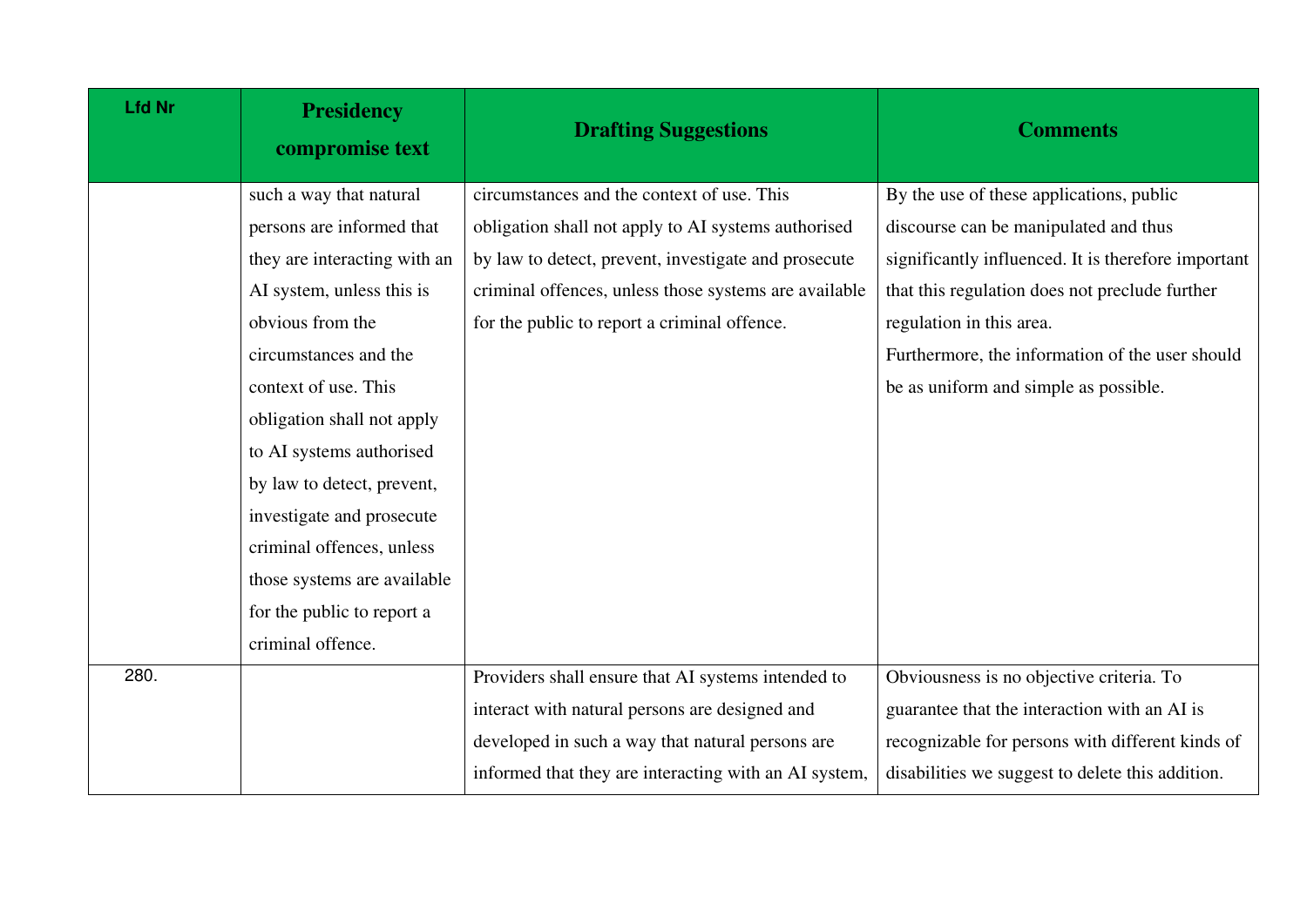| <b>Lfd Nr</b> | <b>Presidency</b><br>compromise text | <b>Drafting Suggestions</b>                               | <b>Comments</b>                                                                           |
|---------------|--------------------------------------|-----------------------------------------------------------|-------------------------------------------------------------------------------------------|
|               |                                      | unless this is obvious from the circumstances and         |                                                                                           |
|               |                                      | the context of use.                                       |                                                                                           |
| 281.          |                                      |                                                           |                                                                                           |
| 282.          |                                      | <b>TITLE IVA</b>                                          |                                                                                           |
| 283.          |                                      | <b>INFORMATION TO BE PROVIDED TO</b>                      | Regarding supervision, it would still be                                                  |
|               |                                      | <b>NATURAL PERSONS</b>                                    | necessary to discuss further which authorities<br>should be responsible for enforcing the |
|               |                                      |                                                           | respective obligations under this Title.                                                  |
|               |                                      |                                                           | Contradictions with the supervisory                                                       |
|               |                                      |                                                           | responsibilities under the GDPR as well as                                                |
|               |                                      |                                                           | supervisory structures under other Union                                                  |
|               |                                      |                                                           | legislation should be avoided.                                                            |
| 284.          |                                      |                                                           |                                                                                           |
| 285.          |                                      | <b>Art. 52a</b>                                           |                                                                                           |
|               |                                      | <b>Information to be provided for emotion recognition</b> |                                                                                           |
|               |                                      | and biometric categorisation systems                      |                                                                                           |
| 286.          |                                      |                                                           |                                                                                           |
| 287.          |                                      | Users of an emotion recognition system or a               |                                                                                           |
|               |                                      | biometric categorisation system shall inform of the       |                                                                                           |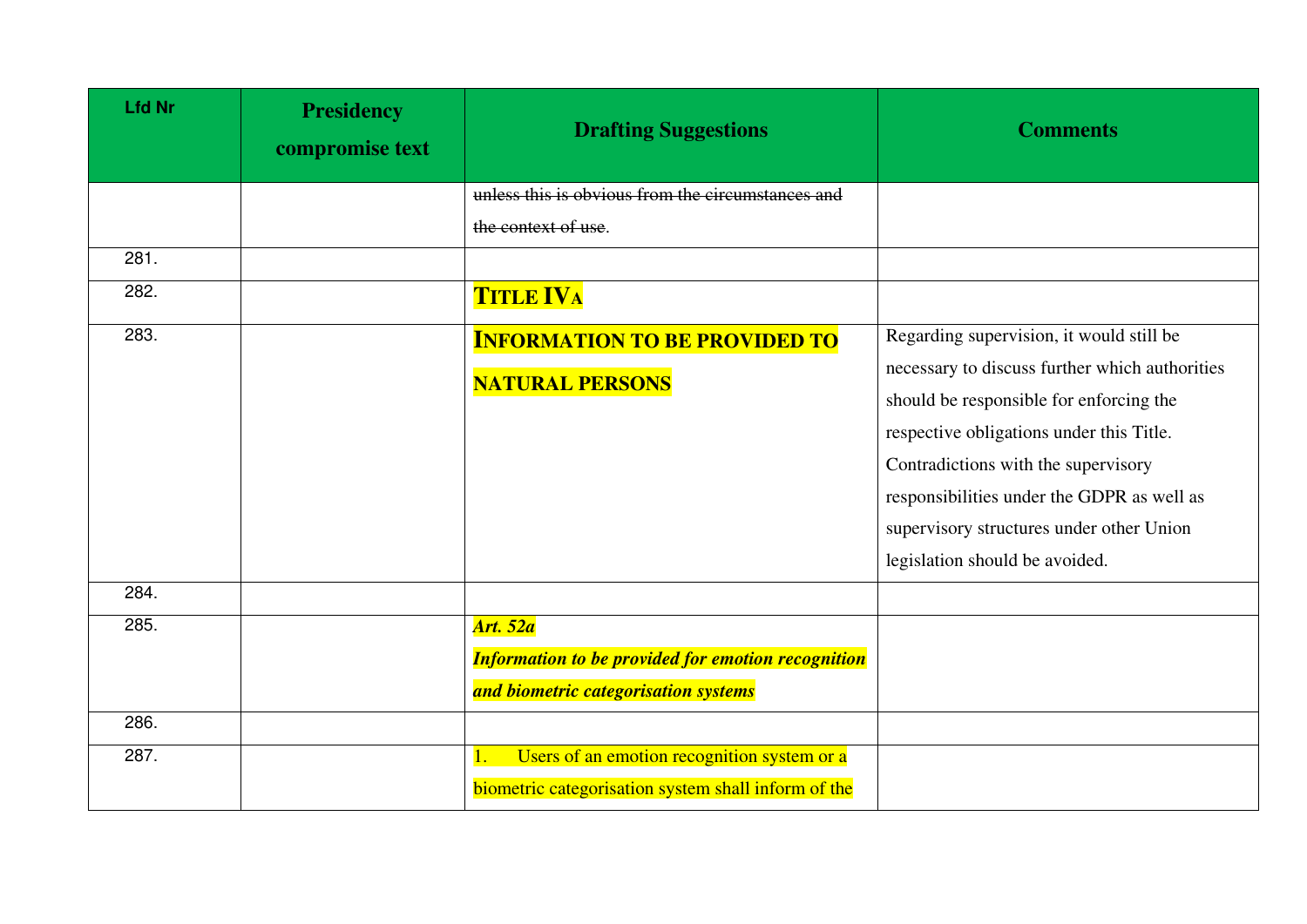| <b>Lfd Nr</b> | <b>Presidency</b><br>compromise text | <b>Drafting Suggestions</b>                                 | <b>Comments</b> |
|---------------|--------------------------------------|-------------------------------------------------------------|-----------------|
|               |                                      | operation of the system the natural persons exposed         |                 |
|               |                                      | thereto. This obligation shall not apply to AI              |                 |
|               |                                      | systems used for biometric categorisation, which are        |                 |
|               |                                      | permitted by law to detect, prevent and investigate         |                 |
|               |                                      | criminal offences.                                          |                 |
| 288.          |                                      |                                                             |                 |
| 289.          |                                      | Users of an AI system that generates or<br>$\overline{2}$ . |                 |
|               |                                      | manipulates image, audio or video content that              |                 |
|               |                                      | appreciably resembles existing persons, objects,            |                 |
|               |                                      | places or other entities or events and would falsely        |                 |
|               |                                      | appear to a person to be authentic or truthful ('deep       |                 |
|               |                                      | fake'), shall disclose that the content has been            |                 |
|               |                                      | artificially generated or manipulated.                      |                 |
| 290.          |                                      |                                                             |                 |
| 291.          |                                      | However, the first subparagraph shall not apply             |                 |
|               |                                      | where the use is authorised by law to detect, prevent,      |                 |
|               |                                      | investigate and prosecute criminal offences or it is        |                 |
|               |                                      | necessary for the exercise of the right to freedom of       |                 |
|               |                                      | expression and the right to freedom of the arts and         |                 |
|               |                                      | sciences guaranteed in the Charter of Fundamental           |                 |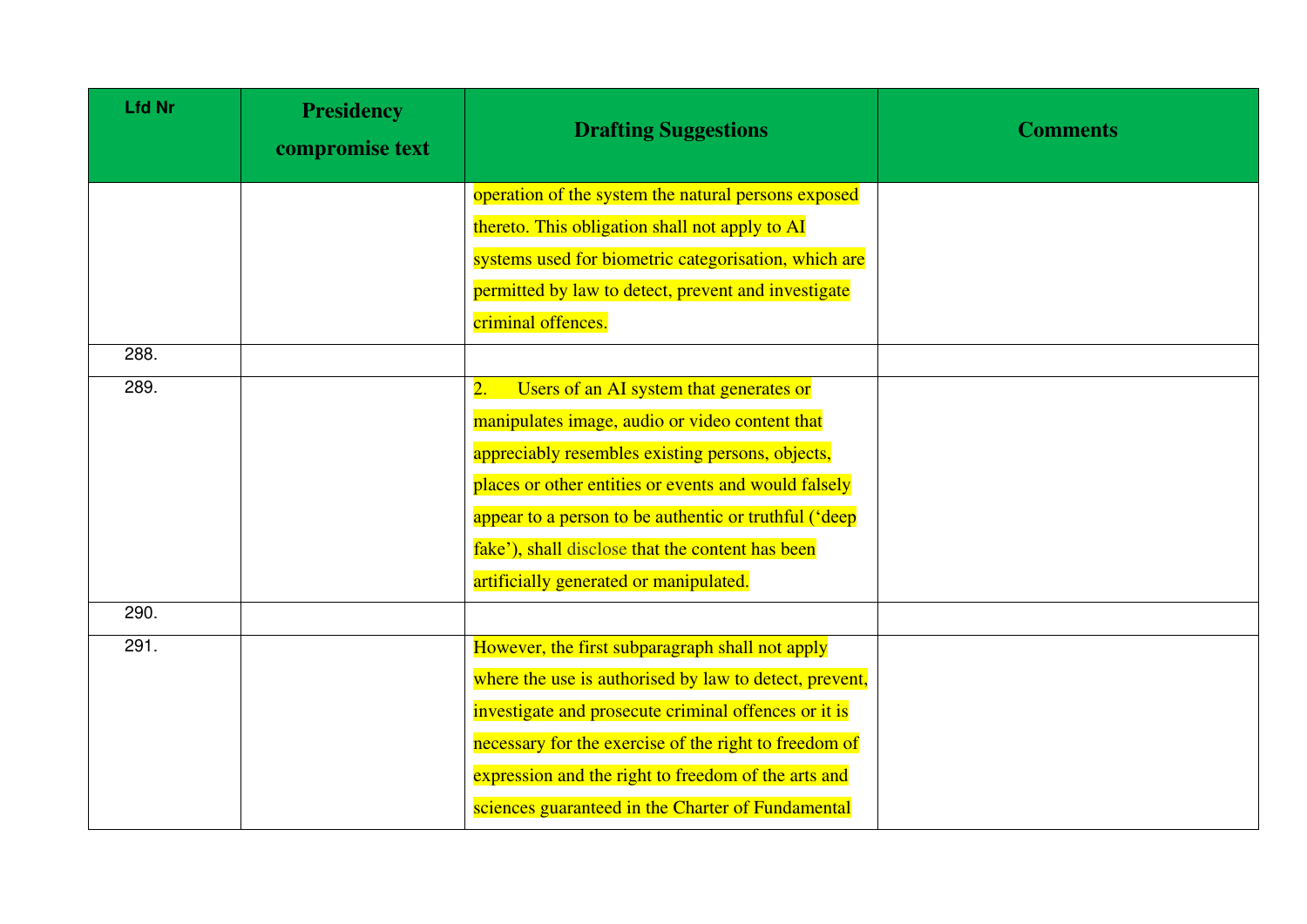| <b>Lfd Nr</b> | <b>Presidency</b><br>compromise text | <b>Drafting Suggestions</b>                        | <b>Comments</b>                                     |
|---------------|--------------------------------------|----------------------------------------------------|-----------------------------------------------------|
|               |                                      | Rights of the EU, and subject to appropriate       |                                                     |
|               |                                      | safeguards for the rights and freedoms of third    |                                                     |
|               |                                      | parties.                                           |                                                     |
| 292.          |                                      |                                                    |                                                     |
| 293.          |                                      | <b>Art. 52b</b>                                    |                                                     |
|               |                                      | <b>Information to be provided for high-risk AI</b> |                                                     |
|               |                                      | <b>systems</b>                                     |                                                     |
| 294.          |                                      |                                                    |                                                     |
| 295.          |                                      | 1. Users of High Risk-AI systems shall provide the | One of the primary reasons why AI is being          |
|               |                                      | person affected by a decision at least partially   | regulated at all is to protect individuals from the |
|               |                                      | determined by the output of the AI system          | risks generated by AI systems to fundamental        |
|               |                                      | ("Affected Person") with standardized information  | rights and to create trust. In this context, the    |
|               |                                      | about                                              | need for transparency is one of the main factors    |
|               |                                      |                                                    | explicitly addressed by the AIA. The GDPR           |
|               |                                      |                                                    | already grants certain rights to information to     |
|               |                                      |                                                    | natural persons/data subjects. However, the         |
|               |                                      |                                                    | GDPR does not sufficiently cover constellations     |
|               |                                      |                                                    | where AI systems are involved. For example,         |
|               |                                      |                                                    | Articles 22, 13 (2) (f), 14 (2) (g) and 15 (1) (h)  |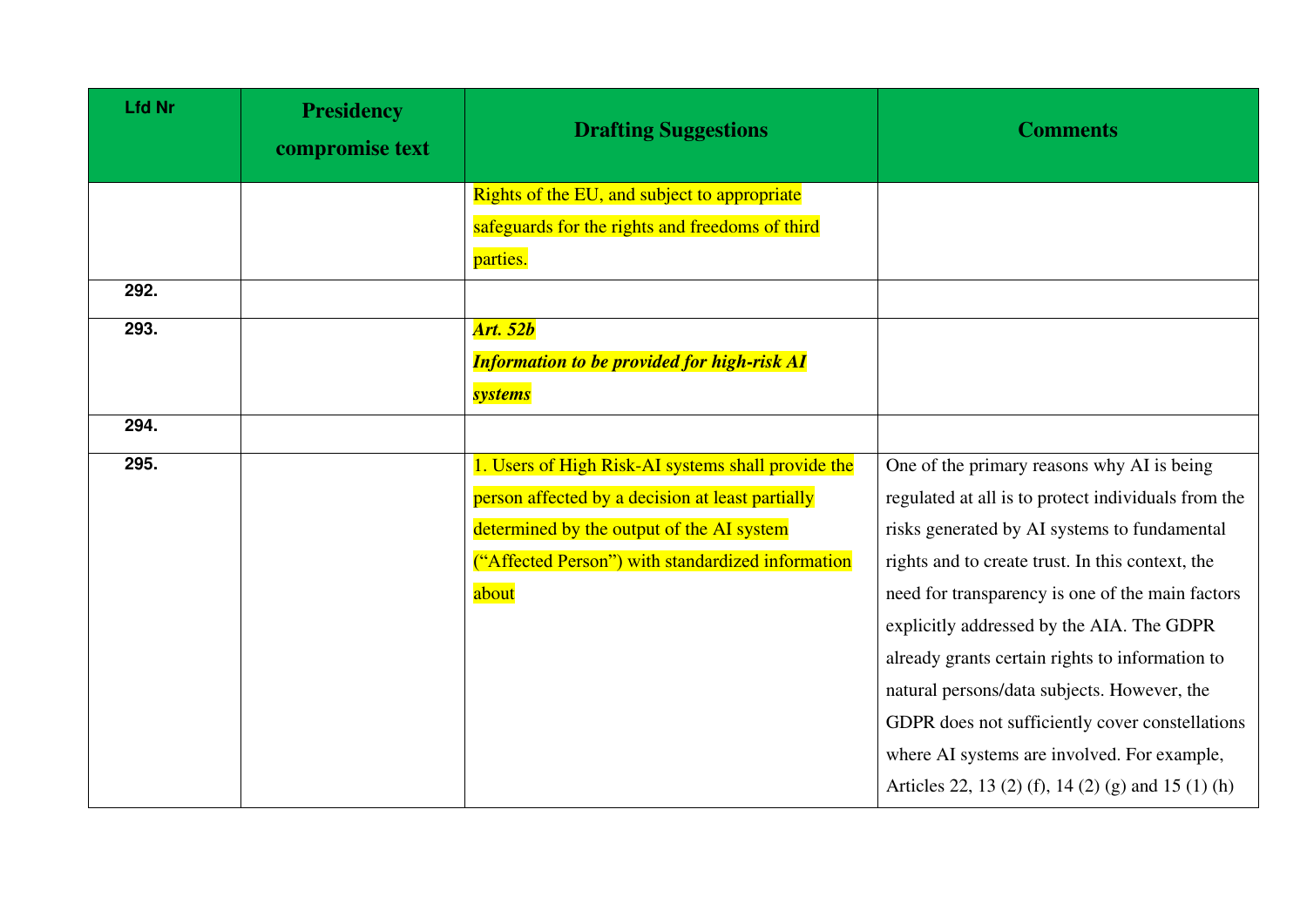| <b>Lfd Nr</b> | <b>Presidency</b><br>compromise text | <b>Drafting Suggestions</b> | <b>Comments</b>                                    |
|---------------|--------------------------------------|-----------------------------|----------------------------------------------------|
|               |                                      |                             | address automated processing, but these            |
|               |                                      |                             | provisions only cover cases where natural          |
|               |                                      |                             | persons are directly exposed to automated          |
|               |                                      |                             | decision making. This would $-$ at least           |
|               |                                      |                             | according to the wording of the GDPR - not         |
|               |                                      |                             | cover the constellation that AI is used to prepare |
|               |                                      |                             | a decision ultimately made by a human (for         |
|               |                                      |                             | example, an AI might provide a credit rating       |
|               |                                      |                             | score that a bank employee uses to decide on the   |
|               |                                      |                             | granting of a loan to a natural person). This      |
|               |                                      |                             | constellation may have consequences for the        |
|               |                                      |                             | natural person that can be just as serious as      |
|               |                                      |                             | where the natural person is directty exposed to    |
|               |                                      |                             | automated processing, and gives therefore rise     |
|               |                                      |                             | to a similar need for protection. It is necessary  |
|               |                                      |                             | for an affected natural person to understand the   |
|               |                                      |                             | risks which they are being subjected to in order   |
|               |                                      |                             | to be able to seek redress.                        |
|               |                                      |                             | Therefore, we consider it necessary to include     |
|               |                                      |                             | an obligation of the user to provide the affected  |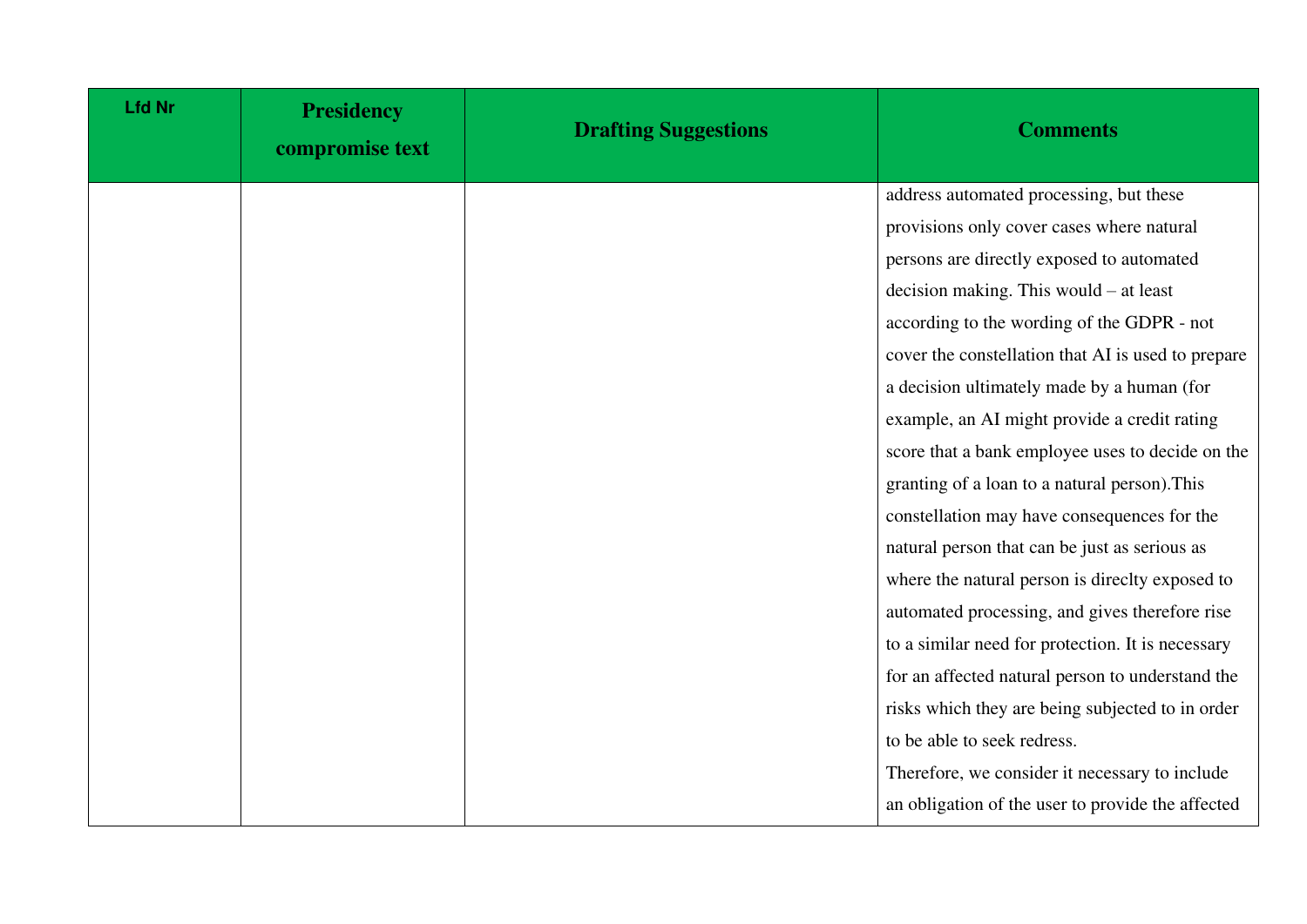| <b>Lfd Nr</b> | <b>Presidency</b><br>compromise text | <b>Drafting Suggestions</b> | <b>Comments</b>                                  |
|---------------|--------------------------------------|-----------------------------|--------------------------------------------------|
|               |                                      |                             | natural person with standardized information on  |
|               |                                      |                             | the use and general function of the AI system    |
|               |                                      |                             | and to include a substantive right for affected  |
|               |                                      |                             | persons to request further information on the    |
|               |                                      |                             | input data and the relevant data categories, in  |
|               |                                      |                             | constellations, where an AI system is used to    |
|               |                                      |                             | prepare a human decision.                        |
|               |                                      |                             | We also consider it necessary to supplement the  |
|               |                                      |                             | existing information requirements in the GDPR    |
|               |                                      |                             | with some further information that seem          |
|               |                                      |                             | necessary specifically in the context of AI      |
|               |                                      |                             | systems in order to provide natural persons with |
|               |                                      |                             | all relevant knowledge to understand their       |
|               |                                      |                             | situation                                        |
|               |                                      |                             | With the suggested Article 52b, we aim to avoid  |
|               |                                      |                             | any duplication or overlapping with existing     |
|               |                                      |                             | rights under the GDPR, but merely to             |
|               |                                      |                             | supplement them only to the extent necessary,    |
|               |                                      |                             | as it is important to avoid legal uncertainty    |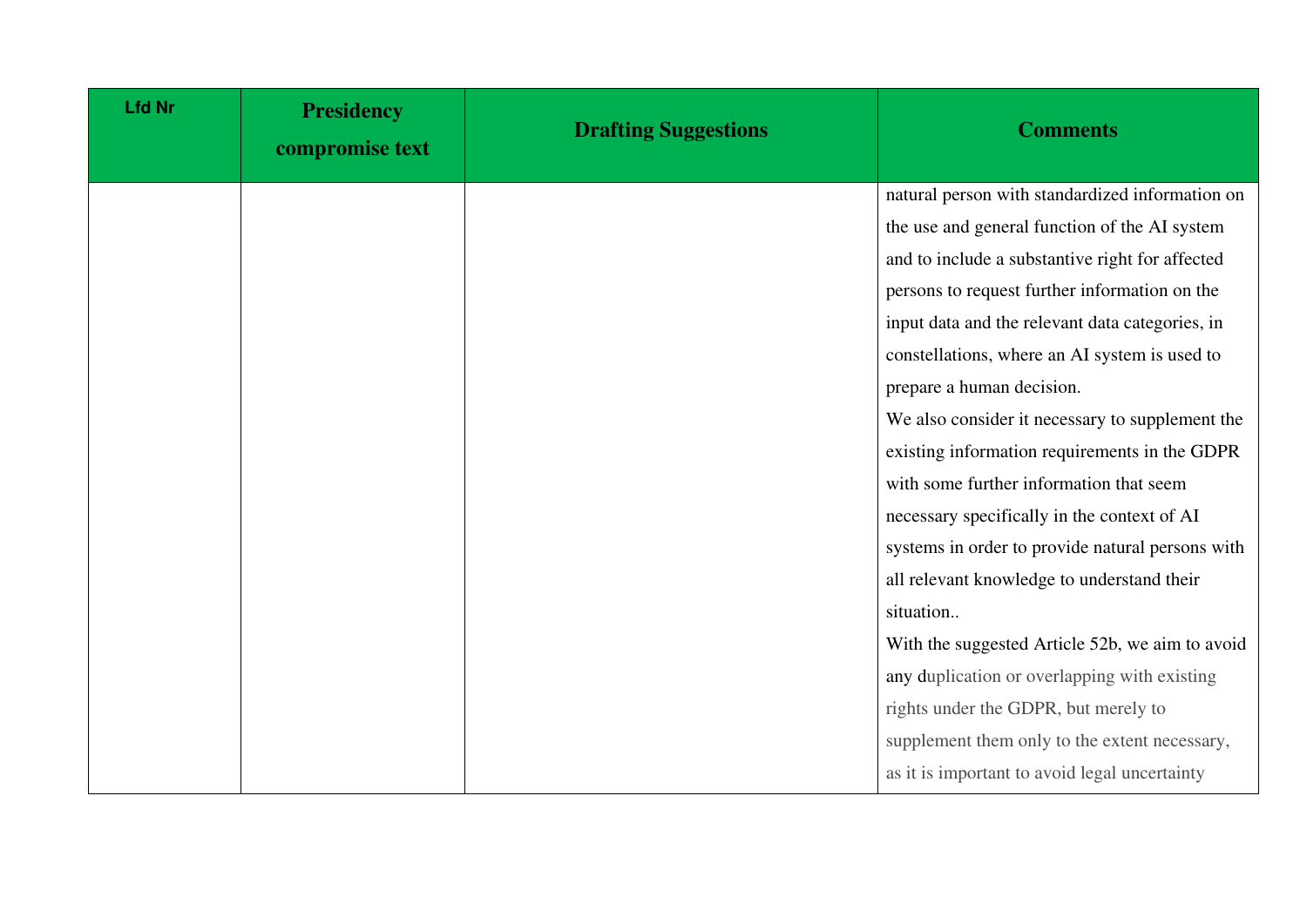| <b>Lfd Nr</b> | <b>Presidency</b><br>compromise text | <b>Drafting Suggestions</b> | <b>Comments</b>                                   |
|---------------|--------------------------------------|-----------------------------|---------------------------------------------------|
|               |                                      |                             | regarding the relation of this Regulation to the  |
|               |                                      |                             | GDPR.                                             |
|               |                                      |                             |                                                   |
|               |                                      |                             | In addition to the implementation of Art. 52b     |
|               |                                      |                             | new, the following sentence should be added to    |
|               |                                      |                             | Recital 43: "Natural persons affected by          |
|               |                                      |                             | decisions at least partially determined by high-  |
|               |                                      |                             | risk AI systems (this includes decisions that     |
|               |                                      |                             | were made after a high-risk AI system provided    |
|               |                                      |                             | a recommendation for the decision) placed on      |
|               |                                      |                             | the EU market or otherwise put into service       |
|               |                                      |                             | should be informed in an appropriate, easily      |
|               |                                      |                             | accessible and comprehensible manner about the    |
|               |                                      |                             | use of the AI system, the role and purpose of the |
|               |                                      |                             | AI system in the decision-making process, the     |
|               |                                      |                             | logic involved and the main parameters of         |
|               |                                      |                             | decision making. Such information could be        |
|               |                                      |                             | provided in electronic form, for example, when    |
|               |                                      |                             | addressed to the public, through a user's website |
|               |                                      |                             | while providing the link to this website at the   |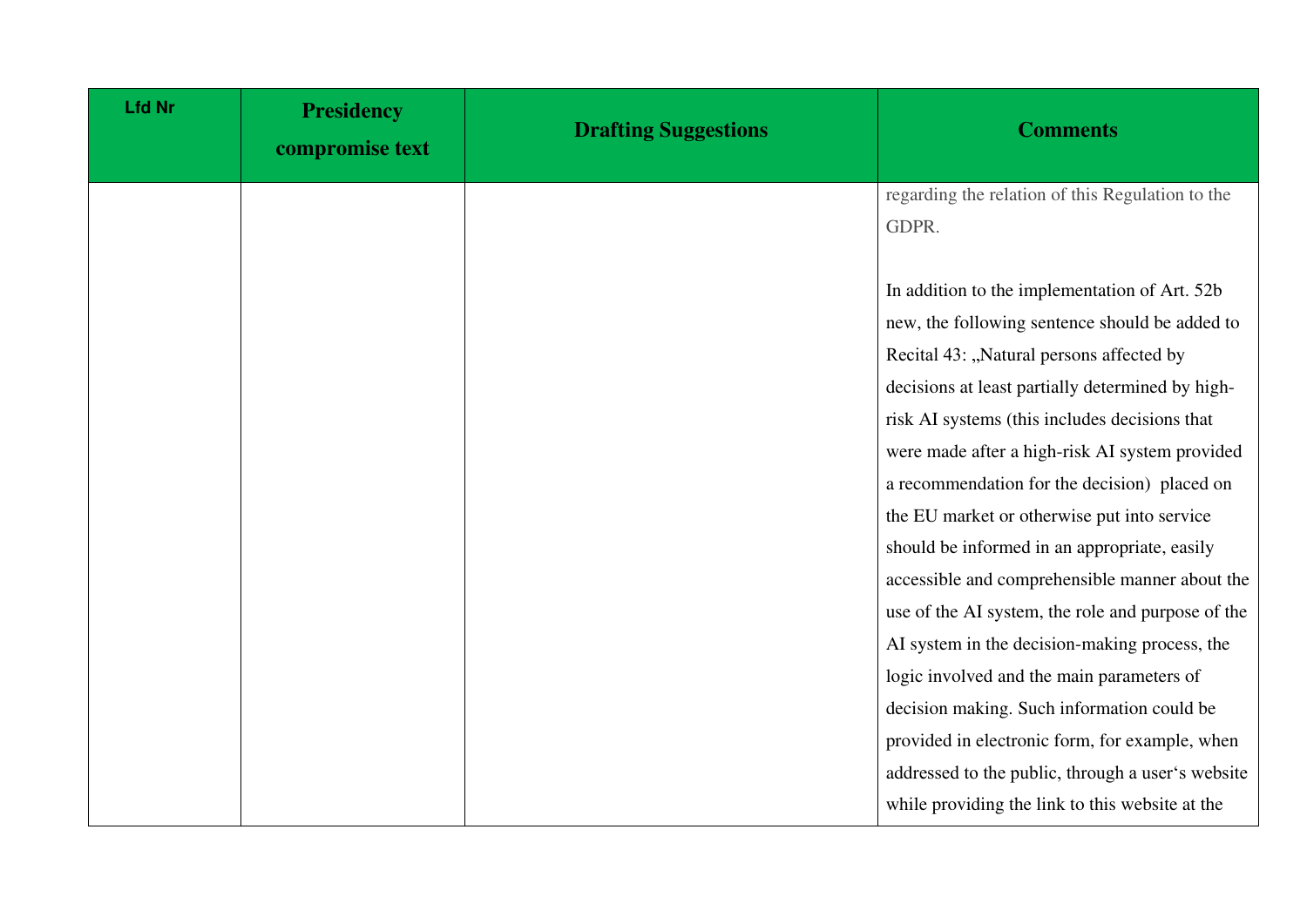| <b>Lfd Nr</b> | <b>Presidency</b><br>compromise text | <b>Drafting Suggestions</b> | <b>Comments</b>                                   |
|---------------|--------------------------------------|-----------------------------|---------------------------------------------------|
|               |                                      |                             | time the decision is communicated to the          |
|               |                                      |                             | affected person. For this purpose, with regard to |
|               |                                      |                             | the standardized information to be provided       |
|               |                                      |                             | under para. 1 and 2, the user should be able      |
|               |                                      |                             | utilise the information received from the         |
|               |                                      |                             | provider according to article 13 paragraph 3      |
|               |                                      |                             | letters b and d. With regard to the individual    |
|               |                                      |                             | explanation according to para. 3, the affected    |
|               |                                      |                             | natural person must be provided with the          |
|               |                                      |                             | individual input data relating to the affected    |
|               |                                      |                             | natural person and the relevant data categories   |
|               |                                      |                             | that serve as the main parameters on the basis of |
|               |                                      |                             | which the output was given."                      |
|               |                                      |                             |                                                   |
|               |                                      |                             | Furthermore, the term "affected natural person"   |
|               |                                      |                             | should be defined in Art. 3 AIA.                  |
|               |                                      |                             |                                                   |
|               |                                      |                             | The rights of the persons affected are limited by |
|               |                                      |                             | the wording to individual persons. This does not  |
|               |                                      |                             | include the protection or representation of       |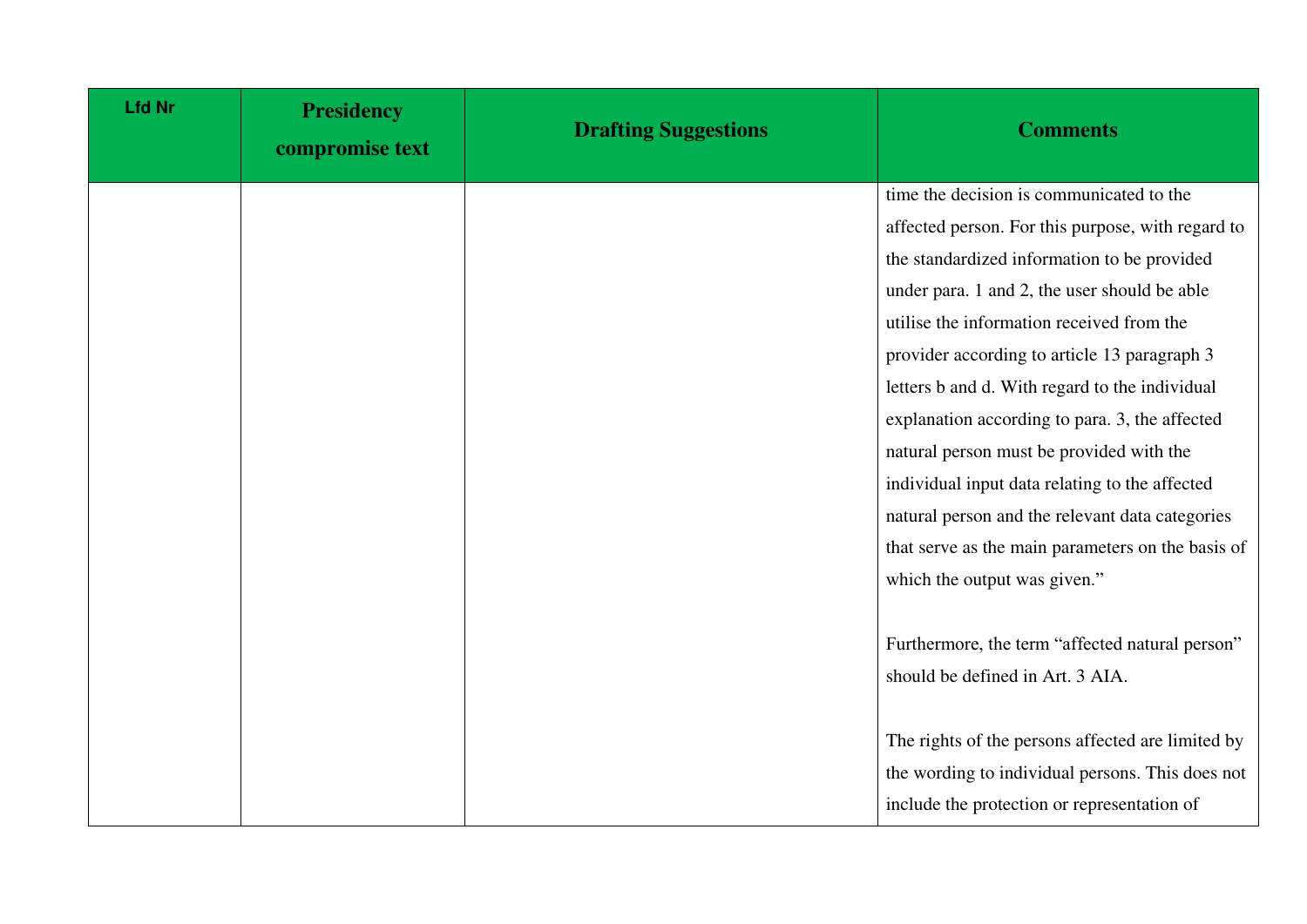| <b>Lfd Nr</b> | <b>Presidency</b><br>compromise text | <b>Drafting Suggestions</b> | <b>Comments</b>                                     |
|---------------|--------------------------------------|-----------------------------|-----------------------------------------------------|
|               |                                      |                             | collective interests. This means that particularly  |
|               |                                      |                             | vulnerable groups or groups at risk of              |
|               |                                      |                             | discrimination can exercise their rights less       |
|               |                                      |                             | effectively. Possibilities for collective           |
|               |                                      |                             | enforcement still need to be examined within the    |
|               |                                      |                             | federal government.                                 |
|               |                                      |                             |                                                     |
|               |                                      |                             | Generally, it has to be made sure that Union or     |
|               |                                      |                             | Member State law containing prohibitions of         |
|               |                                      |                             | disclosure or relevant restrictions on the affected |
|               |                                      |                             | person's right of access to the information         |
|               |                                      |                             | covered by Art. 52a (new) remains unaffected,       |
|               |                                      |                             | especially in the area of law enforcement.          |
|               |                                      |                             | For example: In case of suspicion of money          |
|               |                                      |                             | laundering, the competent authority (Financial      |
|               |                                      |                             | Intelligence Unit, "FIU") is prohibited to reveal   |
|               |                                      |                             | information to the affected person (based on        |
|               |                                      |                             | Art. 41 para. 4 EU-act). Therefore, we suggest      |
|               |                                      |                             | to add para. 4 or a similar provision inspired by   |
|               |                                      |                             | Art. 23 GDPR saying that the obligations or         |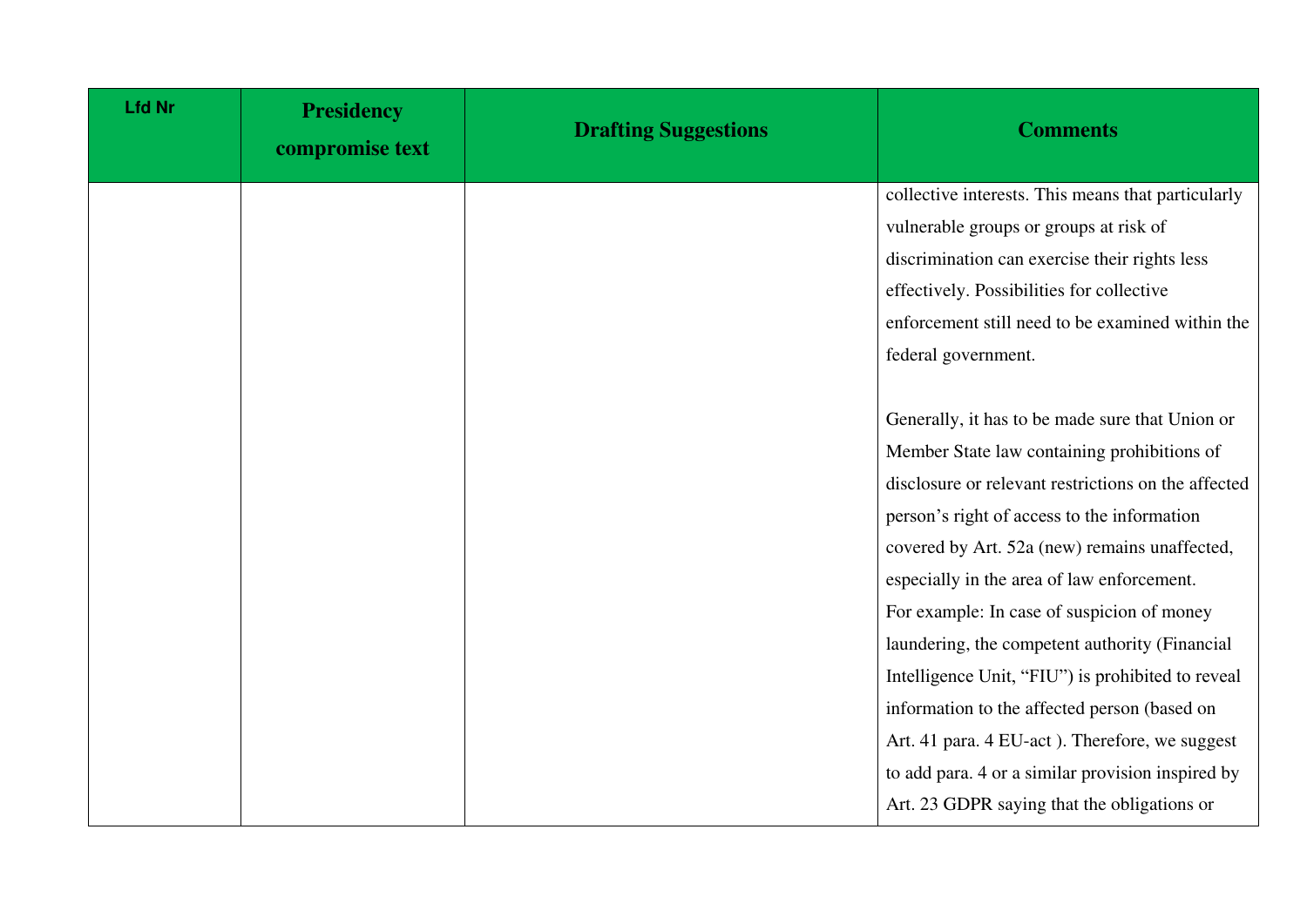| <b>Lfd Nr</b> | <b>Presidency</b><br>compromise text | <b>Drafting Suggestions</b>                           | <b>Comments</b>                                 |
|---------------|--------------------------------------|-------------------------------------------------------|-------------------------------------------------|
|               |                                      |                                                       | rights granted under Art. 52 a (new) can be     |
|               |                                      |                                                       | restricted by Union or Member State law that    |
|               |                                      |                                                       | e.g. prohibits or restricts the user of the AI  |
|               |                                      |                                                       | system to reveal the information, provided that |
|               |                                      |                                                       | such a prohibition or restriction respects the  |
|               |                                      |                                                       | essence of the fundamental rights and freedoms  |
|               |                                      |                                                       | and is a necessary and proportionate measure in |
|               |                                      |                                                       | a democratic society.                           |
| 296.          |                                      |                                                       |                                                 |
| 297.          |                                      | (a) the fact that an AI system has been used within   |                                                 |
|               |                                      | the context of the decision-making process;           |                                                 |
| 298.          |                                      |                                                       |                                                 |
| 299.          |                                      | (b) a reference to the EU-data base as referred to in |                                                 |
|               |                                      | Art 51, 60 and Annex VIII;                            |                                                 |
| 300.          |                                      |                                                       |                                                 |
| 301.          |                                      | (c) the general role and purpose of the AI system in  |                                                 |
|               |                                      | the decision-making-process;                          |                                                 |
| 302.          |                                      |                                                       |                                                 |
| 303.          |                                      | (d) the relevant data categories of the input data;   |                                                 |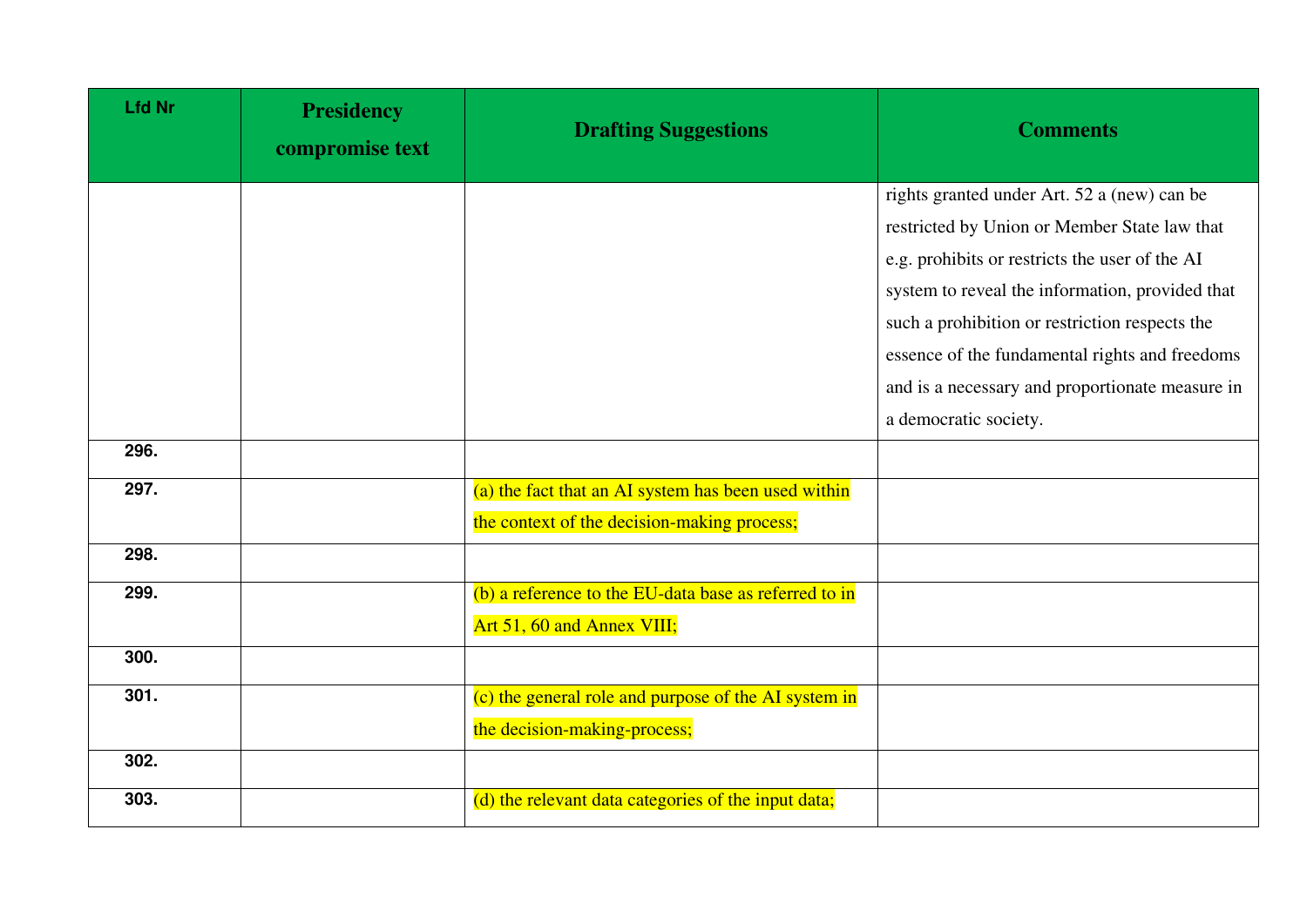| <b>Lfd Nr</b> | <b>Presidency</b><br>compromise text | <b>Drafting Suggestions</b>                                                                                                                                                                                                                                                                                | <b>Comments</b>                                                                                                                                                                                                                                                                            |
|---------------|--------------------------------------|------------------------------------------------------------------------------------------------------------------------------------------------------------------------------------------------------------------------------------------------------------------------------------------------------------|--------------------------------------------------------------------------------------------------------------------------------------------------------------------------------------------------------------------------------------------------------------------------------------------|
| 304.          |                                      |                                                                                                                                                                                                                                                                                                            |                                                                                                                                                                                                                                                                                            |
| 305.          |                                      | (e) information provided to the user pursuant to<br>Article 13 paragraph 3 letters b and d; and                                                                                                                                                                                                            |                                                                                                                                                                                                                                                                                            |
| 306.          |                                      |                                                                                                                                                                                                                                                                                                            |                                                                                                                                                                                                                                                                                            |
| 307.          |                                      | (f) the right to receive an explanation upon request<br>according to paragraph 3.                                                                                                                                                                                                                          |                                                                                                                                                                                                                                                                                            |
| 308.          |                                      |                                                                                                                                                                                                                                                                                                            |                                                                                                                                                                                                                                                                                            |
| 309.          |                                      | The information shall be provided at the time the<br>decision is communicated to the affected natural<br>person.                                                                                                                                                                                           |                                                                                                                                                                                                                                                                                            |
| 310.          |                                      |                                                                                                                                                                                                                                                                                                            |                                                                                                                                                                                                                                                                                            |
| 311.          |                                      | 2. Where a high-risk AI system is used for<br>automated individual decision-making, including<br>profiling, within the meaning of Article 22 of<br>Regulation (EU) 2016/679, information according to<br>Articles 13 (2) (f), 14 (2) (f) and 15 (1) (h) of<br>Regulation (EU) 2016/679 shall also comprise | Paragraph 2 only covers situations that are<br>already covered by automated processing in<br>accordance with Article 22 of the GDPR (i.e.,<br>constellations where a natural person is exposed<br>directly to an AI system). In these<br>constellations, information obligations under the |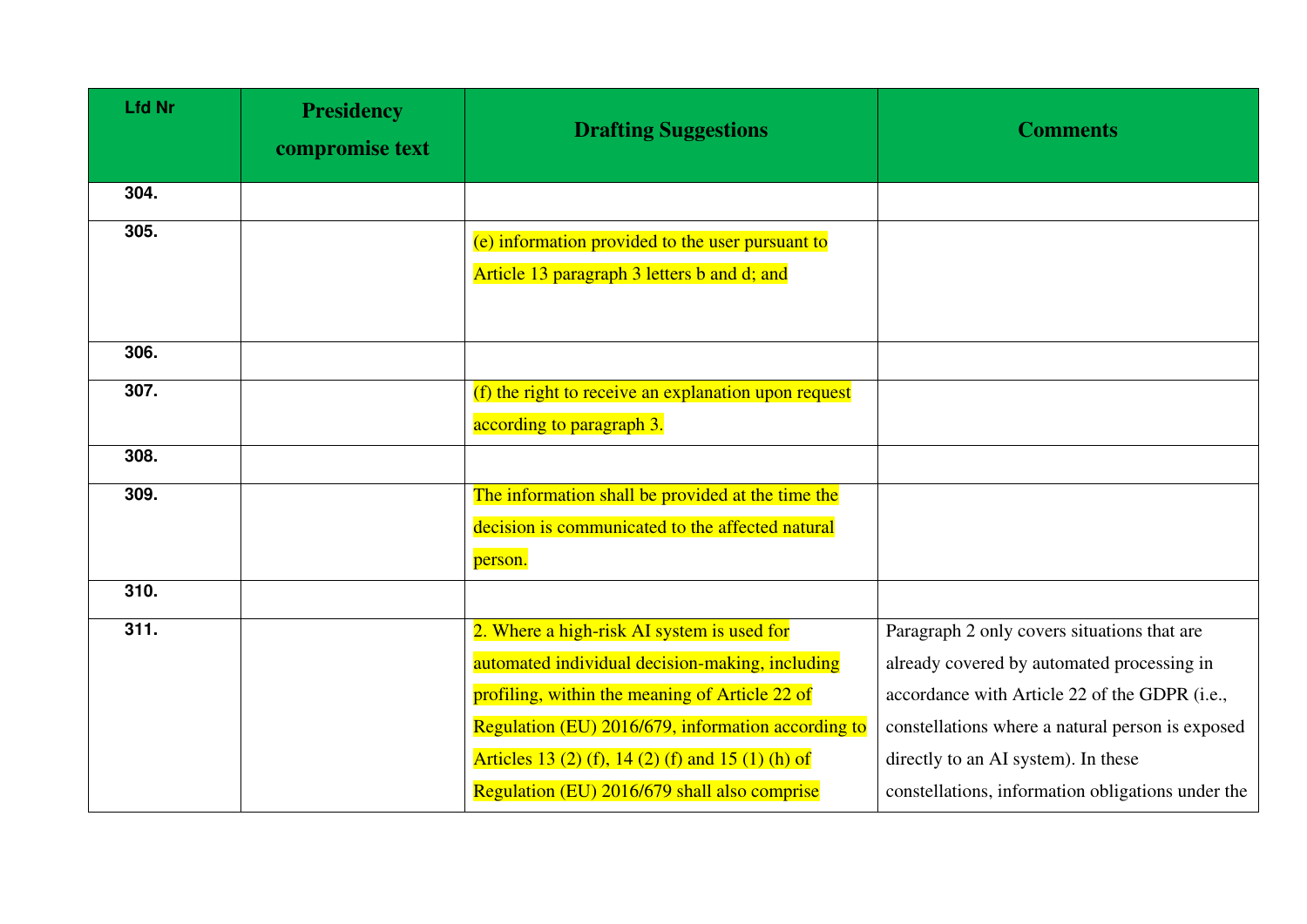| <b>Lfd Nr</b> | <b>Presidency</b><br>compromise text | <b>Drafting Suggestions</b>                                    | <b>Comments</b>                                 |
|---------------|--------------------------------------|----------------------------------------------------------------|-------------------------------------------------|
|               |                                      | information according to paragraph $(1)$ $(b)$ , $(d)$ , $(e)$ | GDPR are extented to certain further, AI        |
|               |                                      | and $(f)$ .                                                    | specific information accordingt to paragraph 1. |
| 312.          |                                      |                                                                |                                                 |
| 313.          |                                      | 3. Users of high-risk AI systems shall provide the             |                                                 |
|               |                                      | affected natural person upon his or her request in             |                                                 |
|               |                                      | addition to the standardized information provided              |                                                 |
|               |                                      | according to paragraph 1 with concise, complete,               |                                                 |
|               |                                      | correct and clear explanation of the individual input          |                                                 |
|               |                                      | data relating to the affected natural person and the           |                                                 |
|               |                                      | relevant data categories on the basis of which the             |                                                 |
|               |                                      | decision was made.                                             |                                                 |
| 314.          |                                      |                                                                |                                                 |
| 315.          |                                      | 4. Paragraph $1(e)$ , $2$ insofar as it refers to paragraph    |                                                 |
|               |                                      | 1 lit. (e) and paragraph 3 shall not apply to the use of       |                                                 |
|               |                                      | AI systems that are authorised by law to detect,               |                                                 |
|               |                                      | prevent, investigate and prosecute criminal offences.          |                                                 |
| 316.          |                                      |                                                                |                                                 |
| 317.          |                                      | 5. Paragraph 1 to 3 shall not apply to the use of AI           |                                                 |
|               |                                      | systems                                                        |                                                 |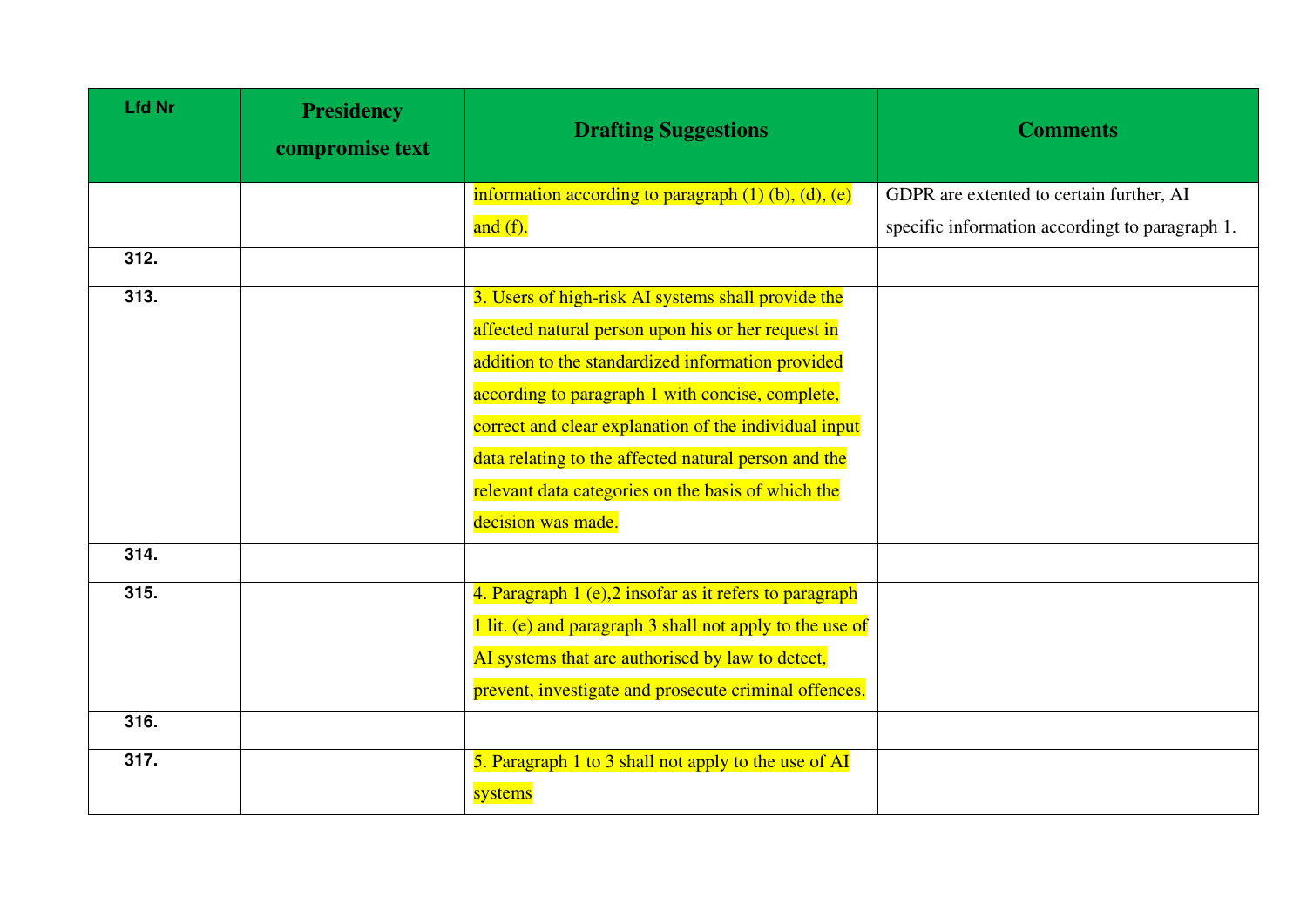| <b>Lfd Nr</b> | <b>Presidency</b><br>compromise text | <b>Drafting Suggestions</b>                            | <b>Comments</b> |
|---------------|--------------------------------------|--------------------------------------------------------|-----------------|
| 318.          |                                      |                                                        |                 |
| 319.          |                                      | (a) for which exceptions from, or restrictions to, the |                 |
|               |                                      | obligations under this Article follow from Union or    |                 |
|               |                                      | Member State law (such as a prohibition or             |                 |
|               |                                      | restriction to disclose information covered by         |                 |
|               |                                      | paragraph 1 and 2 to the affected person), which lays  |                 |
|               |                                      | down appropriate other safeguards for the affected     |                 |
|               |                                      | person's rights and freedoms and legitimate interests  |                 |
|               |                                      | when such an exception or restriction respects the     |                 |
|               |                                      | essence of the fundamental rights and freedoms and     |                 |
|               |                                      | is a necessary and proportionate measure in a          |                 |
|               |                                      | democratic society; or                                 |                 |
| 320.          |                                      |                                                        |                 |
| 321.          |                                      | (b) that have only minor influence within the          |                 |
|               |                                      | decision-making process.                               |                 |
| 322.          |                                      |                                                        |                 |
| 323.          |                                      | 6. Information according to paragraph 1 to 3 shall be  |                 |
|               |                                      | given in a concise, transparent, intelligible and      |                 |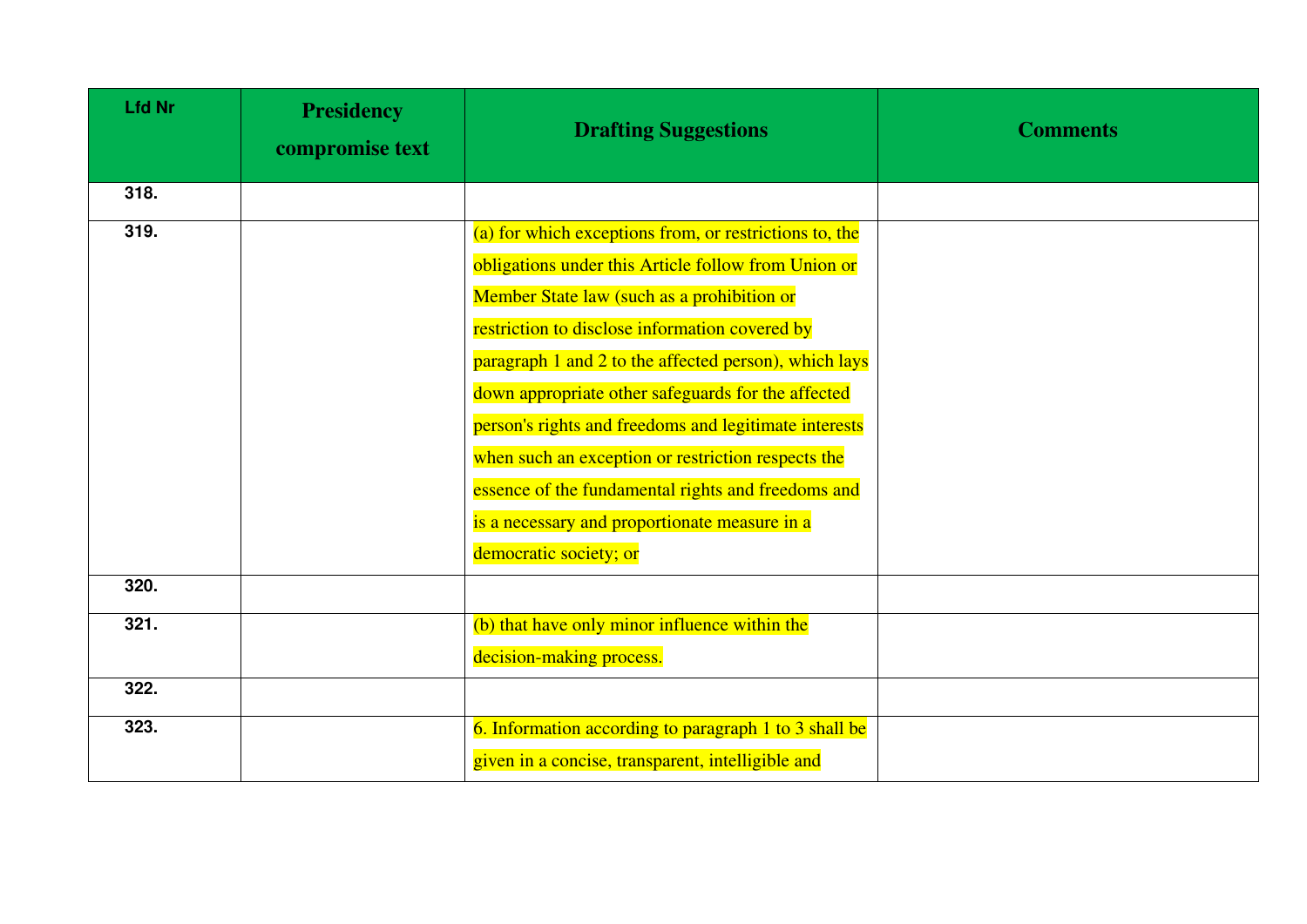| <b>Lfd Nr</b> | <b>Presidency</b><br>compromise text | <b>Drafting Suggestions</b>                           | <b>Comments</b>                               |
|---------------|--------------------------------------|-------------------------------------------------------|-----------------------------------------------|
|               |                                      | easily accessible form appropriate to different kinds |                                               |
|               |                                      | of disabilities, using clear and plain language.      |                                               |
| 324.          |                                      |                                                       |                                               |
| 325.          |                                      | <b>Article 52c</b>                                    |                                               |
|               |                                      | <b>Relation to Title III</b>                          |                                               |
| 326.          |                                      |                                                       |                                               |
| 327.          |                                      | Obligations under this Title shall not affect the     | This corresponds to the current Article 52(4) |
|               |                                      | requirements and obligations set out in Title III of  | and should apply to the entire title.         |
|               |                                      | this Regulation.                                      |                                               |
| 328.          |                                      |                                                       |                                               |
| 329.          | <b>TITLE IVA</b>                     |                                                       |                                               |
| 330.          |                                      |                                                       |                                               |
| 331.          | <b>GENERAL</b>                       | <b>GENERAL PURPOSE AI SYSTEMS</b>                     |                                               |
|               | <b>PURPOSE AI</b>                    |                                                       |                                               |
|               | <b>SYSTEMS</b>                       |                                                       |                                               |
| 332.          |                                      |                                                       |                                               |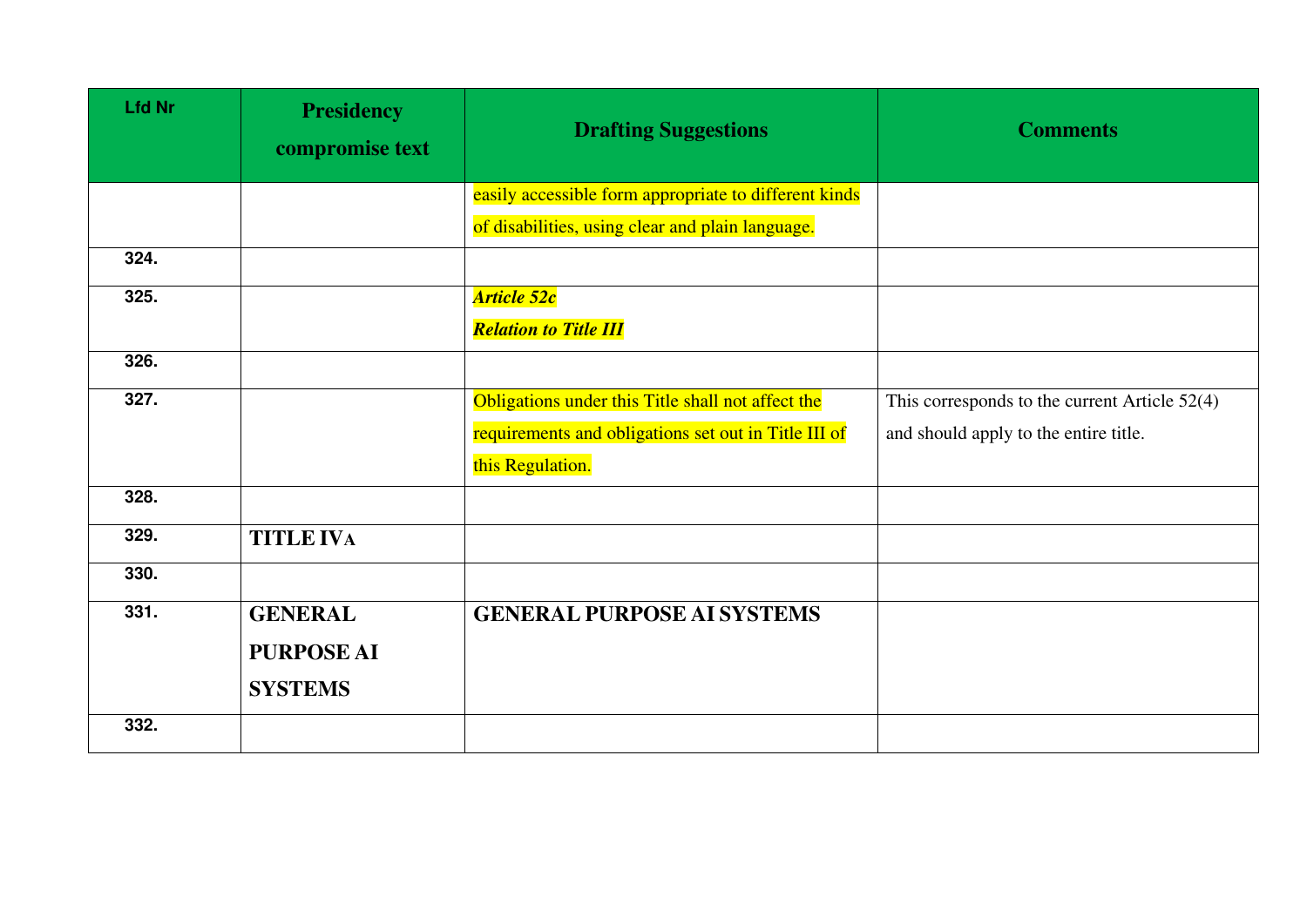| <b>Lfd Nr</b> | <b>Presidency</b><br>compromise text | <b>Drafting Suggestions</b> | <b>Comments</b>                                   |
|---------------|--------------------------------------|-----------------------------|---------------------------------------------------|
| 333.          | Article 52a                          |                             | We ask for an explanation of general purpose      |
|               |                                      |                             | AI systems and the exact intention behind the     |
|               |                                      |                             | presidency proposal.                              |
|               |                                      |                             |                                                   |
|               |                                      |                             | We understand the goal to foster the              |
|               |                                      |                             | development of innovative AI systems.             |
|               |                                      |                             | However, we are concerned that Article 52a        |
|               |                                      |                             | might have adverse effects. How can the           |
|               |                                      |                             | persons mentioned in para 2 and 3 fulfil the      |
|               |                                      |                             | requirements of the AIA, if the providers of the  |
|               |                                      |                             | general purpose AI systems do not cooperate       |
|               |                                      |                             | and provide the necessary information, e.g. with  |
|               |                                      |                             | reference to trade secrets? This could make it    |
|               |                                      |                             | impossible to place AI systems with an intended   |
|               |                                      |                             | purpose on the markets.                           |
|               |                                      |                             |                                                   |
|               |                                      |                             | Furthermore, from a data protection point of      |
|               |                                      |                             | view, it does not seem to be justified to exclude |
|               |                                      |                             | general purpose AI systems from the scope of      |
|               |                                      |                             | the AIA. How can risks like automation bias,      |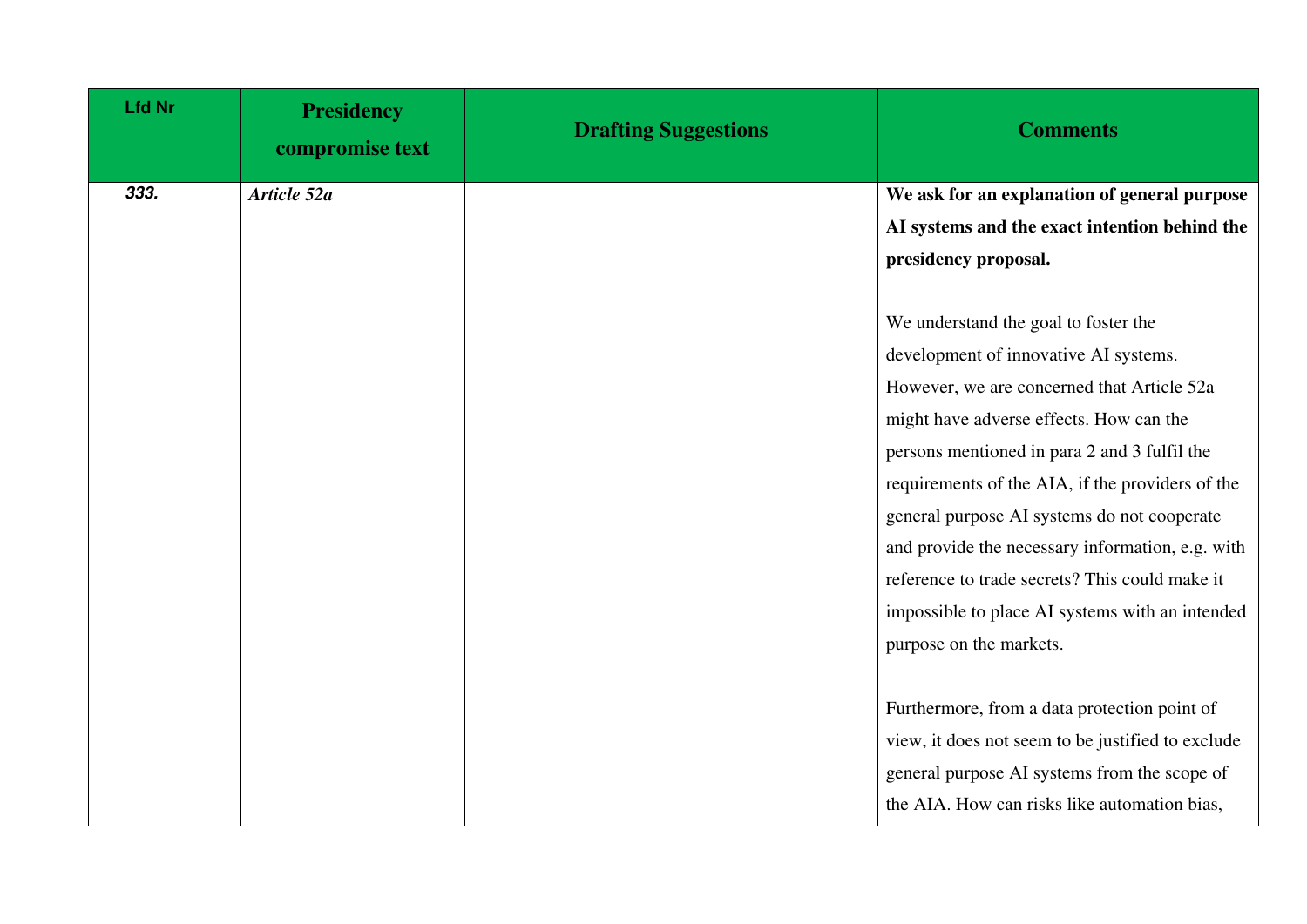| <b>Lfd Nr</b> | <b>Presidency</b><br>compromise text | <b>Drafting Suggestions</b>        | <b>Comments</b>                                                                                                                                                                                                                                                                                                                                                                     |
|---------------|--------------------------------------|------------------------------------|-------------------------------------------------------------------------------------------------------------------------------------------------------------------------------------------------------------------------------------------------------------------------------------------------------------------------------------------------------------------------------------|
|               |                                      |                                    | deep fakes and transparency concerns be tackled<br>if the development of general AI systems for<br>image/speech recognition, audio/video<br>generation are not subject to the requirements<br>set out title 3? If a general AI system inherits<br>automation bias, the persons mentioned in para<br>2 and 3 can hardly fix it.                                                      |
| 334.          |                                      |                                    |                                                                                                                                                                                                                                                                                                                                                                                     |
| 335.          | <b>General purpose AI</b><br>systems | <b>General purpose AI systems:</b> | The newly introduced concept of general<br>purpose AI systems has not yet been<br>sufficiently examined within the German<br>Government. Futher explanation and<br>discussion is needed. In any case we encourage<br>to add a definition of general purpose AI<br>systems. This should be done within the scope<br>of the definitions and not within the framework<br>of Art. 52 a. |
| 336.          |                                      |                                    |                                                                                                                                                                                                                                                                                                                                                                                     |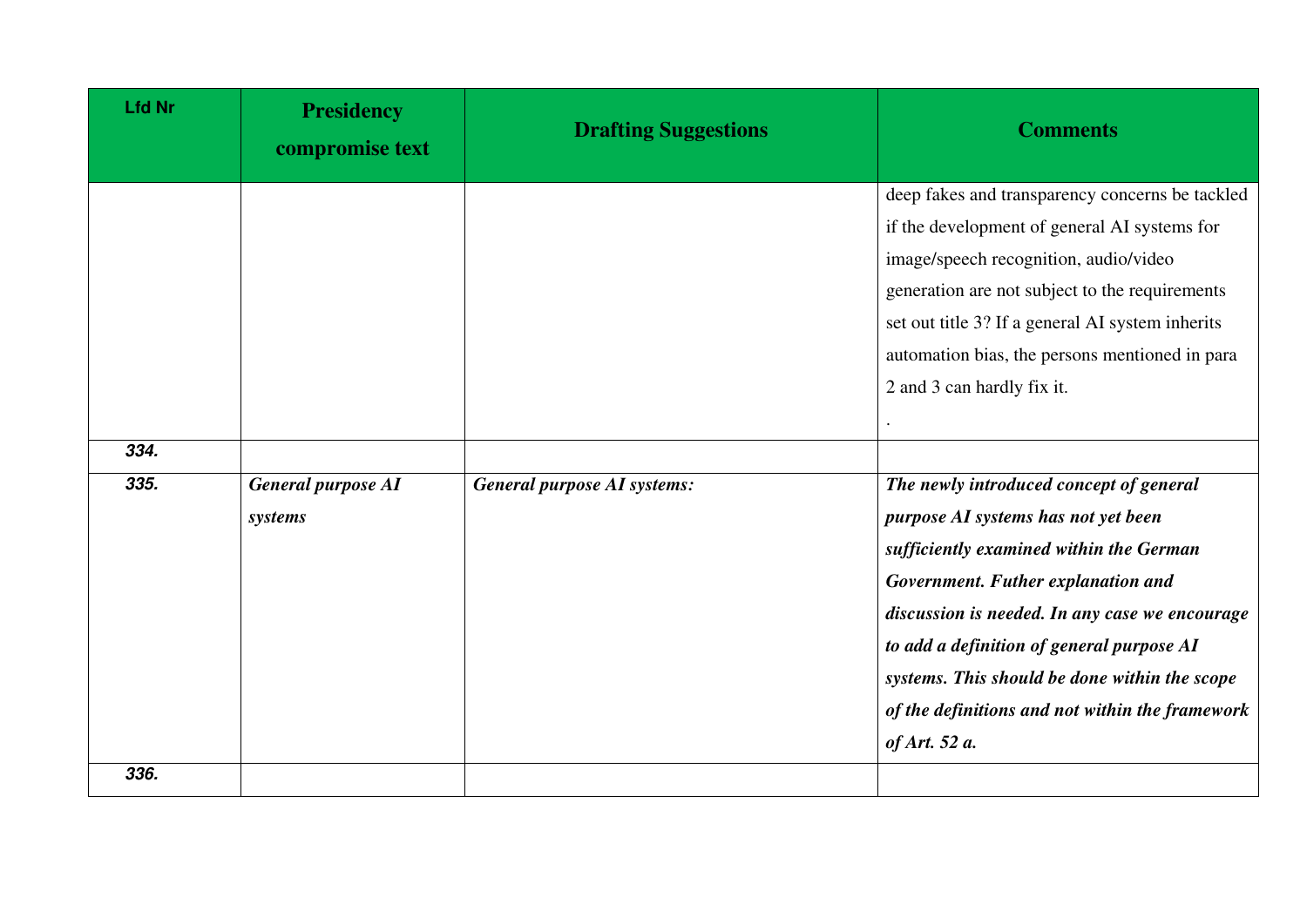| <b>Lfd Nr</b> | <b>Presidency</b><br>compromise text | <b>Drafting Suggestions</b>                          | <b>Comments</b>                                |
|---------------|--------------------------------------|------------------------------------------------------|------------------------------------------------|
| 337.          | The placing on the<br>1.             | The placing on the market, putting into service      | General purpose AI systems, the requirements   |
|               | market, putting into                 | or use of general purpose AI systems shall not, by   | for them and the scope of the Article are      |
|               | service or use of general            | themselves only, make those systems subject to the   | unclear. There is no definition of general     |
|               | purpose AI systems shall             | provisions of this Regulation.                       | purpose AI system.                             |
|               | not, by themselves only,             |                                                      |                                                |
|               | make those systems                   |                                                      |                                                |
|               | subject to the provisions            |                                                      |                                                |
|               | of this Regulation.                  |                                                      |                                                |
| 338.          |                                      |                                                      |                                                |
| 339.          | 2.<br>Any person who                 | 2.<br>Any person who places on the market or puts    | The transition from a "user" to a "provider"   |
|               | places on the market or              | into service under its own name or trademark or uses | with regard to the new definition of "general  |
|               | puts into service under its          | a general purpose AI system made available on the    | purpose AI" is not sufficiently clear. Since   |
|               | own name or trademark                | market or put into service for an intended purpose   | the role of the "provider" is linked to        |
|               | or uses a general purpose            | that makes it subject to the provisions of this      | essential obligations, the transition from     |
|               | AI system made available             | Regulation shall be considered the provider of the   | "user" to "provider should be clarified in the |
|               | on the market or put into            | AI system subject to the provisions of this          | respective definitions.                        |
|               | service for an intended              | Regulation.                                          | That discussion should take place in the       |
|               | purpose that makes it                |                                                      | context of the announced changes to the        |
|               | subject to the provisions            |                                                      | definitions of "provider" and "user" and not   |
|               | of this Regulation shall be          |                                                      | in the context of Article 52a.                 |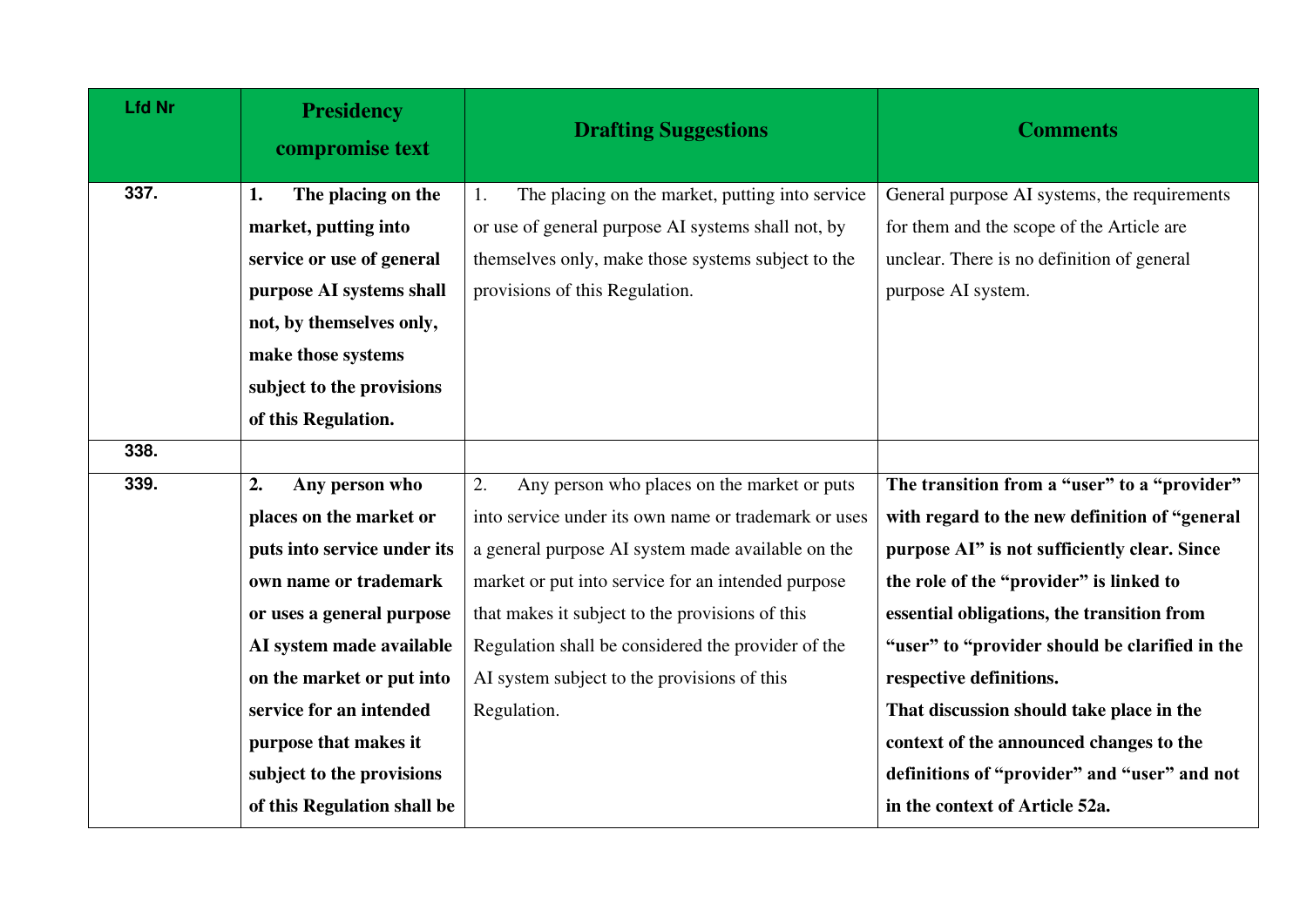| <b>Lfd Nr</b> | <b>Presidency</b><br>compromise text | <b>Drafting Suggestions</b>                         | <b>Comments</b> |
|---------------|--------------------------------------|-----------------------------------------------------|-----------------|
|               | considered the provider              |                                                     |                 |
|               | of the AI system subject             |                                                     |                 |
|               | to the provisions of this            |                                                     |                 |
|               | Regulation.                          |                                                     |                 |
| 340.          |                                      |                                                     |                 |
| 341.          | Paragraph 2 shall<br>3.              | 3.<br>Paragraph 2 shall apply, mutatis mutandis, to |                 |
|               | apply, mutatis mutandis,             | any person who integrates a general purpose AI      |                 |
|               | to any person who                    | system made available on the market, with or        |                 |
|               | integrates a general                 | without modifying it, into an AI system whose       |                 |
|               | purpose AI system made               | intended purpose makes it subject to the provisions |                 |
|               | available on the market,             | of this Regulation.                                 |                 |
|               | with or without                      |                                                     |                 |
|               | modifying it, into an AI             |                                                     |                 |
|               | system whose intended                |                                                     |                 |
|               | purpose makes it subject             |                                                     |                 |
|               | to the provisions of this            |                                                     |                 |
|               | <b>Regulation.</b>                   |                                                     |                 |
| 342.          |                                      |                                                     |                 |
| 343.          | The provisions of<br>4.              |                                                     |                 |
|               | this Article shall apply             |                                                     |                 |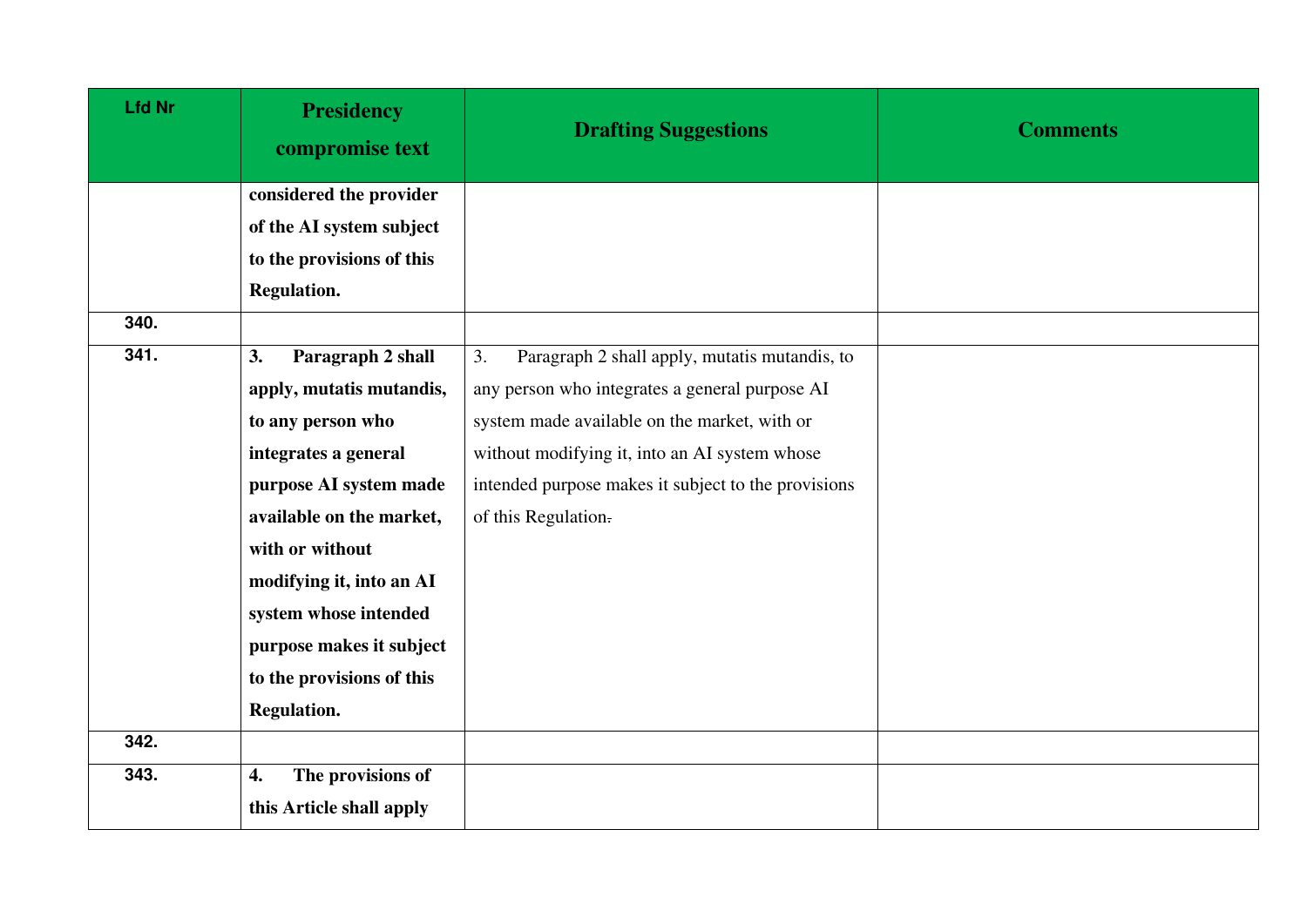| <b>Lfd Nr</b> | <b>Presidency</b><br>compromise text    | <b>Drafting Suggestions</b>                         | <b>Comments</b>                             |
|---------------|-----------------------------------------|-----------------------------------------------------|---------------------------------------------|
|               | irrespective of whether                 |                                                     |                                             |
|               | the general purpose AI                  |                                                     |                                             |
|               | system is open source                   |                                                     |                                             |
|               | software or not.                        |                                                     |                                             |
| 344.          |                                         |                                                     |                                             |
| 345.          |                                         | <b>TITLE IV B</b>                                   |                                             |
| 346.          |                                         | <b>Article 52c</b>                                  |                                             |
| 347.          | $\boldsymbol{4}$ .<br>The provisions of | The provisions of this Article shall apply          |                                             |
|               | this Article shall apply                | irrespective of whether the general purpose AI      |                                             |
|               | irrespective of whether                 | system is open source software or not.              |                                             |
|               | the general purpose AI                  | If a general purpose AI system or an AI system      |                                             |
|               | system is open source                   | specified for an intended purpose is                |                                             |
|               | software or not.                        | misappropriated for purposes falling under the      | The wording "intended purpose" and the      |
|               |                                         | provisions of Article 5, Article 6 or Annex III, it | newly provided Article 52a, paragraphs 1-4  |
|               |                                         | shall be subject to the regulations covering the    | leaves the door wide open for               |
|               |                                         | purpose it is used for and not only the "intended   | misappropriation of systems specified for   |
|               |                                         | purpose"                                            | purposes not falling under this regulation. |
|               |                                         |                                                     | Somewhere this needs to reflected.          |
| 348.          |                                         |                                                     |                                             |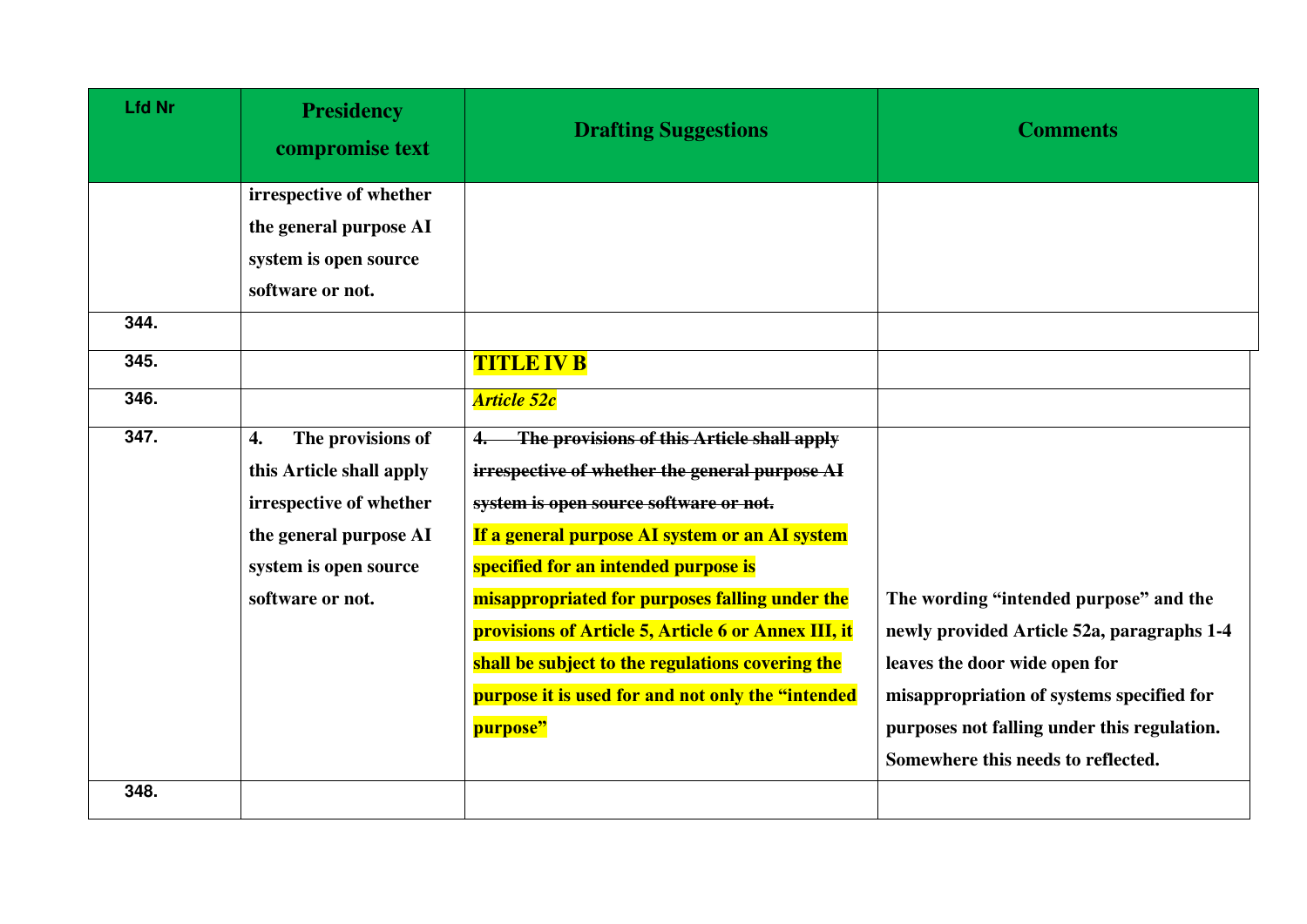| <b>Lfd Nr</b> | <b>Presidency</b><br>compromise text                         | <b>Drafting Suggestions</b> | <b>Comments</b>                                                                                                                                                                                                                                                                                                                                                                                                                                                                                                                                                                                                                                                                                                                                                                                               |
|---------------|--------------------------------------------------------------|-----------------------------|---------------------------------------------------------------------------------------------------------------------------------------------------------------------------------------------------------------------------------------------------------------------------------------------------------------------------------------------------------------------------------------------------------------------------------------------------------------------------------------------------------------------------------------------------------------------------------------------------------------------------------------------------------------------------------------------------------------------------------------------------------------------------------------------------------------|
| 349.          | <b>TITLE V</b>                                               |                             |                                                                                                                                                                                                                                                                                                                                                                                                                                                                                                                                                                                                                                                                                                                                                                                                               |
| 350.          |                                                              |                             |                                                                                                                                                                                                                                                                                                                                                                                                                                                                                                                                                                                                                                                                                                                                                                                                               |
| 351.          | <b>MEASURES IN</b><br><b>SUPPORT OF</b><br><b>INNOVATION</b> |                             |                                                                                                                                                                                                                                                                                                                                                                                                                                                                                                                                                                                                                                                                                                                                                                                                               |
| 352.          |                                                              |                             |                                                                                                                                                                                                                                                                                                                                                                                                                                                                                                                                                                                                                                                                                                                                                                                                               |
| 353.          | Article 53<br>AI regulatory sandboxes                        |                             | We ask for further clarification with regards to<br>the concrete setting of the AI sandboxes. How<br>would a "controlled environment" be<br>guaranteed? How do the competent authorities<br>and the EDPS ensure "supervision and<br>guidance"? Do they provide and/or control the<br>technological infrastructure of the sandboxes?<br>From a data protection point it is of utmost<br>importance, that the AI regulatory sandboxes are<br>understood as "safe spaces" that are established<br>and run by the aforementioned authorities which<br>allows an effective public control and<br>supervision. This is a mandatory requirement to<br>justify the privileges that are granted under Art.<br>53 et seqq. AIA, especially with regards to the<br>processing of special categories of personal<br>data. |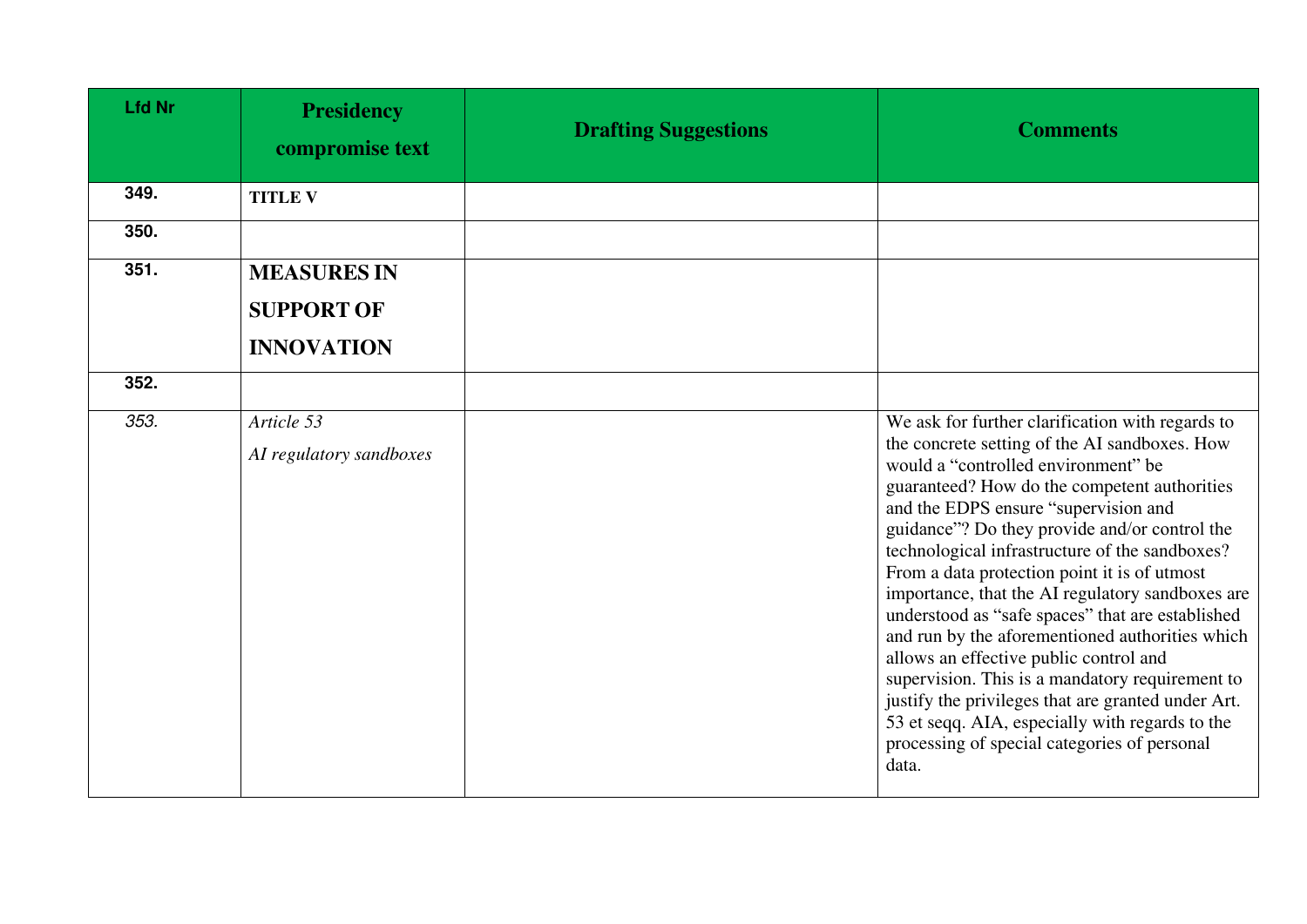| <b>Lfd Nr</b> | <b>Presidency</b><br>compromise text | <b>Drafting Suggestions</b>                          | <b>Comments</b>                                                                                       |
|---------------|--------------------------------------|------------------------------------------------------|-------------------------------------------------------------------------------------------------------|
|               |                                      |                                                      | The regulatory sandboxes enable the                                                                   |
|               |                                      |                                                      | development of AI systems - under supervision                                                         |
|               |                                      |                                                      | and guidance -according to a specific plan. The                                                       |
|               |                                      |                                                      | establishment and definition of the basic                                                             |
|               |                                      |                                                      | conditions for the management, supervision and                                                        |
|               |                                      |                                                      | liability of the regulatory sandboxes is governed                                                     |
|               |                                      |                                                      | by the competent authorities referred to in                                                           |
|               |                                      |                                                      | Article 59 of the AI Regulation. It is necessary                                                      |
|               |                                      |                                                      | for the regulation to be designed in such a way                                                       |
|               |                                      |                                                      | that the development of AI systems through a                                                          |
|               |                                      |                                                      | regulatory lab will be possible for FIUs.                                                             |
| 354.          |                                      |                                                      |                                                                                                       |
| 355.          | AI regulatory<br>1.                  | AI regulatory sandboxes established by one or<br>1.  | Add "in accordance with the provisions of Title                                                       |
|               | sandboxes established by             | more Member States competent authorities or the      | $V$ of this Regulation": Since there are also<br>regulatory sandboxes related to AI in other          |
|               | one or more Member States            | European Data Protection Supervisor in accordance    | regulatory areas in some Member States, it                                                            |
|               | competent authorities or             | with the provisions of Title V of this Regulation    | should be clarified that AI regulatory sandboxes<br>as defined in this regulation are meant here.     |
|               | the European Data                    | shall provide a controlled environment that          |                                                                                                       |
|               | Protection Supervisor shall          | facilitates the development, testing, training, and  | Add term "training". Training of the AI<br>algorithm or model is the most important part in           |
|               | provide a controlled                 | validation of innovative AI systems for a limited    | the design and development process of an AI                                                           |
|               | environment that facilitates         | time before their placement on the market or putting | system. Clarification that the term training and<br>validation in this article is to be used based on |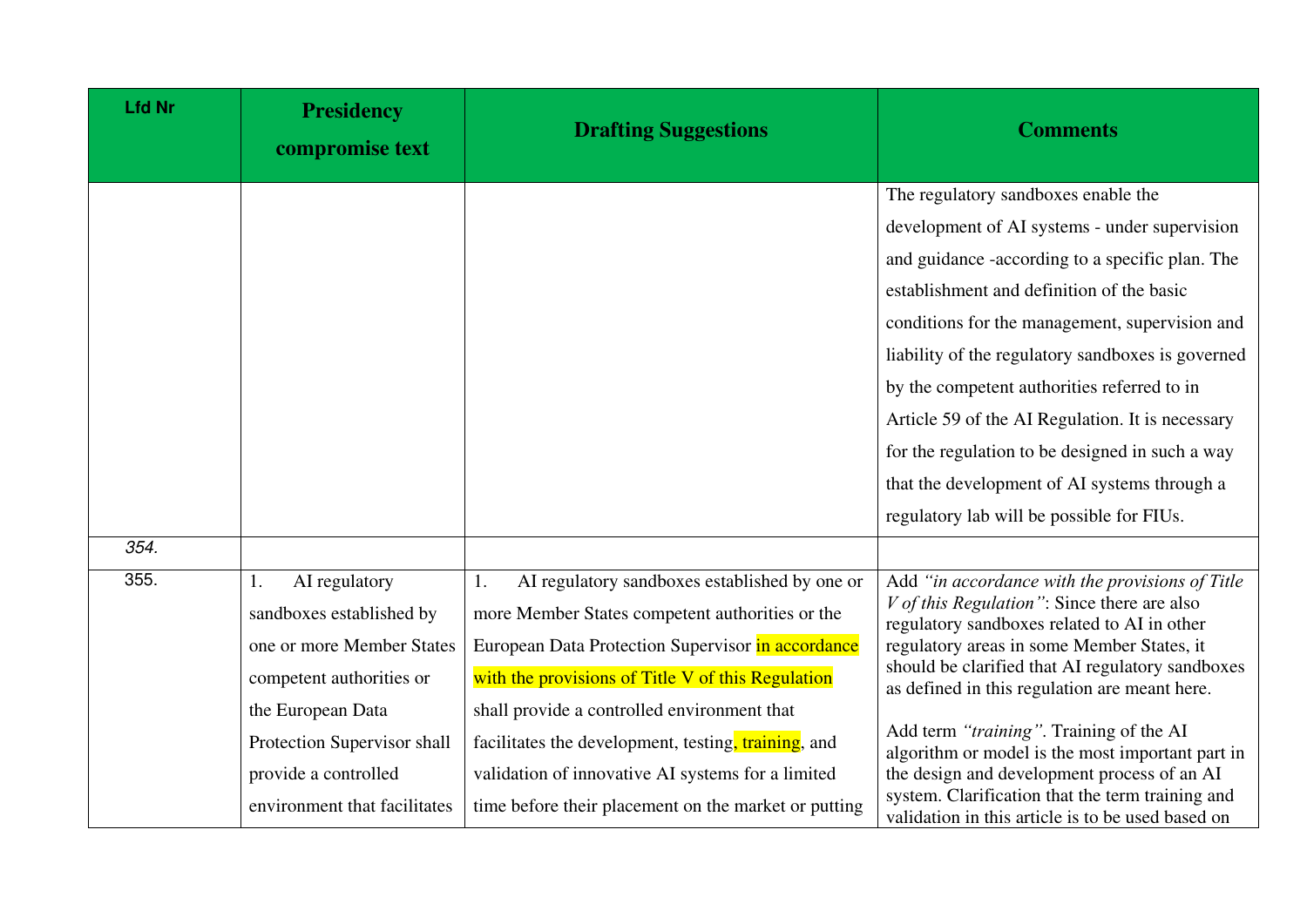| <b>Lfd Nr</b> | <b>Presidency</b><br>compromise text                                                                                                                                                                                                                                                                                                                                                                                                                                                                    | <b>Drafting Suggestions</b>                                                                                                                                                                                                                                                                                                                 | <b>Comments</b>                                                                                                                                                                                                                                                                                                                                                                                                                                                                                                                                                                                                                                                                                                                                                                                                                                                                                                                                                                                                                                                                                                                                                                                                                                           |
|---------------|---------------------------------------------------------------------------------------------------------------------------------------------------------------------------------------------------------------------------------------------------------------------------------------------------------------------------------------------------------------------------------------------------------------------------------------------------------------------------------------------------------|---------------------------------------------------------------------------------------------------------------------------------------------------------------------------------------------------------------------------------------------------------------------------------------------------------------------------------------------|-----------------------------------------------------------------------------------------------------------------------------------------------------------------------------------------------------------------------------------------------------------------------------------------------------------------------------------------------------------------------------------------------------------------------------------------------------------------------------------------------------------------------------------------------------------------------------------------------------------------------------------------------------------------------------------------------------------------------------------------------------------------------------------------------------------------------------------------------------------------------------------------------------------------------------------------------------------------------------------------------------------------------------------------------------------------------------------------------------------------------------------------------------------------------------------------------------------------------------------------------------------|
|               | the development, testing<br>and validation of<br>innovative AI systems for a<br>limited time before their<br>placement on the market or<br>putting into service<br>pursuant to a specific plan.<br>This shall take place under<br>the direct supervision and<br>guidance by the competent<br>authorities with a view to<br>ensuring compliance with<br>the requirements of this<br>Regulation and, where<br>relevant, other Union and<br>Member States legislation<br>supervised within the<br>sandbox. | into service pursuant to a specific plan. This shall<br>take place under the direct supervision, support and<br>guidance by the competent authorities with a view to<br>ensuring compliance with the requirements of this<br>Regulation and, where relevant, other Union and<br>Member States legislation supervised within the<br>sandbox. | the definitions of "training data" and "validation<br>data".<br>Add "support": Especially for start-ups it is<br>very important that competent authorities –<br>within their legal possibilities $-$ act as supporters<br>in ensuring compliance, e.g. through mentoring,<br>personal exchange or customized guidance. The<br>impressive examples of data regulatory<br>sandboxes by the French CNIL and the British<br>ICO also explicitly "support" the projects. The<br>term "support" is also used in EU Commission's<br>Better Regulation Toolbox Tool #69 on<br>regulatory sandboxes (page 597).<br>The relationship between the latest amendments<br>of the SVN-Prs. regarding Art. 2 and title V is<br>unclear. One the one hand, according to Art. 2<br>para. 6 and Recital 12a, the AIA shall not apply<br>to AI Systems including their output,<br>specifically developed and put into service for<br>the sole purpose of scientific research and<br>development. One the other hand Articles 53<br>and 54 are laying down the legal framework for<br>the development of certain AI-systems within<br>regulatory sandboxes. Does the AIA still apply<br>to the development of AI systems? If not, do<br>Articles 53 and 54 still have a scope? |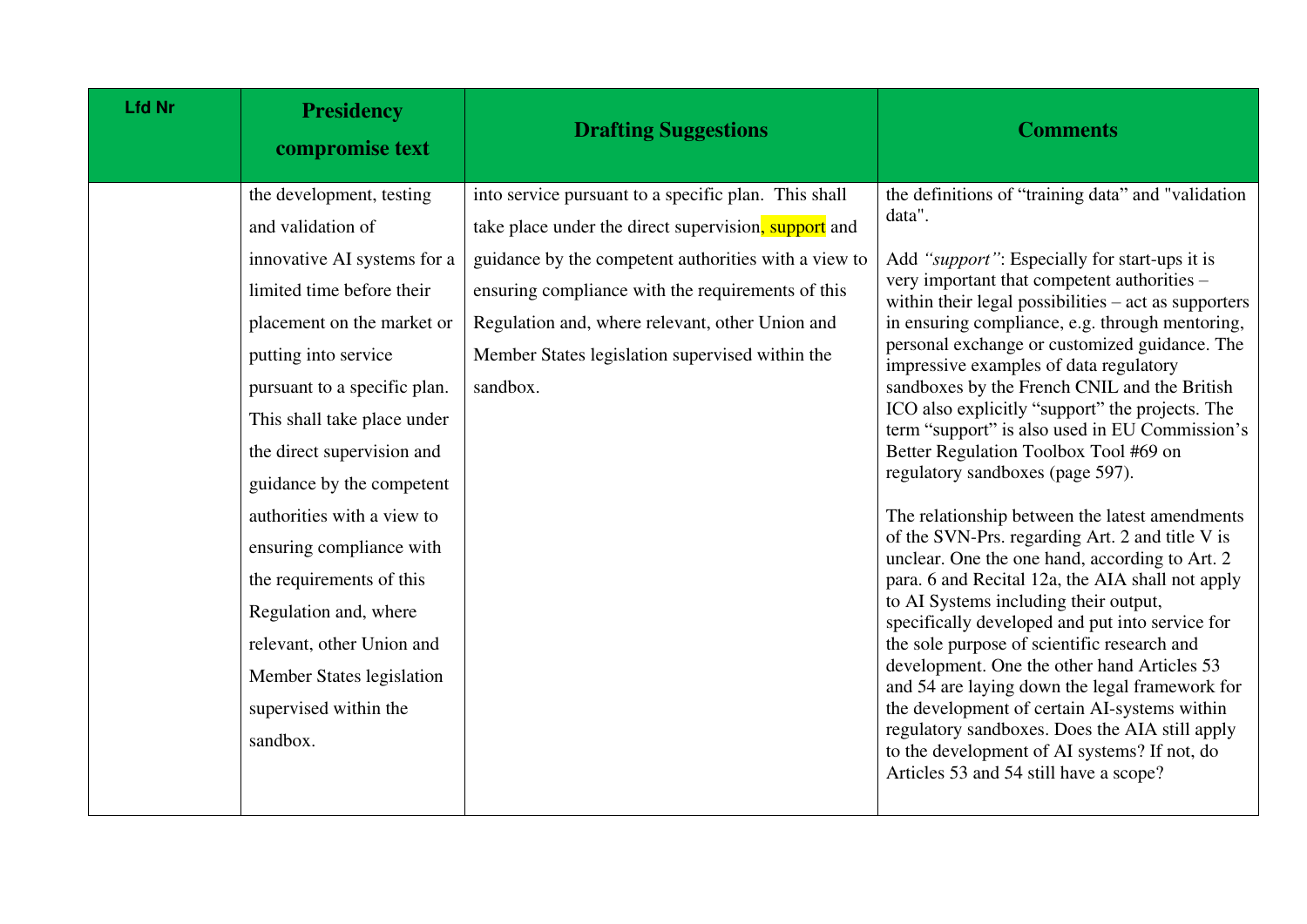| <b>Lfd Nr</b> | <b>Presidency</b><br>compromise text | <b>Drafting Suggestions</b>                        | <b>Comments</b>                             |
|---------------|--------------------------------------|----------------------------------------------------|---------------------------------------------|
| 356.          |                                      |                                                    |                                             |
| 357.          | <b>Member States shall</b><br>2.     |                                                    |                                             |
|               | ensure that to the extent the        |                                                    |                                             |
|               | innovative AI systems                |                                                    |                                             |
|               | involve the processing of            |                                                    |                                             |
|               | personal data or otherwise           |                                                    |                                             |
|               | fall under the supervisory           |                                                    |                                             |
|               | remit of other national              |                                                    |                                             |
|               | authorities or competent             |                                                    |                                             |
|               | authorities providing or             |                                                    |                                             |
|               | supporting access to data,           |                                                    |                                             |
|               | the national data protection         |                                                    |                                             |
|               | authorities and those other          |                                                    |                                             |
|               | national authorities are             |                                                    |                                             |
|               | associated to the operation          |                                                    |                                             |
|               | of the AI regulatory                 |                                                    |                                             |
|               | sandbox.                             |                                                    |                                             |
| 358.          |                                      |                                                    |                                             |
| 359.          | The AI regulatory<br>3.              | [] Any significant risks to health and safety, the | Add "the environment": It is possible that  |
|               | sandboxes shall not affect           | environment, and fundamental rights identified     | climate and environmental risks and hazards |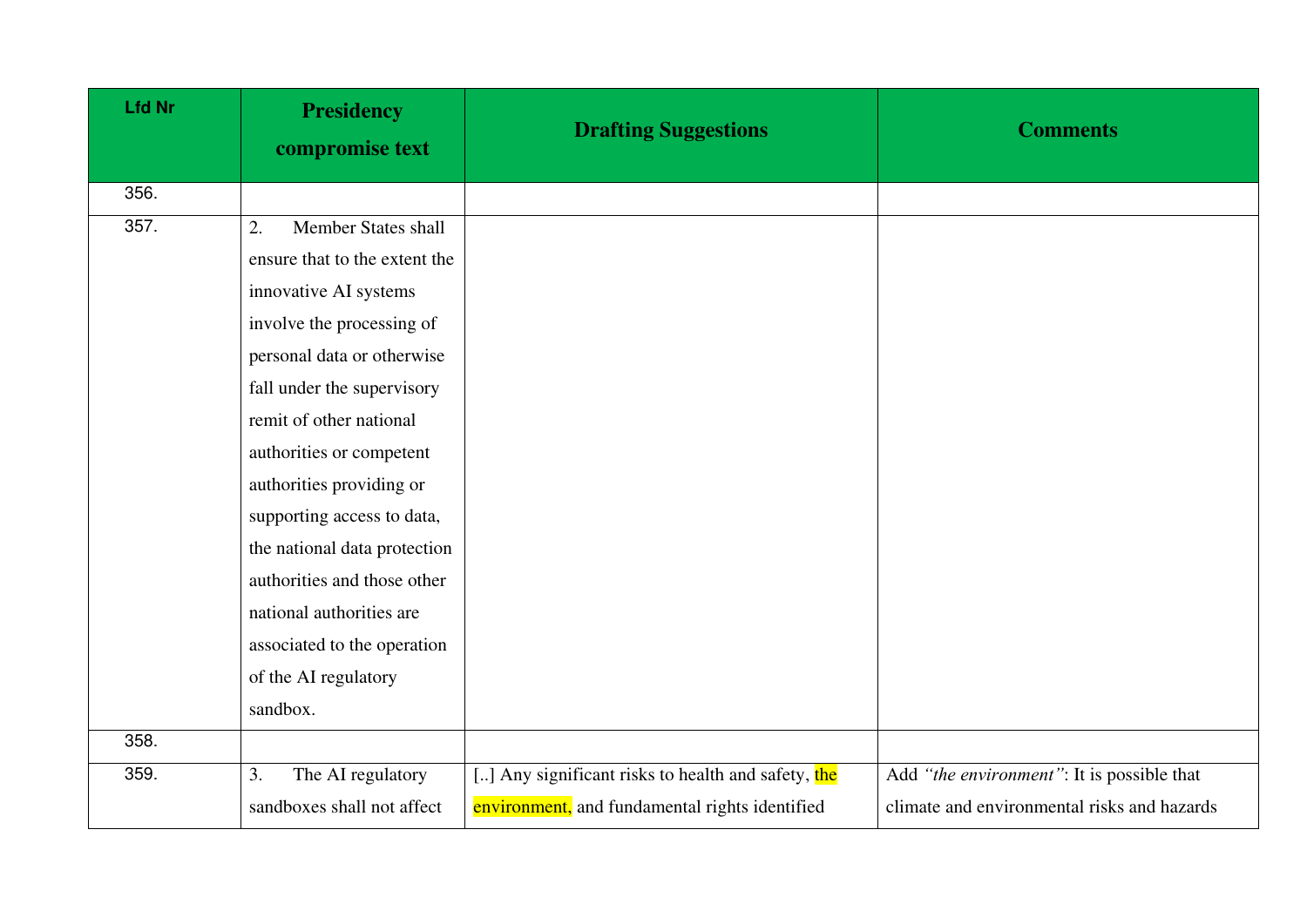| <b>Lfd Nr</b> | <b>Presidency</b><br>compromise text | <b>Drafting Suggestions</b>                             | <b>Comments</b>                                      |
|---------------|--------------------------------------|---------------------------------------------------------|------------------------------------------------------|
|               | the supervisory and                  | during the development and testing of such systems      | will also be identified during the development       |
|               | corrective powers of the             | shall result in immediate mitigation and, failing that, | and testing of the systems. These must also be       |
|               | competent authorities. Any           | in the suspension of the development and testing        | covered by the immediate risk mitigation             |
|               | significant risks to health          | process until such mitigation takes place.              | mechanism.                                           |
|               | and safety and fundamental           |                                                         |                                                      |
|               | rights identified during the         |                                                         |                                                      |
|               | development and testing of           |                                                         |                                                      |
|               | such systems shall result in         |                                                         |                                                      |
|               | immediate mitigation and,            |                                                         |                                                      |
|               | failing that, in the                 |                                                         |                                                      |
|               | suspension of the                    |                                                         |                                                      |
|               | development and testing              |                                                         |                                                      |
|               | process until such                   |                                                         |                                                      |
|               | mitigation takes place.              |                                                         |                                                      |
| 360.          |                                      |                                                         |                                                      |
| 361.          | Participants in the AI<br>4.         |                                                         | To avoid legal uncertainties, it is necessary to     |
|               | regulatory sandbox shall             |                                                         | regulate which stakeholder/participant is the        |
|               | remain liable under                  |                                                         | data controller. If it is correct that the technical |
|               | applicable Union and                 |                                                         | infrastructure is established and run by Member      |
|               | <b>Member States liability</b>       |                                                         | States competent authorities or the European         |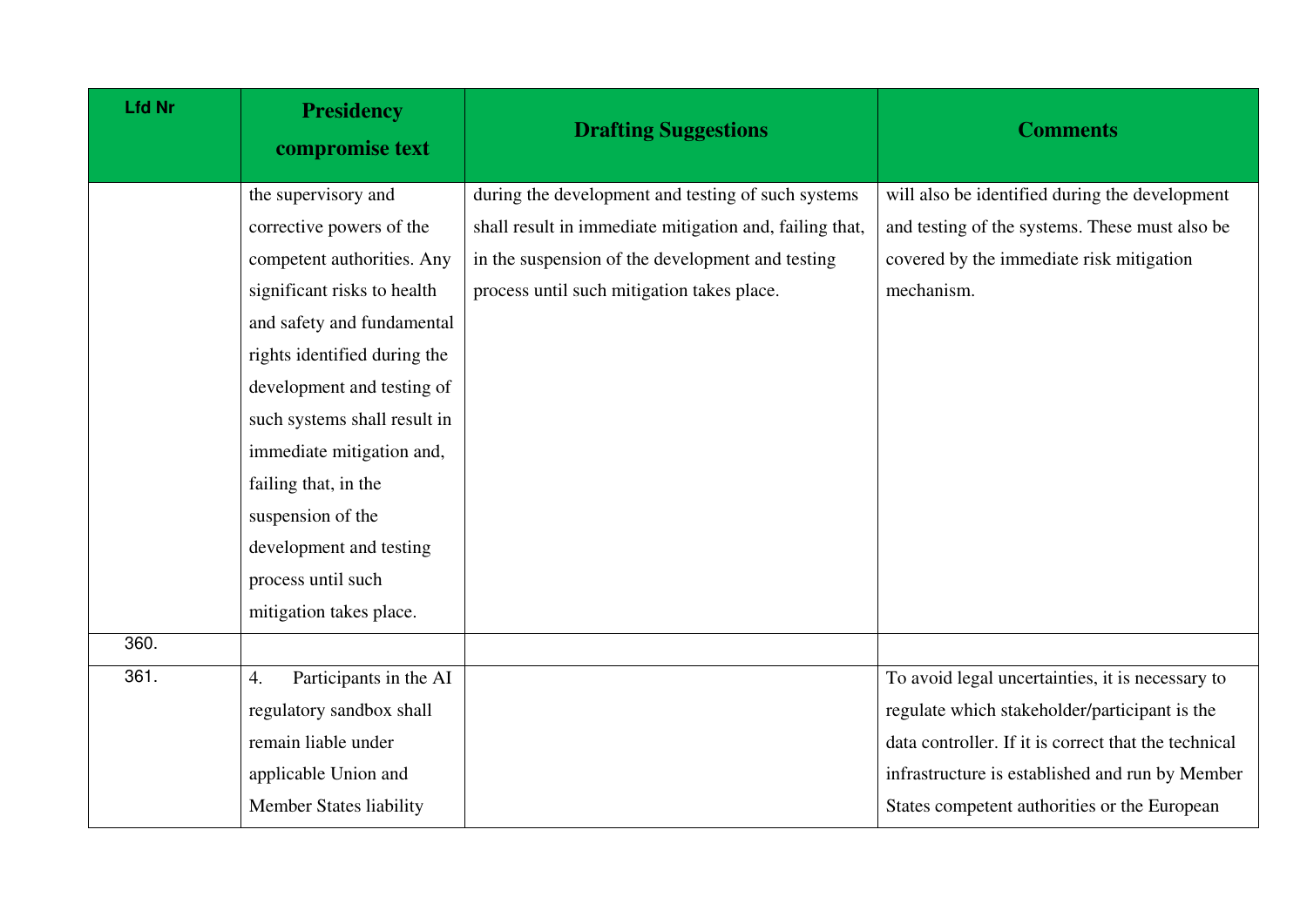| <b>Lfd Nr</b> | <b>Presidency</b><br>compromise text | <b>Drafting Suggestions</b> | <b>Comments</b>                              |
|---------------|--------------------------------------|-----------------------------|----------------------------------------------|
|               | legislation for any harm             |                             | Data Protection Supervisor, it should be     |
|               | inflicted on third parties as        |                             | considered to amend para. 4 correspondingly. |
|               | a result from the                    |                             |                                              |
|               | experimentation taking               |                             |                                              |
|               | place in the sandbox.                |                             |                                              |
| 362.          |                                      |                             |                                              |
| 363.          | Member States'<br>5.                 |                             |                                              |
|               | competent authorities that           |                             |                                              |
|               | have established AI                  |                             |                                              |
|               | regulatory sandboxes shall           |                             |                                              |
|               | coordinate their activities          |                             |                                              |
|               | and cooperate within the             |                             |                                              |
|               | framework of the European            |                             |                                              |
|               | Artificial Intelligence              |                             |                                              |
|               | Board. They shall submit             |                             |                                              |
|               | annual reports to the Board          |                             |                                              |
|               | and the Commission on the            |                             |                                              |
|               | results from the                     |                             |                                              |
|               | implementation of those              |                             |                                              |
|               | scheme, including good               |                             |                                              |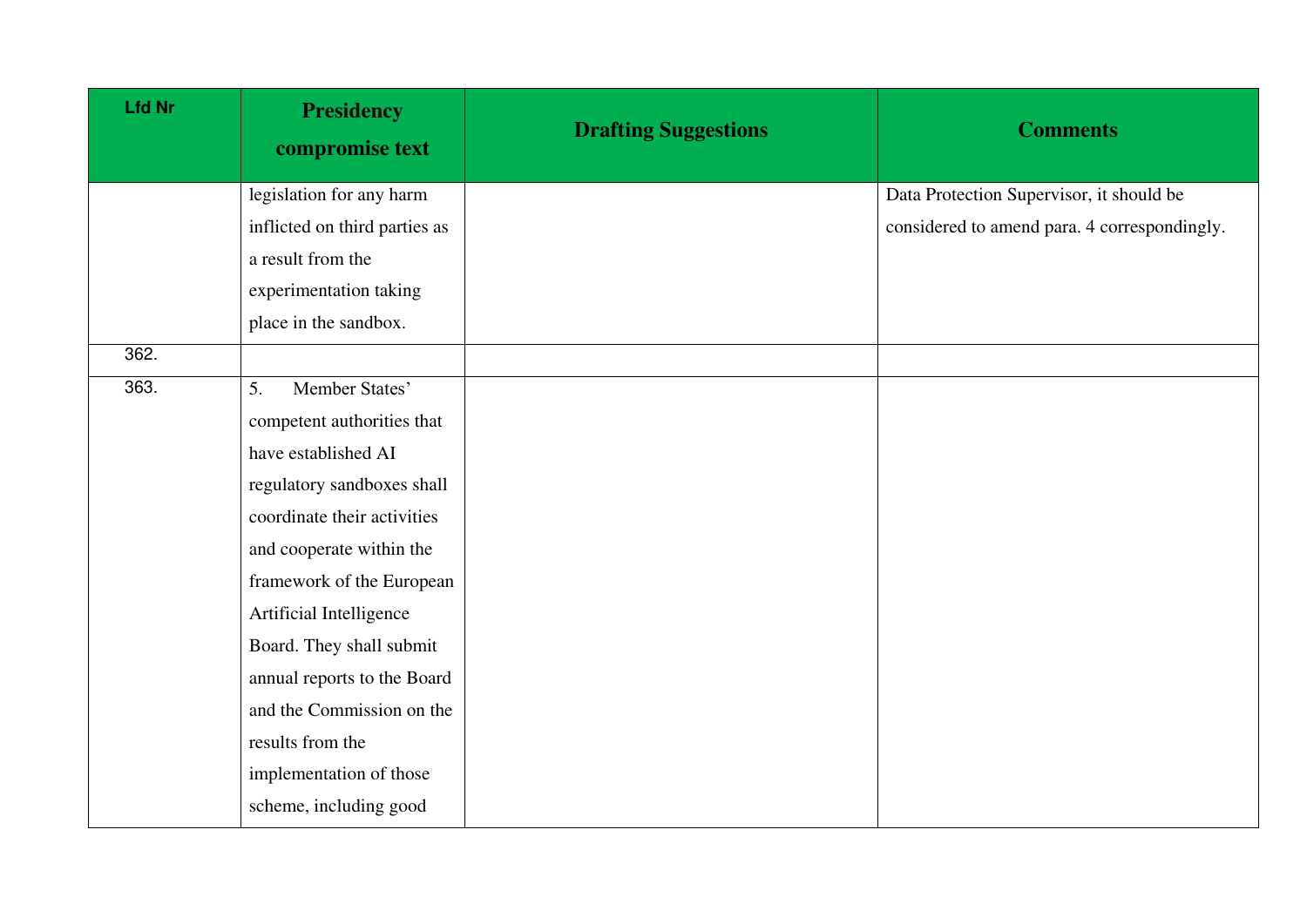| <b>Lfd Nr</b> | <b>Presidency</b><br>compromise text                                                                                                                                                                                 | <b>Drafting Suggestions</b>                                                                                                                                                                                                                                                                                                                                                                                                                     | <b>Comments</b>                                                                                                                                                                                                                                                                                                                                                                                                                                                                                                        |
|---------------|----------------------------------------------------------------------------------------------------------------------------------------------------------------------------------------------------------------------|-------------------------------------------------------------------------------------------------------------------------------------------------------------------------------------------------------------------------------------------------------------------------------------------------------------------------------------------------------------------------------------------------------------------------------------------------|------------------------------------------------------------------------------------------------------------------------------------------------------------------------------------------------------------------------------------------------------------------------------------------------------------------------------------------------------------------------------------------------------------------------------------------------------------------------------------------------------------------------|
|               | practices, lessons learnt<br>and recommendations on                                                                                                                                                                  |                                                                                                                                                                                                                                                                                                                                                                                                                                                 |                                                                                                                                                                                                                                                                                                                                                                                                                                                                                                                        |
|               | their setup and, where<br>relevant, on the application<br>of this Regulation and                                                                                                                                     |                                                                                                                                                                                                                                                                                                                                                                                                                                                 |                                                                                                                                                                                                                                                                                                                                                                                                                                                                                                                        |
|               | other Union legislation<br>supervised within the                                                                                                                                                                     |                                                                                                                                                                                                                                                                                                                                                                                                                                                 |                                                                                                                                                                                                                                                                                                                                                                                                                                                                                                                        |
| 364.          | sandbox.                                                                                                                                                                                                             |                                                                                                                                                                                                                                                                                                                                                                                                                                                 |                                                                                                                                                                                                                                                                                                                                                                                                                                                                                                                        |
|               |                                                                                                                                                                                                                      |                                                                                                                                                                                                                                                                                                                                                                                                                                                 |                                                                                                                                                                                                                                                                                                                                                                                                                                                                                                                        |
| 365.          | The modalities and<br>6.<br>the conditions of the<br>operation of the AI<br>regulatory sandboxes,<br>including the eligibility<br>criteria and the procedure<br>for the application,<br>selection, participation and | The modalities and the conditions of the<br>6.<br>operation of the AI regulatory sandboxes, including<br>the eligibility criteria and the procedure for the<br>application, selection, participation and exiting from<br>the sandbox, and the rights and obligations of the<br>participants, the evaluation and the transfer of results<br>intothe legislative process, and provisions for a<br>possible subsequent introduction into permenant | Add "the evaluation and the transfer of results<br>into legislative process": As emphasized in<br>recital 72, one objectives of the regulatory<br>sandboxes is to enhance the competent<br>authorities' oversight and understanding. EU<br>Commission's Better Regulation Toolkit (page<br>595 and 597) and the Council Conclusions on<br>Reg. Sandboxes (para 10) also stress the<br>objective of advancing regulation through<br>regulatory learning. To achieve this<br>overarchingly, clear rules shall be set up. |
|               | exiting from the sandbox,<br>and the rights and<br>obligations of the                                                                                                                                                | operation shall be set out in implementing<br>acts. These modalities and conditions shall foster<br>innovation and shall take into account particularly                                                                                                                                                                                                                                                                                         | Add "and provisions for a possible subsequent<br>introduction into permanent operation": In<br>order to provide innovators with transparent and<br>reliable investment conditions, perspectives for                                                                                                                                                                                                                                                                                                                    |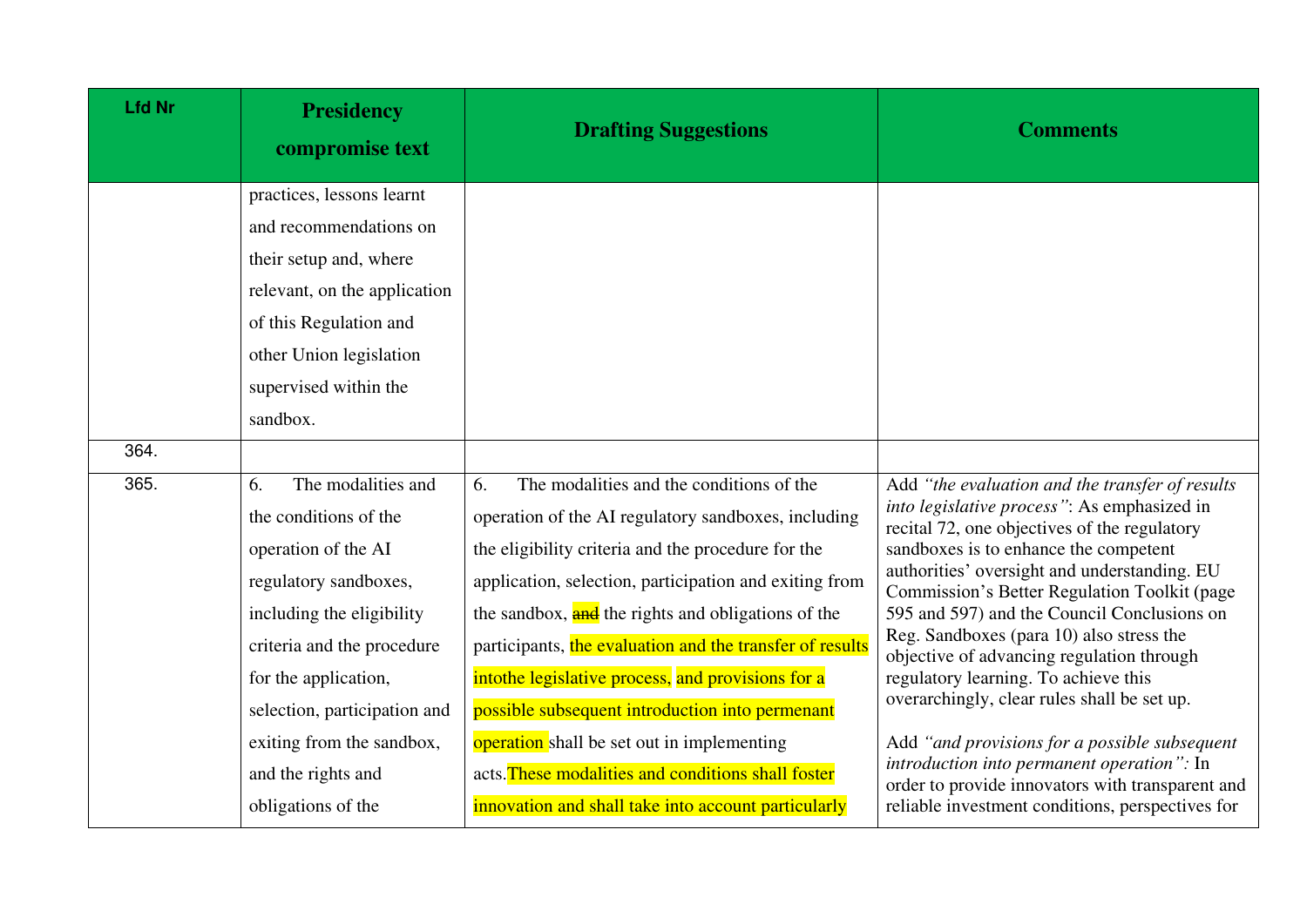| <b>Lfd Nr</b> | <b>Presidency</b><br>compromise text | <b>Drafting Suggestions</b>                            | <b>Comments</b>                                                                                                                                                                                                                                        |
|---------------|--------------------------------------|--------------------------------------------------------|--------------------------------------------------------------------------------------------------------------------------------------------------------------------------------------------------------------------------------------------------------|
|               | participants shall be set out        | the special circumstances of participating small and   | scaling the AI systems outside the regulatory                                                                                                                                                                                                          |
|               | in implementing acts.                | medium-sized enterprises. Those implementing acts      | sandbox should be set up.                                                                                                                                                                                                                              |
|               | Those implementing acts              | shall be adopted in accordance with the examination    | Add "These modalities and conditions shall                                                                                                                                                                                                             |
|               | shall be adopted in                  | procedure referred to in Article 74(2).                | foster innovation and shall take into account<br>particularly the special circumstances of                                                                                                                                                             |
|               | accordance with the                  |                                                        | participating small and medium-sized                                                                                                                                                                                                                   |
|               | examination procedure                |                                                        | enterprises": The objectives of the regulatory<br>sandboxes should be to foster AI innovation                                                                                                                                                          |
|               | referred to in Article 74(2).        |                                                        | (recital 71). In order to promote innovation, it is<br>important that the interests of small-scale<br>providers are taken into particular account<br>(recital 73. Both must be reflected in the<br>regulatory sandboxes' modalities and<br>conditions. |
|               |                                      |                                                        | Prevention of discrimination, e.g. gender                                                                                                                                                                                                              |
|               |                                      |                                                        | discrimination, shall be explicitly part of the                                                                                                                                                                                                        |
|               |                                      |                                                        | eligibility criteria.                                                                                                                                                                                                                                  |
| 366.          |                                      | (new) The AI regulatory sandboxes do not modify        | Data collected for medical device AI-systems                                                                                                                                                                                                           |
|               |                                      | the competencies and regulations regarding the         | and used for the demonstration of compliance or                                                                                                                                                                                                        |
|               |                                      | fulfilment of requirements on the clinical evaluation, | of the clinical evidence should fulfill the                                                                                                                                                                                                            |
|               |                                      | performance evaluation and clinical evidence for       | regulatory requirements of Regulation 2017/745                                                                                                                                                                                                         |
|               |                                      | high-risk AI systems which are safety components       | and 2017/746.                                                                                                                                                                                                                                          |
|               |                                      | of devices, or are devices themselves, covered by      |                                                                                                                                                                                                                                                        |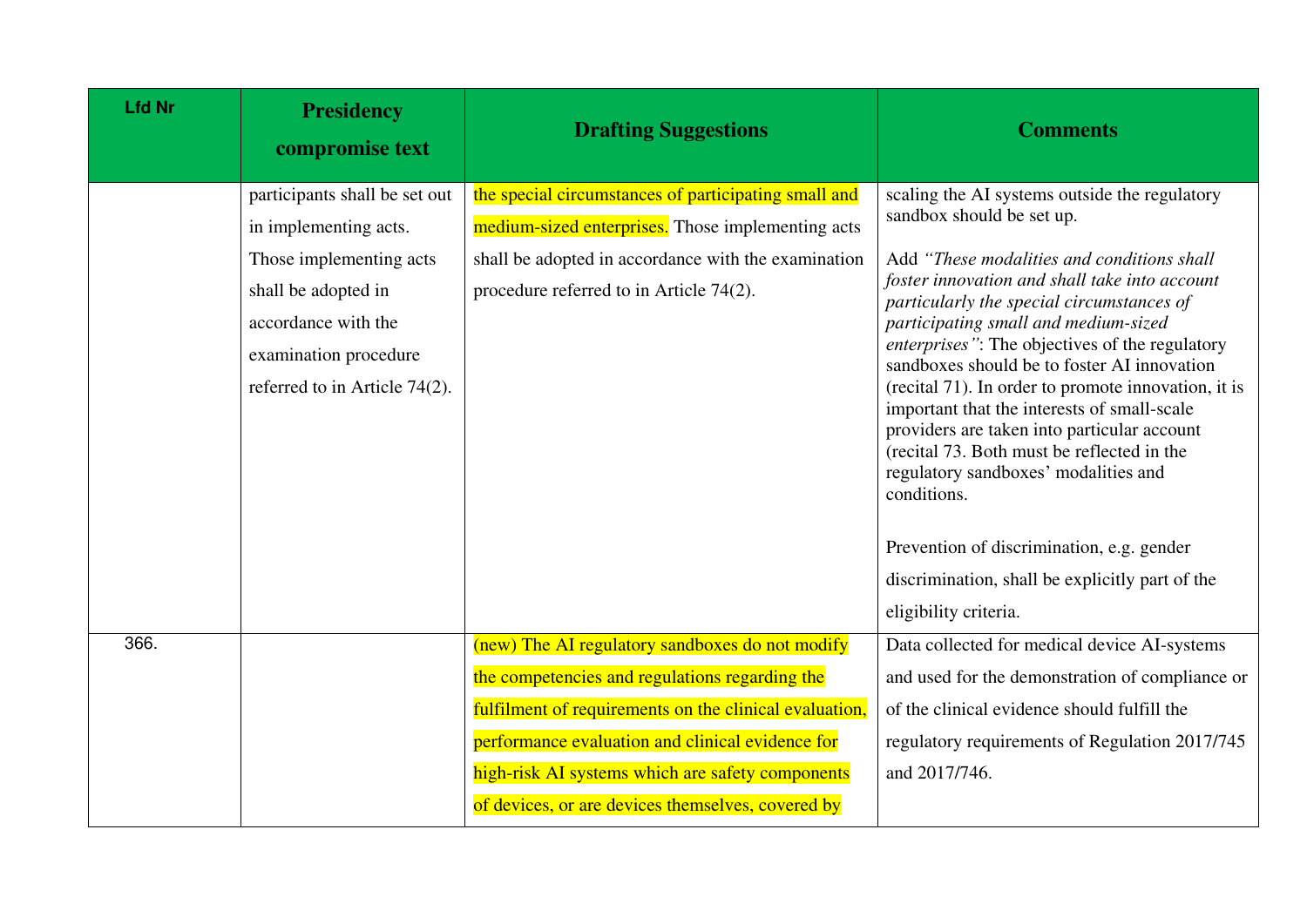| <b>Lfd Nr</b> | <b>Presidency</b><br>compromise text | <b>Drafting Suggestions</b>                         | <b>Comments</b>                                 |
|---------------|--------------------------------------|-----------------------------------------------------|-------------------------------------------------|
|               |                                      | <b>Regulation (EU) 2017/745 or Regulation (EU)</b>  |                                                 |
|               |                                      | 2017/746. Without prejudice to the requirements on  |                                                 |
|               |                                      | clinical evaluation, performance evaluation and     |                                                 |
|               |                                      | clinical evidence of Regulation 2017/745 and        |                                                 |
|               |                                      | 2017/746, data collected for those devices within   |                                                 |
|               |                                      | regulatory sandboxes may be used with regard to     |                                                 |
|               |                                      | clinical evaluation or performance evaluation and   |                                                 |
|               |                                      | for demonstration of compliance with those          |                                                 |
|               |                                      | regulatory requirements.                            |                                                 |
| 367.          |                                      | (new) By derogation from paragraphs 1 through 6,    | Given their innovative nature and the resulting |
|               |                                      | only Member States' military authorities may        | effects on the development of advanced military |
|               |                                      | establish, operate, and supervise AI regulatory     | capabilities, AI regulatory sandboxes for       |
|               |                                      | sandboxes for purposes of the defence sector or the | purposes of the defence sector or the armed     |
|               |                                      | armed forces. Member States' military authorities   | forces should be fully outside the public       |
|               |                                      | shall establish the necessary conditions for such   | domain. They also should be controled by        |
|               |                                      | developing and testing.                             | Member States' military authorities only since  |
|               |                                      |                                                     | Member States are the sole owners of military   |
|               |                                      |                                                     | capabilities in accordance with Union law (cf.  |
|               |                                      |                                                     | Article $42(3)$ TEU).                           |
| 368.          |                                      |                                                     |                                                 |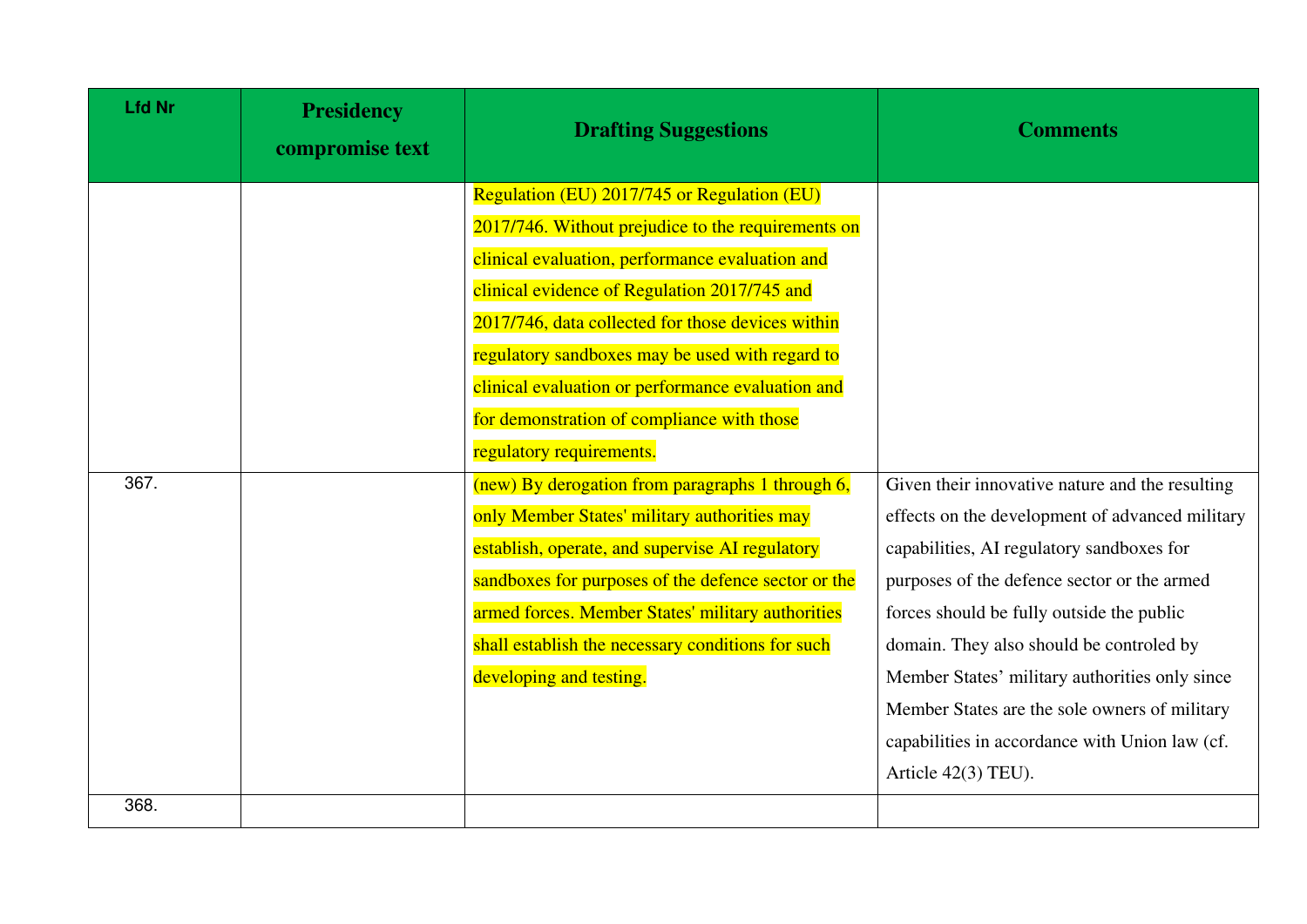| <b>Lfd Nr</b>        | <b>Presidency</b><br>compromise text                                                                                                                                                                                                                                                                                                                                                                                   | <b>Drafting Suggestions</b>                                                                                                                                                                                                                                                                                                                                     | <b>Comments</b>                                                                                                                                                                                                                                                                                                                                                                                                                                                                                                                                                |
|----------------------|------------------------------------------------------------------------------------------------------------------------------------------------------------------------------------------------------------------------------------------------------------------------------------------------------------------------------------------------------------------------------------------------------------------------|-----------------------------------------------------------------------------------------------------------------------------------------------------------------------------------------------------------------------------------------------------------------------------------------------------------------------------------------------------------------|----------------------------------------------------------------------------------------------------------------------------------------------------------------------------------------------------------------------------------------------------------------------------------------------------------------------------------------------------------------------------------------------------------------------------------------------------------------------------------------------------------------------------------------------------------------|
| 369.<br>370.<br>371. | Article 54<br>Further processing of<br>personal data for<br>developing certain AI<br>systems in the public<br>interest in the AI<br>regulatory sandbox<br>In the AI regulatory<br>1.<br>sandbox personal data<br>lawfully collected for other<br>purposes shall be processed<br>for the purposes of<br>developing and testing<br>certain innovative AI<br>systems in the sandbox<br>under the following<br>conditions: | In the AI regulatory sandbox established by the<br><b>Member States or the European Data Protection</b><br>Supervisor personal data lawfully collected for other<br>purposes shall be processed by participants of the<br>sandbox for the purposes of developing and testing<br>certain innovative AI systems in the sandbox under<br>the following conditions: | Amendment to clarify the scope of the legal<br>basis. The privilege to process personal data<br>collected for other purposes is only justified<br>when the data are processed in the sandboxes<br>under the supervision of public authorities, in<br>particular if special categories of personal data<br>(Art. 9, 10 GDPR) are processed.<br>It is still unclear, who are the participants of the<br>sandboxes (other public authorities e.g. the<br>Federal Criminal Office Germany/private<br>actors?). Hence, it is unclear who the data<br>controller is. |
| 372.                 |                                                                                                                                                                                                                                                                                                                                                                                                                        |                                                                                                                                                                                                                                                                                                                                                                 |                                                                                                                                                                                                                                                                                                                                                                                                                                                                                                                                                                |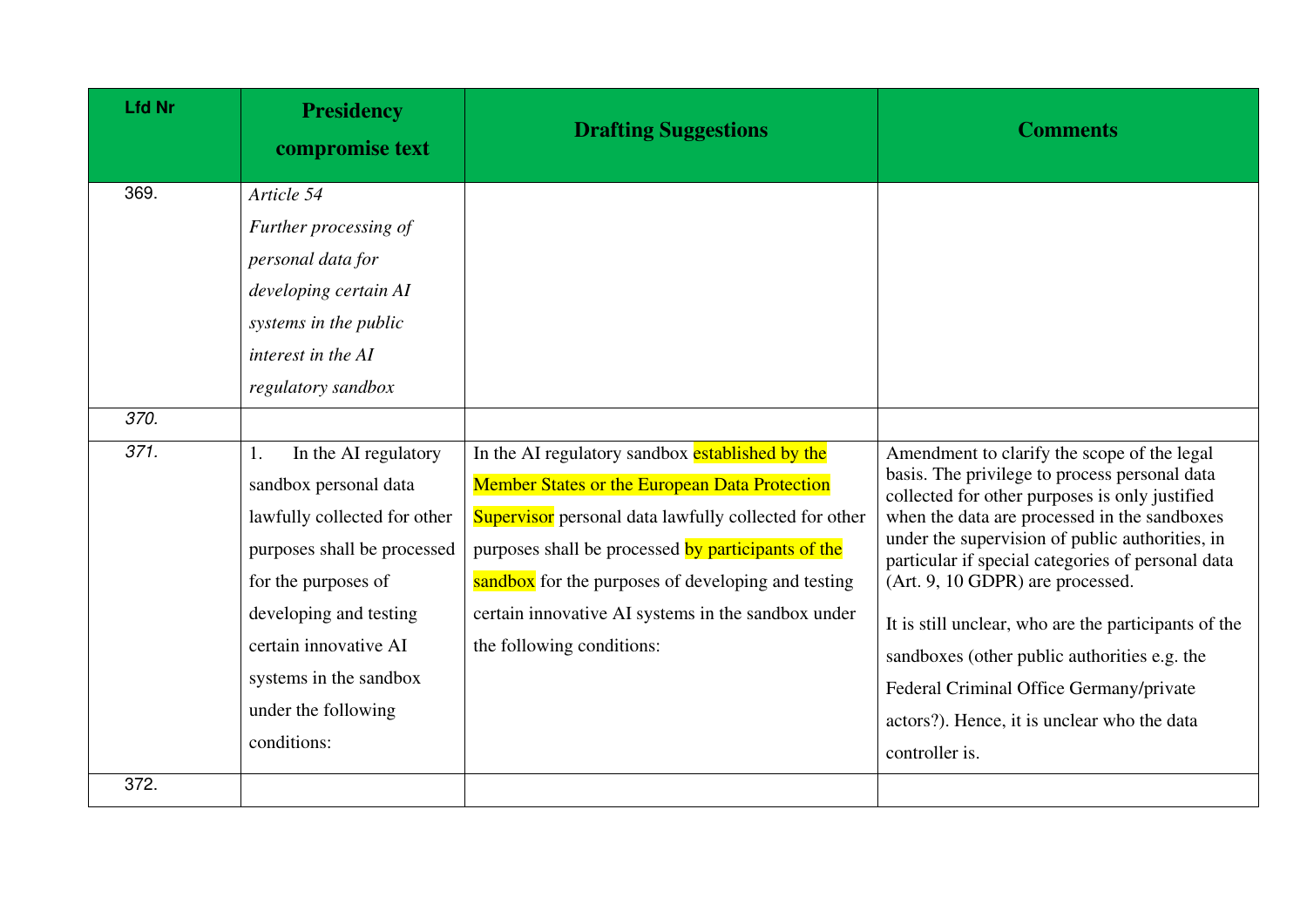| <b>Lfd Nr</b> | <b>Presidency</b><br>compromise text                   | <b>Drafting Suggestions</b>                                                                                          | <b>Comments</b>                                                                                                                           |
|---------------|--------------------------------------------------------|----------------------------------------------------------------------------------------------------------------------|-------------------------------------------------------------------------------------------------------------------------------------------|
| 373.          | the innovative AI<br>(a)<br>systems shall be developed | the innovative AI systems shall be developed<br>(a)<br>for <b>safeguarding</b> realizing substantial public interest | Replace "safeguarding" by "realizing":<br>Innovative AI systems shall not only serve to<br>conserve but to pursue and realize substantial |
|               | for safeguarding substantial                           | in one or more of the following areas:                                                                               | public interest through new and innovative                                                                                                |
|               | public interest in one or                              |                                                                                                                      | means.                                                                                                                                    |
|               | more of the following                                  |                                                                                                                      |                                                                                                                                           |
|               | areas:                                                 |                                                                                                                      |                                                                                                                                           |
| 374.          |                                                        |                                                                                                                      |                                                                                                                                           |
| 375.          | the prevention,<br>(i)                                 |                                                                                                                      |                                                                                                                                           |
|               | investigation, detection or                            |                                                                                                                      |                                                                                                                                           |
|               | prosecution of criminal                                |                                                                                                                      |                                                                                                                                           |
|               | offences or the execution                              |                                                                                                                      |                                                                                                                                           |
|               | of criminal penalties,                                 |                                                                                                                      |                                                                                                                                           |
|               | including the safeguarding                             |                                                                                                                      |                                                                                                                                           |
|               | against and the prevention                             |                                                                                                                      |                                                                                                                                           |
|               | of threats to public                                   |                                                                                                                      |                                                                                                                                           |
|               | security, under the control                            |                                                                                                                      |                                                                                                                                           |
|               | and responsibility of the                              |                                                                                                                      |                                                                                                                                           |
|               | competent authorities. The                             |                                                                                                                      |                                                                                                                                           |
|               | processing shall be based                              |                                                                                                                      |                                                                                                                                           |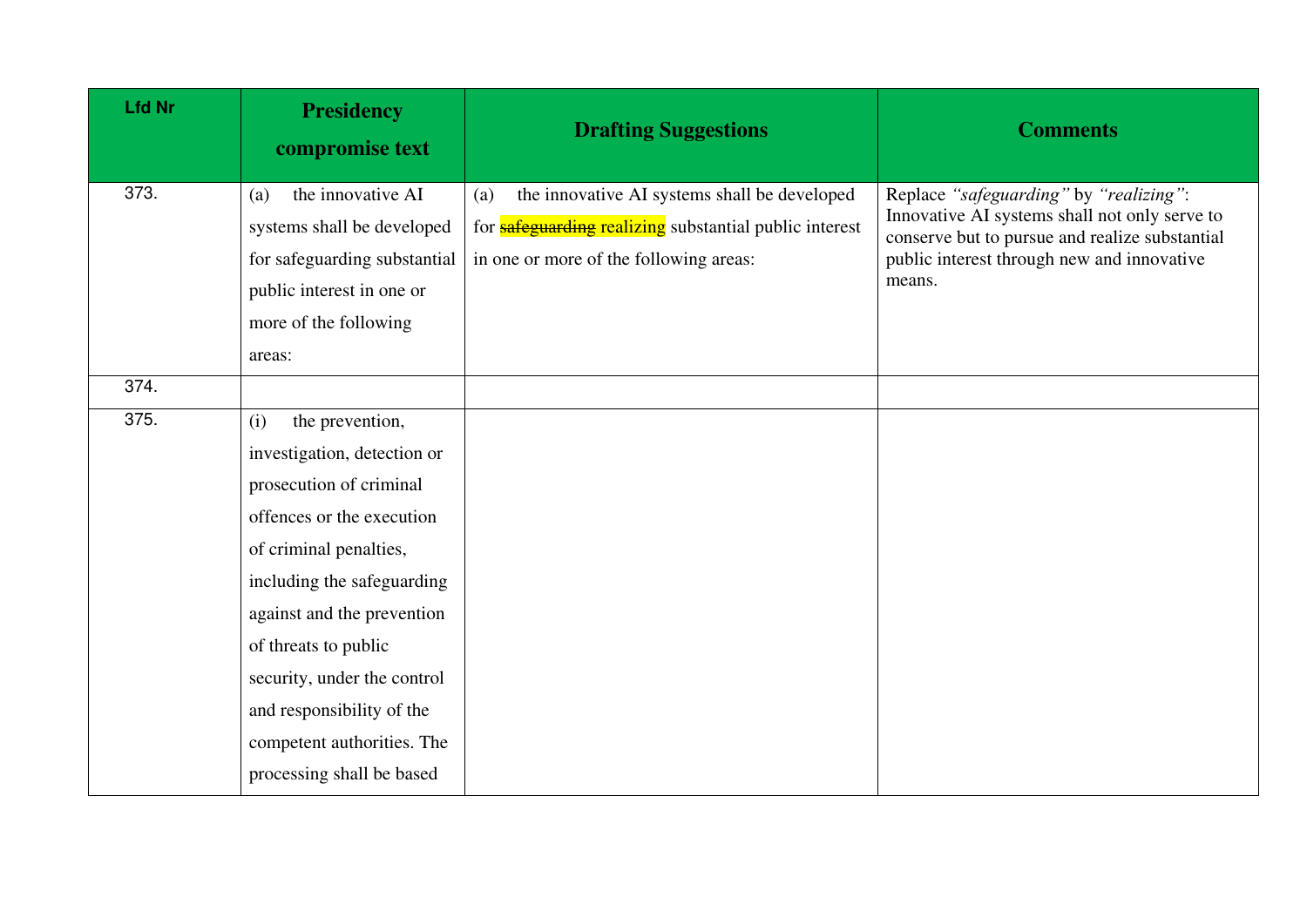| <b>Lfd Nr</b> | <b>Presidency</b><br>compromise text | <b>Drafting Suggestions</b>                           | <b>Comments</b>                                                                                                                                                                                                                                                                                |
|---------------|--------------------------------------|-------------------------------------------------------|------------------------------------------------------------------------------------------------------------------------------------------------------------------------------------------------------------------------------------------------------------------------------------------------|
|               | on Member State or Union             |                                                       |                                                                                                                                                                                                                                                                                                |
|               | law;                                 |                                                       |                                                                                                                                                                                                                                                                                                |
| 376.          |                                      |                                                       |                                                                                                                                                                                                                                                                                                |
| 377.          | public safety and<br>(ii)            | public safety and <b>public</b> healtheare, including | There is a need for reliable and innovative AI in                                                                                                                                                                                                                                              |
|               | public health, including             | disease prevention, control and treatment;            | health. However, the word "public" is<br>misleading and should be deleted, since "disease                                                                                                                                                                                                      |
|               | disease prevention, control          |                                                       | prevention, control and treatment" is mainly                                                                                                                                                                                                                                                   |
|               | and treatment;                       |                                                       | done outside public health. There is a<br>"substantial public interest" in improving AI in                                                                                                                                                                                                     |
|               |                                      |                                                       | health in general. The entire population benefits<br>from new and innovative tools for diagnoses and<br>treatment. Thus, regulatory sandboxes should<br>enable the processing of personal data within the<br>secure environment with the required safeguards<br>for training AI in healthcare. |
|               |                                      |                                                       | In the current draft, AI in the field of care                                                                                                                                                                                                                                                  |
|               |                                      |                                                       | cannot be trained and supported in regulatory                                                                                                                                                                                                                                                  |
|               |                                      |                                                       | sandboxes. Germany is still currently                                                                                                                                                                                                                                                          |
|               |                                      |                                                       | considering whether an addition in Art. 54 (1) lit                                                                                                                                                                                                                                             |
|               |                                      |                                                       | a is necessary.                                                                                                                                                                                                                                                                                |
| 378.          |                                      |                                                       |                                                                                                                                                                                                                                                                                                |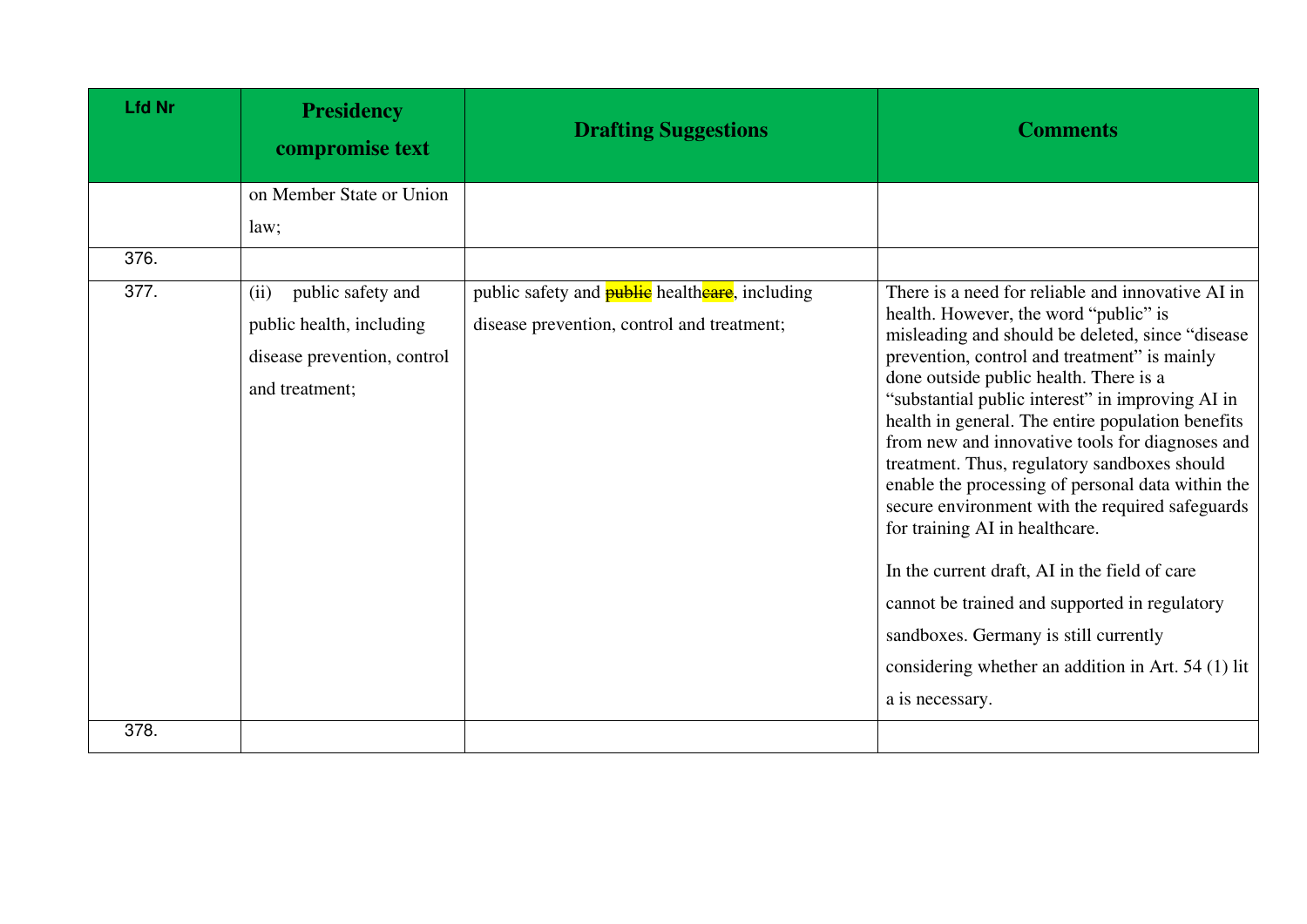| <b>Lfd Nr</b> | <b>Presidency</b><br>compromise text                                                            | <b>Drafting Suggestions</b>                                                                                                                   | <b>Comments</b>                                                                                                                                                                                                                                                                                                                                                                                                                                                                                                                                                                                                                                                                                                                                                                                                  |
|---------------|-------------------------------------------------------------------------------------------------|-----------------------------------------------------------------------------------------------------------------------------------------------|------------------------------------------------------------------------------------------------------------------------------------------------------------------------------------------------------------------------------------------------------------------------------------------------------------------------------------------------------------------------------------------------------------------------------------------------------------------------------------------------------------------------------------------------------------------------------------------------------------------------------------------------------------------------------------------------------------------------------------------------------------------------------------------------------------------|
| 379.          | a high level of<br>(iii)<br>protection and<br>improvement of the quality<br>of the environment; | (iii) a high level of protection and improvement of<br>the quality of the environment, including climate<br>change mitigation and adaptation; | This addition hightlights the potential of AI to<br>address pressing issues posed by climate<br>change, that go beyond the term environmental<br>protection in its narrow interpretation. For<br>example, AI-assisted climate change adaptation<br>measures such as AI-based extreme heat risk<br>maps for urban planning may exceed the scope<br>of environmental protection.<br>Civil society stakeholders have called for a<br>stronger recognition of AIs positive and<br>negative effects on climate change, which are<br>largly absent in the regulation. This admentment<br>would demonstrate a recognition of the large<br>positive impacts that may result from AI<br>systems in the area of climate change related<br>technologies and is much in line with the<br>promotion of innovative approaches. |
| 380.          |                                                                                                 | Add:                                                                                                                                          | The draft regulation itself mentions the "high                                                                                                                                                                                                                                                                                                                                                                                                                                                                                                                                                                                                                                                                                                                                                                   |
|               |                                                                                                 | (iv) sustainable mobility                                                                                                                     | impact sectors" mobility and public sector as                                                                                                                                                                                                                                                                                                                                                                                                                                                                                                                                                                                                                                                                                                                                                                    |
|               |                                                                                                 | $(v)$ e-government                                                                                                                            | sectors in which the Commission sees a                                                                                                                                                                                                                                                                                                                                                                                                                                                                                                                                                                                                                                                                                                                                                                           |
|               |                                                                                                 |                                                                                                                                               | particular need for the use of AI (p. 1). Those                                                                                                                                                                                                                                                                                                                                                                                                                                                                                                                                                                                                                                                                                                                                                                  |
|               |                                                                                                 |                                                                                                                                               | sectors should be explicitly included as they are                                                                                                                                                                                                                                                                                                                                                                                                                                                                                                                                                                                                                                                                                                                                                                |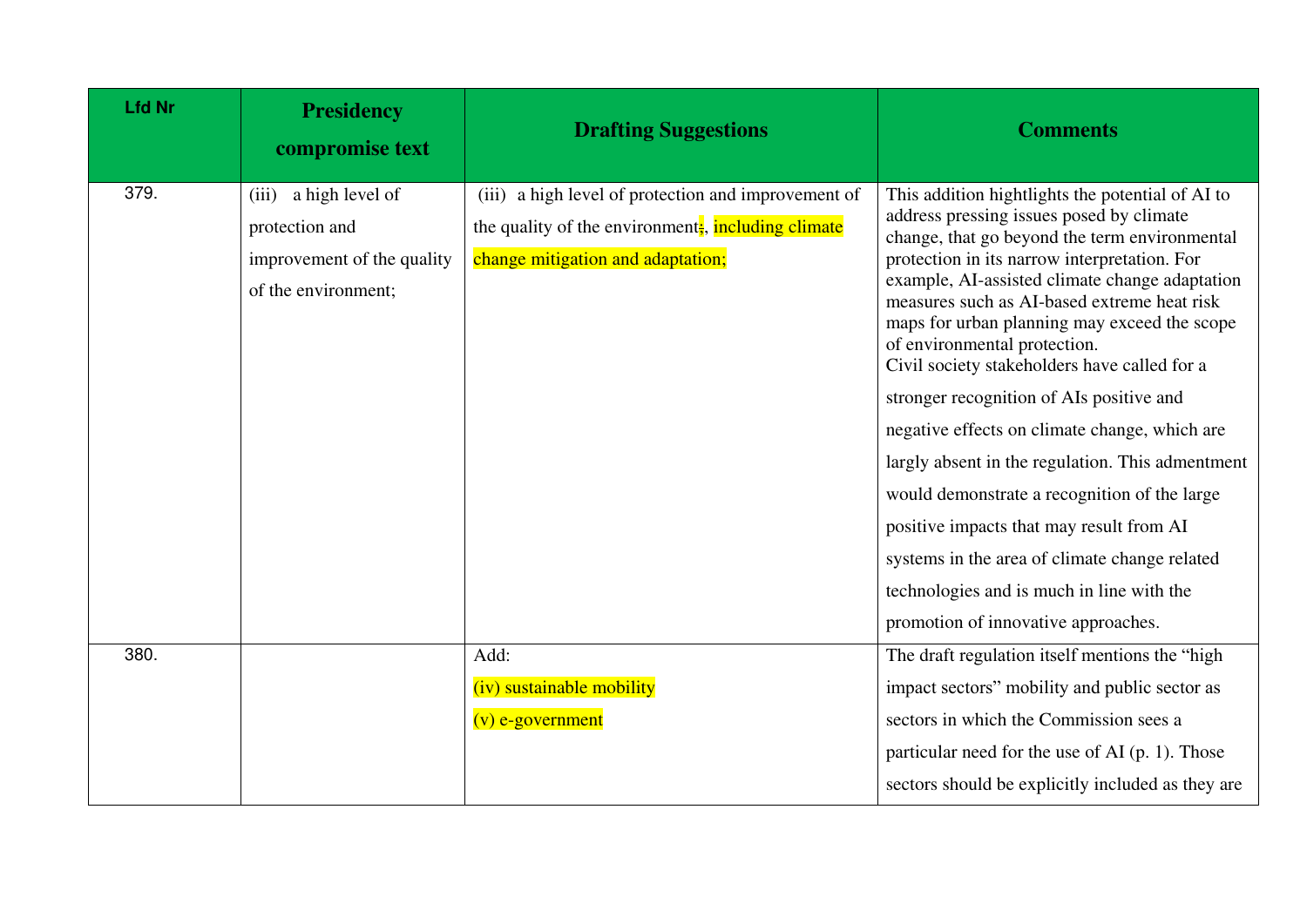| <b>Lfd Nr</b> | <b>Presidency</b><br>compromise text | <b>Drafting Suggestions</b>                      | <b>Comments</b>                                 |
|---------------|--------------------------------------|--------------------------------------------------|-------------------------------------------------|
|               |                                      |                                                  | important current and future areas where AI can |
|               |                                      |                                                  | be of substantial benefit to society and the    |
|               |                                      |                                                  | environment and may provide competitive         |
|               |                                      |                                                  | advantages to companies and the European        |
|               |                                      |                                                  | economy.                                        |
| 381.          | the data processed<br>(b)            | the data processed are necessary for<br>(b)      | In line with the GDPR, it should be clarified,  |
|               | are necessary for                    | complying with one or more of the requirements   | that pseudonymized personal data must be the    |
|               | complying with one or                | referred to in Title III, Chapter 2 where those  | first choice before processing other personal   |
|               | more of the requirements             | requirements cannot be effectively fulfilled by  | data.                                           |
|               | referred to in Title III,            | processing anonymised, synthetic or other non-   |                                                 |
|               | Chapter 2 where those                | personal data or at least pseudonymized personal |                                                 |
|               | requirements cannot be               | data;                                            |                                                 |
|               | effectively fulfilled by             |                                                  |                                                 |
|               | processing anonymised,               |                                                  |                                                 |
|               | synthetic or other non-              |                                                  |                                                 |
|               | personal data;                       |                                                  |                                                 |
| 382.          |                                      |                                                  |                                                 |
| 383.          | there are effective<br>(c)           |                                                  |                                                 |
|               | monitoring mechanisms to             |                                                  |                                                 |
|               | identify if any high risks to        |                                                  |                                                 |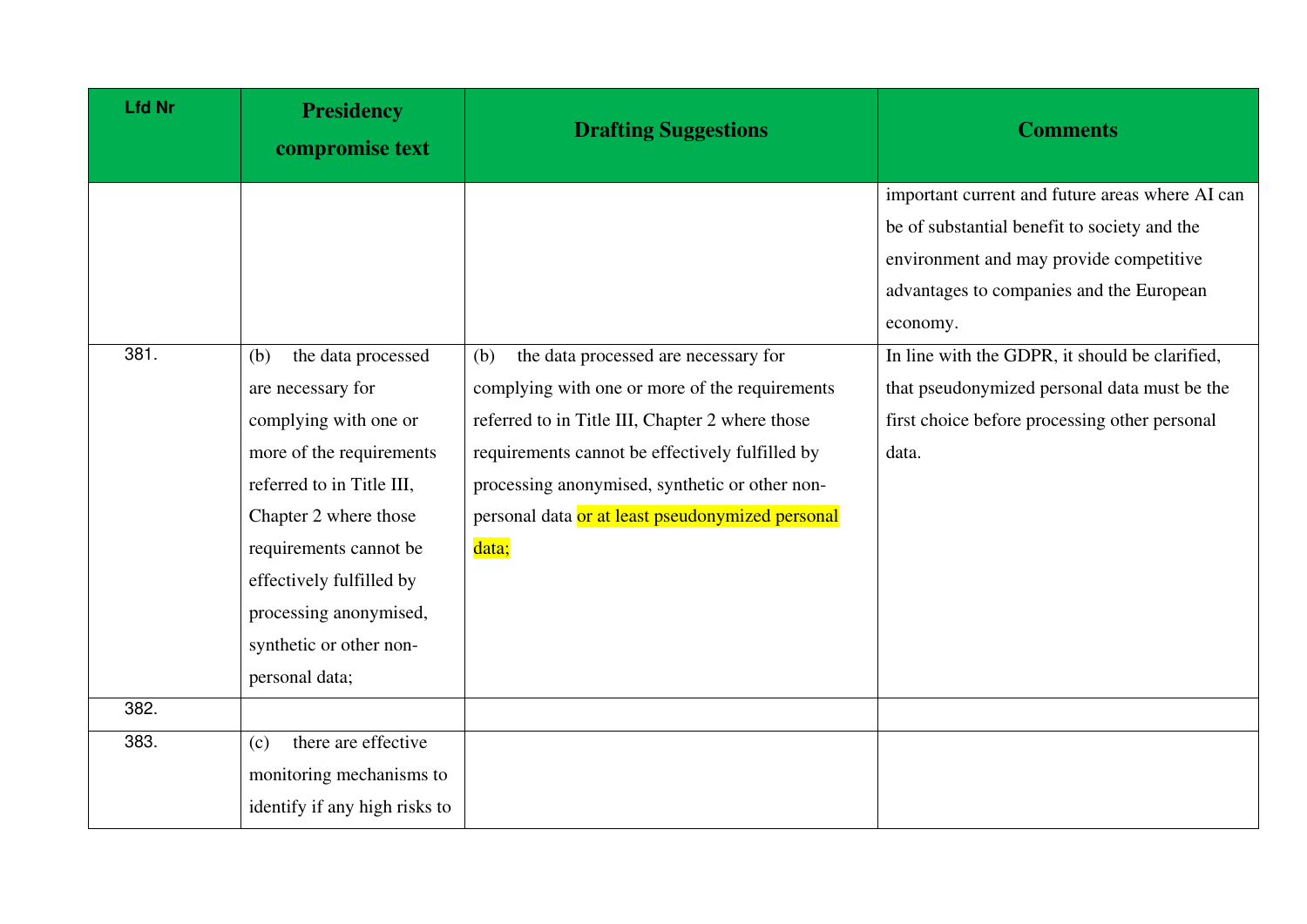| <b>Lfd Nr</b> | <b>Presidency</b><br>compromise text | <b>Drafting Suggestions</b> | <b>Comments</b> |
|---------------|--------------------------------------|-----------------------------|-----------------|
|               | the fundamental rights of            |                             |                 |
|               | the data subjects may arise          |                             |                 |
|               | during the sandbox                   |                             |                 |
|               | experimentation as well as           |                             |                 |
|               | response mechanism to                |                             |                 |
|               | promptly mitigate those              |                             |                 |
|               | risks and, where necessary,          |                             |                 |
|               | stop the processing;                 |                             |                 |
| 384.          |                                      |                             |                 |
| 385.          | any personal data to<br>(d)          |                             |                 |
|               | be processed in the context          |                             |                 |
|               | of the sandbox are in a              |                             |                 |
|               | functionally separate,               |                             |                 |
|               | isolated and protected data          |                             |                 |
|               | processing environment               |                             |                 |
|               | under the control of the             |                             |                 |
|               | participants and only                |                             |                 |
|               | authorised persons have              |                             |                 |
|               | access to that data;                 |                             |                 |
| 386.          |                                      |                             |                 |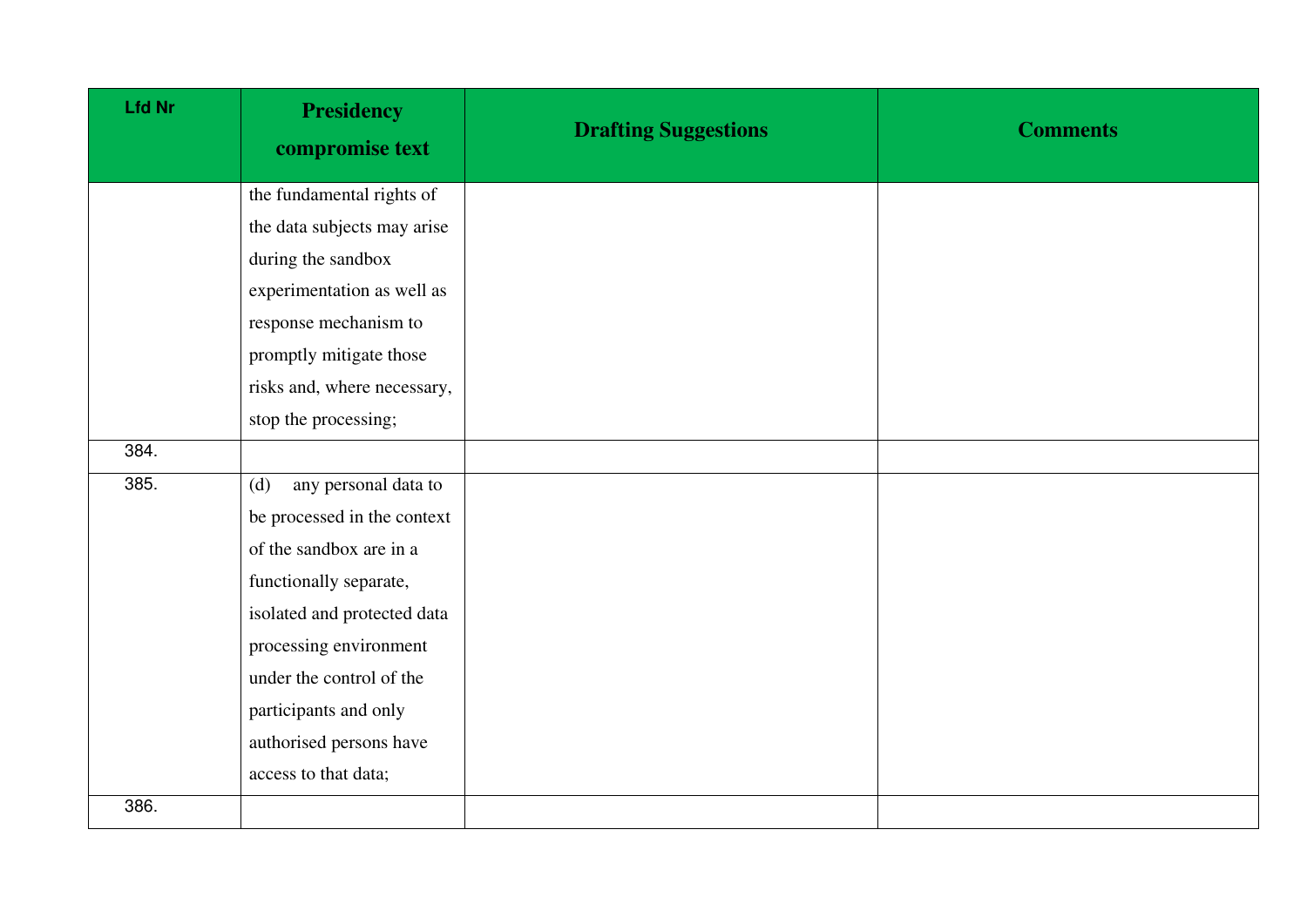| <b>Presidency</b><br>compromise text | <b>Drafting Suggestions</b> | <b>Comments</b>                                 |
|--------------------------------------|-----------------------------|-------------------------------------------------|
| any personal data<br>(e)             |                             |                                                 |
| processed are not be                 |                             |                                                 |
| transmitted, transferred or          |                             |                                                 |
| otherwise accessed by                |                             |                                                 |
| other parties;                       |                             |                                                 |
|                                      |                             |                                                 |
| any processing of<br>(f)             |                             |                                                 |
| personal data in the context         |                             |                                                 |
| of the sandbox do not lead           |                             |                                                 |
| to measures or decisions             |                             |                                                 |
| affecting the data subjects;         |                             |                                                 |
|                                      |                             |                                                 |
| any personal data<br>(g)             |                             | We ask for further clarification with regard to |
| processed in the context of          |                             | the retention period.                           |
| the sandbox are deleted              |                             |                                                 |
| once the participation in            |                             |                                                 |
| the sandbox has terminated           |                             |                                                 |
| or the personal data has             |                             |                                                 |
| reached the end of its               |                             |                                                 |
| retention period;                    |                             |                                                 |
|                                      |                             |                                                 |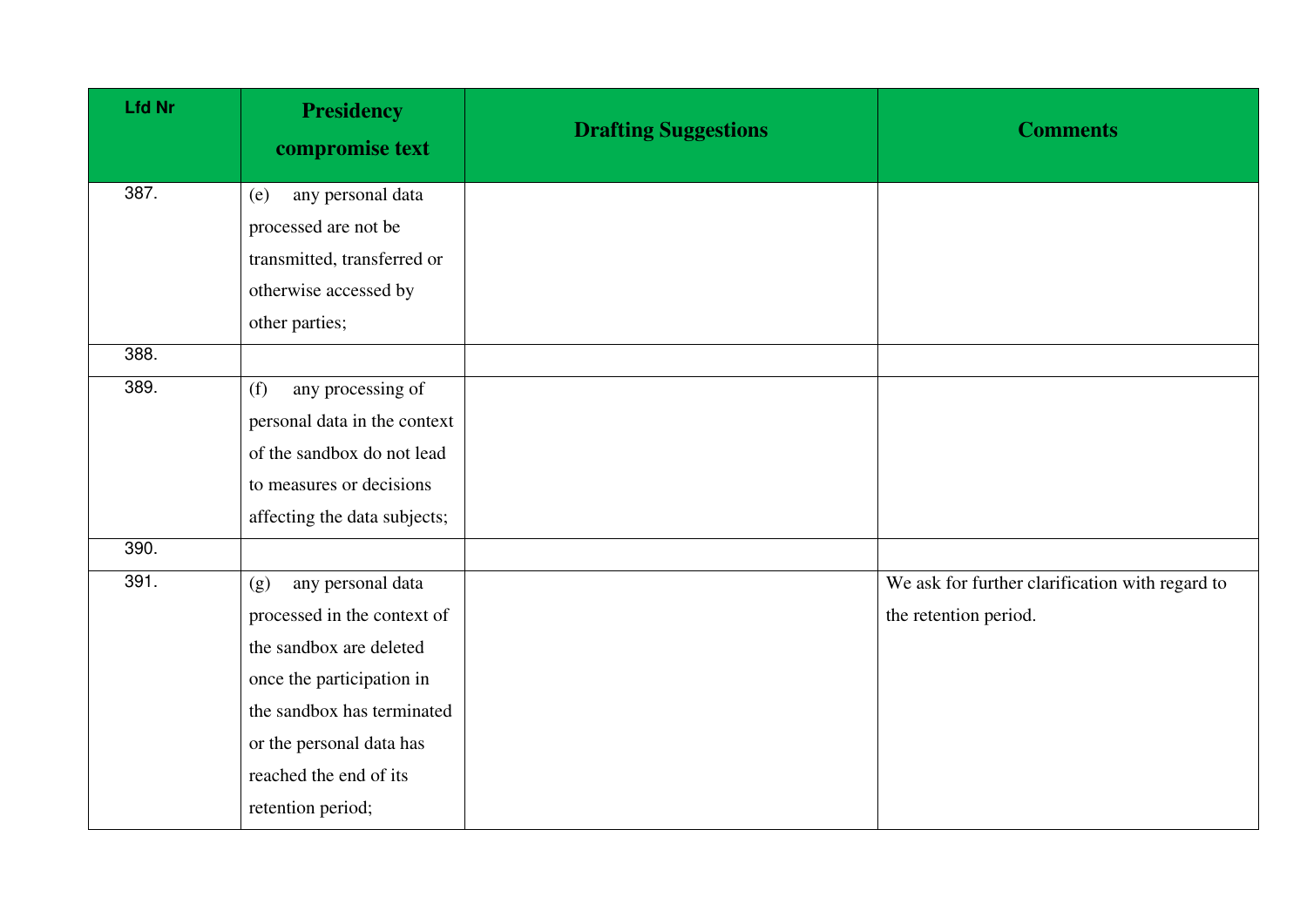| <b>Lfd Nr</b> | <b>Presidency</b><br>compromise text | <b>Drafting Suggestions</b> | <b>Comments</b> |
|---------------|--------------------------------------|-----------------------------|-----------------|
| 392.          |                                      |                             |                 |
| 393.          | the logs of the<br>(h)               |                             |                 |
|               | processing of personal data          |                             |                 |
|               | in the context of the                |                             |                 |
|               | sandbox are kept for the             |                             |                 |
|               | duration of the                      |                             |                 |
|               | participation in the sandbox         |                             |                 |
|               | and 1 year after its                 |                             |                 |
|               | termination, solely for the          |                             |                 |
|               | purpose of and only as long          |                             |                 |
|               | as necessary for fulfilling          |                             |                 |
|               | accountability and                   |                             |                 |
|               | documentation obligations            |                             |                 |
|               | under this Article or other          |                             |                 |
|               | application Union or                 |                             |                 |
|               | Member States legislation;           |                             |                 |
| 394.          |                                      |                             |                 |
| 395.          | complete and detailed<br>(i)         |                             |                 |
|               | description of the process           |                             |                 |
|               | and rationale behind the             |                             |                 |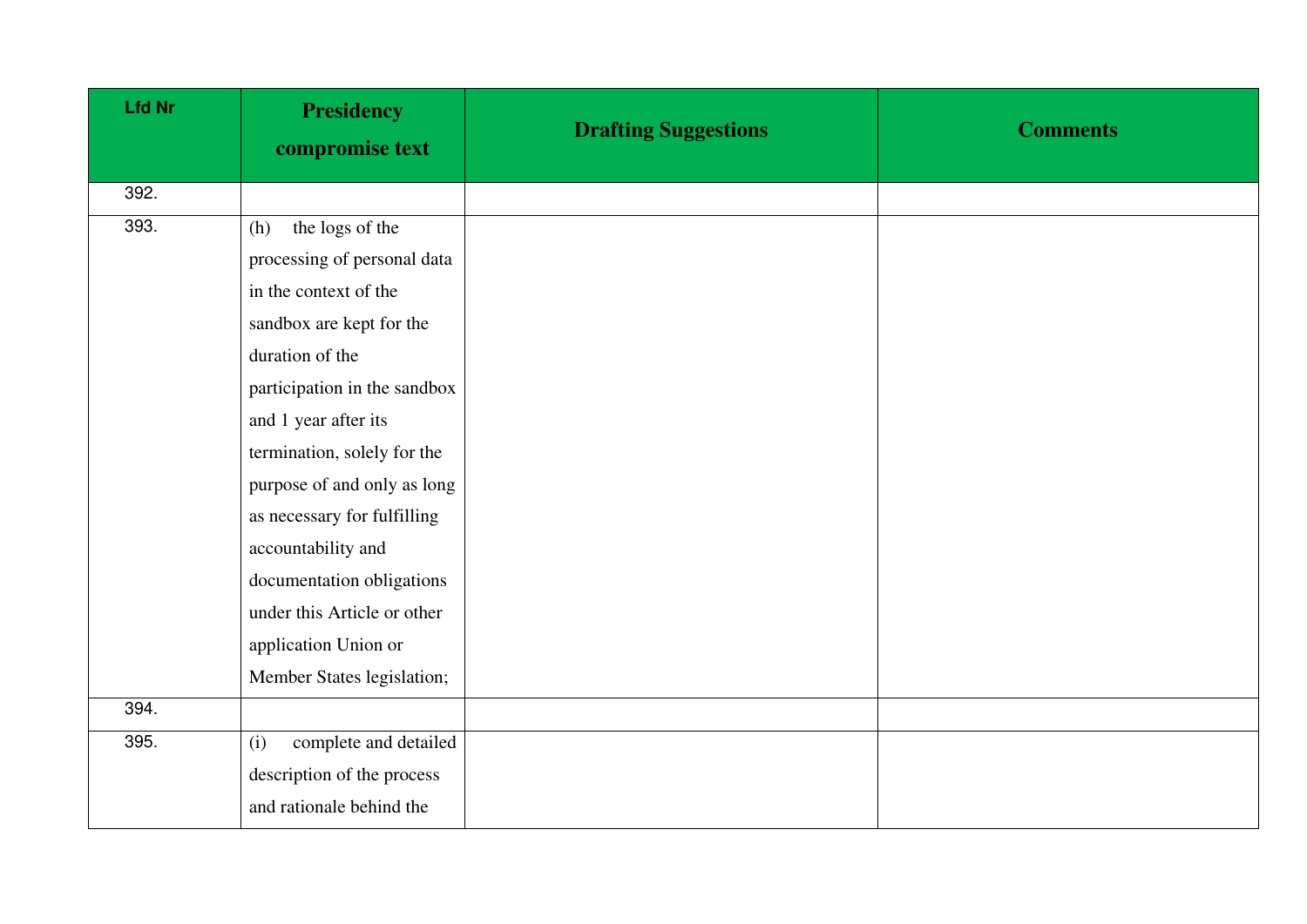| <b>Lfd Nr</b> | <b>Presidency</b><br>compromise text | <b>Drafting Suggestions</b>                            | <b>Comments</b>                                    |
|---------------|--------------------------------------|--------------------------------------------------------|----------------------------------------------------|
|               | training, testing and                |                                                        |                                                    |
|               | validation of the AI system          |                                                        |                                                    |
|               | is kept together with the            |                                                        |                                                    |
|               | testing results as part of the       |                                                        |                                                    |
|               | technical documentation in           |                                                        |                                                    |
|               | Annex IV;                            |                                                        |                                                    |
| 396.          |                                      |                                                        |                                                    |
| 397.          | a short summary of<br>(i)            |                                                        |                                                    |
|               | the AI project developed in          |                                                        |                                                    |
|               | the sandbox, its objectives          |                                                        |                                                    |
|               | and expected results                 |                                                        |                                                    |
|               | published on the website of          |                                                        |                                                    |
|               | the competent authorities.           |                                                        |                                                    |
| 398.          |                                      |                                                        |                                                    |
| 399.          |                                      |                                                        |                                                    |
| 400.          |                                      |                                                        |                                                    |
| 401.          | Paragraph 1 is<br>2.                 | [Add in Recital 72] "Article 54 is an Union law        | Recital 72: "This Regulation should provide the    |
|               | without prejudice to Union           | which constitutes a necessary and proportionate        | legal basis for the use of personal data collected |
|               | or Member States                     | measure in a democratic society to safeguard the       | for other purposes for developing certain AI       |
|               | legislation excluding                | objectives referred to in Article 23 (1) of Regulation | systems in the public interest within the AI       |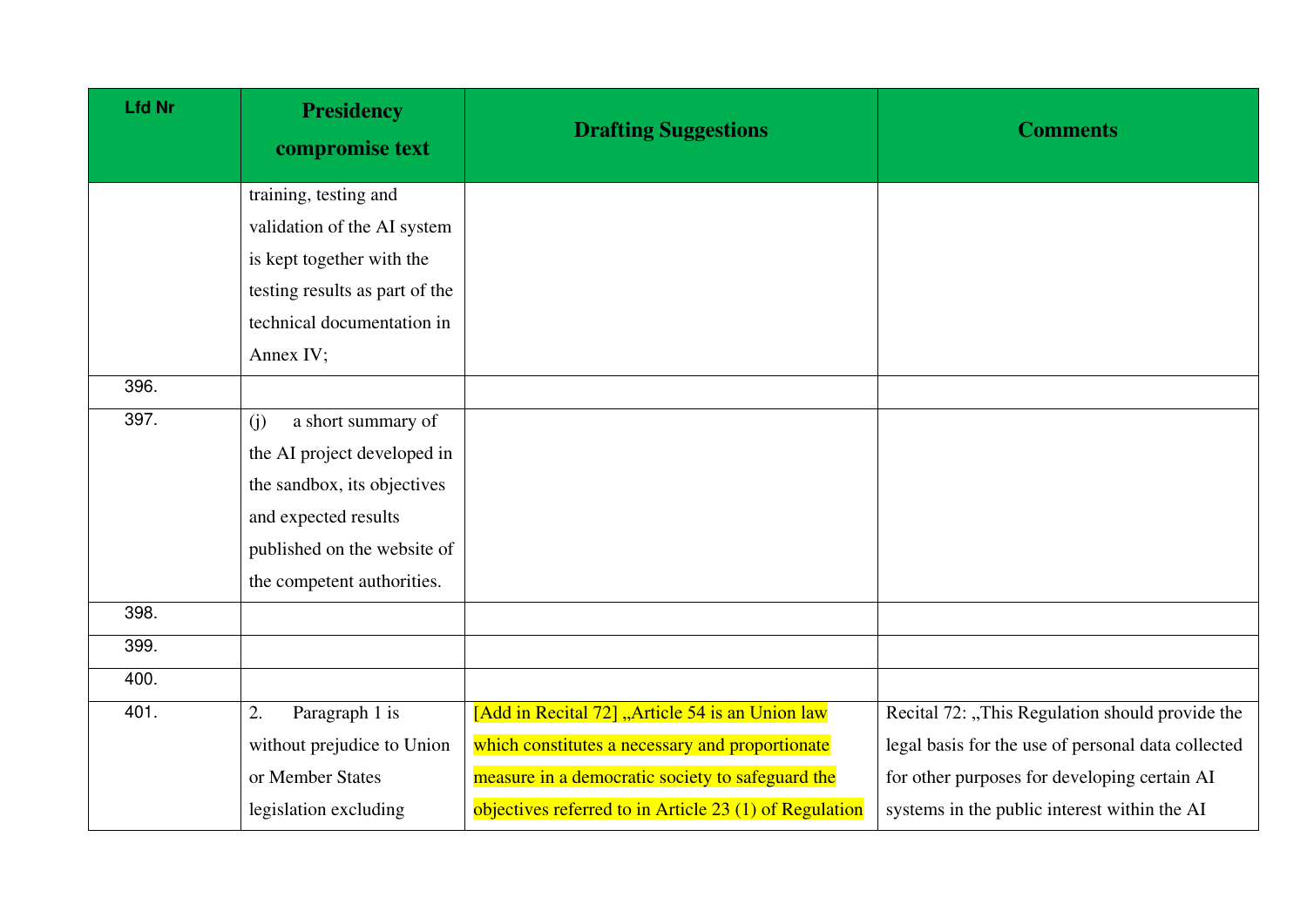| <b>Lfd Nr</b> | <b>Presidency</b><br>compromise text | <b>Drafting Suggestions</b>                    | <b>Comments</b>                                    |
|---------------|--------------------------------------|------------------------------------------------|----------------------------------------------------|
|               | processing for other                 | (EU) 2016/679 and Article 25 (1) of Regulation | regulatory sandbox, in line with Article $6(4)$ of |
|               | purposes than those                  | (EU) 2018/1725.                                | Regulation (EU) 2016/679, and Article 6 of         |
|               | explicitly mentioned in that         |                                                | Regulation (EU) 2018/1725, and without             |
|               | legislation.                         |                                                | prejudice to Article 4(2) of Directive (EU)        |
|               |                                      |                                                | 2016/680." Recital 72 does not make it clear       |
|               |                                      |                                                | what "in line with Article 6 (4)" means (Is        |
|               |                                      |                                                | Article 54 meant to be an Union law which          |
|               |                                      |                                                | constitutes a necessary and proportionate          |
|               |                                      |                                                | measure in a democratic society to safeguard the   |
|               |                                      |                                                | objectives referred to in Article 23(1) GDPR?).    |
|               |                                      |                                                | We would approve a clarification in Recital 72.    |
| 402.          |                                      |                                                |                                                    |
| 403.          |                                      |                                                |                                                    |
| 404.          |                                      |                                                |                                                    |
| 405.          | Article 55                           |                                                |                                                    |
|               | Measures for <b>SME</b> small        |                                                |                                                    |
|               | scale providers and users            |                                                |                                                    |
| 406.          |                                      |                                                |                                                    |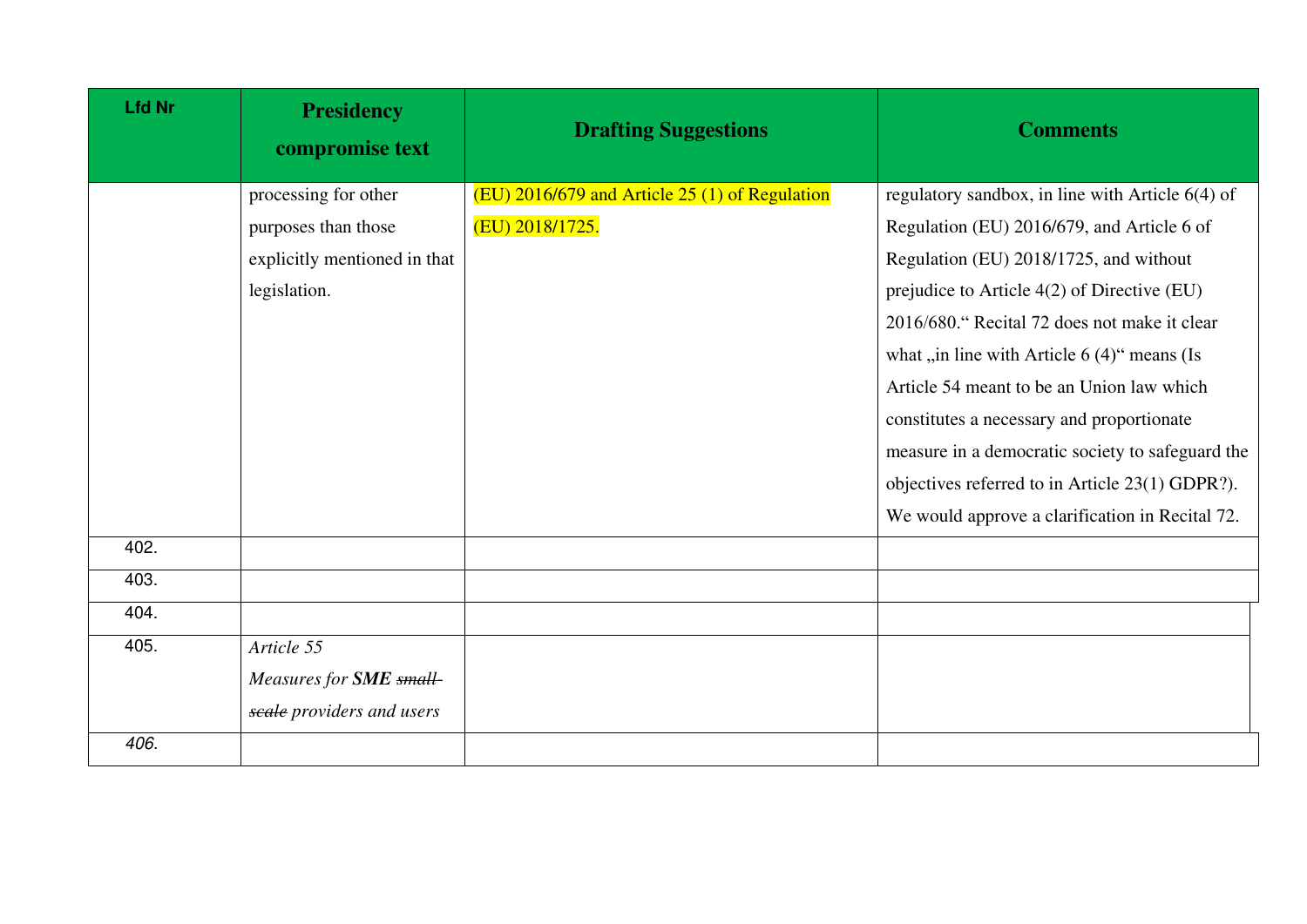| <b>Lfd Nr</b> | <b>Presidency</b><br>compromise text | <b>Drafting Suggestions</b> | <b>Comments</b> |
|---------------|--------------------------------------|-----------------------------|-----------------|
| 407.          | Member States shall<br>1.            |                             |                 |
|               | undertake the following              |                             |                 |
|               | actions:                             |                             |                 |
| 408.          |                                      |                             |                 |
| 409.          | provide small-scale<br>(a)           |                             |                 |
|               | SME providers, including             |                             |                 |
|               | and start-ups with priority          |                             |                 |
|               | access to the AI regulatory          |                             |                 |
|               | sandboxes to the extent that         |                             |                 |
|               | they fulfil the eligibility          |                             |                 |
|               | conditions;                          |                             |                 |
| 410.          |                                      |                             |                 |
| 411.          | organise specific<br>(b)             |                             |                 |
|               | awareness raising activities         |                             |                 |
|               | about the application of             |                             |                 |
|               | this Regulation tailored to          |                             |                 |
|               | the needs of the small-scale         |                             |                 |
|               | SME providers and users;             |                             |                 |
| 412.          |                                      |                             |                 |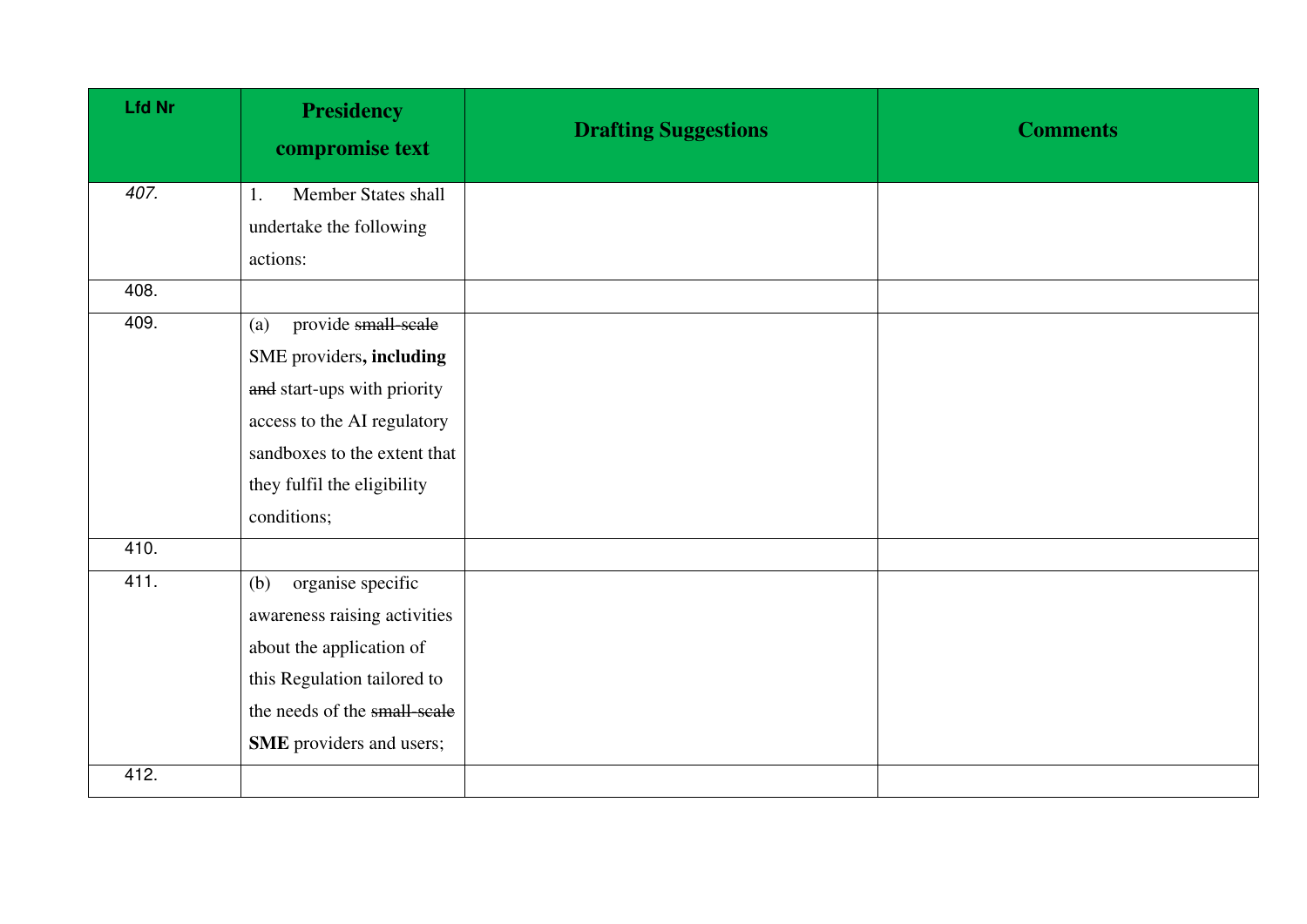| <b>Lfd Nr</b> | <b>Presidency</b><br>compromise text               | <b>Drafting Suggestions</b>                                                                       | <b>Comments</b>                                                                                                                     |
|---------------|----------------------------------------------------|---------------------------------------------------------------------------------------------------|-------------------------------------------------------------------------------------------------------------------------------------|
| 413.          | where appropriate,<br>(c)<br>establish a dedicated | where appropriate, establish a dedicated<br>(c)<br>channel for communication with small-scale SME | Delete "where appropriate" and add "and<br>provide assistance for participation in AI<br>regulatory sandboxes": Numerous companies, |
|               | channel for communication                          | providers and user and other innovators to provide                                                | especially startups, have told us about the need                                                                                    |
|               | with small-scale SME                               | guidance, and respond to queries about the                                                        | for a contact point. Especially for the access to<br>the novel instrument of the regulatory sandbox,                                |
|               | providers and user and                             | implementation of this Regulation, and provide                                                    | low-threshold and practice-oriented information                                                                                     |
|               | other innovators to provide                        | assistance for participation in AI regulatory                                                     | offers are necessary.                                                                                                               |
|               | guidance and respond to                            | sandboxes.                                                                                        |                                                                                                                                     |
|               | queries about the                                  |                                                                                                   |                                                                                                                                     |
|               | implementation of this                             |                                                                                                   |                                                                                                                                     |
|               | Regulation.                                        |                                                                                                   |                                                                                                                                     |
| 414.          |                                                    |                                                                                                   |                                                                                                                                     |
| 415.          | 2.<br>The specific interests                       |                                                                                                   |                                                                                                                                     |
|               | and needs of the small-                            |                                                                                                   |                                                                                                                                     |
|               | scale SME providers shall                          |                                                                                                   |                                                                                                                                     |
|               | be taken into account when                         |                                                                                                   |                                                                                                                                     |
|               | setting the fees for                               |                                                                                                   |                                                                                                                                     |
|               | conformity assessment                              |                                                                                                   |                                                                                                                                     |
|               | under Article 43, reducing                         |                                                                                                   |                                                                                                                                     |
|               | those fees proportionately                         |                                                                                                   |                                                                                                                                     |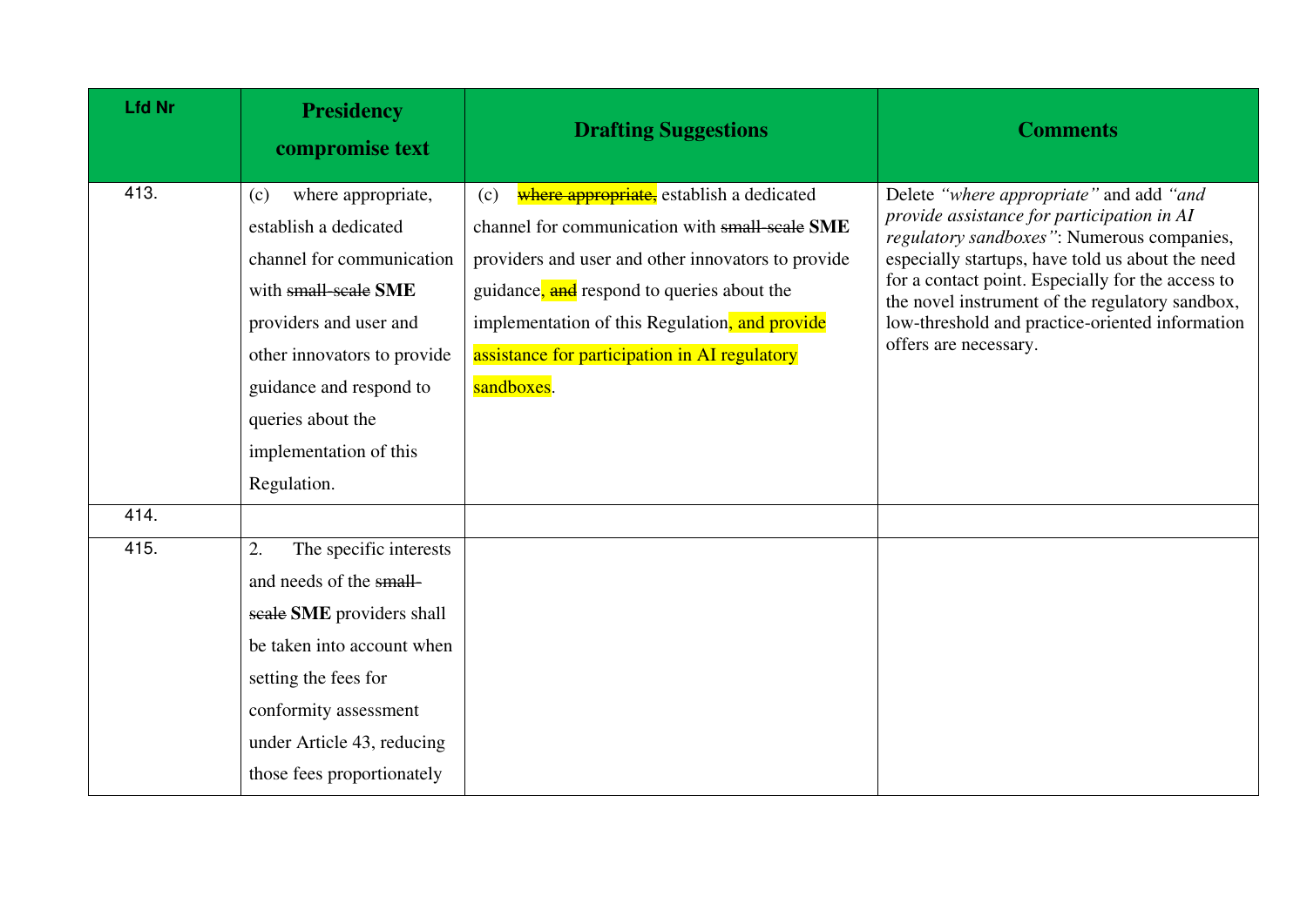| <b>Lfd Nr</b> | <b>Presidency</b><br>compromise text | <b>Drafting Suggestions</b> | <b>Comments</b>                        |
|---------------|--------------------------------------|-----------------------------|----------------------------------------|
|               | to their size and market             |                             |                                        |
|               | size.                                |                             |                                        |
| 416.          |                                      |                             |                                        |
| 417.          |                                      |                             |                                        |
| 418.          | <b>TITLE VI</b>                      |                             |                                        |
| 419.          |                                      |                             |                                        |
| 420.          | <b>GOVERNANCE</b>                    |                             |                                        |
| 421.          |                                      |                             |                                        |
| 422.          | <b>CHAPTER 1</b>                     |                             |                                        |
| 423.          |                                      |                             |                                        |
| 424.          | <b>EUROPEAN</b>                      |                             |                                        |
|               | <b>ARTIFICIAL</b>                    |                             |                                        |
|               | <b>INTELLIGENCE BOARD</b>            |                             |                                        |
| 425.          |                                      |                             | WE SUGGEST AN ORIENTATIONAL            |
|               |                                      |                             | DEBATE REGARDING THE AI BOARD.         |
|               |                                      |                             | THIS DEBATE SHOULD INCLUDE THE         |
|               |                                      |                             | <b>GENERAL ALIGNEMENT OF THE BOARD</b> |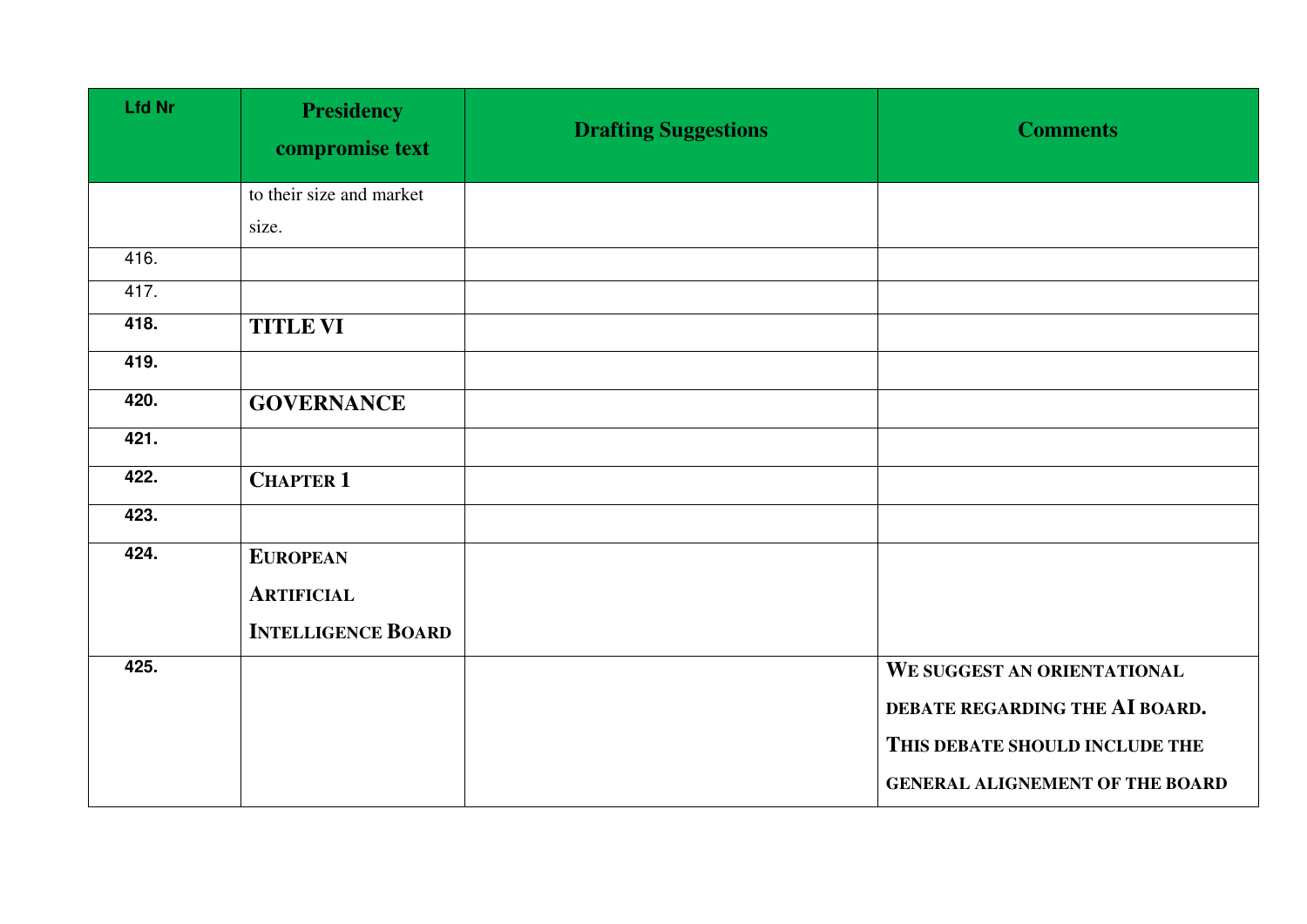| <b>Lfd Nr</b> | <b>Presidency</b><br>compromise text | <b>Drafting Suggestions</b> | <b>Comments</b>                     |
|---------------|--------------------------------------|-----------------------------|-------------------------------------|
|               |                                      |                             | AND THE SCOPE, ITS MEMEBERS AND     |
|               |                                      |                             | POSSIBLE RULES OF PROCEDURE. WE     |
|               |                                      |                             | WOULD LIKE TO RESERVE THE           |
|               |                                      |                             | <b>OPPORTUNITY TO MAKE FURTHER</b>  |
|               |                                      |                             | <b>COMMENTS AFTER THAT PROPOSED</b> |
|               |                                      |                             | DEBATE.                             |
| 426.          | Article 56                           |                             |                                     |
|               | Establishment of the                 |                             |                                     |
|               | European Artificial                  |                             |                                     |
|               | Intelligence Board                   |                             |                                     |
| 427.          |                                      |                             |                                     |
| 428.          | A 'European<br>1.                    |                             |                                     |
|               | Artificial Intelligence              |                             |                                     |
|               | Board' (the 'Board') is              |                             |                                     |
|               | established.                         |                             |                                     |
| 429.          |                                      |                             |                                     |
| 430.          | The Board shall<br>2.                |                             |                                     |
|               | provide advice and                   |                             |                                     |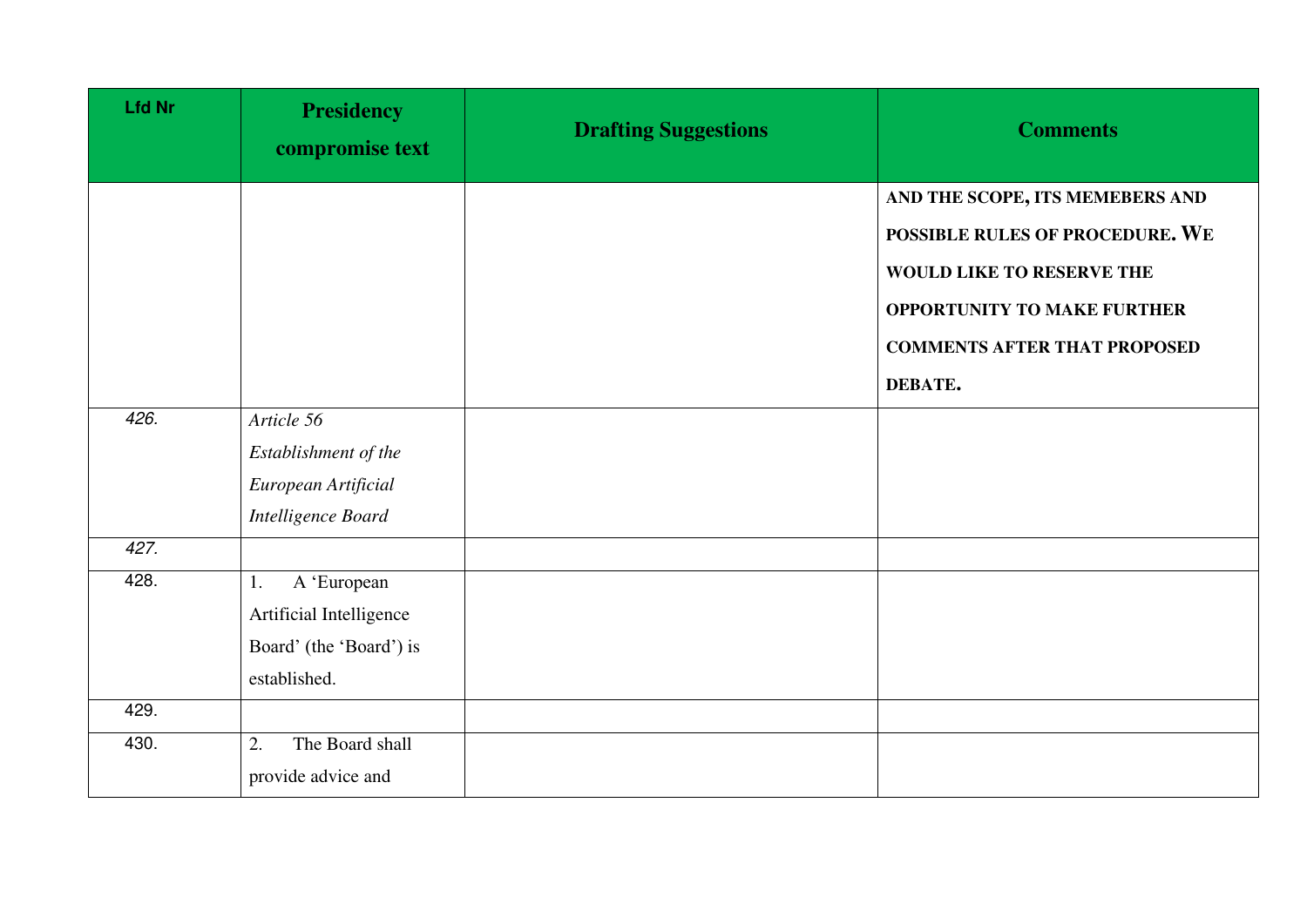| <b>Lfd Nr</b> | <b>Presidency</b><br>compromise text | <b>Drafting Suggestions</b> | <b>Comments</b> |
|---------------|--------------------------------------|-----------------------------|-----------------|
|               | assistance to the                    |                             |                 |
|               | Commission in order to:              |                             |                 |
| 431.          |                                      |                             |                 |
| 432.          | contribute to the<br>(a)             |                             |                 |
|               | effective cooperation of the         |                             |                 |
|               | national supervisory                 |                             |                 |
|               | authorities and the                  |                             |                 |
|               | Commission with regard to            |                             |                 |
|               | matters covered by this              |                             |                 |
|               | Regulation;                          |                             |                 |
| 433.          |                                      |                             |                 |
| 434.          | coordinate and<br>(b)                |                             |                 |
|               | contribute to guidance and           |                             |                 |
|               | analysis by the                      |                             |                 |
|               | Commission and the                   |                             |                 |
|               | national supervisory                 |                             |                 |
|               | authorities and other                |                             |                 |
|               | competent authorities on             |                             |                 |
|               | emerging issues across the           |                             |                 |
|               | internal market with regard          |                             |                 |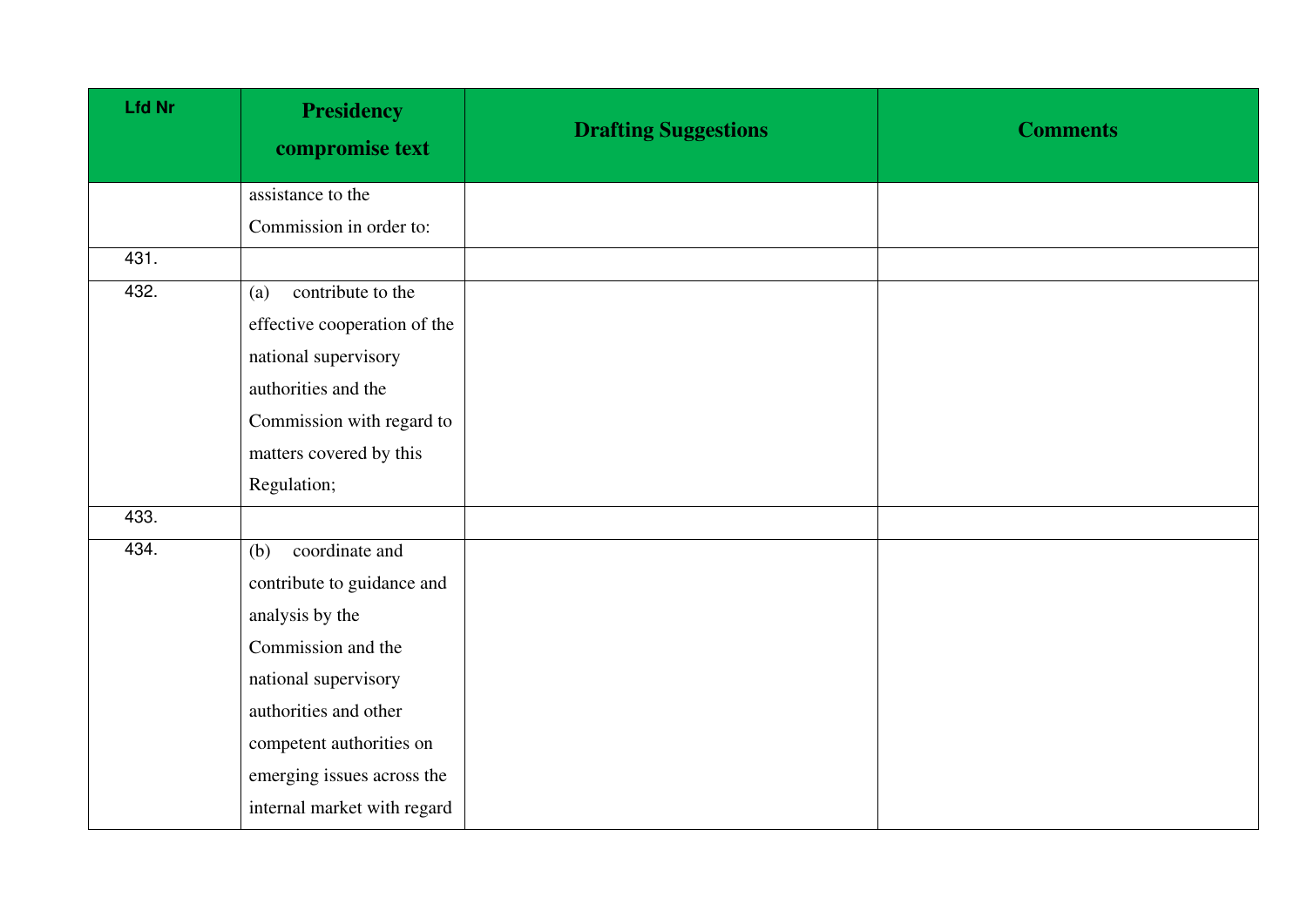| <b>Lfd Nr</b> | <b>Presidency</b><br>compromise text | <b>Drafting Suggestions</b> | <b>Comments</b> |
|---------------|--------------------------------------|-----------------------------|-----------------|
|               | to matters covered by this           |                             |                 |
|               | Regulation;                          |                             |                 |
| 435.          |                                      |                             |                 |
| 436.          | assist the national<br>(c)           |                             |                 |
|               | supervisory authorities and          |                             |                 |
|               | the Commission in                    |                             |                 |
|               | ensuring the consistent              |                             |                 |
|               | application of this                  |                             |                 |
|               | Regulation.                          |                             |                 |
| 437.          |                                      |                             |                 |
| 438.          |                                      |                             |                 |
| 439.          | Article 57                           |                             |                 |
|               | Structure of the Board               |                             |                 |
| 440.          |                                      |                             |                 |
| 441.          | The Board shall be<br>1.             |                             |                 |
|               | composed of the national             |                             |                 |
|               | supervisory authorities,             |                             |                 |
|               | who shall be represented             |                             |                 |
|               | by the head or equivalent            |                             |                 |
|               | high-level official of that          |                             |                 |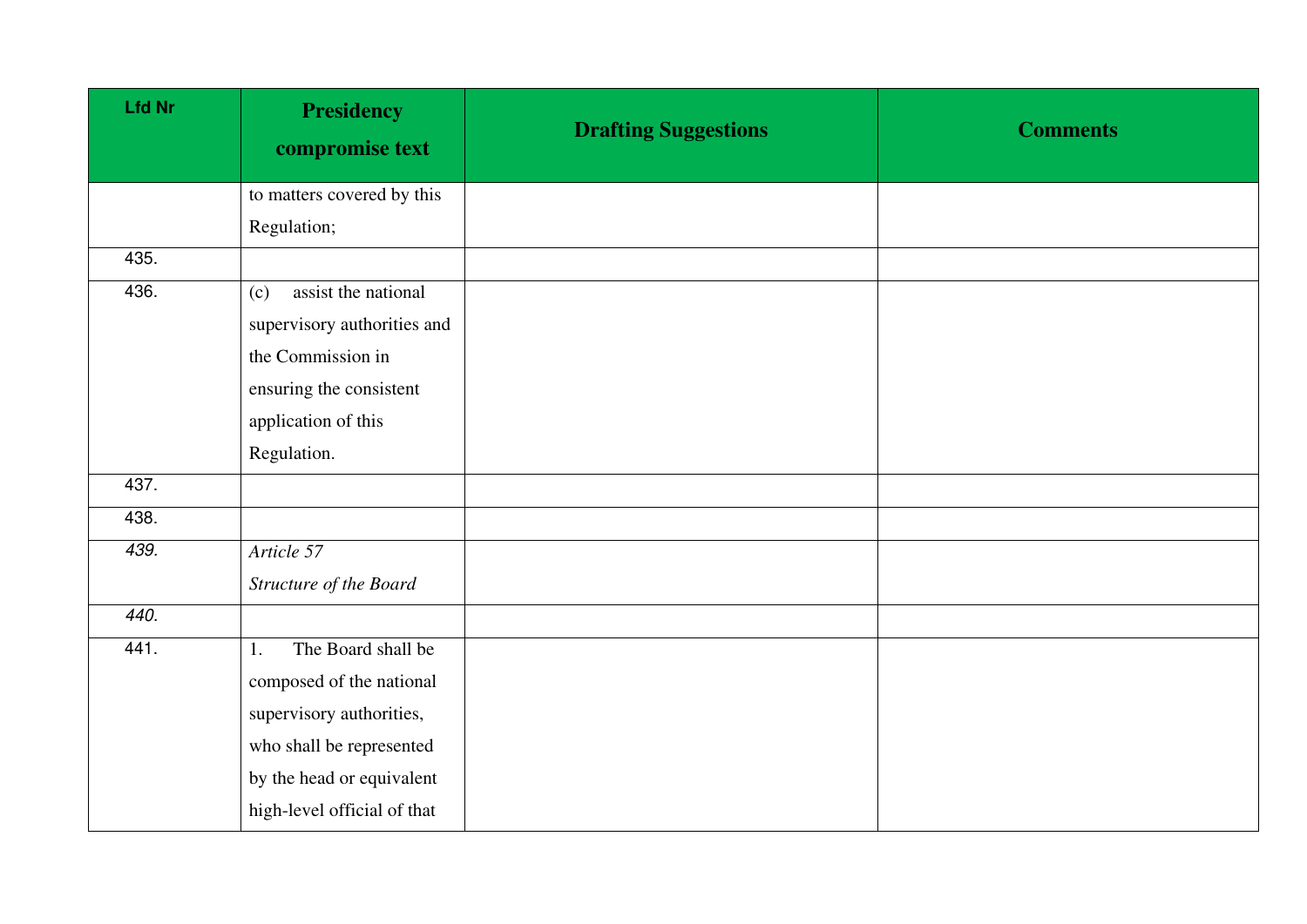| <b>Lfd Nr</b> | <b>Presidency</b><br>compromise text | <b>Drafting Suggestions</b> | <b>Comments</b> |
|---------------|--------------------------------------|-----------------------------|-----------------|
|               | authority, and the European          |                             |                 |
|               | Data Protection Supervisor.          |                             |                 |
|               | Other national authorities           |                             |                 |
|               | may be invited to the                |                             |                 |
|               | meetings, where the issues           |                             |                 |
|               | discussed are of relevance           |                             |                 |
|               | for them.                            |                             |                 |
| 442.          |                                      |                             |                 |
| 443.          | The Board shall<br>2.                |                             |                 |
|               | adopt its rules of procedure         |                             |                 |
|               | by a simple majority of its          |                             |                 |
|               | members, following the               |                             |                 |
|               | consent of the                       |                             |                 |
|               | Commission. The rules of             |                             |                 |
|               | procedure shall also                 |                             |                 |
|               | contain the operational              |                             |                 |
|               | aspects related to the               |                             |                 |
|               | execution of the Board's             |                             |                 |
|               | tasks as listed in Article 58.       |                             |                 |
|               | The Board may establish              |                             |                 |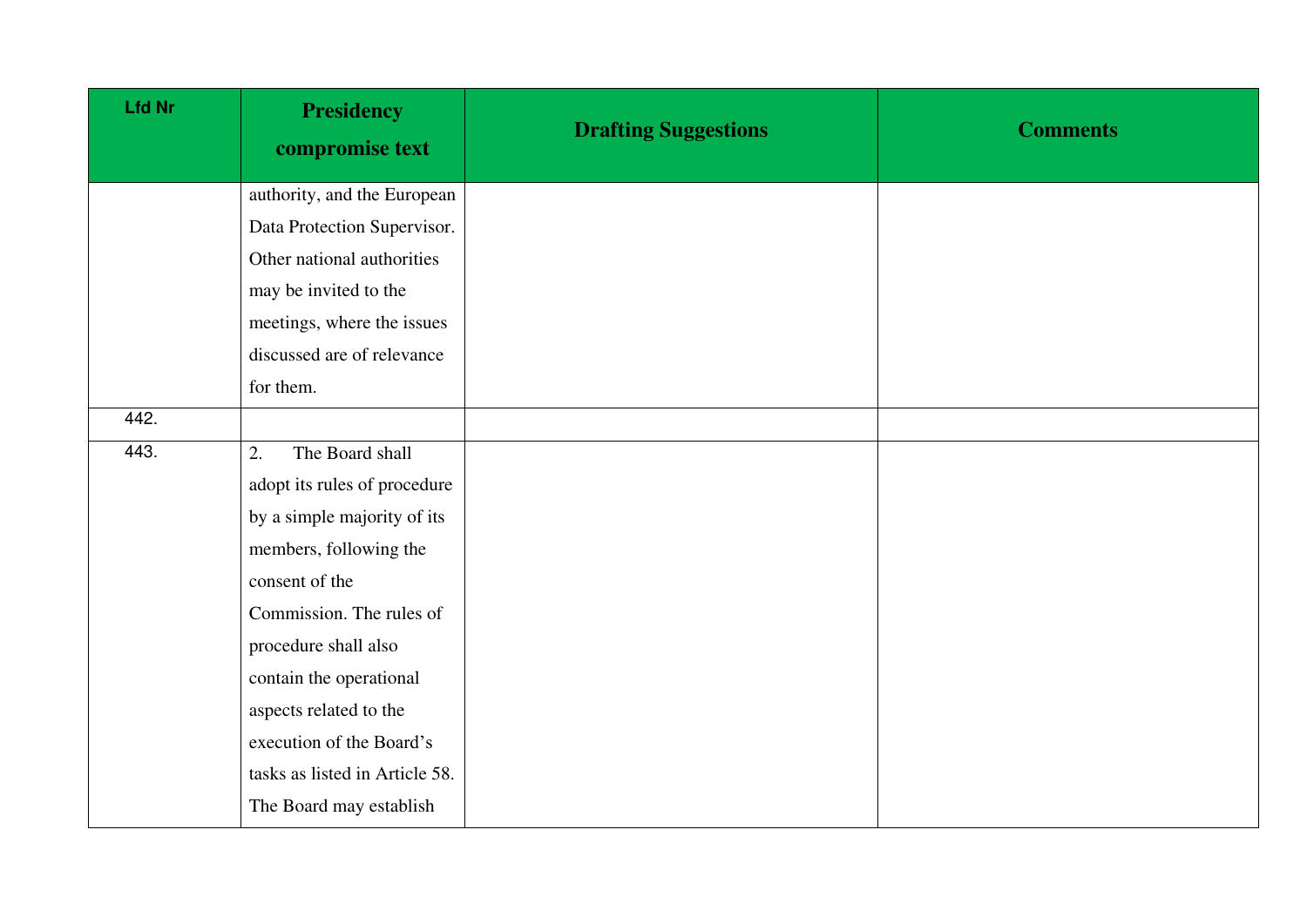| <b>Lfd Nr</b> | <b>Presidency</b><br>compromise text | <b>Drafting Suggestions</b> | <b>Comments</b> |
|---------------|--------------------------------------|-----------------------------|-----------------|
|               | sub-groups as appropriate            |                             |                 |
|               | for the purpose of                   |                             |                 |
|               | examining specific                   |                             |                 |
|               | questions.                           |                             |                 |
| 444.          |                                      |                             |                 |
| 445.          |                                      |                             |                 |
| 446.          |                                      |                             |                 |
| 447.          | The Board shall be<br>3.             |                             |                 |
|               | chaired by the                       |                             |                 |
|               | Commission. The                      |                             |                 |
|               | Commission shall convene             |                             |                 |
|               | the meetings and prepare             |                             |                 |
|               | the agenda in accordance             |                             |                 |
|               | with the tasks of the Board          |                             |                 |
|               | pursuant to this Regulation          |                             |                 |
|               | and with its rules of                |                             |                 |
|               | procedure. The                       |                             |                 |
|               | Commission shall provide             |                             |                 |
|               | administrative and                   |                             |                 |
|               | analytical support for the           |                             |                 |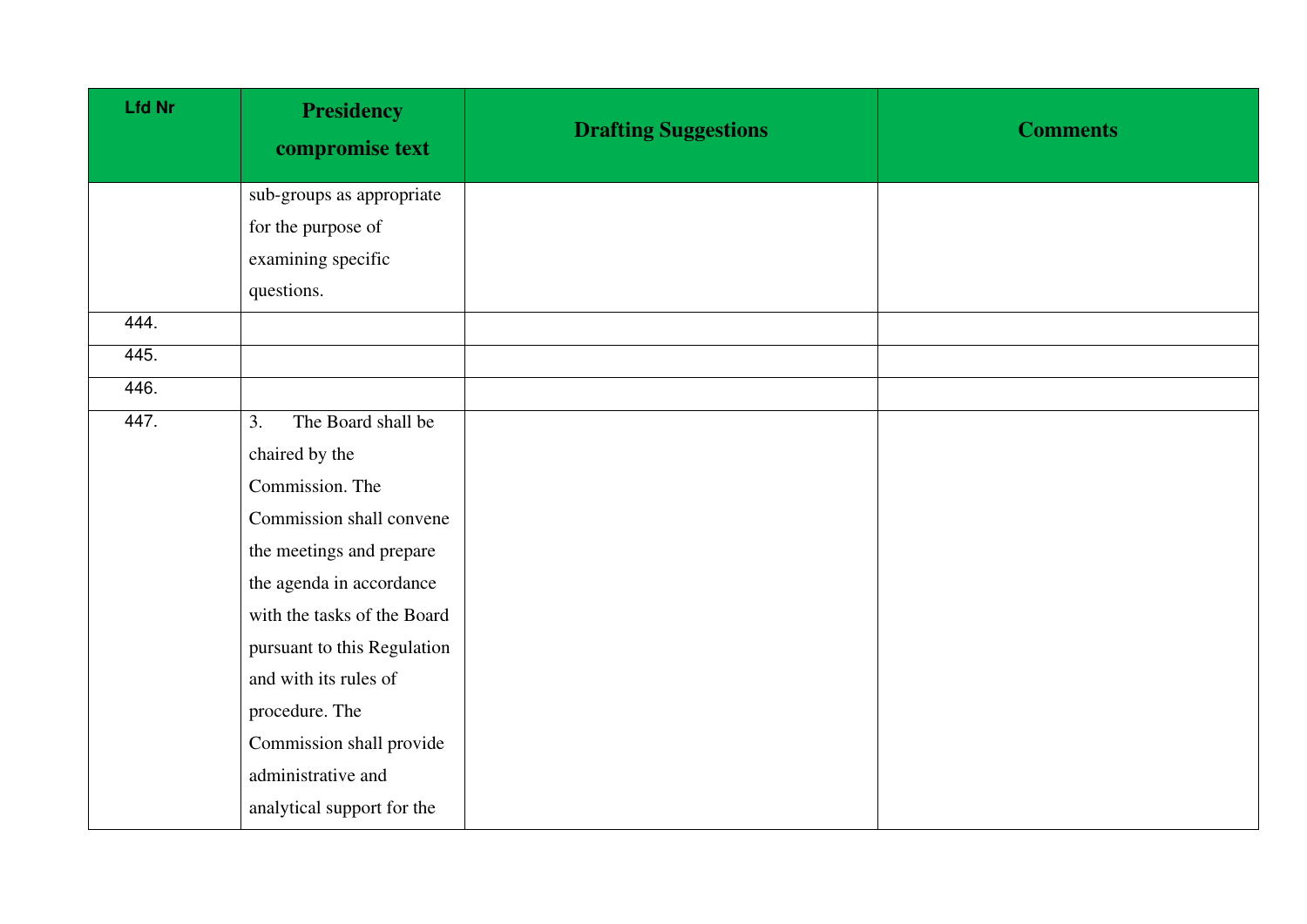| <b>Lfd Nr</b> | <b>Presidency</b><br>compromise text | <b>Drafting Suggestions</b> | <b>Comments</b> |
|---------------|--------------------------------------|-----------------------------|-----------------|
|               | activities of the Board              |                             |                 |
|               | pursuant to this Regulation.         |                             |                 |
| 448.          |                                      |                             |                 |
| 449.          |                                      |                             |                 |
| 450.          | The Board may invite<br>4.           |                             |                 |
|               | external experts and                 |                             |                 |
|               | observers to attend its              |                             |                 |
|               | meetings and may hold                |                             |                 |
|               | exchanges with interested            |                             |                 |
|               | third parties to inform its          |                             |                 |
|               | activities to an appropriate         |                             |                 |
|               | extent. To that end the              |                             |                 |
|               | Commission may facilitate            |                             |                 |
|               | exchanges between the                |                             |                 |
|               | Board and other Union                |                             |                 |
|               | bodies, offices, agencies            |                             |                 |
|               | and advisory groups.                 |                             |                 |
| 451.          |                                      |                             |                 |
| 452.          | Article 58                           |                             |                 |
|               | Tasks of the Board                   |                             |                 |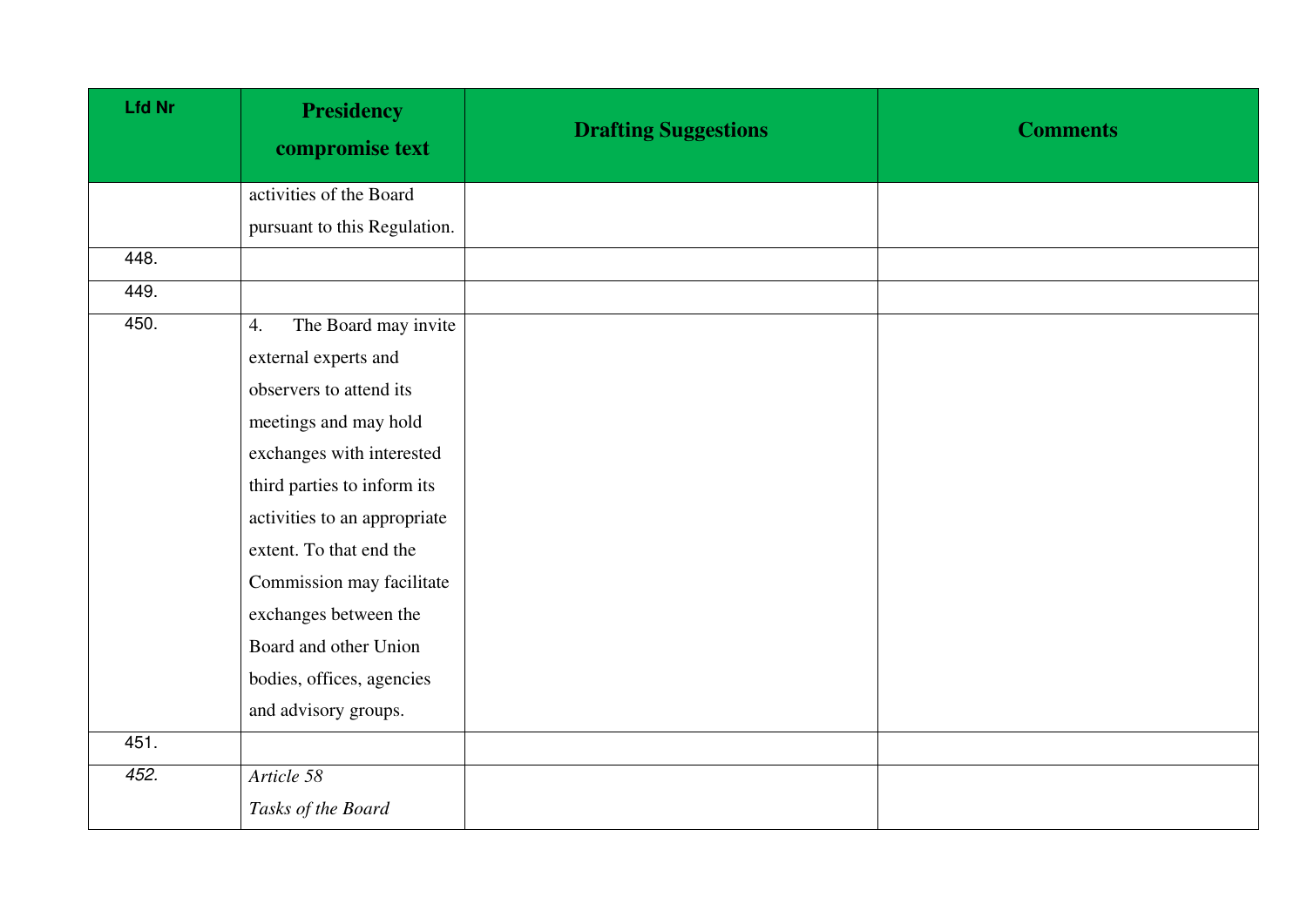| <b>Lfd Nr</b> | <b>Presidency</b><br>compromise text | <b>Drafting Suggestions</b> | <b>Comments</b> |
|---------------|--------------------------------------|-----------------------------|-----------------|
| 453.          |                                      |                             |                 |
| 454.          | When providing advice and            |                             |                 |
|               | assistance to the                    |                             |                 |
|               | Commission in the context            |                             |                 |
|               | of Article 56(2), the Board          |                             |                 |
|               | shall in particular:                 |                             |                 |
| 455.          |                                      |                             |                 |
| 456.          | collect and share<br>(a)             |                             |                 |
|               | expertise and best practices         |                             |                 |
|               | among Member States;                 |                             |                 |
| 457.          |                                      |                             |                 |
| 458.          | contribute to uniform<br>(b)         |                             |                 |
|               | administrative practices in          |                             |                 |
|               | the Member States,                   |                             |                 |
|               | including for the                    |                             |                 |
|               | functioning of regulatory            |                             |                 |
|               | sandboxes referred to in             |                             |                 |
|               | Article 53;                          |                             |                 |
| 459.          |                                      |                             |                 |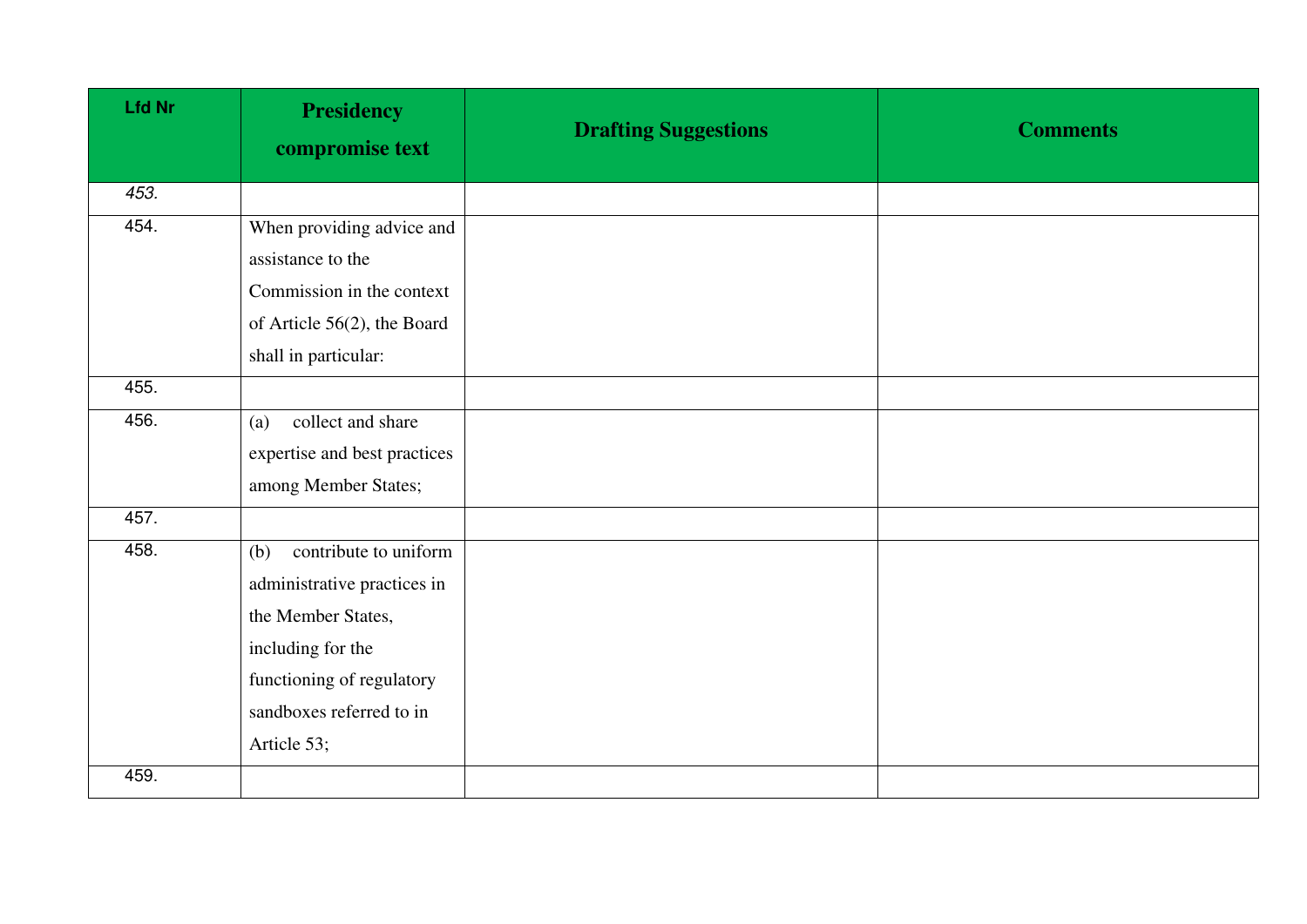| <b>Lfd Nr</b> | <b>Presidency</b><br>compromise text | <b>Drafting Suggestions</b> | <b>Comments</b> |
|---------------|--------------------------------------|-----------------------------|-----------------|
| 460.          | issue opinions,<br>(c)               |                             |                 |
|               | recommendations or                   |                             |                 |
|               | written contributions on             |                             |                 |
|               | matters related to the               |                             |                 |
|               | implementation of this               |                             |                 |
|               | Regulation, in particular            |                             |                 |
| 461.          |                                      |                             |                 |
| 462.          | on technical<br>(i)                  |                             |                 |
|               | specifications or existing           |                             |                 |
|               | standards regarding the              |                             |                 |
|               | requirements set out in              |                             |                 |
|               | Title III, Chapter 2,                |                             |                 |
| 463.          |                                      |                             |                 |
| 464.          | (ii)<br>on the use of                |                             |                 |
|               | harmonised standards or              |                             |                 |
|               | common specifications                |                             |                 |
|               | referred to in Articles 40           |                             |                 |
|               | and 41,                              |                             |                 |
| 465.          |                                      |                             |                 |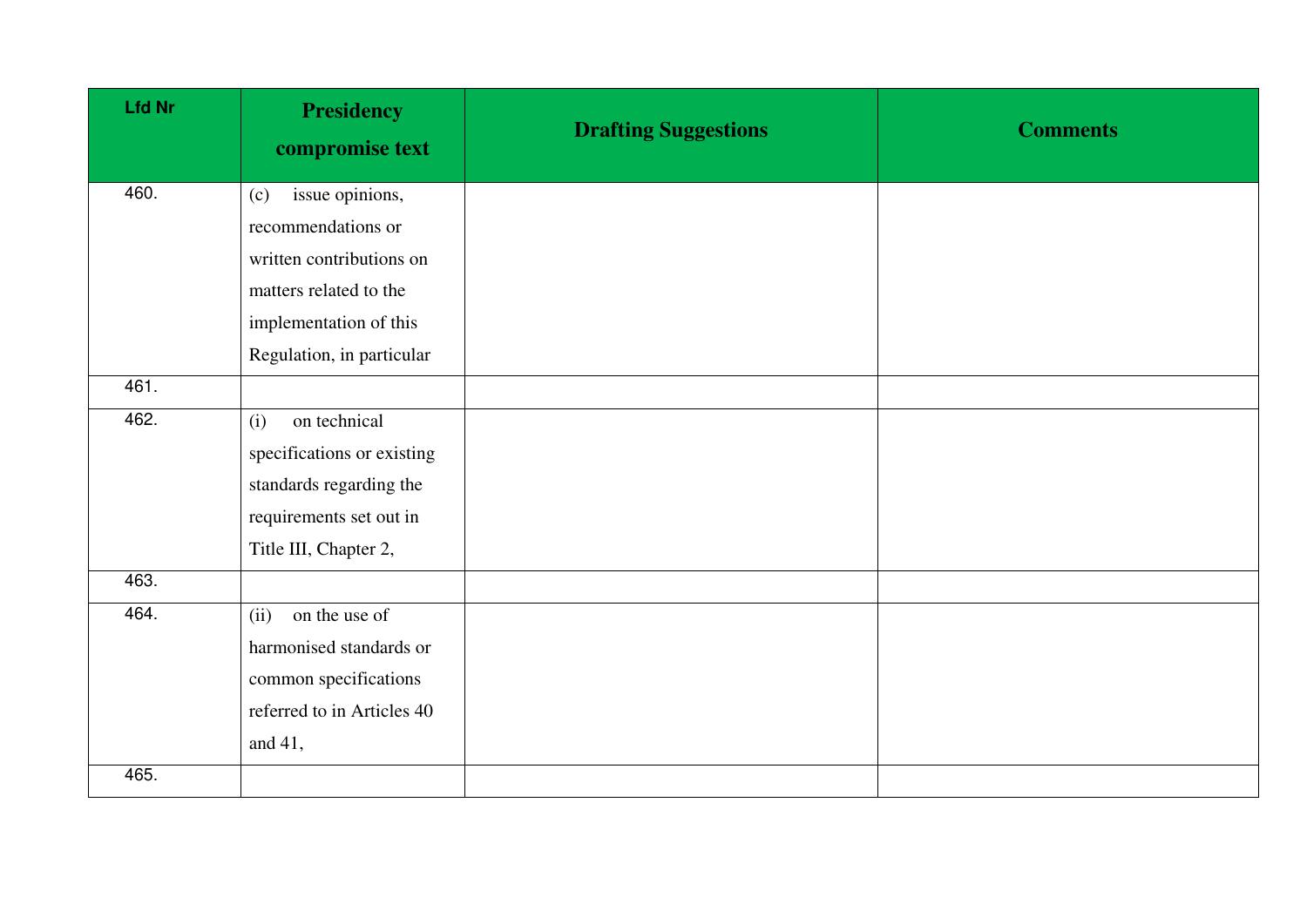| <b>Lfd Nr</b> | <b>Presidency</b><br>compromise text | <b>Drafting Suggestions</b> | <b>Comments</b> |
|---------------|--------------------------------------|-----------------------------|-----------------|
| 466.          | (iii) on the preparation of          |                             |                 |
|               | guidance documents,                  |                             |                 |
|               | including the guidelines             |                             |                 |
|               | concerning the setting of            |                             |                 |
|               | administrative fines                 |                             |                 |
|               | referred to in Article 71.;          |                             |                 |
| 467.          |                                      |                             |                 |
| 468.          | issue an advisory<br>(d)             |                             |                 |
|               | opinion on the need for              |                             |                 |
|               | amendment of Annex I                 |                             |                 |
|               | and Annex III, including             |                             |                 |
|               | in light of available                |                             |                 |
|               | evidence.                            |                             |                 |
| 469.          |                                      |                             |                 |
| 470.          |                                      |                             |                 |
| 471.          |                                      |                             |                 |
| 472.          |                                      |                             |                 |
| 473.          |                                      |                             |                 |
| 474.          | <b>CHAPTER 2</b>                     |                             |                 |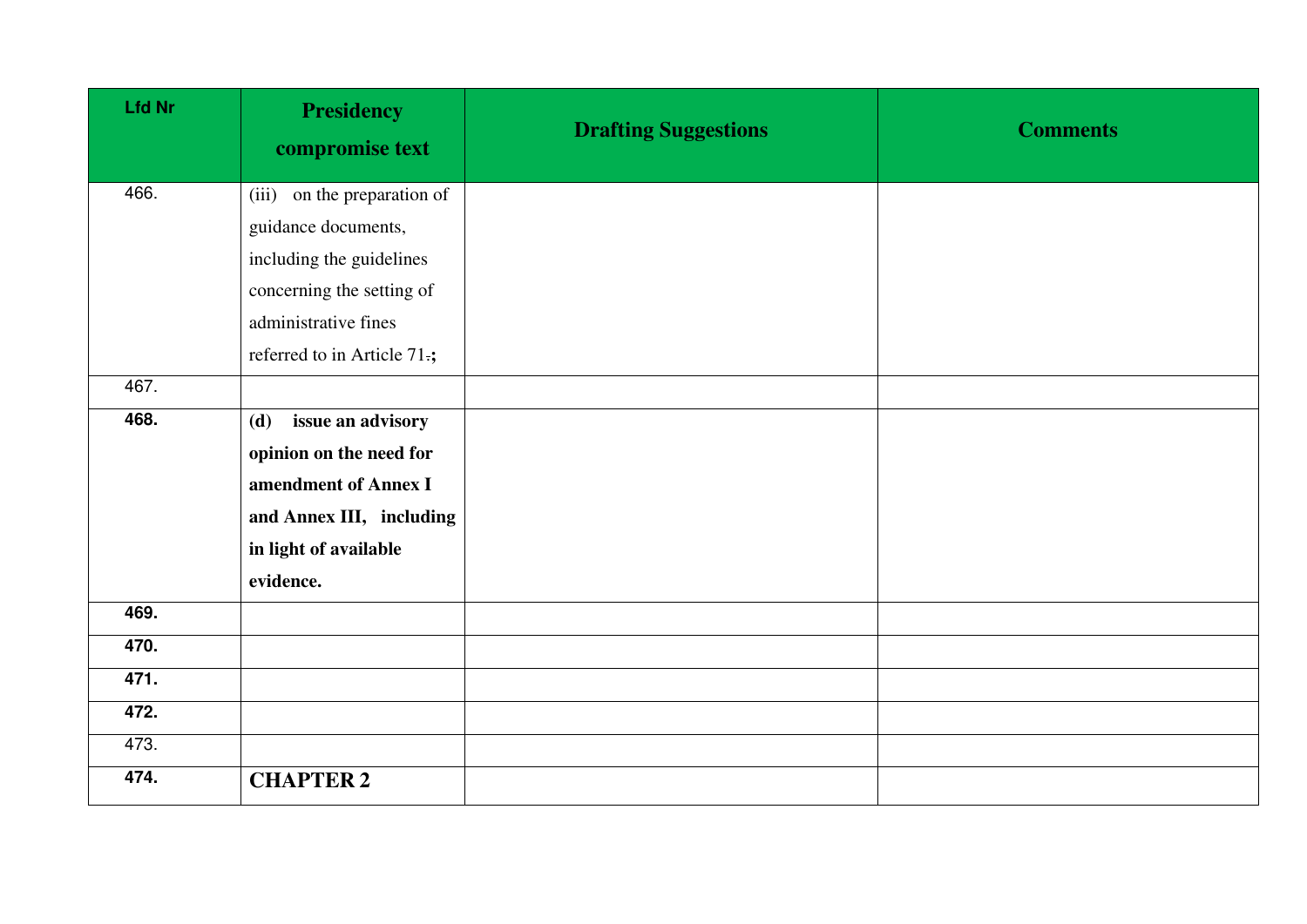| <b>Lfd Nr</b> | <b>Presidency</b><br>compromise text | <b>Drafting Suggestions</b> | <b>Comments</b> |
|---------------|--------------------------------------|-----------------------------|-----------------|
| 475.          |                                      |                             |                 |
| 476.          | NATIONAL COMPETENT                   |                             |                 |
|               | <b>AUTHORITIES</b>                   |                             |                 |
| 477.          |                                      |                             |                 |
| 478.          | Article 59                           |                             |                 |
|               | Designation of national              |                             |                 |
|               | competent authorities                |                             |                 |
| 479.          |                                      |                             |                 |
| 480.          | National competent<br>1.             |                             |                 |
|               | authorities shall be                 |                             |                 |
|               | established or designated            |                             |                 |
|               | by each Member State for             |                             |                 |
|               | the purpose of ensuring the          |                             |                 |
|               | application and                      |                             |                 |
|               | implementation of this               |                             |                 |
|               | Regulation. National                 |                             |                 |
|               | competent authorities shall          |                             |                 |
|               | be organised so as to                |                             |                 |
|               | safeguard the objectivity            |                             |                 |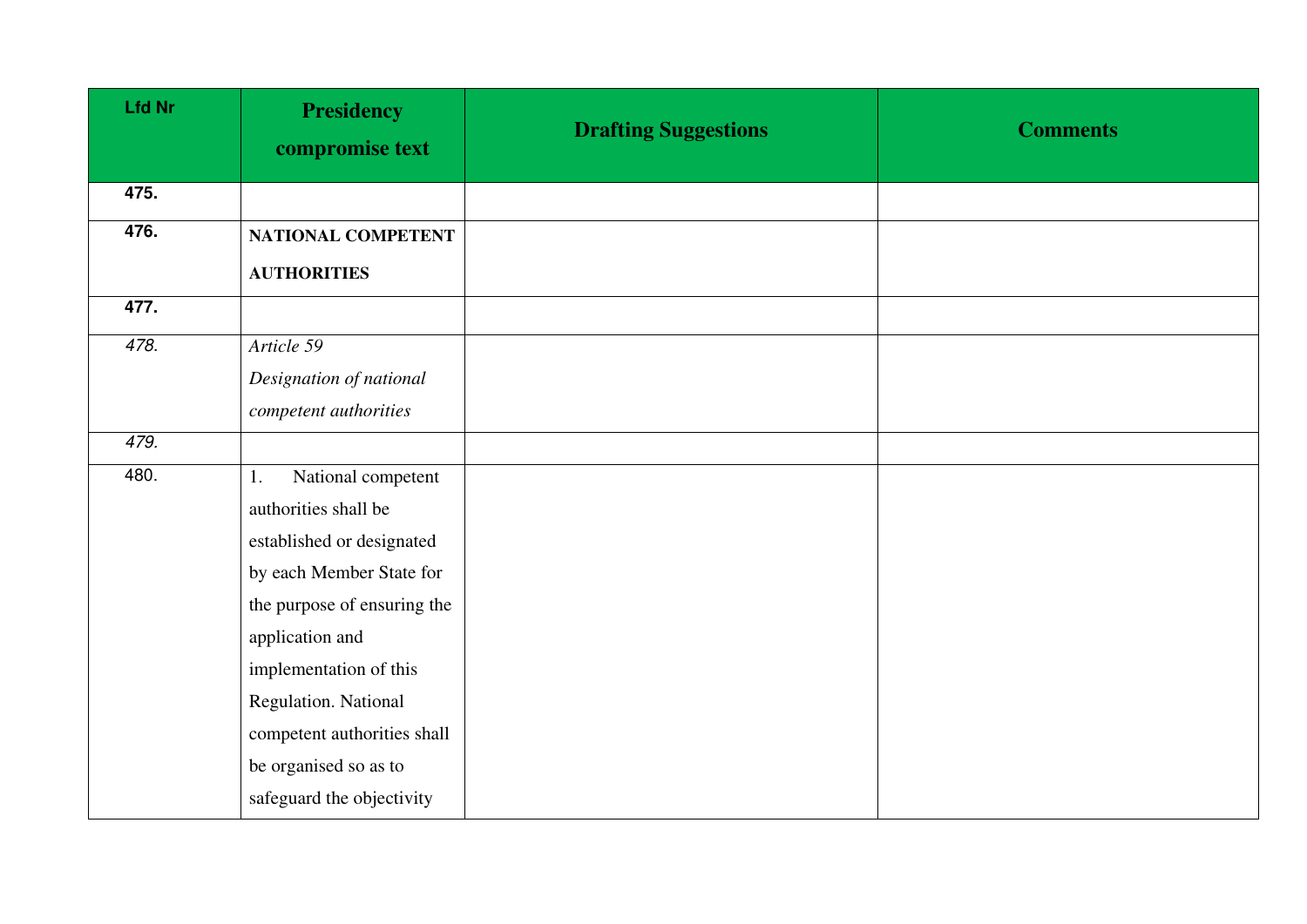| <b>Lfd Nr</b> | <b>Presidency</b><br>compromise text | <b>Drafting Suggestions</b>                                  | <b>Comments</b>                                   |
|---------------|--------------------------------------|--------------------------------------------------------------|---------------------------------------------------|
|               | and impartiality of their            |                                                              |                                                   |
|               | activities and tasks.                |                                                              |                                                   |
| 481.          |                                      |                                                              |                                                   |
| 482.          | <b>Each Member State</b><br>2.       | Each Member State shall establishedesignate a<br>2.          | If the "national supervisory authority" would act |
|               | shall designate a national           | national AI board supervisory authority among the            | as notifying authority and market surveillance    |
|               | supervisory authority                | national competent authorities. The national AI              | authority at the same time, the independency is   |
|               | among the national                   | <b>board</b> supervisory authority shall consist of act as a | not guaranteed because they are part of the same  |
|               | competent authorities. The           | national competent authorities, a notifying                  | authority.                                        |
|               | national supervisory                 | authorityies and a market surveillance authoritiesy          | To prevent conflicting interests we propose to    |
|               | authority shall act as               | unless a Member State has organisational and                 | establish a "national AI board" instead of a      |
|               | notifying authority and              | administrative reasons to designate more than one            | "national supervisory authority". The "national   |
|               | market surveillance                  | authority.                                                   | AI board" would consists of the national          |
|               | authority unless a Member            |                                                              | competent authority, notifying authority, market  |
|               | State has organisational             |                                                              | surveillance authority, which are all independent |
|               | and administrative reasons           |                                                              | from each other.                                  |
|               | to designate more than one           |                                                              | This change is necessary to ensure the            |
|               | authority.                           |                                                              | independency of the different authorities in      |
|               |                                      |                                                              | each Member State.                                |
| 483.          |                                      |                                                              |                                                   |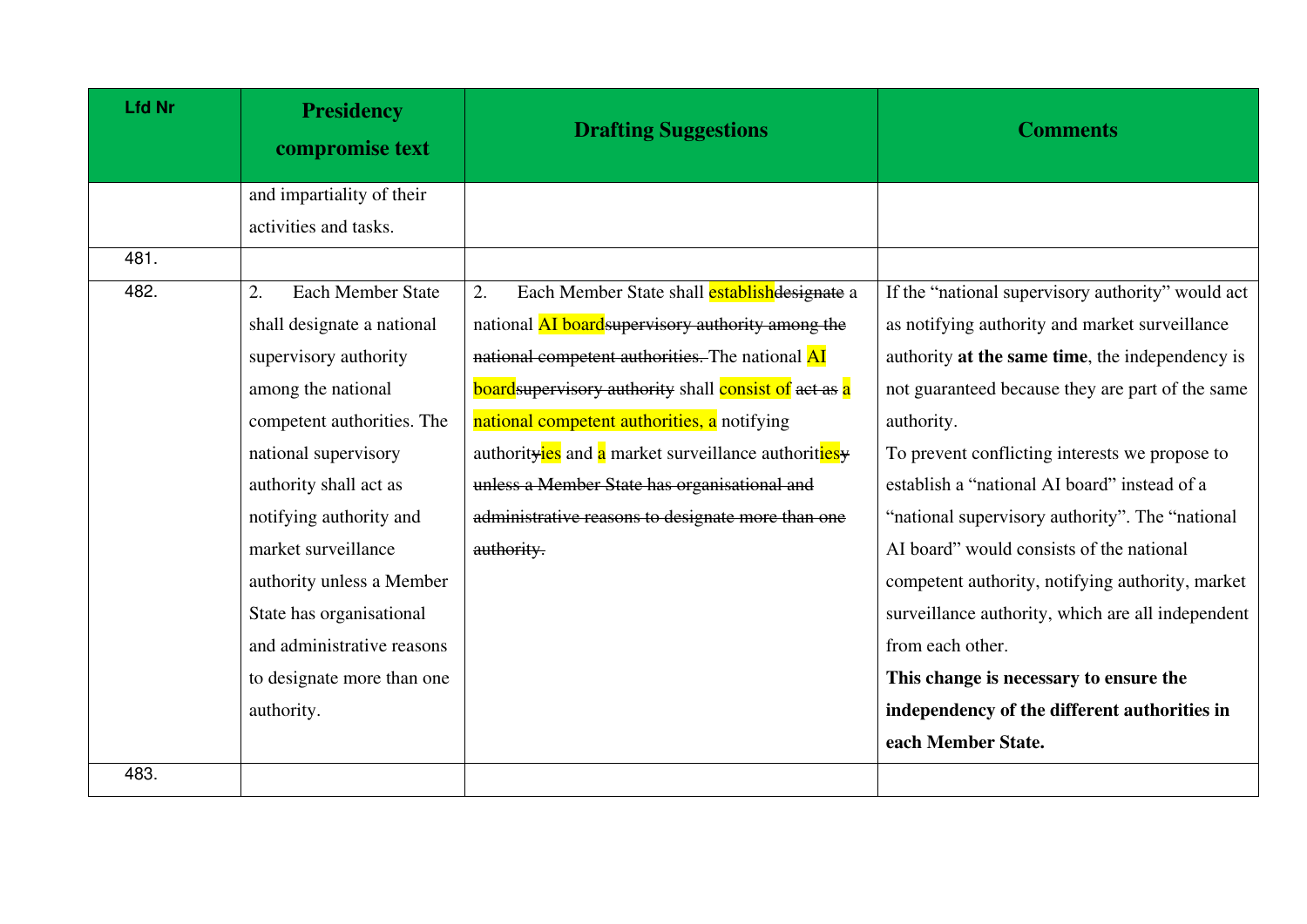| <b>Lfd Nr</b> | <b>Presidency</b><br>compromise text    | <b>Drafting Suggestions</b> | <b>Comments</b> |
|---------------|-----------------------------------------|-----------------------------|-----------------|
| 484.          | Member States shall<br>3.               |                             |                 |
|               | inform the Commission of                |                             |                 |
|               | their designation or                    |                             |                 |
|               | designations and, where                 |                             |                 |
|               | applicable, the reasons for             |                             |                 |
|               | designating more than one               |                             |                 |
|               | authority.                              |                             |                 |
| 485.          |                                         |                             |                 |
| 486.          | Member States shall<br>$\overline{4}$ . |                             |                 |
|               | ensure that national                    |                             |                 |
|               | competent authorities are               |                             |                 |
|               | provided with adequate                  |                             |                 |
|               | financial and human                     |                             |                 |
|               | resources to fulfil their               |                             |                 |
|               | tasks under this Regulation.            |                             |                 |
|               | In particular, national                 |                             |                 |
|               | competent authorities shall             |                             |                 |
|               | have a sufficient number of             |                             |                 |
|               | personnel permanently                   |                             |                 |
|               | available whose                         |                             |                 |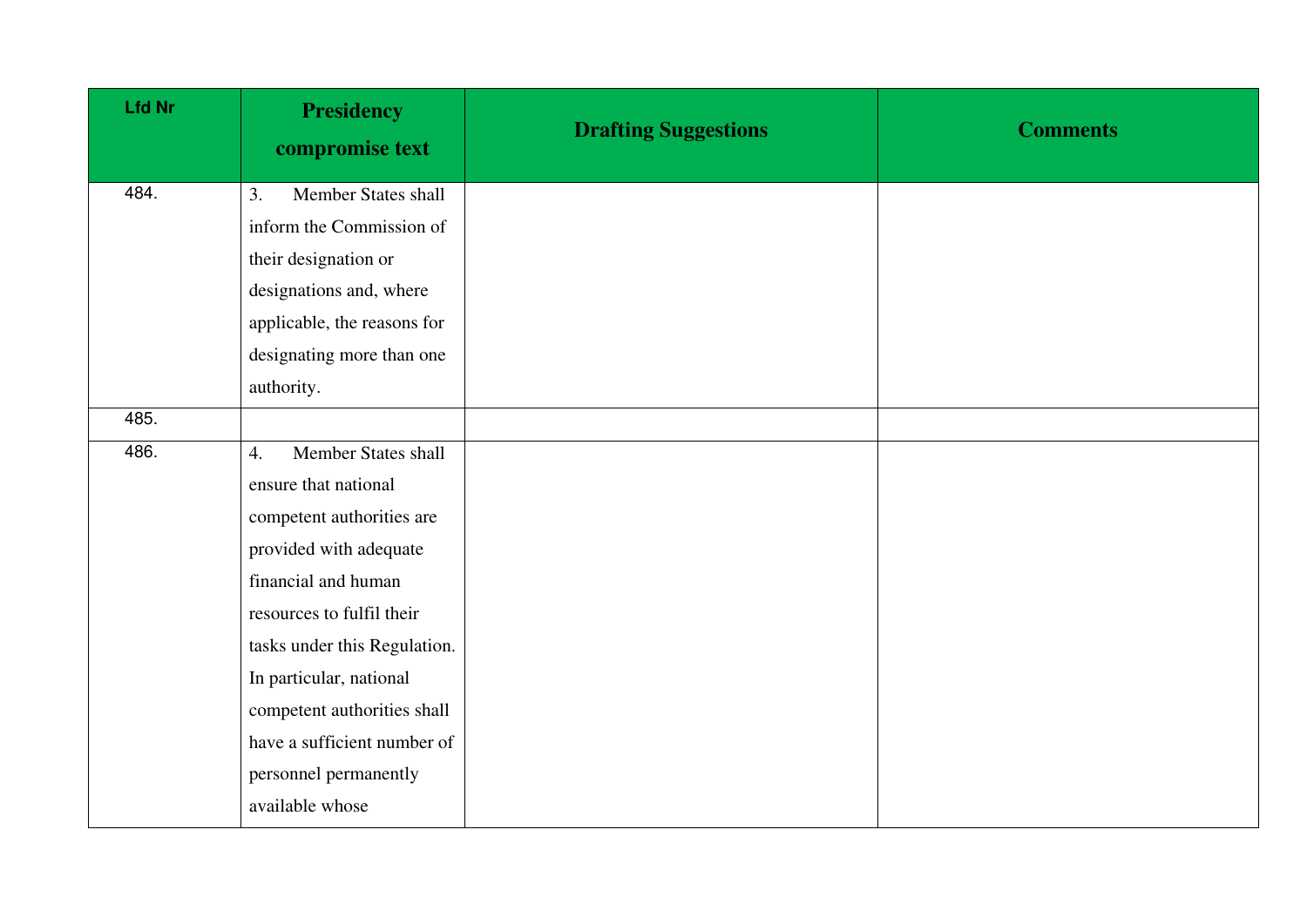| <b>Lfd Nr</b> | <b>Presidency</b><br>compromise text | <b>Drafting Suggestions</b> | <b>Comments</b> |
|---------------|--------------------------------------|-----------------------------|-----------------|
|               | competences and expertise            |                             |                 |
|               | shall include an in-depth            |                             |                 |
|               | understanding of artificial          |                             |                 |
|               | intelligence technologies,           |                             |                 |
|               | data and data computing,             |                             |                 |
|               | fundamental rights, health           |                             |                 |
|               | and safety risks and                 |                             |                 |
|               | knowledge of existing                |                             |                 |
|               | standards and legal                  |                             |                 |
|               | requirements.                        |                             |                 |
| 487.          |                                      |                             |                 |
| 488.          | Member States shall<br>5.            |                             |                 |
|               | report to the Commission             |                             |                 |
|               | on an annual basis on the            |                             |                 |
|               | status of the financial and          |                             |                 |
|               | human resources of the               |                             |                 |
|               | national competent                   |                             |                 |
|               | authorities with an                  |                             |                 |
|               | assessment of their                  |                             |                 |
|               | adequacy. The Commission             |                             |                 |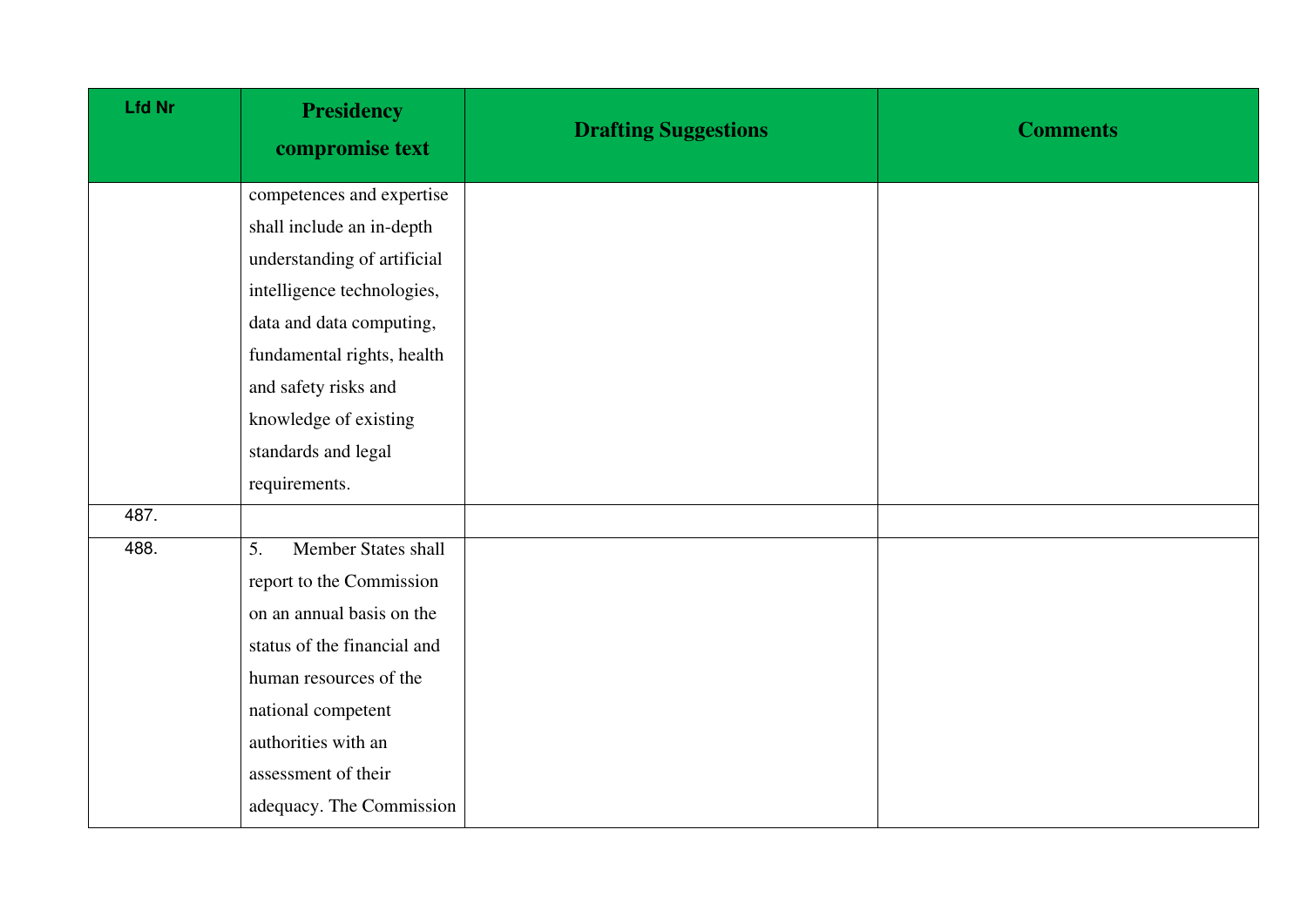| <b>Lfd Nr</b> | <b>Presidency</b><br>compromise text | <b>Drafting Suggestions</b>                           | <b>Comments</b>                           |
|---------------|--------------------------------------|-------------------------------------------------------|-------------------------------------------|
|               | shall transmit that                  |                                                       |                                           |
|               | information to the Board             |                                                       |                                           |
|               | for discussion and possible          |                                                       |                                           |
|               | recommendations.                     |                                                       |                                           |
| 489.          |                                      |                                                       |                                           |
| 490.          | The Commission<br>6.                 |                                                       |                                           |
|               | shall facilitate the exchange        |                                                       |                                           |
|               | of experience between                |                                                       |                                           |
|               | national competent                   |                                                       |                                           |
|               | authorities.                         |                                                       |                                           |
| 491.          |                                      |                                                       |                                           |
| 492.          | 7.<br>National competent             | National competent authorities AI board may<br>7.     | Editorial adjustment necessary due to the |
|               | authorities may provide              | provide guidance and advice on the implementation     | proposed change of Art. 59 (2).           |
|               | guidance and advice on the           | of this Regulation, including tailored to small-scale |                                           |
|               | implementation of this               | <b>SME</b> providers. Whenever national competent     |                                           |
|               | Regulation, including                | authorities intend to provide guidance and advice     |                                           |
|               | tailored to small-scale              | with regard to an AI system in areas covered by       |                                           |
|               | <b>SME</b> providers. Whenever       | other Union legislation, the competent national       |                                           |
|               | national competent                   | authorities under that Union legislation shall be     |                                           |
|               | authorities intend to                | consulted, as appropriate. Member States may also     |                                           |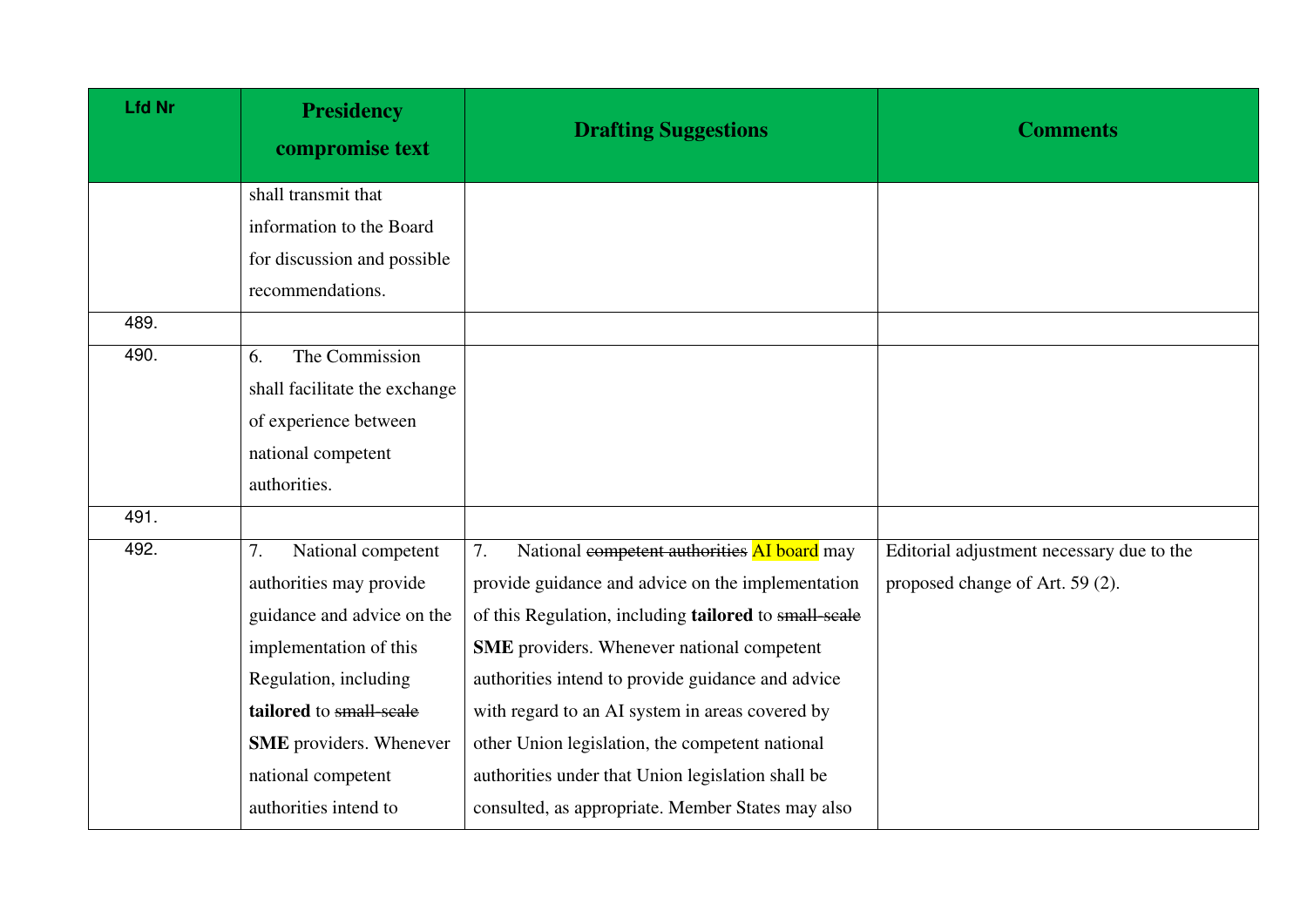| <b>Lfd Nr</b> | <b>Presidency</b><br>compromise text | <b>Drafting Suggestions</b>             | <b>Comments</b> |
|---------------|--------------------------------------|-----------------------------------------|-----------------|
|               | provide guidance and                 | establish one central contact point for |                 |
|               | advice with regard to an AI          | communication with operators.           |                 |
|               | system in areas covered by           |                                         |                 |
|               | other Union legislation, the         |                                         |                 |
|               | competent national                   |                                         |                 |
|               | authorities under that               |                                         |                 |
|               | Union legislation shall be           |                                         |                 |
|               | consulted, as appropriate.           |                                         |                 |
|               | Member States may also               |                                         |                 |
|               | establish one central                |                                         |                 |
|               | contact point for                    |                                         |                 |
|               | communication with                   |                                         |                 |
|               | operators.                           |                                         |                 |
| 493.          |                                      |                                         |                 |
| 494.          | When Union<br>8.                     |                                         |                 |
|               | institutions, agencies and           |                                         |                 |
|               | bodies fall within the scope         |                                         |                 |
|               | of this Regulation, the              |                                         |                 |
|               | <b>European Data Protection</b>      |                                         |                 |
|               | Supervisor shall act as the          |                                         |                 |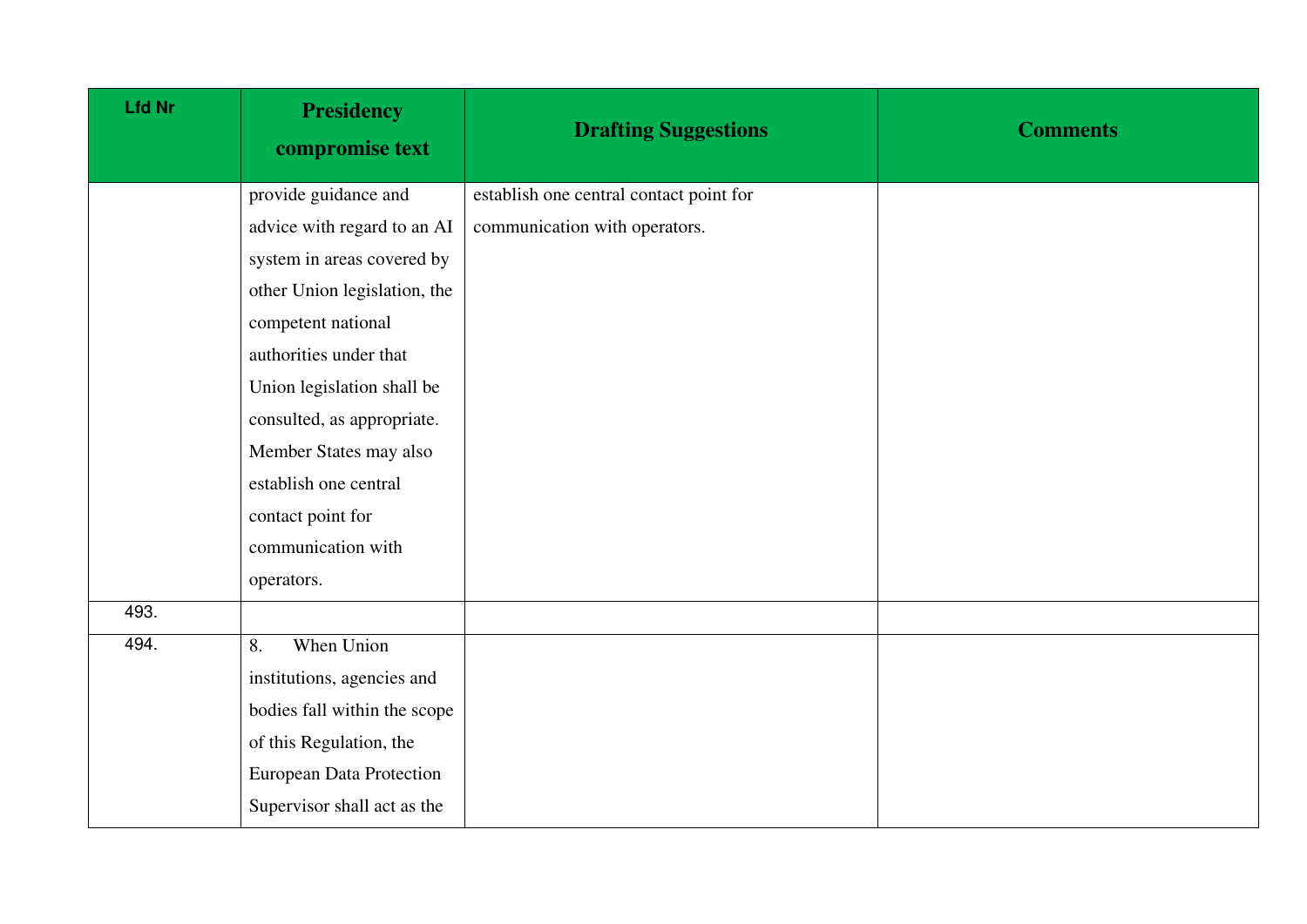| <b>Lfd Nr</b> | <b>Presidency</b><br>compromise text | <b>Drafting Suggestions</b> | <b>Comments</b>                                     |
|---------------|--------------------------------------|-----------------------------|-----------------------------------------------------|
|               | competent authority for              |                             |                                                     |
|               | their supervision.                   |                             |                                                     |
| 495.          |                                      |                             |                                                     |
| 496.          | <b>TITLE VII</b>                     |                             |                                                     |
| 497.          |                                      |                             |                                                     |
| 498.          | <b>EU DATABASE FOR</b>               |                             |                                                     |
|               | <b>STAND-ALONE</b>                   |                             |                                                     |
|               | <b>HIGH-RISKAI</b>                   |                             |                                                     |
|               | <b>SYSTEMS</b>                       |                             |                                                     |
| 499.          |                                      |                             |                                                     |
| 500.          | Article 60                           |                             | $(1)$ Reference to arguments on art. 51.            |
|               | EU database for stand-               |                             | $(2)$ see article 69-comment                        |
|               | alone high-risk AI systems           |                             | $(3)$ It is suggested to provide general exceptions |
|               |                                      |                             | for an access to sensitive data when included in    |
|               |                                      |                             | the database. In particular, there should be        |
|               |                                      |                             | exceptions to the public access to sensitive data   |
|               |                                      |                             | of VS-NfD or higher-classified (secret) AI          |
|               |                                      |                             | systems contained in the database.                  |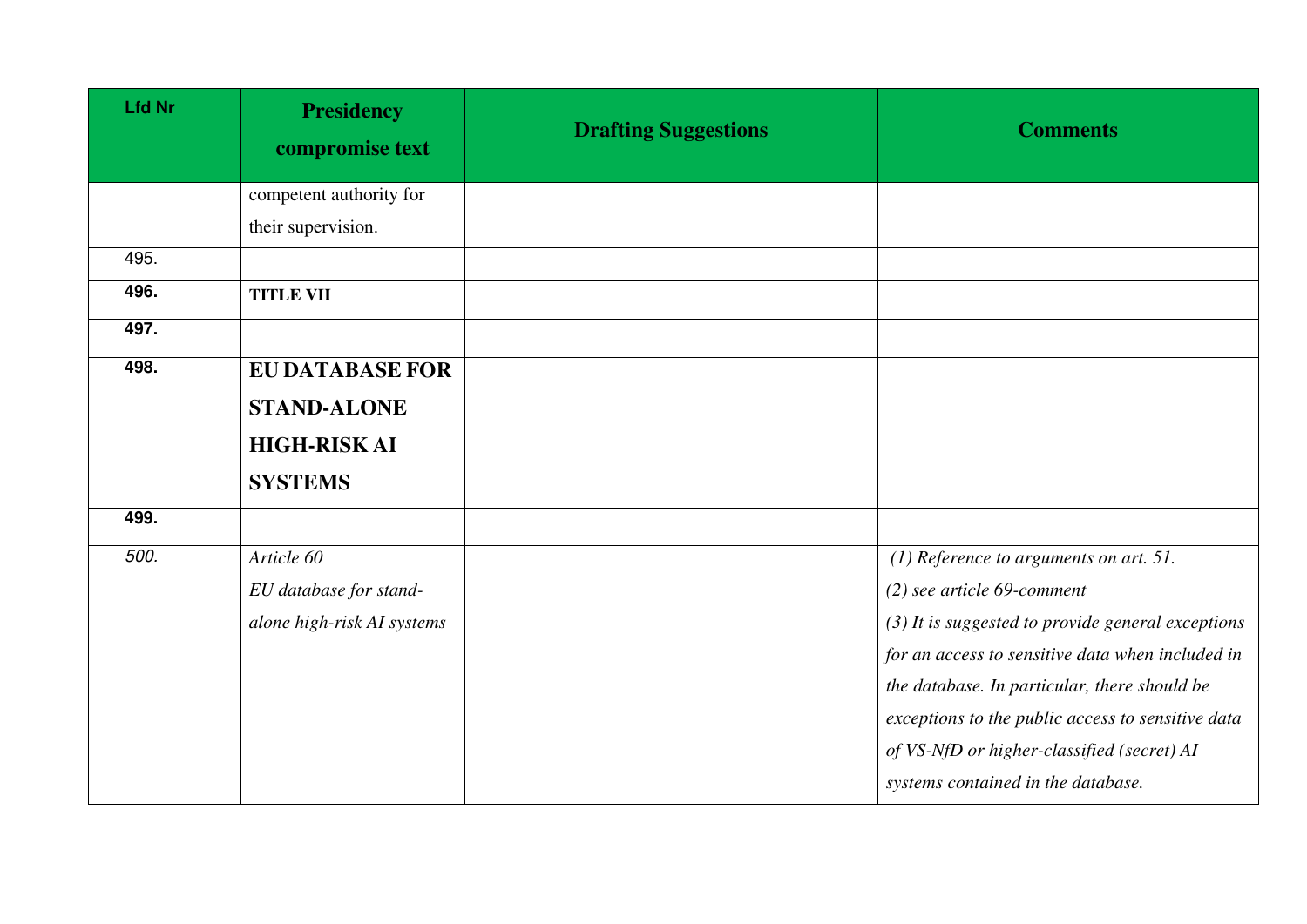| <b>Lfd Nr</b> | <b>Presidency</b><br>compromise text | <b>Drafting Suggestions</b>                         | <b>Comments</b>                                |
|---------------|--------------------------------------|-----------------------------------------------------|------------------------------------------------|
| 501.          |                                      |                                                     |                                                |
| 502.          | The Commission<br>1.                 | The Commission shall, in collaboration with the     | Clarification and addition of the scope of the |
|               | shall, in collaboration with         | Member States, set up, and maintain and manage a    | database.                                      |
|               | the Member States, set up            | EU database to enable the public to be adequately   |                                                |
|               | and maintain a EU                    | informed about high-risk AI systems placed on the   |                                                |
|               | database containing                  | market and containing information referred to in    |                                                |
|               | information referred to in           | paragraph 2 concerning high-risk AI systems         |                                                |
|               | paragraph 2 concerning               | referred to in Article 6(2) which are registered in |                                                |
|               | high-risk AI systems                 | accordance with Article 51.                         |                                                |
|               | referred to in Article $6(2)$        |                                                     |                                                |
|               | which are registered in              |                                                     |                                                |
|               | accordance with Article 51.          |                                                     |                                                |
| 503.          |                                      | (new) The Commission, in collaboration with the     | Clarification of the development process.      |
|               |                                      | Member States, shall set up the functional and non- |                                                |
|               |                                      | functional requirements of the EU database.         |                                                |
| 504.          |                                      | (new) The Commission, in collaboration with the     | Determining needed material and human          |
|               |                                      | Member States, shall draw up annual acitivity plans | resources.                                     |
|               |                                      | and allocate a sufficient number of material and    |                                                |
|               |                                      | competent human resources in order to carry         | Given their nature as advanced military        |
|               |                                      |                                                     | capabilities, AI systems developed or used for |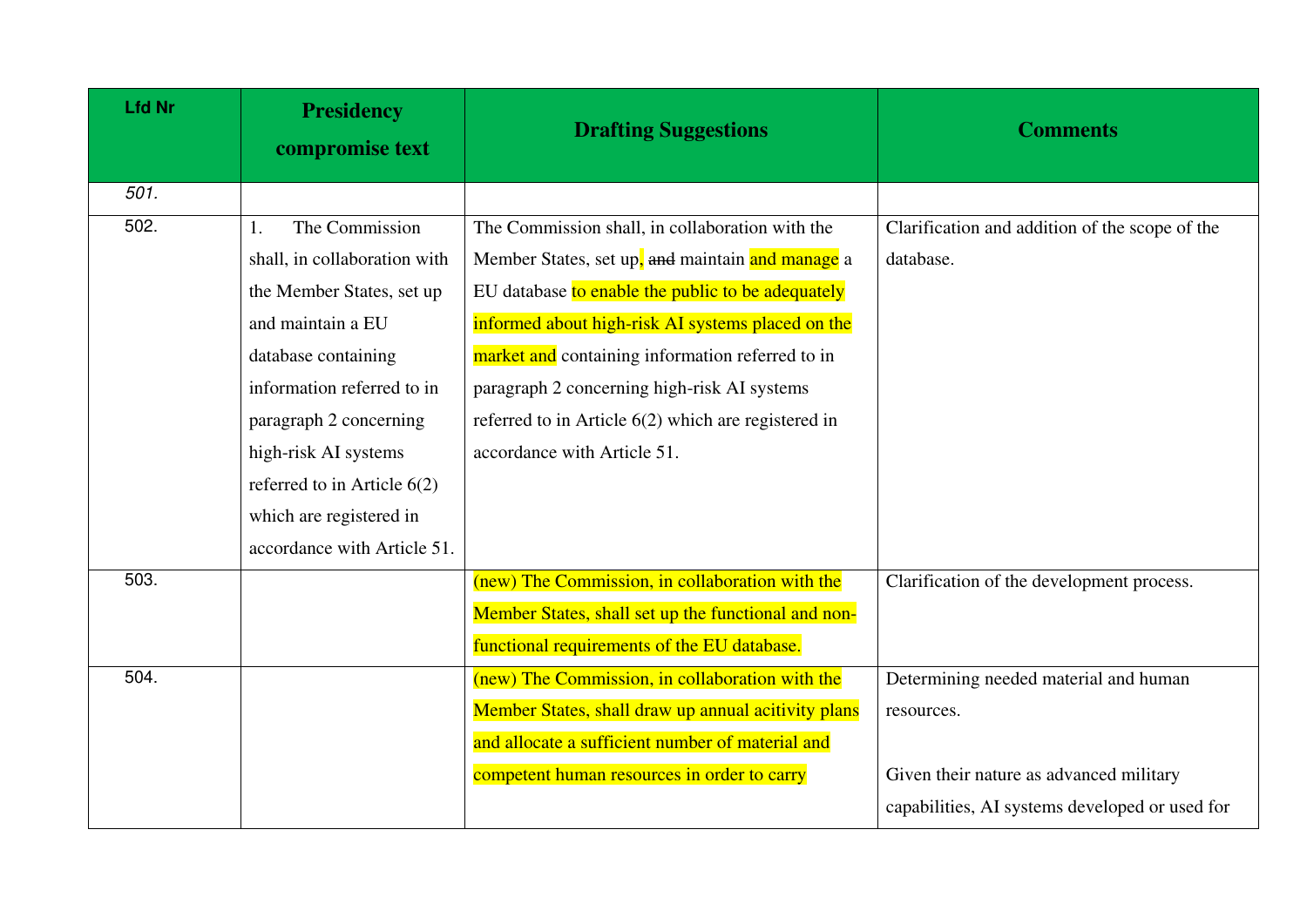| <b>Lfd Nr</b> | <b>Presidency</b><br>compromise text | <b>Drafting Suggestions</b>                         | <b>Comments</b>                                 |
|---------------|--------------------------------------|-----------------------------------------------------|-------------------------------------------------|
|               |                                      | activities taking into account the requirements set | purposes of the defence sector or the armed     |
|               |                                      | out in this Article.                                | forces should be fully outside the public       |
|               |                                      |                                                     | domain. They also should be controled by        |
|               |                                      |                                                     | Member States military authorities only since   |
|               |                                      |                                                     | Member States are the sole owners of military   |
|               |                                      |                                                     | capabilities in accordance with Union law (cf.  |
|               |                                      |                                                     | Article 42(3) TEU).                             |
| 505.          |                                      |                                                     |                                                 |
| 506.          | The data listed in<br>2.             |                                                     |                                                 |
|               | Annex VIII shall be                  |                                                     |                                                 |
|               | entered into the EU                  |                                                     | Amendment to clarify, that the list of data     |
|               | database by the providers.           |                                                     | mentioned in Annex VIII is exhaustive.          |
|               | The Commission shall                 |                                                     |                                                 |
|               | provide them with                    |                                                     | Furthermore, we examine whether obligation to   |
|               | technical and                        |                                                     | register should also be upon users of AI        |
|               | administrative support.              |                                                     | systems, rather than just on providers. Can     |
|               |                                      |                                                     | Commission clarify the reasons why it has       |
|               |                                      |                                                     | chosen to address only the provider and not the |
|               |                                      |                                                     | user?                                           |
|               |                                      |                                                     |                                                 |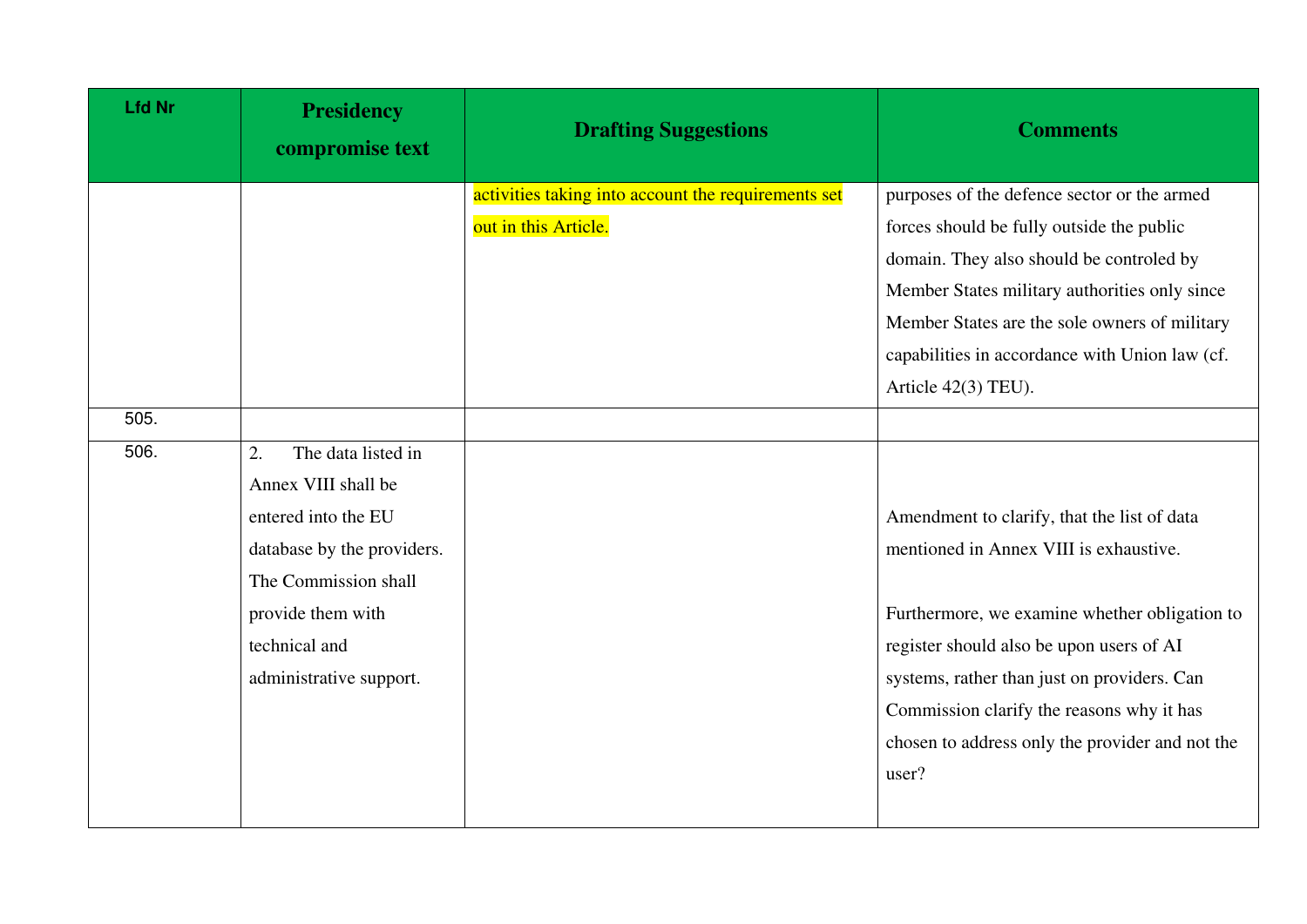| <b>Lfd Nr</b> | <b>Presidency</b><br>compromise text | <b>Drafting Suggestions</b>                          | <b>Comments</b>                                   |
|---------------|--------------------------------------|------------------------------------------------------|---------------------------------------------------|
|               |                                      | The data listed in Annex VIII points 1 to 5 and 8 to | Data referred to notified bodies shall be entered |
|               |                                      | 12 shall be entered into the EU database by the      | by the notified body.                             |
|               |                                      | providers. The data listed in Annex VIII point 6 and |                                                   |
|               |                                      | 7 shall be entered into the EU database by the       |                                                   |
|               |                                      | notified body. The Commission shall provide them     |                                                   |
|               |                                      | with technical and administrative support.           |                                                   |
|               |                                      |                                                      |                                                   |
|               |                                      | The data listed in Annex VIII shall be entered into  |                                                   |
|               |                                      | the EU database by the providers. The EU database    |                                                   |
|               |                                      | shall contain personal data only insofar as          |                                                   |
|               |                                      | necessary for collecting and processing              |                                                   |
|               |                                      | information in accordance with this Regulation.      |                                                   |
|               |                                      | The Commission shall provide them with technical     |                                                   |
|               |                                      | and administrative support.                          |                                                   |
| 507.          |                                      |                                                      |                                                   |
| 508.          | Information<br>3.                    |                                                      |                                                   |
|               | contained in the EU                  |                                                      |                                                   |
|               | database shall be accessible         |                                                      |                                                   |
|               | to the public.                       |                                                      |                                                   |
| 509.          |                                      |                                                      |                                                   |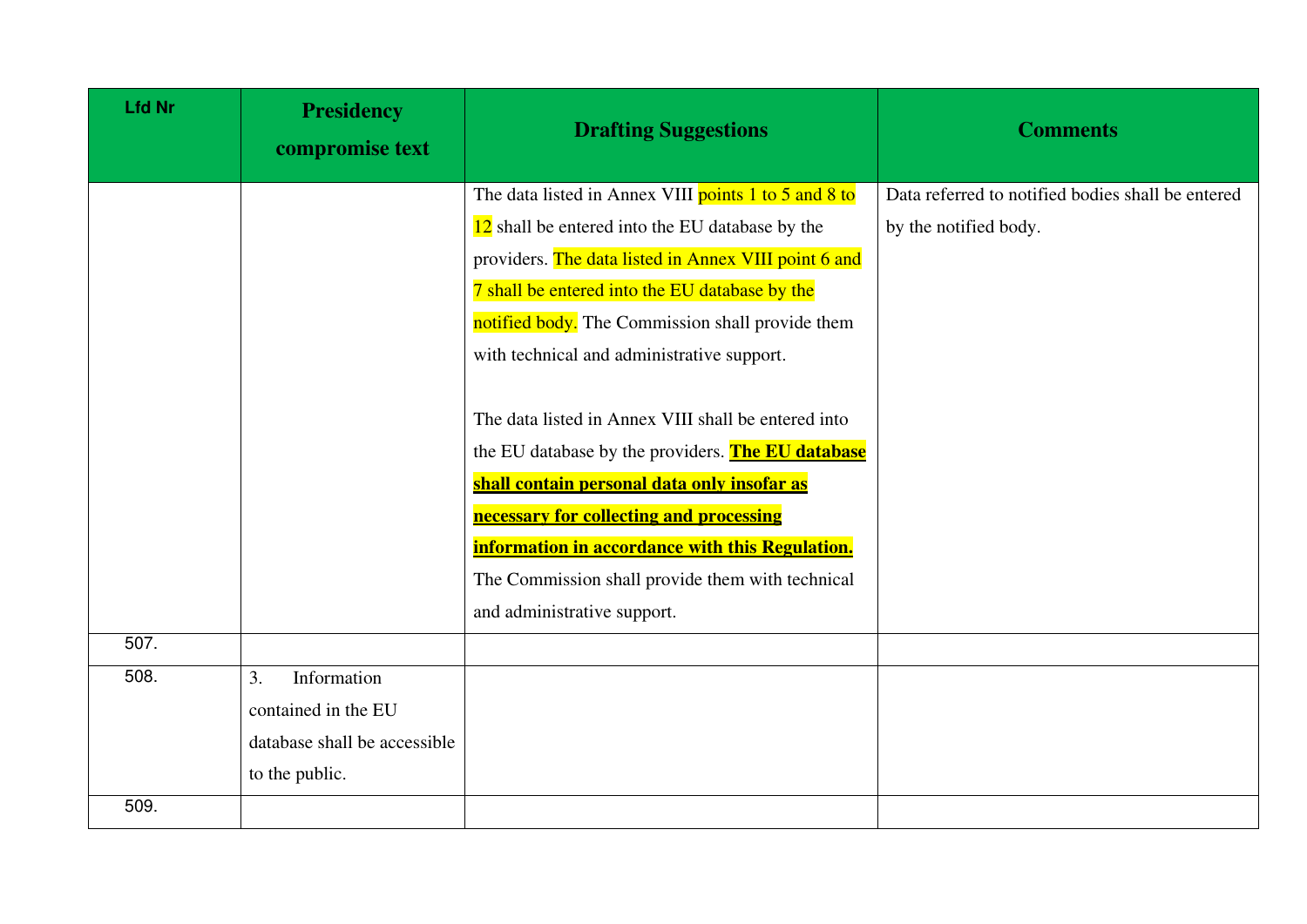| <b>Lfd Nr</b> | <b>Presidency</b><br>compromise text | <b>Drafting Suggestions</b>                          | <b>Comments</b>          |
|---------------|--------------------------------------|------------------------------------------------------|--------------------------|
| 510.          | The EU database<br>$\overline{4}$ .  | Deletion                                             | See amendment in para 2. |
|               | shall contain personal data          |                                                      |                          |
|               | only insofar as necessary            |                                                      |                          |
|               | for collecting and                   |                                                      |                          |
|               | processing information in            |                                                      |                          |
|               | accordance with this                 |                                                      |                          |
|               | Regulation. That                     |                                                      |                          |
|               | information shall include            |                                                      |                          |
|               | the names and contact                |                                                      |                          |
|               | details of natural persons           |                                                      |                          |
|               | who are responsible for              |                                                      |                          |
|               | registering the system and           |                                                      |                          |
|               | have the legal authority to          |                                                      |                          |
|               | represent the provider.              |                                                      |                          |
| 511.          |                                      |                                                      |                          |
| 512.          | The Commission<br>5.                 | The Commission shall be the controller and the       | Clarification.           |
|               | shall be the controller of           | operator of the EU database. It shall also ensure to |                          |
|               | the EU database. It shall            | providers and users adequate technical and           |                          |
|               | also ensure to providers             | administrative support.                              |                          |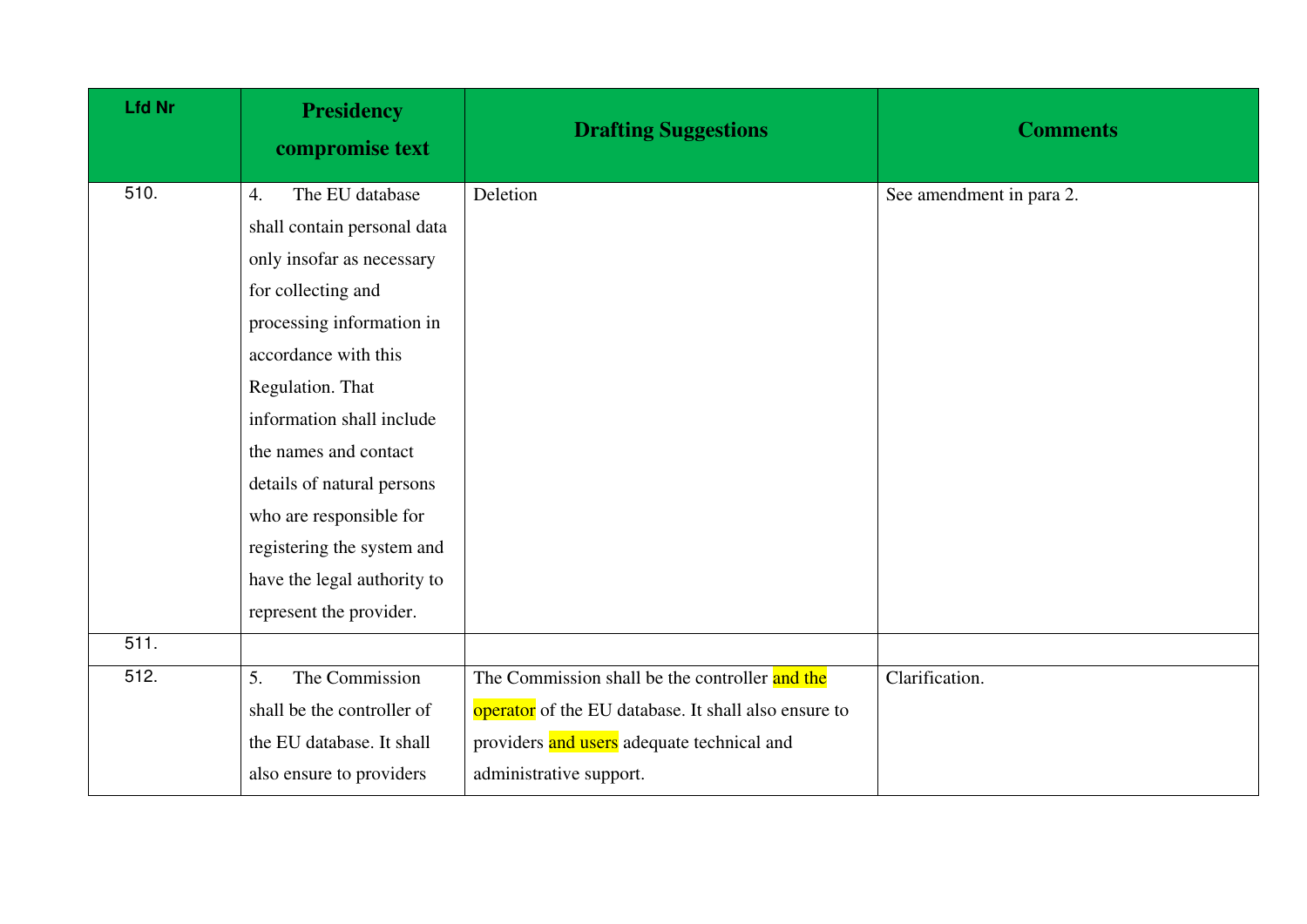| <b>Lfd Nr</b> | <b>Presidency</b><br>compromise text | <b>Drafting Suggestions</b>                        | <b>Comments</b>                                    |
|---------------|--------------------------------------|----------------------------------------------------|----------------------------------------------------|
|               | adequate technical and               |                                                    |                                                    |
|               | administrative support.              |                                                    |                                                    |
| 513.          |                                      |                                                    |                                                    |
| 514.          |                                      | Article 60a                                        |                                                    |
|               |                                      | EU database for stand-alone AI systems used by     |                                                    |
|               |                                      | <i>public authorities</i>                          |                                                    |
| 515.          |                                      |                                                    |                                                    |
| 516.          |                                      | 1. The Commission shall, in collaboration with the | Due to the unique role and responsibility public   |
|               |                                      | Member States, set up, maintain and manage a EU    | authorities bear, the sensitive personal data they |
|               |                                      | database to enable the public to be adequately     | have access to, the consequential effects their    |
|               |                                      | informed about AI systems placed on the market and | decisions have on individuals, and thus their      |
|               |                                      | containing information referred to in paragraph 2  | primary obligation to respect, protect and fulfil  |
|               |                                      | concerning any AI systems used by public           | fundamental rights, public authorities should be   |
|               |                                      | authorities registered in accordance with Article  | subject to more stringent transparency             |
|               |                                      | $51(2)$ .                                          | requirements when using AI systems. Hence,         |
|               |                                      |                                                    | any deployments of AI systems – regardless of      |
|               |                                      |                                                    | their level of risk $-$ by or on behalf of public  |
|               |                                      |                                                    | authorities should be registered within a          |
|               |                                      |                                                    | separate EU database.                              |
|               |                                      |                                                    |                                                    |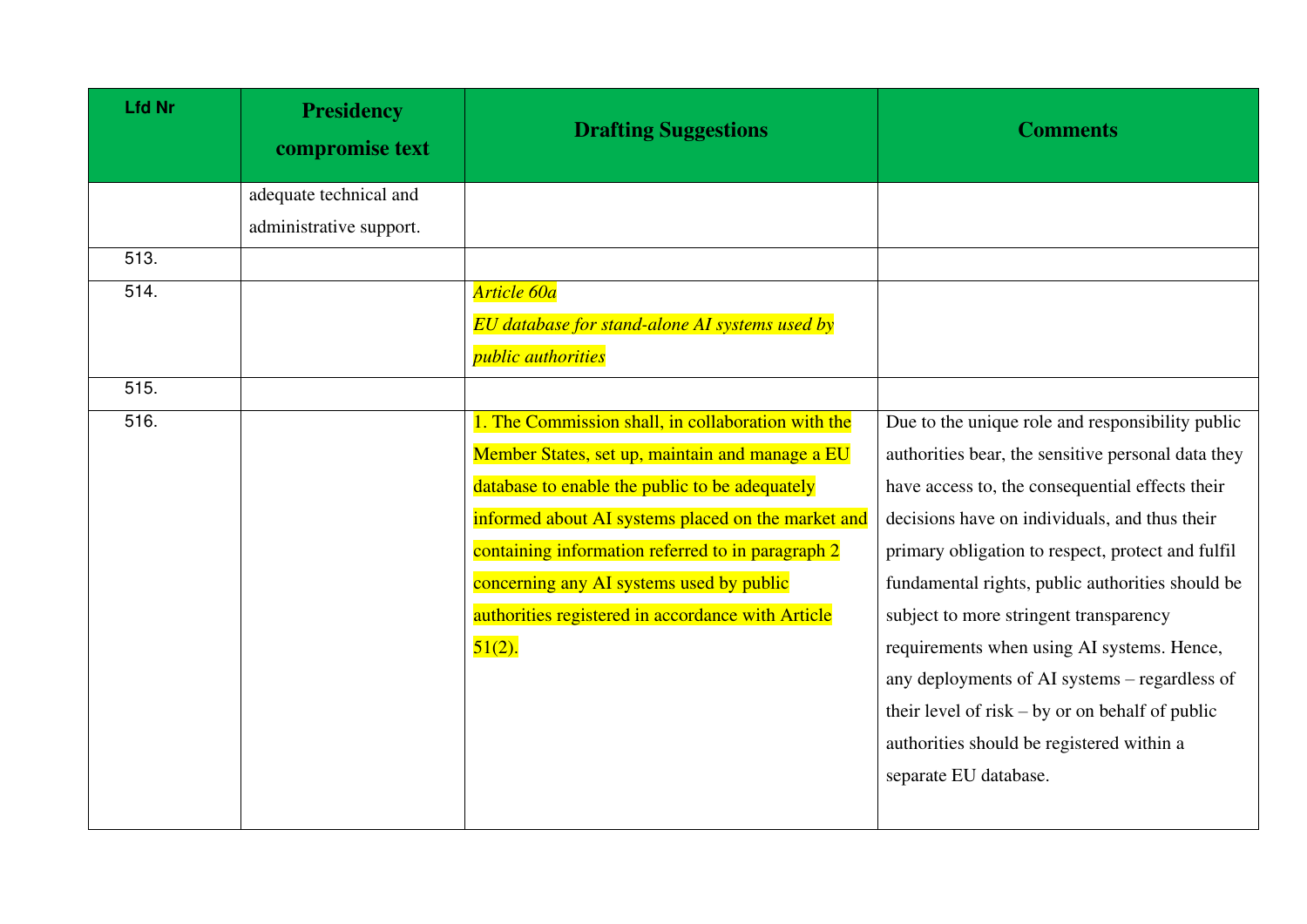| <b>Lfd Nr</b> | <b>Presidency</b><br>compromise text | <b>Drafting Suggestions</b>                         | <b>Comments</b>                                    |
|---------------|--------------------------------------|-----------------------------------------------------|----------------------------------------------------|
|               |                                      |                                                     |                                                    |
| 517.          |                                      | 2. The data listed in Annex VIIIa shall be entered  | We refrain from drafting up an Annex VIIIa for     |
|               |                                      | into the EU database by the public authorities. The | this comment. However, the data base should        |
|               |                                      | Commission shall provide them with technical and    | include the name of the AI system and a short      |
|               |                                      | administrative support.                             | description of its intended purpose as well as the |
|               |                                      |                                                     | name, address and contact details of the public    |
|               |                                      |                                                     | authority by whom or on whose behalf it is         |
|               |                                      |                                                     | used.                                              |
| 518.          |                                      | 3. Art. 60 par. 3-5 shall apply accordingly.        |                                                    |
| 519.          |                                      |                                                     |                                                    |
| 520.          | <b>TITLE VIII</b>                    |                                                     |                                                    |
| 521.          |                                      |                                                     |                                                    |
| 522.          | <b>POST-MARKET</b>                   |                                                     |                                                    |
|               | MONITORING,                          |                                                     |                                                    |
|               | <b>INFORMATION</b>                   |                                                     |                                                    |
|               | <b>SHARING,</b>                      |                                                     |                                                    |
|               | <b>MARKET</b>                        |                                                     |                                                    |
|               | <b>SURVEILLANCE</b>                  |                                                     |                                                    |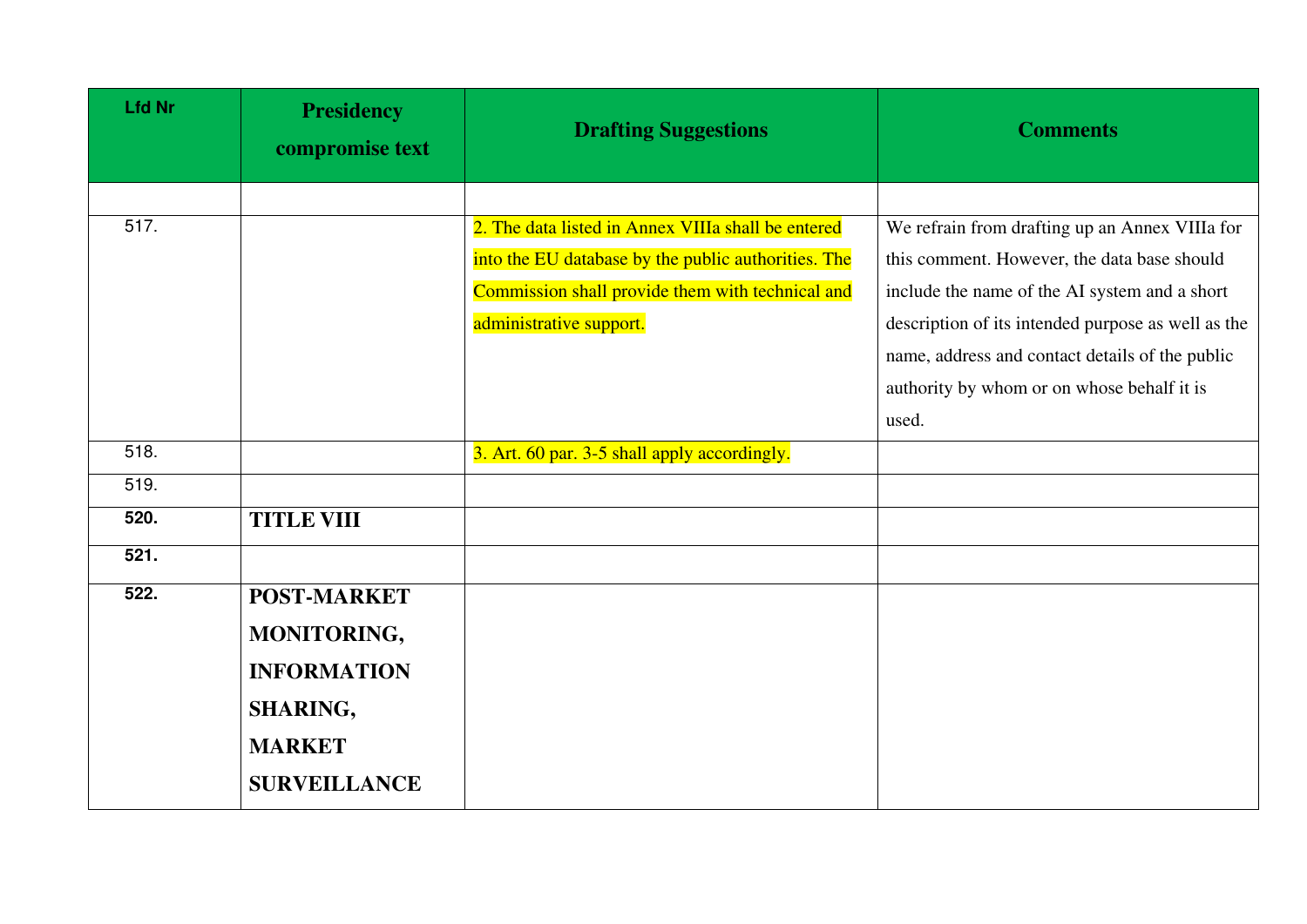| <b>Lfd Nr</b> | <b>Presidency</b><br>compromise text | <b>Drafting Suggestions</b>                          | <b>Comments</b> |
|---------------|--------------------------------------|------------------------------------------------------|-----------------|
| 523.          |                                      |                                                      |                 |
| 524.          | <b>CHAPTER 1</b>                     |                                                      |                 |
| 525.          |                                      |                                                      |                 |
| 526.          | <b>POST-MARKET</b>                   |                                                      |                 |
|               | <b>MONITORING</b>                    |                                                      |                 |
| 527.          |                                      |                                                      |                 |
| 528.          | Article 61                           |                                                      |                 |
|               | Post-market monitoring by            |                                                      |                 |
|               | providers and post-market            |                                                      |                 |
|               | monitoring plan for high-            |                                                      |                 |
|               | risk AI systems                      |                                                      |                 |
| 529.          |                                      |                                                      |                 |
| 530.          | Providers shall<br>1.                | Providers shall plan, establish and, document,       | Clarification.  |
|               | establish and document a             | implement, maintain and update a post-market         |                 |
|               | post-market monitoring               | monitoring system in a manner that is proportionate  |                 |
|               | system in a manner that is           | to the nature of the artificial intelligence         |                 |
|               | proportionate to the nature          | technologies and the risks of the high-risk AI       |                 |
|               | of the artificial intelligence       | system. That system shall be an integral part of the |                 |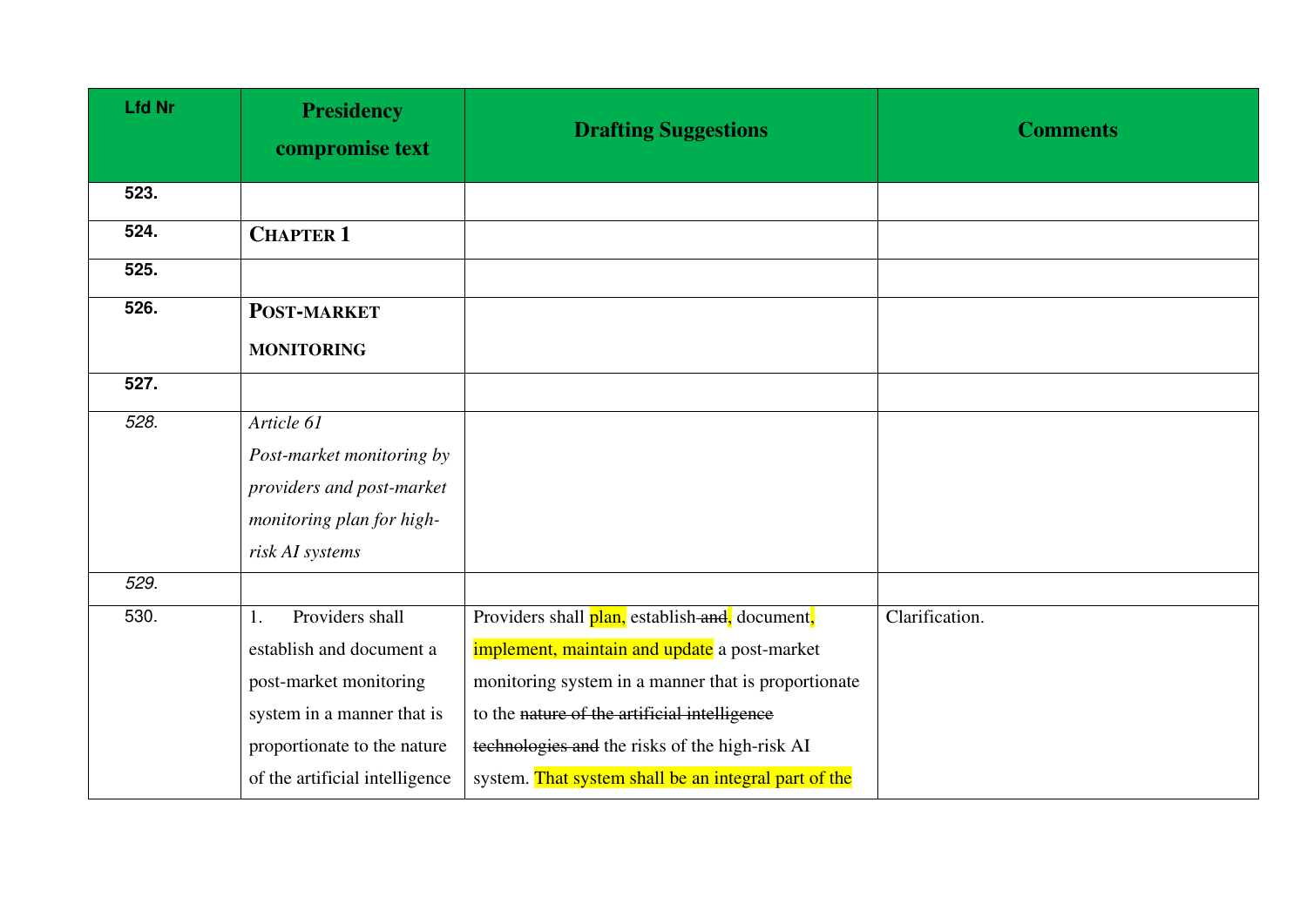| <b>Lfd Nr</b> | <b>Presidency</b><br>compromise text | <b>Drafting Suggestions</b>                           | <b>Comments</b> |
|---------------|--------------------------------------|-------------------------------------------------------|-----------------|
|               | technologies and the risks           | provider's quality management system referred to in   |                 |
|               | of the high-risk AI system.          | Article $17(1)$ .                                     |                 |
| 531.          |                                      |                                                       |                 |
| 532.          | The post-market<br>2.                | The post-market monitoring system shall be suited     | Clarification   |
|               | monitoring system shall              | to actively and systematically collect, document and  |                 |
|               | actively and systematically          | analyse relevant data on the quality, performance,    |                 |
|               | collect, document and                | safety and security provided by users or collected    |                 |
|               | analyse relevant data                | through other sources on the performance of high-     |                 |
|               | provided by users or                 | risk AI systems throughout their entire lifetime, and |                 |
|               | collected through other              | allow the provider to evaluate the continuous         |                 |
|               | sources on the performance           | compliance of AI systems with the requirements set    |                 |
|               | of high-risk AI systems              | out in Title III, Chapter 2 this Regulation.          |                 |
|               | throughout their lifetime,           |                                                       |                 |
|               | and allow the provider to            |                                                       |                 |
|               | evaluate the continuous              |                                                       |                 |
|               | compliance of AI systems             |                                                       |                 |
|               | with the requirements set            |                                                       |                 |
|               | out in Title III, Chapter 2.         |                                                       |                 |
| 533.          |                                      |                                                       |                 |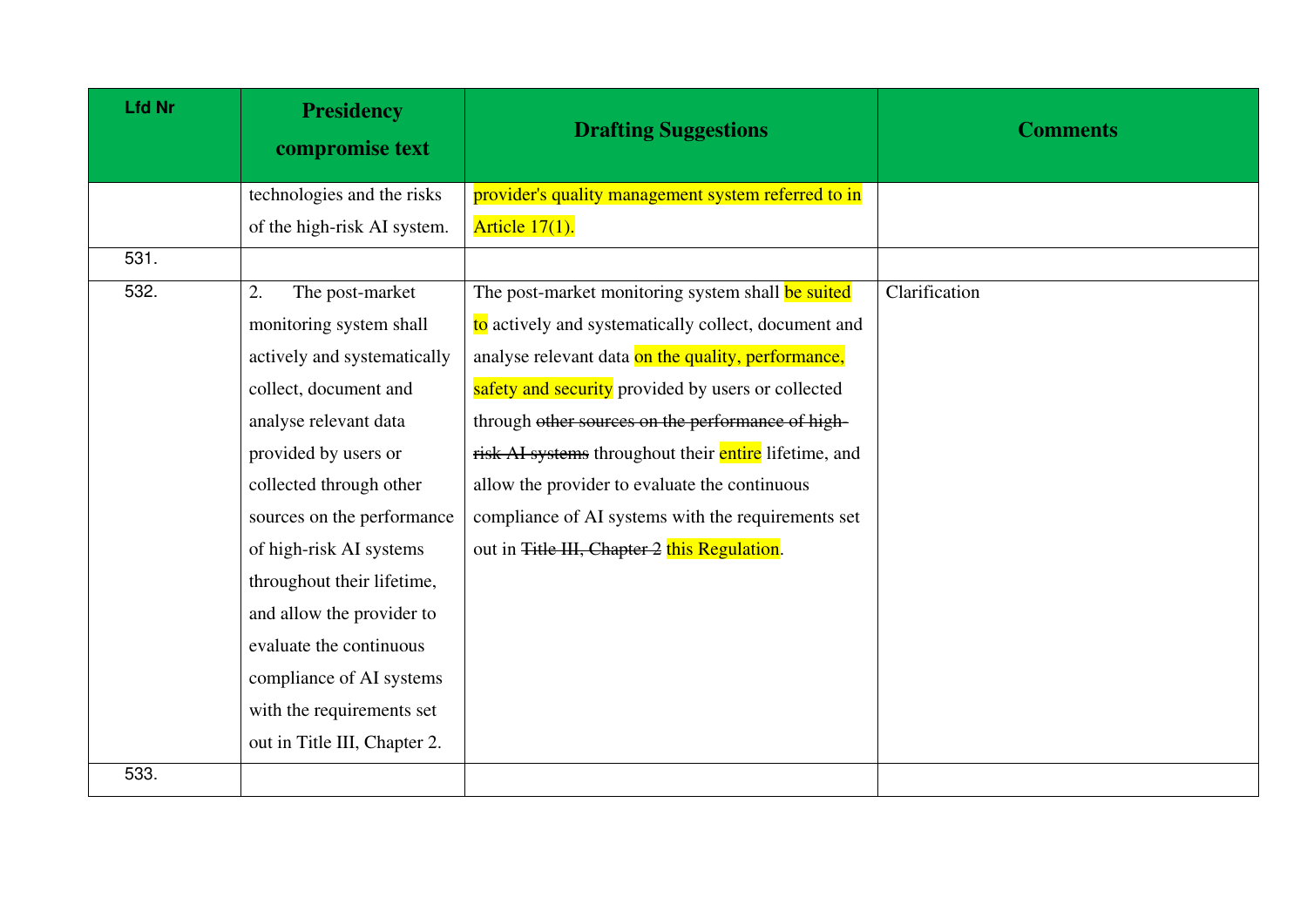| <b>Lfd Nr</b> | <b>Presidency</b><br>compromise text | <b>Drafting Suggestions</b> | <b>Comments</b> |
|---------------|--------------------------------------|-----------------------------|-----------------|
| 534.          | The post-market<br>3.                |                             |                 |
|               | monitoring system shall be           |                             |                 |
|               | based on a post-market               |                             |                 |
|               | monitoring plan. The post-           |                             |                 |
|               | market monitoring plan               |                             |                 |
|               | shall be part of the                 |                             |                 |
|               | technical documentation              |                             |                 |
|               | referred to in Annex IV.             |                             |                 |
|               | The Commission shall                 |                             |                 |
|               | adopt an implementing act            |                             |                 |
|               | laying down detailed                 |                             |                 |
|               | provisions establishing a            |                             |                 |
|               | template for the post-               |                             |                 |
|               | market monitoring plan and           |                             |                 |
|               | the list of elements to be           |                             |                 |
|               | included in the plan.                |                             |                 |
| 535.          |                                      |                             |                 |
| 536.          | For high-risk AI<br>4.               |                             |                 |
|               | systems covered by the               |                             |                 |
|               | legal acts referred to in            |                             |                 |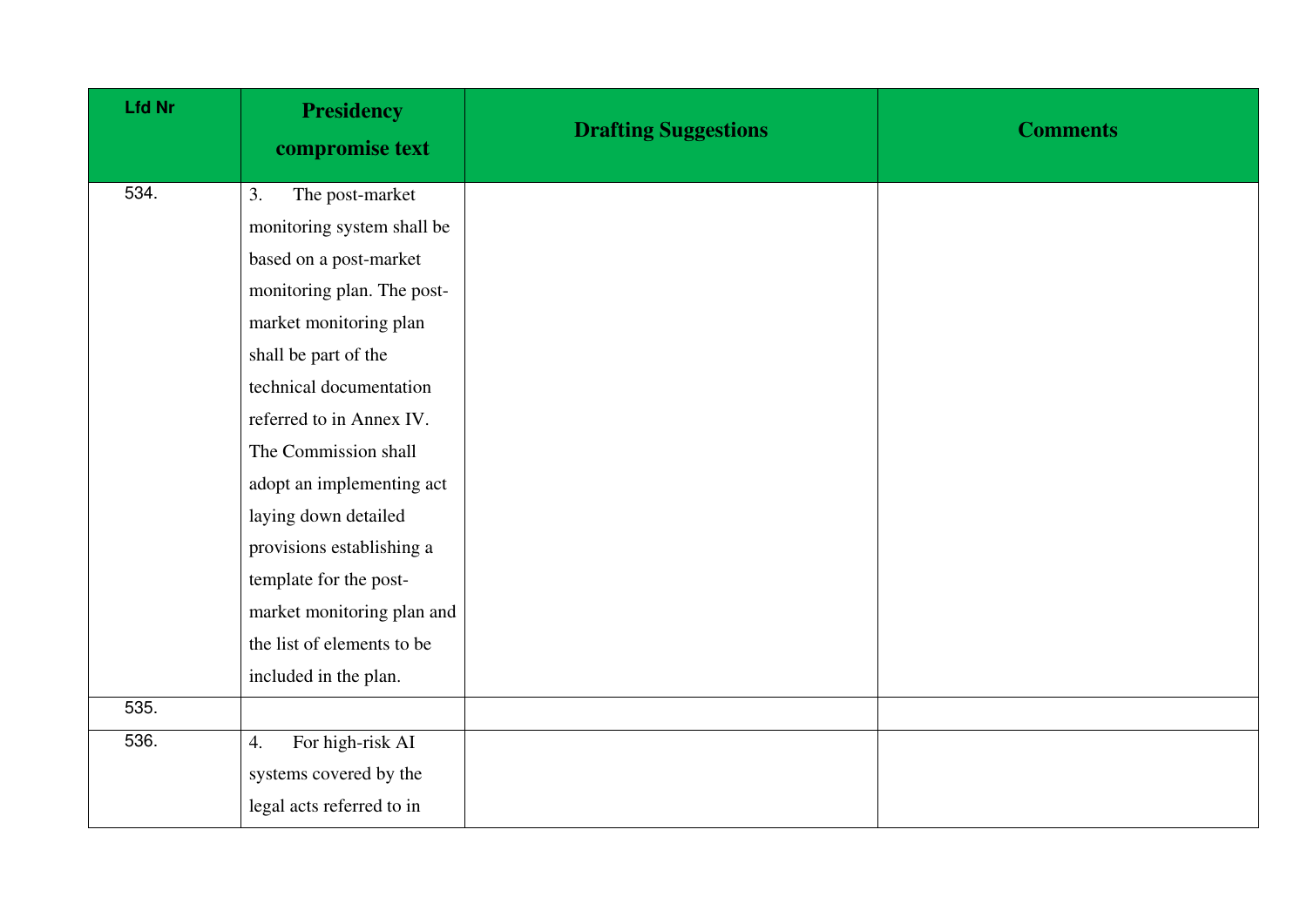| <b>Lfd Nr</b> | <b>Presidency</b><br>compromise text | <b>Drafting Suggestions</b> | <b>Comments</b>                                  |
|---------------|--------------------------------------|-----------------------------|--------------------------------------------------|
|               | Annex II, where a post-              |                             |                                                  |
|               | market monitoring system             |                             |                                                  |
|               | and plan is already                  |                             |                                                  |
|               | established under that               |                             |                                                  |
|               | legislation, the elements            |                             |                                                  |
|               | described in paragraphs 1,           |                             |                                                  |
|               | 2 and 3 shall be integrated          |                             |                                                  |
|               | into that system and plan as         |                             |                                                  |
|               | appropriate.                         |                             |                                                  |
| 537.          |                                      |                             |                                                  |
| 538.          | The first subparagraph               |                             | Please specify in which specific existing plan   |
|               | shall also apply to high-risk        |                             | credit institutions should include the elements  |
|               | AI systems referred to in            |                             | described in paragraph 1 to 3. Moreover, similar |
|               | point 5(b) of Annex III              |                             | procedures exist for entities regulated by       |
|               | placed on the market or put          |                             | Directive 2009/138/EC, Directive (EU)            |
|               | into service by credit               |                             | 2016/2341, Directive 2014/65/EU resp.            |
|               | institutions regulated by            |                             | Directive (EU) 2015/2366, Directive              |
|               | Directive 2013/36/EU.                |                             | 2009/65/EG and Directive 2011/61/EU which        |
|               |                                      |                             | should be referenced here.                       |
|               |                                      |                             |                                                  |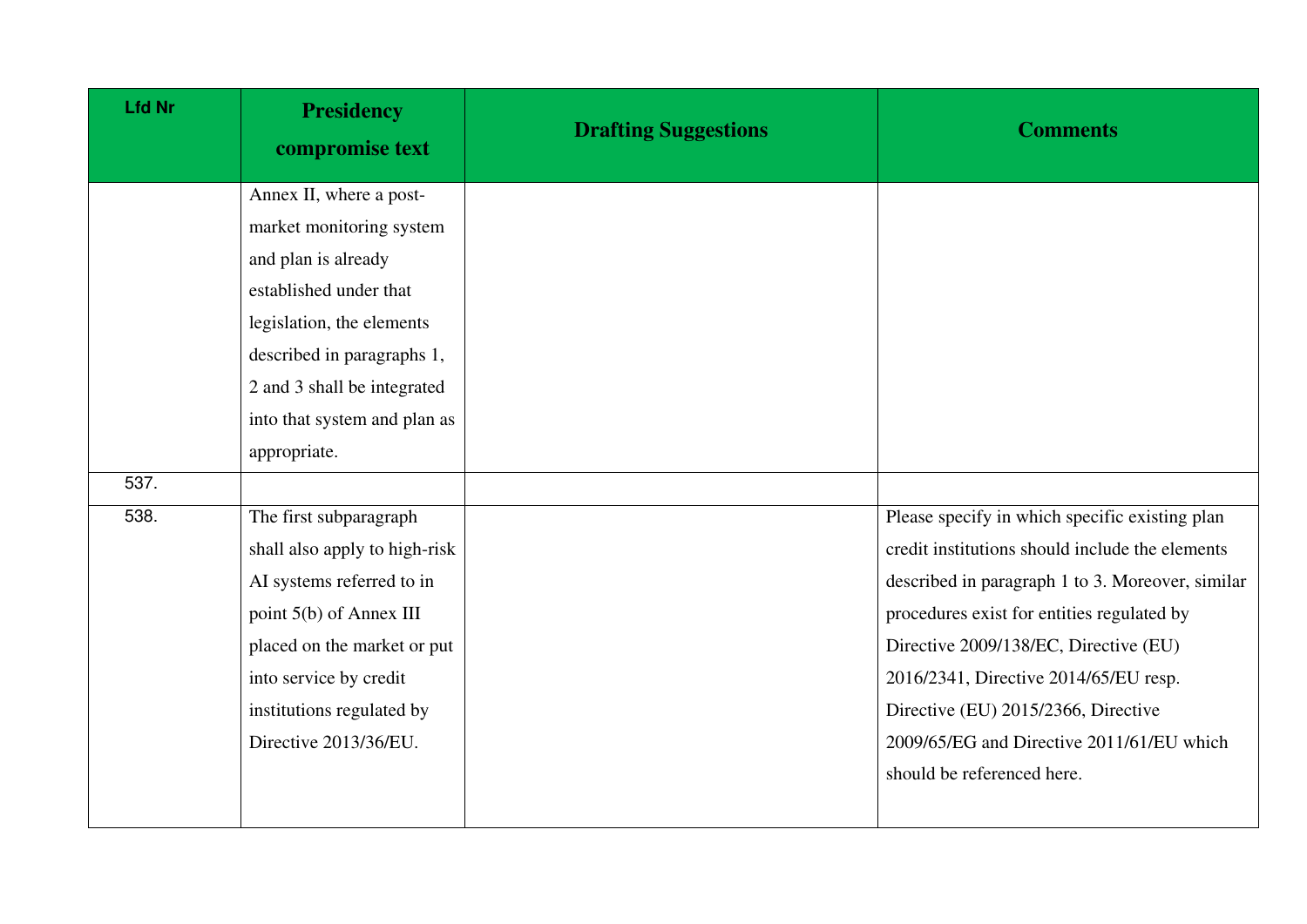| <b>Lfd Nr</b> | <b>Presidency</b><br>compromise text | <b>Drafting Suggestions</b> | <b>Comments</b>                                  |
|---------------|--------------------------------------|-----------------------------|--------------------------------------------------|
|               |                                      |                             | It remains unclear whether the AI Act poses      |
|               |                                      |                             | additional requirements for entities already     |
|               |                                      |                             | regulated by comprehensive financial sector      |
|               |                                      |                             | regulation. Please specify how the AI Act does   |
|               |                                      |                             | avoid double regulation for the highly regulated |
|               |                                      |                             | financial sector.                                |
| 539.          |                                      |                             |                                                  |
| 540.          | <b>CHAPTER 2</b>                     |                             |                                                  |
| 541.          |                                      |                             |                                                  |
| 542.          | <b>SHARING OF</b>                    |                             |                                                  |
|               | <b>INFORMATION ON</b>                |                             |                                                  |
|               | <b>SERIOUS INCIDENTS</b>             |                             |                                                  |
|               | <b>AND MALFUNCTIONING</b>            |                             |                                                  |
| 543.          |                                      |                             |                                                  |
| 544.          | Article 62                           |                             |                                                  |
|               | Reporting of serious                 |                             |                                                  |
|               | incidents and of                     |                             |                                                  |
|               | malfunctioning                       |                             |                                                  |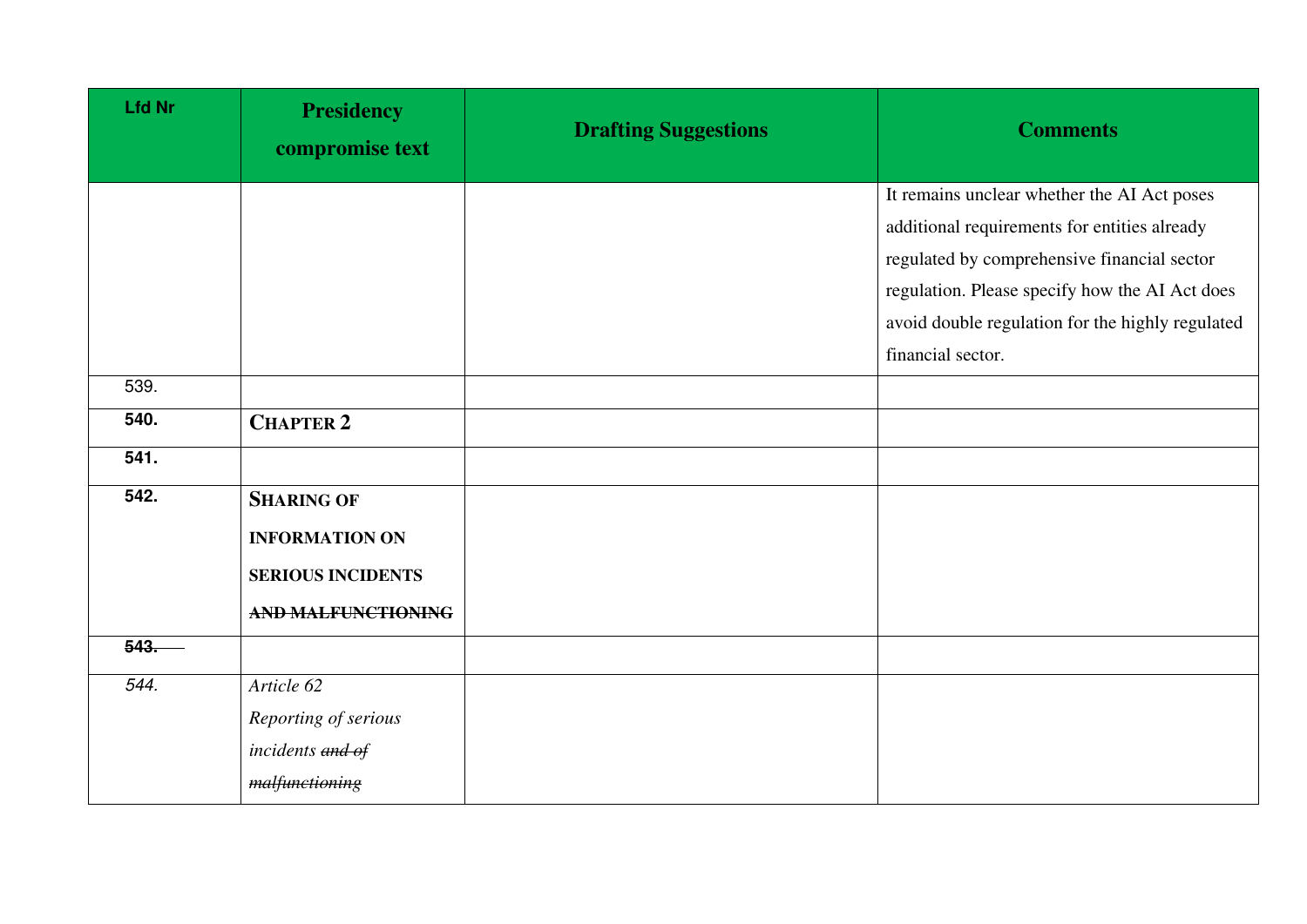| <b>Lfd Nr</b> | <b>Presidency</b><br>compromise text | <b>Drafting Suggestions</b> | <b>Comments</b>                                   |
|---------------|--------------------------------------|-----------------------------|---------------------------------------------------|
| 545.          |                                      |                             |                                                   |
| 546.          | Providers of high-risk<br>1.         |                             |                                                   |
|               | AI systems placed on the             |                             | If a serious incident according to Art. 3 para 44 |
|               | Union market shall report            |                             | AIA entails a personal data breach, providers of  |
|               | any serious incident or any          |                             | high-risk AI systems are obliged to report the    |
|               | malfunctioning of those              |                             | incident to both the market surveillance          |
|               | systems which constitutes a          |                             | authorities as well as to data protection         |
|               | breach of obligations under          |                             | supervisory authorities. To prevent legal         |
|               | Union law intended to                |                             | uncertainties, a clarification should be added    |
|               | protect fundamental rights           |                             | e.g. in Art. 2 para 8:                            |
|               | to the market surveillance           |                             |                                                   |
|               | authorities of the Member            |                             | This Directive is without prejudice to Union law  |
|               | States where that incident           |                             | on the protection of personal data, in particular |
|               | or breach occurred.                  |                             | Regulation (EU) 2016/679 and Directive            |
|               |                                      |                             | 2002/58/EC.                                       |
|               |                                      |                             |                                                   |
|               |                                      |                             | Corresponding Recital XY: This Directive is       |
|               |                                      |                             | without prejudice to Regulation (EU) 2016/679     |
|               |                                      |                             | and Directive 2002/58/EC of the European          |
|               |                                      |                             | Parliament and of the Council and therefore       |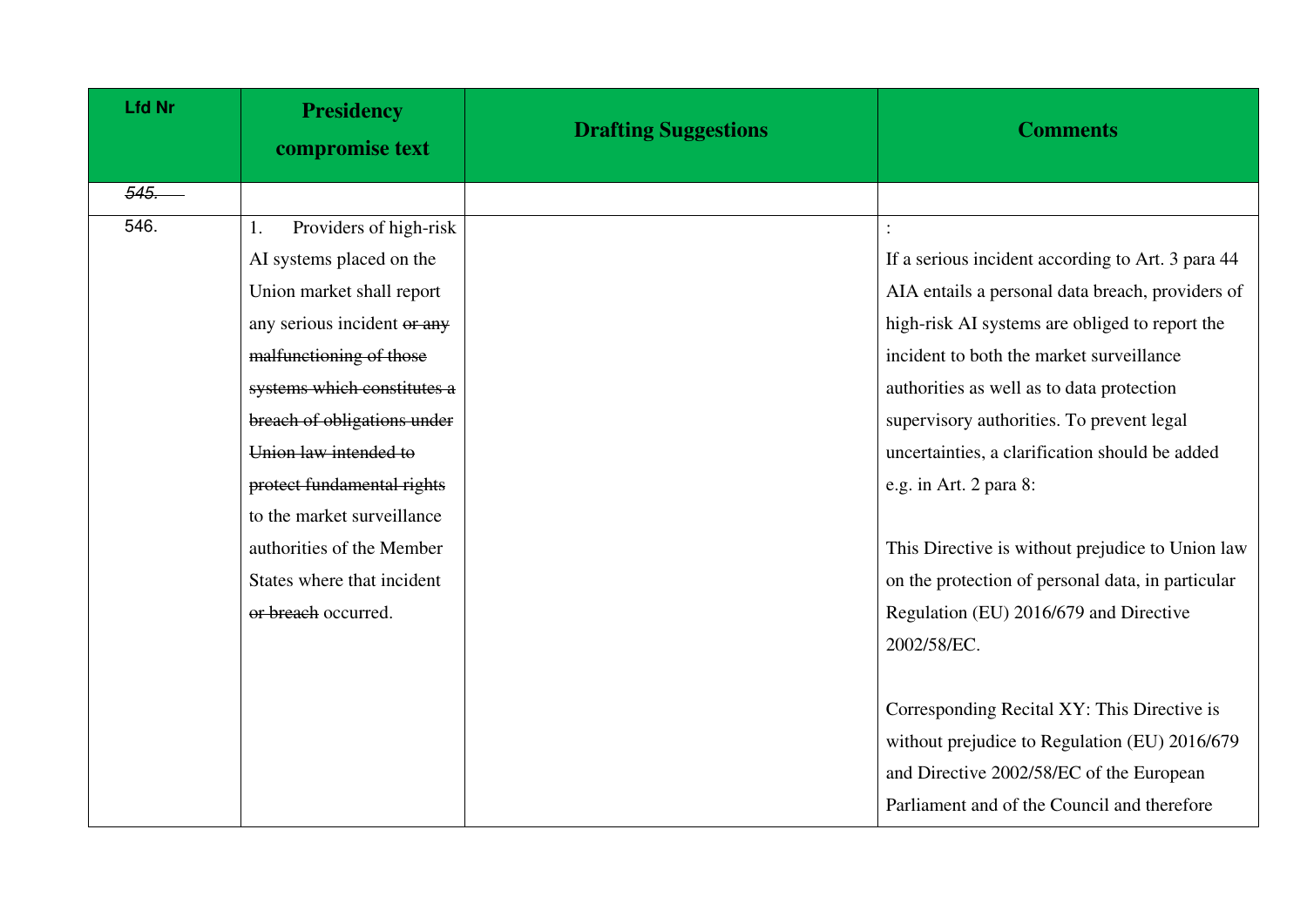| <b>Lfd Nr</b> | <b>Presidency</b><br>compromise text | <b>Drafting Suggestions</b> | <b>Comments</b>                                |
|---------------|--------------------------------------|-----------------------------|------------------------------------------------|
|               |                                      |                             | should in particular not affect the tasks and  |
|               |                                      |                             | powers of the independent supervisory          |
|               |                                      |                             | authorities competent to monitor compliance    |
|               |                                      |                             | with the respective Union data protection law. |
| 547.          |                                      |                             |                                                |
| 548.          | Such notification shall be           |                             |                                                |
|               | made immediately after the           |                             |                                                |
|               | provider has established a           |                             |                                                |
|               | causal link between the AI           |                             |                                                |
|               | system and the serious               |                             |                                                |
|               | incident or malfunctioning           |                             |                                                |
|               | or the reasonable likelihood         |                             |                                                |
|               | of such a link, and, in any          |                             |                                                |
|               | event, not later than 15             |                             |                                                |
|               | days after the providers             |                             |                                                |
|               | becomes aware of the                 |                             |                                                |
|               | serious incident or of the           |                             |                                                |
|               | malfunctioning.                      |                             |                                                |
| 549.          |                                      |                             |                                                |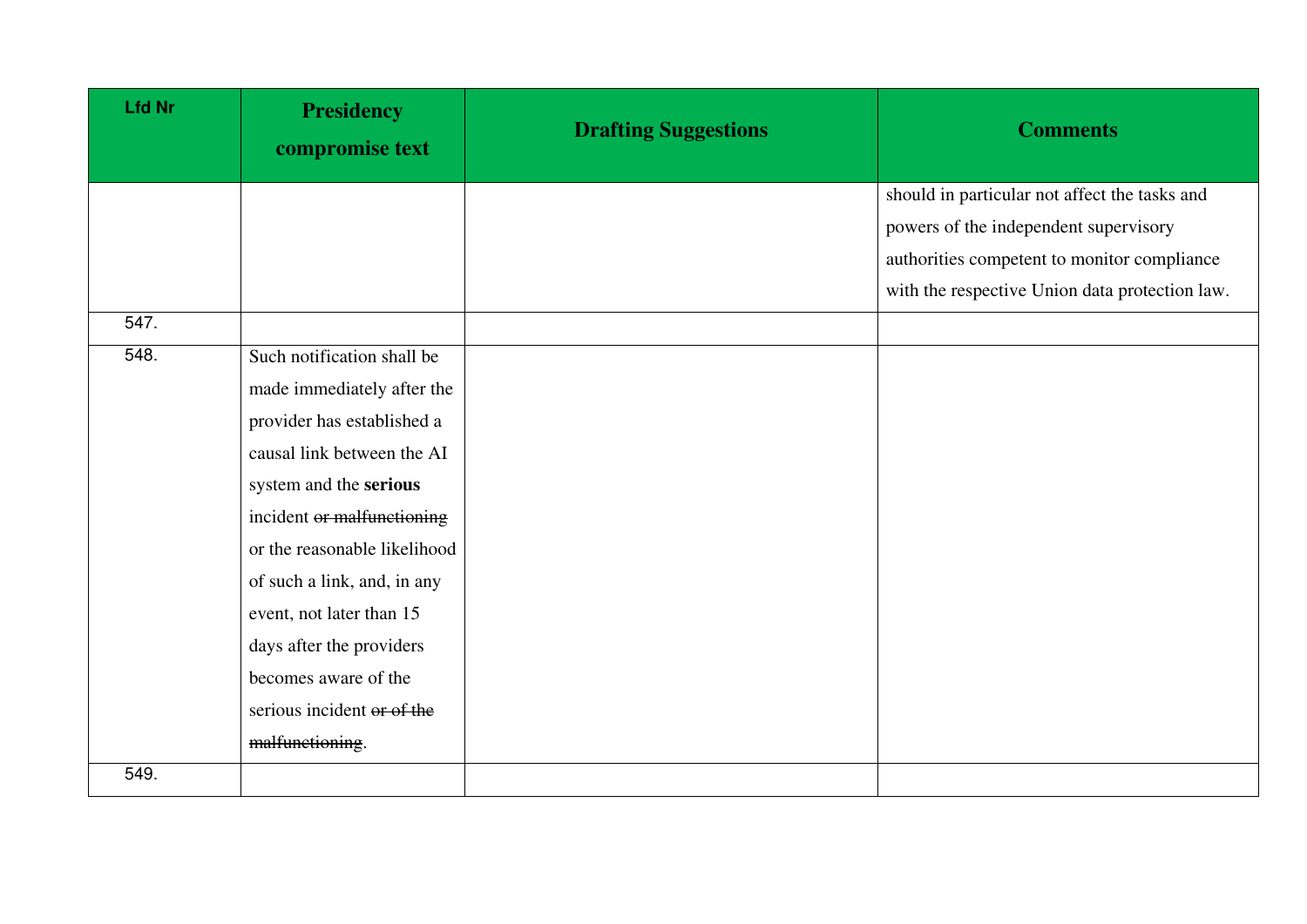| <b>Lfd Nr</b> | <b>Presidency</b><br>compromise text | <b>Drafting Suggestions</b> | <b>Comments</b> |
|---------------|--------------------------------------|-----------------------------|-----------------|
| 550.          | Upon receiving a<br>2.               |                             |                 |
|               | notification related to a            |                             |                 |
|               | serious incident referred            |                             |                 |
|               | to in Article $3(44)(c)$ a           |                             |                 |
|               | breach of obligations under          |                             |                 |
|               | Union law intended to                |                             |                 |
|               | protect fundamental rights,          |                             |                 |
|               | the relevant market                  |                             |                 |
|               | surveillance authority shall         |                             |                 |
|               | inform the national public           |                             |                 |
|               | authorities or bodies                |                             |                 |
|               | referred to in Article 64(3).        |                             |                 |
|               | The Commission shall                 |                             |                 |
|               | develop dedicated guidance           |                             |                 |
|               | to facilitate compliance             |                             |                 |
|               | with the obligations set out         |                             |                 |
|               | in paragraph 1. That                 |                             |                 |
|               | guidance shall be issued 12          |                             |                 |
|               | months after the entry into          |                             |                 |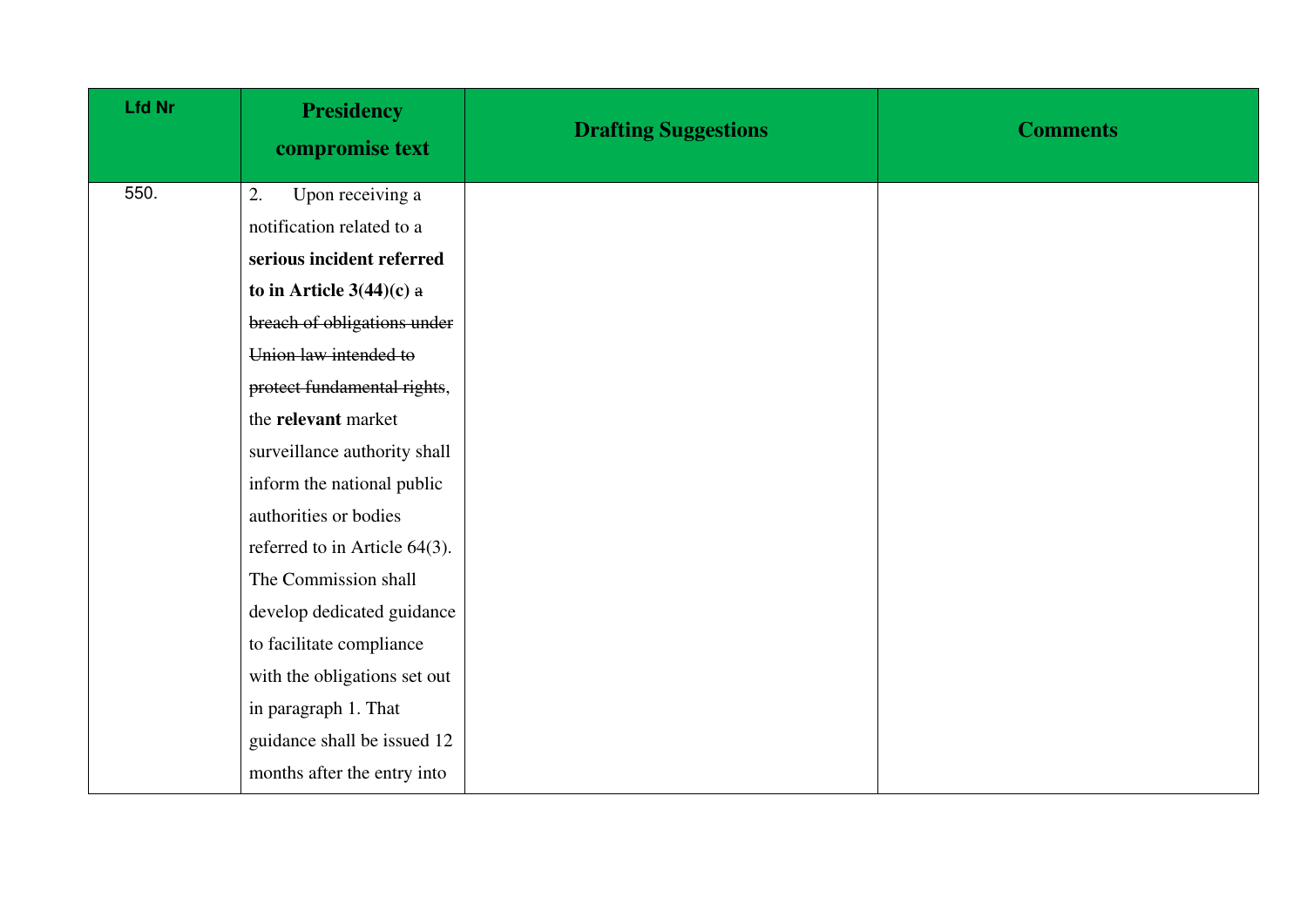| <b>Lfd Nr</b> | <b>Presidency</b><br>compromise text | <b>Drafting Suggestions</b>                             | <b>Comments</b>                                     |
|---------------|--------------------------------------|---------------------------------------------------------|-----------------------------------------------------|
|               | force of this Regulation, at         |                                                         |                                                     |
|               | the latest.                          |                                                         |                                                     |
| 551.          |                                      |                                                         |                                                     |
| 552.          | For high-risk AI<br>3.               |                                                         |                                                     |
|               | systems referred to in point         |                                                         | Moved exception of medical devices to a new         |
|               | 5(b) of Annex III which are          |                                                         | paragraph                                           |
|               | placed on the market or put          |                                                         |                                                     |
|               | into service by providers            | For high-risk AI systems referred to in point $5(b)$    |                                                     |
|               | that are credit institutions         | and 5 (d) of Annex III which are placed on the          | As entities regulated by Directive 2009/138/EC,     |
|               | regulated by Directive               | market or put into service by providers that are        | Directive (EU) 2016/2341, Directive                 |
|               | 2013/36/EU and for high-             | credit institutions regulated by Directive              | 2014/65/EU, Directive (EU) 2015/2366,               |
|               | risk AI systems which are            | 2013/36/EU and entities regulated by Directive          | Directive 2009/65/EG resp. Directive                |
|               | safety components of                 | 2009/138/EC, Directive (EU) 2016/2341, Directive        | 2011/61/EU fulfil similarly strict requirements     |
|               | devices, or are themselves           | 2014/65/EU, Directive (EU) 2015/2366, Directive         | compared to credit institutions regulated by        |
|               | devices, covered by                  | 2009/65/EG resp. Directive 2011/61/EU and for           | Directive 2013/36/EU, their obligation should       |
|               | Regulation (EU) 2017/745             | high-risk AI systems which are safety components        | also be limited to serious incidents referred to in |
|               | and Regulation (EU)                  | of devices, or are themselves devices, covered by       | Article $3(44)(c)$ .                                |
|               | 2017/746, the notification           | Regulation (EU) 2017/745 and Regulation (EU)            |                                                     |
|               | of serious incidents or              | 2017/746, the notification of serious incidents shall   | It remains unclear whether the AI Act poses         |
|               | malfunctioning shall be              | be limited to those referred to in Article $3(44)(c)$ . | additional requirements for entities already        |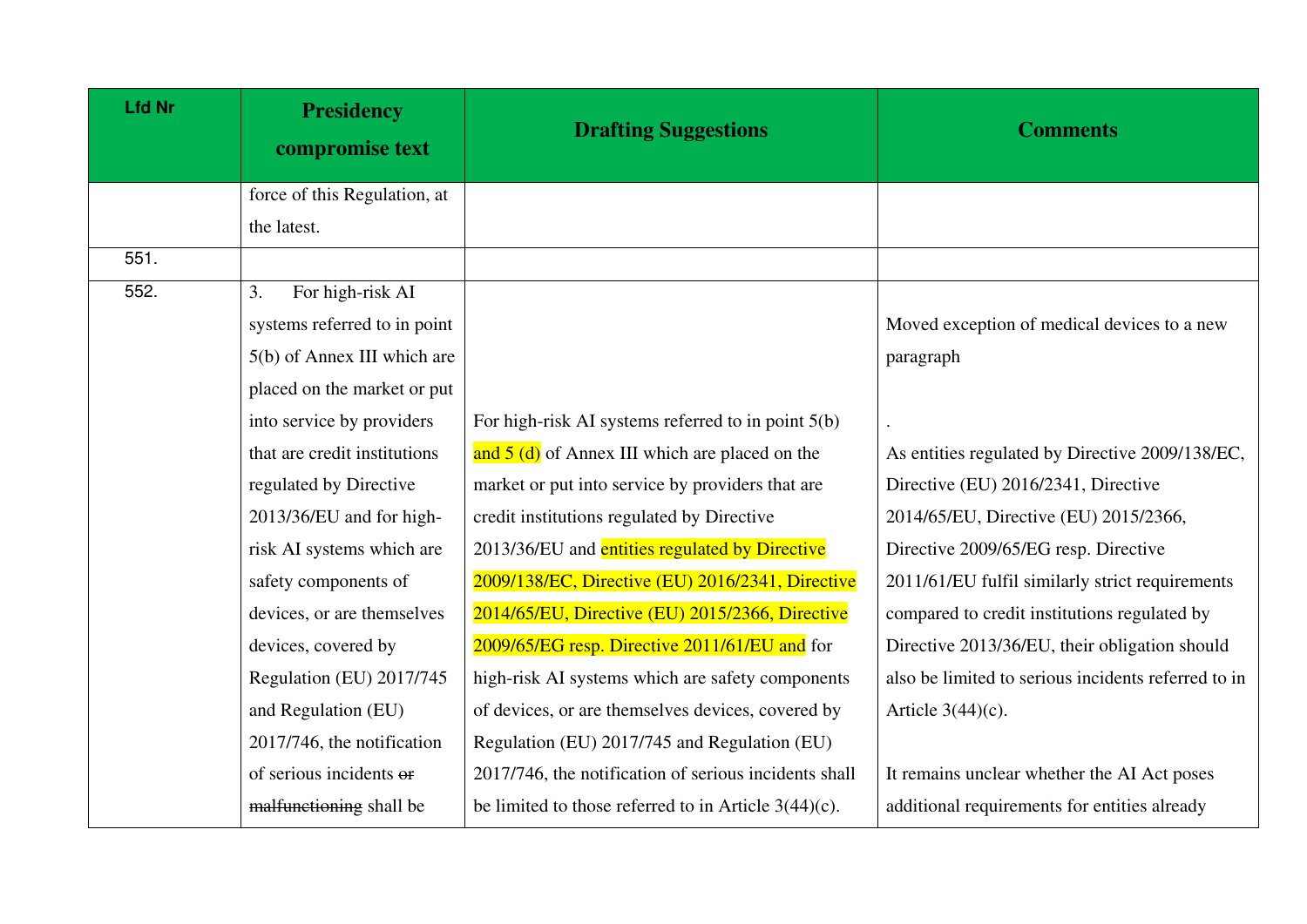| <b>Lfd Nr</b> | <b>Presidency</b><br>compromise text | <b>Drafting Suggestions</b>                          | <b>Comments</b>                                  |
|---------------|--------------------------------------|------------------------------------------------------|--------------------------------------------------|
|               | limited to those referred to         |                                                      | regulated by comprehensive financial sector      |
|               | in Article $3(44)(c)$ that that      |                                                      | regulation. Please specify how the AI Act does   |
|               | constitute a breach of               |                                                      | avoid double regulation for the highly regulated |
|               | obligations under Union              |                                                      | financial sector.                                |
|               | law intended to protect              |                                                      |                                                  |
|               | fundamental rights.                  |                                                      |                                                  |
| 553.          |                                      | (new) For high-risk AI systems which are safety      | Dealing with serious incidents and other         |
|               |                                      | components of devices, or are themselves devices,    | incidents (field safety corrective action, other |
|               |                                      | covered by Regulation (EU) 2017/745 and              | non compliance) are more specifically regulated  |
|               |                                      | Regulation (EU) 2017/746 the notification of serious | in the Regulations 2017/745 and 2017/746 (e. g.  |
|               |                                      | incidents, field safety corrective actions or other  | vigilance system).                               |
|               |                                      | non-compliance shall be apply under those legal      |                                                  |
|               |                                      | acts.                                                |                                                  |
| 554.          |                                      |                                                      |                                                  |
| 555.          | <b>CHAPTER 3</b>                     |                                                      |                                                  |
| 556.          |                                      |                                                      |                                                  |
| 557.          | <b>ENFORCEMENT</b>                   |                                                      |                                                  |
| 558.          |                                      |                                                      |                                                  |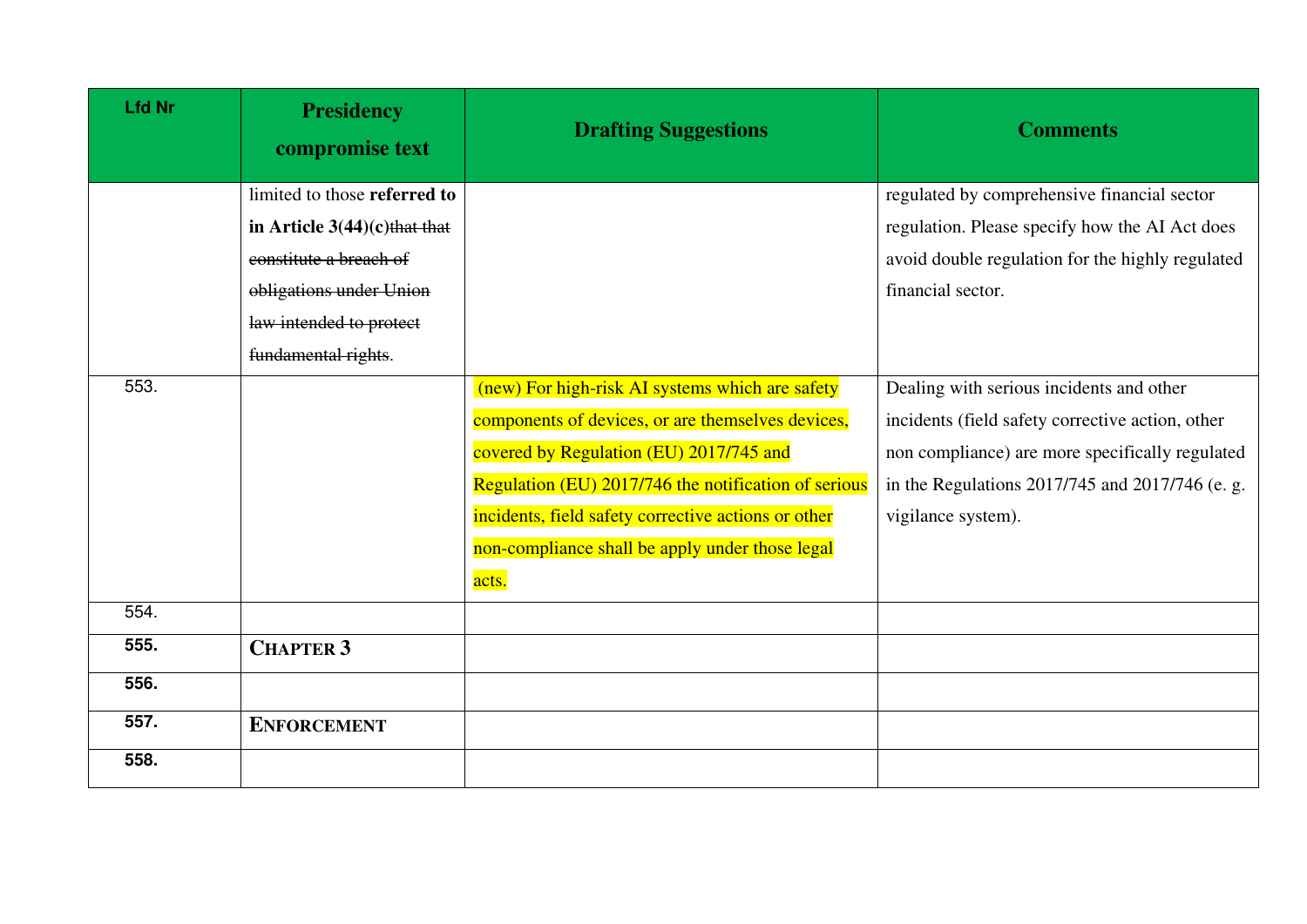| <b>Lfd Nr</b> | <b>Presidency</b><br>compromise text | <b>Drafting Suggestions</b> | <b>Comments</b>                                |
|---------------|--------------------------------------|-----------------------------|------------------------------------------------|
| 559.          | Article 63                           |                             |                                                |
|               | Market surveillance and              |                             |                                                |
|               | control of AI systems in the         |                             |                                                |
|               | Union market                         |                             |                                                |
| 560.          |                                      |                             |                                                |
| 561.          | Regulation (EU)<br>1.                |                             | Our understanding is that the Regulation       |
|               | 2019/1020 shall apply to             |                             | 2017/745 and 2017/746 are lex specialis and    |
|               | AI systems covered by this           |                             | provide more specific provisions for market    |
|               | Regulation. However, for             |                             | surveillance and control of AI systems so that |
|               | the purpose of the effective         |                             | the Regulation 2019/1020 are not apply to AI   |
|               | enforcement of this                  |                             | systems, covered by Regulation 2017/745 and    |
|               | Regulation:                          |                             | 2017/746.                                      |
| 562.          |                                      |                             |                                                |
| 563.          | any reference to an<br>(a)           |                             |                                                |
|               | economic operator under              |                             |                                                |
|               | Regulation (EU)                      |                             |                                                |
|               | 2019/1020 shall be                   |                             |                                                |
|               | understood as including all          |                             |                                                |
|               | operators identified in Title        |                             |                                                |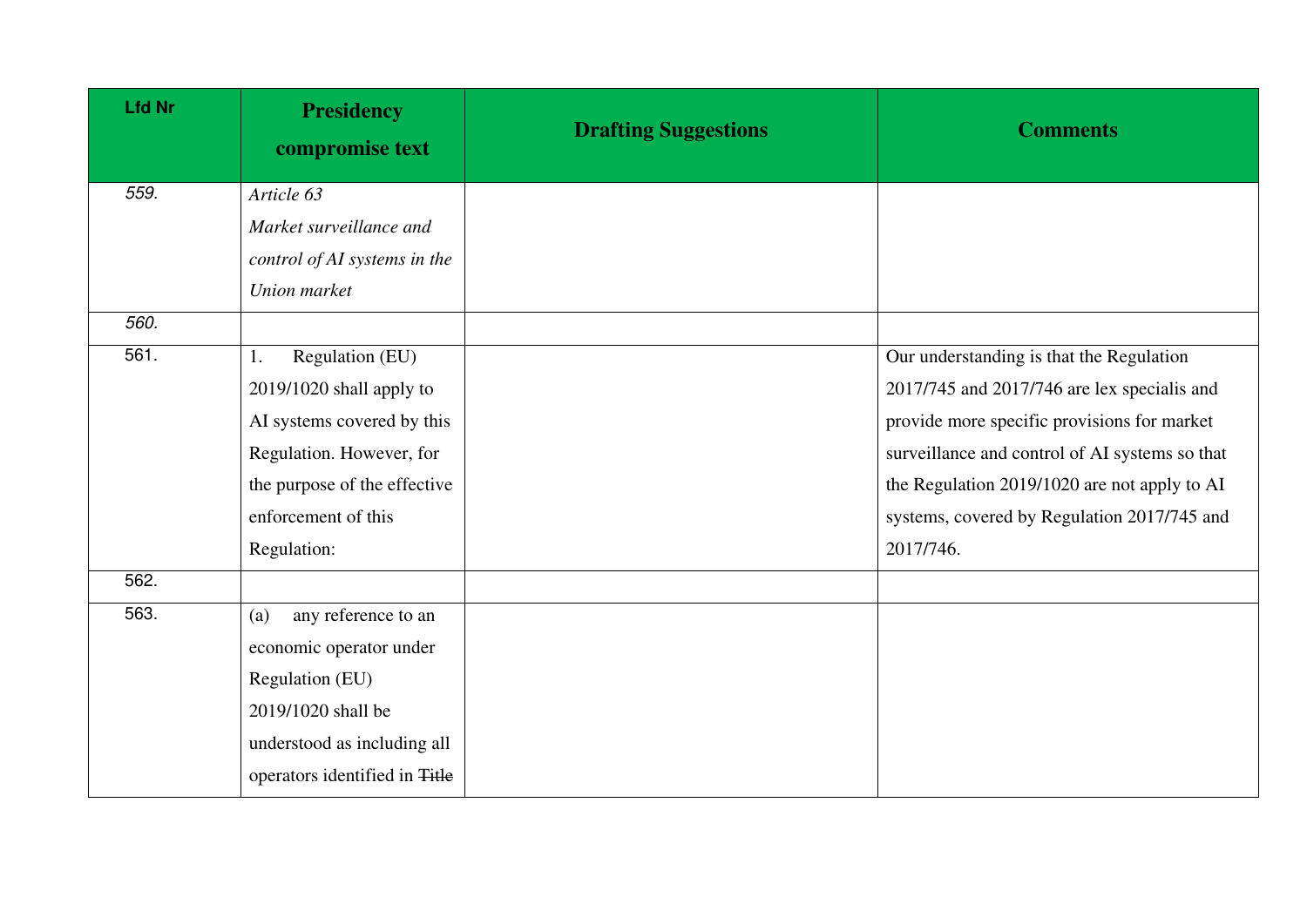| <b>Lfd Nr</b> | <b>Presidency</b><br>compromise text | <b>Drafting Suggestions</b>                           | <b>Comments</b>                              |
|---------------|--------------------------------------|-------------------------------------------------------|----------------------------------------------|
|               | HI, Chapter 3 Article 2 of           |                                                       |                                              |
|               | this Regulation;                     |                                                       |                                              |
| 564.          |                                      |                                                       |                                              |
| 565.          | any reference to a<br>(b)            |                                                       |                                              |
|               | product under Regulation             |                                                       |                                              |
|               | (EU) 2019/1020 shall be              |                                                       |                                              |
|               | understood as including all          |                                                       |                                              |
|               | AI systems falling within            |                                                       |                                              |
|               | the scope of this                    |                                                       |                                              |
|               | Regulation.                          |                                                       |                                              |
| 566.          |                                      |                                                       |                                              |
| 567.          | 2.<br>The national                   | The national AI board supervisory authority<br>2.     | Clarification. Legal acts listed in Annex II |
|               | supervisory authority shall          | shall report to the Commission on a regular basis the | already established reports to the COM.      |
|               | report to the Commission             | outcomes of relevant market surveillance activities.  |                                              |
|               | on a regular basis the               | The national supervisory authority authority AI board | Editorial adjustment necessary due to the    |
|               | outcomes of relevant                 | shall report, without delay, to the Commission and    | proposed change of Art. 59 (2).              |
|               | market surveillance                  | relevant national competition authorities any         |                                              |
|               | activities. The national             | information identified in the course of market        |                                              |
|               | supervisory authority shall          | surveillance activities that may be of potential      |                                              |
|               | report, without delay, to the        |                                                       |                                              |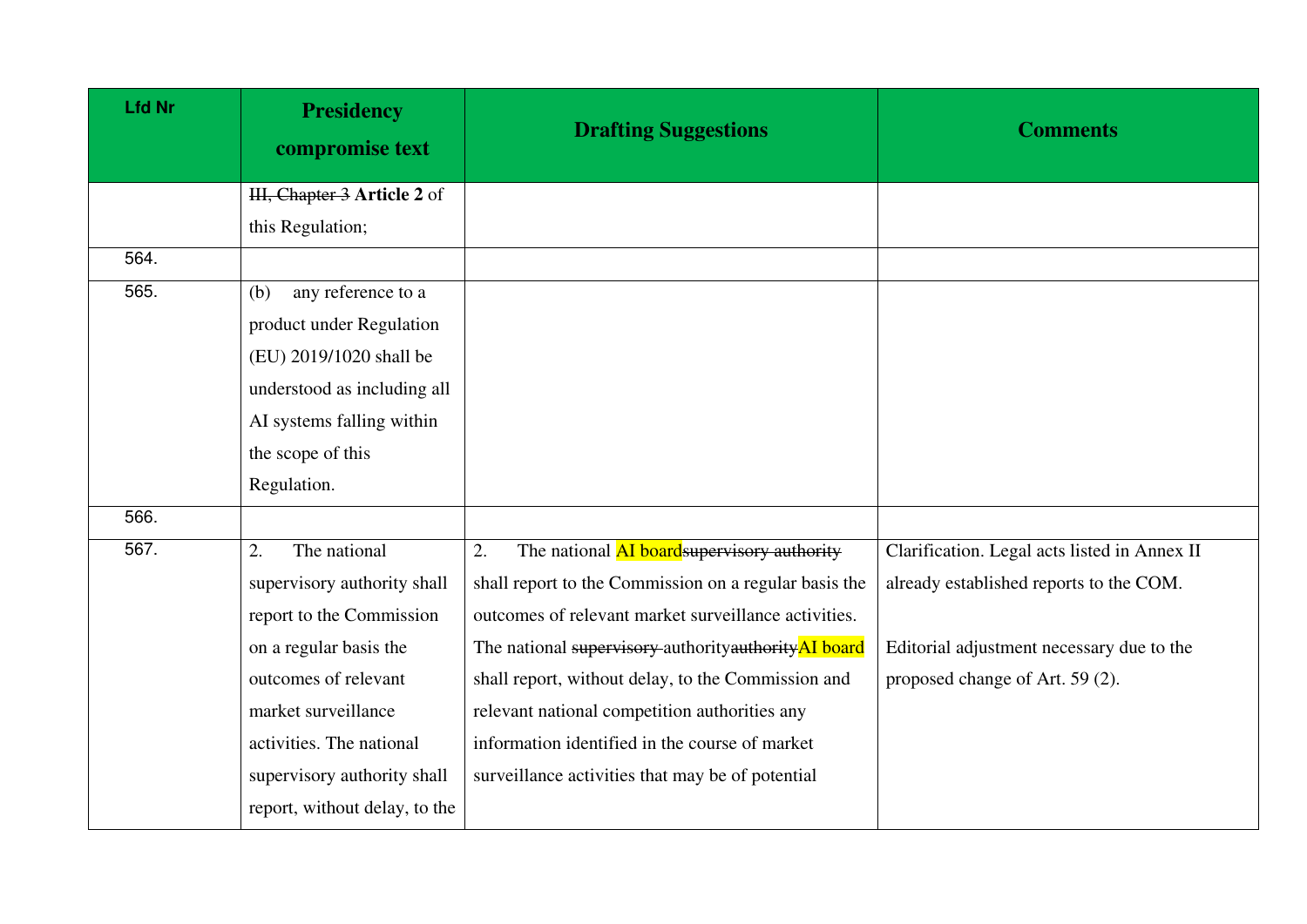| <b>Lfd Nr</b> | <b>Presidency</b><br>compromise text | <b>Drafting Suggestions</b>                  | <b>Comments</b> |
|---------------|--------------------------------------|----------------------------------------------|-----------------|
|               | Commission and relevant              | interest for the application of Union law on |                 |
|               | national competition                 | competition rules.                           |                 |
|               | authorities any information          |                                              |                 |
|               | identified in the course of          |                                              |                 |
|               | market surveillance                  |                                              |                 |
|               | activities that may be of            |                                              |                 |
|               | potential interest for the           |                                              |                 |
|               | application of Union law             |                                              |                 |
|               | on competition rules.                |                                              |                 |
| 568.          |                                      |                                              |                 |
| 569.          | For high-risk AI<br>3.               |                                              |                 |
|               | systems, related to products         |                                              |                 |
|               | to which legal acts listed in        |                                              |                 |
|               | Annex II, section A apply,           |                                              |                 |
|               | the market surveillance              |                                              |                 |
|               | authority for the purposes           |                                              |                 |
|               | of this Regulation shall be          |                                              |                 |
|               | the authority responsible            |                                              |                 |
|               | for market surveillance              |                                              |                 |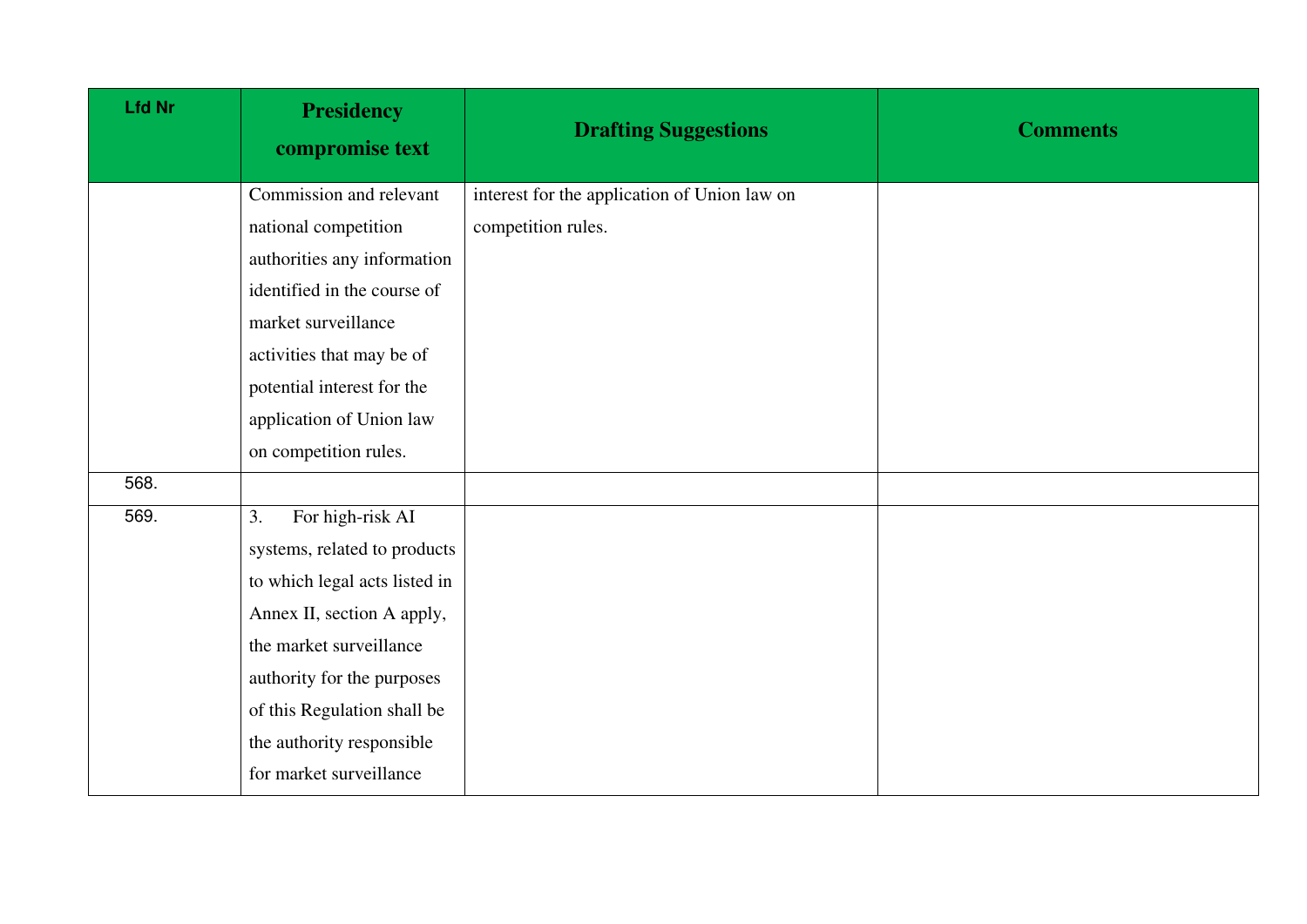| <b>Lfd Nr</b> | <b>Presidency</b><br>compromise text | <b>Drafting Suggestions</b> | <b>Comments</b> |
|---------------|--------------------------------------|-----------------------------|-----------------|
|               | activities designated under          |                             |                 |
|               | those legal acts.                    |                             |                 |
| 570.          |                                      |                             |                 |
| 571.          | For AI systems<br>4.                 |                             |                 |
|               | placed on the market, put            |                             |                 |
|               | into service or used by              |                             |                 |
|               | financial institutions               |                             |                 |
|               | regulated by Union                   |                             |                 |
|               | legislation on financial             |                             |                 |
|               | services, the market                 |                             |                 |
|               | surveillance authority for           |                             |                 |
|               | the purposes of this                 |                             |                 |
|               | Regulation shall be the              |                             |                 |
|               | relevant authority                   |                             |                 |
|               | responsible for the                  |                             |                 |
|               | financial supervision of             |                             |                 |
|               | those institutions under that        |                             |                 |
|               | legislation.                         |                             |                 |
| 572.          |                                      |                             |                 |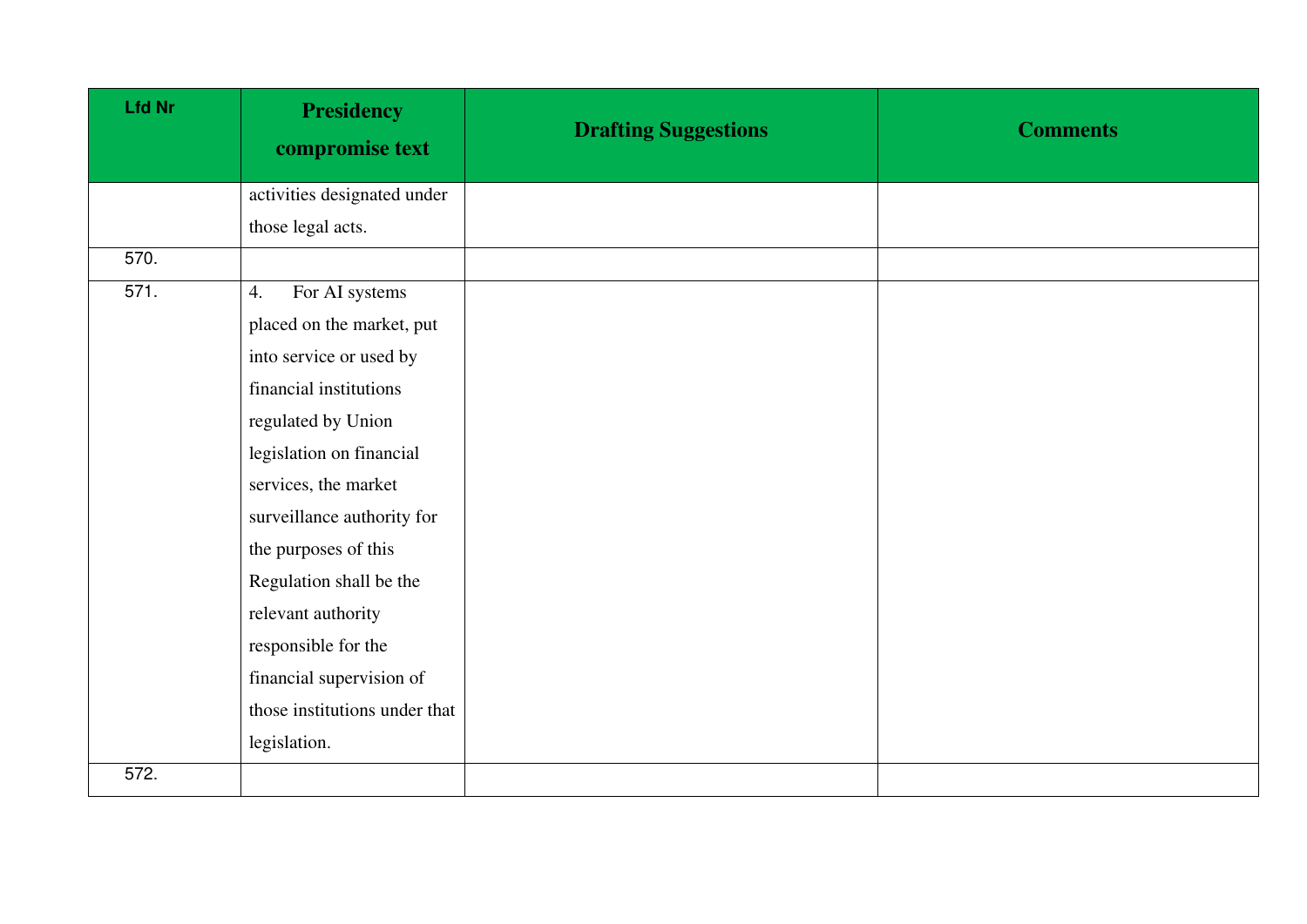| <b>Lfd Nr</b> | <b>Presidency</b><br>compromise text | <b>Drafting Suggestions</b> | <b>Comments</b> |
|---------------|--------------------------------------|-----------------------------|-----------------|
| 573.          | For AI systems listed<br>5.          |                             |                 |
|               | in point $1(a)$ in so far as the     |                             |                 |
|               | systems are used for law             |                             |                 |
|               | enforcement purposes,                |                             |                 |
|               | points 6 and 7 of Annex III,         |                             |                 |
|               | Member States shall                  |                             |                 |
|               | designate as market                  |                             |                 |
|               | surveillance authorities for         |                             |                 |
|               | the purposes of this                 |                             |                 |
|               | Regulation either the                |                             |                 |
|               | competent data protection            |                             |                 |
|               | supervisory authorities              |                             |                 |
|               | under Directive (EU)                 |                             |                 |
|               | 2016/680, or Regulation              |                             |                 |
|               | 2016/679 or the national             |                             |                 |
|               | competent authorities                |                             |                 |
|               | supervising the activities of        |                             |                 |
|               | the law enforcement,                 |                             |                 |
|               | immigration or asylum                |                             |                 |
|               | authorities putting into             |                             |                 |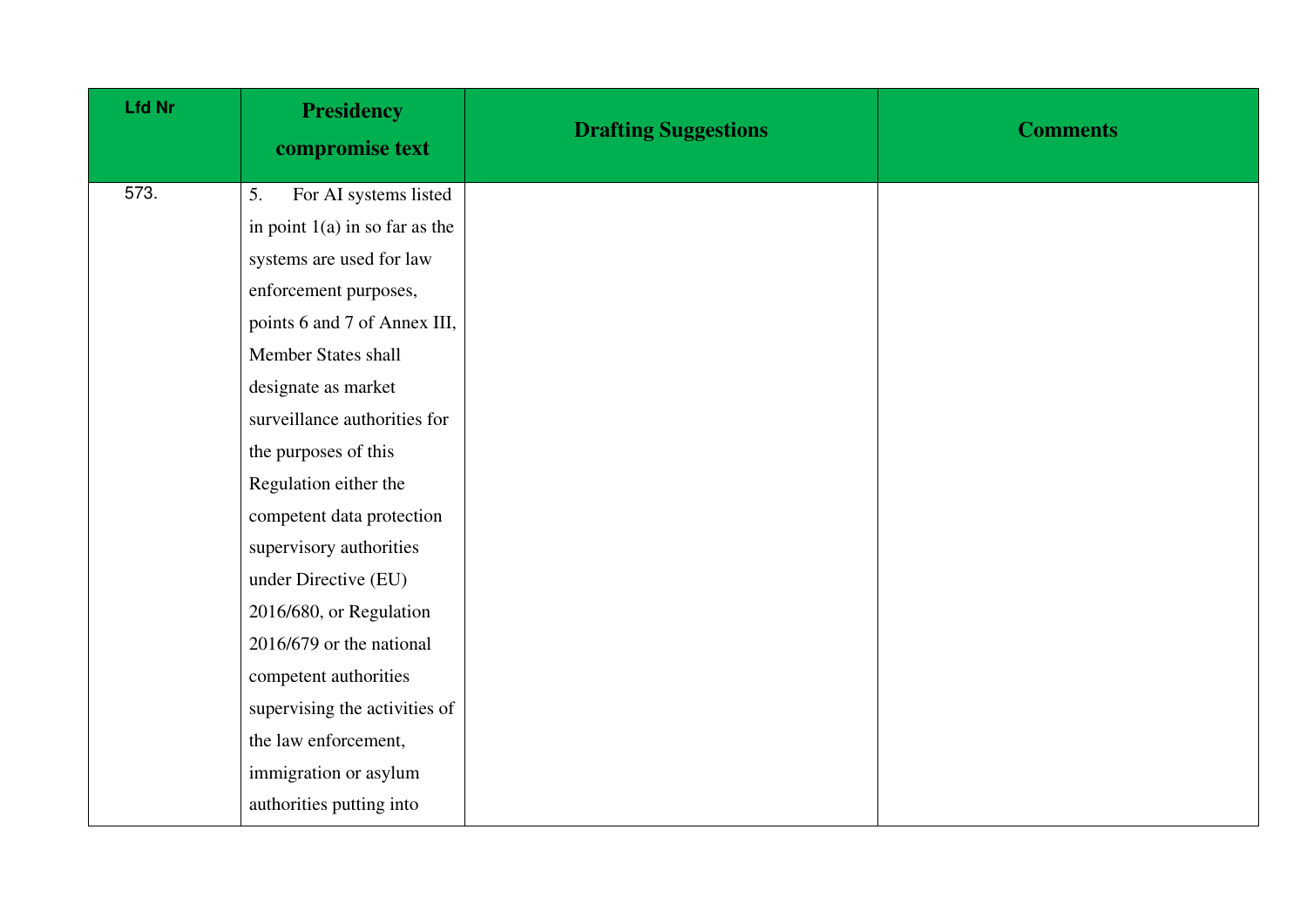| <b>Lfd Nr</b> | <b>Presidency</b><br>compromise text | <b>Drafting Suggestions</b>                            | <b>Comments</b>                                  |
|---------------|--------------------------------------|--------------------------------------------------------|--------------------------------------------------|
|               | service or using those               |                                                        |                                                  |
|               | systems.                             |                                                        |                                                  |
| 574.          |                                      |                                                        |                                                  |
| 575.          |                                      | For AI systems developed or used for purposes<br>5a.   |                                                  |
|               |                                      | of the defence sector or the armed forces Member       |                                                  |
|               |                                      | States shall designate a military authority to perform |                                                  |
|               |                                      | the functions assigned to market surveillance          |                                                  |
|               |                                      | authorities under this Regulation.                     |                                                  |
| 576.          |                                      |                                                        |                                                  |
| 577.          | Where Union<br>6.                    |                                                        |                                                  |
|               | institutions, agencies and           |                                                        |                                                  |
|               | bodies fall within the scope         |                                                        |                                                  |
|               | of this Regulation, the              |                                                        |                                                  |
|               | <b>European Data Protection</b>      |                                                        |                                                  |
|               | Supervisor shall act as their        |                                                        |                                                  |
|               | market surveillance                  |                                                        |                                                  |
|               | authority.                           |                                                        |                                                  |
| 578.          |                                      |                                                        |                                                  |
| 579.          |                                      | Paragraph 6 shall not apply to the European<br>6a.     | The military uses of AI systems as well as       |
|               |                                      | Union Military Committee, the European Union           | related activities of the institutions, agencies |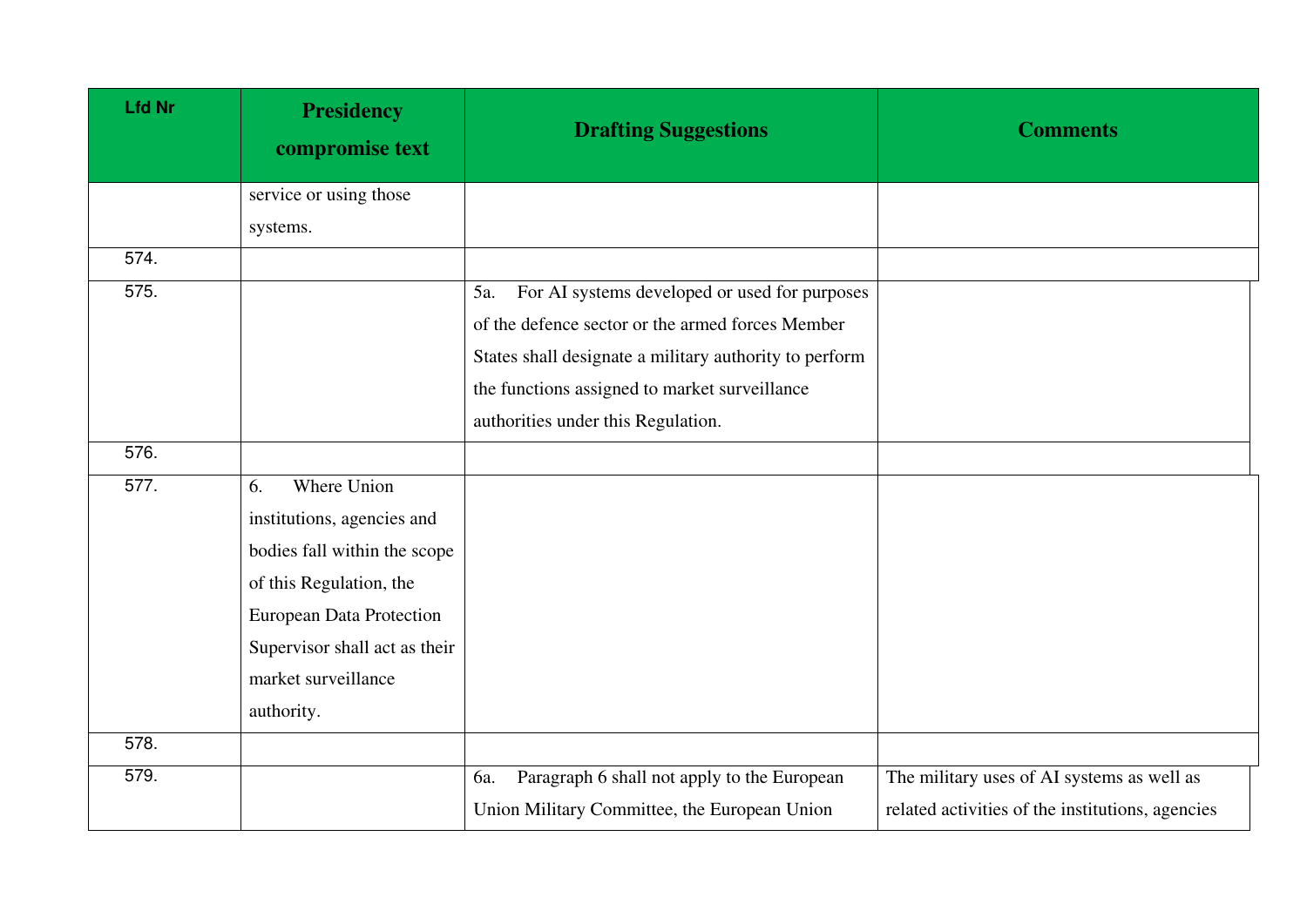| <b>Lfd Nr</b> | <b>Presidency</b><br>compromise text | <b>Drafting Suggestions</b>                         | <b>Comments</b>                                  |
|---------------|--------------------------------------|-----------------------------------------------------|--------------------------------------------------|
|               |                                      | Military Staff, the Military Planning and Conduct   | and bodies is not suited for surveillance by the |
|               |                                      | Capability within the European External Action      | European Data Protection Supervisor.             |
|               |                                      | Service, the European Defence Agency, and any       |                                                  |
|               |                                      | missions or operations established in the framework |                                                  |
|               |                                      | of the Common Security and Defence Policy.          |                                                  |
| 580.          |                                      |                                                     |                                                  |
| 581.          | Member States shall<br>7.            |                                                     |                                                  |
|               | facilitate the coordination          |                                                     |                                                  |
|               | between market                       |                                                     |                                                  |
|               | surveillance authorities             |                                                     |                                                  |
|               | designated under this                |                                                     |                                                  |
|               | Regulation and other                 |                                                     |                                                  |
|               | relevant national                    |                                                     |                                                  |
|               | authorities or bodies which          |                                                     |                                                  |
|               | supervise the application of         |                                                     |                                                  |
|               | Union harmonisation                  |                                                     |                                                  |
|               | legislation listed in Annex          |                                                     |                                                  |
|               | II or other Union                    |                                                     |                                                  |
|               | legislation that might be            |                                                     |                                                  |
|               | relevant for the high-risk           |                                                     |                                                  |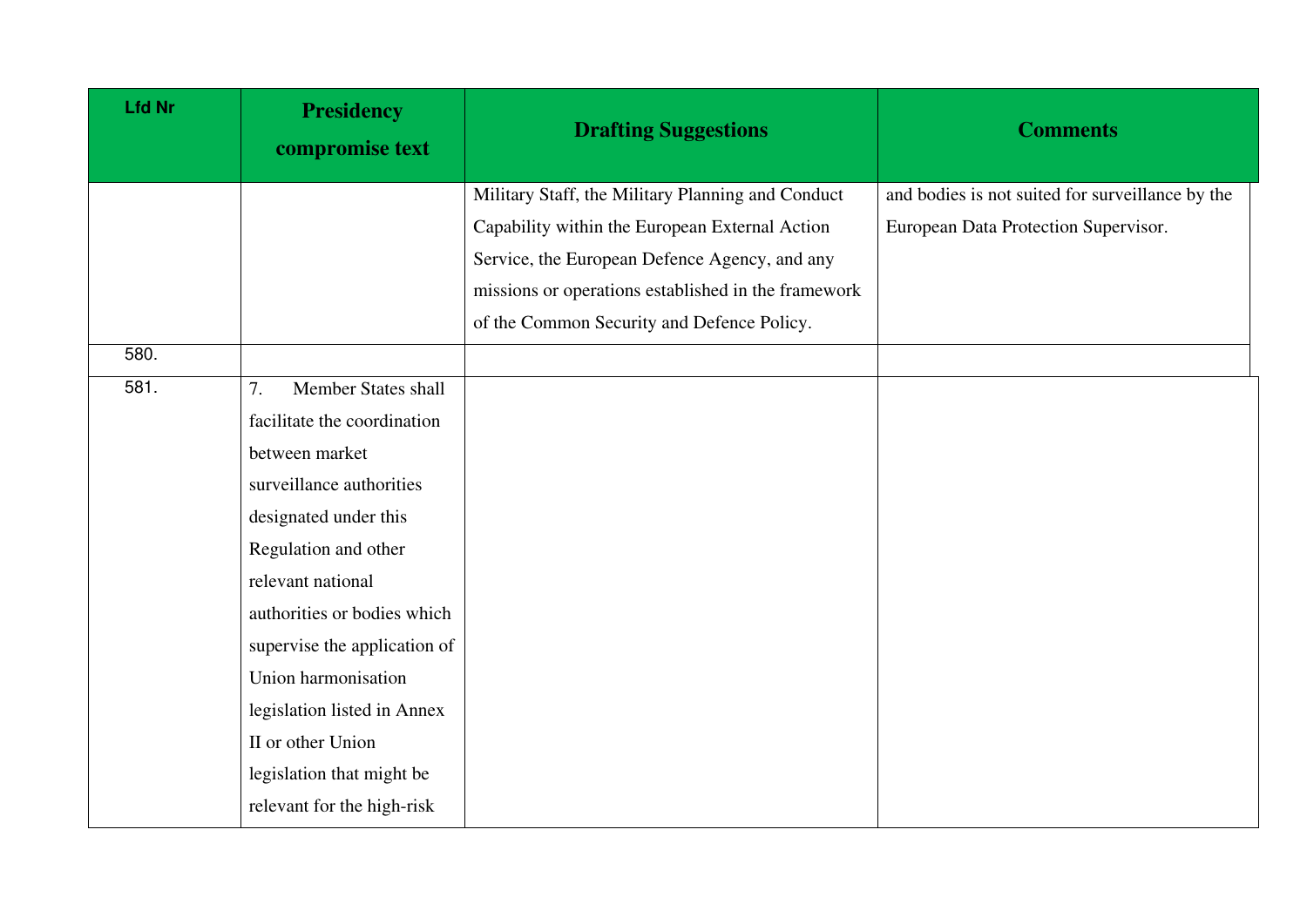| <b>Lfd Nr</b> | <b>Presidency</b><br>compromise text | <b>Drafting Suggestions</b>                              | <b>Comments</b>                                  |
|---------------|--------------------------------------|----------------------------------------------------------|--------------------------------------------------|
|               | AI systems referred to in            |                                                          |                                                  |
|               | Annex III.                           |                                                          |                                                  |
| 582.          |                                      |                                                          |                                                  |
| 583.          | Article 64                           |                                                          |                                                  |
|               | Access to data and                   |                                                          |                                                  |
|               | documentation                        |                                                          |                                                  |
| 584.          |                                      |                                                          |                                                  |
| 585.          | Access to data and<br>1.             | Access to data and documentation in the context of       | Information referred in Article 10 are needed to |
|               | documentation in the                 | their activities, the market surveillance authorities    | understand the design of the AI system.          |
|               | context of their activities,         | shall be granted full access to the training, validation |                                                  |
|               | the market surveillance              | and testing datasets used by the provider, including     |                                                  |
|               | authorities shall be granted         | through application programming interfaces ('API')       |                                                  |
|               | full access to the training,         | or other appropriate technical means and tools           |                                                  |
|               | validation and testing               | enabling remote access, as well as all relevant          |                                                  |
|               | datasets used by the                 | information referred in Article 10.                      |                                                  |
|               | provider, including through          |                                                          |                                                  |
|               | application programming              |                                                          |                                                  |
|               | interfaces ('API') or other          |                                                          |                                                  |
|               | appropriate technical                |                                                          |                                                  |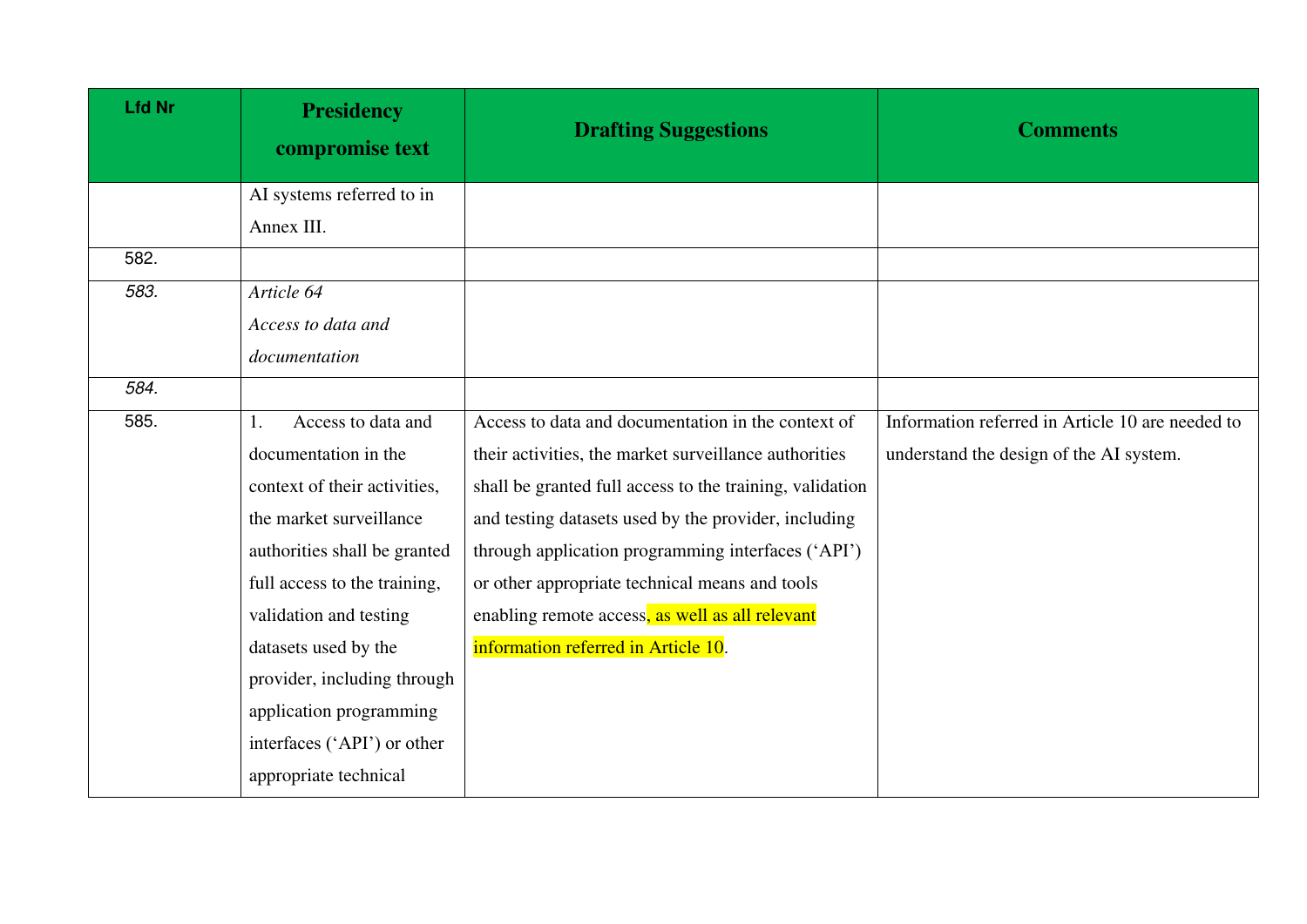| <b>Lfd Nr</b> | <b>Presidency</b><br>compromise text | <b>Drafting Suggestions</b>                           | <b>Comments</b>                                   |
|---------------|--------------------------------------|-------------------------------------------------------|---------------------------------------------------|
|               | means and tools enabling             |                                                       |                                                   |
|               | remote access.                       |                                                       |                                                   |
| 586.          |                                      | Art $64$ $1a - 1d$ new                                | Acces to data for research is key for             |
|               |                                      |                                                       | understanding and raising the knowledge on AI.    |
|               |                                      | 1a Upon a reasoned request from the market            | The role of research as a central actor is        |
|               |                                      | surveillance authorities, providers shall within a    | acknowledged inter alia by recital 45 of this     |
|               |                                      | reasonable period, as specified in the request,       | regulation. It is stated there that also          |
|               |                                      | provide access to training, validation and testing    | "researchers should be able to access and use     |
|               |                                      | datasets used by the provider to vetted researchers   | high quality datasets within their respective     |
|               |                                      | who meet the requirements in paragraph 1b of this     | fields of activities which are related to this    |
|               |                                      | article for the sole purpose of conducting research   | Regulation". However, this acces to data for      |
|               |                                      | that contributes to the development, training,        | research is not yet enshrined in the text of the  |
|               |                                      | validation and testing of AI systems within the       | Regulation itself. Therefore we provide the       |
|               |                                      | existing legal framework, in particular with regards  | enclosed text proposal for a new paragraph 1a.    |
|               |                                      | to bias monitoring, detection and correction of such  | This proposal is taking into account and making   |
|               |                                      | systems and that is related to a public interest.     | reference to the acces to data provision in the   |
|               |                                      | Access to personal data shall be provided in          | Digital Services Act (Art. 31). Both legislative  |
|               |                                      | anonymised or at least pseudonymised form as long     | proposals share the aim to establish rules for a  |
|               |                                      | as this is possible without jeopardizing the research | safe, predictable and trusted online environment. |
|               |                                      | purpose.                                              |                                                   |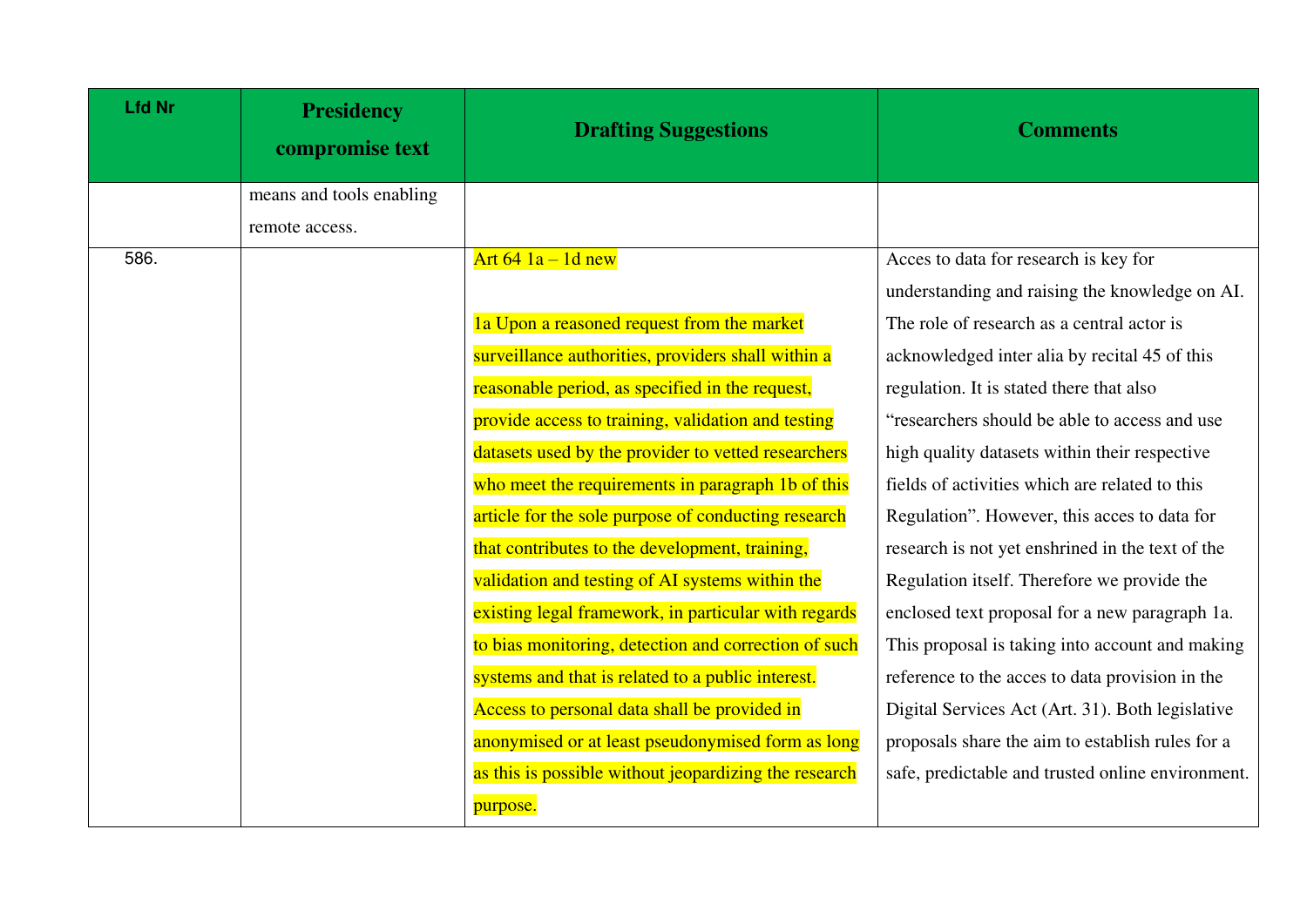| <b>Lfd Nr</b> | <b>Presidency</b><br>compromise text | <b>Drafting Suggestions</b>                                                                                                                                                                                                                                                                                                                                                                                                                                                                                                                                                            | <b>Comments</b> |
|---------------|--------------------------------------|----------------------------------------------------------------------------------------------------------------------------------------------------------------------------------------------------------------------------------------------------------------------------------------------------------------------------------------------------------------------------------------------------------------------------------------------------------------------------------------------------------------------------------------------------------------------------------------|-----------------|
|               |                                      | 1b Upon a duly substantiated application from<br>researchers, the responsible market surveillance<br>authority shall award them the status of vetted<br>researchers and issue data access requests pursuant<br>to paragraph 1a, where the researchers demonstrate<br>that they meet all of the following conditions:                                                                                                                                                                                                                                                                   |                 |
|               |                                      | (a) researchers shall be affiliated to a research<br>organisation as defined in Article 2 (1) of Directive<br>(EU) 2019/790 of the European Parliament and of<br>the Council<br>(b) be independent from commercial interests,<br>(c) have proven records of expertise in the fields<br>related to the risks investigated or related research<br>methodologies,<br>(d) the application submitted by the researchers<br>justifies the necessity and proportionality for the<br>purpose of their research of the data requested and<br>the timeframes within which they request access to |                 |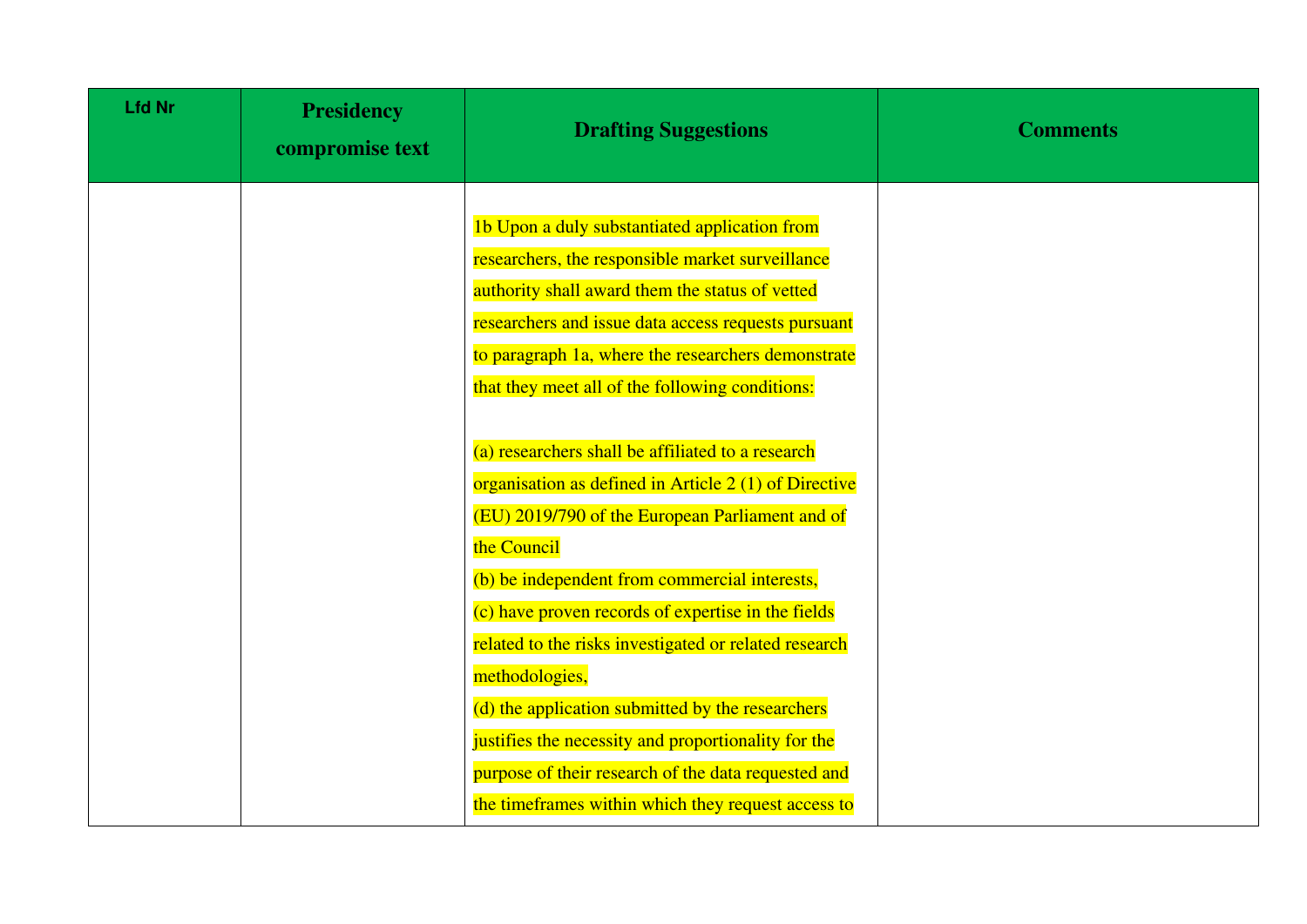| <b>Lfd Nr</b> | <b>Presidency</b><br>compromise text | <b>Drafting Suggestions</b>                             | <b>Comments</b> |
|---------------|--------------------------------------|---------------------------------------------------------|-----------------|
|               |                                      | the data, and they demonstrate the contribution of      |                 |
|               |                                      | the expected research results to the purposes laid      |                 |
|               |                                      | down in paragraph 1a,                                   |                 |
|               |                                      | (e) the planned research activities will be carried out |                 |
|               |                                      | only for the purposes laid down in paragraph 1a,        |                 |
|               |                                      | (f) shall commit and be in a capacity to preserve the   |                 |
|               |                                      | specific data security and confidentiality              |                 |
|               |                                      | requirements corresponding to each request. In          |                 |
|               |                                      | particular, a protection concept shall be provided      |                 |
|               |                                      | with the request, containing a description of the       |                 |
|               |                                      | research purpose, the intended use of the               |                 |
|               |                                      | information, measures taken to protect the interests    |                 |
|               |                                      | of the data subject and technical and organisational    |                 |
|               |                                      | measures taken to protect personal data.                |                 |
|               |                                      |                                                         |                 |
|               |                                      | 1c The provider may refuse the requested                |                 |
|               |                                      | information, if trade secrets are affected and the      |                 |
|               |                                      | public interest in the research does not outweigh the   |                 |
|               |                                      | interest in confidentiality. The provider may refuse    |                 |
|               |                                      | access to personal data, if the legitimate interests of |                 |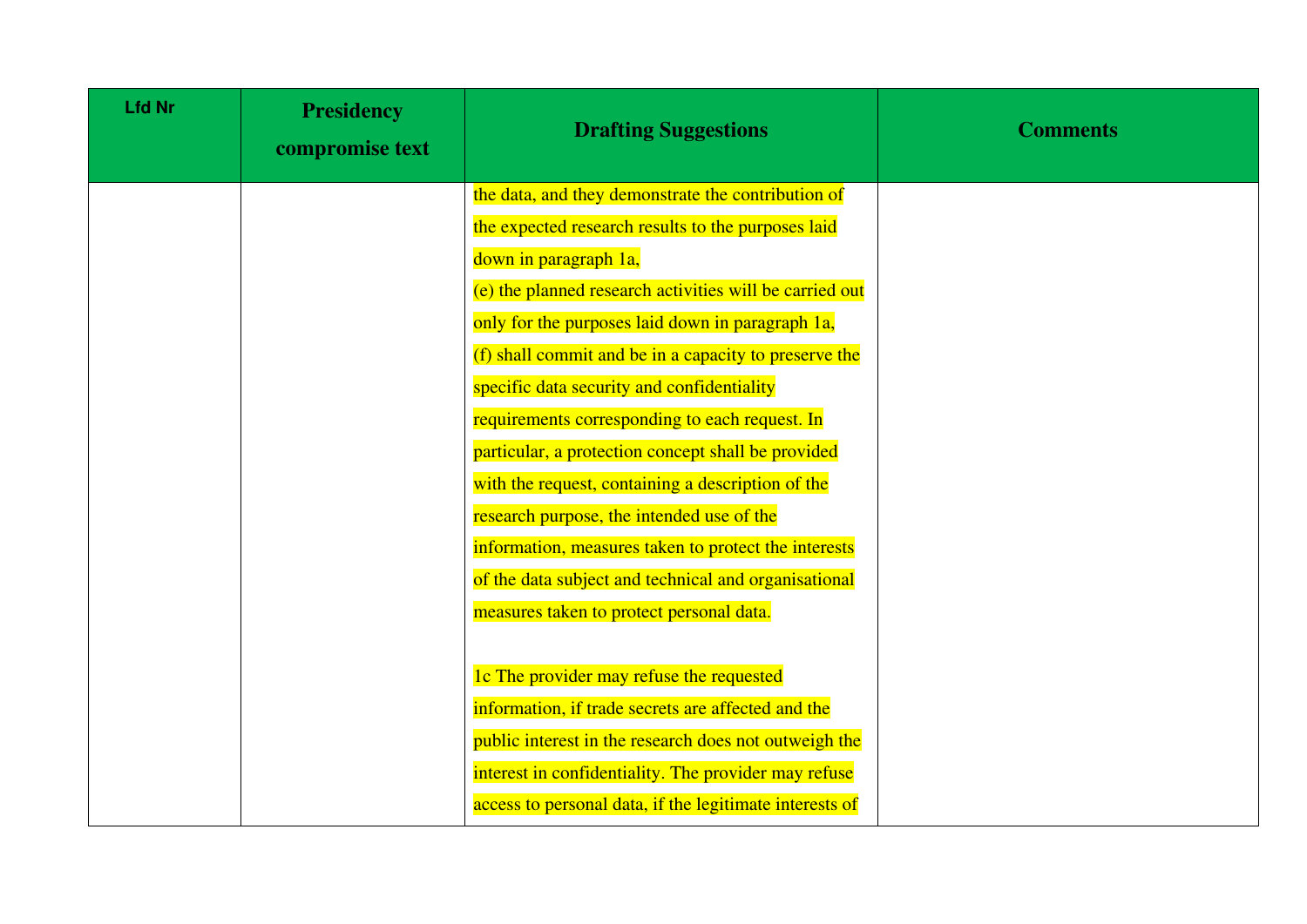| <b>Lfd Nr</b> | <b>Presidency</b><br>compromise text | <b>Drafting Suggestions</b>                              | <b>Comments</b> |
|---------------|--------------------------------------|----------------------------------------------------------|-----------------|
|               |                                      | the data subject outweigh the public interest in the     |                 |
|               |                                      | research. Access shall be granted free of charge. If     |                 |
|               |                                      | this poses an undue hardship on the provider, the        |                 |
|               |                                      | provider may require reasonable compensation,            |                 |
|               |                                      | which shall not be so high that it creates a significant |                 |
|               |                                      | obstacle to the research.                                |                 |
|               |                                      |                                                          |                 |
|               |                                      | 1d The market surveillance authority that awarded        |                 |
|               |                                      | the status of vetted researcher and issued the access    |                 |
|               |                                      | request in favour of a vetted researcher shall issue a   |                 |
|               |                                      | decision terminating the access if it determines,        |                 |
|               |                                      | following an investigation either on its own             |                 |
|               |                                      | initiative or on the basis information received from     |                 |
|               |                                      | third parties, that the vetted researcher no longer      |                 |
|               |                                      | meets the conditions set out in paragraph 1b. Before     |                 |
|               |                                      | terminating the access, the market surveillance          |                 |
|               |                                      | authority shall allow the vetted researcher to react to  |                 |
|               |                                      | the findings of its investigation and its intention to   |                 |
|               |                                      | terminate the access. As soon as the vetted              |                 |
|               |                                      | researcher no longer meets the conditions set out in     |                 |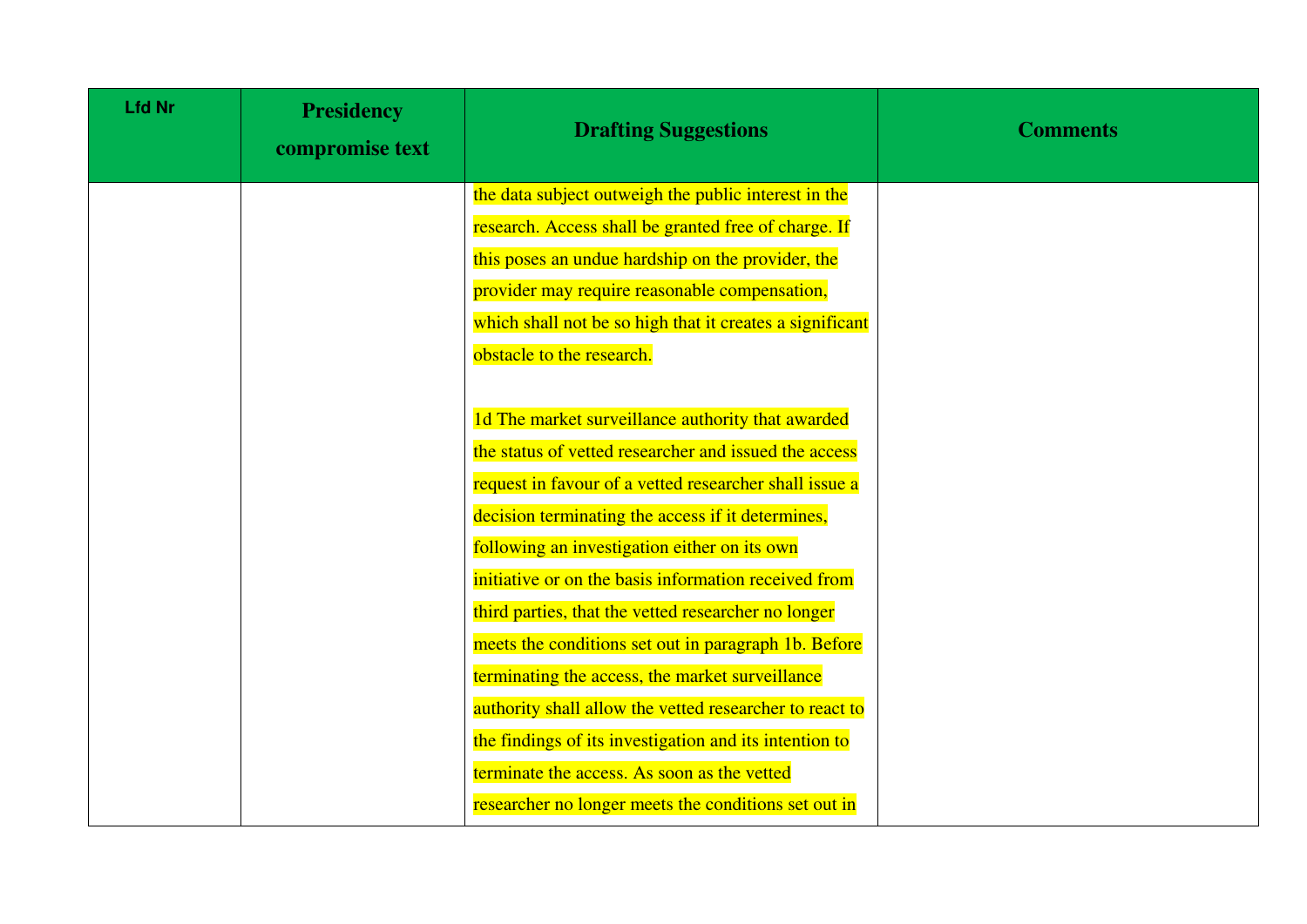| <b>Lfd Nr</b> | <b>Presidency</b><br>compromise text | <b>Drafting Suggestions</b>                           | <b>Comments</b>                                   |
|---------------|--------------------------------------|-------------------------------------------------------|---------------------------------------------------|
|               |                                      | paragraph 1b, the vetted researcher shall report this |                                                   |
|               |                                      | circumstance to the market surveillance authority.    |                                                   |
| 587.          | Where necessary to<br>2.             | Where necessary to assess the conformity of the       | Taking into account other requirements, e. g.     |
|               | assess the conformity of             | high-risk AI system with the requirements set out in  | quality management system, post-market-           |
|               | the high-risk AI system              | Title III, Chapter 2 this Regulation and upon a       | surveilliance system, etc                         |
|               | with the requirements set            | reasoned request, the market surveillance authorities |                                                   |
|               | out in Title III, Chapter 2          | shall be granted access to the source code of the AI  | The obligation to grant access to the source code |
|               | and upon a reasoned                  | system.                                               | of the AI system might necessitate an exception   |
|               | request, the market                  |                                                       | or limitation to the copyright protection under   |
|               | surveillance authorities             |                                                       | Directive 2009/24/EC on the legal protection of   |
|               | shall be granted access to           |                                                       | computer programs. Granting access to the         |
|               | the source code of the AI            |                                                       | source code will probably imply a reproduction    |
|               | system.                              |                                                       | within the meaning of Article $4(1)(a)$ of        |
|               |                                      |                                                       | Directive 2009/24/EC on the legal protection of   |
|               |                                      |                                                       | computer programs.                                |
|               |                                      |                                                       | Unlike Directive 2001/29/EC (InfoSoc-             |
|               |                                      |                                                       | Directive) and Directive 96/9/EC on the legal     |
|               |                                      |                                                       | protection of databases, Directive 2009/24/EC     |
|               |                                      |                                                       | on the legal protection of computer programs      |
|               |                                      |                                                       | does not contain an exception or limitation for   |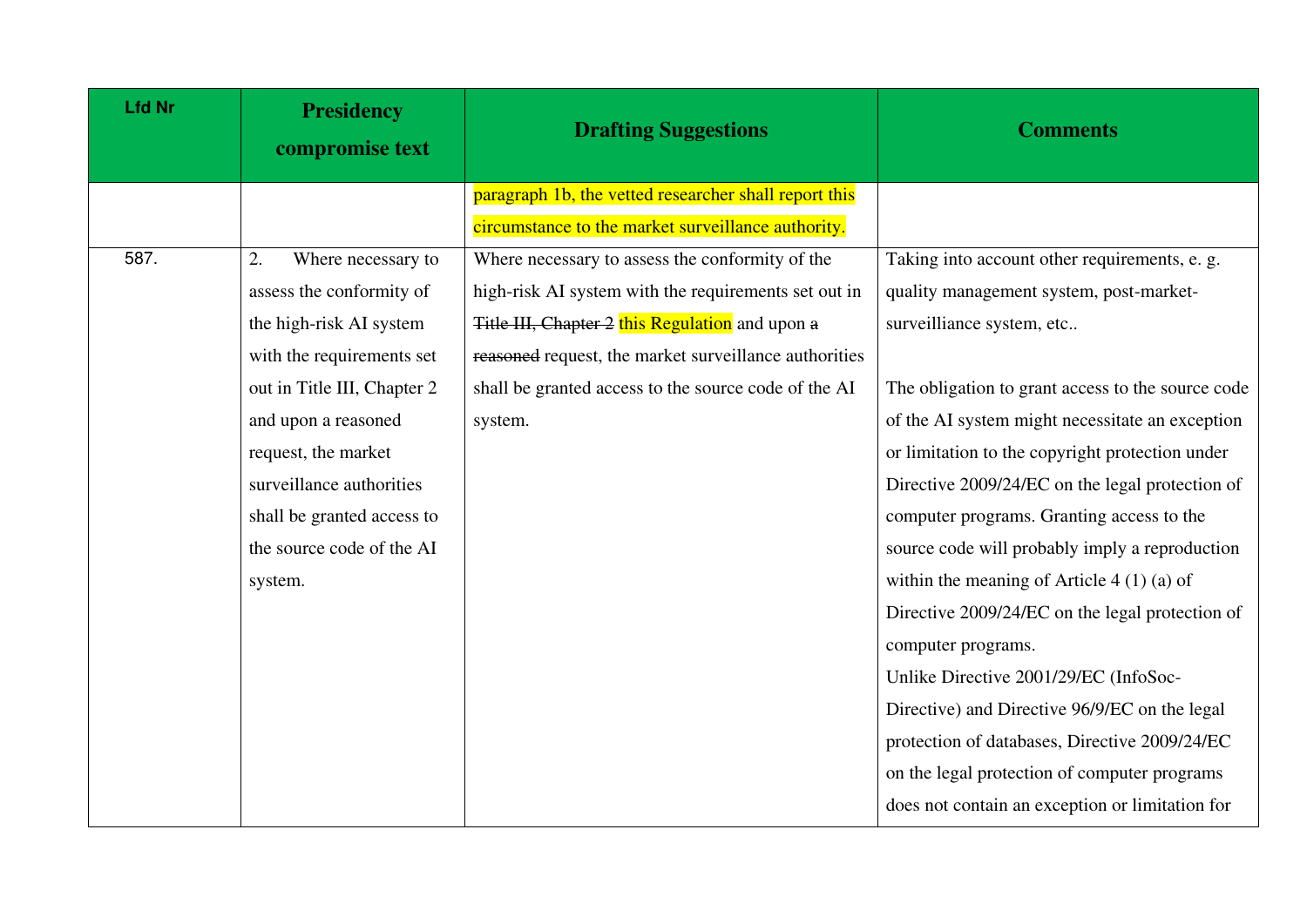| <b>Lfd Nr</b> | <b>Presidency</b><br>compromise text | <b>Drafting Suggestions</b>                           | <b>Comments</b>                                   |
|---------------|--------------------------------------|-------------------------------------------------------|---------------------------------------------------|
|               |                                      |                                                       | the purposes of public security or for the        |
|               |                                      |                                                       | purposes of an administrative or judicial         |
|               |                                      |                                                       | procedure.                                        |
| 588.          |                                      |                                                       |                                                   |
| 589.          | National public<br>3.                | National public authorities or bodies which<br>3.     | A corresponding recital should clarify that       |
|               | authorities or bodies which          | supervise or enforce the respect of obligations under | national equality bodies are the relevant bodies  |
|               | supervise or enforce the             | Union law protecting fundamental rights in relation   | in cases of discrimination (see drafting          |
|               | respect of obligations under         | to the use of high-risk AI systems referred to in     | suggestion for Art. 59 $(1a)$ ). should recommend |
|               | Union law protecting                 | Annex III, including the right to non-discrimination, | that national equality bodies be given the        |
|               | fundamental rights in                | shall have the power to request and access any        | necessary competences to allow them to access     |
|               | relation to the use of high-         | documentation created or maintained under this        | the documentation.                                |
|               | risk AI systems referred to          | Regulation when access to that documentation is       |                                                   |
|               | in Annex III shall have the          | necessary for the fulfilment of the competences       |                                                   |
|               | power to request and                 | under their mandate within the limits of their        |                                                   |
|               | access any documentation             | jurisdiction. The relevant public authority or body   |                                                   |
|               | created or maintained                | shall inform the market surveillance authority of the |                                                   |
|               | under this Regulation when           | Member State concerned of any such request            |                                                   |
|               | access to that                       |                                                       |                                                   |
|               | documentation is necessary           |                                                       |                                                   |
|               | for the fulfilment of the            |                                                       |                                                   |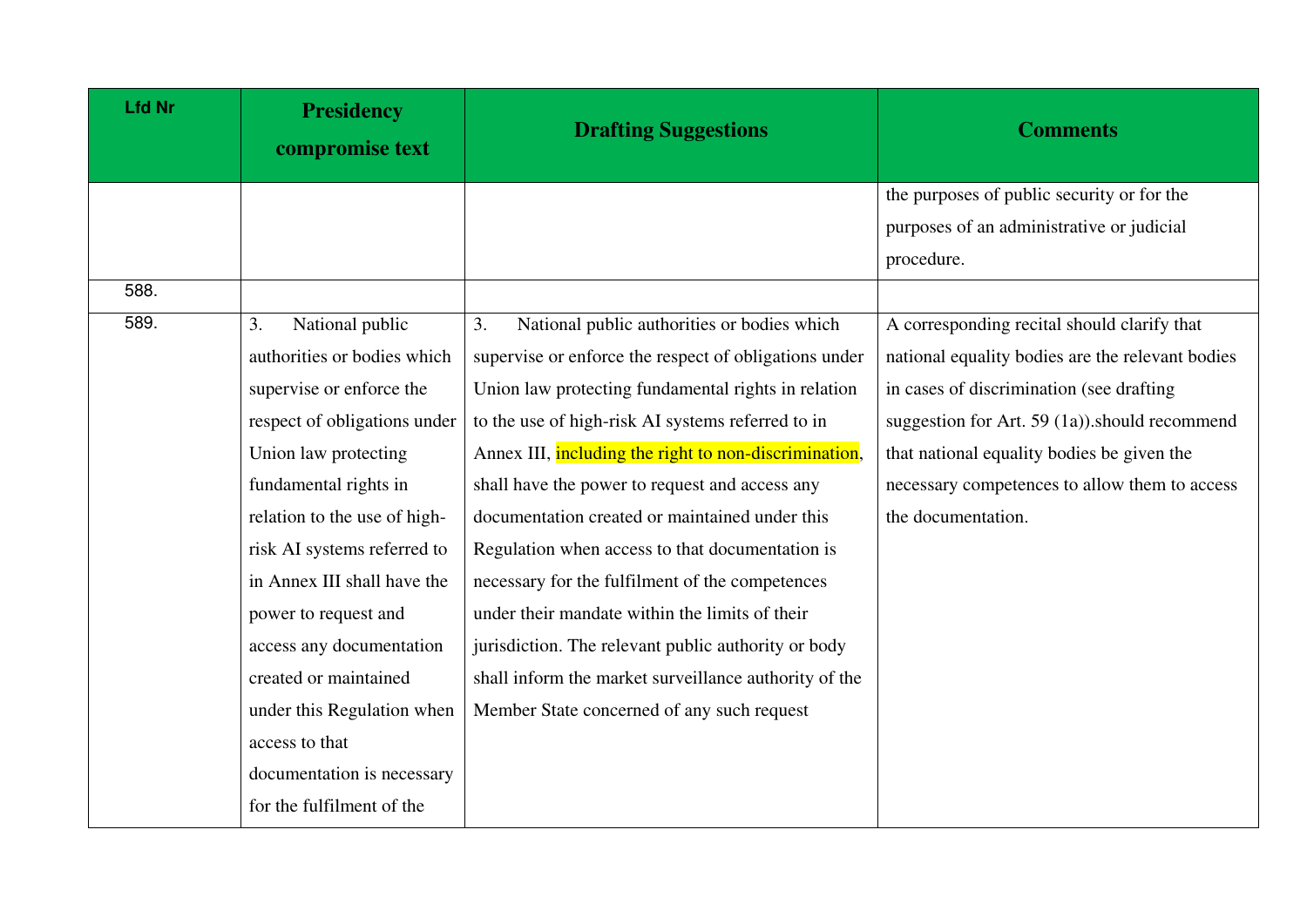| <b>Lfd Nr</b> | <b>Presidency</b><br>compromise text                                                                                                                                                                                                                                                               | <b>Drafting Suggestions</b>                                                                                                                                                                                                                                                                                                                                                                                    | <b>Comments</b>                                                              |
|---------------|----------------------------------------------------------------------------------------------------------------------------------------------------------------------------------------------------------------------------------------------------------------------------------------------------|----------------------------------------------------------------------------------------------------------------------------------------------------------------------------------------------------------------------------------------------------------------------------------------------------------------------------------------------------------------------------------------------------------------|------------------------------------------------------------------------------|
|               | competences under their<br>mandate within the limits<br>of their jurisdiction. The<br>relevant public authority or<br>body shall inform the<br>market surveillance<br>authority of the Member<br>State concerned of any<br>such request.                                                           |                                                                                                                                                                                                                                                                                                                                                                                                                |                                                                              |
| 590.          |                                                                                                                                                                                                                                                                                                    |                                                                                                                                                                                                                                                                                                                                                                                                                |                                                                              |
| 591.          | By 3 months after the<br>4.<br>entering into force of this<br>Regulation, each Member<br>State shall identify the<br>public authorities or bodies<br>referred to in paragraph 3<br>and make a list publicly<br>available on the website of<br>the national supervisory<br>authority. Member States | By 3 months after the entering into force of<br>4.<br>this Regulation, each Member State shall identify<br>the public authorities or bodies referred to in<br>paragraph 3 and make a list publicly available on the<br>website of the national supervisory authorityAI<br><b>board</b> . Member States shall notify the list to the<br>Commission and all other Member States and keep<br>the list up to date. | Editorial adjustment necessary due to the<br>proposed change of Art. 59 (2). |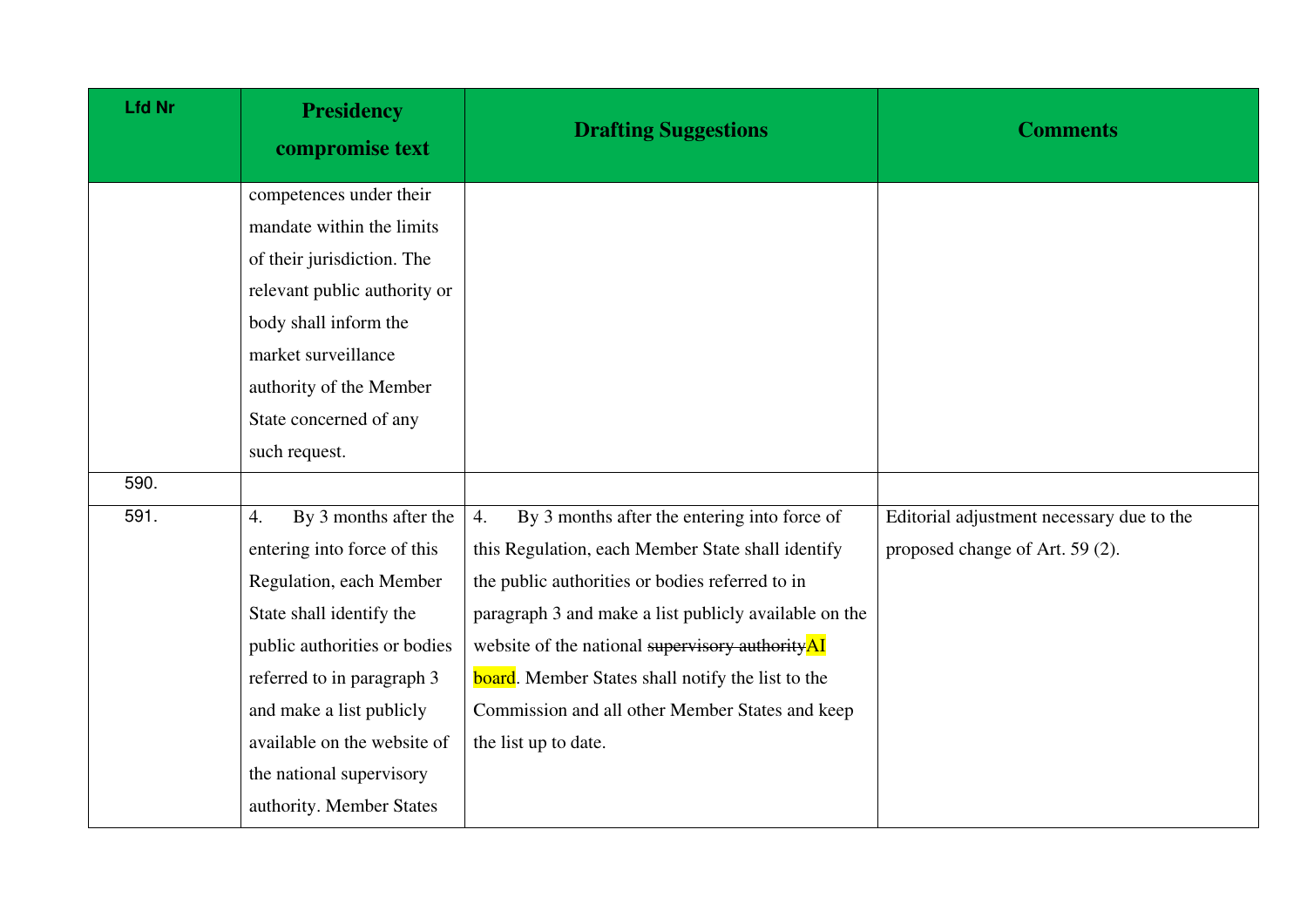| <b>Lfd Nr</b> | <b>Presidency</b><br>compromise text | <b>Drafting Suggestions</b>                           | <b>Comments</b> |
|---------------|--------------------------------------|-------------------------------------------------------|-----------------|
|               | shall notify the list to the         |                                                       |                 |
|               | Commission and all other             |                                                       |                 |
|               | Member States and keep               |                                                       |                 |
|               | the list up to date.                 |                                                       |                 |
| 592.          |                                      |                                                       |                 |
| 593.          | Where the<br>5.                      | 5.                                                    |                 |
|               | documentation referred to            | Where the documentation referred to in paragraph 3    |                 |
|               | in paragraph 3 is                    | is insufficient to ascertain whether a breach of      |                 |
|               | insufficient to ascertain            | obligations under Union law intended to protect       |                 |
|               | whether a breach of                  | fundamental rights, including the right to non-       |                 |
|               | obligations under Union              | discrimination, has occurred, the public authority or |                 |
|               | law intended to protect              | body referred to paragraph 3 may make a reasoned      |                 |
|               | fundamental rights has               | request to the market surveillance authority to       |                 |
|               | occurred, the public                 | organise testing of the high-risk AI system through   |                 |
|               | authority or body referred           | technical means. The market surveillance authority    |                 |
|               | to paragraph 3 may make a            | shall organise the testing with the close involvement |                 |
|               | reasoned request to the              | of the requesting public authority or body within     |                 |
|               | market surveillance                  | reasonable time following the request.                |                 |
|               | authority to organise                |                                                       |                 |
|               | testing of the high-risk AI          |                                                       |                 |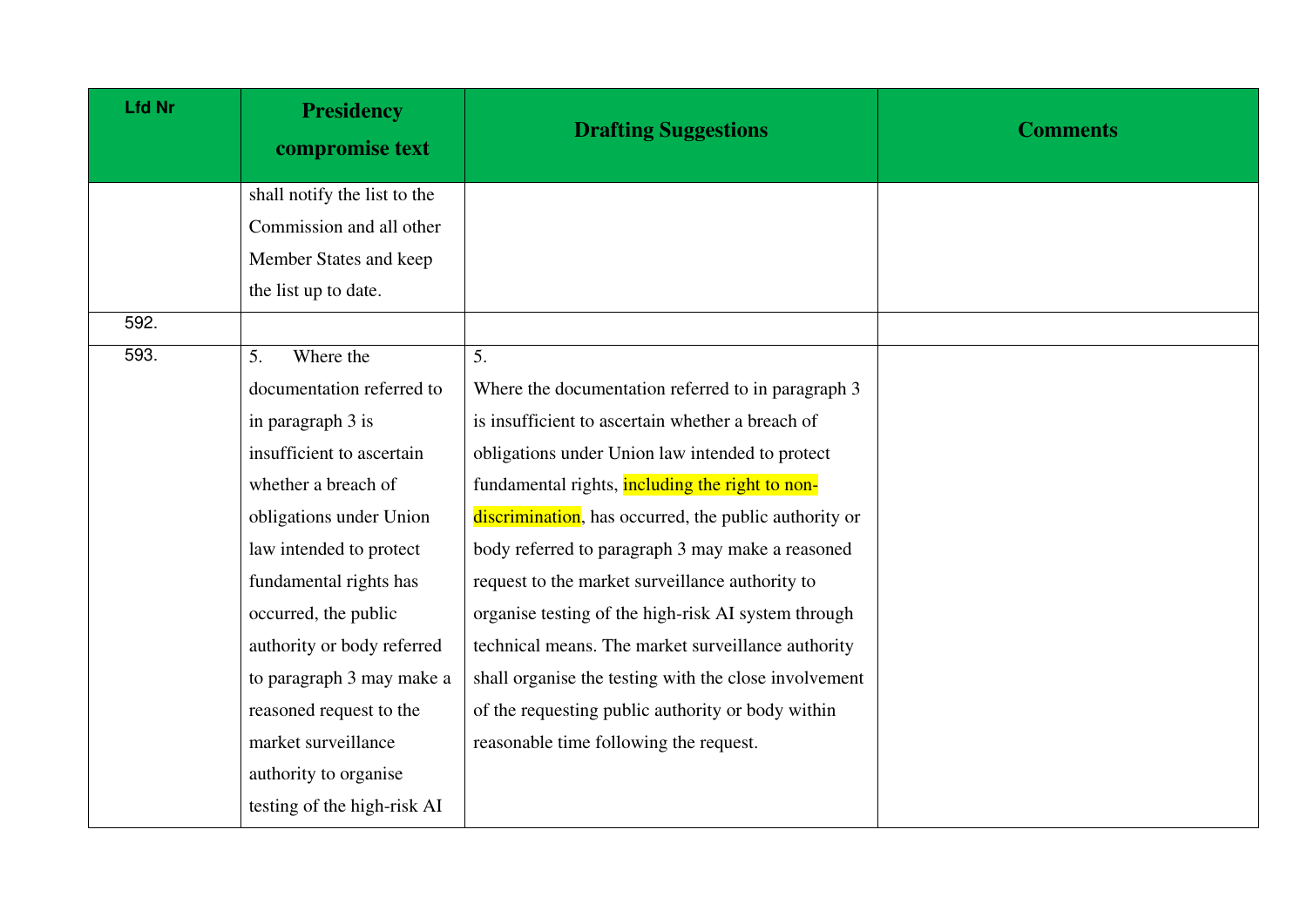| <b>Lfd Nr</b> | <b>Presidency</b><br>compromise text | <b>Drafting Suggestions</b> | <b>Comments</b> |
|---------------|--------------------------------------|-----------------------------|-----------------|
|               | system through technical             |                             |                 |
|               | means. The market                    |                             |                 |
|               | surveillance authority shall         |                             |                 |
|               | organise the testing with            |                             |                 |
|               | the close involvement of             |                             |                 |
|               | the requesting public                |                             |                 |
|               | authority or body within             |                             |                 |
|               | reasonable time following            |                             |                 |
|               | the request.                         |                             |                 |
| 594.          |                                      |                             |                 |
| 595.          | Any information and<br>6.            |                             |                 |
|               | documentation obtained by            |                             |                 |
|               | the national public                  |                             |                 |
|               | authorities or bodies                |                             |                 |
|               | referred to in paragraph 3           |                             |                 |
|               | pursuant to the provisions           |                             |                 |
|               | of this Article shall be             |                             |                 |
|               | treated in compliance with           |                             |                 |
|               | the confidentiality                  |                             |                 |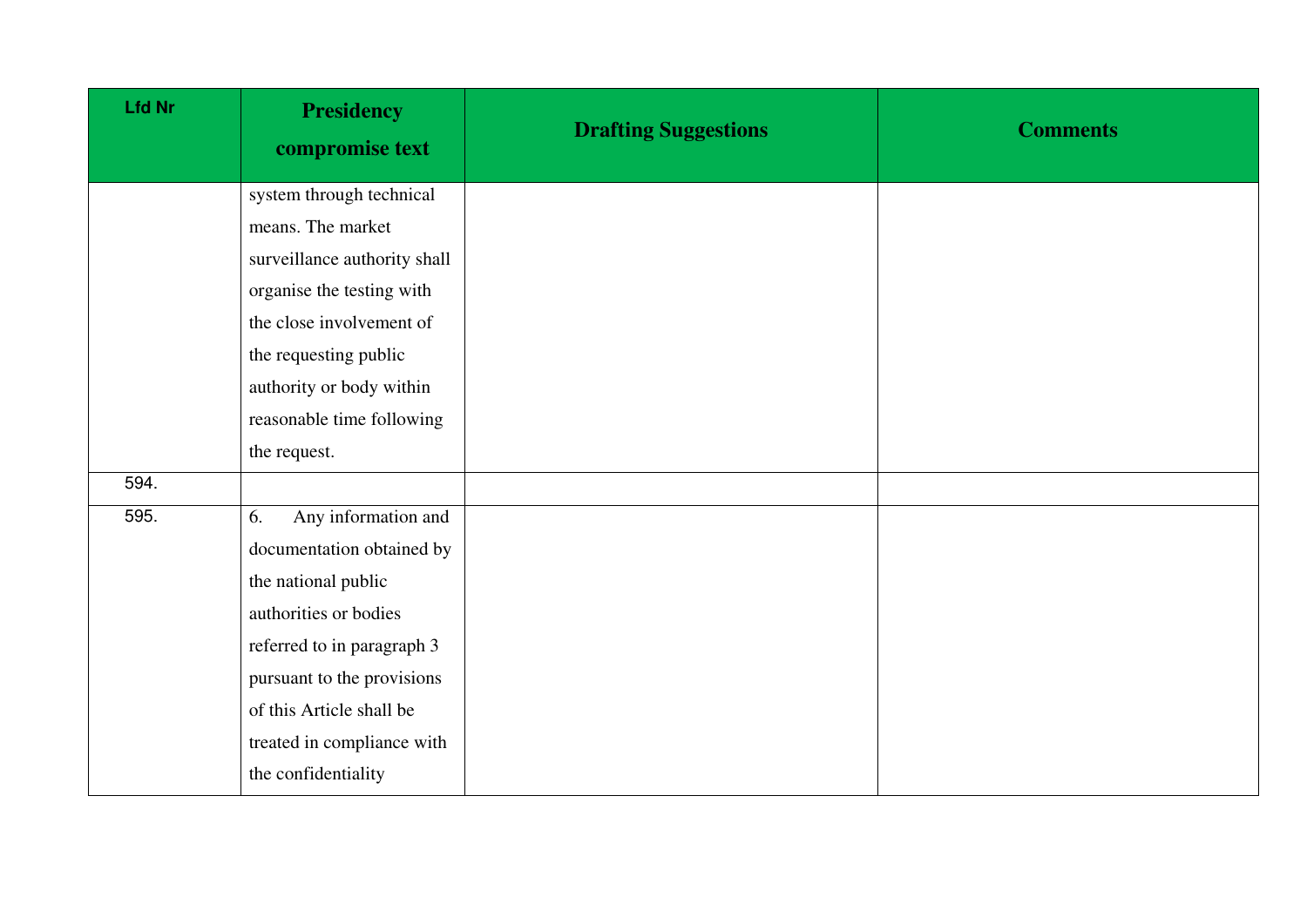| <b>Lfd Nr</b> | <b>Presidency</b><br>compromise text | <b>Drafting Suggestions</b>                           | <b>Comments</b>                                    |
|---------------|--------------------------------------|-------------------------------------------------------|----------------------------------------------------|
|               | obligations set out in               |                                                       |                                                    |
|               | Article 70.                          |                                                       |                                                    |
| 596.          |                                      |                                                       |                                                    |
| 597.          | Article 65                           |                                                       |                                                    |
|               | Procedure for dealing with           |                                                       |                                                    |
|               | AI systems presenting a              |                                                       |                                                    |
|               | risk at national level               |                                                       |                                                    |
| 598.          |                                      |                                                       |                                                    |
| 599.          |                                      | (new) For high-risk AI systems which are safety       | Dealing with serious incidents and other           |
|               |                                      | components of devices, or are themselves devices,     | incidents (field safety corrective action, other   |
|               |                                      | covered by Regulation (EU) 2017/745 and               | non compliance) are more specifically regulated    |
|               |                                      | Regulation (EU) 2017/746, shall apply procedures      | in the Regulations 2017/745 and 2017/746 (e. g.    |
|               |                                      | for dealing with risks under those legal acts.        | vigilance system).                                 |
| 600.          | AI systems<br>1.                     | AI systems presenting a risk shall be understood as a |                                                    |
|               | presenting a risk shall be           | product presenting a risk defined in Article 3, point | Following the definition in Article 3, point 19 of |
|               | understood as a product              | 19 of Regulation (EU) 2019/1020 insofar as risks to   | Regulation (EU) 2019/1020 we propose not to        |
|               | presenting a risk defined in         | the health or safety or to the protection of          | exclude environmental aspects of product-          |
|               | Article 3, point 19 of               | fundamental rights of persons or to environmental     | related risks. This would benefit a strong         |
|               | Regulation (EU)                      | protection are concerned.                             | "Sustainable AI – Made in Europe" brand as         |
|               | $2019/1020$ insofar as risks         |                                                       | previously endorsed by DEU.                        |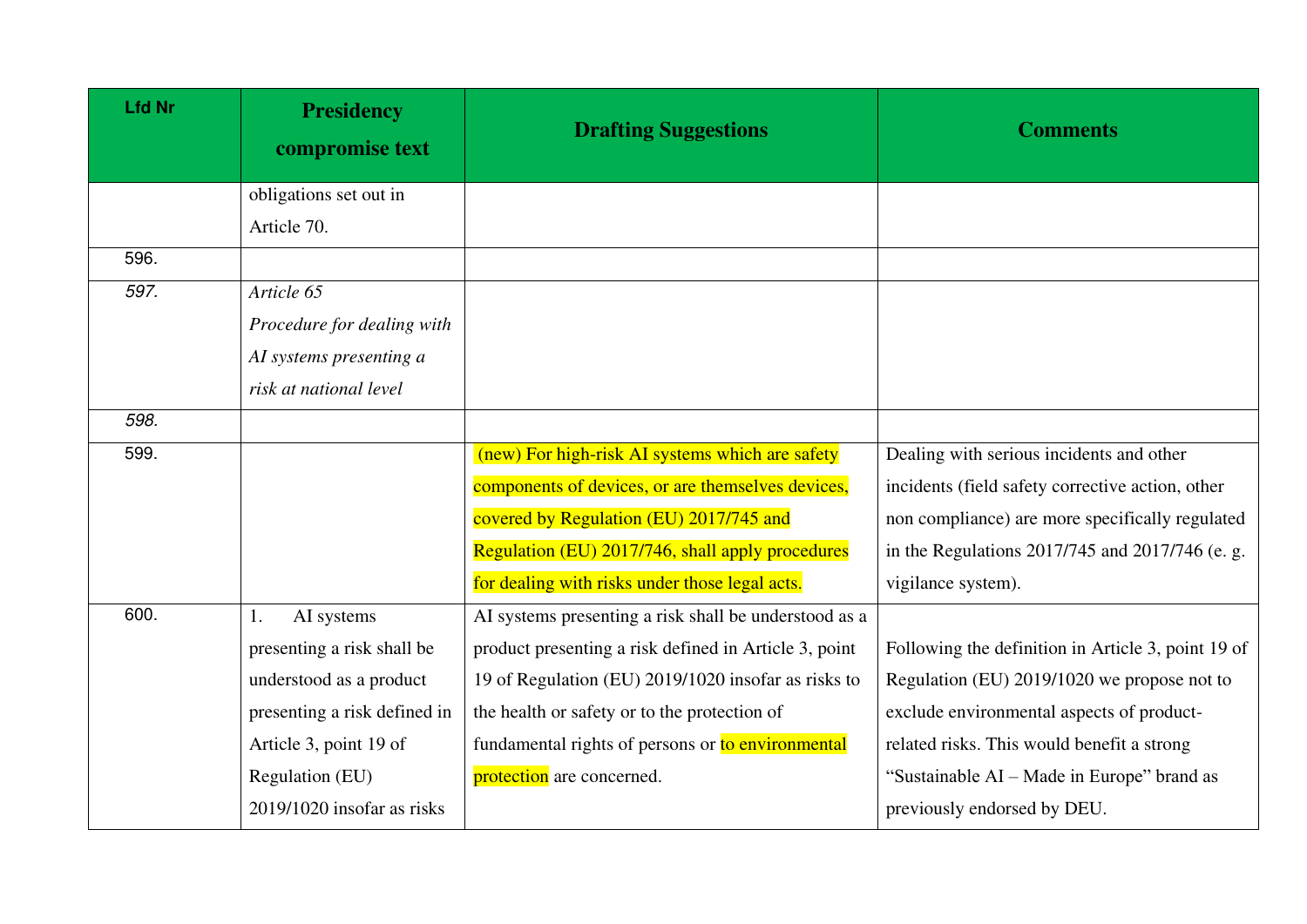| <b>Lfd Nr</b> | <b>Presidency</b><br>compromise text | <b>Drafting Suggestions</b> | <b>Comments</b> |
|---------------|--------------------------------------|-----------------------------|-----------------|
|               | to the health or safety or to        |                             |                 |
|               | the protection of                    |                             |                 |
|               | fundamental rights of                |                             |                 |
|               | persons are concerned.               |                             |                 |
| 601.          |                                      |                             |                 |
| 602.          | Where the market<br>2.               |                             |                 |
|               | surveillance authority of a          |                             |                 |
|               | Member State has                     |                             |                 |
|               | sufficient reasons to                |                             |                 |
|               | consider that an AI system           |                             |                 |
|               | presents a risk as referred          |                             |                 |
|               | to in paragraph 1, they              |                             |                 |
|               | shall carry out an                   |                             |                 |
|               | evaluation of the AI system          |                             |                 |
|               | concerned in respect of its          |                             |                 |
|               | compliance with all the              |                             |                 |
|               | requirements and                     |                             |                 |
|               | obligations laid down in             |                             |                 |
|               | this Regulation. When risks          |                             |                 |
|               | to the protection of                 |                             |                 |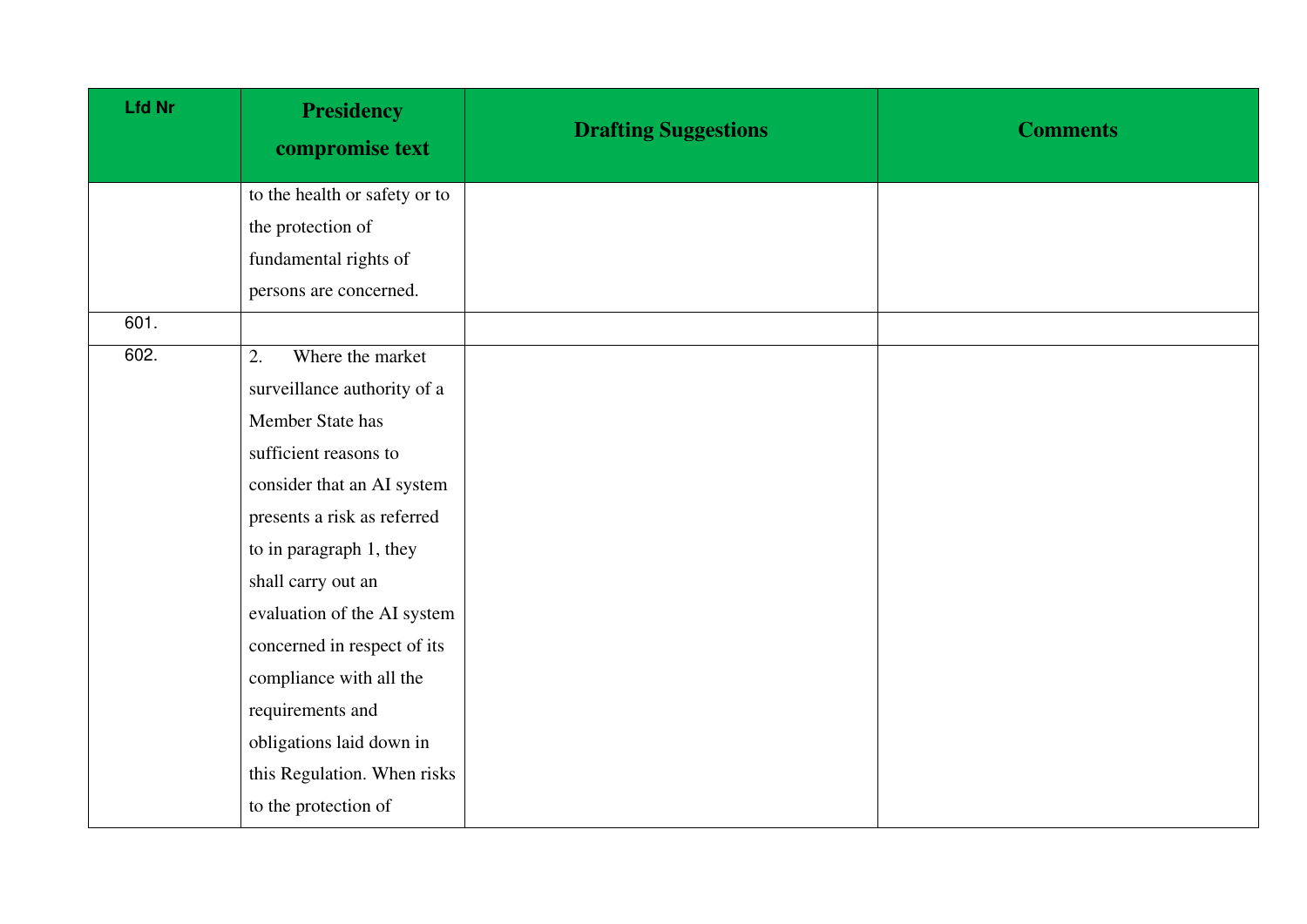| <b>Presidency</b><br>compromise text | <b>Drafting Suggestions</b> | <b>Comments</b> |
|--------------------------------------|-----------------------------|-----------------|
| fundamental rights are               |                             |                 |
| present, the market                  |                             |                 |
| surveillance authority shall         |                             |                 |
| also inform the relevant             |                             |                 |
| national public authorities          |                             |                 |
| or bodies referred to in             |                             |                 |
| Article $64(3)$ . The relevant       |                             |                 |
| operators shall cooperate as         |                             |                 |
| necessary with the market            |                             |                 |
| surveillance authorities and         |                             |                 |
| the other national public            |                             |                 |
| authorities or bodies                |                             |                 |
| referred to in Article 64(3).        |                             |                 |
|                                      |                             |                 |
| Where, in the course of that         |                             |                 |
| evaluation, the market               |                             |                 |
| surveillance authority finds         |                             |                 |
| that the AI system does not          |                             |                 |
| comply with the                      |                             |                 |
| requirements and                     |                             |                 |
|                                      |                             |                 |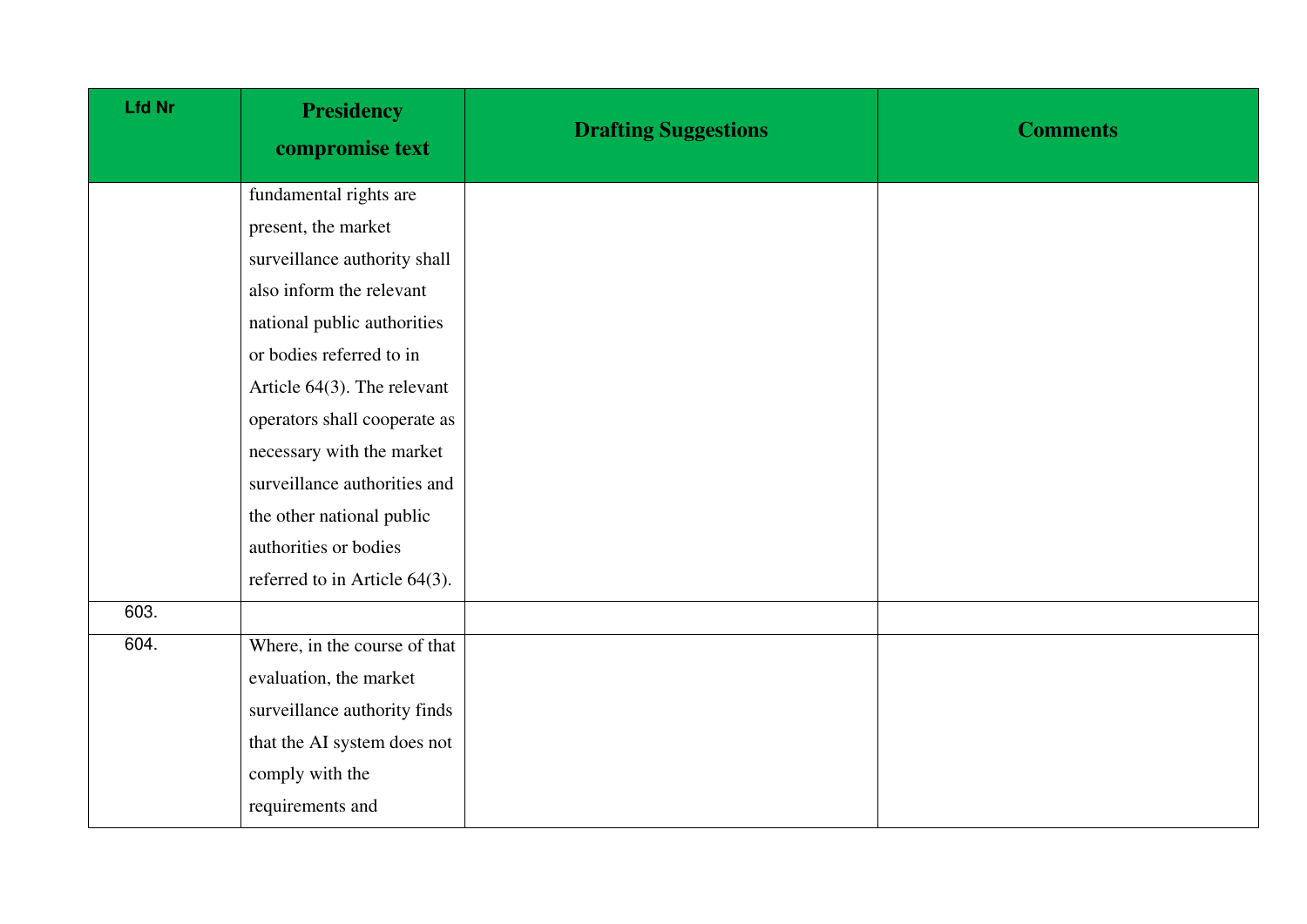| <b>Lfd Nr</b> | <b>Presidency</b><br>compromise text | <b>Drafting Suggestions</b> | <b>Comments</b> |
|---------------|--------------------------------------|-----------------------------|-----------------|
|               | obligations laid down in             |                             |                 |
|               | this Regulation, it shall            |                             |                 |
|               | without delay require the            |                             |                 |
|               | relevant operator to take all        |                             |                 |
|               | appropriate corrective               |                             |                 |
|               | actions to bring the AI              |                             |                 |
|               | system into compliance, to           |                             |                 |
|               | withdraw the AI system               |                             |                 |
|               | from the market, or to               |                             |                 |
|               | recall it within a reasonable        |                             |                 |
|               | period, commensurate with            |                             |                 |
|               | the nature of the risk, as it        |                             |                 |
|               | may prescribe.                       |                             |                 |
| 605.          |                                      |                             |                 |
| 606.          | The market surveillance              |                             |                 |
|               | authority shall inform the           |                             |                 |
|               | relevant notified body               |                             |                 |
|               | accordingly. Article 18 of           |                             |                 |
|               | Regulation (EU)                      |                             |                 |
|               | 2019/1020 shall apply to             |                             |                 |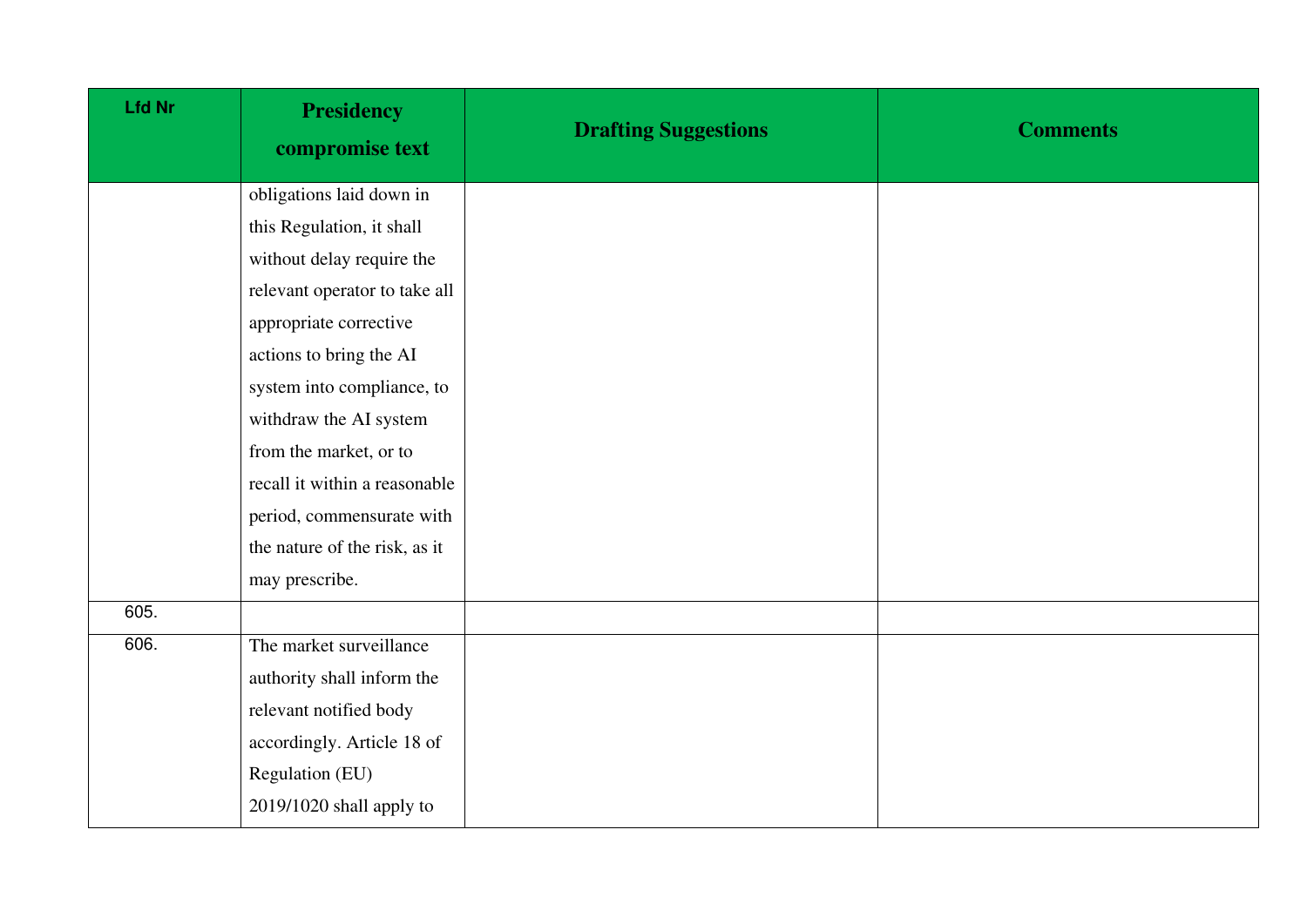| <b>Lfd Nr</b> | <b>Presidency</b><br>compromise text | <b>Drafting Suggestions</b> | <b>Comments</b> |
|---------------|--------------------------------------|-----------------------------|-----------------|
|               | the measures referred to in          |                             |                 |
|               | the second subparagraph.             |                             |                 |
| 607.          |                                      |                             |                 |
| 608.          | Where the market<br>3.               |                             |                 |
|               | surveillance authority               |                             |                 |
|               | considers that non-                  |                             |                 |
|               | compliance is not restricted         |                             |                 |
|               | to its national territory, it        |                             |                 |
|               | shall inform the                     |                             |                 |
|               | Commission and the other             |                             |                 |
|               | Member States of the                 |                             |                 |
|               | results of the evaluation            |                             |                 |
|               | and of the actions which it          |                             |                 |
|               | has required the operator to         |                             |                 |
|               | take.                                |                             |                 |
| 609.          |                                      |                             |                 |
| 610.          | The operator shall<br>4.             |                             |                 |
|               | ensure that all appropriate          |                             |                 |
|               | corrective action is taken in        |                             |                 |
|               | respect of all the AI                |                             |                 |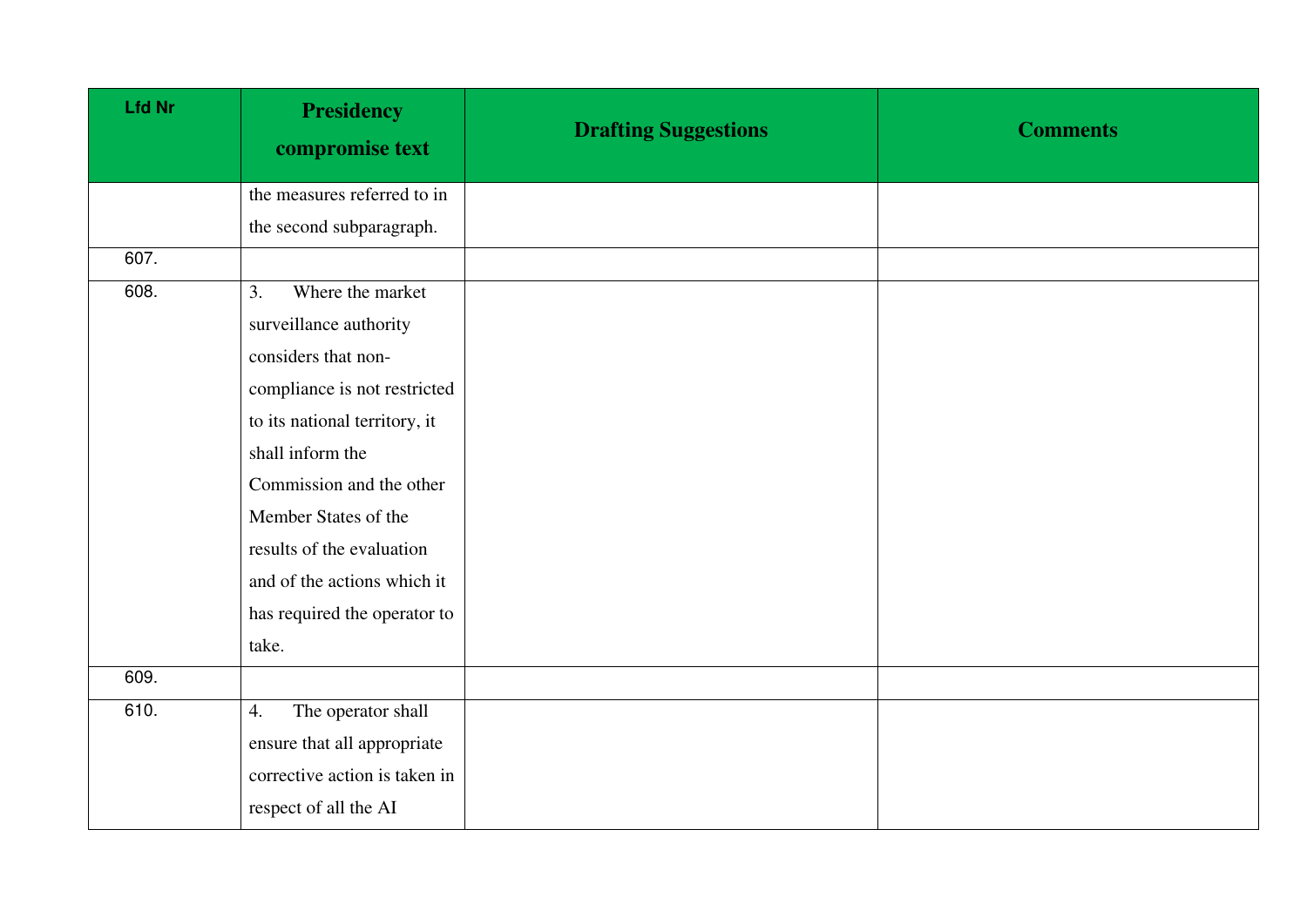| <b>Lfd Nr</b> | <b>Presidency</b><br>compromise text | <b>Drafting Suggestions</b> | <b>Comments</b> |
|---------------|--------------------------------------|-----------------------------|-----------------|
|               | systems concerned that it            |                             |                 |
|               | has made available on the            |                             |                 |
|               | market throughout the                |                             |                 |
|               | Union.                               |                             |                 |
| 611.          |                                      |                             |                 |
| 612.          | 5.<br>Where the operator             |                             |                 |
|               | of an AI system does not             |                             |                 |
|               | take adequate corrective             |                             |                 |
|               | action within the period             |                             |                 |
|               | referred to in paragraph 2,          |                             |                 |
|               | the market surveillance              |                             |                 |
|               | authority shall take all             |                             |                 |
|               | appropriate provisional              |                             |                 |
|               | measures to prohibit or              |                             |                 |
|               | restrict the AI system's             |                             |                 |
|               | being made available on its          |                             |                 |
|               | national market, to                  |                             |                 |
|               | withdraw the product from            |                             |                 |
|               | that market or to recall it.         |                             |                 |
|               | That authority shall inform          |                             |                 |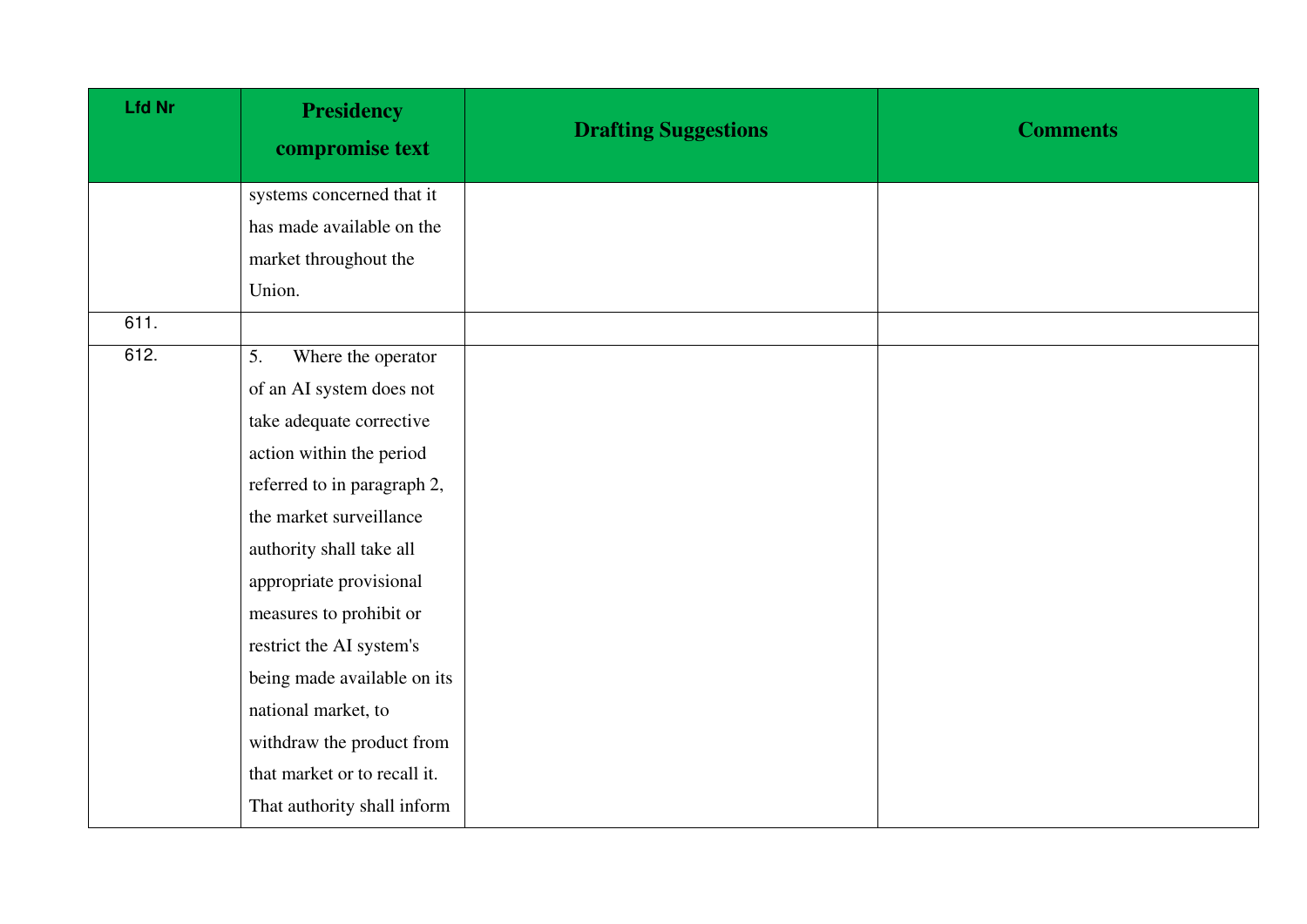| <b>Lfd Nr</b> | <b>Presidency</b><br>compromise text | <b>Drafting Suggestions</b> | <b>Comments</b> |
|---------------|--------------------------------------|-----------------------------|-----------------|
|               | the Commission and the               |                             |                 |
|               | other Member States,                 |                             |                 |
|               | without delay, of those              |                             |                 |
|               | measures.                            |                             |                 |
| 613.          |                                      |                             |                 |
| 614.          | The information<br>6.                |                             |                 |
|               | referred to in paragraph 5           |                             |                 |
|               | shall include all available          |                             |                 |
|               | details, in particular the           |                             |                 |
|               | data necessary for the               |                             |                 |
|               | identification of the non-           |                             |                 |
|               | compliant AI system, the             |                             |                 |
|               | origin of the AI system, the         |                             |                 |
|               | nature of the non-                   |                             |                 |
|               | compliance alleged and the           |                             |                 |
|               | risk involved, the nature            |                             |                 |
|               | and duration of the national         |                             |                 |
|               | measures taken and the               |                             |                 |
|               | arguments put forward by             |                             |                 |
|               | the relevant operator. In            |                             |                 |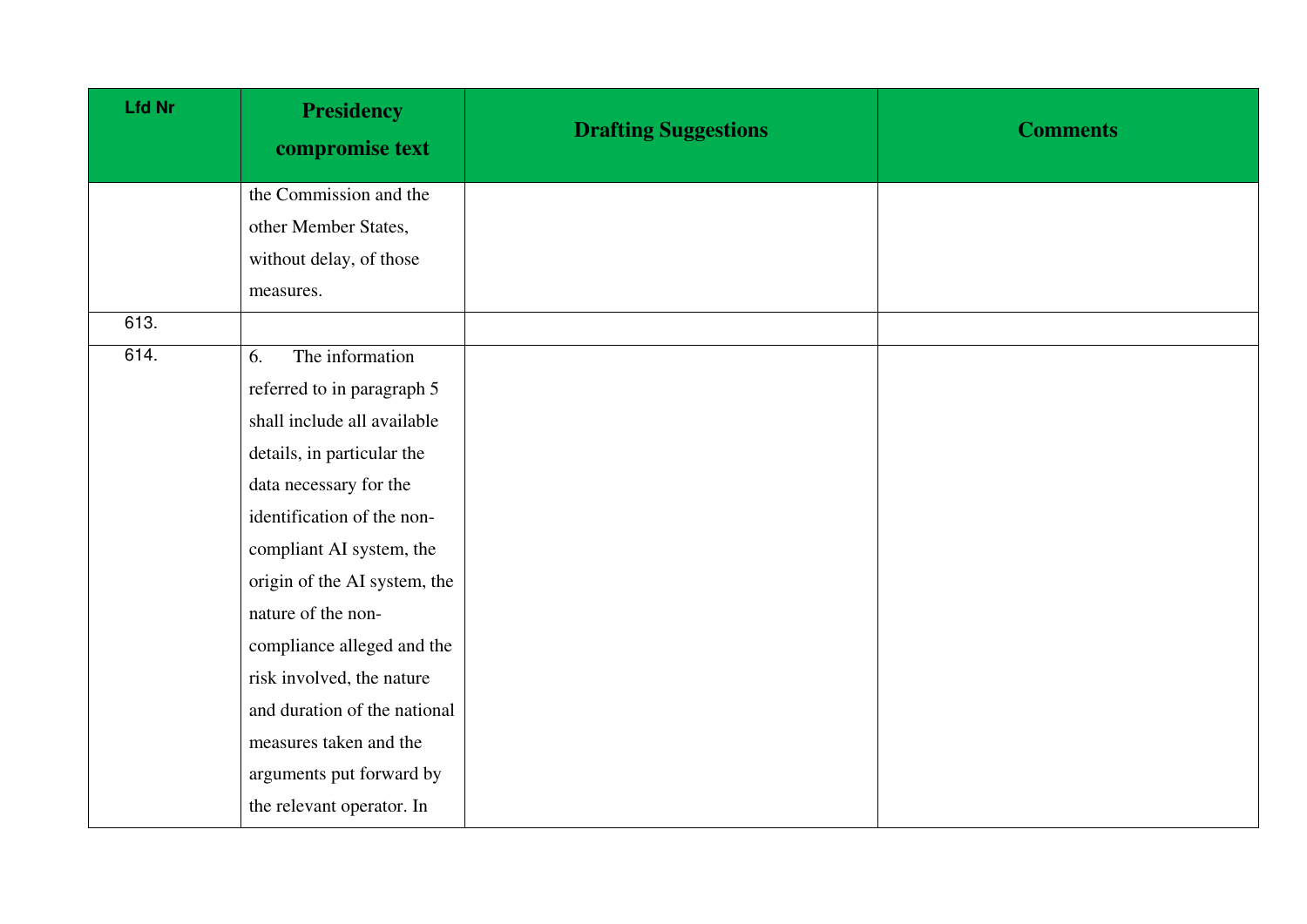| <b>Lfd Nr</b> | <b>Presidency</b><br>compromise text | <b>Drafting Suggestions</b>                         | <b>Comments</b>                               |
|---------------|--------------------------------------|-----------------------------------------------------|-----------------------------------------------|
|               | particular, the market               |                                                     |                                               |
|               | surveillance authorities             |                                                     |                                               |
|               | shall indicate whether the           |                                                     |                                               |
|               | non-compliance is due to             |                                                     |                                               |
|               | one or more of the                   |                                                     |                                               |
|               | following:                           |                                                     |                                               |
| 615.          |                                      |                                                     |                                               |
| 616.          | a failure of the AI<br>(a)           | a failure of the AI system to meet requirements set | Taking into account other requirements, e. g. |
|               | system to meet                       | out in Title III, Chapter 2 this Regulation;        | quality management system, post-market-       |
|               | requirements set out in              |                                                     | surveilliance system, etc                     |
|               | Title III, Chapter 2;                |                                                     |                                               |
| 617.          |                                      |                                                     |                                               |
| 618.          | shortcomings in the<br>(b)           |                                                     |                                               |
|               | harmonised standards or              |                                                     |                                               |
|               | common specifications                |                                                     |                                               |
|               | referred to in Articles 40           |                                                     |                                               |
|               | and 41 conferring a                  |                                                     |                                               |
|               | presumption of conformity.           |                                                     |                                               |
| 619.          |                                      |                                                     |                                               |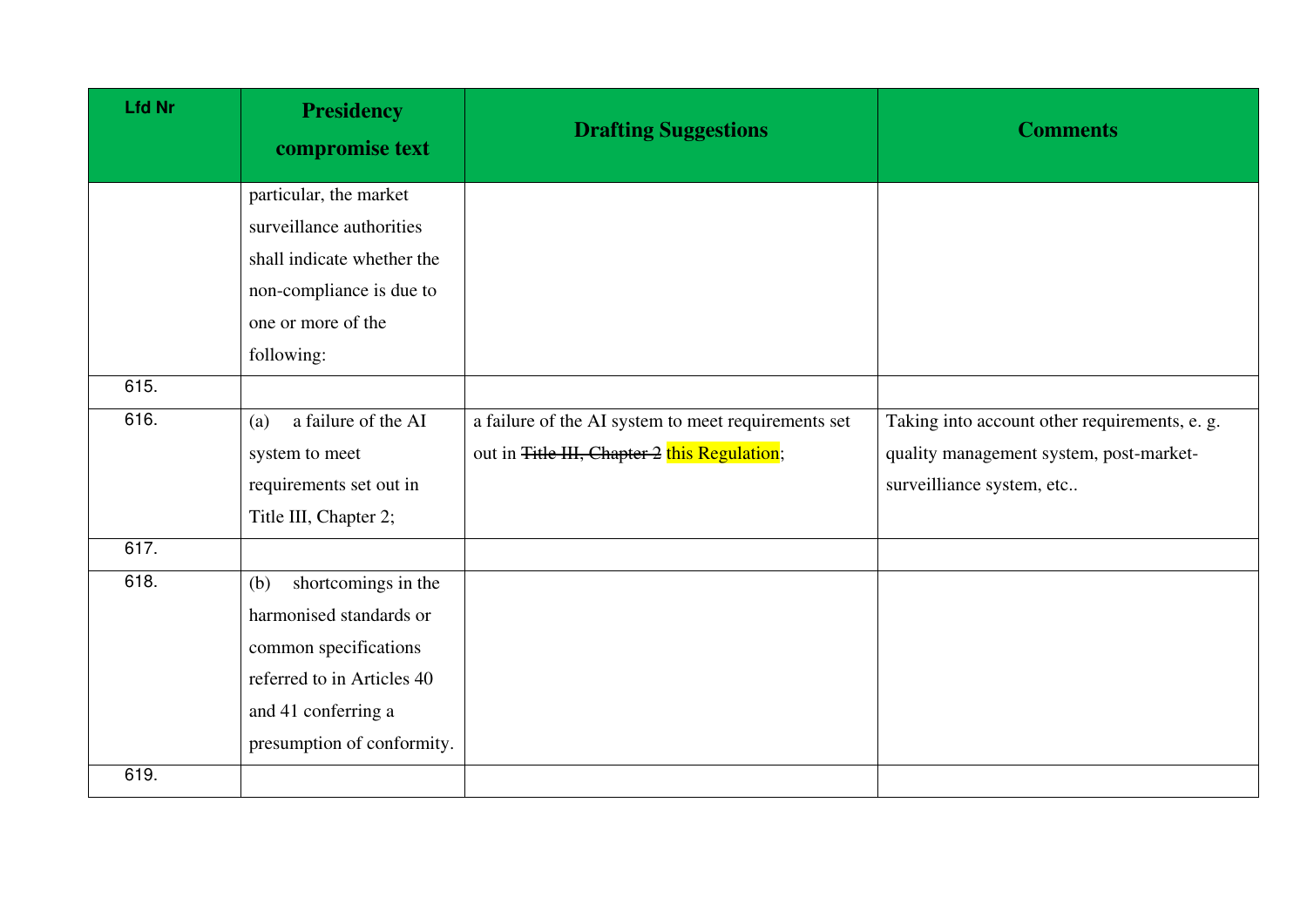| <b>Lfd Nr</b> | <b>Presidency</b><br>compromise text | <b>Drafting Suggestions</b> | <b>Comments</b> |
|---------------|--------------------------------------|-----------------------------|-----------------|
| 620.          | The market<br>7.                     |                             |                 |
|               | surveillance authorities of          |                             |                 |
|               | the Member States other              |                             |                 |
|               | than the market                      |                             |                 |
|               | surveillance authority of            |                             |                 |
|               | the Member State initiating          |                             |                 |
|               | the procedure shall without          |                             |                 |
|               | delay inform the                     |                             |                 |
|               | Commission and the other             |                             |                 |
|               | Member States of any                 |                             |                 |
|               | measures adopted and of              |                             |                 |
|               | any additional information           |                             |                 |
|               | at their disposal relating to        |                             |                 |
|               | the non-compliance of the            |                             |                 |
|               | AI system concerned, and,            |                             |                 |
|               | in the event of                      |                             |                 |
|               | disagreement with the                |                             |                 |
|               | notified national measure,           |                             |                 |
|               | of their objections.                 |                             |                 |
| 621.          |                                      |                             |                 |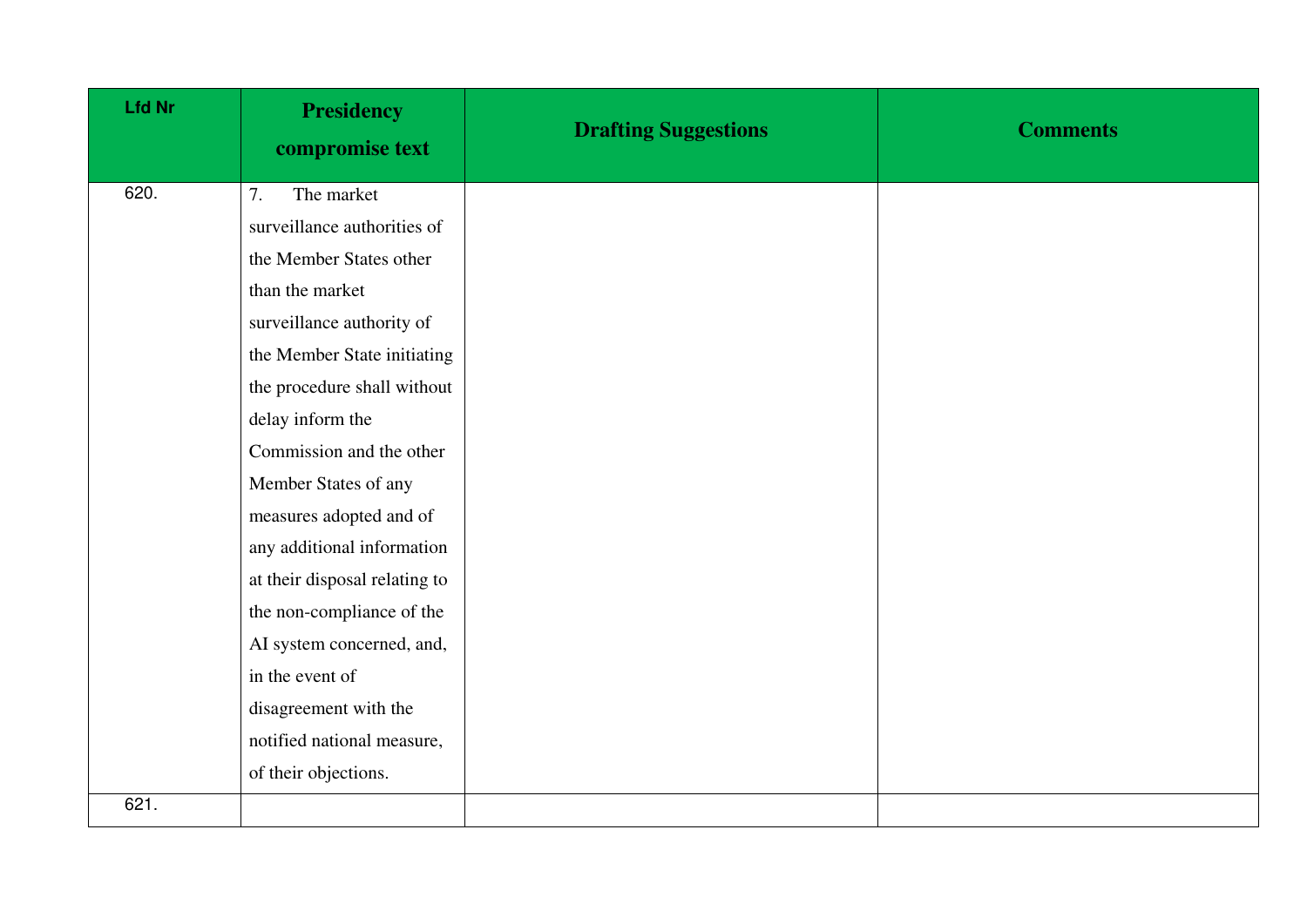| Lfd Nr | <b>Presidency</b><br>compromise text | <b>Drafting Suggestions</b> | <b>Comments</b> |
|--------|--------------------------------------|-----------------------------|-----------------|
| 622.   | Where, within three<br>8.            |                             |                 |
|        | months of receipt of the             |                             |                 |
|        | information referred to in           |                             |                 |
|        | paragraph 5, no objection            |                             |                 |
|        | has been raised by either a          |                             |                 |
|        | Member State or the                  |                             |                 |
|        | Commission in respect of a           |                             |                 |
|        | provisional measure taken            |                             |                 |
|        | by a Member State, that              |                             |                 |
|        | measure shall be deemed              |                             |                 |
|        | justified. This is without           |                             |                 |
|        | prejudice to the procedural          |                             |                 |
|        | rights of the concerned              |                             |                 |
|        | operator in accordance with          |                             |                 |
|        | Article 18 of Regulation             |                             |                 |
|        | (EU) 2019/1020.                      |                             |                 |
| 623.   |                                      |                             |                 |
| 624.   | The market<br>9.                     |                             |                 |
|        | surveillance authorities of          |                             |                 |
|        | all Member States shall              |                             |                 |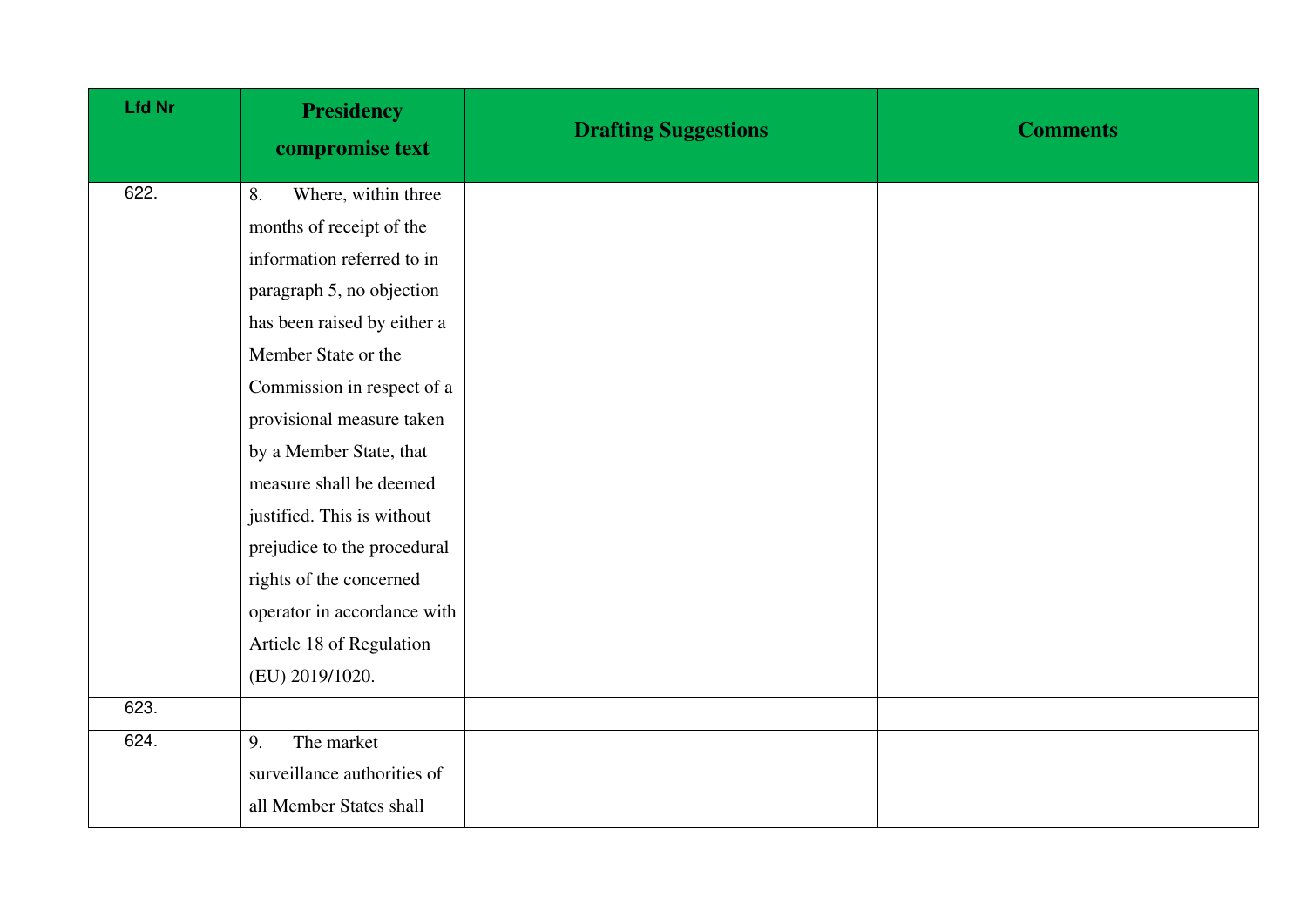| <b>Lfd Nr</b> | <b>Presidency</b><br>compromise text | <b>Drafting Suggestions</b> | <b>Comments</b> |
|---------------|--------------------------------------|-----------------------------|-----------------|
|               | ensure that appropriate              |                             |                 |
|               | restrictive measures are             |                             |                 |
|               | taken in respect of the              |                             |                 |
|               | product concerned, such as           |                             |                 |
|               | withdrawal of the product            |                             |                 |
|               | from their market, without           |                             |                 |
|               | delay.                               |                             |                 |
| 625.          |                                      |                             |                 |
| 626.          | Article 66                           |                             |                 |
|               | Union safeguard procedure            |                             |                 |
| 627.          |                                      |                             |                 |
| 628.          | Where, within three<br>1.            |                             |                 |
|               | months of receipt of the             |                             |                 |
|               | notification referred to in          |                             |                 |
|               | Article 65(5), objections            |                             |                 |
|               | are raised by a Member               |                             |                 |
|               | State against a measure              |                             |                 |
|               | taken by another Member              |                             |                 |
|               | State, or where the                  |                             |                 |
|               | Commission considers the             |                             |                 |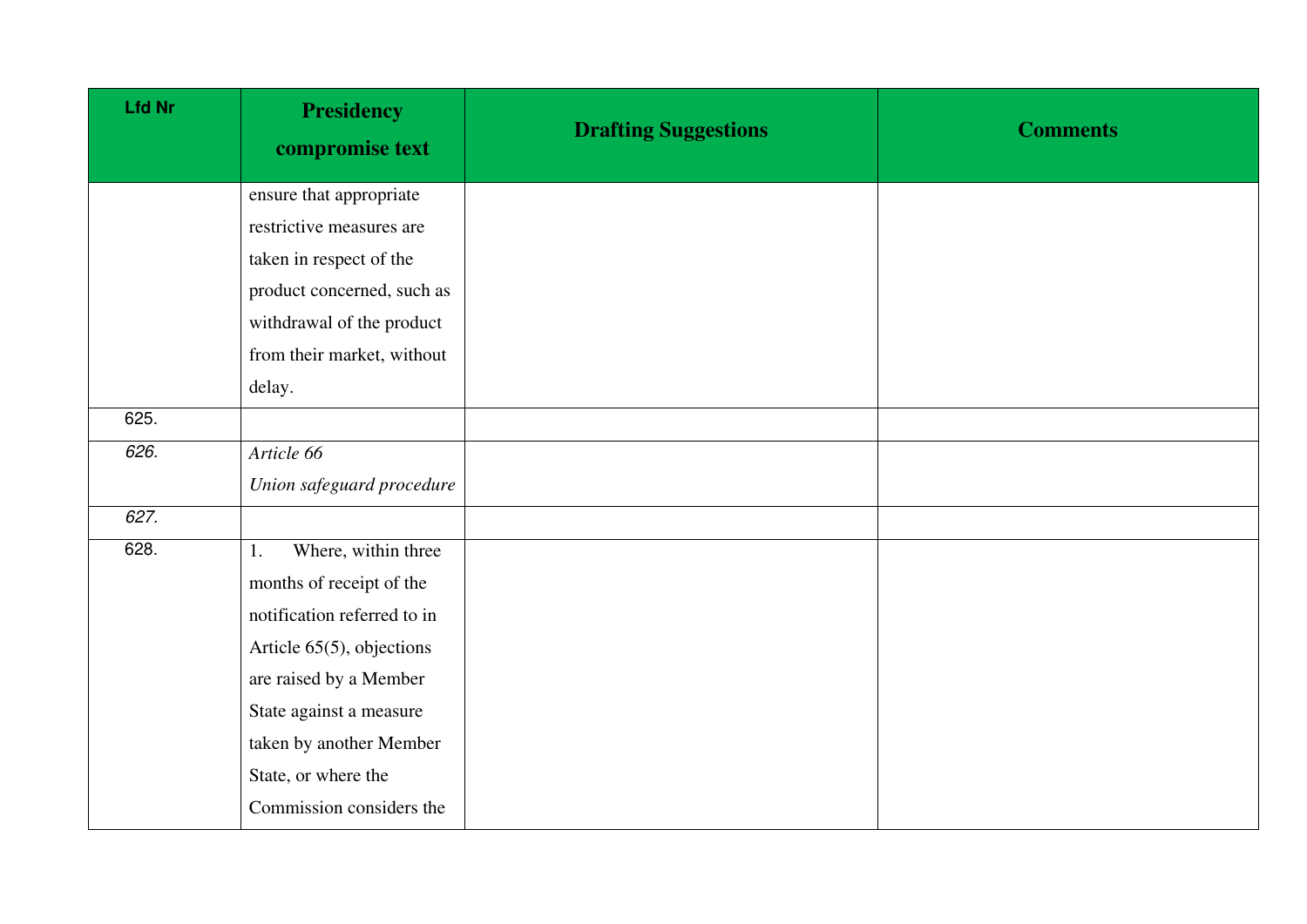| <b>Lfd Nr</b> | <b>Presidency</b><br>compromise text | <b>Drafting Suggestions</b> | <b>Comments</b> |
|---------------|--------------------------------------|-----------------------------|-----------------|
|               | measure to be contrary to            |                             |                 |
|               | Union law, the                       |                             |                 |
|               | Commission shall without             |                             |                 |
|               | delay enter into                     |                             |                 |
|               | consultation with the                |                             |                 |
|               | relevant Member State and            |                             |                 |
|               | operator or operators and            |                             |                 |
|               | shall evaluate the national          |                             |                 |
|               | measure. On the basis of             |                             |                 |
|               | the results of that                  |                             |                 |
|               | evaluation, the                      |                             |                 |
|               | Commission shall decide              |                             |                 |
|               | whether the national                 |                             |                 |
|               | measure is justified or not          |                             |                 |
|               | within 9 months from the             |                             |                 |
|               | notification referred to in          |                             |                 |
|               | Article $65(5)$ and notify           |                             |                 |
|               | such decision to the                 |                             |                 |
|               | Member State concerned.              |                             |                 |
| 629.          |                                      |                             |                 |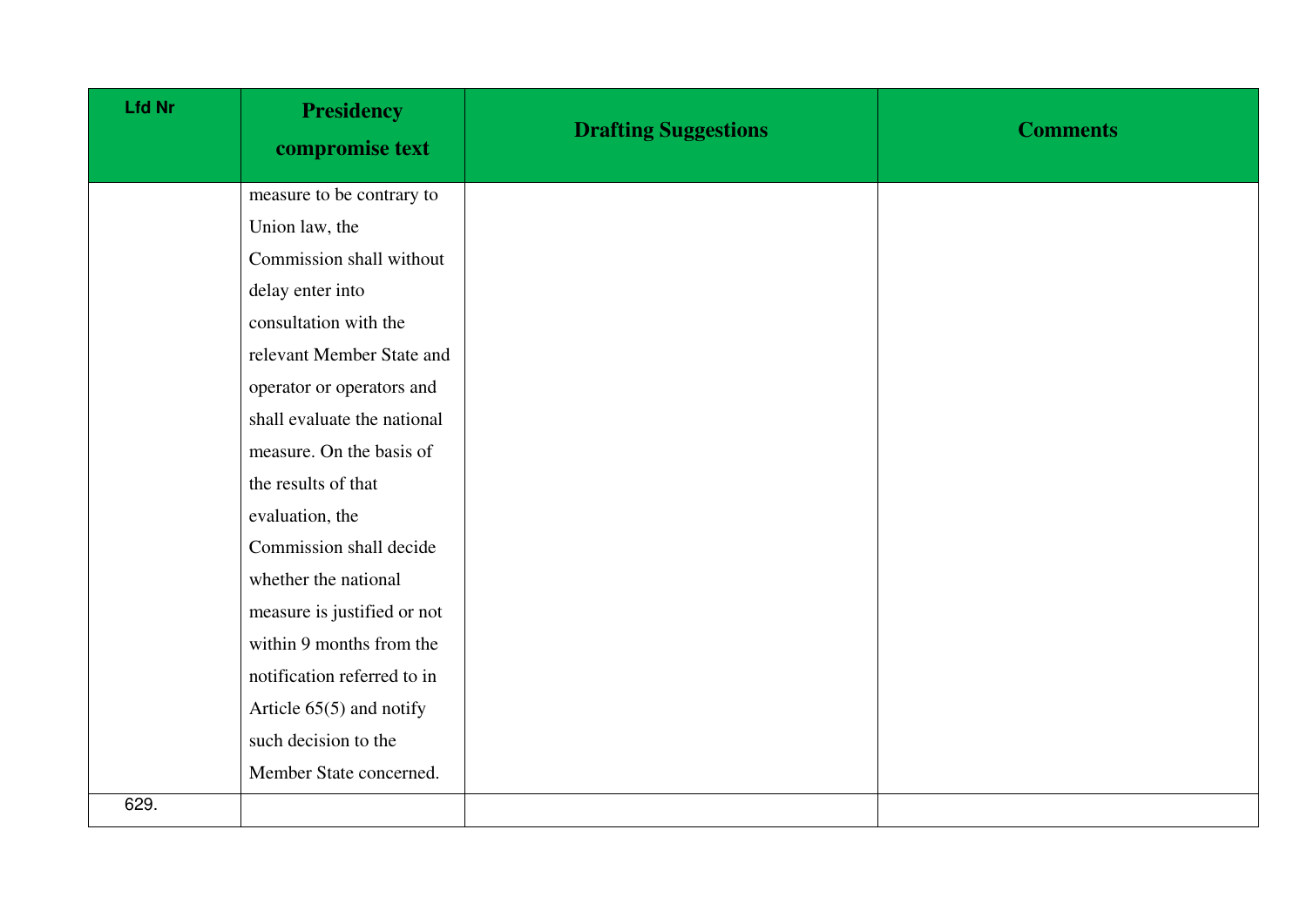| <b>Lfd Nr</b> | <b>Presidency</b><br>compromise text | <b>Drafting Suggestions</b> | <b>Comments</b> |
|---------------|--------------------------------------|-----------------------------|-----------------|
| 630.          | If the national<br>2.                |                             |                 |
|               | measure is considered                |                             |                 |
|               | justified, all Member States         |                             |                 |
|               | shall take the measures              |                             |                 |
|               | necessary to ensure that the         |                             |                 |
|               | non-compliant AI system is           |                             |                 |
|               | withdrawn from their                 |                             |                 |
|               | market, and shall inform             |                             |                 |
|               | the Commission                       |                             |                 |
|               | accordingly. If the national         |                             |                 |
|               | measure is considered                |                             |                 |
|               | unjustified, the Member              |                             |                 |
|               | State concerned shall                |                             |                 |
|               | withdraw the measure.                |                             |                 |
| 631.          |                                      |                             |                 |
| 632.          | Where the national<br>3.             |                             |                 |
|               | measure is considered                |                             |                 |
|               | justified and the non-               |                             |                 |
|               | compliance of the AI                 |                             |                 |
|               | system is attributed to              |                             |                 |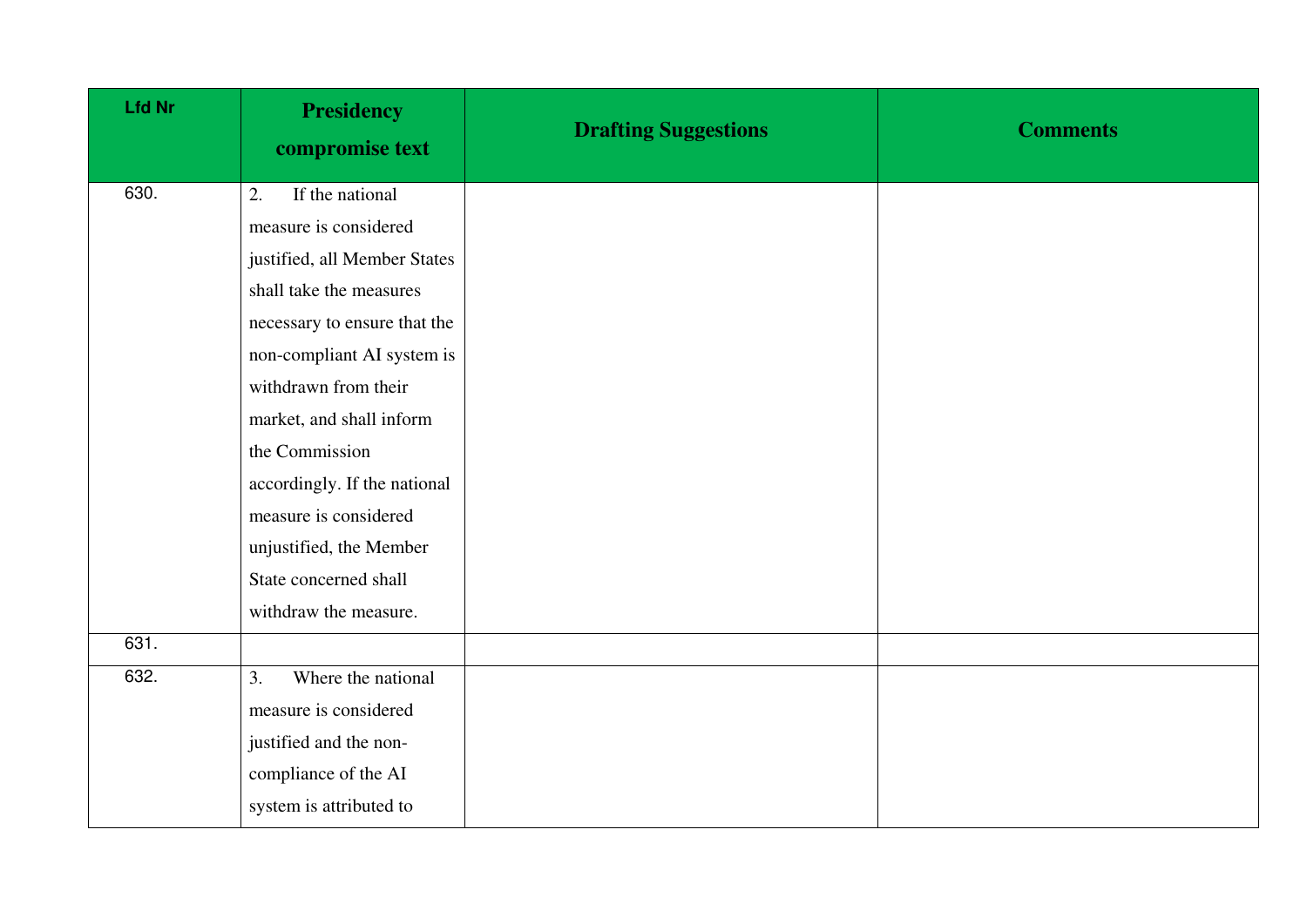| <b>Lfd Nr</b> | <b>Presidency</b><br>compromise text | <b>Drafting Suggestions</b>                            | <b>Comments</b>                                 |
|---------------|--------------------------------------|--------------------------------------------------------|-------------------------------------------------|
|               | shortcomings in the                  |                                                        |                                                 |
|               | harmonised standards or              |                                                        |                                                 |
|               | common specifications                |                                                        |                                                 |
|               | referred to in Articles 40           |                                                        |                                                 |
|               | and 41 of this Regulation,           |                                                        |                                                 |
|               | the Commission shall apply           |                                                        |                                                 |
|               | the procedure provided for           |                                                        |                                                 |
|               | in Article 11 of Regulation          |                                                        |                                                 |
|               | (EU) No 1025/2012.                   |                                                        |                                                 |
| 633.          |                                      |                                                        |                                                 |
| 634.          | Article 67                           |                                                        |                                                 |
|               | <b>Compliant AI systems</b>          |                                                        |                                                 |
|               | which present a risk                 |                                                        |                                                 |
| 635.          |                                      |                                                        |                                                 |
| 636.          | Where, having<br>1.                  | Where, having performed an evaluation under            | The definition of a relevant risk should extend |
|               | performed an evaluation              | Article 65, the market surveillance authority of a     | to environmental risks, as described regarding  |
|               | under Article 65, the                | Member State finds that although an AI system is in    | Article 65 (1).                                 |
|               | market surveillance                  | compliance with this Regulation, it presents a risk to | Given the large differences across the Union in |
|               | authority of a Member                | the health or safety of persons or to the              | terms of geographies, infrastructures,          |
|               | State finds that although an         | environment, to the compliance with obligations        | landscapes, climatic conditions and many other  |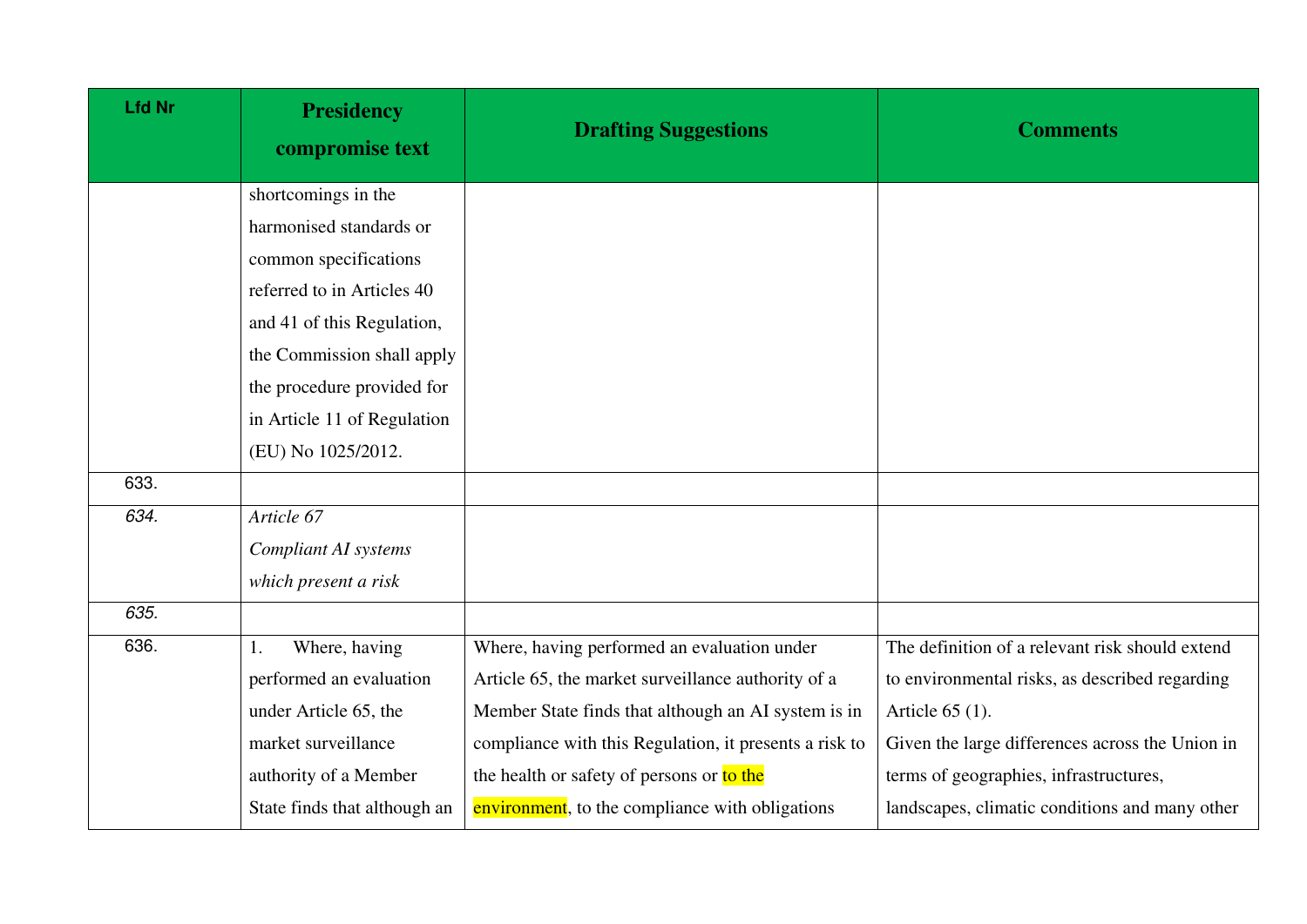| <b>Lfd Nr</b> | <b>Presidency</b><br>compromise text | <b>Drafting Suggestions</b>                              | <b>Comments</b>                                   |
|---------------|--------------------------------------|----------------------------------------------------------|---------------------------------------------------|
|               | AI system is in compliance           | under Union or national law intended to protect          | factors influencing the functioning of an AI      |
|               | with this Regulation, it             | fundamental rights or to other aspects of public         | system, it is possible that systems developed and |
|               | presents a risk to the health        | interest, it shall require the relevant operator to take | proven compliant in one location represents a     |
|               | or safety of persons, to the         | all appropriate measures to ensure that the AI system    | risk in a different context.                      |
|               | compliance with                      | concerned, when placed on the market or put into         |                                                   |
|               | obligations under Union or           | service, no longer presents that risk, to withdraw the   |                                                   |
|               | national law intended to             | AI system from the market or to recall it within a       |                                                   |
|               | protect fundamental rights           | reasonable period, commensurate with the nature of       |                                                   |
|               | or to other aspects of public        | the risk, as it may prescribe.                           |                                                   |
|               | interest protection, it shall        |                                                          |                                                   |
|               | require the relevant                 |                                                          |                                                   |
|               | operator to take all                 |                                                          |                                                   |
|               | appropriate measures to              |                                                          |                                                   |
|               | ensure that the AI system            |                                                          |                                                   |
|               | concerned, when placed on            |                                                          |                                                   |
|               | the market or put into               |                                                          |                                                   |
|               | service, no longer presents          |                                                          |                                                   |
|               | that risk, to withdraw the           |                                                          |                                                   |
|               | AI system from the market            |                                                          |                                                   |
|               | or to recall it within a             |                                                          |                                                   |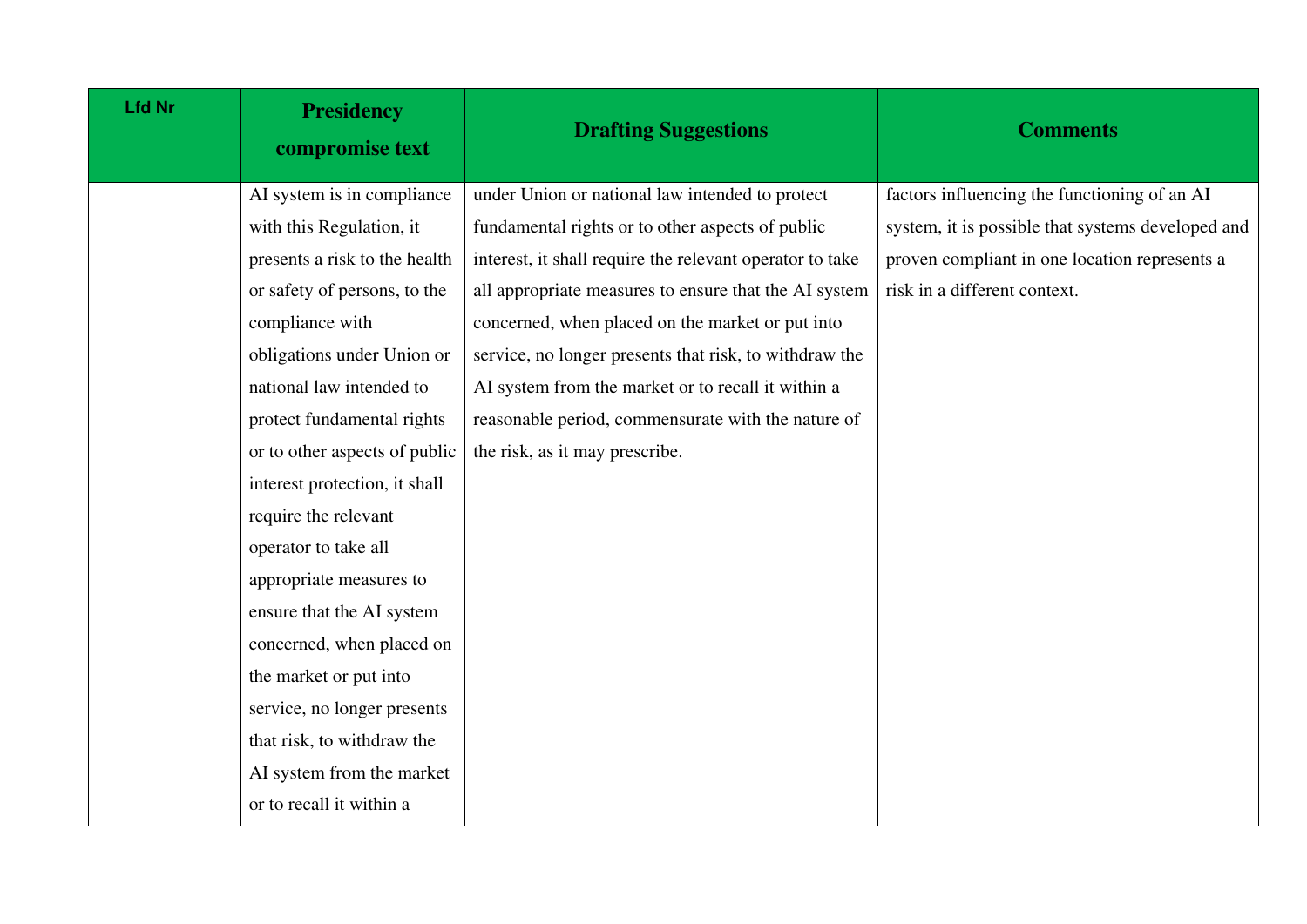| <b>Lfd Nr</b> | <b>Presidency</b><br>compromise text | <b>Drafting Suggestions</b> | <b>Comments</b> |
|---------------|--------------------------------------|-----------------------------|-----------------|
|               | reasonable period,                   |                             |                 |
|               | commensurate with the                |                             |                 |
|               | nature of the risk, as it may        |                             |                 |
|               | prescribe.                           |                             |                 |
| 637.          |                                      |                             |                 |
| 638.          | The provider or other<br>2.          |                             |                 |
|               | relevant operators shall             |                             |                 |
|               | ensure that corrective               |                             |                 |
|               | action is taken in respect of        |                             |                 |
|               | all the AI systems                   |                             |                 |
|               | concerned that they have             |                             |                 |
|               | made available on the                |                             |                 |
|               | market throughout the                |                             |                 |
|               | Union within the timeline            |                             |                 |
|               | prescribed by the market             |                             |                 |
|               | surveillance authority of            |                             |                 |
|               | the Member State referred            |                             |                 |
|               | to in paragraph 1.                   |                             |                 |
| 639.          |                                      |                             |                 |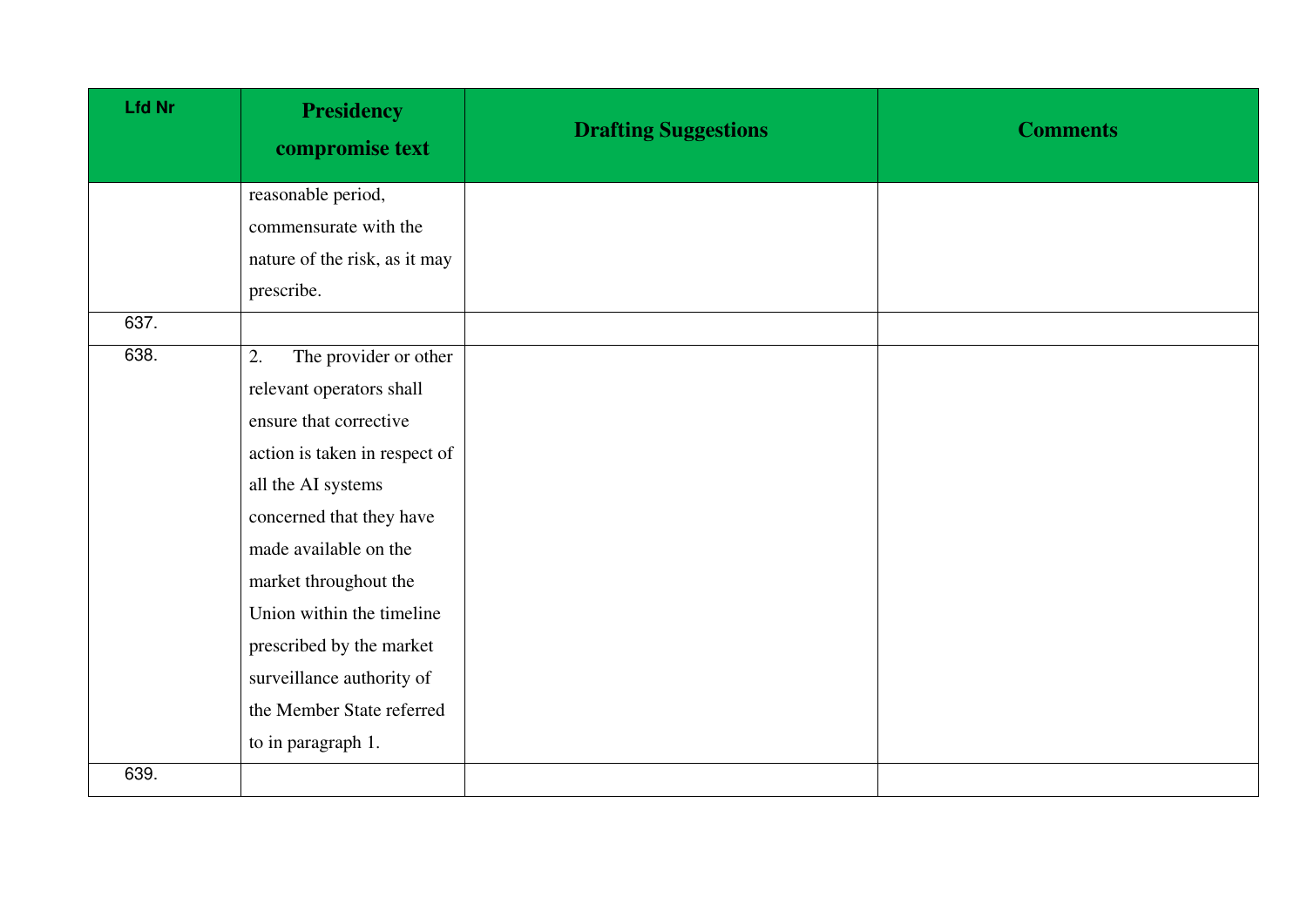| <b>Lfd Nr</b> | <b>Presidency</b><br>compromise text | <b>Drafting Suggestions</b> | <b>Comments</b> |
|---------------|--------------------------------------|-----------------------------|-----------------|
| 640.          | The Member State<br>3.               |                             |                 |
|               | shall immediately inform             |                             |                 |
|               | the Commission and the               |                             |                 |
|               | other Member States. That            |                             |                 |
|               | information shall include            |                             |                 |
|               | all available details, in            |                             |                 |
|               | particular the data                  |                             |                 |
|               | necessary for the                    |                             |                 |
|               | identification of the AI             |                             |                 |
|               | system concerned, the                |                             |                 |
|               | origin and the supply chain          |                             |                 |
|               | of the AI system, the nature         |                             |                 |
|               | of the risk involved and the         |                             |                 |
|               | nature and duration of the           |                             |                 |
|               | national measures taken.             |                             |                 |
| 641.          |                                      |                             |                 |
| 642.          | The Commission<br>4.                 |                             |                 |
|               | shall without delay enter            |                             |                 |
|               | into consultation with the           |                             |                 |
|               | Member States and the                |                             |                 |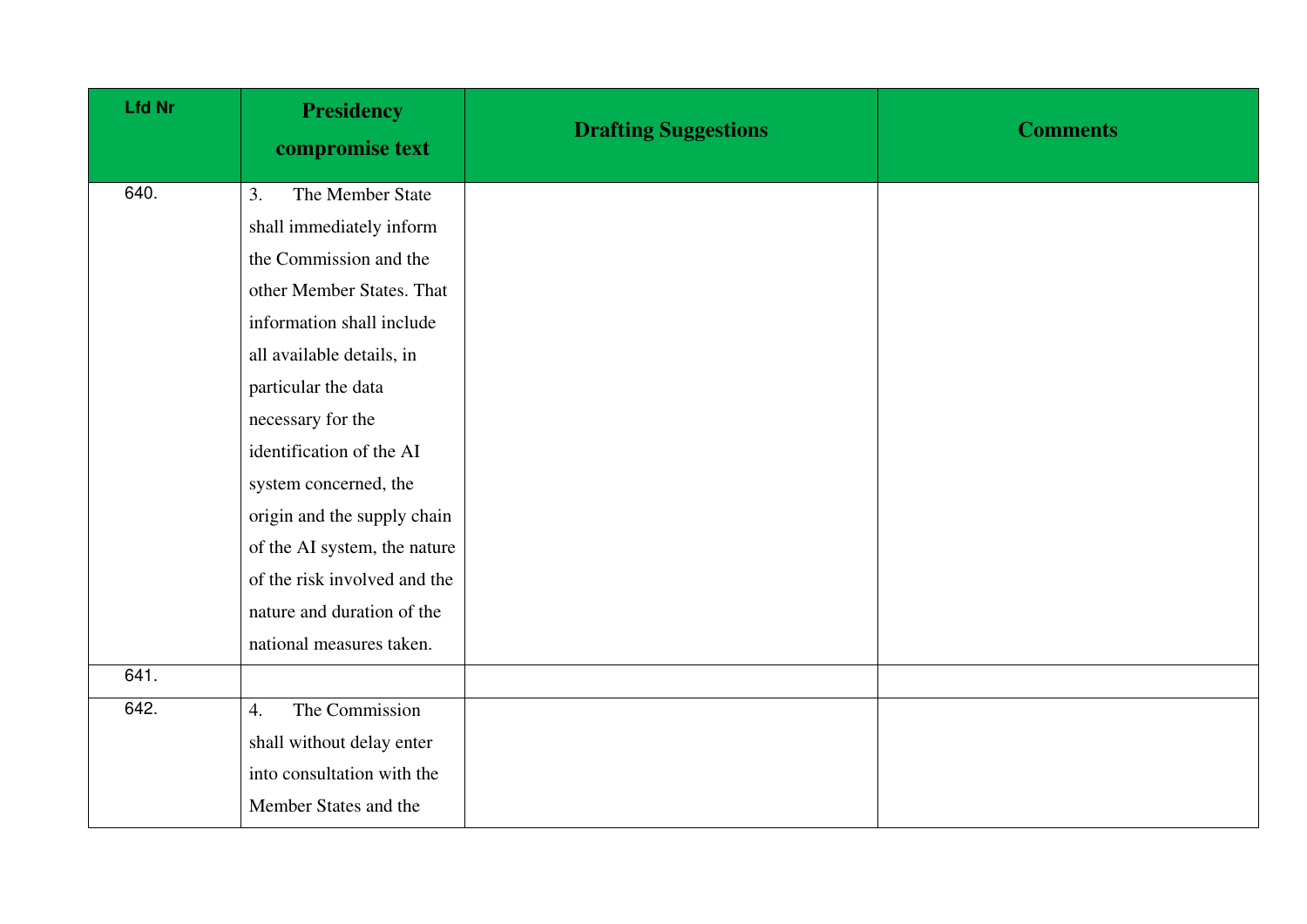| <b>Lfd Nr</b> | <b>Presidency</b><br>compromise text | <b>Drafting Suggestions</b>                        | <b>Comments</b> |
|---------------|--------------------------------------|----------------------------------------------------|-----------------|
|               | relevant operator and shall          |                                                    |                 |
|               | evaluate the national                |                                                    |                 |
|               | measures taken. On the               |                                                    |                 |
|               | basis of the results of that         |                                                    |                 |
|               | evaluation, the                      |                                                    |                 |
|               | Commission shall decide              |                                                    |                 |
|               | whether the measure is               |                                                    |                 |
|               | justified or not and, where          |                                                    |                 |
|               | necessary, propose                   |                                                    |                 |
|               | appropriate measures.                |                                                    |                 |
| 643.          |                                      |                                                    |                 |
| 644.          | The Commission<br>5.                 |                                                    |                 |
|               | shall address its decision to        |                                                    |                 |
|               | the Member States.                   |                                                    |                 |
| 645.          |                                      |                                                    |                 |
| 646.          | Article 68                           |                                                    |                 |
|               | Formal non-compliance                |                                                    |                 |
| 647.          |                                      |                                                    |                 |
| 648.          | Where the market<br>1.               | Where, having performed an evaluation under        | Clarification.  |
|               | surveillance authority of a          | Article 65, the market surveillance authority of a |                 |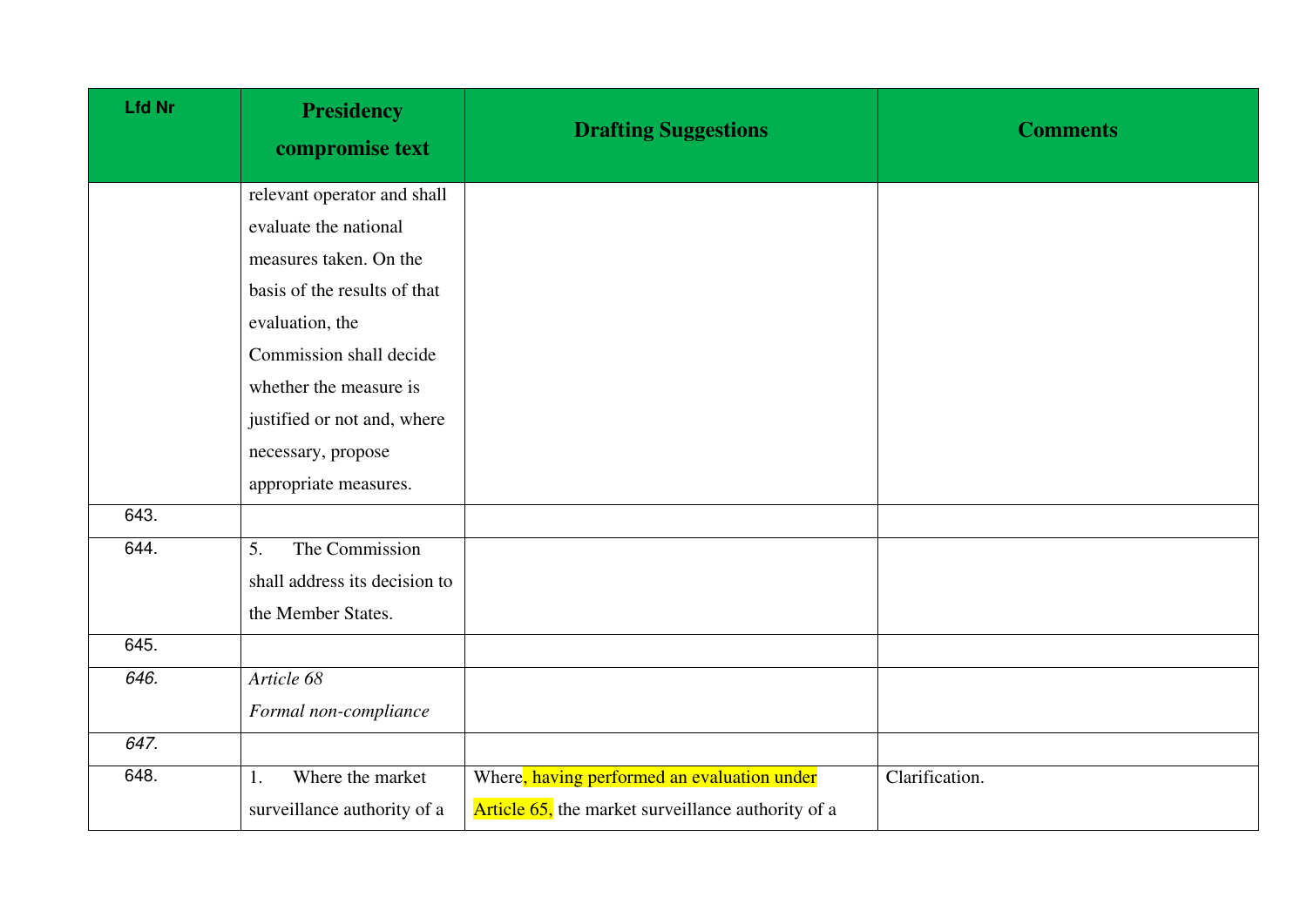| <b>Lfd Nr</b> | <b>Presidency</b><br>compromise text | <b>Drafting Suggestions</b>                             | <b>Comments</b> |
|---------------|--------------------------------------|---------------------------------------------------------|-----------------|
|               | Member State makes one               | Member State makes one of the following findings,       |                 |
|               | of the following findings, it        | it shall require the relevant provider to put an end to |                 |
|               | shall require the relevant           | the non-compliance concerned:                           |                 |
|               | provider to put an end to            |                                                         |                 |
|               | the non-compliance                   |                                                         |                 |
|               | concerned:                           |                                                         |                 |
| 649.          |                                      |                                                         |                 |
| 650.          | the conformity<br>(a)                |                                                         |                 |
|               | marking has been affixed             |                                                         |                 |
|               | in violation of Article 49;          |                                                         |                 |
| 651.          |                                      |                                                         |                 |
| 652.          | the conformity<br>(b)                |                                                         |                 |
|               | marking has not been                 |                                                         |                 |
|               | affixed;                             |                                                         |                 |
| 653.          |                                      |                                                         |                 |
| 654.          | the EU declaration of<br>(c)         |                                                         |                 |
|               | conformity has not been              |                                                         |                 |
|               | drawn up;                            |                                                         |                 |
| 655.          |                                      |                                                         |                 |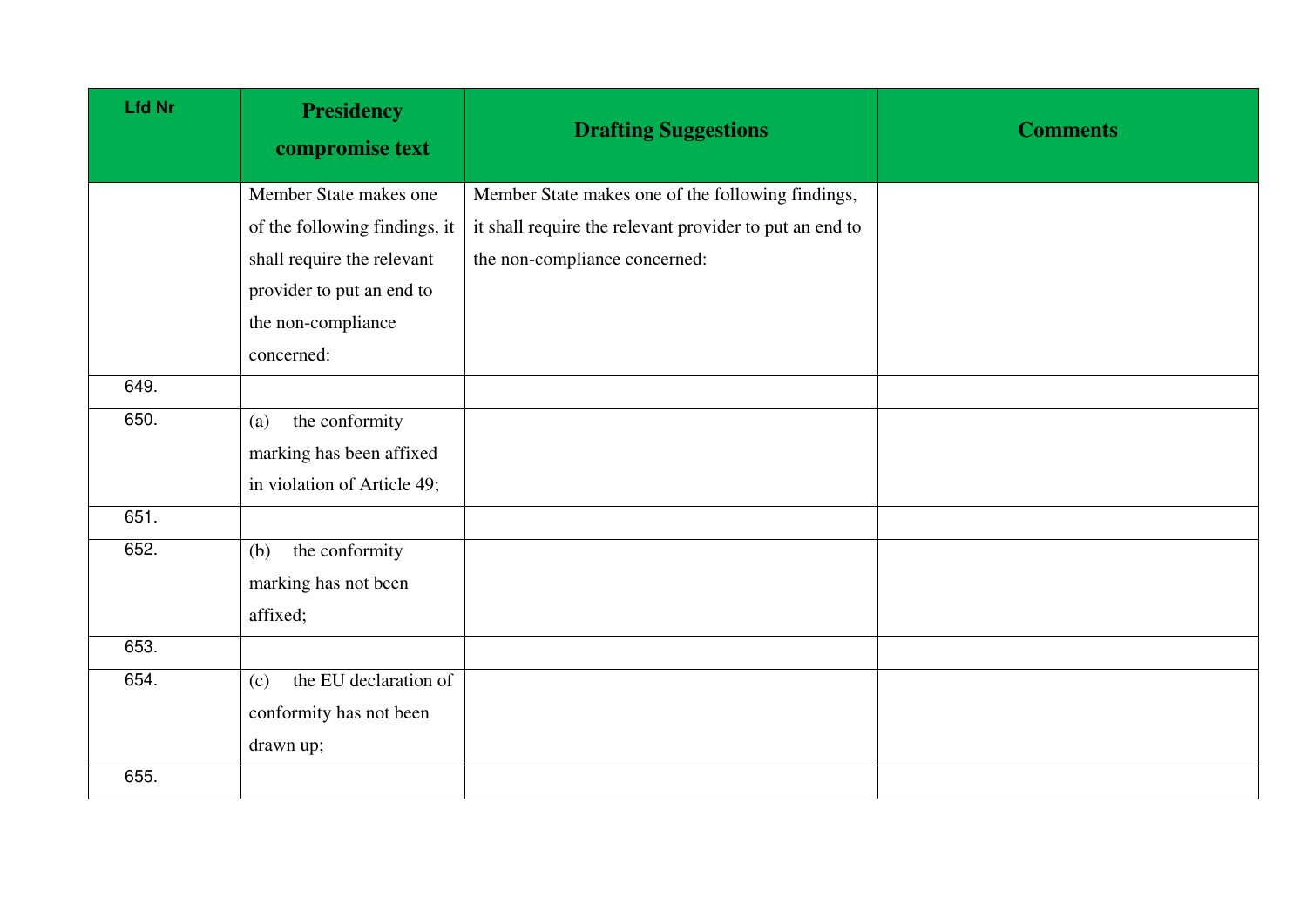| <b>Lfd Nr</b> | <b>Presidency</b><br>compromise text | <b>Drafting Suggestions</b> | <b>Comments</b> |
|---------------|--------------------------------------|-----------------------------|-----------------|
| 656.          | the EU declaration of<br>(d)         |                             |                 |
|               | conformity has not been              |                             |                 |
|               | drawn up correctly;                  |                             |                 |
| 657.          |                                      |                             |                 |
| 658.          | the identification<br>(e)            |                             |                 |
|               | number of the notified               |                             |                 |
|               | body, which is involved in           |                             |                 |
|               | the conformity assessment            |                             |                 |
|               | procedure, where                     |                             |                 |
|               | applicable, has not been             |                             |                 |
|               | affixed;                             |                             |                 |
| 659.          |                                      |                             |                 |
| 660.          | 2.<br>Where the non-                 |                             |                 |
|               | compliance referred to in            |                             |                 |
|               | paragraph 1 persists, the            |                             |                 |
|               | Member State concerned               |                             |                 |
|               | shall take all appropriate           |                             |                 |
|               | measures to restrict or              |                             |                 |
|               | prohibit the high-risk AI            |                             |                 |
|               | system being made                    |                             |                 |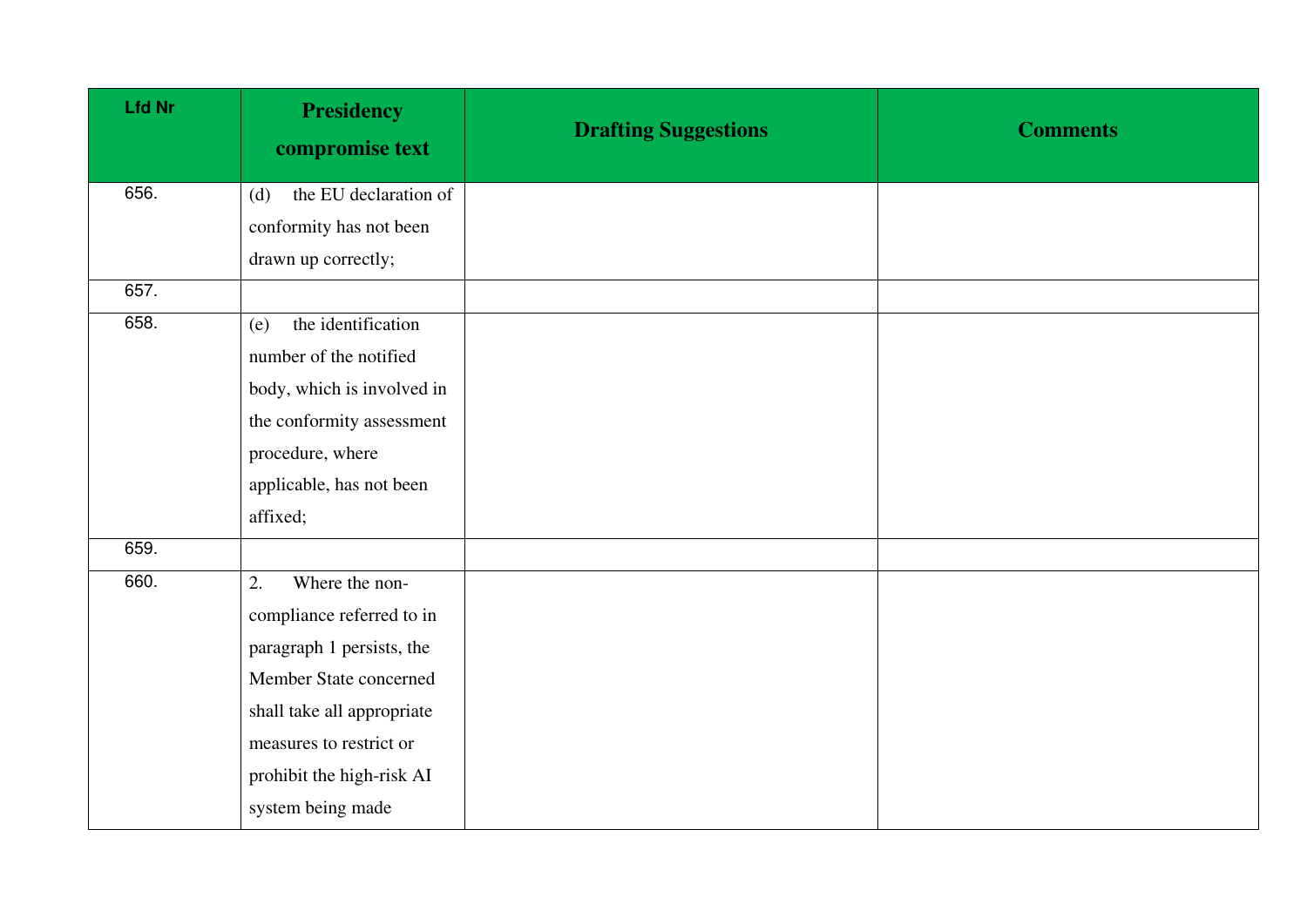| <b>Lfd Nr</b> | <b>Presidency</b><br>compromise text | <b>Drafting Suggestions</b>                          | <b>Comments</b>                               |
|---------------|--------------------------------------|------------------------------------------------------|-----------------------------------------------|
|               | available on the market or           |                                                      |                                               |
|               | ensure that it is recalled or        |                                                      |                                               |
|               | withdrawn from the                   |                                                      |                                               |
|               | market.                              |                                                      |                                               |
| 661.          |                                      |                                                      |                                               |
| 662.          | <b>TITLE IX</b>                      |                                                      |                                               |
| 663.          |                                      |                                                      |                                               |
| 664.          | <b>CODES OF</b>                      |                                                      |                                               |
|               | <b>CONDUCT</b>                       |                                                      |                                               |
| 665.          |                                      |                                                      |                                               |
| 666.          | Article 69                           |                                                      |                                               |
|               | Codes of conduct                     |                                                      |                                               |
| 667.          |                                      |                                                      |                                               |
| 668.          | The Commission and<br>1.             | The Commission and the Member States shall<br>1.     | Taking into account other requirements, e. g. |
|               | the Member States shall              | encourage and facilitate the drawing up of codes of  | quality management system, post-market-       |
|               | encourage and facilitate the         | conduct intended to foster the voluntary application | surveilliance system, etc.                    |
|               | drawing up of codes of               | to AI systems other than high-risk AI systems of the |                                               |
|               | conduct intended to foster           | requirements set out in Title III, Chapter 2 this    |                                               |
|               | the voluntary application to         | Regulation onon the basis of harmonised standards or |                                               |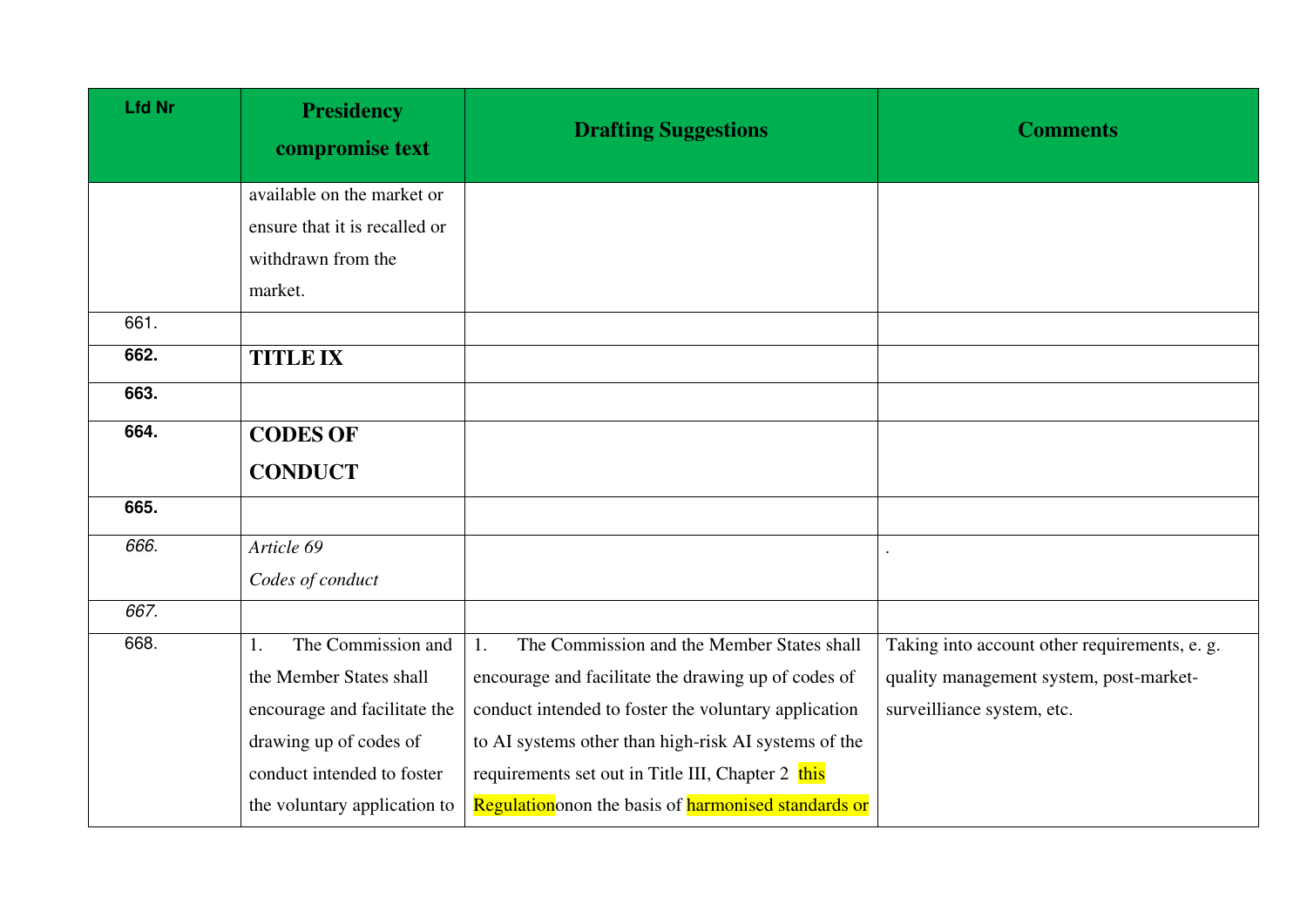| <b>Lfd Nr</b> | <b>Presidency</b><br>compromise text | <b>Drafting Suggestions</b>                           | <b>Comments</b>                                 |
|---------------|--------------------------------------|-------------------------------------------------------|-------------------------------------------------|
|               | AI systems other than high-          | common technical specifications and solutions that    | Not "specifications" should be used, but the    |
|               | risk AI systems of the               | are appropriate means of ensuring compliance with     | existing harmonised standards or common         |
|               | requirements set out in              | such requirements in light of the intended purpose of | specifications.                                 |
|               | Title III, Chapter 2 on the          | the systems.                                          |                                                 |
|               | basis of technical                   |                                                       |                                                 |
|               | specifications and solutions         |                                                       |                                                 |
|               | that are appropriate means           |                                                       |                                                 |
|               | of ensuring compliance               |                                                       |                                                 |
|               | with such requirements in            |                                                       |                                                 |
|               | light of the intended                |                                                       |                                                 |
|               | purpose of the systems.              |                                                       |                                                 |
| 669.          |                                      |                                                       |                                                 |
| 670.          | The Commission and<br>2.             | The Commission and the Board shall encourage and      | Clarification.                                  |
|               | the Board shall encourage            | facilitate the drawing up of codes of conduct         | Codes of conduct should set requirements for AI |
|               | and facilitate the drawing           | intended to foster the voluntary application to AI    | systems for ecological sustainability and thus  |
|               | up of codes of conduct               | systems of requirements related for example to        | contribute to a strong brand "Sustainable AI -  |
|               | intended to foster the               | environmental sustainability, e.g. energy-efficient   | Made in Europe". A strong signal should be sent |
|               | voluntary application to AI          | programming, accessibility for persons with a         | to make the opportunities of sustainable AI     |
|               | systems of requirements              | disability, stakeholders participation in the design  | systems, e.g. for the environment and climate,  |
|               | related for example to               | and development of the AI systems and diversity of    | even more visible as a competitive advantage.   |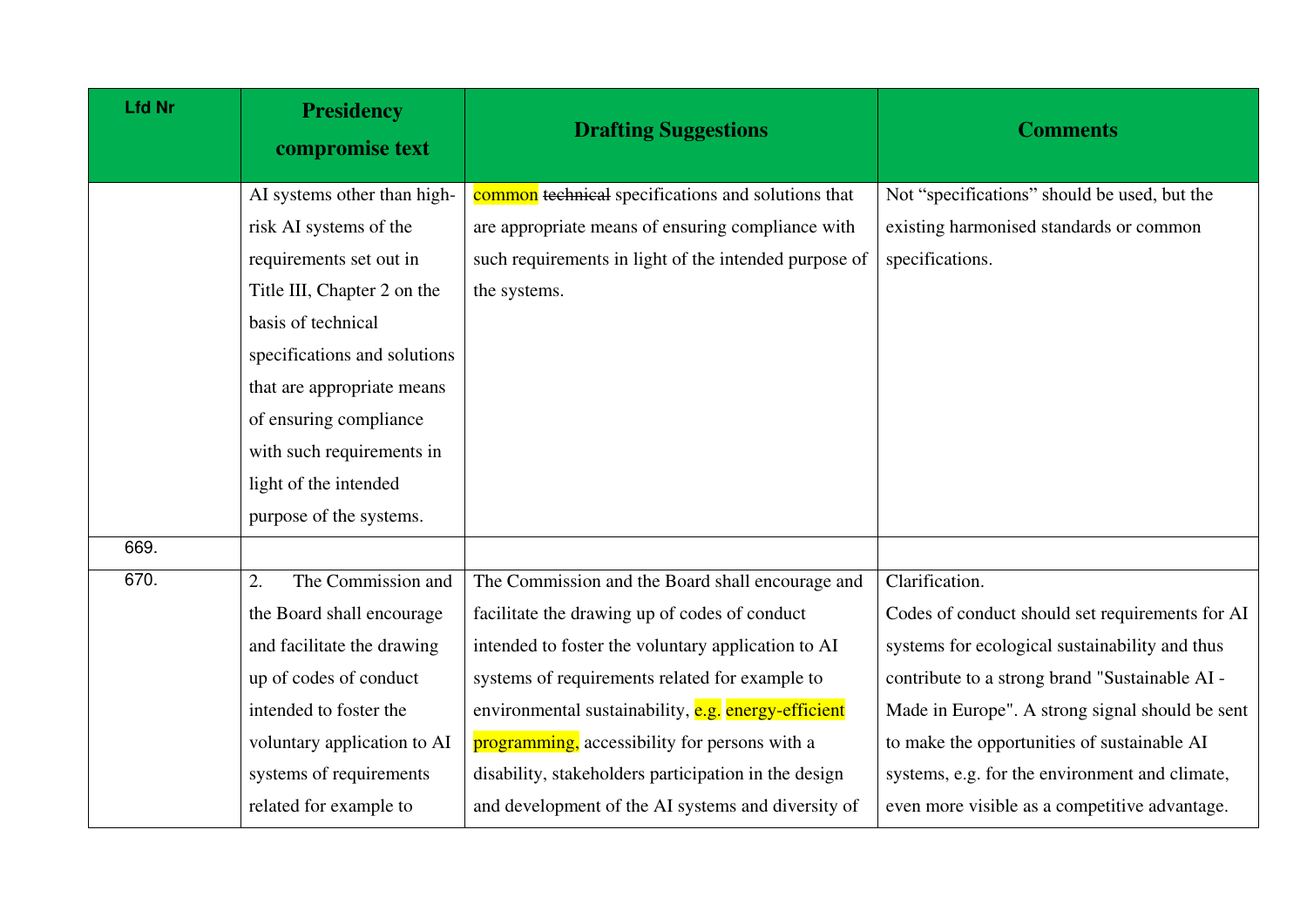| <b>Lfd Nr</b> | <b>Presidency</b><br>compromise text | <b>Drafting Suggestions</b>                        | <b>Comments</b>                                   |
|---------------|--------------------------------------|----------------------------------------------------|---------------------------------------------------|
|               | environmental                        | development teams on the basis of clear objectives |                                                   |
|               | sustainability, accessibility        | and key performance indicators to measure the      | The term 'environmental sustainability'           |
|               | for persons with a                   | achievement of those objectives.                   | encompasses a broad range of aspects, such as     |
|               | disability, stakeholders             |                                                    | environmental impact assessments, life cycle      |
|               | participation in the design          | <b>BMFSFJ:</b>                                     | analysis, or reusability and recyclability of     |
|               | and development of the AI            | The Commission and the Board shall encourage and   | hardware. The proposed addition 'energy-          |
|               | systems and diversity of             | facilitate the drawing up of codes of conduct      | efficient programming' not only gives a precise   |
|               | development teams on the             | intended to foster the voluntary application to AI | example of an environmental concern, it also      |
|               | basis of clear objectives            | systems of requirements related for example to     | supports the broader call for a more energy-      |
|               | and key performance                  | environmental sustainability, accessibility for    | efficient AI development, e.g. expressed in       |
|               | indicators to measure the            | persons with a disability, prevention of           | debates on 'Green AI' complementing 'Red AI',     |
|               | achievement of those                 | discrimination, e.g. gender discrimination,        | that would allow for more inclusivity and         |
|               | objectives.                          | stakeholder participation.                         | diversity in the corporate AI landscape as the    |
|               |                                      |                                                    | high costs for computing power keep small         |
|               |                                      |                                                    | actors out of the market.                         |
| 671.          |                                      |                                                    | At this point we underline that accessibility for |
|               |                                      |                                                    | persons with disabilities shouldn't be a          |
|               |                                      |                                                    | voluntary requirement but an obligation. We       |
|               |                                      |                                                    | refer to the Convention of the United Nations on  |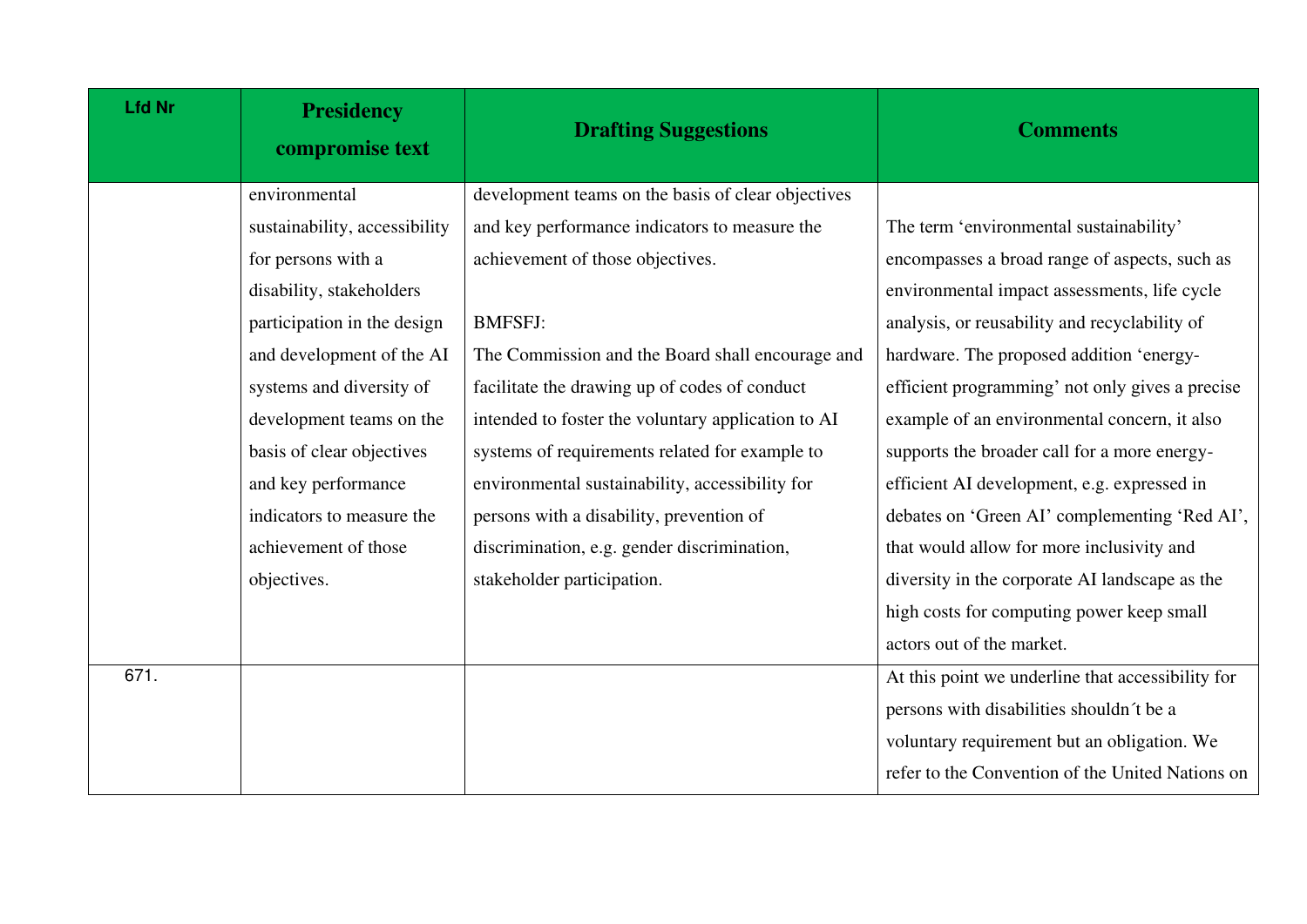| <b>Lfd Nr</b> | <b>Presidency</b><br>compromise text                                                                                                                                                                                                                                                                                                                                                                                           | <b>Drafting Suggestions</b> | <b>Comments</b>                                                |
|---------------|--------------------------------------------------------------------------------------------------------------------------------------------------------------------------------------------------------------------------------------------------------------------------------------------------------------------------------------------------------------------------------------------------------------------------------|-----------------------------|----------------------------------------------------------------|
|               |                                                                                                                                                                                                                                                                                                                                                                                                                                |                             | the rights of persons with disabilities ratified by<br>the EU. |
| 672.          | Codes of conduct<br>3.<br>may be drawn up by<br>individual providers of AI<br>systems or by organisations<br>representing them or by<br>both, including with the<br>involvement of users and<br>any interested stakeholders<br>and their representative<br>organisations. Codes of<br>conduct may cover one or<br>more AI systems taking<br>into account the similarity<br>of the intended purpose of<br>the relevant systems. |                             |                                                                |
| 673.          |                                                                                                                                                                                                                                                                                                                                                                                                                                |                             |                                                                |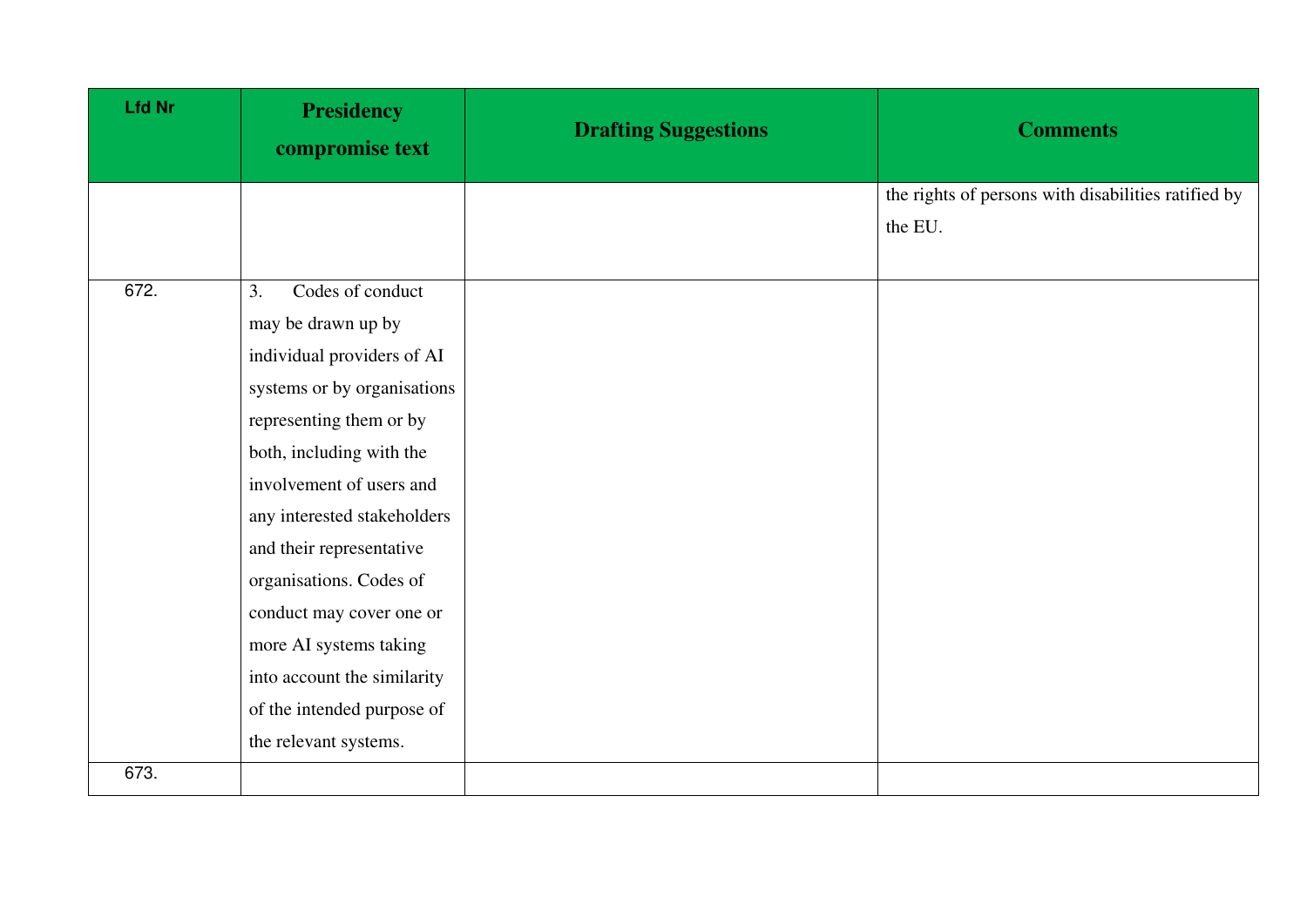| <b>Lfd Nr</b> | <b>Presidency</b><br>compromise text | <b>Drafting Suggestions</b> | <b>Comments</b> |
|---------------|--------------------------------------|-----------------------------|-----------------|
| 674.          | The Commission and<br>4.             |                             |                 |
|               | the Board shall take into            |                             |                 |
|               | account the specific                 |                             |                 |
|               | interests and needs of the           |                             |                 |
|               | small-scale SME                      |                             |                 |
|               | providers, including and             |                             |                 |
|               | start-ups, when                      |                             |                 |
|               | encouraging and                      |                             |                 |
|               | facilitating the drawing up          |                             |                 |
|               | of codes of conduct.                 |                             |                 |
| 675.          |                                      |                             |                 |
| 676.          | <b>TITLE X</b>                       |                             |                 |
| 677.          |                                      |                             |                 |
| 678.          | <b>CONFIDENTIALITY</b>               |                             |                 |
|               | <b>AND PENALTIES</b>                 |                             |                 |
| 679.          |                                      |                             |                 |
| 680.          | Article 70                           |                             |                 |
|               | Confidentiality                      |                             |                 |
| 681.          |                                      |                             |                 |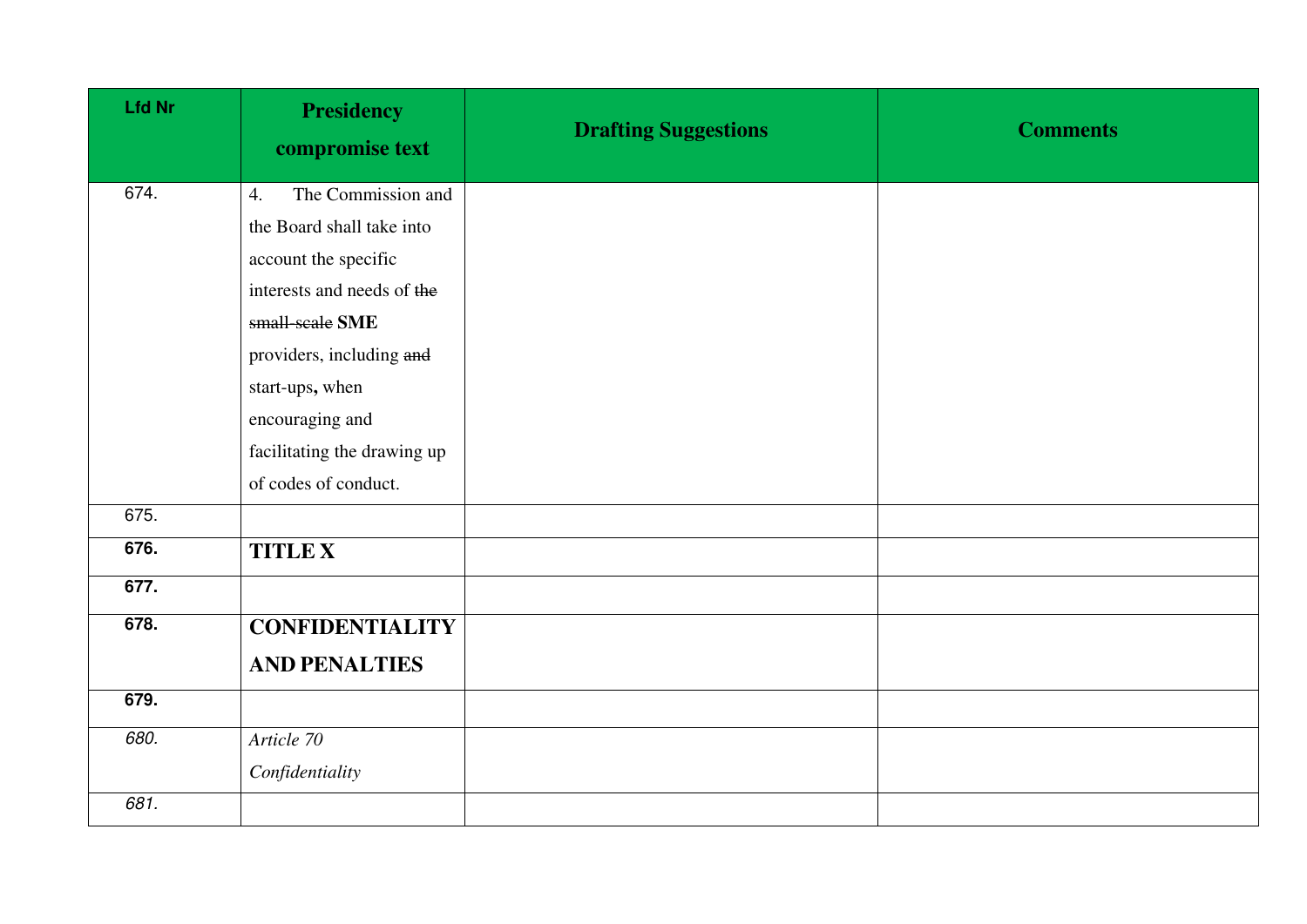| <b>Lfd Nr</b> | <b>Presidency</b><br>compromise text | <b>Drafting Suggestions</b> | <b>Comments</b> |
|---------------|--------------------------------------|-----------------------------|-----------------|
| 682.          | National competent<br>1.             |                             |                 |
|               | authorities and notified             |                             |                 |
|               | bodies involved in the               |                             |                 |
|               | application of this                  |                             |                 |
|               | Regulation shall respect the         |                             |                 |
|               | confidentiality of                   |                             |                 |
|               | information and data                 |                             |                 |
|               | obtained in carrying out             |                             |                 |
|               | their tasks and activities in        |                             |                 |
|               | such a manner as to                  |                             |                 |
|               | protect, in particular:              |                             |                 |
| 683.          |                                      |                             |                 |
| 684.          | intellectual property<br>(a)         |                             |                 |
|               | rights, and confidential             |                             |                 |
|               | business information or              |                             |                 |
|               | trade secrets of a natural or        |                             |                 |
|               | legal person, including              |                             |                 |
|               | source code, except the              |                             |                 |
|               | cases referred to in Article         |                             |                 |
|               | 5 of Directive 2016/943 on           |                             |                 |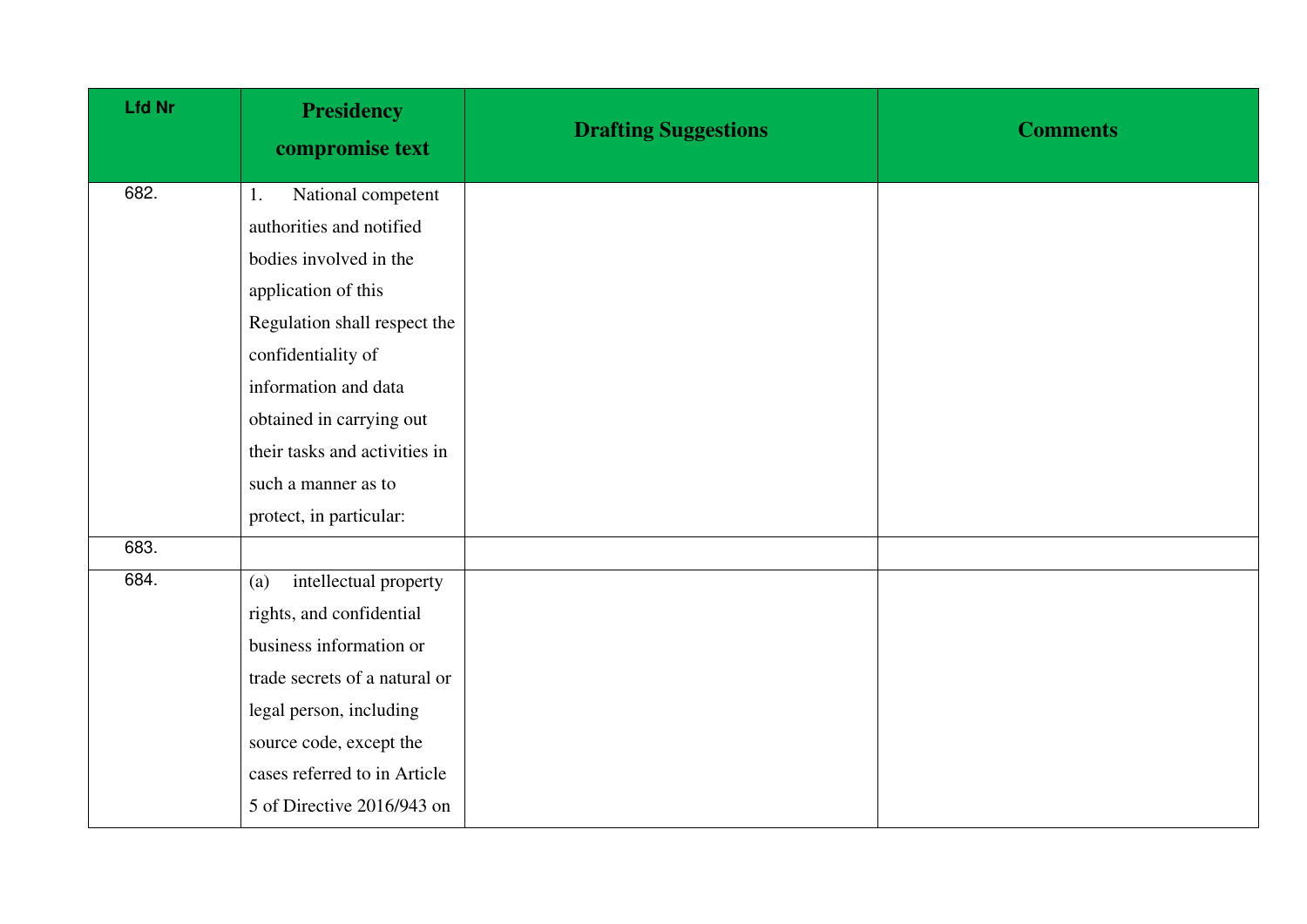| <b>Lfd Nr</b> | <b>Presidency</b><br>compromise text | <b>Drafting Suggestions</b> | <b>Comments</b> |
|---------------|--------------------------------------|-----------------------------|-----------------|
|               | the protection of                    |                             |                 |
|               | undisclosed know-how and             |                             |                 |
|               | business information (trade          |                             |                 |
|               | secrets) against their               |                             |                 |
|               | unlawful acquisition, use            |                             |                 |
|               | and disclosure apply.                |                             |                 |
| 685.          |                                      |                             |                 |
| 686.          | the effective<br>(b)                 |                             |                 |
|               | implementation of this               |                             |                 |
|               | Regulation, in particular            |                             |                 |
|               | for the purpose of                   |                             |                 |
|               | inspections, investigations          |                             |                 |
|               | or audits;(c) public and             |                             |                 |
|               | national security interests;         |                             |                 |
| 687.          |                                      |                             |                 |
| 688.          | integrity of criminal<br>(c)         |                             |                 |
|               | or administrative                    |                             |                 |
|               | proceedings.                         |                             |                 |
| 689.          |                                      |                             |                 |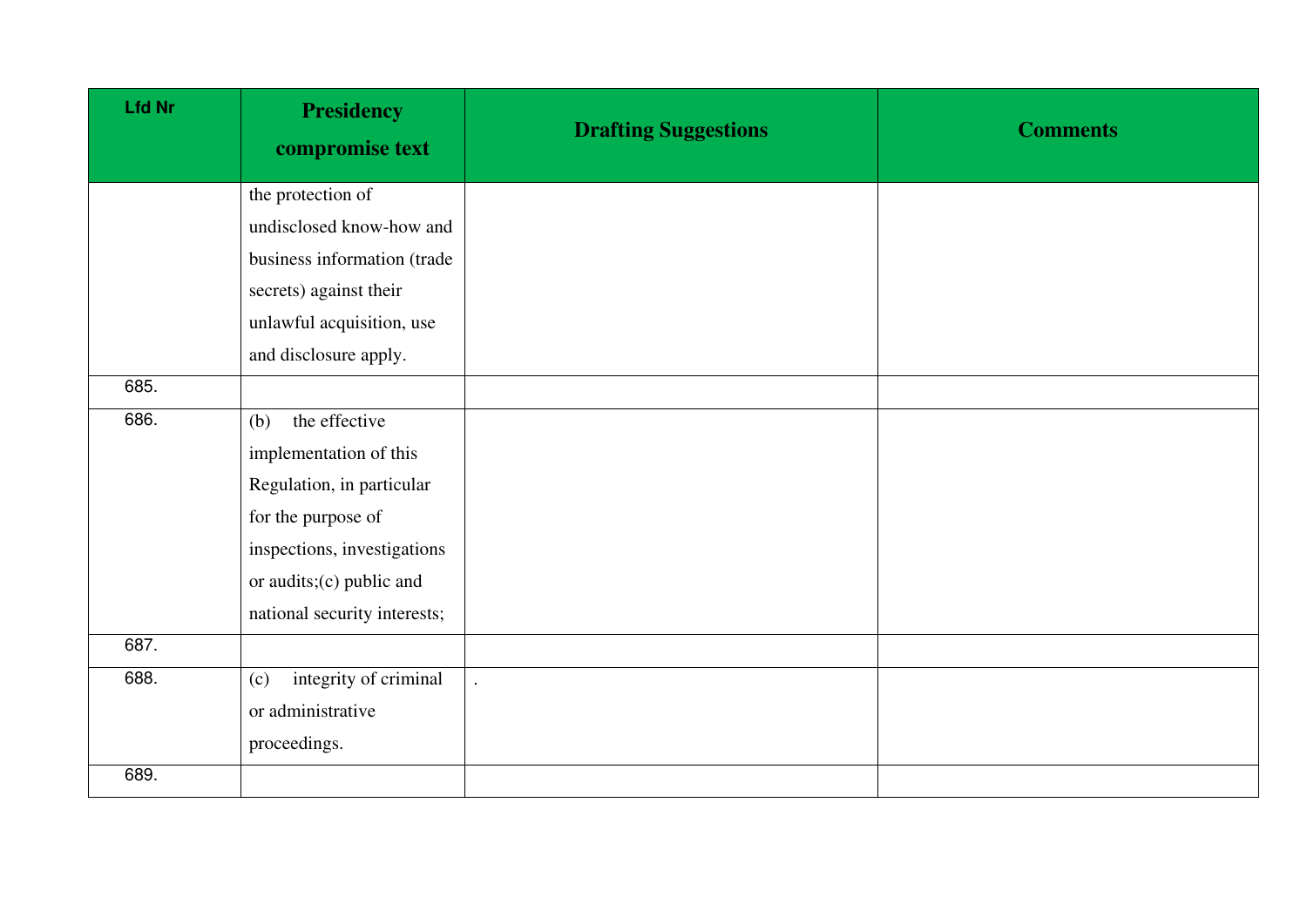| <b>Lfd Nr</b> | <b>Presidency</b><br>compromise text | <b>Drafting Suggestions</b>                       | <b>Comments</b> |
|---------------|--------------------------------------|---------------------------------------------------|-----------------|
| 690.          |                                      | the integrity of information classified in<br>(d) |                 |
|               |                                      | accordance with Member States' respective laws as |                 |
|               |                                      | well EU classified information.                   |                 |
| 691.          |                                      |                                                   |                 |
| 692.          | Without prejudice to<br>2.           |                                                   |                 |
|               | paragraph 1, information             |                                                   |                 |
|               | exchanged on a                       |                                                   |                 |
|               | confidential basis between           |                                                   |                 |
|               | the national competent               |                                                   |                 |
|               | authorities and between              |                                                   |                 |
|               | national competent                   |                                                   |                 |
|               | authorities and the                  |                                                   |                 |
|               | Commission shall not be              |                                                   |                 |
|               | disclosed without the prior          |                                                   |                 |
|               | consultation of the                  |                                                   |                 |
|               | originating national                 |                                                   |                 |
|               | competent authority and              |                                                   |                 |
|               | the user when high-risk AI           |                                                   |                 |
|               | systems referred to in               |                                                   |                 |
|               | points 1, 6 and 7 of Annex           |                                                   |                 |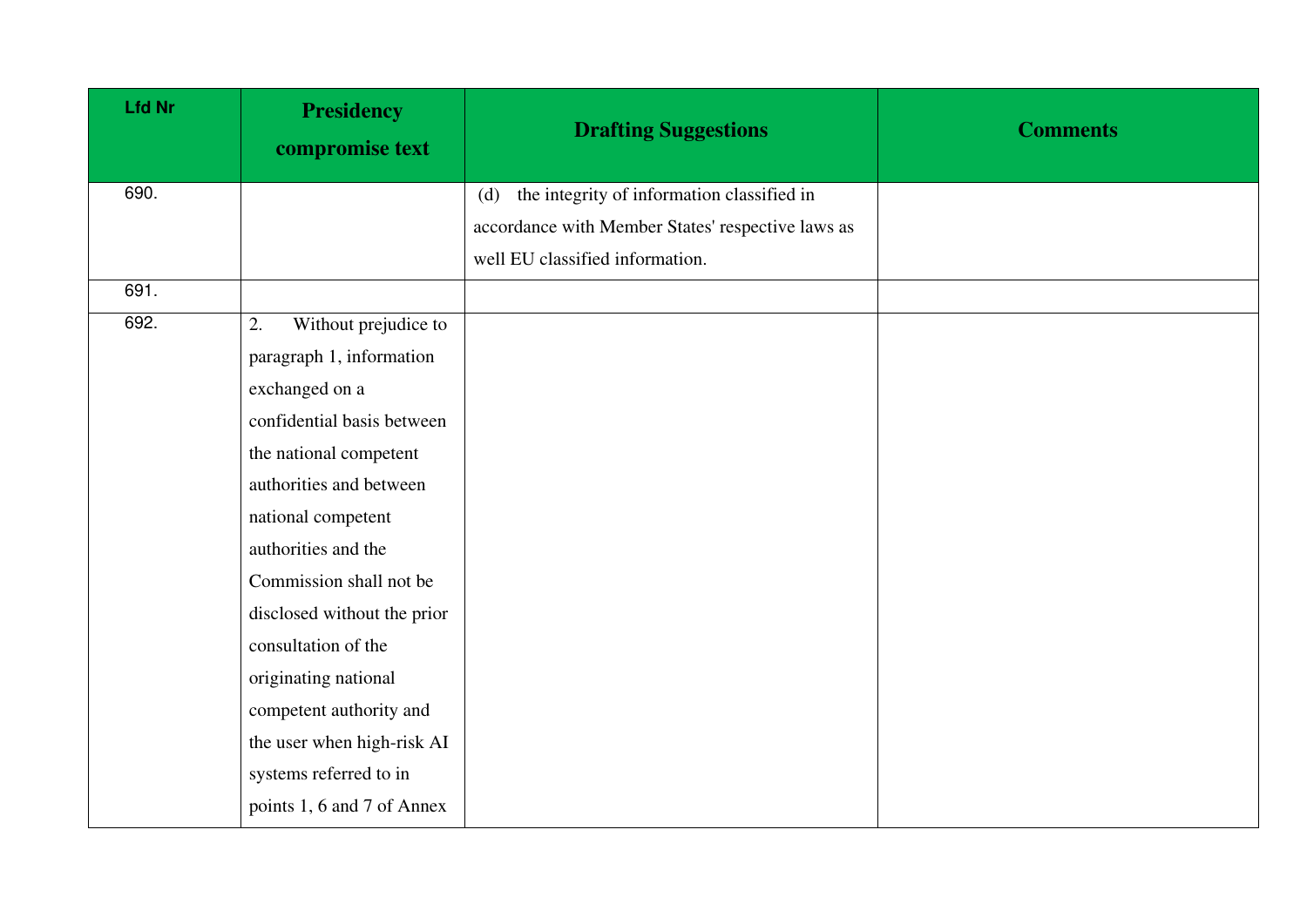| <b>Lfd Nr</b> | <b>Presidency</b><br>compromise text | <b>Drafting Suggestions</b> | <b>Comments</b> |
|---------------|--------------------------------------|-----------------------------|-----------------|
|               | III are used by law                  |                             |                 |
|               | enforcement, immigration             |                             |                 |
|               | or asylum authorities, when          |                             |                 |
|               | such disclosure would                |                             |                 |
|               | jeopardise public and                |                             |                 |
|               | national security interests.         |                             |                 |
| 693.          |                                      |                             |                 |
| 694.          | When the law enforcement,            |                             |                 |
|               | immigration or asylum                |                             |                 |
|               | authorities are providers of         |                             |                 |
|               | high-risk AI systems                 |                             |                 |
|               | referred to in points 1, 6           |                             |                 |
|               | and 7 of Annex III, the              |                             |                 |
|               | technical documentation              |                             |                 |
|               | referred to in Annex IV              |                             |                 |
|               | shall remain within the              |                             |                 |
|               | premises of those                    |                             |                 |
|               | authorities. Those                   |                             |                 |
|               | authorities shall ensure that        |                             |                 |
|               | the market surveillance              |                             |                 |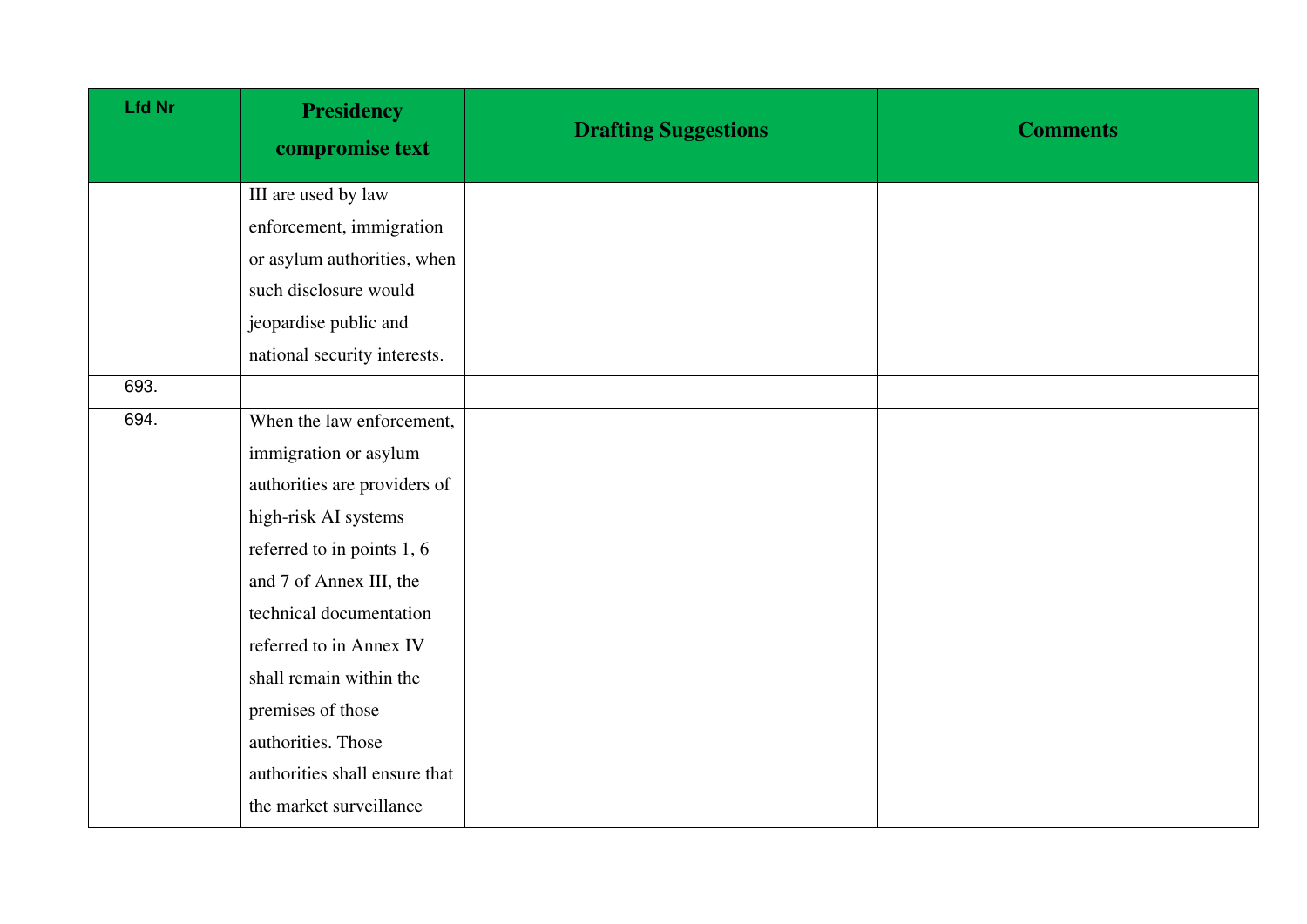| <b>Lfd Nr</b> | <b>Presidency</b><br>compromise text | <b>Drafting Suggestions</b> | <b>Comments</b> |
|---------------|--------------------------------------|-----------------------------|-----------------|
|               | authorities referred to in           |                             |                 |
|               | Article $63(5)$ and $(6)$ , as       |                             |                 |
|               | applicable, can, upon                |                             |                 |
|               | request, immediately                 |                             |                 |
|               | access the documentation             |                             |                 |
|               | or obtain a copy thereof.            |                             |                 |
|               | Only staff of the market             |                             |                 |
|               | surveillance authority               |                             |                 |
|               | holding the appropriate              |                             |                 |
|               | level of security clearance          |                             |                 |
|               | shall be allowed to access           |                             |                 |
|               | that documentation or any            |                             |                 |
|               | copy thereof.                        |                             |                 |
| 695.          |                                      |                             |                 |
| 696.          | Paragraphs 1 and 2<br>3.             |                             |                 |
|               | shall not affect the rights          |                             |                 |
|               | and obligations of the               |                             |                 |
|               | Commission, Member                   |                             |                 |
|               | States and notified bodies           |                             |                 |
|               | with regard to the exchange          |                             |                 |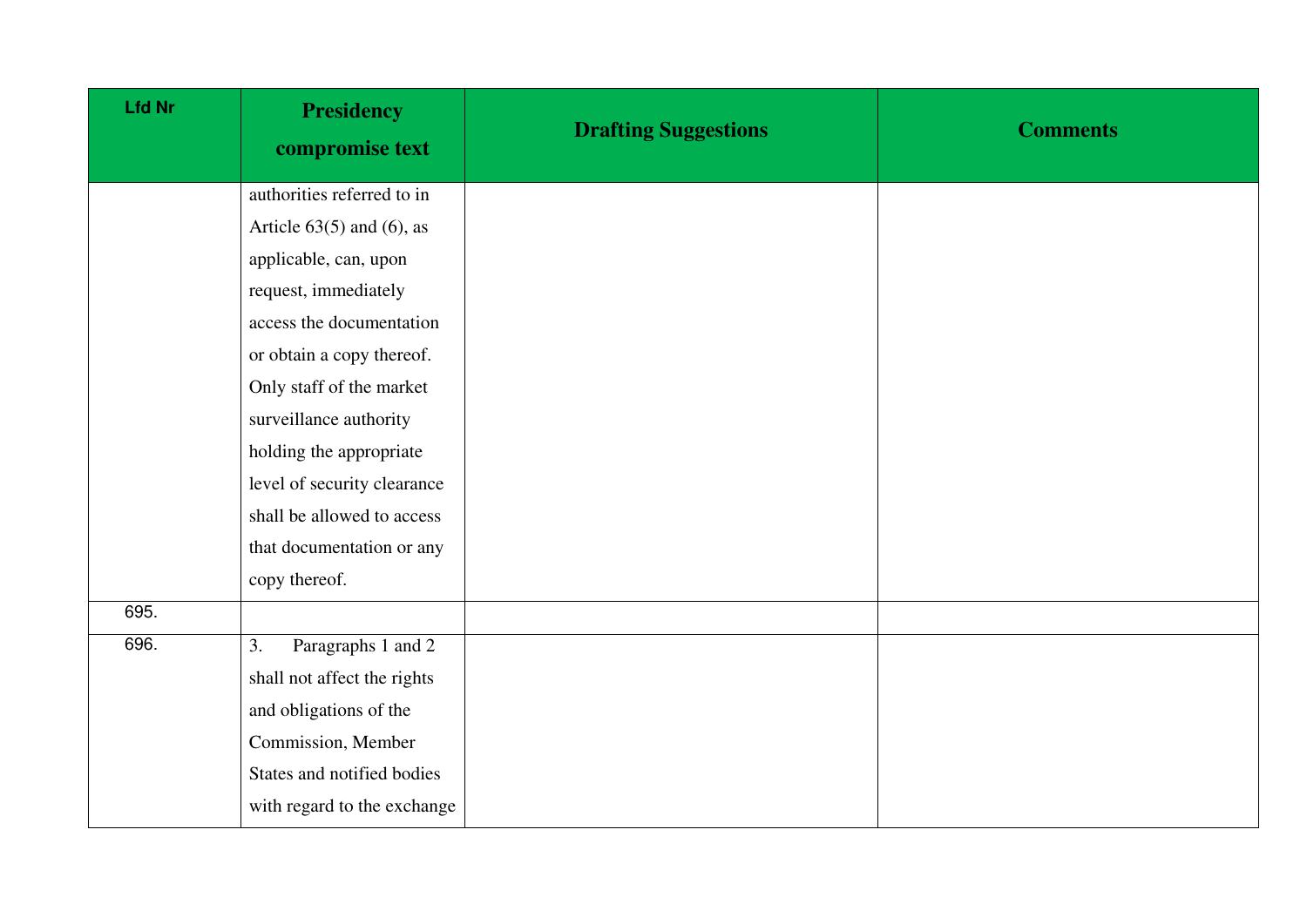| <b>Lfd Nr</b> | <b>Presidency</b><br>compromise text | <b>Drafting Suggestions</b> | <b>Comments</b> |
|---------------|--------------------------------------|-----------------------------|-----------------|
|               | of information and the               |                             |                 |
|               | dissemination of warnings,           |                             |                 |
|               | nor the obligations of the           |                             |                 |
|               | parties concerned to                 |                             |                 |
|               | provide information under            |                             |                 |
|               | criminal law of the                  |                             |                 |
|               | Member States.                       |                             |                 |
| 697.          |                                      |                             |                 |
| 698.          | The Commission and<br>4.             |                             |                 |
|               | Member States may                    |                             |                 |
|               | exchange, where necessary,           |                             |                 |
|               | confidential information             |                             |                 |
|               | with regulatory authorities          |                             |                 |
|               | of third countries with              |                             |                 |
|               | which they have concluded            |                             |                 |
|               | bilateral or multilateral            |                             |                 |
|               | confidentiality                      |                             |                 |
|               | arrangements guaranteeing            |                             |                 |
|               | an adequate level of                 |                             |                 |
|               | confidentiality.                     |                             |                 |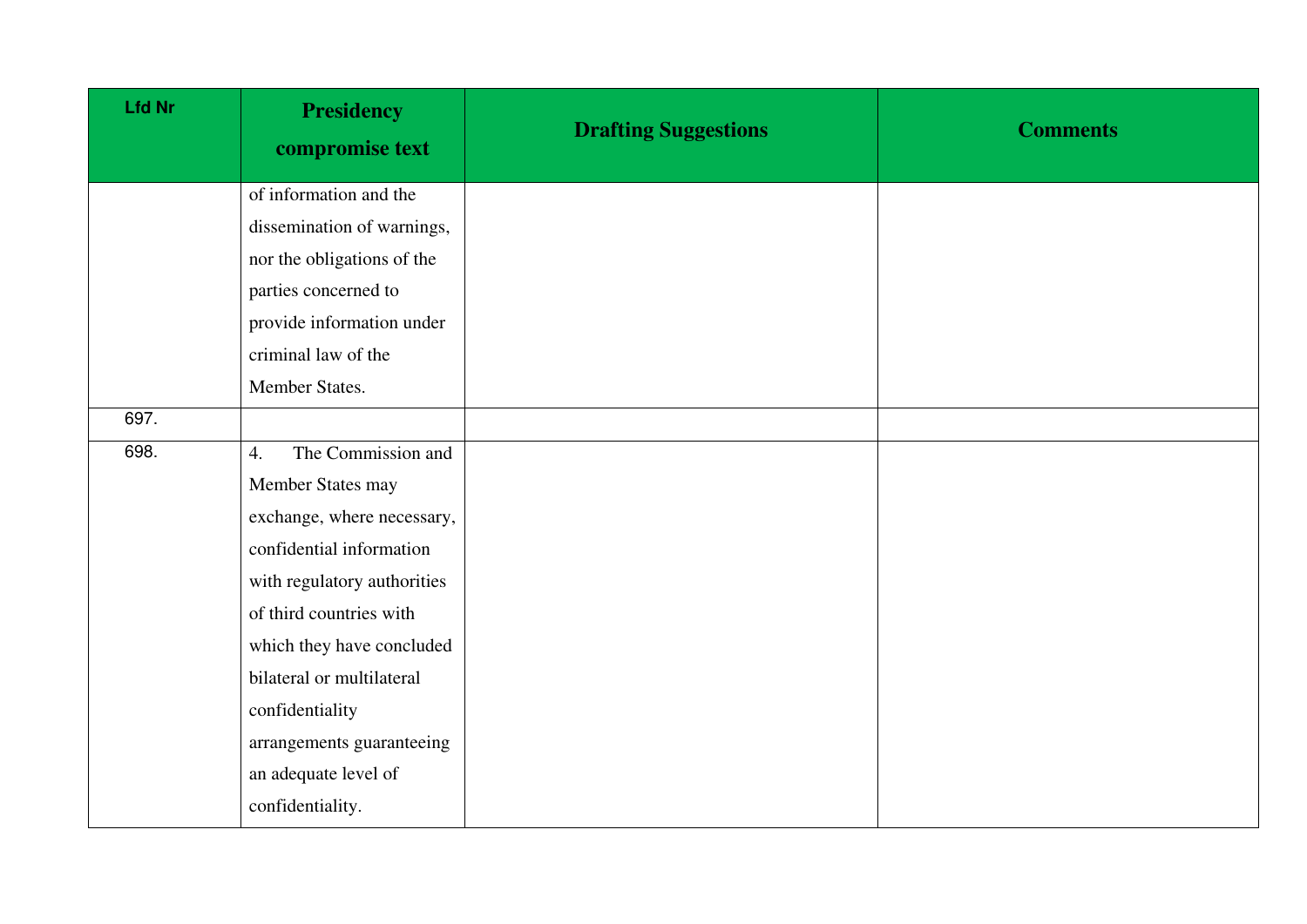| <b>Lfd Nr</b> | <b>Presidency</b><br>compromise text | <b>Drafting Suggestions</b> | <b>Comments</b>                                       |
|---------------|--------------------------------------|-----------------------------|-------------------------------------------------------|
| 699.          |                                      |                             |                                                       |
| 700.          | Article 71                           |                             | Art. 71 stipulates administrative fines in case of    |
|               | Penalties                            |                             | violations of the provisions of the regulation.       |
|               |                                      |                             | According to Art. 25 $(2)$ (a) and (b) and 27 $(5)$ , |
|               |                                      |                             | representatives, importers and distributors are       |
|               |                                      |                             | obliged to provide certain information to the         |
|               |                                      |                             | authorities. This raises the question regarding       |
|               |                                      |                             | compliance with the nemo tenetur principle.           |
|               |                                      |                             | What is the Commission's assessment? Should a         |
|               |                                      |                             | right to withhold information be added in the         |
|               |                                      |                             | legal text or should Member States at least be        |
|               |                                      |                             | explicitly allowed to introduce a right to            |
|               |                                      |                             | withhold information in their national laws?          |
|               |                                      |                             |                                                       |
| 701.          |                                      |                             |                                                       |
| 702.          | In compliance with<br>1.             |                             |                                                       |
|               | the terms and conditions             |                             |                                                       |
|               | laid down in this                    |                             |                                                       |
|               | <b>Regulation, Member States</b>     |                             |                                                       |
|               | shall lay down the rules on          |                             |                                                       |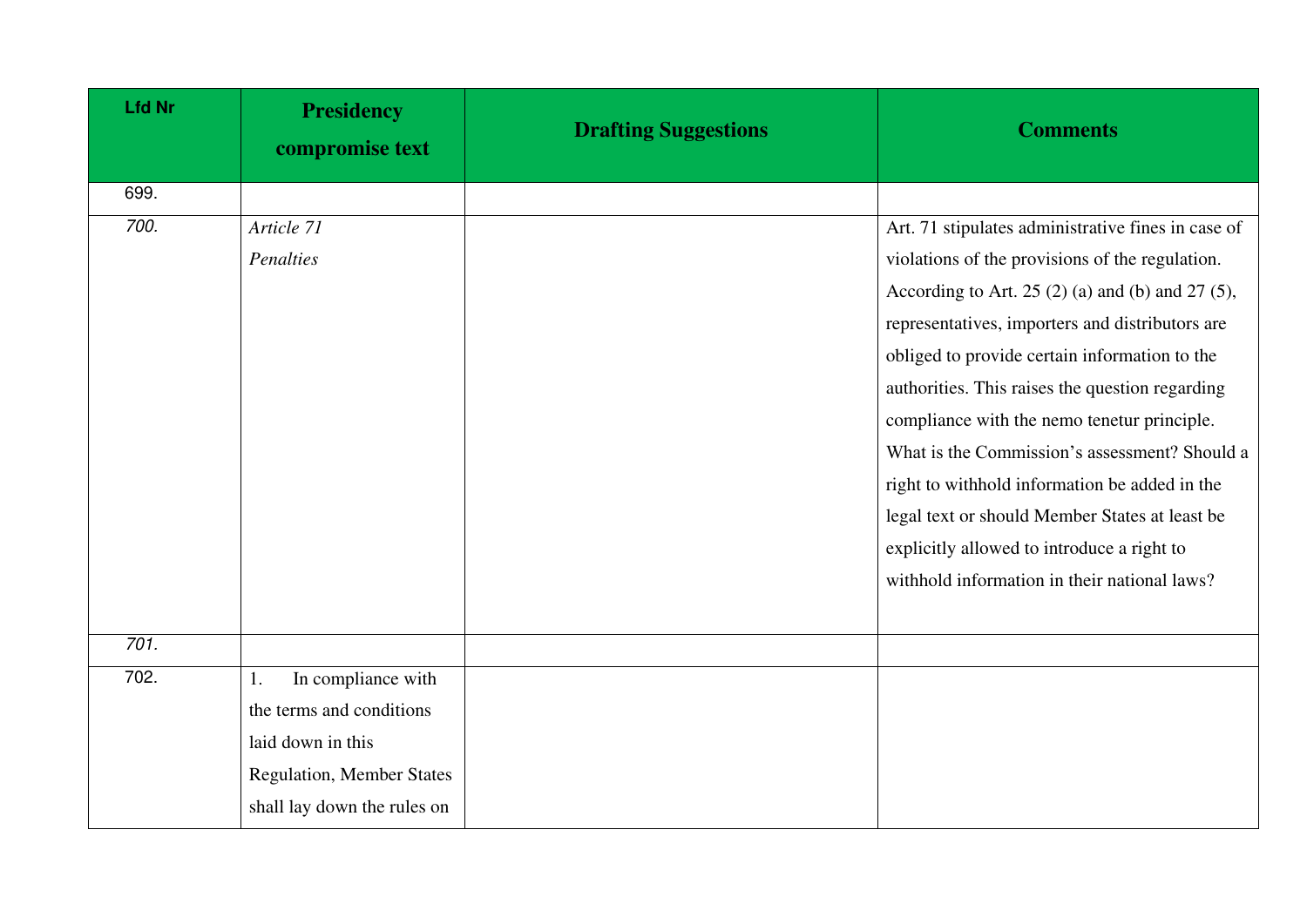| Lfd Nr | <b>Presidency</b><br>compromise text | <b>Drafting Suggestions</b> | <b>Comments</b> |
|--------|--------------------------------------|-----------------------------|-----------------|
|        | penalties, including                 |                             |                 |
|        | administrative fines,                |                             |                 |
|        | applicable to infringements          |                             |                 |
|        | of this Regulation and shall         |                             |                 |
|        | take all measures necessary          |                             |                 |
|        | to ensure that they are              |                             |                 |
|        | properly and effectively             |                             |                 |
|        | implemented. The penalties           |                             |                 |
|        | provided for shall be                |                             |                 |
|        | effective, proportionate,            |                             |                 |
|        | and dissuasive. They shall           |                             |                 |
|        | take into particular account         |                             |                 |
|        | the interests of small-scale         |                             |                 |
|        | SME providers, including             |                             |                 |
|        | and start-up, and their              |                             |                 |
|        | economic viability.                  |                             |                 |
| 703.   |                                      |                             |                 |
| 704.   | The Member States<br>2.              |                             |                 |
|        | shall notify the                     |                             |                 |
|        | Commission of those rules            |                             |                 |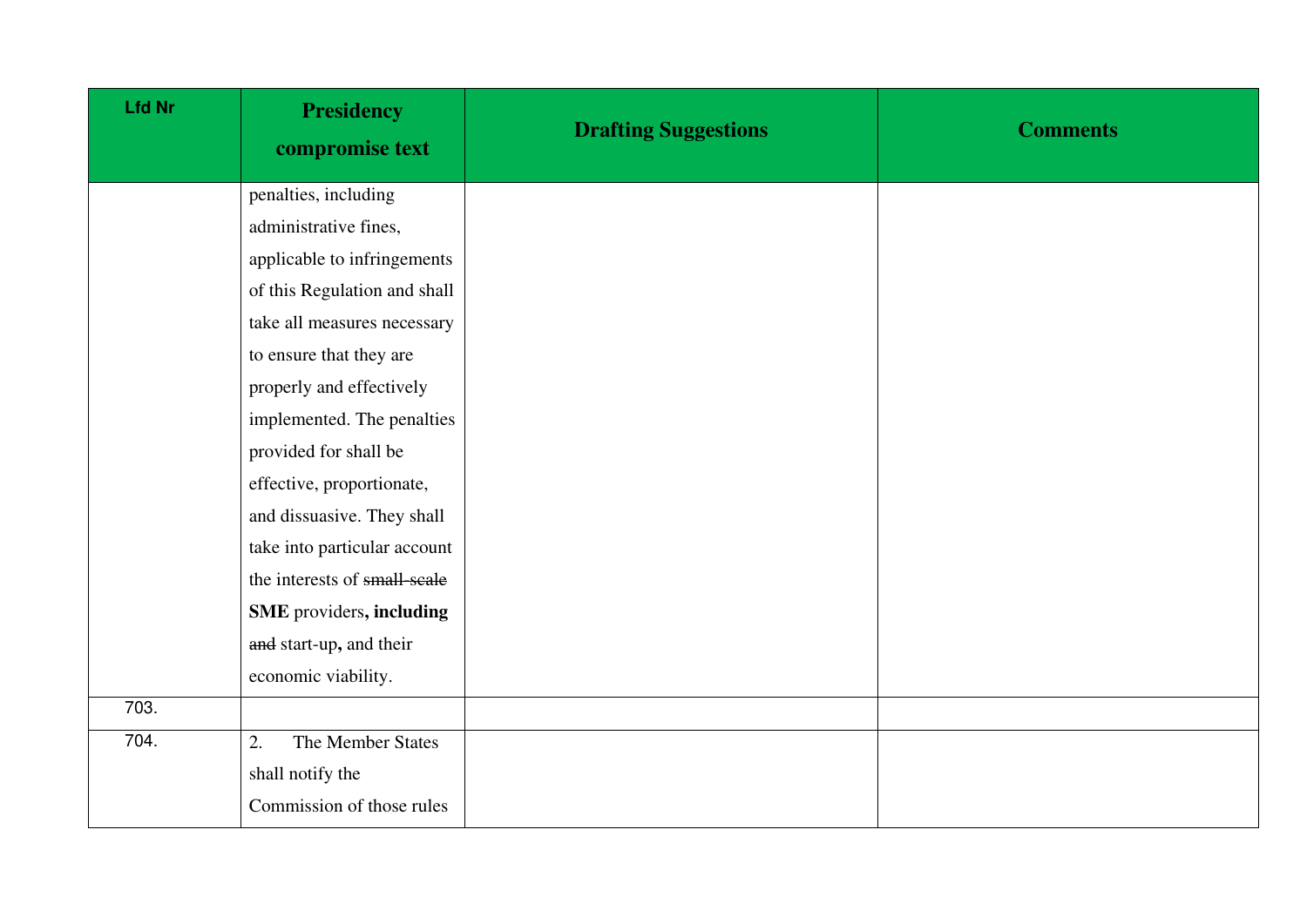| <b>Lfd Nr</b> | <b>Presidency</b><br>compromise text | <b>Drafting Suggestions</b> | <b>Comments</b> |
|---------------|--------------------------------------|-----------------------------|-----------------|
|               | and of those measures and            |                             |                 |
|               | shall notify it, without             |                             |                 |
|               | delay, of any subsequent             |                             |                 |
|               | amendment affecting them.            |                             |                 |
| 705.          |                                      |                             |                 |
| 706.          | The following<br>3.                  |                             |                 |
|               | infringements shall be               |                             |                 |
|               | subject to administrative            |                             |                 |
|               | fines of up to 30 000 000            |                             |                 |
|               | EUR or, if the offender is           |                             |                 |
|               | company, up to $6\%$ of its          |                             |                 |
|               | total worldwide annual               |                             |                 |
|               | turnover for the preceding           |                             |                 |
|               | financial year, whichever is         |                             |                 |
|               | higher:                              |                             |                 |
| 707.          |                                      |                             |                 |
| 708.          | non-compliance with<br>(a)           |                             |                 |
|               | the prohibition of the               |                             |                 |
|               | artificial intelligence              |                             |                 |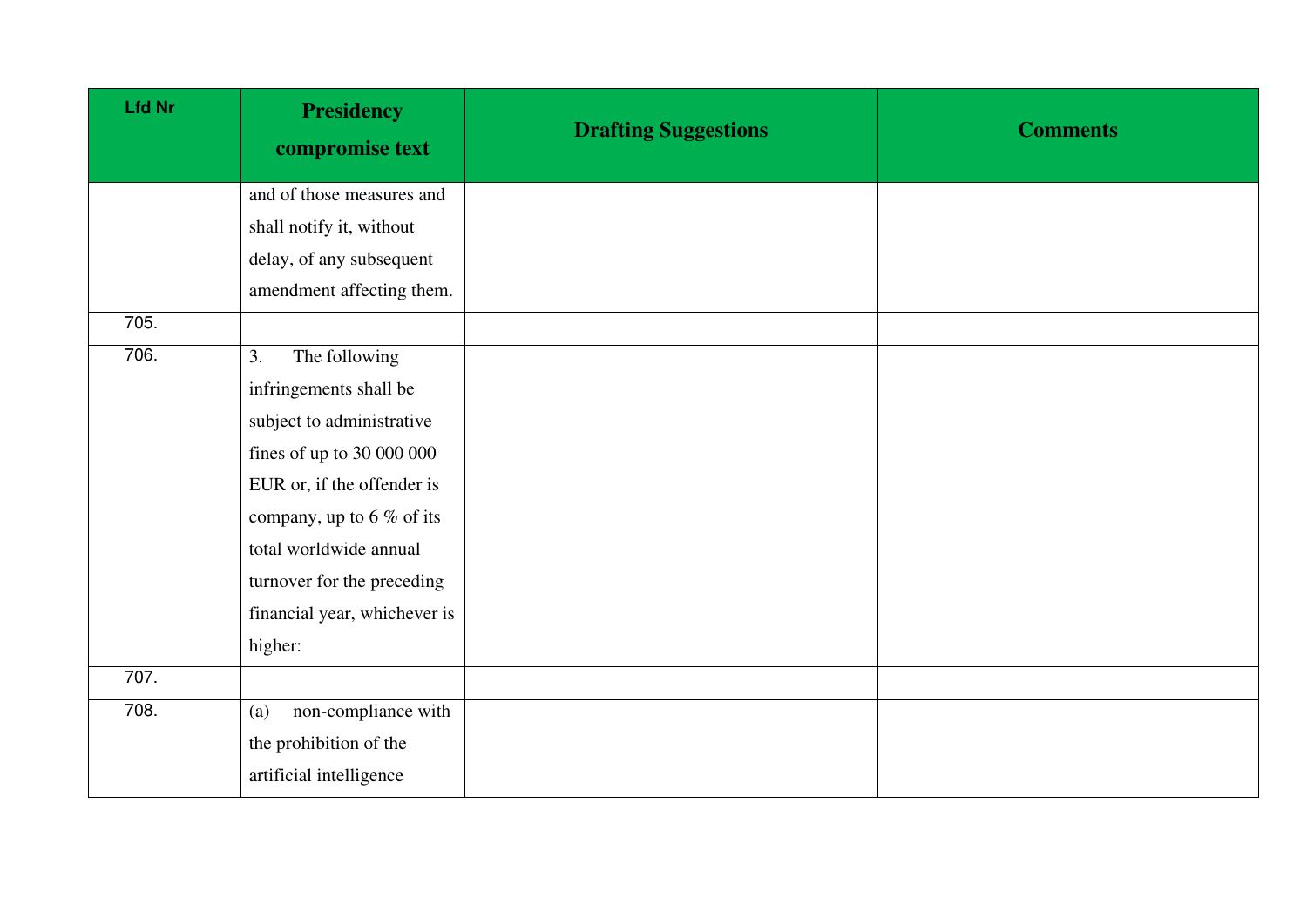| <b>Lfd Nr</b> | <b>Presidency</b><br>compromise text | <b>Drafting Suggestions</b> | <b>Comments</b> |
|---------------|--------------------------------------|-----------------------------|-----------------|
|               | practices referred to in             |                             |                 |
|               | Article 5;                           |                             |                 |
| 709.          |                                      |                             |                 |
| 710.          | non-compliance of<br>(b)             |                             |                 |
|               | the AI system with the               |                             |                 |
|               | requirements laid down in            |                             |                 |
|               | Article 10.                          |                             |                 |
| 711.          |                                      |                             |                 |
| 712.          | The non-compliance<br>4.             |                             |                 |
|               | of the AI system with any            |                             |                 |
|               | requirements or obligations          |                             |                 |
|               | under this Regulation,               |                             |                 |
|               | other than those laid down           |                             |                 |
|               | in Articles 5 and 10, shall          |                             |                 |
|               | be subject to administrative         |                             |                 |
|               | fines of up to $20000000$            |                             |                 |
|               | EUR or, if the offender is a         |                             |                 |
|               | company, up to 4 $\%$ of its         |                             |                 |
|               | total worldwide annual               |                             |                 |
|               | turnover for the preceding           |                             |                 |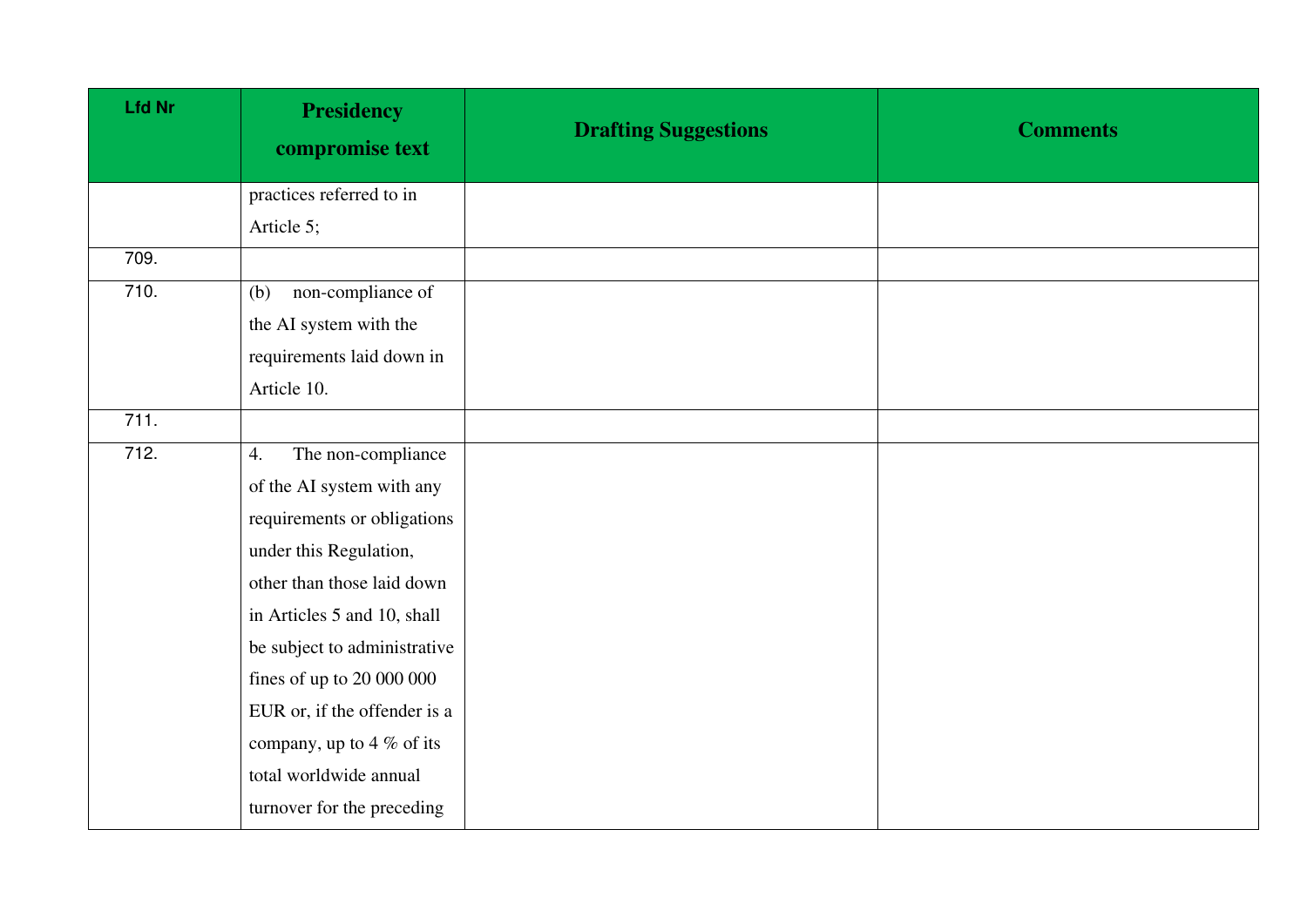| <b>Lfd Nr</b> | <b>Presidency</b><br>compromise text | <b>Drafting Suggestions</b> | <b>Comments</b> |
|---------------|--------------------------------------|-----------------------------|-----------------|
|               | financial year, whichever is         |                             |                 |
|               | higher.                              |                             |                 |
| 713.          |                                      |                             |                 |
| 714.          | 5.<br>The supply of                  |                             |                 |
|               | incorrect, incomplete or             |                             |                 |
|               | misleading information to            |                             |                 |
|               | notified bodies and national         |                             |                 |
|               | competent authorities in             |                             |                 |
|               | reply to a request shall be          |                             |                 |
|               | subject to administrative            |                             |                 |
|               | fines of up to $10000000$            |                             |                 |
|               | EUR or, if the offender is a         |                             |                 |
|               | company, up to 2 % of its            |                             |                 |
|               | total worldwide annual               |                             |                 |
|               | turnover for the preceding           |                             |                 |
|               | financial year, whichever is         |                             |                 |
|               | higher.                              |                             |                 |
| 715.          |                                      |                             |                 |
| 716.          | When deciding on<br>6.               |                             |                 |
|               | the amount of the                    |                             |                 |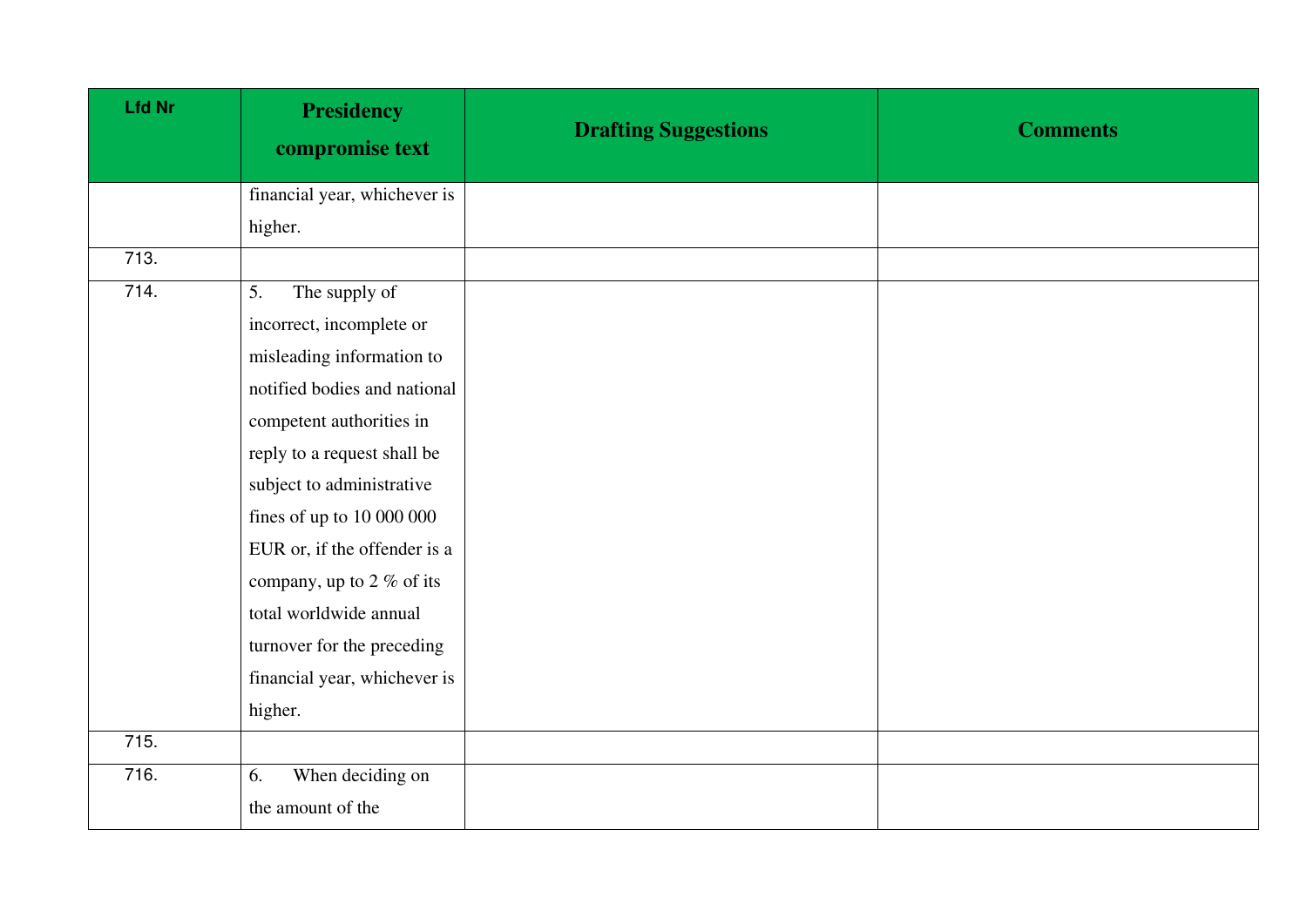| <b>Lfd Nr</b> | <b>Presidency</b><br>compromise text | <b>Drafting Suggestions</b> | <b>Comments</b> |
|---------------|--------------------------------------|-----------------------------|-----------------|
|               | administrative fine in each          |                             |                 |
|               | individual case, all relevant        |                             |                 |
|               | circumstances of the                 |                             |                 |
|               | specific situation shall be          |                             |                 |
|               | taken into account and due           |                             |                 |
|               | regard shall be given to the         |                             |                 |
|               | following:                           |                             |                 |
| 717.          |                                      |                             |                 |
| 718.          | the nature, gravity<br>(a)           |                             |                 |
|               | and duration of the                  |                             |                 |
|               | infringement and of its              |                             |                 |
|               | consequences;                        |                             |                 |
| 719.          |                                      |                             |                 |
| 720.          | whether<br>(b)                       |                             |                 |
|               | administrative fines have            |                             |                 |
|               | been already applied by              |                             |                 |
|               | other market surveillance            |                             |                 |
|               | authorities to the same              |                             |                 |
|               | operator for the same                |                             |                 |
|               | infringement.                        |                             |                 |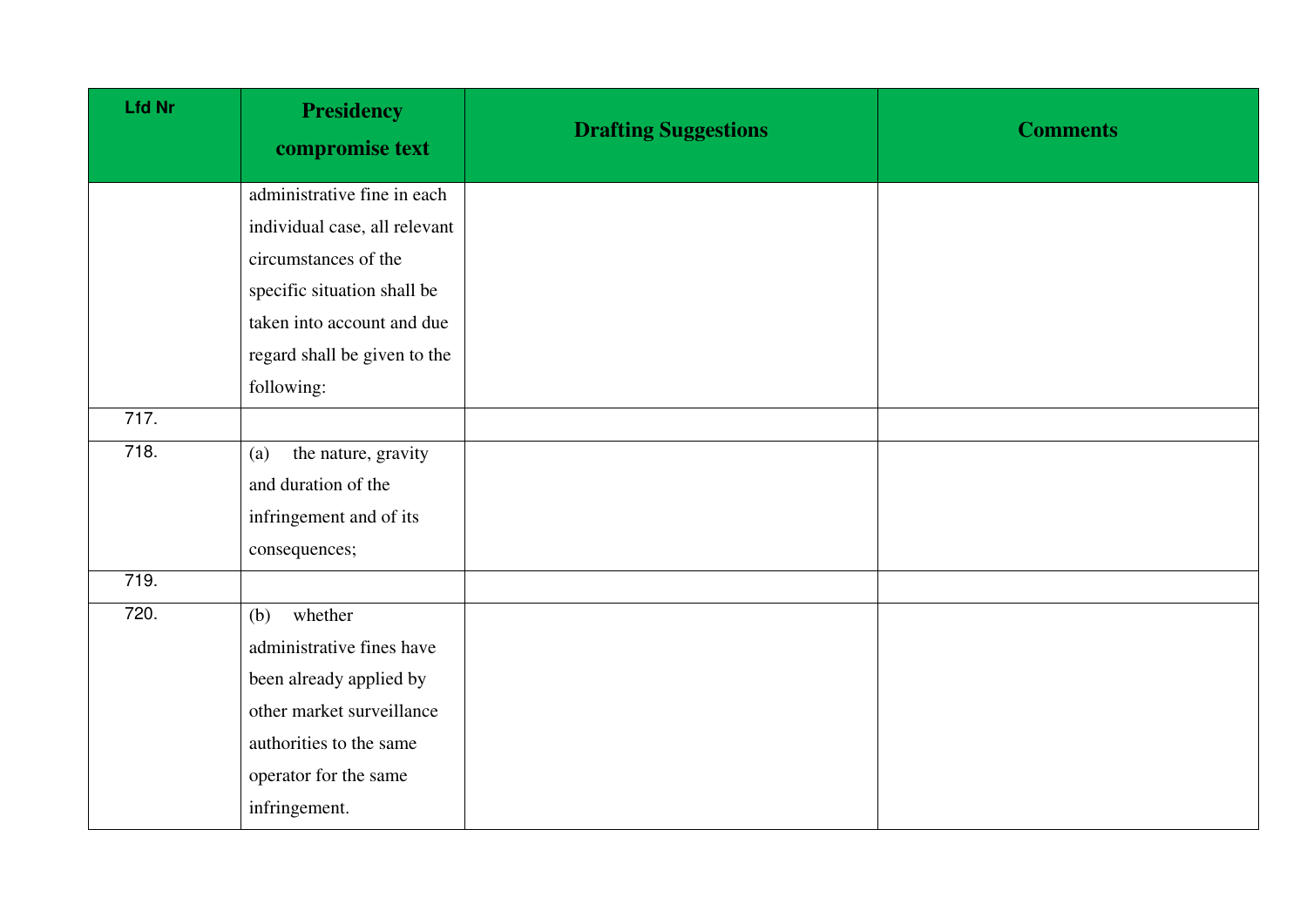| <b>Lfd Nr</b> | <b>Presidency</b><br>compromise text | <b>Drafting Suggestions</b> | <b>Comments</b> |
|---------------|--------------------------------------|-----------------------------|-----------------|
| 721.          |                                      |                             |                 |
| 722.          | the size and market<br>(c)           |                             |                 |
|               | share of the operator                |                             |                 |
|               | committing the                       |                             |                 |
|               | infringement;                        |                             |                 |
| 723.          |                                      |                             |                 |
| 724.          | Each Member State<br>7.              |                             |                 |
|               | shall lay down rules on              |                             |                 |
|               | whether and to what extent           |                             |                 |
|               | administrative fines may be          |                             |                 |
|               | imposed on public                    |                             |                 |
|               | authorities and bodies               |                             |                 |
|               | established in that Member           |                             |                 |
|               | State.                               |                             |                 |
| 725.          |                                      |                             |                 |
| 726.          | Depending on the<br>8.               |                             |                 |
|               | legal system of the                  |                             |                 |
|               | Member States, the rules             |                             |                 |
|               | on administrative fines may          |                             |                 |
|               | be applied in such a                 |                             |                 |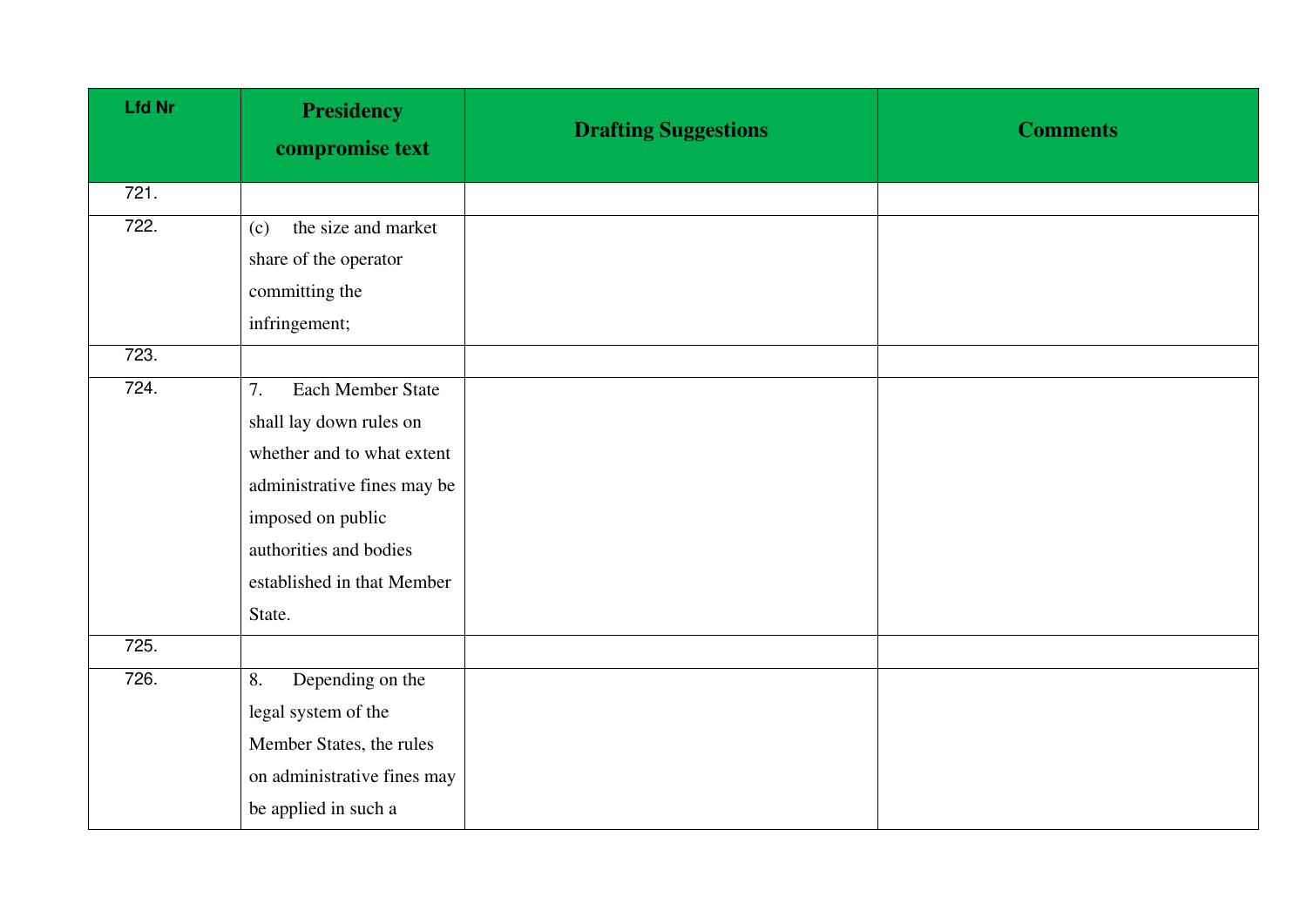| <b>Lfd Nr</b> | <b>Presidency</b><br>compromise text | <b>Drafting Suggestions</b> | <b>Comments</b> |
|---------------|--------------------------------------|-----------------------------|-----------------|
|               | manner that the fines are            |                             |                 |
|               | imposed by competent                 |                             |                 |
|               | national courts of other             |                             |                 |
|               | bodies as applicable in              |                             |                 |
|               | those Member States. The             |                             |                 |
|               | application of such rules in         |                             |                 |
|               | those Member States shall            |                             |                 |
|               | have an equivalent effect.           |                             |                 |
| 727.          |                                      |                             |                 |
| 728.          |                                      |                             |                 |
| 729.          |                                      |                             |                 |
| 730.          | Article 72                           |                             |                 |
|               | Administrative fines on              |                             |                 |
|               | Union institutions,                  |                             |                 |
|               | agencies and bodies                  |                             |                 |
| 731.          |                                      |                             |                 |
| 732.          | The European Data<br>1.              |                             |                 |
|               | Protection Supervisor may            |                             |                 |
|               | impose administrative fines          |                             |                 |
|               | on Union institutions,               |                             |                 |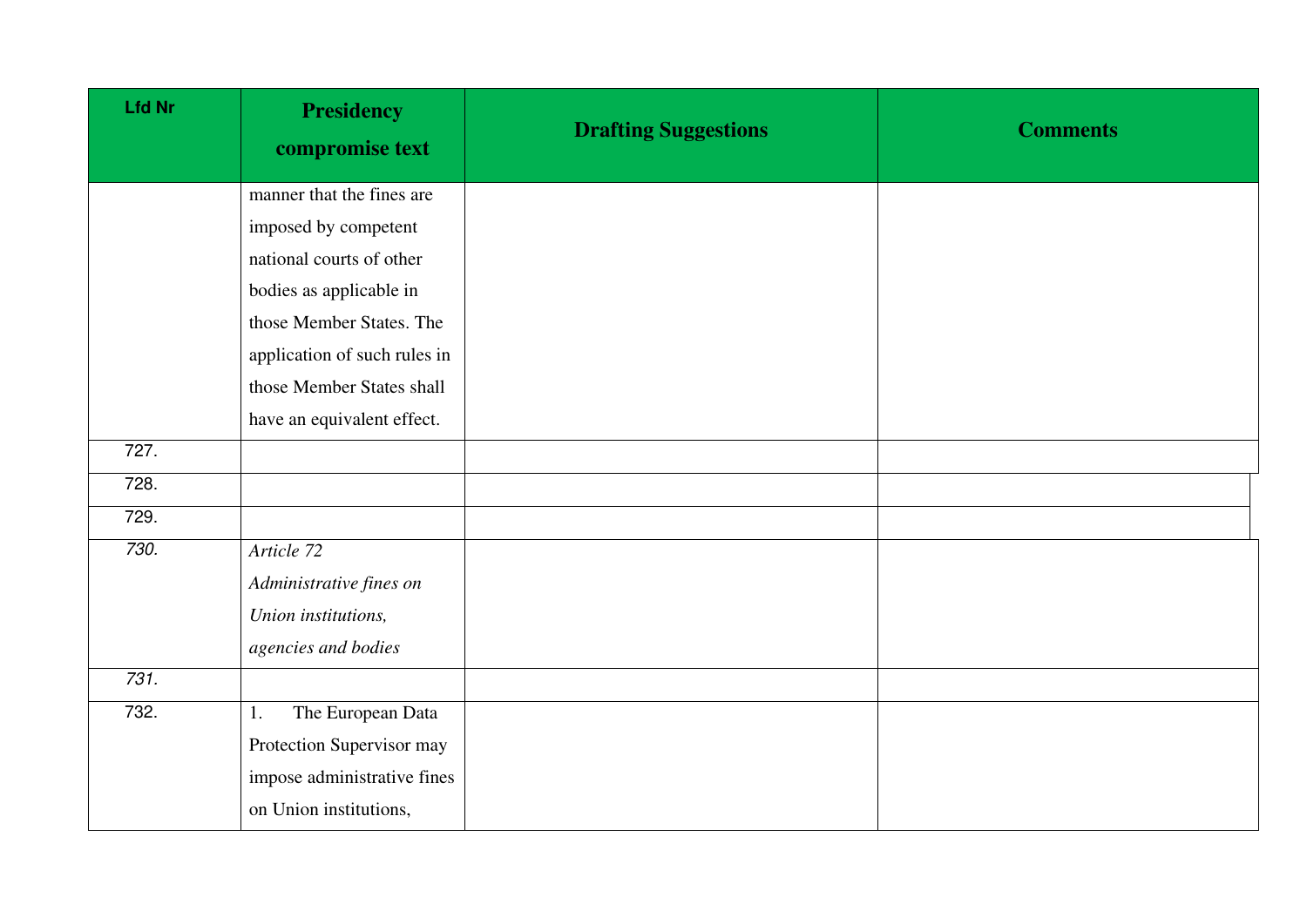| <b>Lfd Nr</b> | <b>Presidency</b><br>compromise text | <b>Drafting Suggestions</b> | <b>Comments</b> |
|---------------|--------------------------------------|-----------------------------|-----------------|
|               | agencies and bodies falling          |                             |                 |
|               | within the scope of this             |                             |                 |
|               | Regulation. When deciding            |                             |                 |
|               | whether to impose an                 |                             |                 |
|               | administrative fine and              |                             |                 |
|               | deciding on the amount of            |                             |                 |
|               | the administrative fine in           |                             |                 |
|               | each individual case, all            |                             |                 |
|               | relevant circumstances of            |                             |                 |
|               | the specific situation shall         |                             |                 |
|               | be taken into account and            |                             |                 |
|               | due regard shall be given to         |                             |                 |
|               | the following:                       |                             |                 |
| 733.          |                                      |                             |                 |
| 734.          | the nature, gravity<br>(a)           |                             |                 |
|               | and duration of the                  |                             |                 |
|               | infringement and of its              |                             |                 |
|               | consequences;                        |                             |                 |
| 735.          |                                      |                             |                 |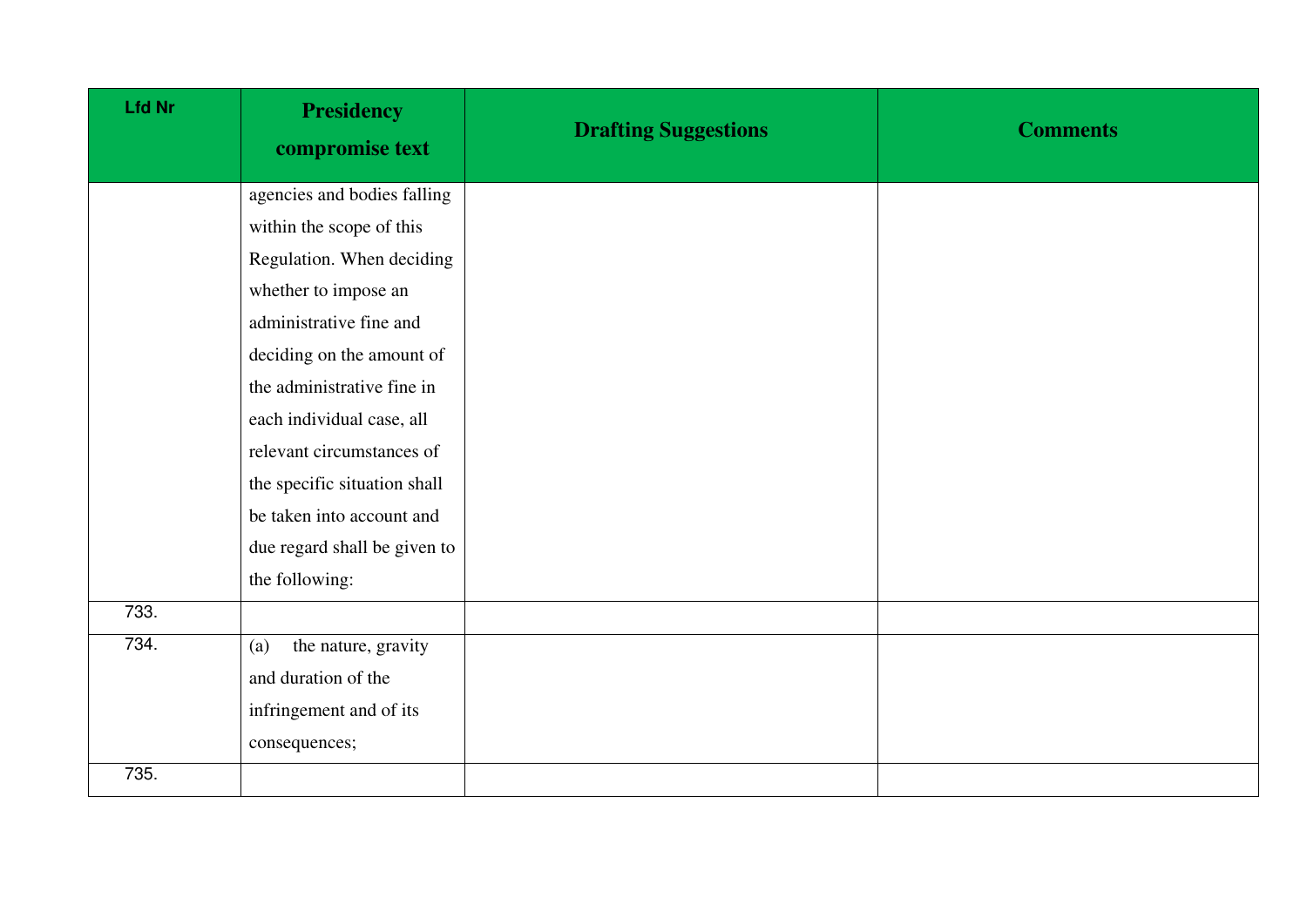| <b>Lfd Nr</b> | <b>Presidency</b><br>compromise text | <b>Drafting Suggestions</b> | <b>Comments</b> |
|---------------|--------------------------------------|-----------------------------|-----------------|
| 736.          | the cooperation with<br>(b)          |                             |                 |
|               | the European Data                    |                             |                 |
|               | Protection Supervisor in             |                             |                 |
|               | order to remedy the                  |                             |                 |
|               | infringement and mitigate            |                             |                 |
|               | the possible adverse effects         |                             |                 |
|               | of the infringement,                 |                             |                 |
|               | including compliance with            |                             |                 |
|               | any of the measures                  |                             |                 |
|               | previously ordered by the            |                             |                 |
|               | <b>European Data Protection</b>      |                             |                 |
|               | Supervisor against the               |                             |                 |
|               | Union institution or agency          |                             |                 |
|               | or body concerned with               |                             |                 |
|               | regard to the same subject           |                             |                 |
|               | matter;                              |                             |                 |
| 737.          |                                      |                             |                 |
| 738.          | any similar previous<br>(c)          |                             |                 |
|               | infringements by the Union           |                             |                 |
|               | institution, agency or body;         |                             |                 |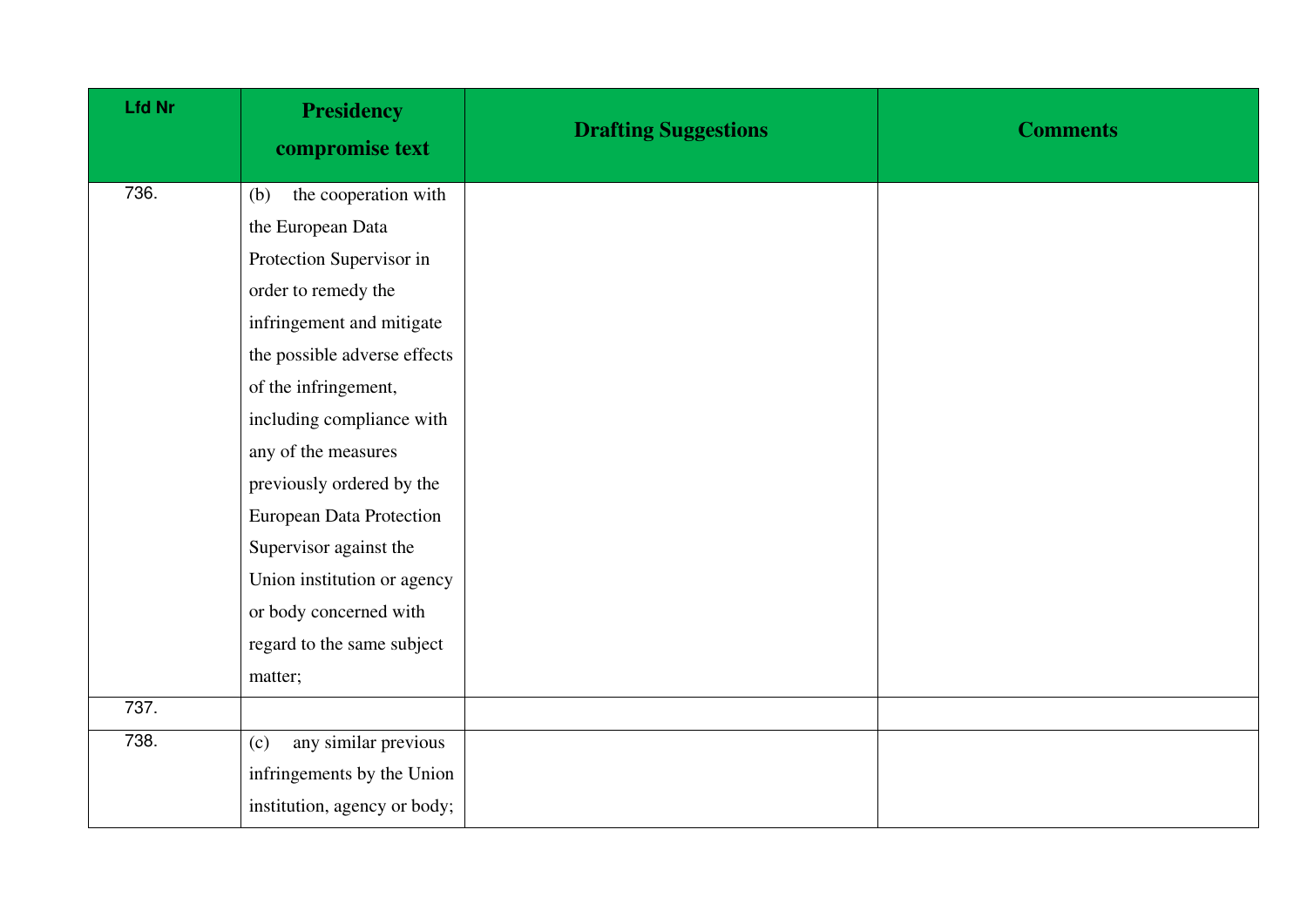| <b>Lfd Nr</b> | <b>Presidency</b><br>compromise text | <b>Drafting Suggestions</b> | <b>Comments</b> |
|---------------|--------------------------------------|-----------------------------|-----------------|
| 739.          |                                      |                             |                 |
| 740.          | The following<br>2.                  |                             |                 |
|               | infringements shall be               |                             |                 |
|               | subject to administrative            |                             |                 |
|               | fines of up to 500 000               |                             |                 |
|               | EUR:                                 |                             |                 |
| 741.          |                                      |                             |                 |
| 742.          | non-compliance with<br>(a)           |                             |                 |
|               | the prohibition of the               |                             |                 |
|               | artificial intelligence              |                             |                 |
|               | practices referred to in             |                             |                 |
|               | Article 5;                           |                             |                 |
| 743.          |                                      |                             |                 |
| 744.          | non-compliance of<br>(b)             |                             |                 |
|               | the AI system with the               |                             |                 |
|               | requirements laid down in            |                             |                 |
|               | Article 10.                          |                             |                 |
| 745.          |                                      |                             |                 |
| 746.          | The non-compliance<br>3.             |                             |                 |
|               | of the AI system with any            |                             |                 |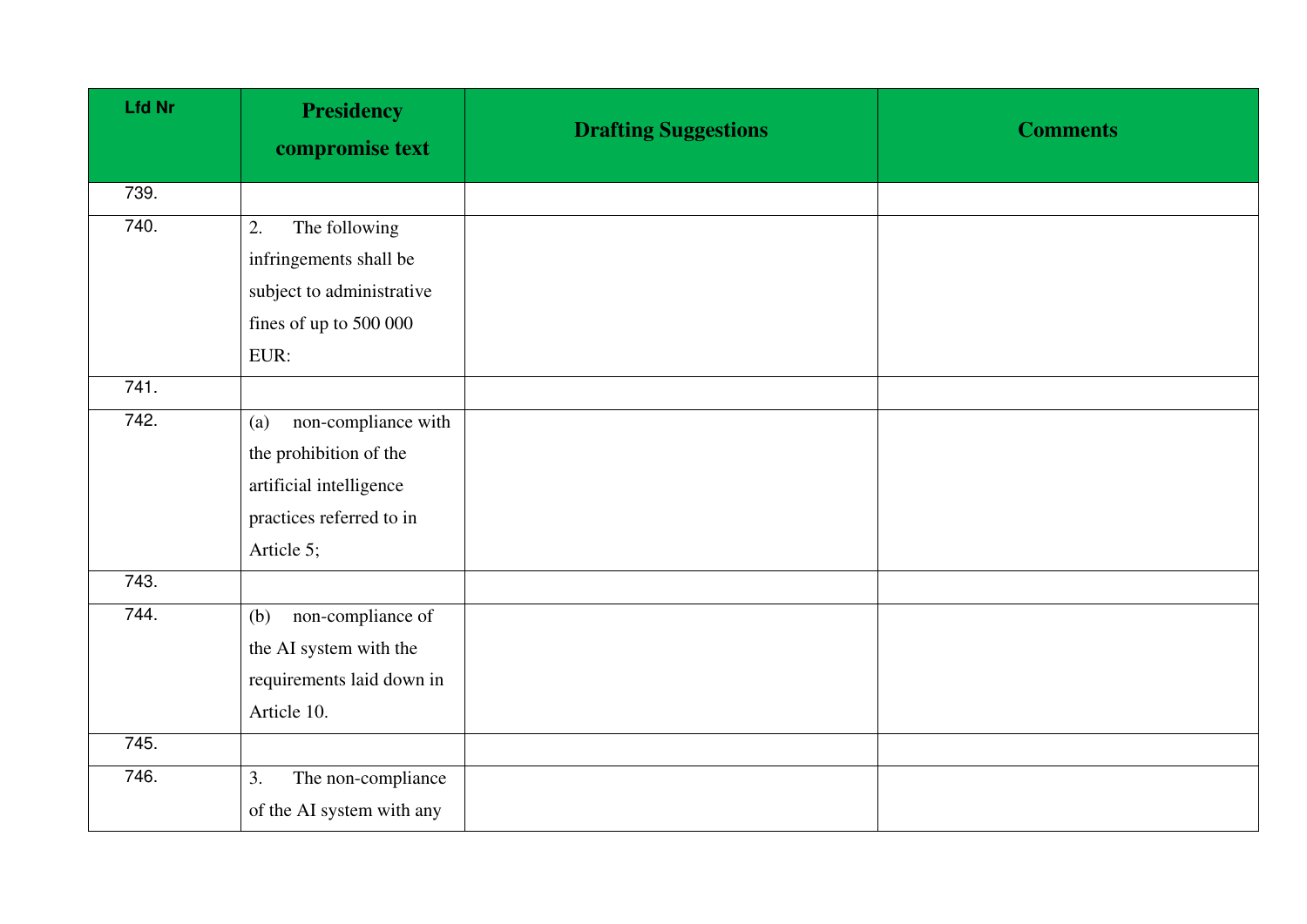| <b>Lfd Nr</b> | <b>Presidency</b><br>compromise text | <b>Drafting Suggestions</b> | <b>Comments</b> |
|---------------|--------------------------------------|-----------------------------|-----------------|
|               | requirements or obligations          |                             |                 |
|               | under this Regulation,               |                             |                 |
|               | other than those laid down           |                             |                 |
|               | in Articles 5 and 10, shall          |                             |                 |
|               | be subject to administrative         |                             |                 |
|               | fines of up to 250 000               |                             |                 |
|               | EUR.                                 |                             |                 |
| 747.          |                                      |                             |                 |
| 748.          | Before taking<br>4.                  |                             |                 |
|               | decisions pursuant to this           |                             |                 |
|               | Article, the European Data           |                             |                 |
|               | Protection Supervisor shall          |                             |                 |
|               | give the Union institution,          |                             |                 |
|               | agency or body which is              |                             |                 |
|               | the subject of the                   |                             |                 |
|               | proceedings conducted by             |                             |                 |
|               | the European Data                    |                             |                 |
|               | Protection Supervisor the            |                             |                 |
|               | opportunity of being heard           |                             |                 |
|               | on the matter regarding the          |                             |                 |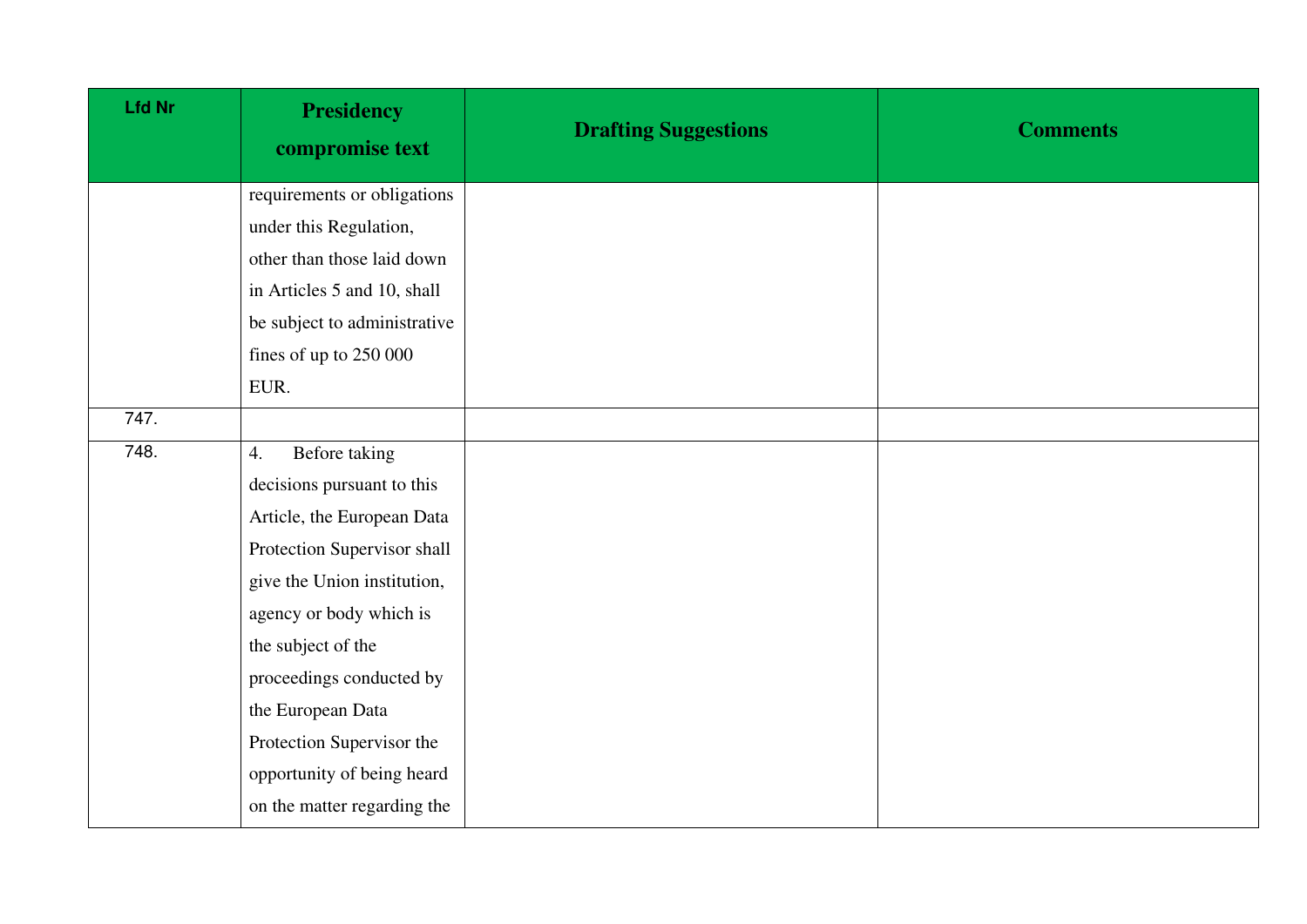| <b>Lfd Nr</b> | <b>Presidency</b><br>compromise text | <b>Drafting Suggestions</b> | <b>Comments</b> |
|---------------|--------------------------------------|-----------------------------|-----------------|
|               | possible infringement. The           |                             |                 |
|               | <b>European Data Protection</b>      |                             |                 |
|               | Supervisor shall base his or         |                             |                 |
|               | her decisions only on                |                             |                 |
|               | elements and                         |                             |                 |
|               | circumstances on which the           |                             |                 |
|               | parties concerned have               |                             |                 |
|               | been able to comment.                |                             |                 |
|               | Complainants, if any, shall          |                             |                 |
|               | be associated closely with           |                             |                 |
|               | the proceedings.                     |                             |                 |
| 749.          |                                      |                             |                 |
| 750.          | The rights of defense<br>5.          |                             |                 |
|               | of the parties concerned             |                             |                 |
|               | shall be fully respected in          |                             |                 |
|               | the proceedings. They shall          |                             |                 |
|               | be entitled to have access           |                             |                 |
|               | to the European Data                 |                             |                 |
|               | Protection Supervisor's              |                             |                 |
|               | file, subject to the                 |                             |                 |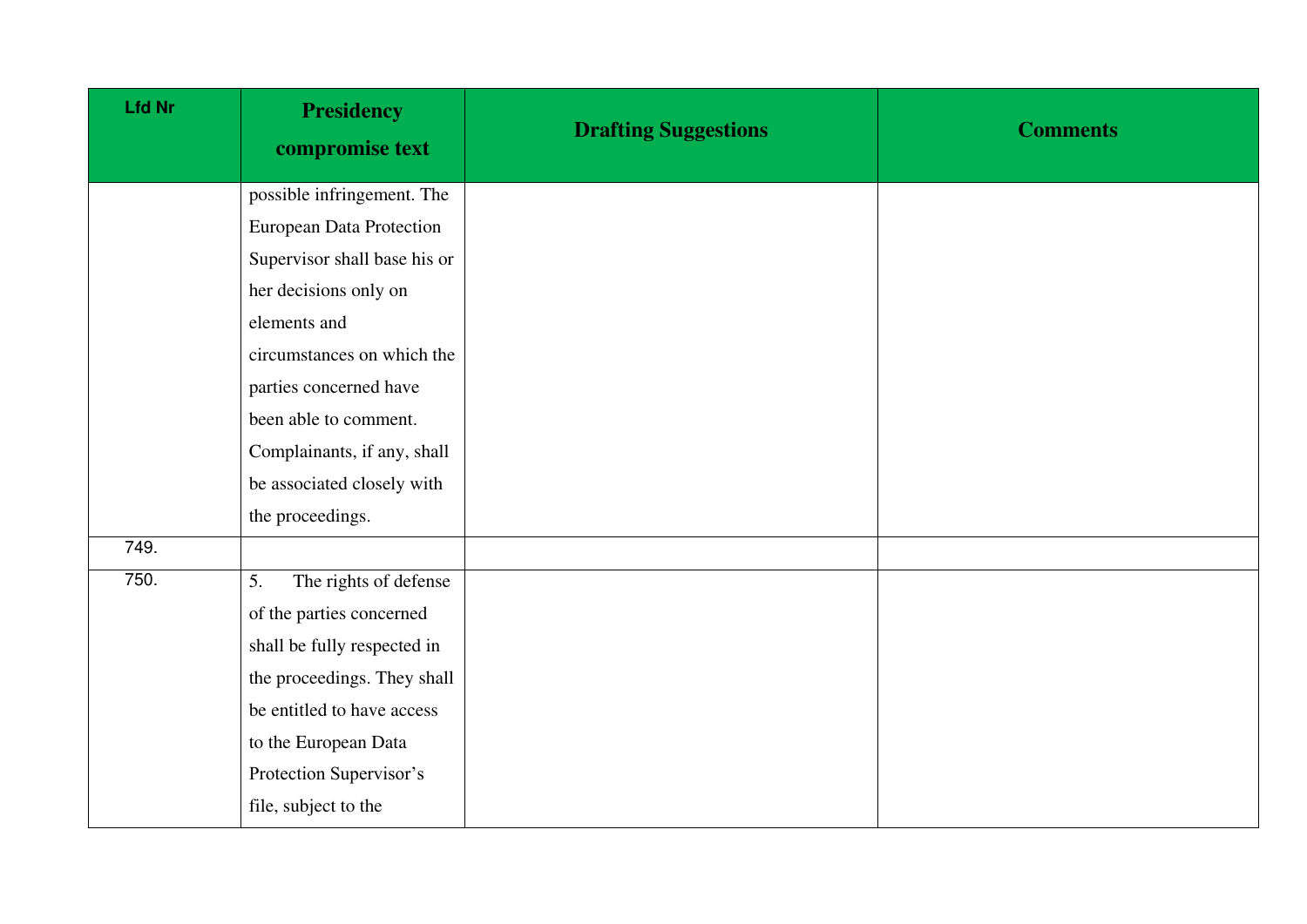| <b>Lfd Nr</b> | <b>Presidency</b><br>compromise text | <b>Drafting Suggestions</b>                         | <b>Comments</b> |
|---------------|--------------------------------------|-----------------------------------------------------|-----------------|
|               | legitimate interest of               |                                                     |                 |
|               | individuals or undertakings          |                                                     |                 |
|               | in the protection of their           |                                                     |                 |
|               | personal data or business            |                                                     |                 |
|               | secrets.                             |                                                     |                 |
| 751.          |                                      |                                                     |                 |
| 752.          | Funds collected by<br>6.             |                                                     |                 |
|               | imposition of fines in this          |                                                     |                 |
|               | Article shall be the income          |                                                     |                 |
|               | of the general budget of the         |                                                     |                 |
|               | Union.                               |                                                     |                 |
| 753.          |                                      |                                                     |                 |
| 754.          |                                      | This article shall not apply to the European<br>7.  |                 |
|               |                                      | Union Military Committee, the European Union        |                 |
|               |                                      | Military Staff, the Military Planning and Conduct   |                 |
|               |                                      | Capability within the European External Action      |                 |
|               |                                      | Service, the European Defence Agency, and any       |                 |
|               |                                      | missions or operations established in the framework |                 |
|               |                                      | of the Common Security and Defence Policy.          |                 |
| 755.          |                                      |                                                     |                 |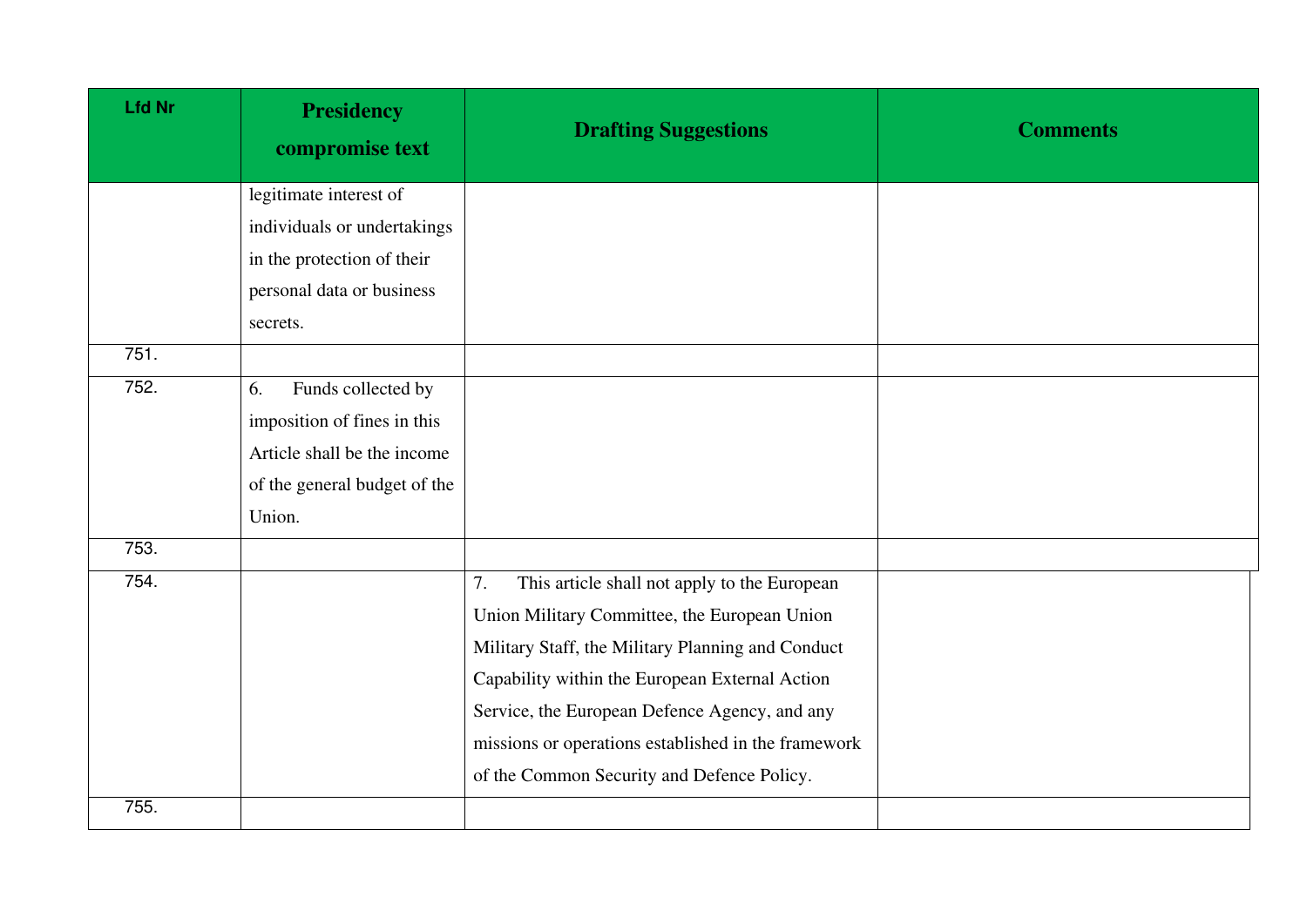| <b>Lfd Nr</b> | <b>Presidency</b><br>compromise text | <b>Drafting Suggestions</b> | <b>Comments</b> |
|---------------|--------------------------------------|-----------------------------|-----------------|
| 756.          | <b>TITLE XI</b>                      |                             |                 |
| 757.          |                                      |                             |                 |
| 758.          | <b>DELEGATION OF</b>                 |                             |                 |
|               | <b>POWER AND</b>                     |                             |                 |
|               | <b>COMMITTEE</b>                     |                             |                 |
|               | <b>PROCEDURE</b>                     |                             |                 |
| 759.          |                                      |                             |                 |
| 760.          | Article 73                           |                             |                 |
|               | Exercise of the delegation           |                             |                 |
| 761.          |                                      |                             |                 |
| 762.          | The power to adopt<br>1.             |                             |                 |
|               | delegated acts is conferred          |                             |                 |
|               | on the Commission subject            |                             |                 |
|               | to the conditions laid down          |                             |                 |
|               | in this Article.                     |                             |                 |
| 763.          |                                      |                             |                 |
| 764.          | The delegation of<br>2.              |                             |                 |
|               | power referred to in Article         |                             |                 |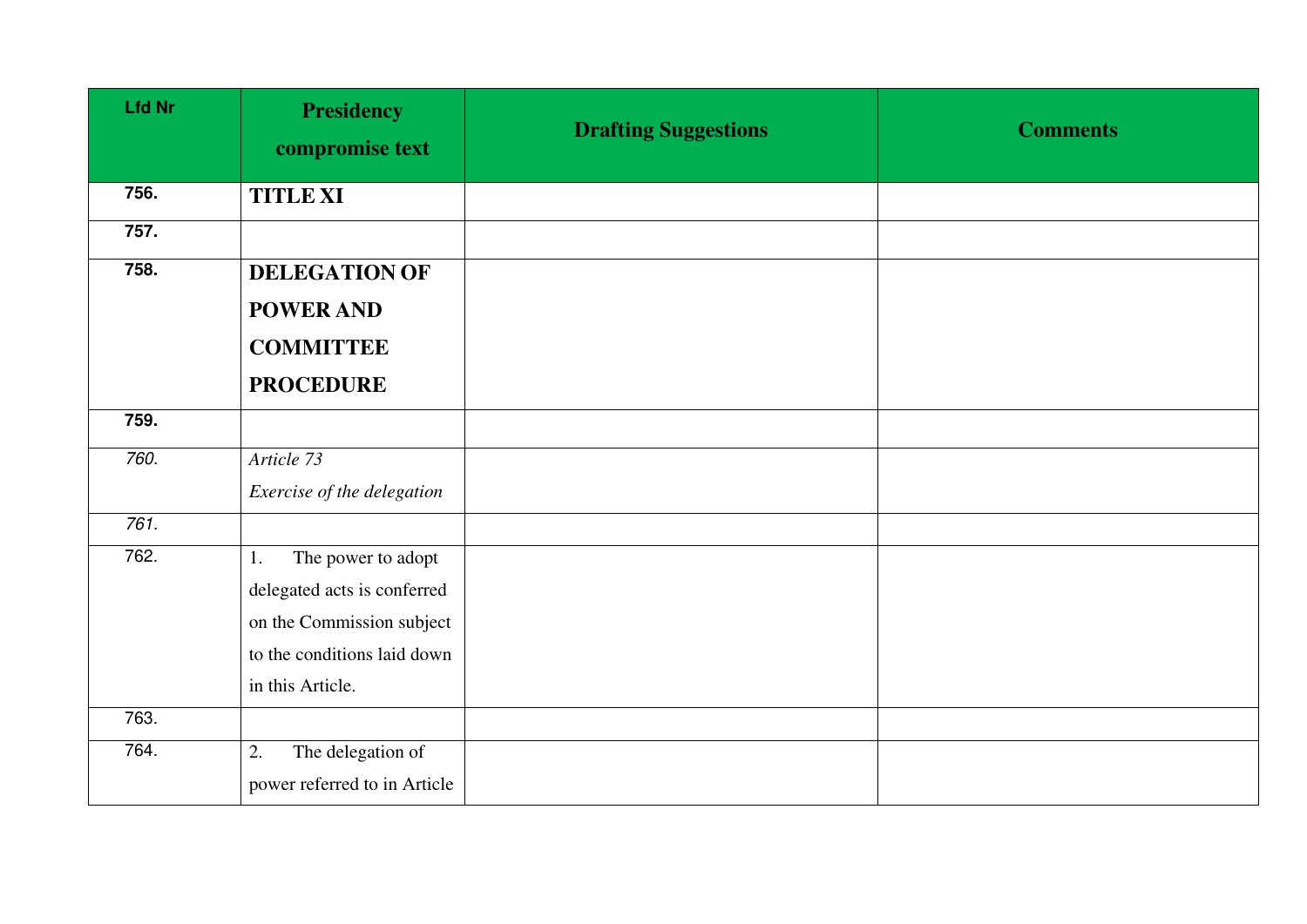| <b>Lfd Nr</b> | <b>Presidency</b><br>compromise text | <b>Drafting Suggestions</b> | <b>Comments</b> |
|---------------|--------------------------------------|-----------------------------|-----------------|
|               | 4, Article 7(1), Article             |                             |                 |
|               | 11(3), Article $43(5)$ and (6)       |                             |                 |
|               | and Article 48(5) shall be           |                             |                 |
|               | conferred on the                     |                             |                 |
|               | Commission for an-a                  |                             |                 |
|               | indeterminate period of              |                             |                 |
|               | time five years from                 |                             |                 |
|               | [entering into force of the          |                             |                 |
|               | Regulation].                         |                             |                 |
| 765.          |                                      |                             |                 |
| 766.          | <b>The Commission shall</b>          |                             |                 |
|               | draw up a report in                  |                             |                 |
|               | respect of the delegation            |                             |                 |
|               | of power not later than              |                             |                 |
|               | nine months before the               |                             |                 |
|               | end of the 5 year period.            |                             |                 |
|               | The delegation of power              |                             |                 |
|               | shall be tacitly extended            |                             |                 |
|               | for periods of an identical          |                             |                 |
|               | duration, unless the                 |                             |                 |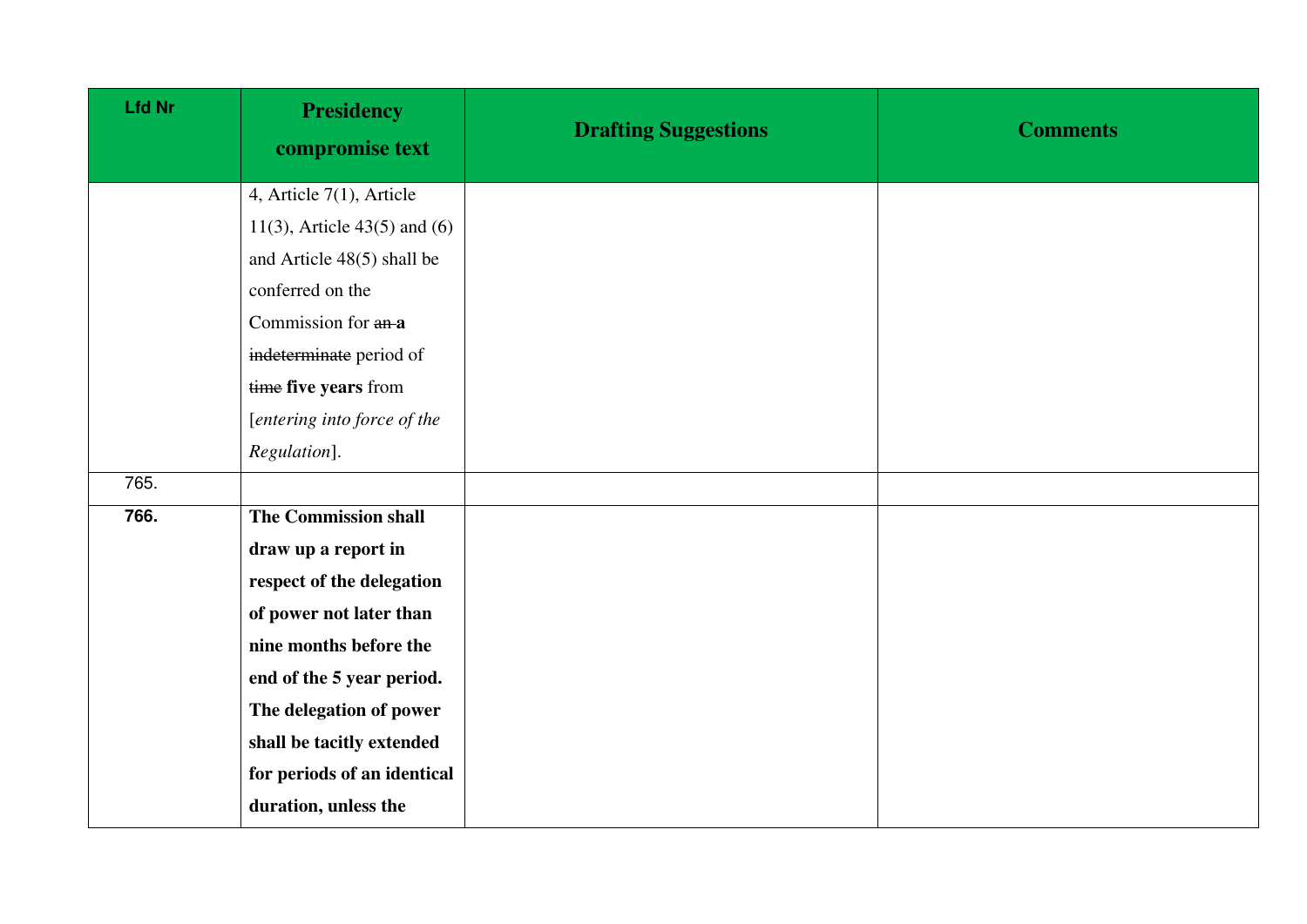| <b>Lfd Nr</b> | <b>Presidency</b><br>compromise text | <b>Drafting Suggestions</b> | <b>Comments</b> |
|---------------|--------------------------------------|-----------------------------|-----------------|
|               | <b>European Parliament or</b>        |                             |                 |
|               | the Council opposes such             |                             |                 |
|               | extension not later than             |                             |                 |
|               | three months before the              |                             |                 |
|               | end of each period.                  |                             |                 |
| 767.          |                                      |                             |                 |
| 768.          | The delegation of<br>3.              |                             |                 |
|               | power referred to in Article         |                             |                 |
|               | 4, Article $7(1)$ , Article          |                             |                 |
|               | 11(3), Article $43(5)$ and (6)       |                             |                 |
|               | and Article 48(5) may be             |                             |                 |
|               | revoked at any time by the           |                             |                 |
|               | European Parliament or by            |                             |                 |
|               | the Council. A decision of           |                             |                 |
|               | revocation shall put an end          |                             |                 |
|               | to the delegation of power           |                             |                 |
|               | specified in that decision. It       |                             |                 |
|               | shall take effect the day            |                             |                 |
|               | following that of its                |                             |                 |
|               | publication in the Official          |                             |                 |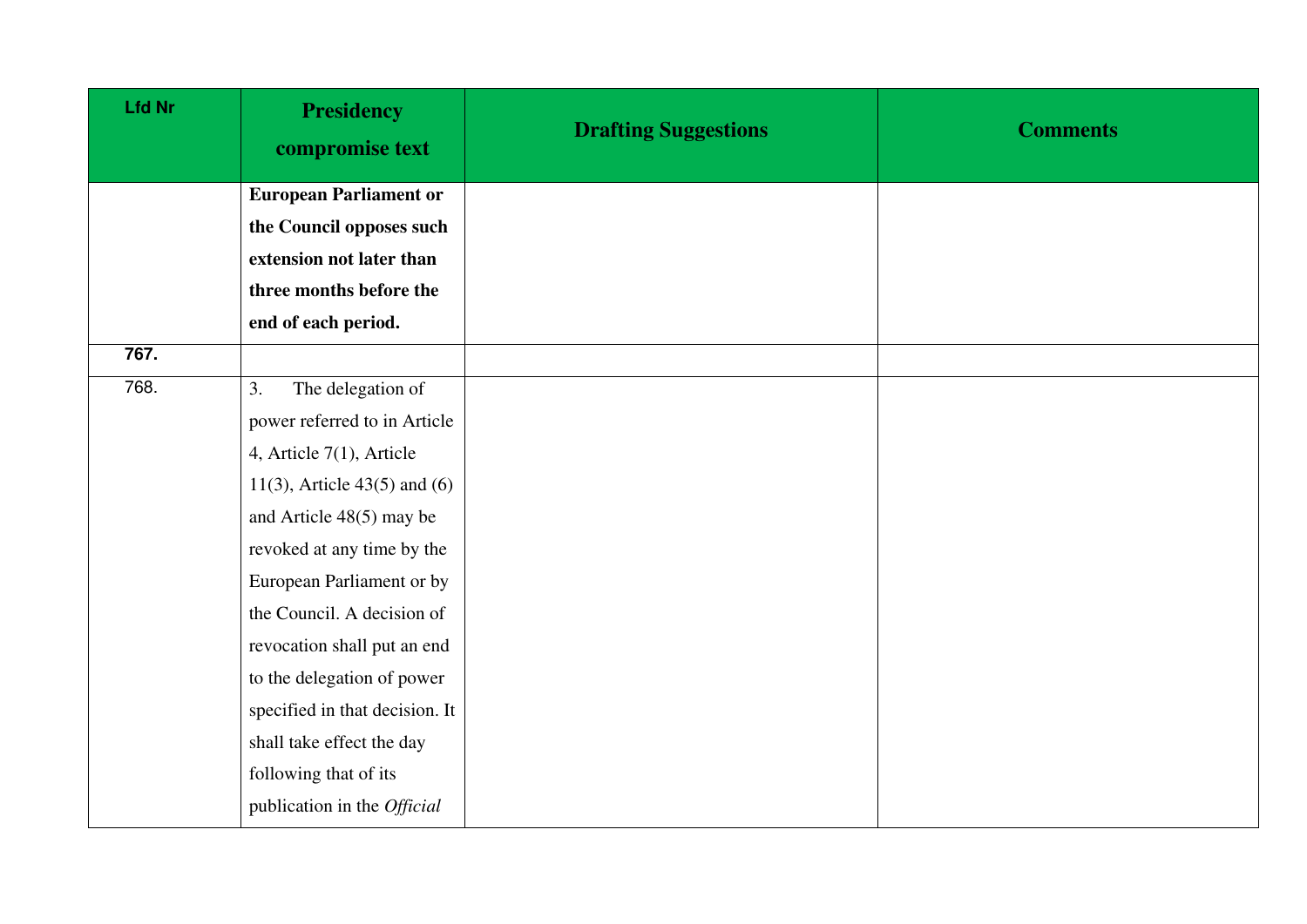| <b>Lfd Nr</b> | <b>Presidency</b><br>compromise text                                                                                                                        | <b>Drafting Suggestions</b>                                                                                                                                                                                                  | <b>Comments</b>                                                                                                                                                                                                                                     |
|---------------|-------------------------------------------------------------------------------------------------------------------------------------------------------------|------------------------------------------------------------------------------------------------------------------------------------------------------------------------------------------------------------------------------|-----------------------------------------------------------------------------------------------------------------------------------------------------------------------------------------------------------------------------------------------------|
|               | Journal of the European<br>Union or at a later date<br>specified therein. It shall<br>not affect the validity of<br>any delegated acts already<br>in force. |                                                                                                                                                                                                                              |                                                                                                                                                                                                                                                     |
| 769.<br>770.  |                                                                                                                                                             |                                                                                                                                                                                                                              |                                                                                                                                                                                                                                                     |
| 771.          | As soon as it adopts a<br>4.<br>delegated act, the<br>Commission shall notify it<br>simultaneously to the<br>European Parliament and to<br>the Council.     |                                                                                                                                                                                                                              |                                                                                                                                                                                                                                                     |
| 772.          |                                                                                                                                                             |                                                                                                                                                                                                                              |                                                                                                                                                                                                                                                     |
| 773.          | 5.<br>Any delegated act<br>adopted pursuant to Article<br>4, Article $7(1)$ , Article<br>11(3), Article $43(5)$ and (6)<br>and Article 48(5) shall          | 5.<br>Any delegated act adopted pursuant to Article<br>4, Article 7(1), Article 11(3), Article 43(5) and $(6)$<br>and Article 48(5) shall enter into force only if no<br>objection has been expressed by either the European | The regulatory matters that are provided for in<br>this regulation for delegated acts, especially<br>regarding Art. 3 and Art. 7, are very complex, so<br>that a regularly longer consulting time is<br>required to deal with a possible objection. |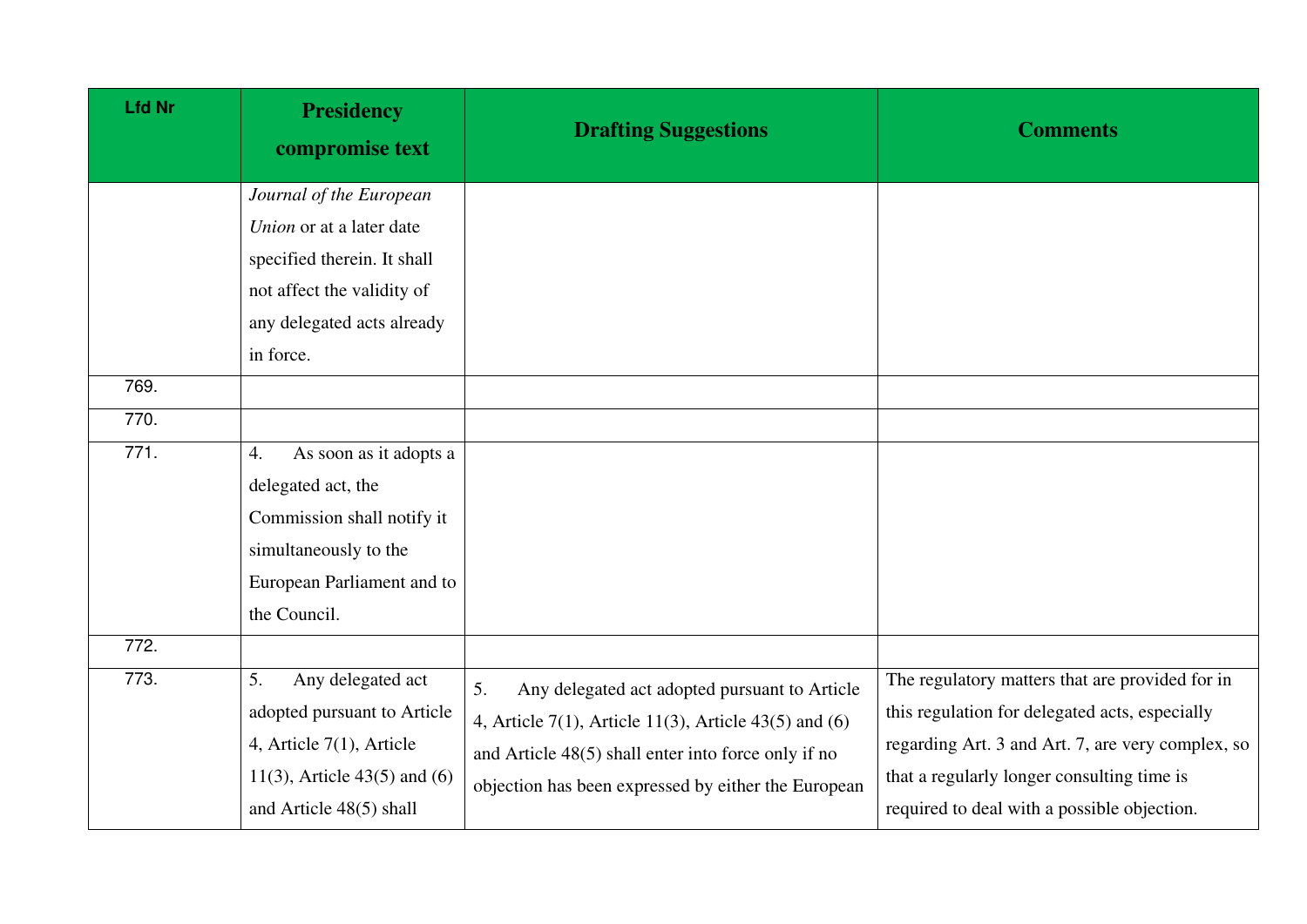| <b>Lfd Nr</b> | <b>Presidency</b><br>compromise text | <b>Drafting Suggestions</b>                        | <b>Comments</b> |
|---------------|--------------------------------------|----------------------------------------------------|-----------------|
|               | enter into force only if no          | Parliament or the Council within a period of three |                 |
|               | objection has been                   | five months of notification of that act to the     |                 |
|               | expressed by either the              | European Parliament and the Council or if, before  |                 |
|               | European Parliament or the           | the expiry of that period, the European Parliament |                 |
|               | Council within a period of           | and the Council have both informed the Commission  |                 |
|               | three months of notification         | that they will not object. That period shall be    |                 |
|               | of that act to the European          | extended by three months at the initiative of the  |                 |
|               | Parliament and the Council           | European Parliament or of the Council.             |                 |
|               | or if, before the expiry of          |                                                    |                 |
|               | that period, the European            |                                                    |                 |
|               | Parliament and the Council           |                                                    |                 |
|               | have both informed the               |                                                    |                 |
|               | Commission that they will            |                                                    |                 |
|               | not object. That period              |                                                    |                 |
|               | shall be extended by three           |                                                    |                 |
|               | months at the initiative of          |                                                    |                 |
|               | the European Parliament or           |                                                    |                 |
|               | of the Council.                      |                                                    |                 |
| 774.          |                                      |                                                    |                 |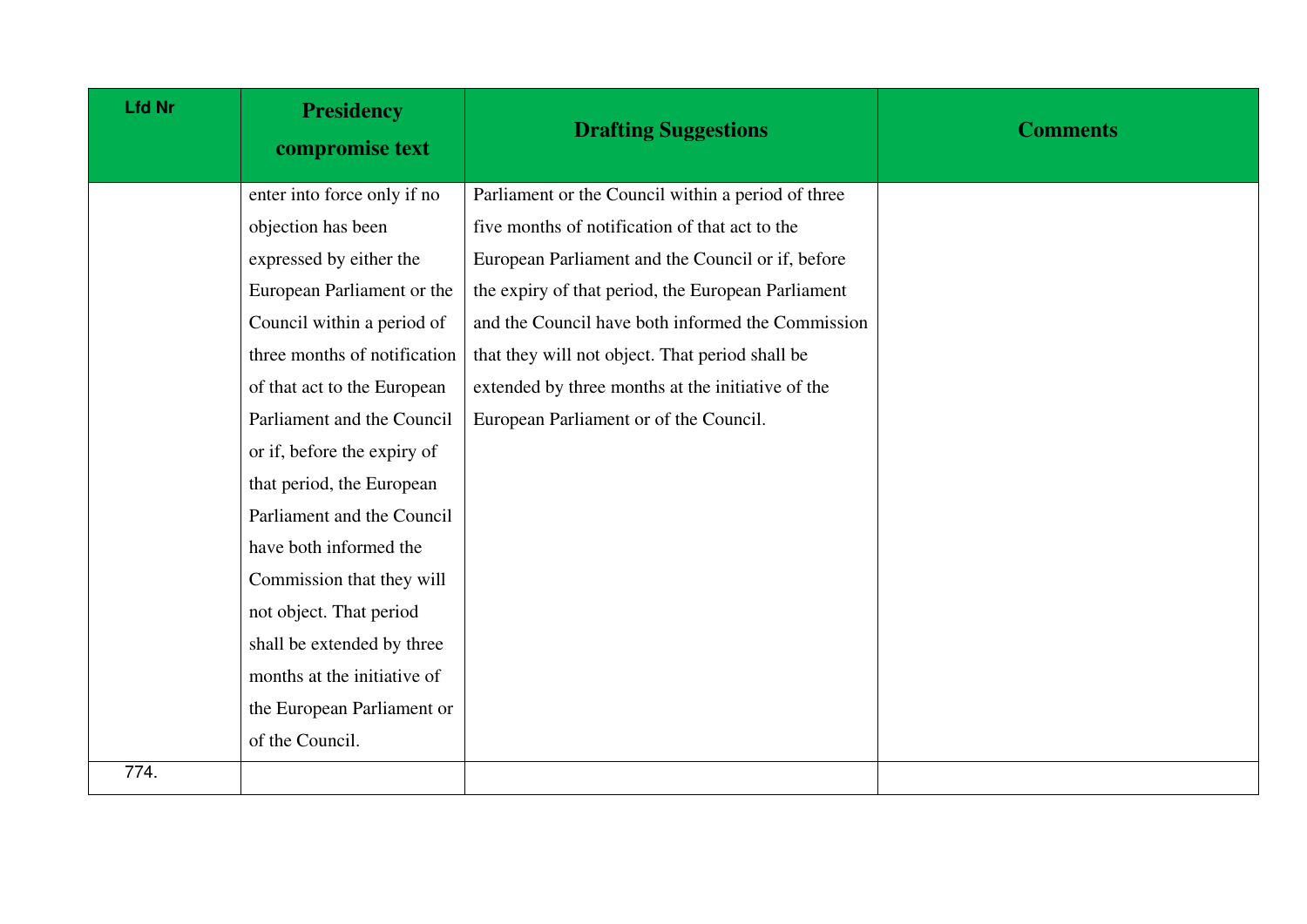| <b>Lfd Nr</b> | <b>Presidency</b><br>compromise text | <b>Drafting Suggestions</b> | <b>Comments</b> |
|---------------|--------------------------------------|-----------------------------|-----------------|
| 775.          | Article 74                           |                             |                 |
|               | Committee procedure                  |                             |                 |
| 776.          |                                      |                             |                 |
| 777.          | The Commission<br>1.                 |                             |                 |
|               | shall be assisted by a               |                             |                 |
|               | committee. That committee            |                             |                 |
|               | shall be a committee within          |                             |                 |
|               | the meaning of Regulation            |                             |                 |
|               | (EU) No 182/2011.                    |                             |                 |
| 778.          |                                      |                             |                 |
| 779.          | Where reference is<br>2.             |                             |                 |
|               | made to this paragraph,              |                             |                 |
|               | Article 5 of Regulation              |                             |                 |
|               | (EU) No 182/2011 shall               |                             |                 |
|               | apply.                               |                             |                 |
| 780.          |                                      |                             |                 |
| 781.          | <b>TITLE XII</b>                     |                             |                 |
| 782.          |                                      |                             |                 |
| 783.          | <b>FINAL PROVISIONS</b>              |                             |                 |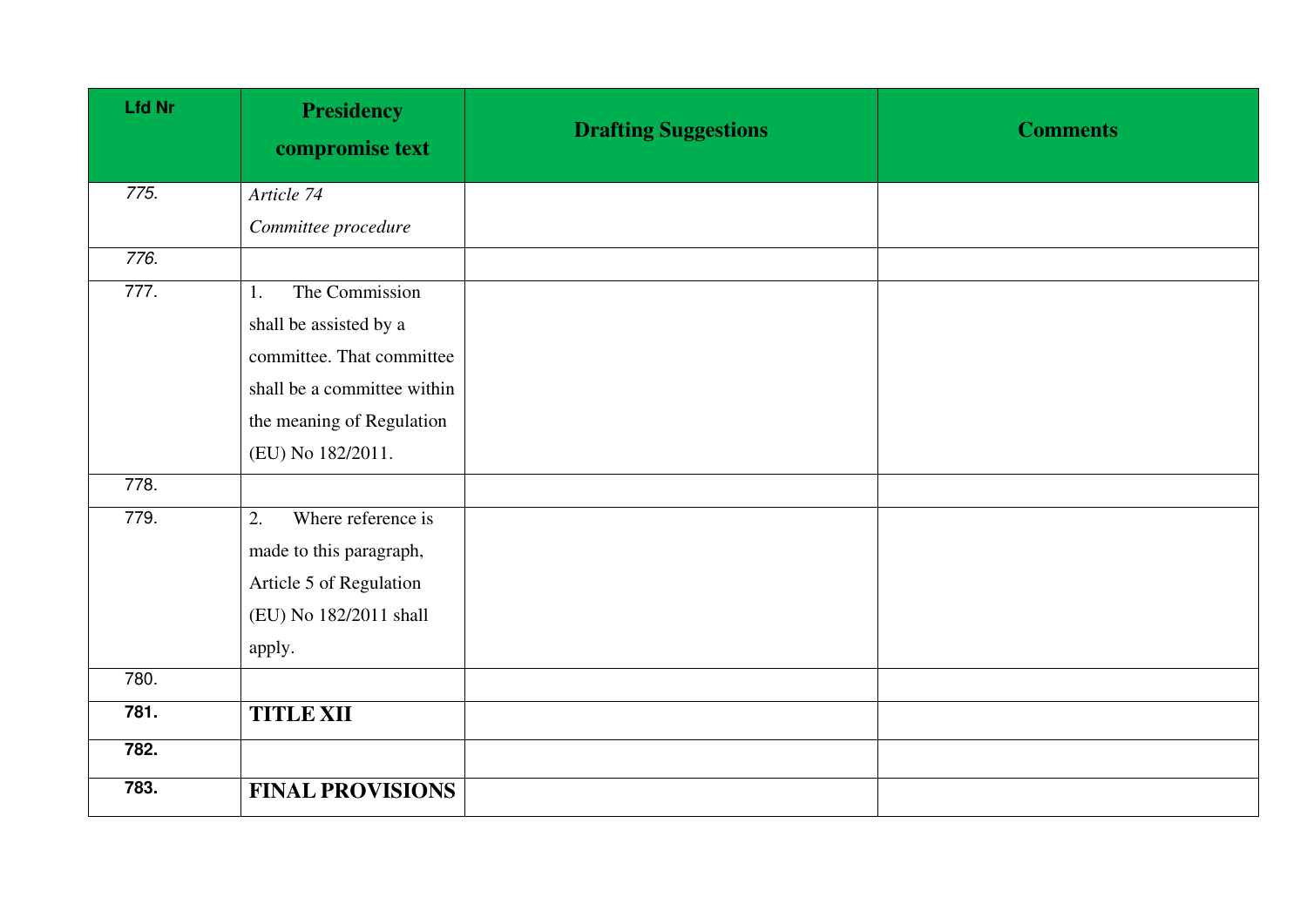| <b>Lfd Nr</b> | <b>Presidency</b><br>compromise text | <b>Drafting Suggestions</b> | <b>Comments</b> |
|---------------|--------------------------------------|-----------------------------|-----------------|
| 784.          |                                      |                             |                 |
| 785.          | Article 75                           |                             |                 |
|               | Amendment to Regulation              |                             |                 |
|               | (EC) No 300/2008                     |                             |                 |
| 786.          |                                      |                             |                 |
| 787.          | In Article $4(3)$ of                 |                             |                 |
|               | Regulation (EC) No                   |                             |                 |
|               | 300/2008, the following              |                             |                 |
|               | subparagraph is added:               |                             |                 |
| 788.          |                                      |                             |                 |
| 789.          | "When adopting detailed              |                             |                 |
|               | measures related to                  |                             |                 |
|               | technical specifications and         |                             |                 |
|               | procedures for approval              |                             |                 |
|               | and use of security                  |                             |                 |
|               | equipment concerning                 |                             |                 |
|               | Artificial Intelligence              |                             |                 |
|               | systems in the meaning of            |                             |                 |
|               | Regulation (EU) YYY/XX               |                             |                 |
|               | [on Artificial Intelligence]         |                             |                 |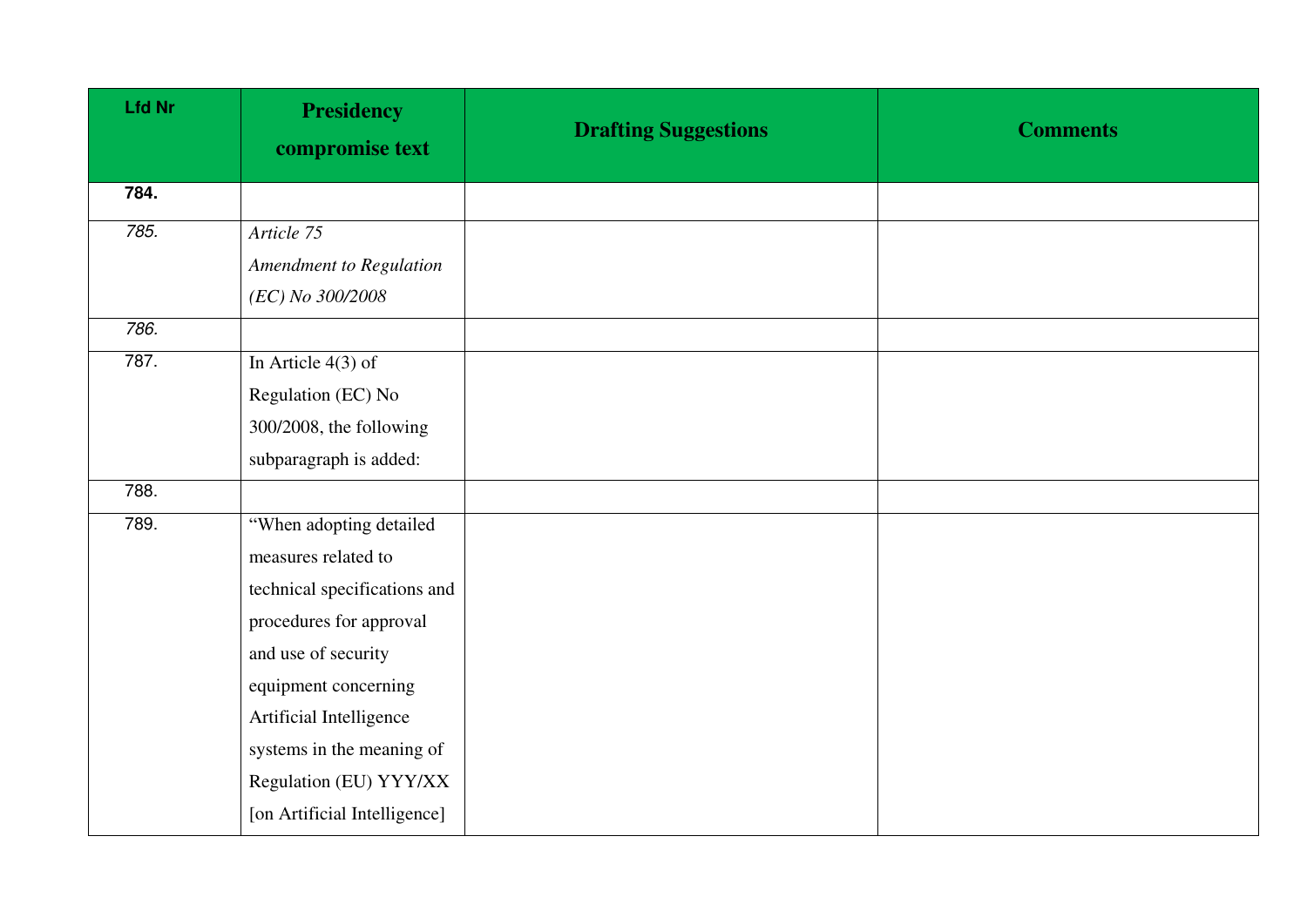| <b>Lfd Nr</b> | <b>Presidency</b><br>compromise text | <b>Drafting Suggestions</b> | <b>Comments</b> |
|---------------|--------------------------------------|-----------------------------|-----------------|
|               | of the European Parliament           |                             |                 |
|               | and of the Council*, the             |                             |                 |
|               | requirements set out in              |                             |                 |
|               | Chapter 2, Title III of that         |                             |                 |
|               | Regulation shall be taken            |                             |                 |
|               | into account."                       |                             |                 |
| 790.          |                                      |                             |                 |
| 791.          |                                      |                             |                 |
| 792.          |                                      |                             |                 |
| 793.          | $*$ Regulation (EU)                  |                             |                 |
|               | YYY/XX [on Artificial                |                             |                 |
|               | Intelligence] (OJ )."                |                             |                 |
| 794.          |                                      |                             |                 |
| 795.          | Article 76                           |                             |                 |
|               | Amendment to Regulation              |                             |                 |
|               | (EU) No 167/2013                     |                             |                 |
| 796.          |                                      |                             |                 |
| 797.          | In Article $17(5)$ of                |                             |                 |
|               | Regulation (EU) No                   |                             |                 |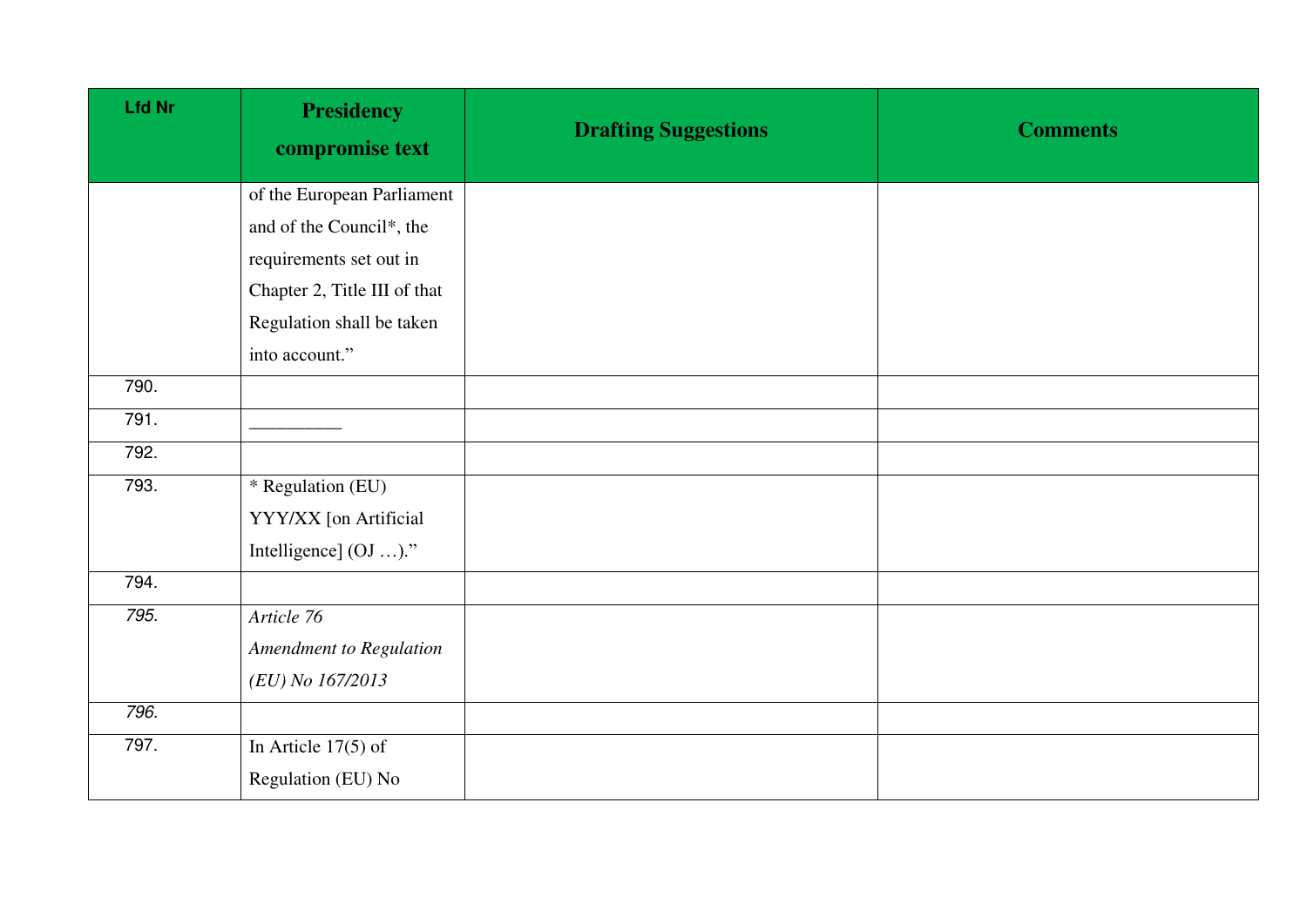| <b>Lfd Nr</b>      | <b>Presidency</b><br>compromise text | <b>Drafting Suggestions</b> | <b>Comments</b> |
|--------------------|--------------------------------------|-----------------------------|-----------------|
|                    | 167/2013, the following              |                             |                 |
|                    | subparagraph is added:               |                             |                 |
| $\overline{798}$ . |                                      |                             |                 |
| 799.               | "When adopting delegated             |                             |                 |
|                    | acts pursuant to the first           |                             |                 |
|                    | subparagraph concerning              |                             |                 |
|                    | artificial intelligence              |                             |                 |
|                    | systems which are safety             |                             |                 |
|                    | components in the meaning            |                             |                 |
|                    | of Regulation (EU)                   |                             |                 |
|                    | YYY/XX [on Artificial                |                             |                 |
|                    | Intelligence] of the                 |                             |                 |
|                    | European Parliament and              |                             |                 |
|                    | of the Council*, the                 |                             |                 |
|                    | requirements set out in              |                             |                 |
|                    | Title III, Chapter 2 of that         |                             |                 |
|                    | Regulation shall be taken            |                             |                 |
|                    | into account.                        |                             |                 |
| 800.               |                                      |                             |                 |
| 801.               |                                      |                             |                 |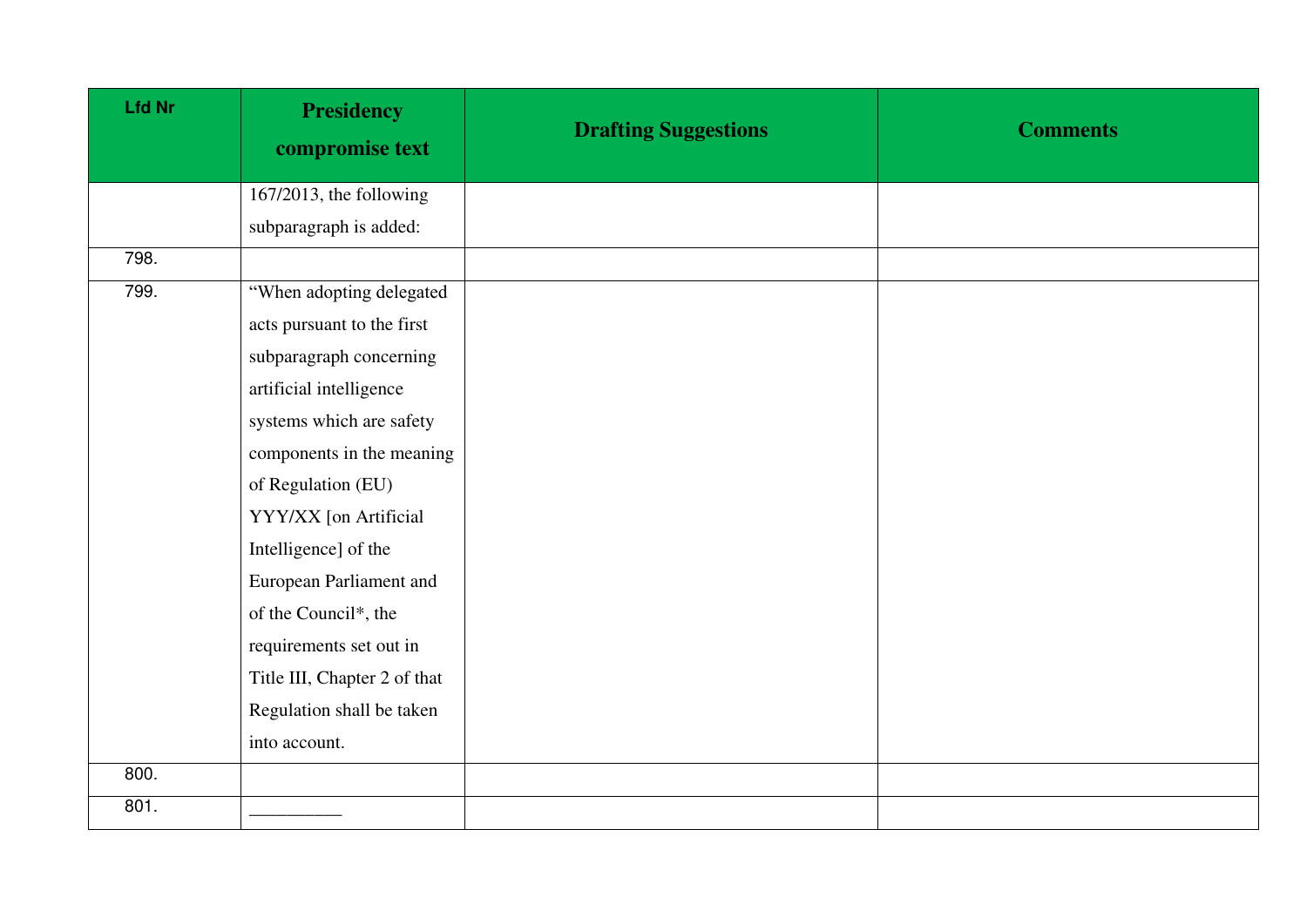| <b>Lfd Nr</b>      | <b>Presidency</b><br>compromise text | <b>Drafting Suggestions</b> | <b>Comments</b> |
|--------------------|--------------------------------------|-----------------------------|-----------------|
| 802.               |                                      |                             |                 |
| 803.               | * Regulation (EU)                    |                             |                 |
|                    | YYY/XX [on Artificial                |                             |                 |
|                    | Intelligence] (OJ )."                |                             |                 |
| 804.               |                                      |                             |                 |
| 805.               | Article 77                           |                             |                 |
|                    | Amendment to Regulation              |                             |                 |
|                    | (EU) No 168/2013                     |                             |                 |
| 806.               |                                      |                             |                 |
| 807.               | In Article $22(5)$ of                |                             |                 |
|                    | Regulation (EU) No                   |                             |                 |
|                    | 168/2013, the following              |                             |                 |
|                    | subparagraph is added:               |                             |                 |
| $\overline{808}$ . |                                      |                             |                 |
| 809.               | "When adopting delegated             |                             |                 |
|                    | acts pursuant to the first           |                             |                 |
|                    | subparagraph concerning              |                             |                 |
|                    | Artificial Intelligence              |                             |                 |
|                    | systems which are safety             |                             |                 |
|                    | components in the meaning            |                             |                 |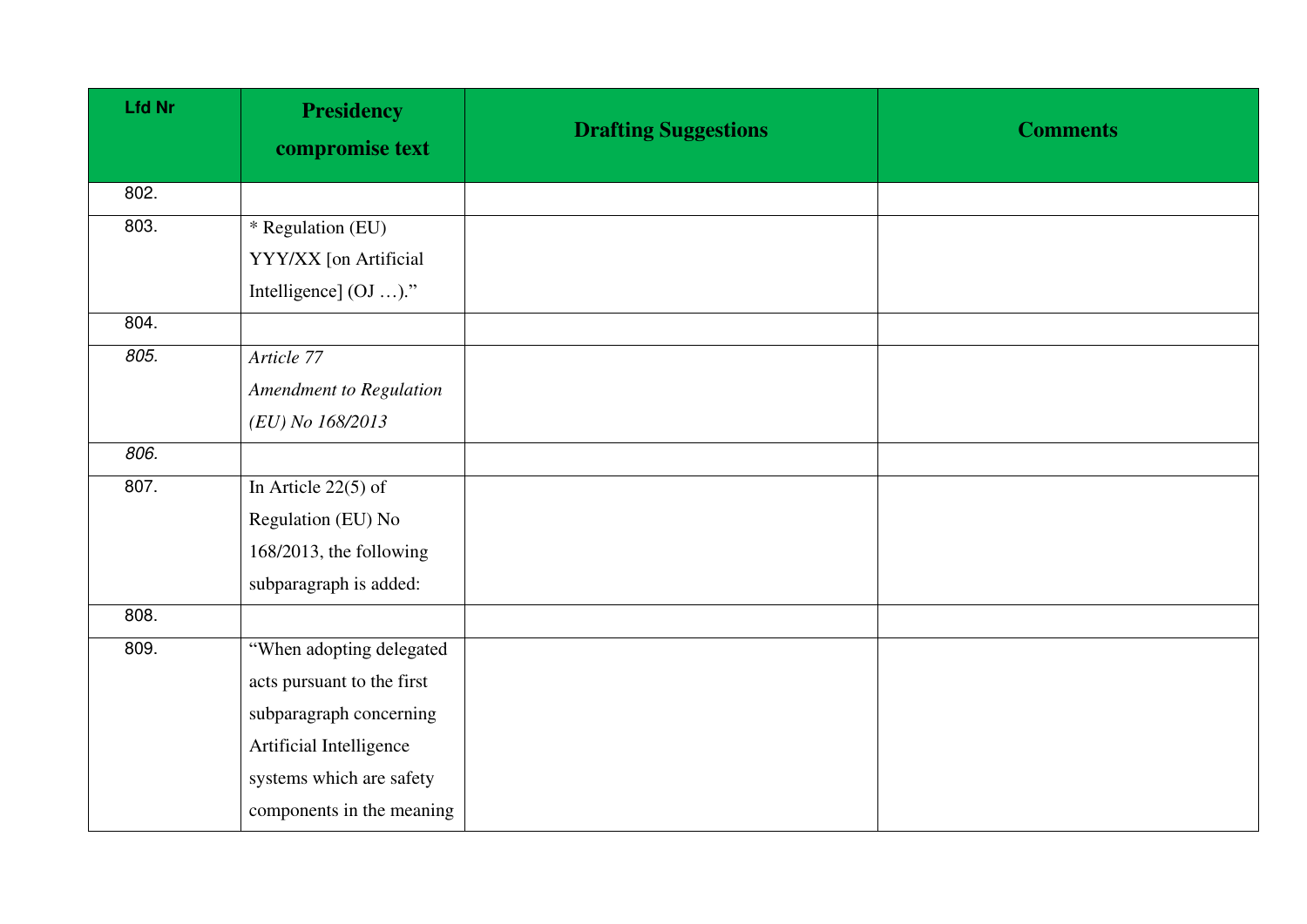| <b>Lfd Nr</b> | <b>Presidency</b><br>compromise text | <b>Drafting Suggestions</b> | <b>Comments</b> |
|---------------|--------------------------------------|-----------------------------|-----------------|
|               | of Regulation (EU)                   |                             |                 |
|               | YYY/XX on [Artificial                |                             |                 |
|               | Intelligence] of the                 |                             |                 |
|               | European Parliament and              |                             |                 |
|               | of the Council*, the                 |                             |                 |
|               | requirements set out in              |                             |                 |
|               | Title III, Chapter 2 of that         |                             |                 |
|               | Regulation shall be taken            |                             |                 |
|               | into account.                        |                             |                 |
| 810.          |                                      |                             |                 |
| 811.          |                                      |                             |                 |
| 812.          |                                      |                             |                 |
| 813.          | * Regulation (EU)                    |                             |                 |
|               | YYY/XX [on Artificial                |                             |                 |
|               | Intelligence] (OJ )."                |                             |                 |
| 814.          |                                      |                             |                 |
| 815.          | Article 78                           |                             |                 |
|               | <b>Amendment to Directive</b>        |                             |                 |
|               | 2014/90/EU                           |                             |                 |
| 816.          |                                      |                             |                 |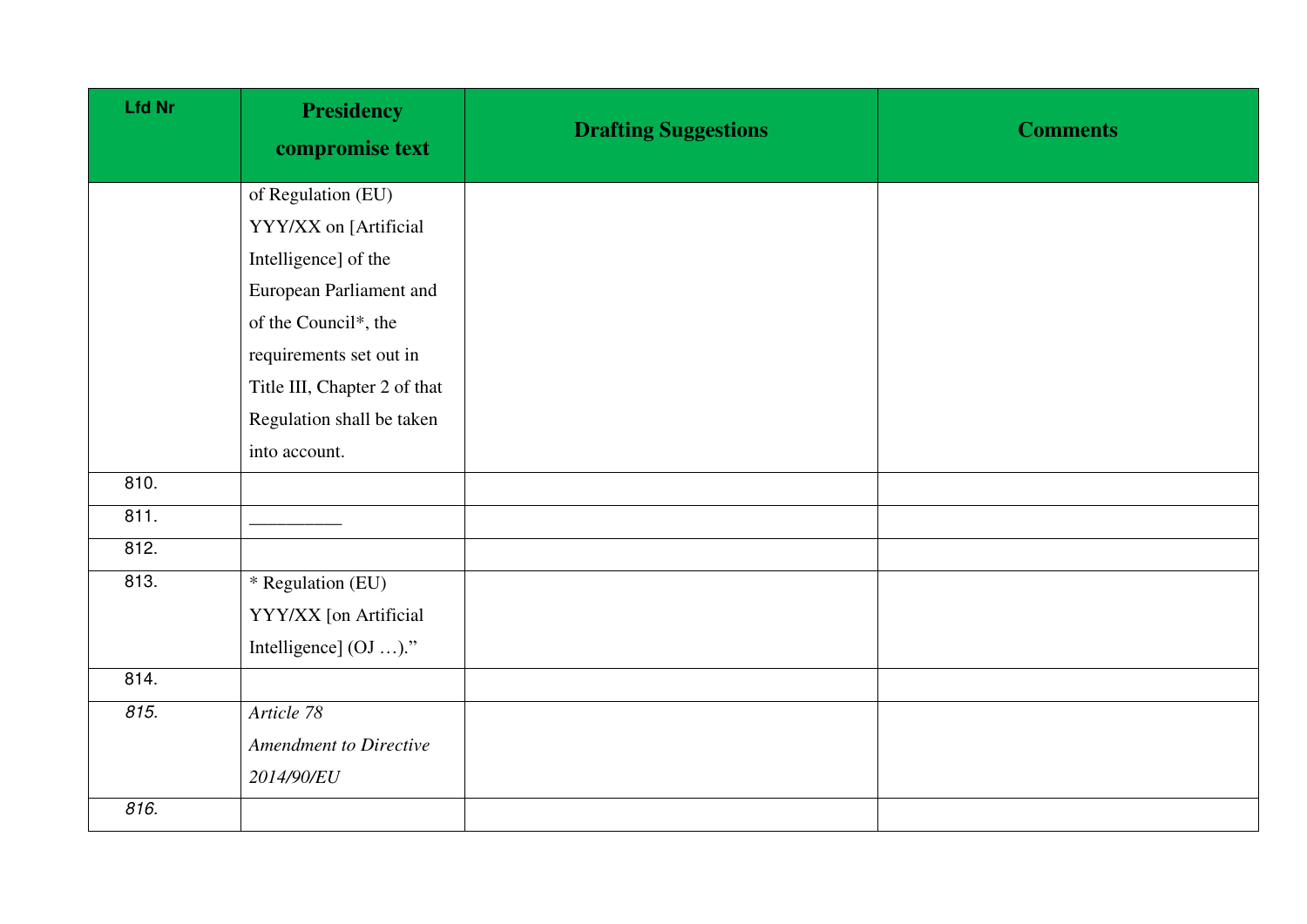| <b>Lfd Nr</b> | <b>Presidency</b><br>compromise text | <b>Drafting Suggestions</b> | <b>Comments</b> |
|---------------|--------------------------------------|-----------------------------|-----------------|
| 817.          | In Article 8 of Directive            |                             |                 |
|               | 2014/90/EU, the following            |                             |                 |
|               | paragraph is added:                  |                             |                 |
| 818.          |                                      |                             |                 |
| 819.          | "4. For Artificial                   |                             |                 |
|               | Intelligence systems which           |                             |                 |
|               | are safety components in             |                             |                 |
|               | the meaning of Regulation            |                             |                 |
|               | (EU) YYY/XX [on                      |                             |                 |
|               | Artificial Intelligence] of          |                             |                 |
|               | the European Parliament              |                             |                 |
|               | and of the Council*, when            |                             |                 |
|               | carrying out its activities          |                             |                 |
|               | pursuant to paragraph 1              |                             |                 |
|               | and when adopting                    |                             |                 |
|               | technical specifications and         |                             |                 |
|               | testing standards in                 |                             |                 |
|               | accordance with                      |                             |                 |
|               | paragraphs 2 and 3, the              |                             |                 |
|               | Commission shall take into           |                             |                 |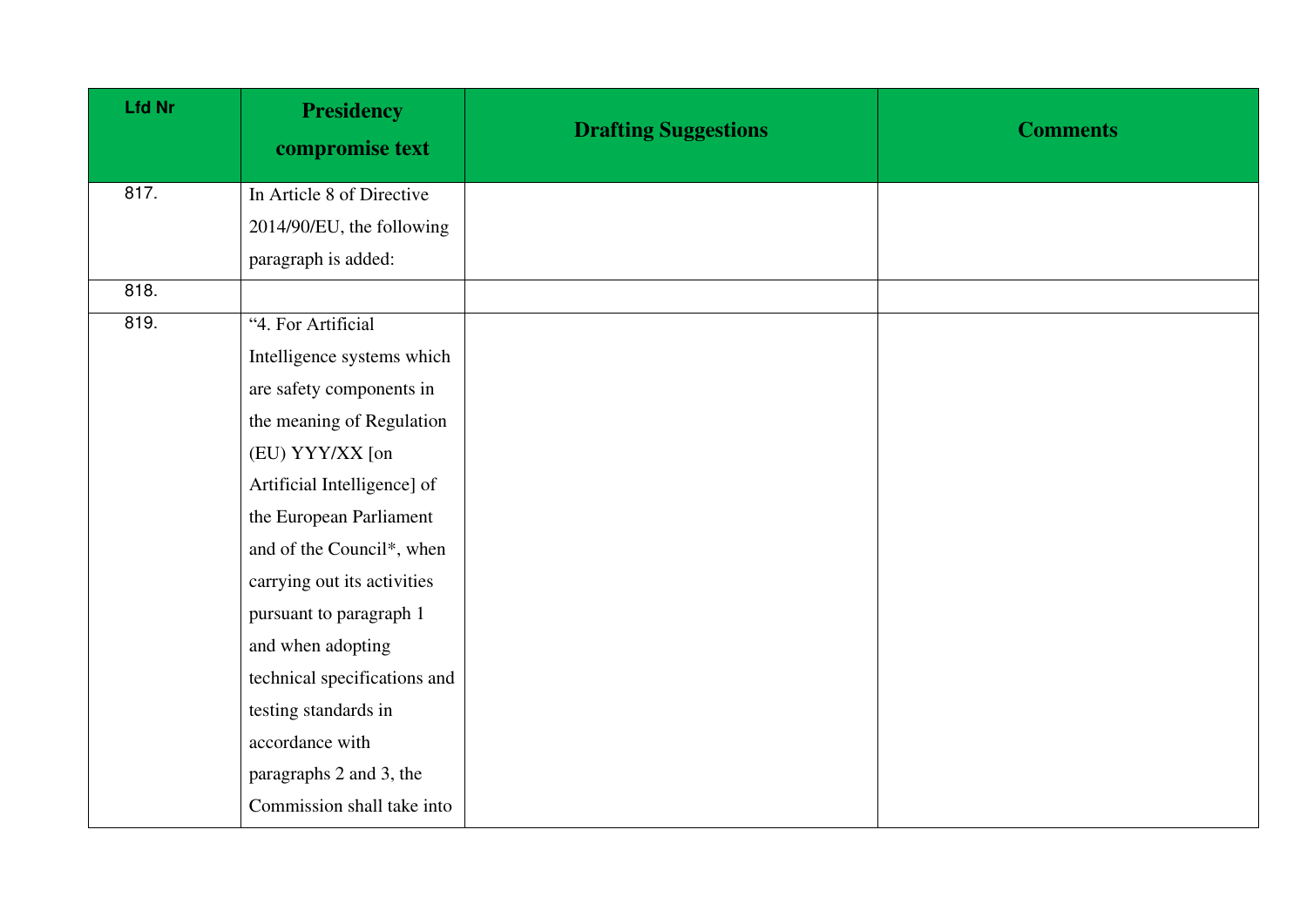| <b>Lfd Nr</b> | <b>Presidency</b><br>compromise text | <b>Drafting Suggestions</b> | <b>Comments</b> |
|---------------|--------------------------------------|-----------------------------|-----------------|
|               | account the requirements             |                             |                 |
|               | set out in Title III, Chapter        |                             |                 |
|               | 2 of that Regulation.                |                             |                 |
| 820.          |                                      |                             |                 |
| 821.          |                                      |                             |                 |
| 822.          |                                      |                             |                 |
| 823.          | * Regulation (EU)                    |                             |                 |
|               | YYY/XX [on Artificial                |                             |                 |
|               | Intelligence] (OJ ).".               |                             |                 |
| 824.          |                                      |                             |                 |
| 825.          | Article 79                           |                             |                 |
|               | <b>Amendment to Directive</b>        |                             |                 |
|               | $(EU)$ 2016/797                      |                             |                 |
| 826.          |                                      |                             |                 |
| 827.          | In Article 5 of Directive            |                             |                 |
|               | (EU) 2016/797, the                   |                             |                 |
|               | following paragraph is               |                             |                 |
|               | added:                               |                             |                 |
| 828.          |                                      |                             |                 |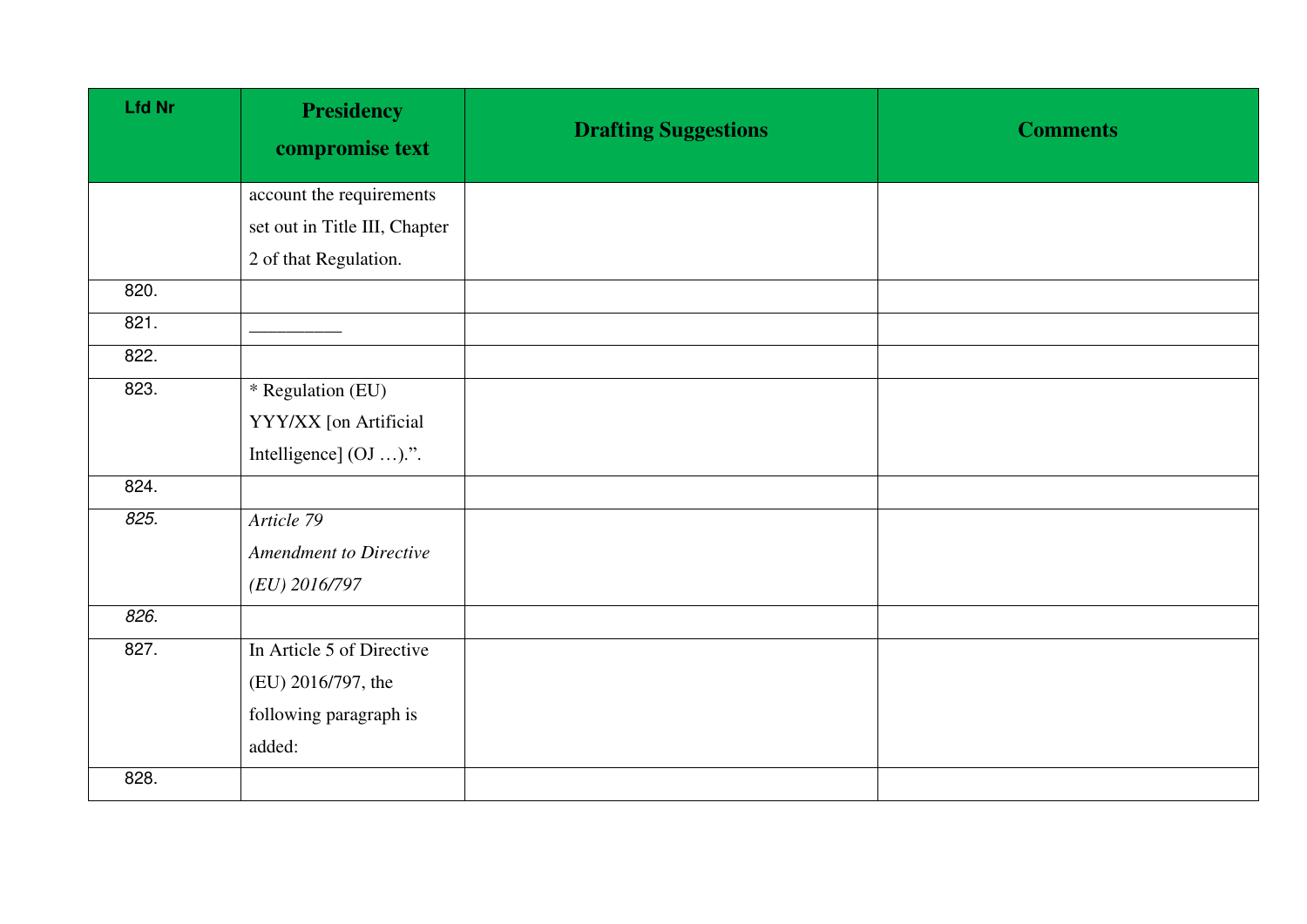| <b>Lfd Nr</b> | <b>Presidency</b><br>compromise text | <b>Drafting Suggestions</b> | <b>Comments</b> |
|---------------|--------------------------------------|-----------------------------|-----------------|
| 829.          | "12. When adopting                   |                             |                 |
|               | delegated acts pursuant to           |                             |                 |
|               | paragraph 1 and                      |                             |                 |
|               | implementing acts pursuant           |                             |                 |
|               | to paragraph 11 concerning           |                             |                 |
|               | Artificial Intelligence              |                             |                 |
|               | systems which are safety             |                             |                 |
|               | components in the meaning            |                             |                 |
|               | of Regulation (EU)                   |                             |                 |
|               | YYY/XX [on Artificial                |                             |                 |
|               | Intelligence] of the                 |                             |                 |
|               | European Parliament and              |                             |                 |
|               | of the Council*, the                 |                             |                 |
|               | requirements set out in              |                             |                 |
|               | Title III, Chapter 2 of that         |                             |                 |
|               | Regulation shall be taken            |                             |                 |
|               | into account.                        |                             |                 |
| 830.          |                                      |                             |                 |
| 831.          |                                      |                             |                 |
| 832.          |                                      |                             |                 |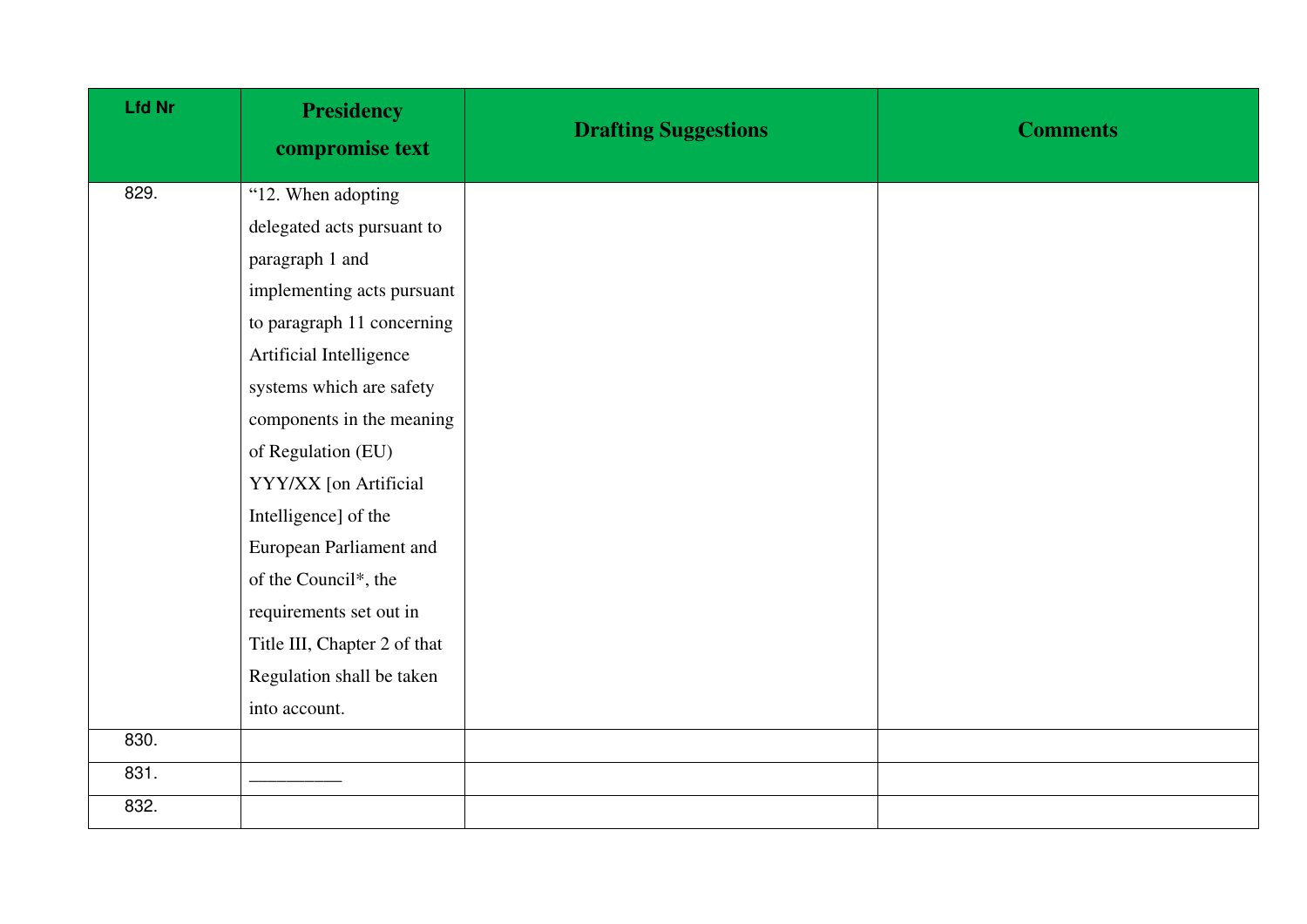| <b>Presidency</b><br>compromise text | <b>Drafting Suggestions</b> | <b>Comments</b> |
|--------------------------------------|-----------------------------|-----------------|
| * Regulation (EU)                    |                             |                 |
| YYY/XX [on Artificial                |                             |                 |
| Intelligence] (OJ ).".               |                             |                 |
|                                      |                             |                 |
| Article 80                           |                             |                 |
| Amendment to Regulation              |                             |                 |
| (EU) 2018/858                        |                             |                 |
|                                      |                             |                 |
| In Article 5 of Regulation           |                             |                 |
| (EU) 2018/858 the                    |                             |                 |
| following paragraph is               |                             |                 |
| added:                               |                             |                 |
|                                      |                             |                 |
| "4. When adopting                    |                             |                 |
| delegated acts pursuant to           |                             |                 |
| paragraph 3 concerning               |                             |                 |
| Artificial Intelligence              |                             |                 |
| systems which are safety             |                             |                 |
| components in the meaning            |                             |                 |
| of Regulation (EU)                   |                             |                 |
|                                      |                             |                 |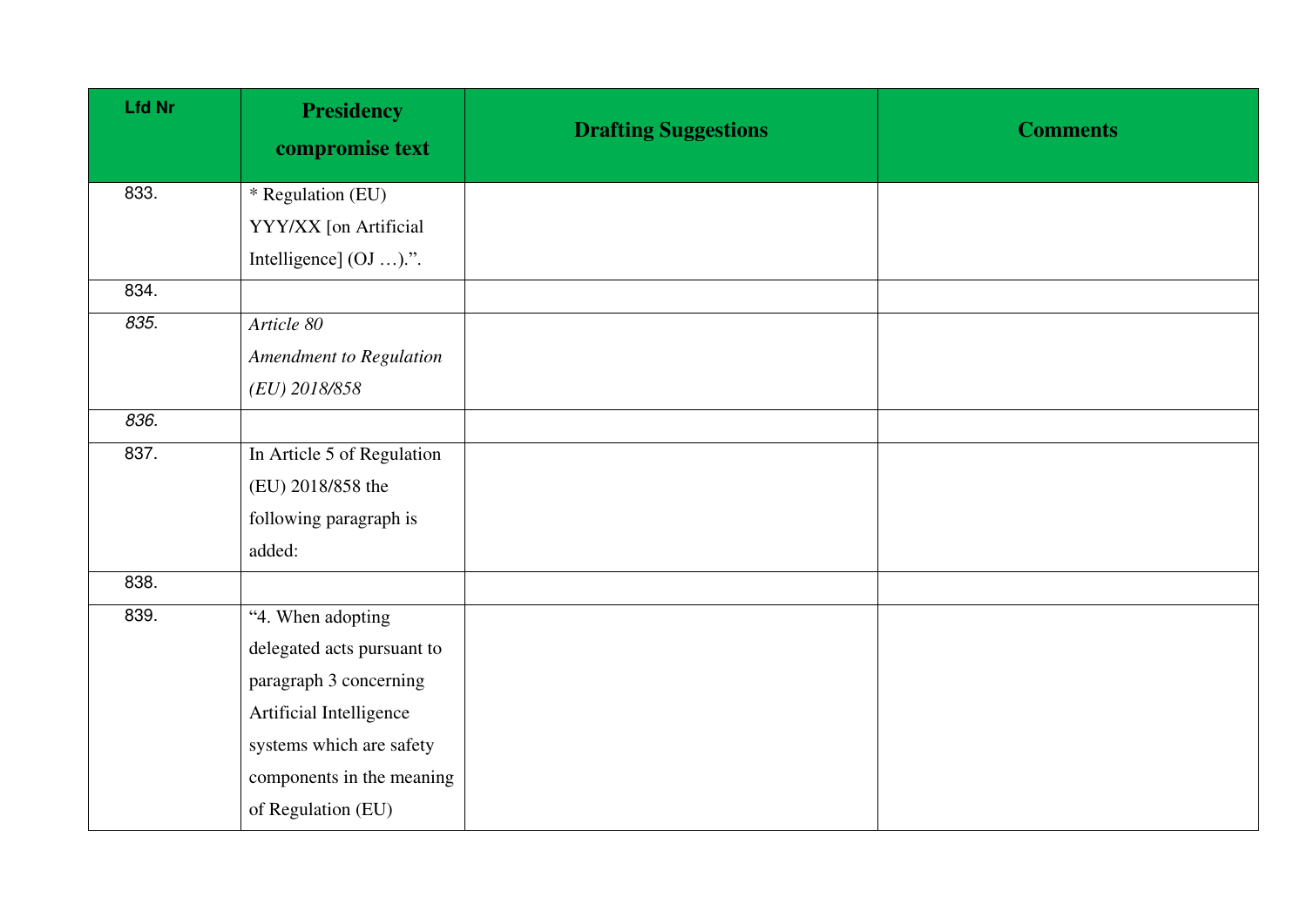| <b>Lfd Nr</b> | <b>Presidency</b><br>compromise text | <b>Drafting Suggestions</b> | <b>Comments</b> |
|---------------|--------------------------------------|-----------------------------|-----------------|
|               | YYY/XX [on Artificial                |                             |                 |
|               | Intelligence] of the                 |                             |                 |
|               | European Parliament and              |                             |                 |
|               | of the Council *, the                |                             |                 |
|               | requirements set out in              |                             |                 |
|               | Title III, Chapter 2 of that         |                             |                 |
|               | Regulation shall be taken            |                             |                 |
|               | into account.                        |                             |                 |
| 840.          |                                      |                             |                 |
| 841.          |                                      |                             |                 |
| 842.          |                                      |                             |                 |
| 843.          | * Regulation (EU)                    |                             |                 |
|               | YYY/XX [on Artificial                |                             |                 |
|               | Intelligence] (OJ ).".               |                             |                 |
| 844.          |                                      |                             |                 |
| 845.          | Article 81                           |                             |                 |
|               | Amendment to Regulation              |                             |                 |
|               | (EU) 2018/1139                       |                             |                 |
| 846.          |                                      |                             |                 |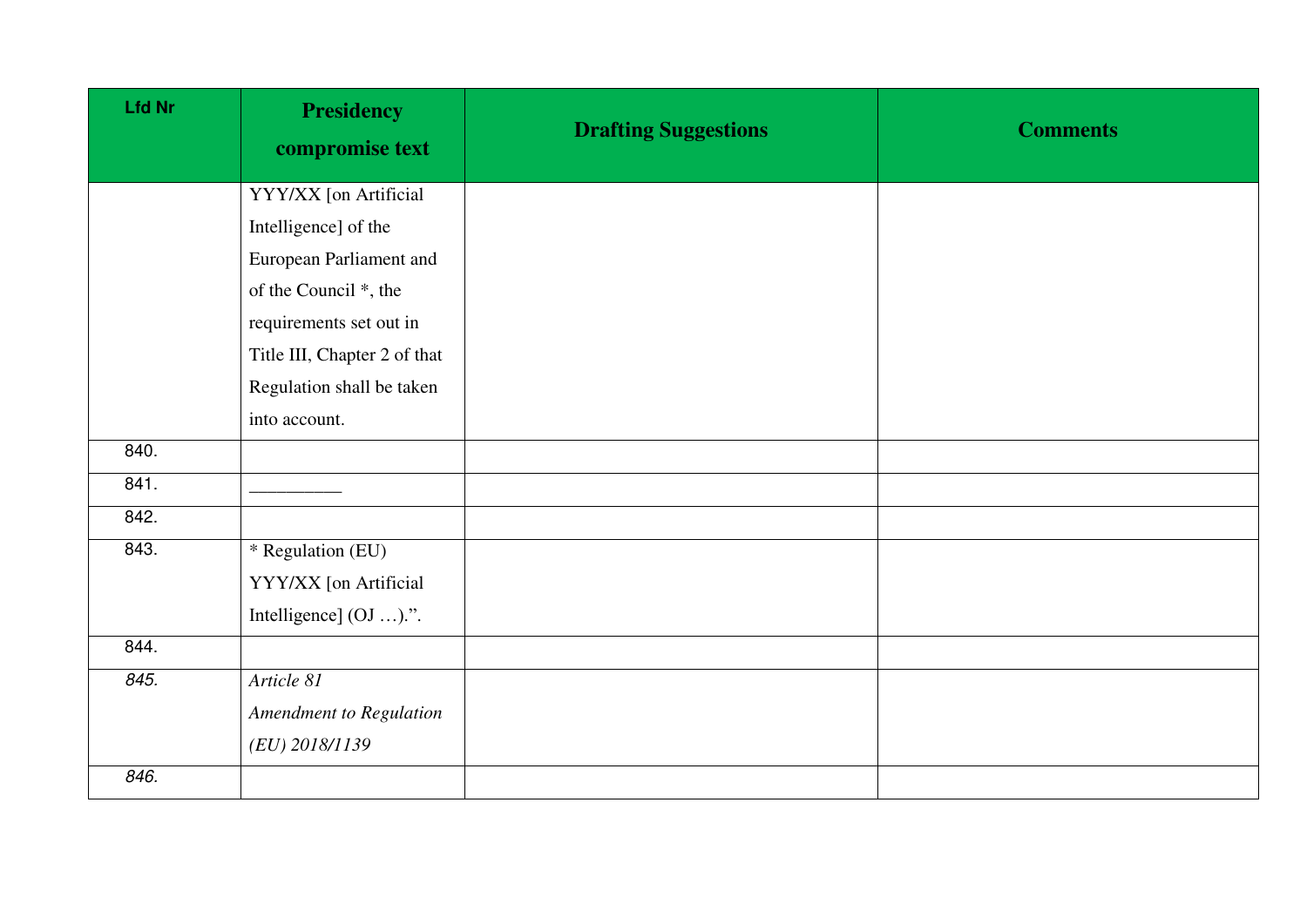| <b>Lfd Nr</b> | <b>Presidency</b><br>compromise text | <b>Drafting Suggestions</b> | <b>Comments</b> |
|---------------|--------------------------------------|-----------------------------|-----------------|
| 847.          | Regulation (EU)                      |                             |                 |
|               | $2018/1139$ is amended as            |                             |                 |
|               | follows:                             |                             |                 |
| 848.          |                                      |                             |                 |
| 849.          | $(1)$ In Article 17, the             |                             |                 |
|               | following paragraph is               |                             |                 |
|               | added:                               |                             |                 |
| 850.          |                                      |                             |                 |
| 851.          | "3. Without prejudice to             |                             |                 |
|               | paragraph 2, when                    |                             |                 |
|               | adopting implementing acts           |                             |                 |
|               | pursuant to paragraph 1              |                             |                 |
|               | concerning Artificial                |                             |                 |
|               | Intelligence systems which           |                             |                 |
|               | are safety components in             |                             |                 |
|               | the meaning of Regulation            |                             |                 |
|               | (EU) YYY/XX [on                      |                             |                 |
|               | Artificial Intelligence] of          |                             |                 |
|               | the European Parliament              |                             |                 |
|               | and of the Council*, the             |                             |                 |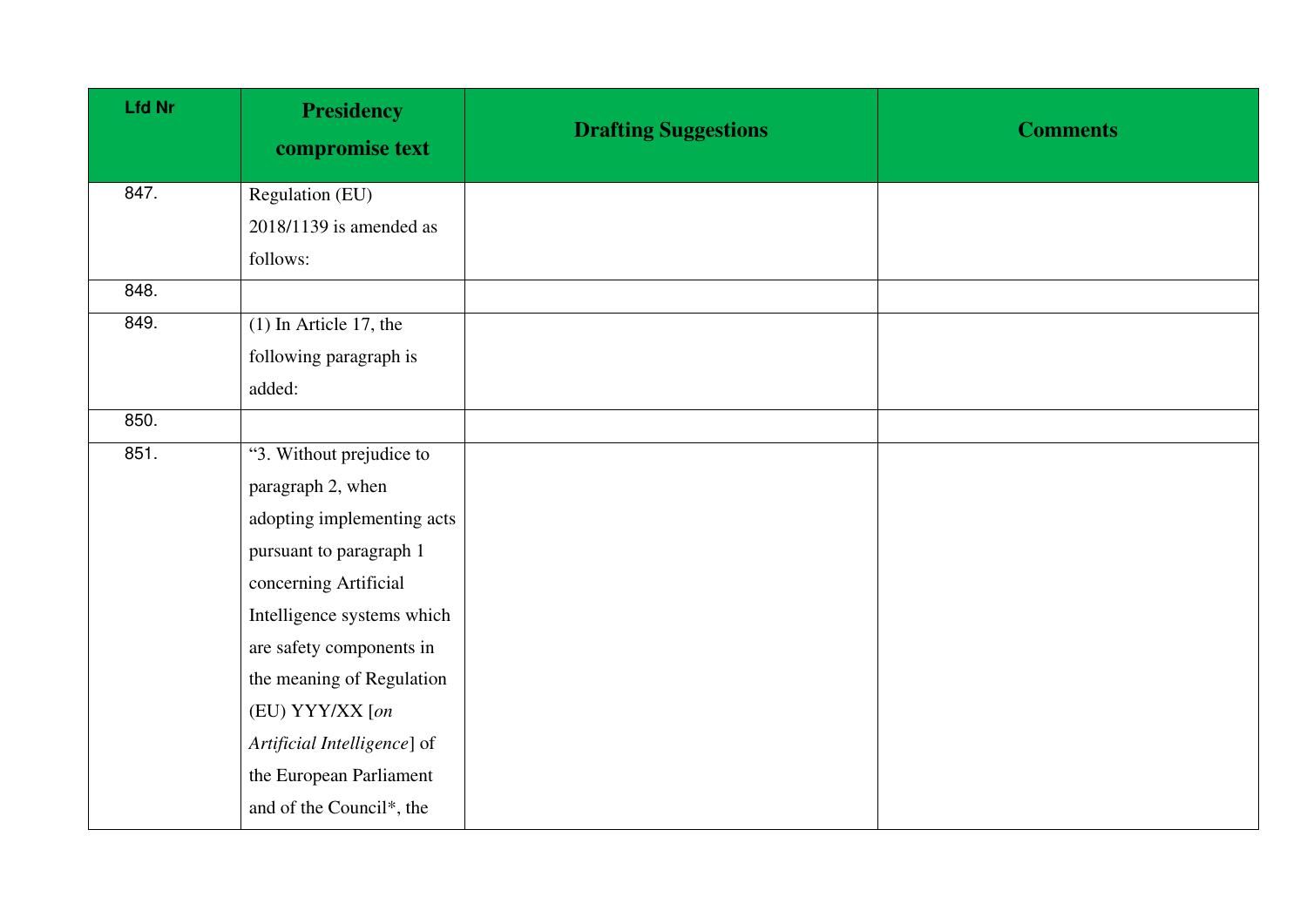| <b>Lfd Nr</b> | <b>Presidency</b><br>compromise text | <b>Drafting Suggestions</b> | <b>Comments</b> |
|---------------|--------------------------------------|-----------------------------|-----------------|
|               | requirements set out in              |                             |                 |
|               | Title III, Chapter 2 of that         |                             |                 |
|               | Regulation shall be taken            |                             |                 |
|               | into account.                        |                             |                 |
| 852.          |                                      |                             |                 |
| 853.          |                                      |                             |                 |
| 854.          |                                      |                             |                 |
| 855.          | * Regulation (EU)                    |                             |                 |
|               | YYY/XX [on Artificial                |                             |                 |
|               | Intelligence] (OJ )."                |                             |                 |
| 856.          |                                      |                             |                 |
| 857.          | $(2)$ In Article 19, the             |                             |                 |
|               | following paragraph is               |                             |                 |
|               | added:                               |                             |                 |
| 858.          |                                      |                             |                 |
| 859.          | "4. When adopting                    |                             |                 |
|               | delegated acts pursuant to           |                             |                 |
|               | paragraphs 1 and 2                   |                             |                 |
|               | concerning Artificial                |                             |                 |
|               | Intelligence systems which           |                             |                 |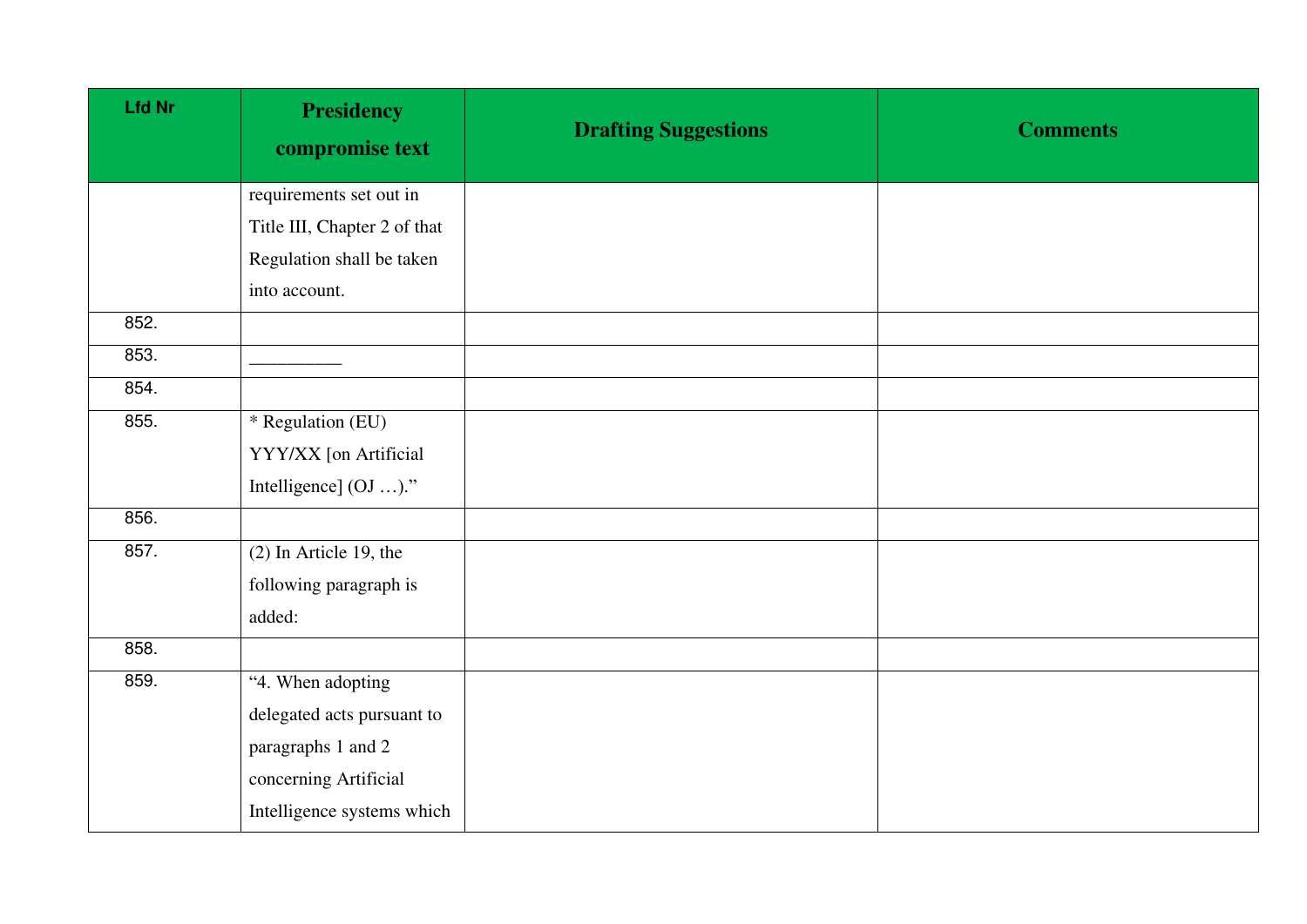| <b>Lfd Nr</b> | <b>Presidency</b><br>compromise text | <b>Drafting Suggestions</b> | <b>Comments</b> |
|---------------|--------------------------------------|-----------------------------|-----------------|
|               | are safety components in             |                             |                 |
|               | the meaning of Regulation            |                             |                 |
|               | (EU) YYY/XX [on                      |                             |                 |
|               | Artificial Intelligence], the        |                             |                 |
|               | requirements set out in              |                             |                 |
|               | Title III, Chapter 2 of that         |                             |                 |
|               | Regulation shall be taken            |                             |                 |
|               | into account."                       |                             |                 |
| 860.          |                                      |                             |                 |
| 861.          | $(3)$ In Article 43, the             |                             |                 |
|               | following paragraph is               |                             |                 |
|               | added:                               |                             |                 |
| 862.          |                                      |                             |                 |
| 863.          | "4. When adopting                    |                             |                 |
|               | implementing acts pursuant           |                             |                 |
|               | to paragraph 1 concerning            |                             |                 |
|               | Artificial Intelligence              |                             |                 |
|               | systems which are safety             |                             |                 |
|               | components in the meaning            |                             |                 |
|               | of Regulation (EU)                   |                             |                 |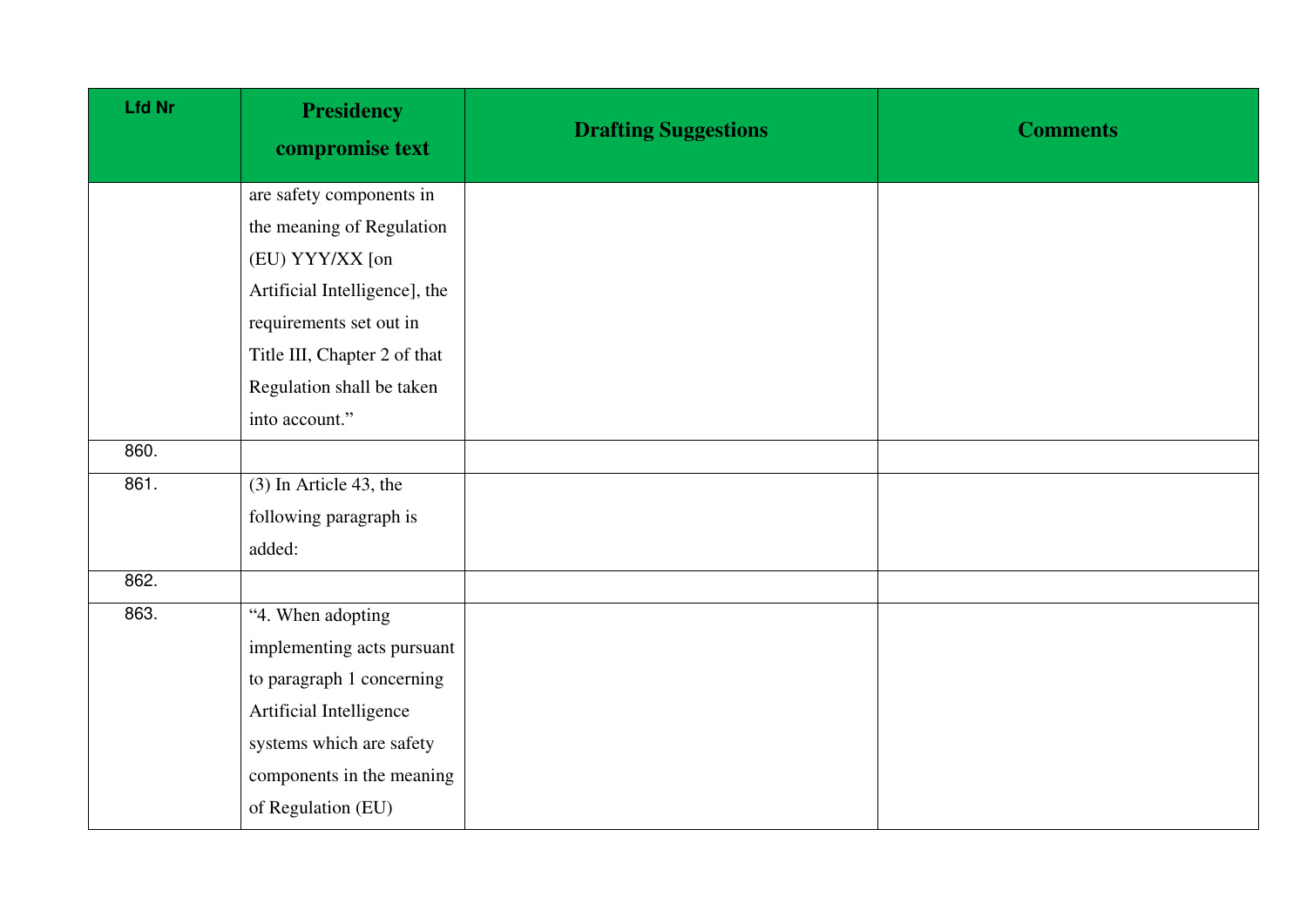| <b>Lfd Nr</b> | <b>Presidency</b><br>compromise text | <b>Drafting Suggestions</b> | <b>Comments</b> |
|---------------|--------------------------------------|-----------------------------|-----------------|
|               | YYY/XX [on Artificial                |                             |                 |
|               | Intelligence], the                   |                             |                 |
|               | requirements set out in              |                             |                 |
|               | Title III, Chapter 2 of that         |                             |                 |
|               | Regulation shall be taken            |                             |                 |
|               | into account."                       |                             |                 |
| 864.          |                                      |                             |                 |
| 865.          | $(4)$ In Article 47, the             |                             |                 |
|               | following paragraph is               |                             |                 |
|               | added:                               |                             |                 |
| 866.          |                                      |                             |                 |
| 867.          | "3. When adopting                    |                             |                 |
|               | delegated acts pursuant to           |                             |                 |
|               | paragraphs 1 and 2                   |                             |                 |
|               | concerning Artificial                |                             |                 |
|               | Intelligence systems which           |                             |                 |
|               | are safety components in             |                             |                 |
|               | the meaning of Regulation            |                             |                 |
|               | (EU) YYY/XX [on                      |                             |                 |
|               | Artificial Intelligence], the        |                             |                 |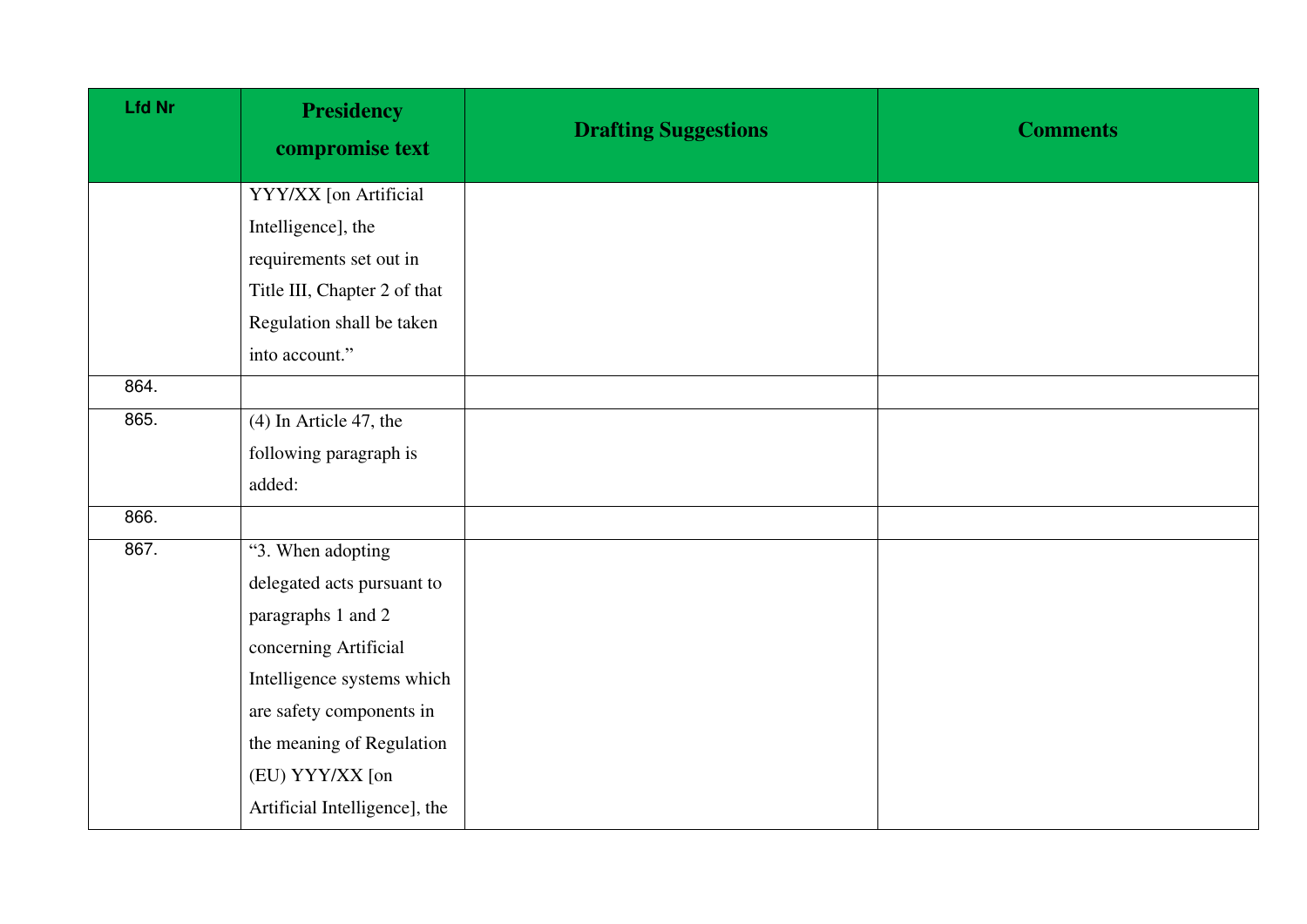| <b>Lfd Nr</b> | <b>Presidency</b><br>compromise text | <b>Drafting Suggestions</b> | <b>Comments</b> |
|---------------|--------------------------------------|-----------------------------|-----------------|
|               | requirements set out in              |                             |                 |
|               | Title III, Chapter 2 of that         |                             |                 |
|               | Regulation shall be taken            |                             |                 |
|               | into account."                       |                             |                 |
| 868.          |                                      |                             |                 |
| 869.          | $(5)$ In Article 57, the             |                             |                 |
|               | following paragraph is               |                             |                 |
|               | added:                               |                             |                 |
| 870.          |                                      |                             |                 |
| 871.          | "When adopting those                 |                             |                 |
|               | implementing acts                    |                             |                 |
|               | concerning Artificial                |                             |                 |
|               | Intelligence systems which           |                             |                 |
|               | are safety components in             |                             |                 |
|               | the meaning of Regulation            |                             |                 |
|               | (EU) YYY/XX [on                      |                             |                 |
|               | Artificial Intelligence], the        |                             |                 |
|               | requirements set out in              |                             |                 |
|               | Title III, Chapter 2 of that         |                             |                 |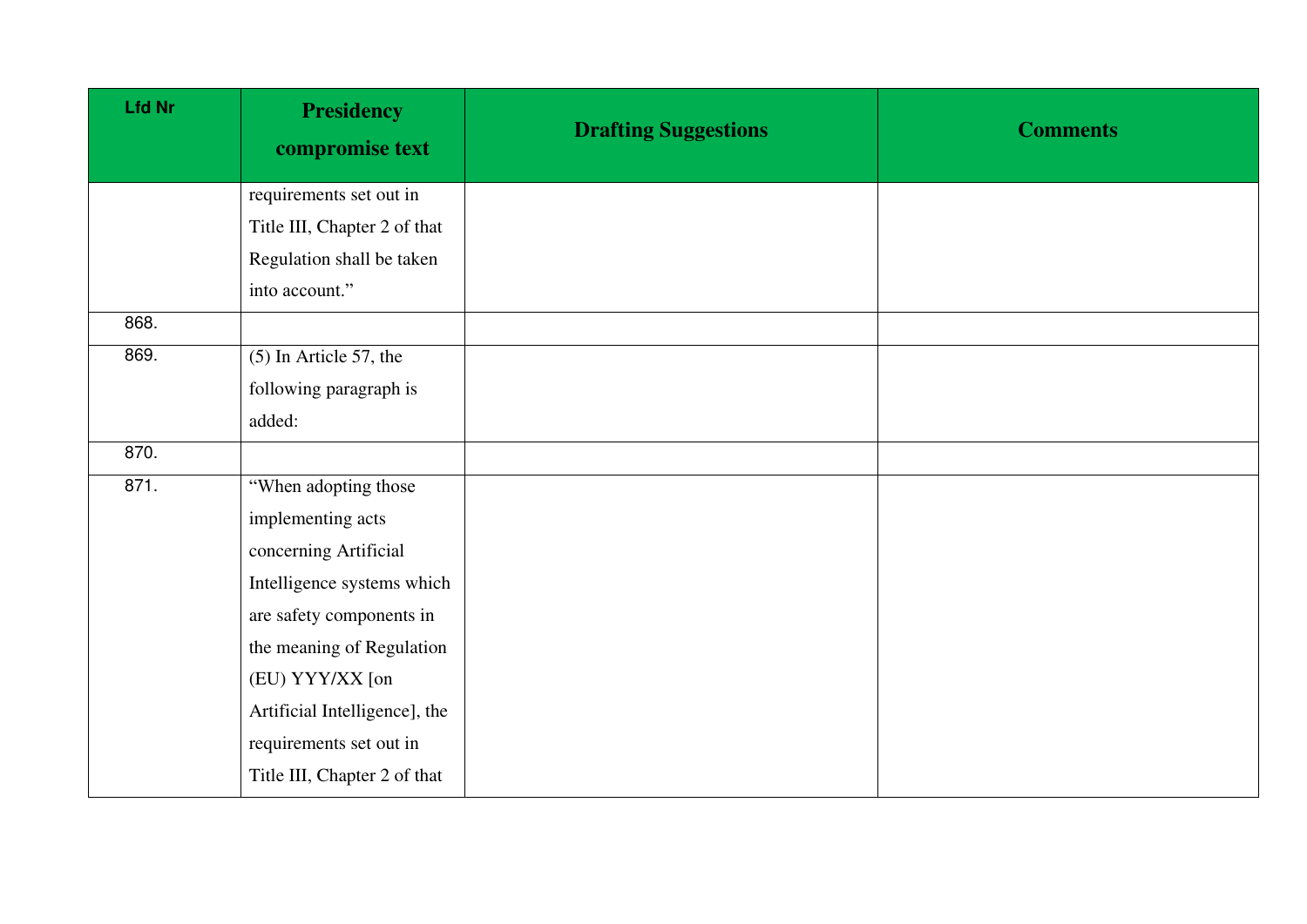| <b>Lfd Nr</b> | <b>Presidency</b><br>compromise text | <b>Drafting Suggestions</b> | <b>Comments</b> |
|---------------|--------------------------------------|-----------------------------|-----------------|
|               | Regulation shall be taken            |                             |                 |
|               | into account."                       |                             |                 |
| 872.          |                                      |                             |                 |
| 873.          | $(6)$ In Article 58, the             |                             |                 |
|               | following paragraph is               |                             |                 |
|               | added:                               |                             |                 |
| 874.          |                                      |                             |                 |
| 875.          | "3. When adopting                    |                             |                 |
|               | delegated acts pursuant to           |                             |                 |
|               | paragraphs 1 and 2                   |                             |                 |
|               | concerning Artificial                |                             |                 |
|               | Intelligence systems which           |                             |                 |
|               | are safety components in             |                             |                 |
|               | the meaning of Regulation            |                             |                 |
|               | (EU) YYY/XX [on                      |                             |                 |
|               | Artificial Intelligence], the        |                             |                 |
|               | requirements set out in              |                             |                 |
|               | Title III, Chapter 2 of that         |                             |                 |
|               | Regulation shall be taken            |                             |                 |
|               | into account.".                      |                             |                 |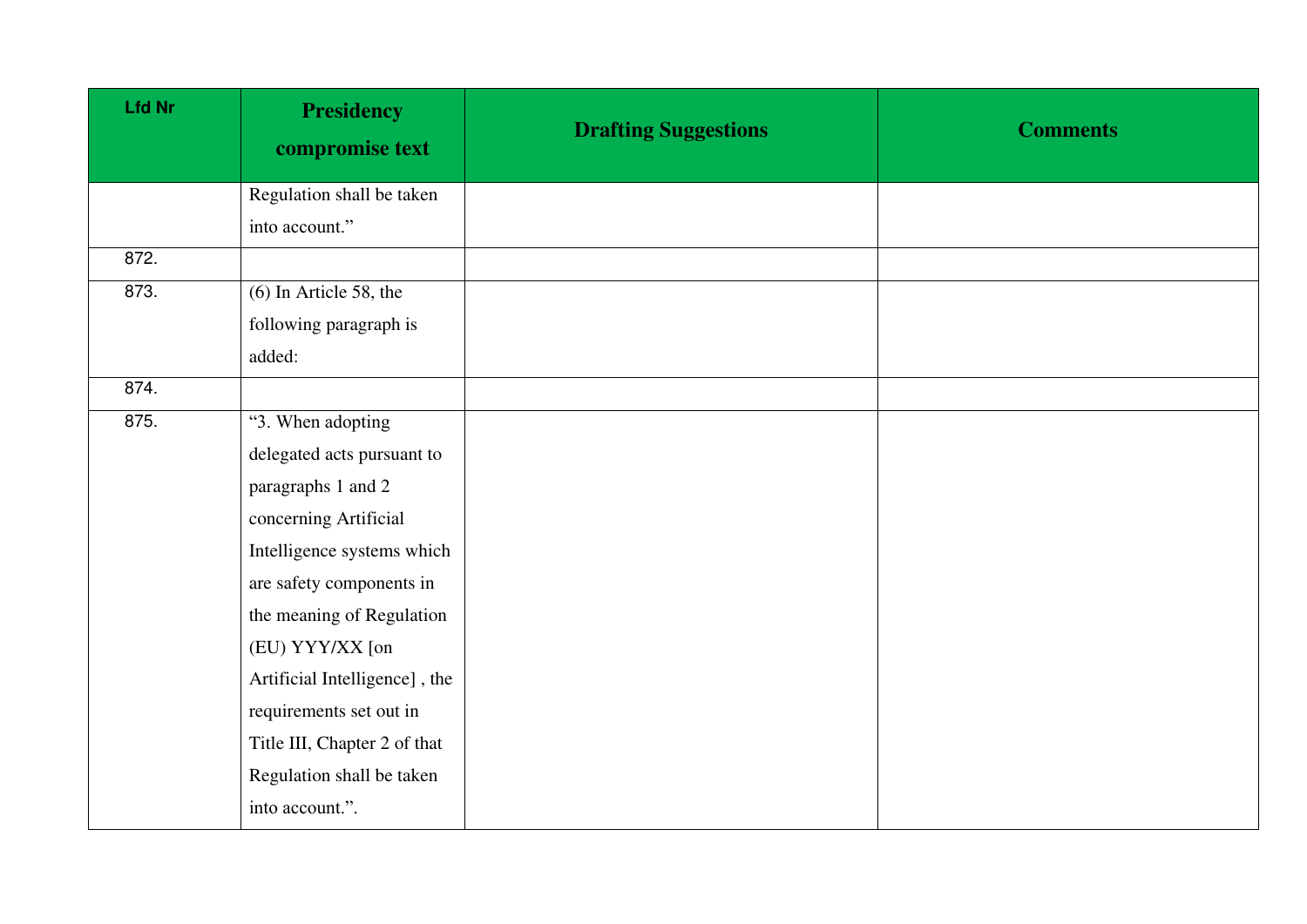| <b>Lfd Nr</b> | <b>Presidency</b><br>compromise text | <b>Drafting Suggestions</b> | <b>Comments</b> |
|---------------|--------------------------------------|-----------------------------|-----------------|
| 876.          |                                      |                             |                 |
| 877.          | Article 82                           |                             |                 |
|               | <b>Amendment to Regulation</b>       |                             |                 |
|               | (EU) 2019/2144                       |                             |                 |
| 878.          |                                      |                             |                 |
| 879.          | In Article 11 of Regulation          |                             |                 |
|               | (EU) 2019/2144, the                  |                             |                 |
|               | following paragraph is               |                             |                 |
|               | added:                               |                             |                 |
| 880.          |                                      |                             |                 |
| 881.          | "3. When adopting the                |                             |                 |
|               | implementing acts pursuant           |                             |                 |
|               | to paragraph 2, concerning           |                             |                 |
|               | artificial intelligence              |                             |                 |
|               | systems which are safety             |                             |                 |
|               | components in the meaning            |                             |                 |
|               | of Regulation (EU)                   |                             |                 |
|               | YYY/XX [on Artificial                |                             |                 |
|               | Intelligence] of the                 |                             |                 |
|               | European Parliament and              |                             |                 |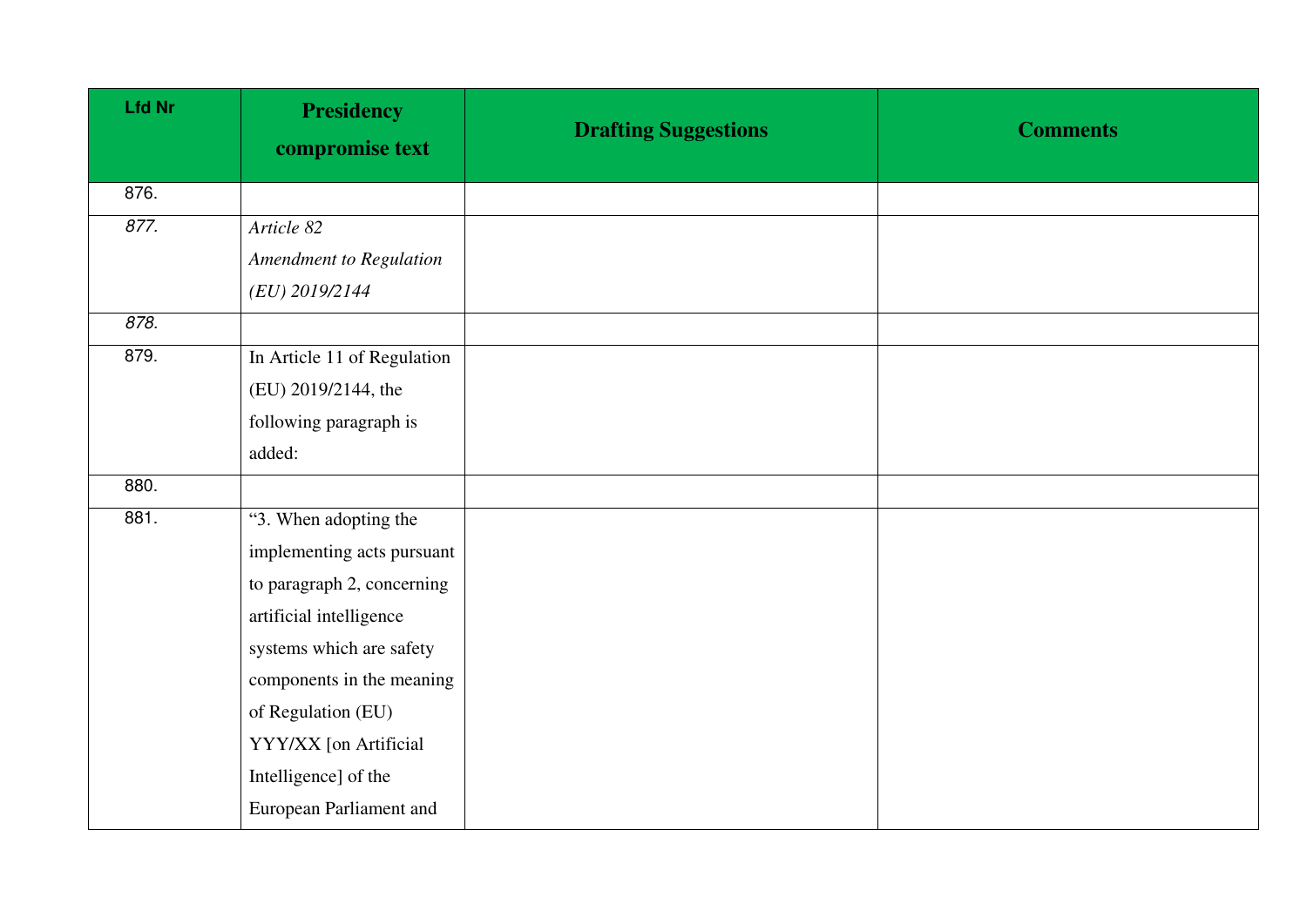| <b>Lfd Nr</b> | <b>Presidency</b><br>compromise text | <b>Drafting Suggestions</b> | <b>Comments</b> |
|---------------|--------------------------------------|-----------------------------|-----------------|
|               | of the Council*, the                 |                             |                 |
|               | requirements set out in              |                             |                 |
|               | Title III, Chapter 2 of that         |                             |                 |
|               | Regulation shall be taken            |                             |                 |
|               | into account.                        |                             |                 |
| 882.          |                                      |                             |                 |
| 883.          |                                      |                             |                 |
| 884.          |                                      |                             |                 |
| 885.          | * Regulation (EU)                    |                             |                 |
|               | YYY/XX [on Artificial                |                             |                 |
|               | Intelligence] (OJ ).".               |                             |                 |
| 886.          |                                      |                             |                 |
| 887.          | Article 83                           |                             |                 |
|               | AI systems already placed            |                             |                 |
|               | on the market or put into            |                             |                 |
|               | service                              |                             |                 |
| 888.          |                                      |                             |                 |
| 889.          | This Regulation shall<br>1.          |                             |                 |
|               | not apply to the AI systems          |                             |                 |
|               | which are components of              |                             |                 |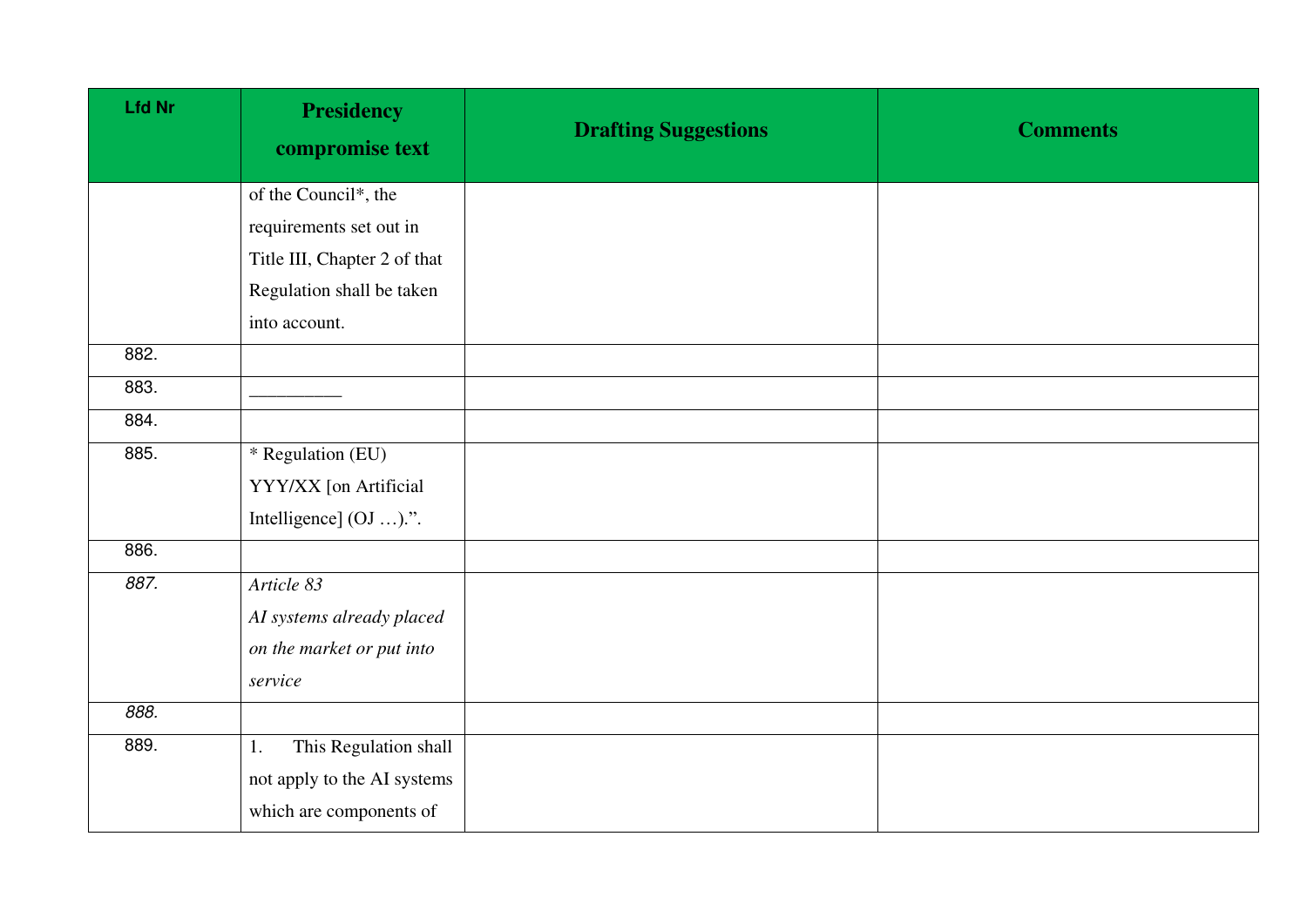| <b>Lfd Nr</b> | <b>Presidency</b><br>compromise text | <b>Drafting Suggestions</b> | <b>Comments</b> |
|---------------|--------------------------------------|-----------------------------|-----------------|
|               | the large-scale IT systems           |                             |                 |
|               | established by the legal             |                             |                 |
|               | acts listed in Annex IX that         |                             |                 |
|               | have been placed on the              |                             |                 |
|               | market or put into service           |                             |                 |
|               | before [12 months after the          |                             |                 |
|               | date of application of this          |                             |                 |
|               | Regulation referred to in            |                             |                 |
|               | Article 85(2)], unless the           |                             |                 |
|               | replacement or amendment             |                             |                 |
|               | of those legal acts leads to         |                             |                 |
|               | a significant change in the          |                             |                 |
|               | design or intended purpose           |                             |                 |
|               | of the AI system or AI               |                             |                 |
|               | systems concerned.                   |                             |                 |
| 890.          |                                      |                             |                 |
| 891.          | The requirements laid                |                             |                 |
|               | down in this Regulation              |                             |                 |
|               | shall be taken into account,         |                             |                 |
|               | where applicable, in the             |                             |                 |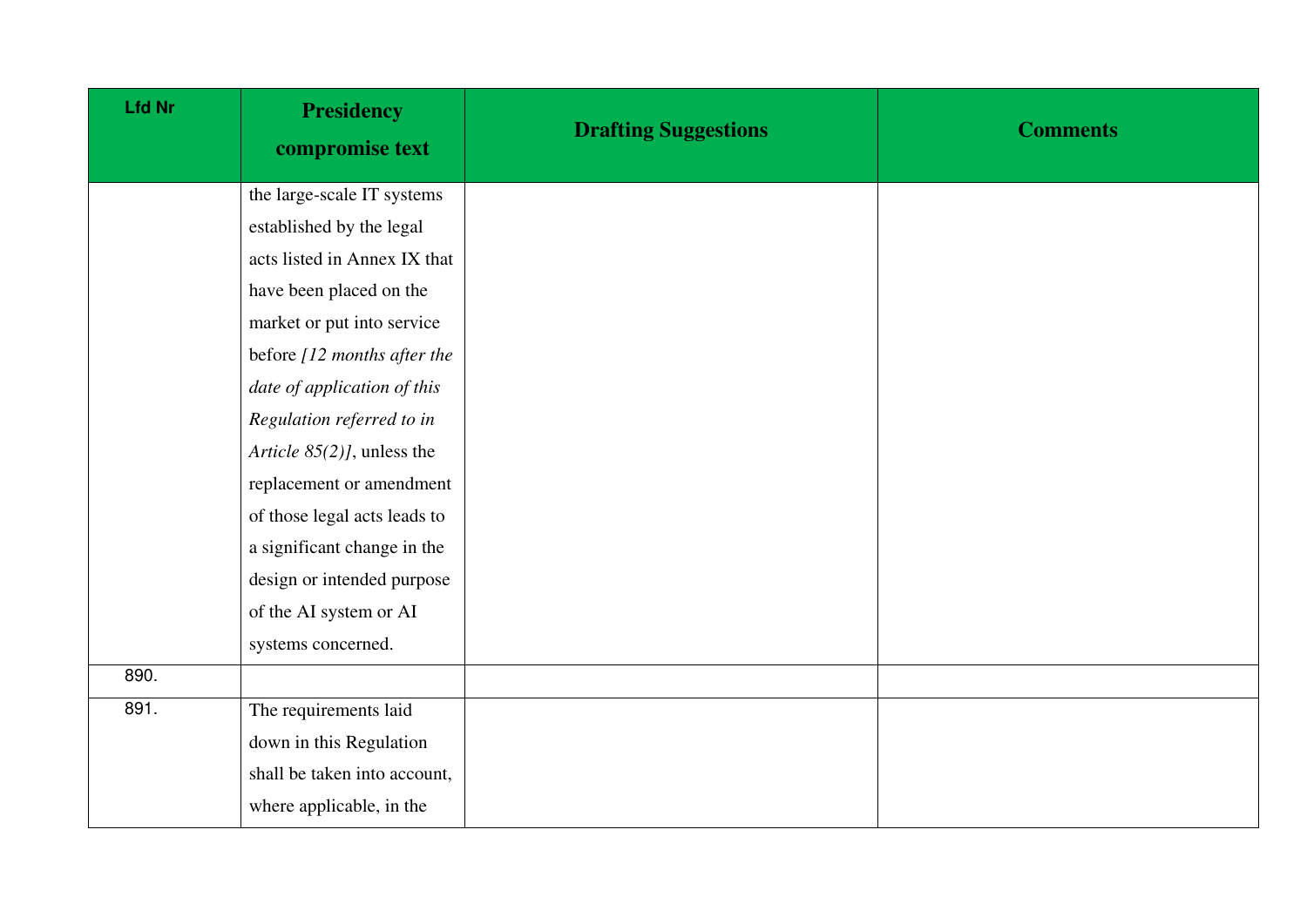| <b>Lfd Nr</b> | <b>Presidency</b><br>compromise text | <b>Drafting Suggestions</b> | <b>Comments</b> |
|---------------|--------------------------------------|-----------------------------|-----------------|
|               | evaluation of each large-            |                             |                 |
|               | scale IT systems                     |                             |                 |
|               | established by the legal             |                             |                 |
|               | acts listed in Annex IX to           |                             |                 |
|               | be undertaken as provided            |                             |                 |
|               | for in those respective acts.        |                             |                 |
| 892.          |                                      |                             |                 |
| 893.          | This Regulation shall<br>2.          |                             |                 |
|               | apply to the high-risk AI            |                             |                 |
|               | systems, other than the              |                             |                 |
|               | ones referred to in                  |                             |                 |
|               | paragraph 1, that have been          |                             |                 |
|               | placed on the market or put          |                             |                 |
|               | into service before [date of         |                             |                 |
|               | application of this                  |                             |                 |
|               | Regulation referred to in            |                             |                 |
|               | Article 85(2)], only if, from        |                             |                 |
|               | that date, those systems are         |                             |                 |
|               | subject to significant               |                             |                 |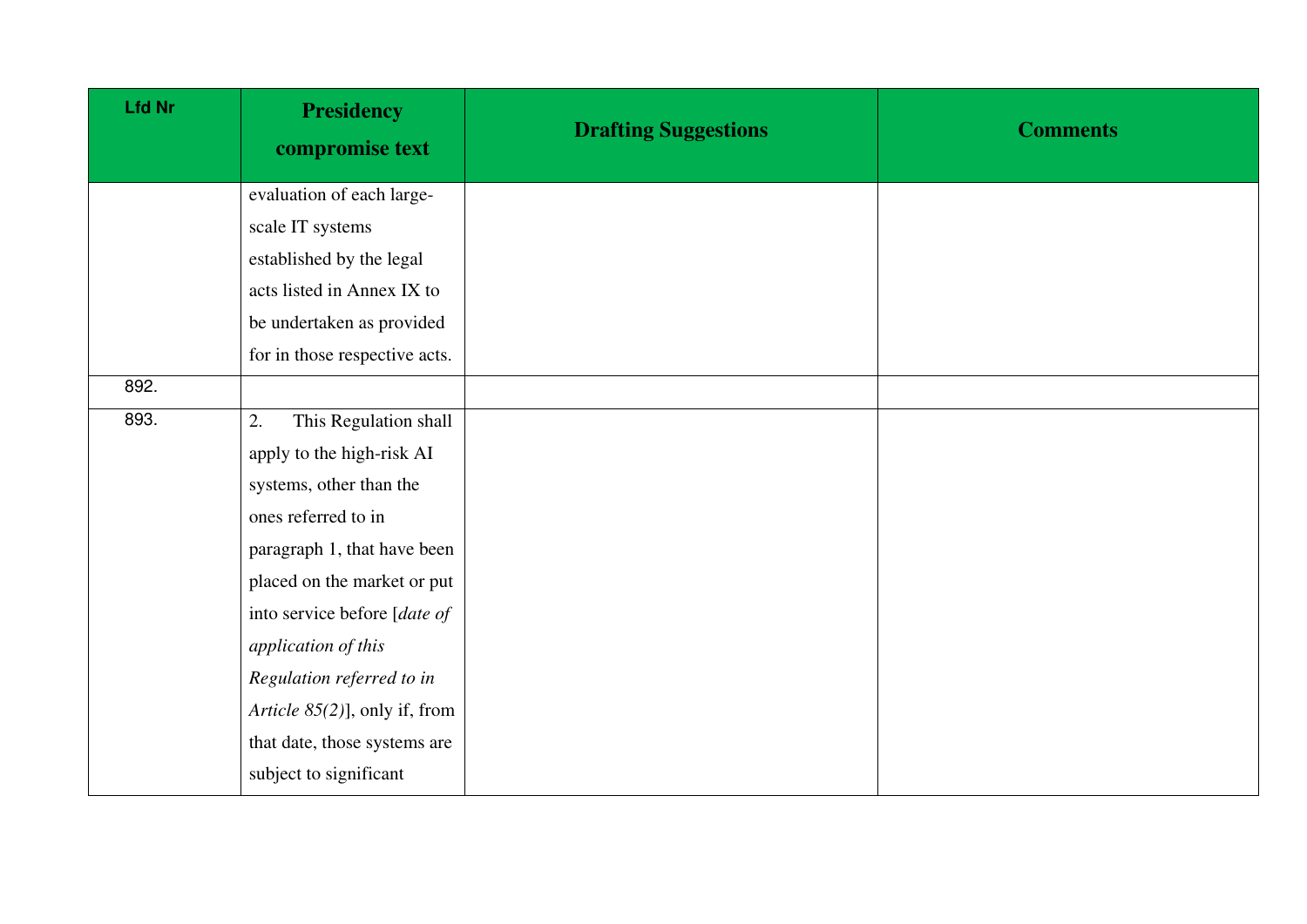| <b>Lfd Nr</b> | <b>Presidency</b><br>compromise text | <b>Drafting Suggestions</b> | <b>Comments</b> |
|---------------|--------------------------------------|-----------------------------|-----------------|
|               | changes in their design or           |                             |                 |
|               | intended purpose.                    |                             |                 |
| 894.          |                                      |                             |                 |
| 895.          | Article 84                           |                             |                 |
|               | Evaluation and review                |                             |                 |
| 896.          |                                      |                             |                 |
| 897.          | The Commission<br>$+$                |                             |                 |
|               | shall assess the need for            |                             |                 |
|               | amendment of the list in             |                             |                 |
|               | Annex III once a year                |                             |                 |
|               | following the entry into             |                             |                 |
|               | force of this Regulation.            |                             |                 |
| 898.          |                                      |                             |                 |
| 899.          | <b>The Commission</b><br>1a.         |                             |                 |
|               | shall assess the need for            |                             |                 |
|               | amendment of the list in             |                             |                 |
|               | <b>Annex I every 24 months</b>       |                             |                 |
|               | following the entry into             |                             |                 |
|               | force of this Regulation             |                             |                 |
|               | and until the end of the             |                             |                 |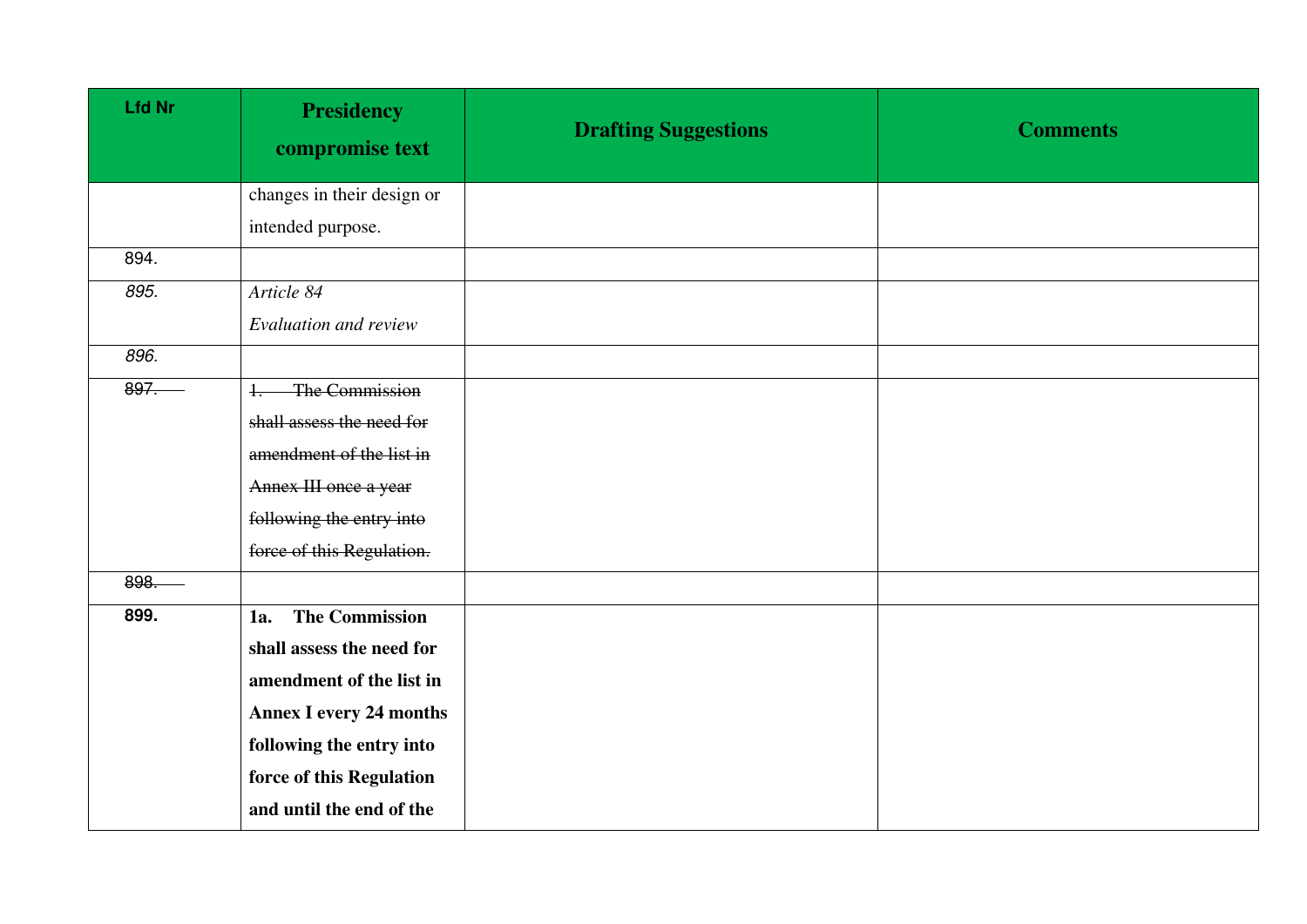| <b>Lfd Nr</b> | <b>Presidency</b><br>compromise text | <b>Drafting Suggestions</b> | <b>Comments</b> |
|---------------|--------------------------------------|-----------------------------|-----------------|
|               | period of the delegation             |                             |                 |
|               | of power. The findings of            |                             |                 |
|               | that assessment shall be             |                             |                 |
|               | presented to the                     |                             |                 |
|               | <b>European Parliament and</b>       |                             |                 |
|               | the Council.                         |                             |                 |
| 900.          |                                      |                             |                 |
| 901.          | 1b. The Commission                   |                             |                 |
|               | shall assess the need for            |                             |                 |
|               | amendment of the list in             |                             |                 |
|               | <b>Annex III every 24</b>            |                             |                 |
|               | months following the                 |                             |                 |
|               | entry into force of this             |                             |                 |
|               | <b>Regulation and until the</b>      |                             |                 |
|               | end of the period of the             |                             |                 |
|               | delegation of power. The             |                             |                 |
|               | findings of that                     |                             |                 |
|               | assessment shall be                  |                             |                 |
|               | presented to the                     |                             |                 |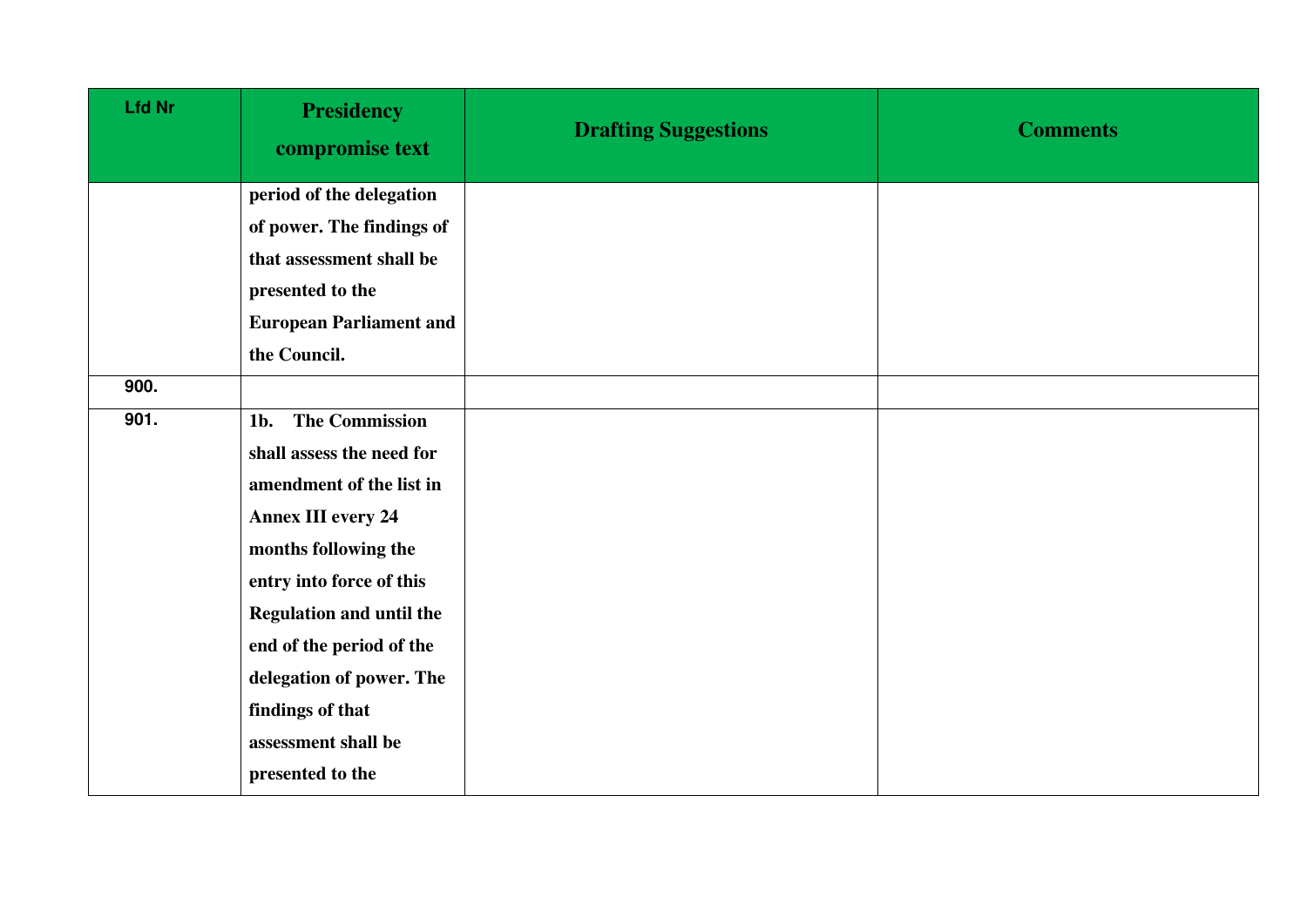| <b>Lfd Nr</b>                  | <b>Presidency</b><br>compromise text | <b>Drafting Suggestions</b> | <b>Comments</b> |
|--------------------------------|--------------------------------------|-----------------------------|-----------------|
|                                | <b>European Parliament and</b>       |                             |                 |
|                                | the Council.                         |                             |                 |
| $\overline{90}$ <sub>2</sub> . |                                      |                             |                 |
| 903.                           | 2.<br>By [three years after          |                             |                 |
|                                | the date of application of           |                             |                 |
|                                | this Regulation referred to          |                             |                 |
|                                | in Article $85(2)$ ] and every       |                             |                 |
|                                | four years thereafter, the           |                             |                 |
|                                | Commission shall submit a            |                             |                 |
|                                | report on the evaluation             |                             |                 |
|                                | and review of this                   |                             |                 |
|                                | Regulation to the European           |                             |                 |
|                                | Parliament and to the                |                             |                 |
|                                | Council. The reports shall           |                             |                 |
|                                | be made public.                      |                             |                 |
| 904.                           |                                      |                             |                 |
| 905.                           | The reports referred<br>3.           |                             |                 |
|                                | to in paragraph 2 shall              |                             |                 |
|                                | devote specific attention to         |                             |                 |
|                                | the following:                       |                             |                 |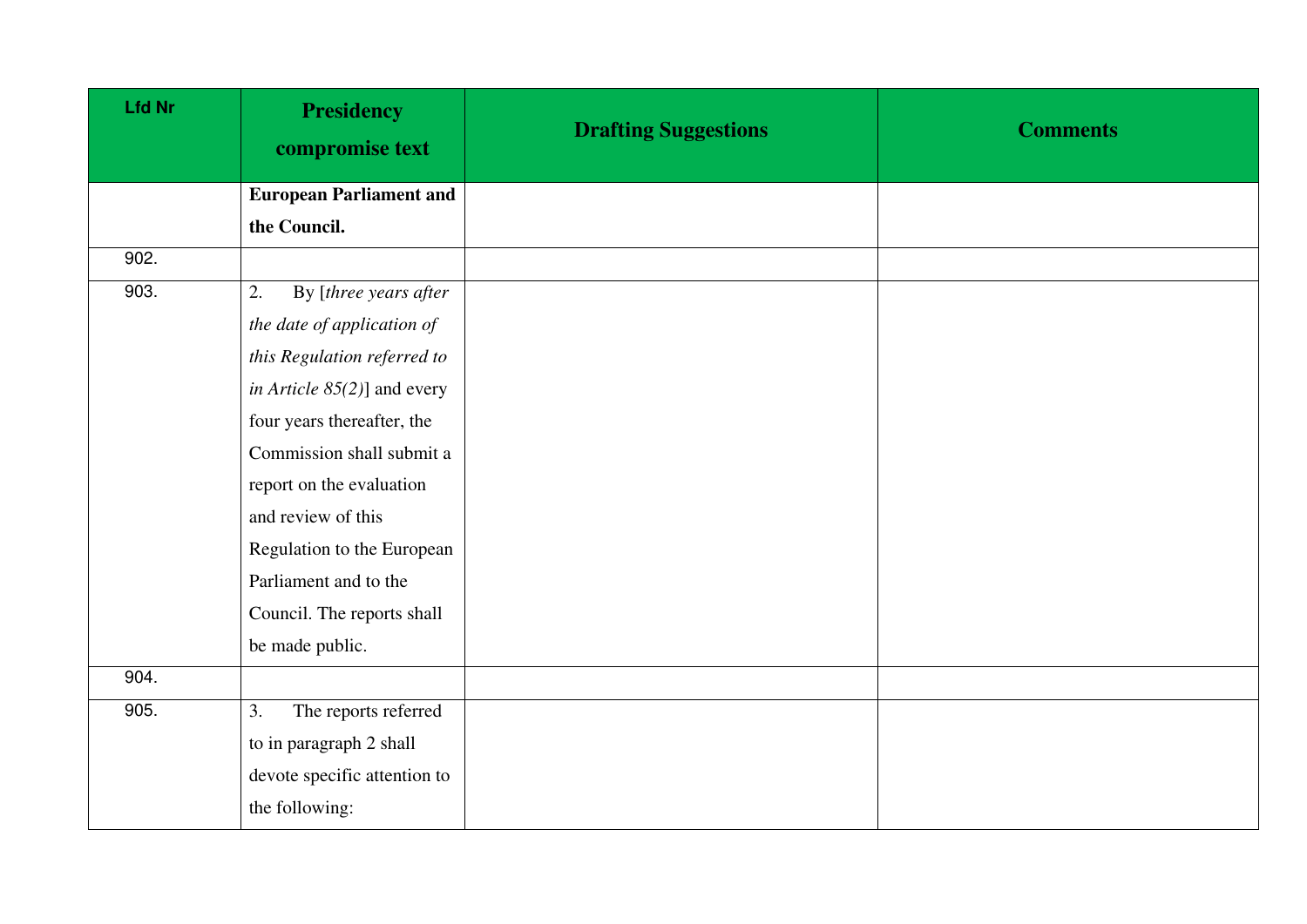| <b>Lfd Nr</b> | <b>Presidency</b><br>compromise text | <b>Drafting Suggestions</b>                          | <b>Comments</b> |
|---------------|--------------------------------------|------------------------------------------------------|-----------------|
| 906.          |                                      |                                                      |                 |
| 907.          | the status of the<br>(a)             |                                                      |                 |
|               | financial and human                  |                                                      |                 |
|               | resources of the national            |                                                      |                 |
|               | competent authorities in             |                                                      |                 |
|               | order to effectively perform         |                                                      |                 |
|               | the tasks assigned to them           |                                                      |                 |
|               | under this Regulation;               |                                                      |                 |
| 908.          |                                      |                                                      |                 |
| 909.          | the state of penalties,<br>(b)       | the state of penalties, and notably administrative   |                 |
|               | and notably administrative           | fines as referred to in Article $71(1)$ , applied by |                 |
|               | fines as referred to in              | Member States to infringements of the provisions of  |                 |
|               | Article $71(1)$ , applied by         | this Regulation.;                                    |                 |
|               | Member States to                     |                                                      |                 |
|               | infringements of the                 |                                                      |                 |
|               | provisions of this                   |                                                      |                 |
|               | Regulation.                          |                                                      |                 |
| 910.          |                                      | (new) the status of the EU database for stand-alone  |                 |
|               |                                      | high-risk AI systems and planned developments;       |                 |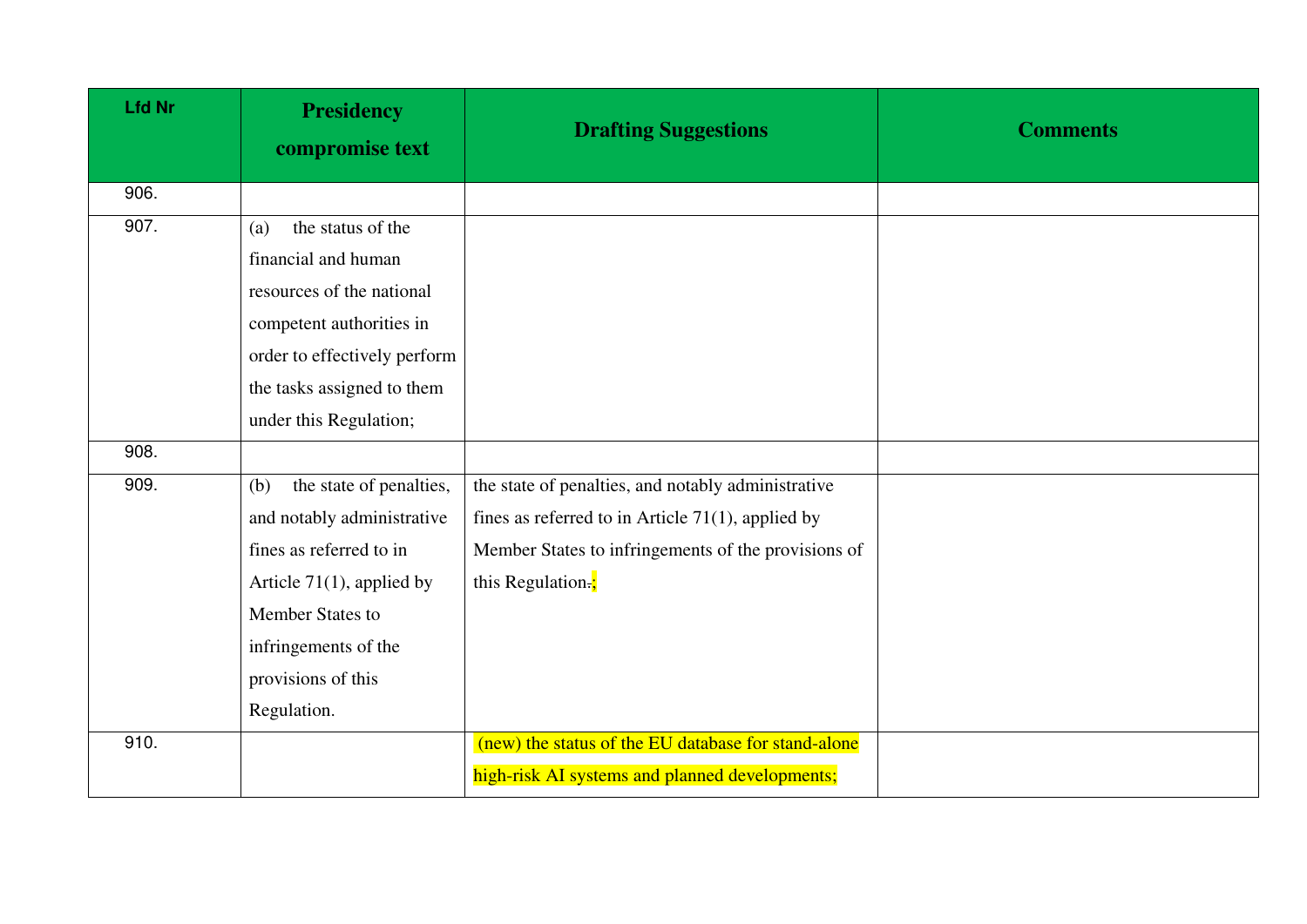| <b>Lfd Nr</b> | <b>Presidency</b><br>compromise text | <b>Drafting Suggestions</b>                           | <b>Comments</b> |
|---------------|--------------------------------------|-------------------------------------------------------|-----------------|
| 911.          |                                      | (new) the state of measures in support of innovation, |                 |
|               |                                      | in particular measures for SME providers;             |                 |
| 912.          |                                      | (new) the state of the code of conduct and the        |                 |
|               |                                      | application to AI systems other than high-risk AI     |                 |
|               |                                      | systems.                                              |                 |
| 913.          |                                      |                                                       |                 |
| 914.          | Within [three years]<br>4.           |                                                       |                 |
|               | after the date of                    |                                                       |                 |
|               | application of this                  |                                                       |                 |
|               | Regulation referred to in            |                                                       |                 |
|               | Article $85(2)$ ] and every          |                                                       |                 |
|               | four years thereafter, the           |                                                       |                 |
|               | Commission shall evaluate            |                                                       |                 |
|               | the impact and                       |                                                       |                 |
|               | effectiveness of codes of            |                                                       |                 |
|               | conduct to foster the                |                                                       |                 |
|               | application of the                   |                                                       |                 |
|               | requirements set out in              |                                                       |                 |
|               | Title III, Chapter 2 and             |                                                       |                 |
|               | possibly other additional            |                                                       |                 |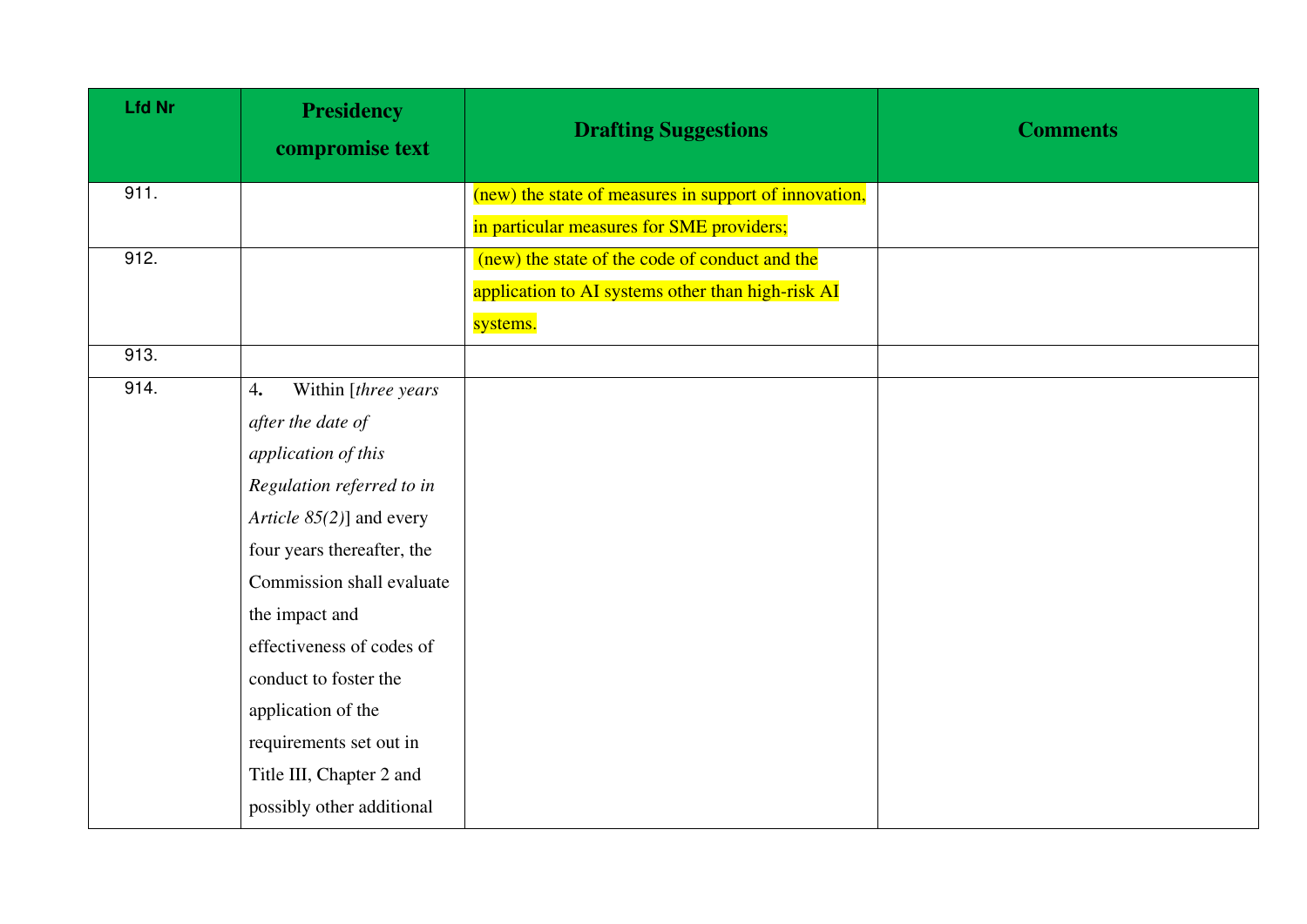| <b>Lfd Nr</b> | <b>Presidency</b><br>compromise text | <b>Drafting Suggestions</b> | <b>Comments</b> |
|---------------|--------------------------------------|-----------------------------|-----------------|
|               | requirements for AI                  |                             |                 |
|               | systems other than high-             |                             |                 |
|               | risk AI systems.                     |                             |                 |
| 915.          |                                      |                             |                 |
| 916.          | For the purpose of<br>5.             |                             |                 |
|               | paragraphs 1 to 43 the               |                             |                 |
|               | Board, the Member States             |                             |                 |
|               | and national competent               |                             |                 |
|               | authorities shall provide the        |                             |                 |
|               | Commission with                      |                             |                 |
|               | information on its request.          |                             |                 |
| 917.          |                                      |                             |                 |
| 918.          | In carrying out the<br>6.            |                             |                 |
|               | evaluations and reviews              |                             |                 |
|               | referred to in paragraphs 1          |                             |                 |
|               | to 43 the Commission shall           |                             |                 |
|               | take into account the                |                             |                 |
|               | positions and findings of            |                             |                 |
|               | the Board, of the European           |                             |                 |
|               | Parliament, of the Council,          |                             |                 |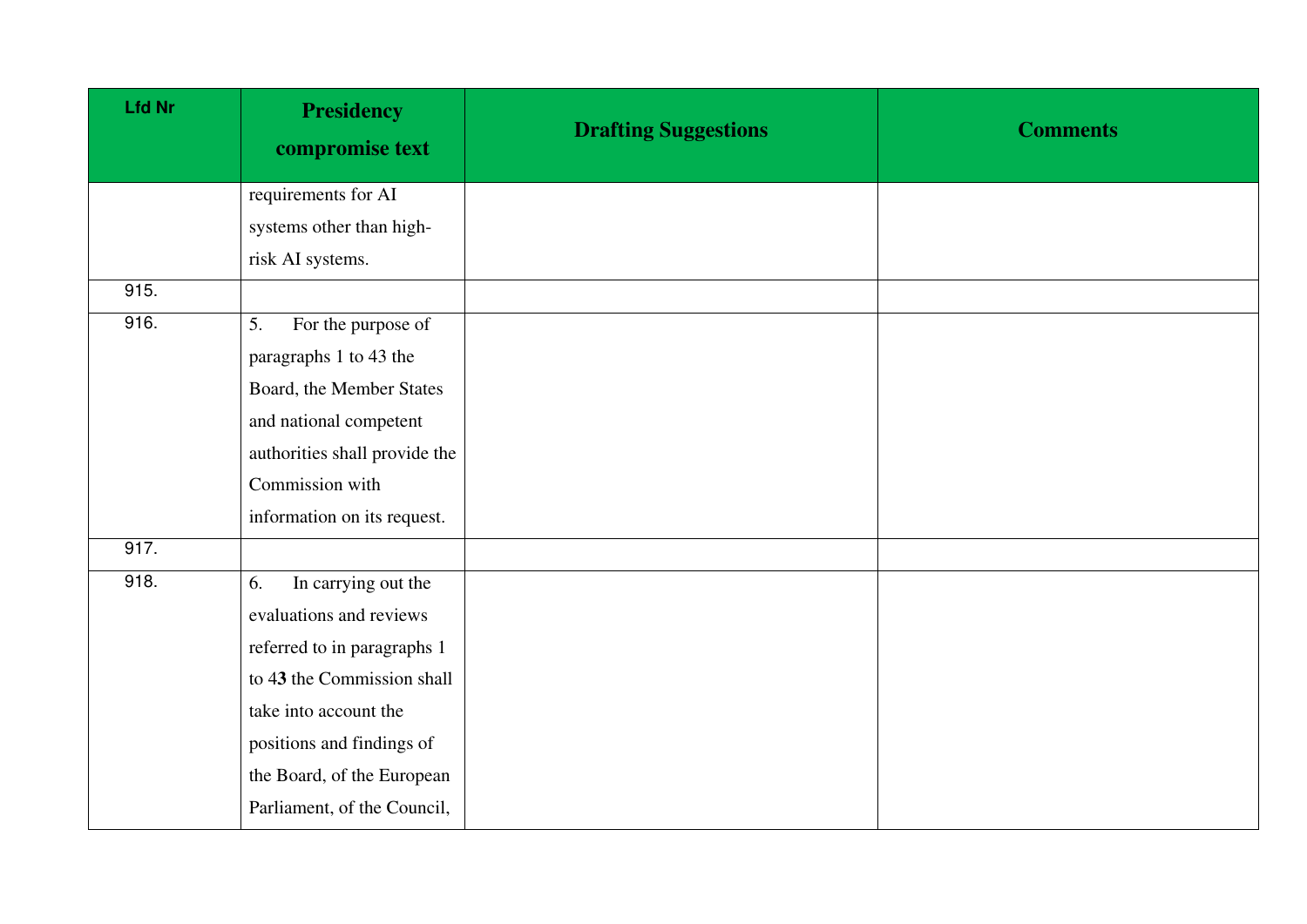| <b>Lfd Nr</b> | <b>Presidency</b><br>compromise text | <b>Drafting Suggestions</b> | <b>Comments</b> |
|---------------|--------------------------------------|-----------------------------|-----------------|
|               | and of other relevant                |                             |                 |
|               | bodies or sources.                   |                             |                 |
| 919.          |                                      |                             |                 |
| 920.          | The Commission<br>7.                 |                             |                 |
|               | shall, if necessary, submit          |                             |                 |
|               | appropriate proposals to             |                             |                 |
|               | amend this Regulation, in            |                             |                 |
|               | particular taking into               |                             |                 |
|               | account developments in              |                             |                 |
|               | technology and in the light          |                             |                 |
|               | of the state of progress in          |                             |                 |
|               | the information society.             |                             |                 |
| 921.          |                                      |                             |                 |
| 922.          | Article 85                           |                             |                 |
|               | Entry into force and                 |                             |                 |
|               | application                          |                             |                 |
| 923.          |                                      |                             |                 |
| 924.          | This Regulation shall<br>1.          |                             |                 |
|               | enter into force on the              |                             |                 |
|               | twentieth day following              |                             |                 |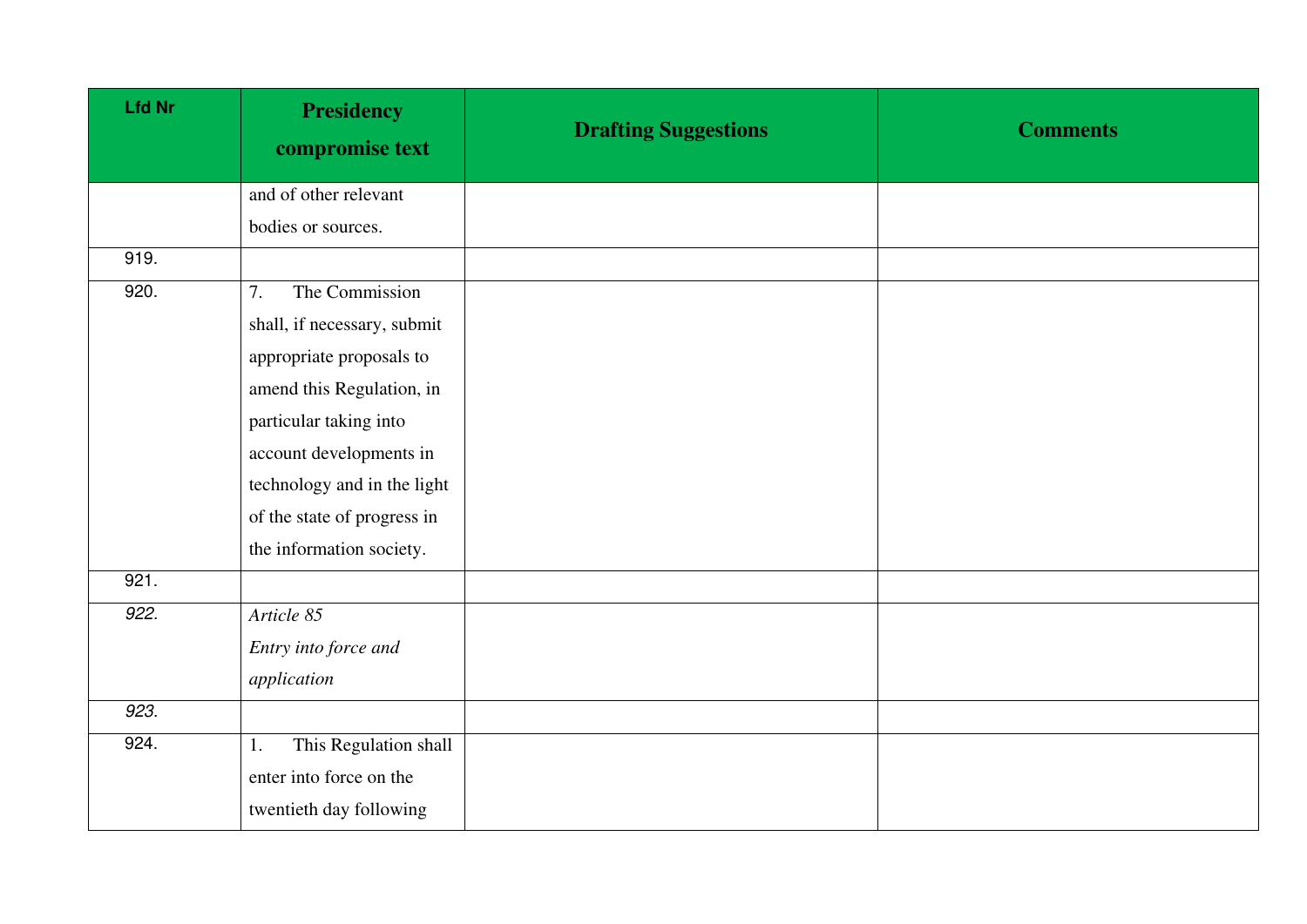| <b>Lfd Nr</b> | <b>Presidency</b><br>compromise text | <b>Drafting Suggestions</b> | <b>Comments</b> |
|---------------|--------------------------------------|-----------------------------|-----------------|
|               | that of its publication in the       |                             |                 |
|               | Official Journal of the              |                             |                 |
|               | European Union.                      |                             |                 |
| 925.          |                                      |                             |                 |
| 926.          | This Regulation shall<br>2.          |                             |                 |
|               | apply from [24 months]               |                             |                 |
|               | following the entering into          |                             |                 |
|               | force of the Regulation].            |                             |                 |
| 927.          |                                      |                             |                 |
| 928.          | 3.<br>By way of derogation           |                             |                 |
|               | from paragraph 2:                    |                             |                 |
| 929.          |                                      |                             |                 |
| 930.          | Title III, Chapter 4<br>(a)          |                             |                 |
|               | and Title VI shall apply             |                             |                 |
|               | from [three months]                  |                             |                 |
|               | following the entry into             |                             |                 |
|               | force of this Regulation];           |                             |                 |
| 931.          |                                      |                             |                 |
| 932.          | Article 71 shall apply<br>(b)        |                             |                 |
|               | from [twelve months                  |                             |                 |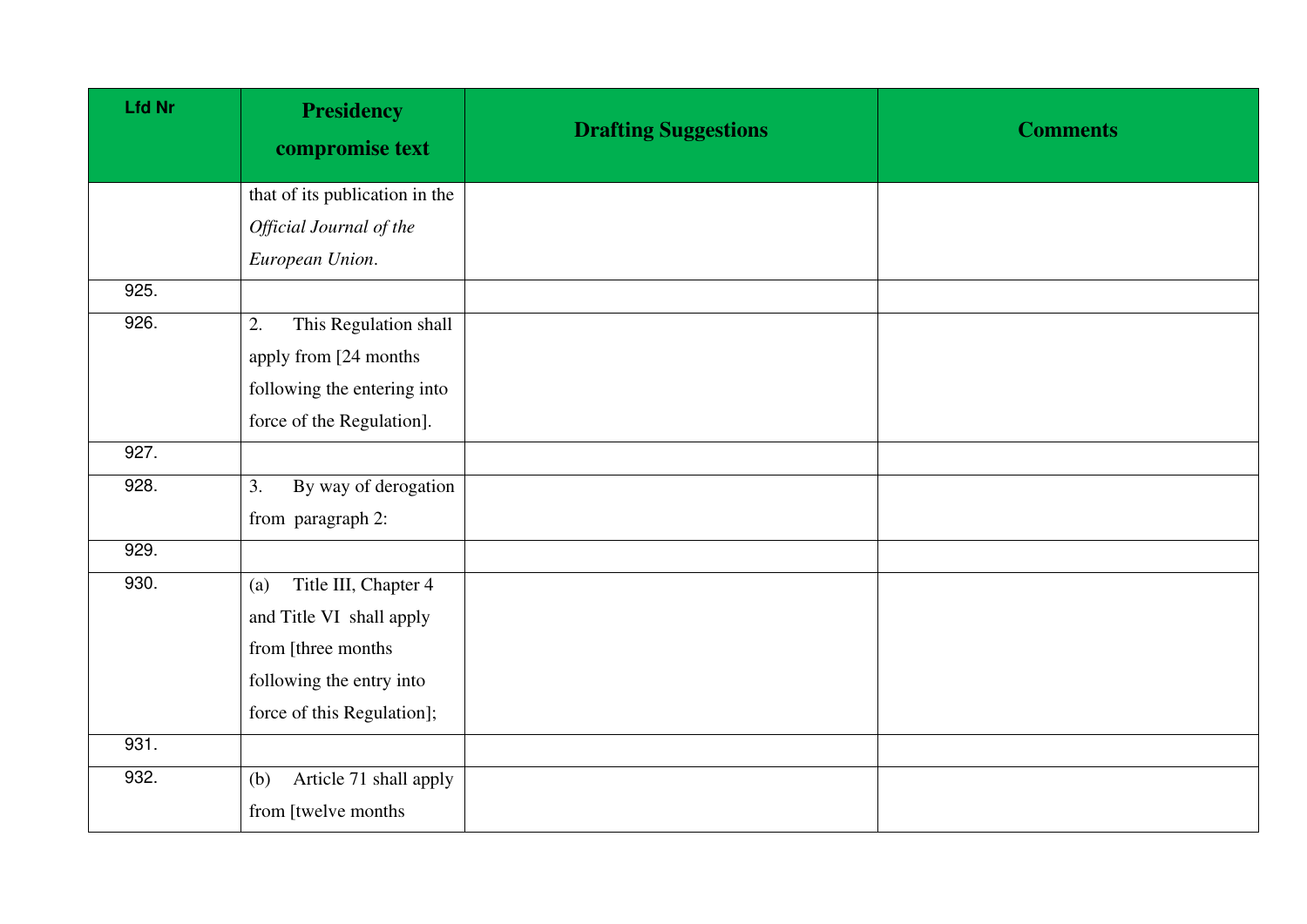| <b>Lfd Nr</b> | <b>Presidency</b><br>compromise text | <b>Drafting Suggestions</b> | <b>Comments</b> |
|---------------|--------------------------------------|-----------------------------|-----------------|
|               | following the entry into             |                             |                 |
|               | force of this Regulation].           |                             |                 |
| 933.          |                                      |                             |                 |
| 934.          | This Regulation shall be             |                             |                 |
|               | binding in its entirety and          |                             |                 |
|               | directly applicable in all           |                             |                 |
|               | Member States.                       |                             |                 |
| 935.          |                                      |                             |                 |
| 936.          | Done at Brussels,                    |                             |                 |
| 937.          |                                      |                             |                 |
| 938.          | For the European                     |                             |                 |
|               | <b>Parliament For the Council</b>    |                             |                 |
| 939.          |                                      |                             |                 |
| 940.          | The President<br><b>The</b>          |                             |                 |
|               | President                            |                             |                 |
| 941.          |                                      |                             |                 |
| 942.          |                                      |                             |                 |
| 943.          |                                      |                             |                 |
| 944.          | <b>ANNEX IV</b>                      |                             |                 |
|               | <b>TECHNICAL</b>                     |                             |                 |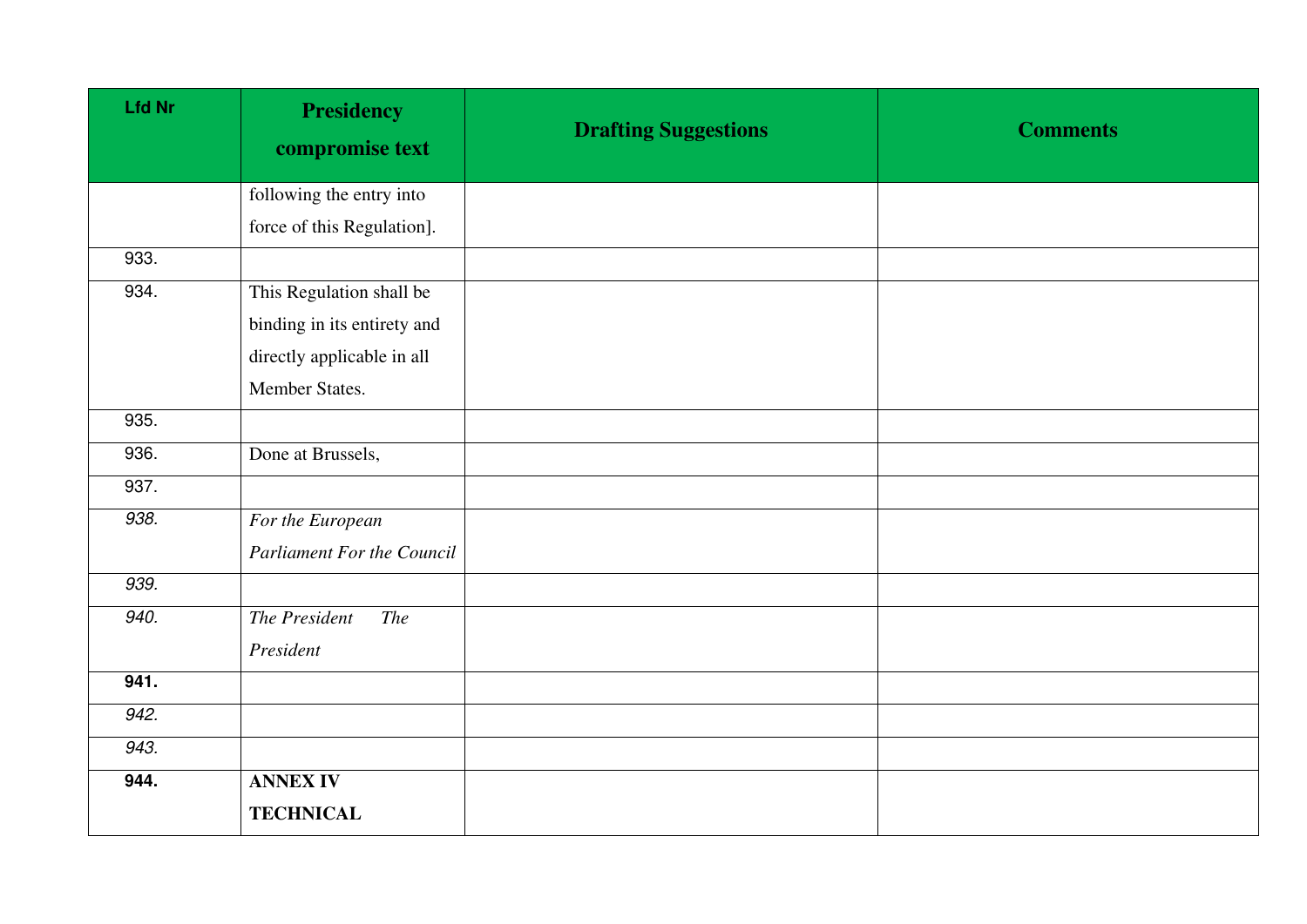| <b>Lfd Nr</b> | <b>Presidency</b><br>compromise text | <b>Drafting Suggestions</b> | <b>Comments</b> |
|---------------|--------------------------------------|-----------------------------|-----------------|
|               | <b>DOCUMENTATION</b>                 |                             |                 |
|               | referred to in Article               |                             |                 |
|               | 11(1)                                |                             |                 |
| 945.          |                                      |                             |                 |
| 946.          | The technical                        |                             |                 |
|               | documentation referred to            |                             |                 |
|               | in Article $11(1)$ shall             |                             |                 |
|               | contain at least the                 |                             |                 |
|               | following information, as            |                             |                 |
|               | applicable to the relevant           |                             |                 |
|               | AI system:                           |                             |                 |
| 947.          |                                      |                             |                 |
| 948.          | A general description<br>1.          |                             |                 |
|               | of the AI system including:          |                             |                 |
| 949.          |                                      |                             |                 |
| 950.          | its intended purpose,<br>(a)         |                             |                 |
|               | the person/s developing the          |                             |                 |
|               | system the date and the              |                             |                 |
|               | version of the system;               |                             |                 |
| 951.          |                                      |                             |                 |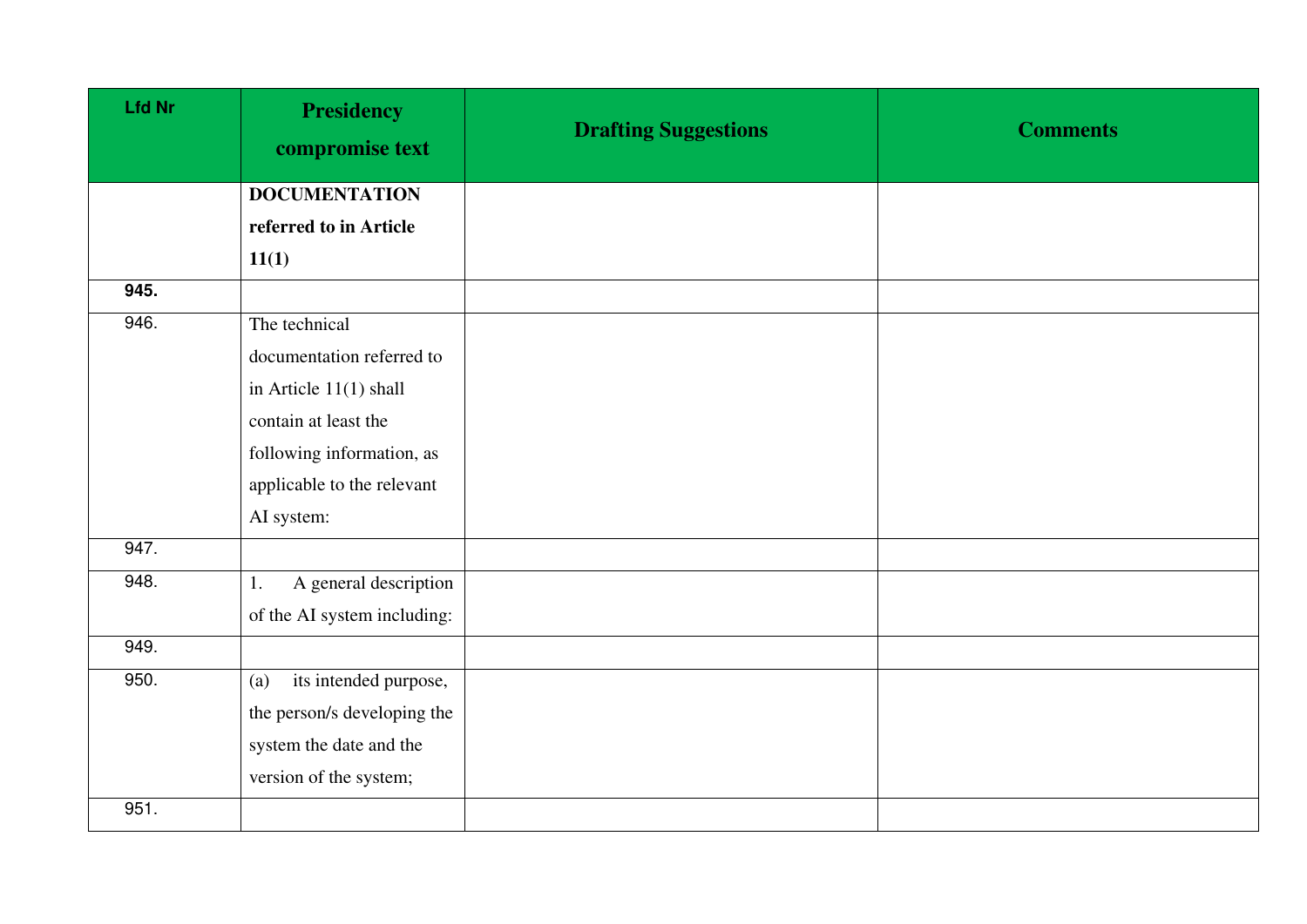| <b>Lfd Nr</b> | <b>Presidency</b><br>compromise text | <b>Drafting Suggestions</b> | <b>Comments</b> |
|---------------|--------------------------------------|-----------------------------|-----------------|
| 952.          | how the AI system<br>(b)             |                             |                 |
|               | interacts or can be used to          |                             |                 |
|               | interact with hardware or            |                             |                 |
|               | software that is not part of         |                             |                 |
|               | the AI system itself, where          |                             |                 |
|               | applicable;                          |                             |                 |
| 953.          |                                      |                             |                 |
| 954.          | the versions of<br>(c)               |                             |                 |
|               | relevant software or                 |                             |                 |
|               | firmware and any                     |                             |                 |
|               | requirement related to               |                             |                 |
|               | version update;                      |                             |                 |
| 955.          |                                      |                             |                 |
| 956.          | the description of all<br>(d)        |                             |                 |
|               | forms in which the AI                |                             |                 |
|               | system is placed on the              |                             |                 |
|               | market or put into service;          |                             |                 |
| 957.          |                                      |                             |                 |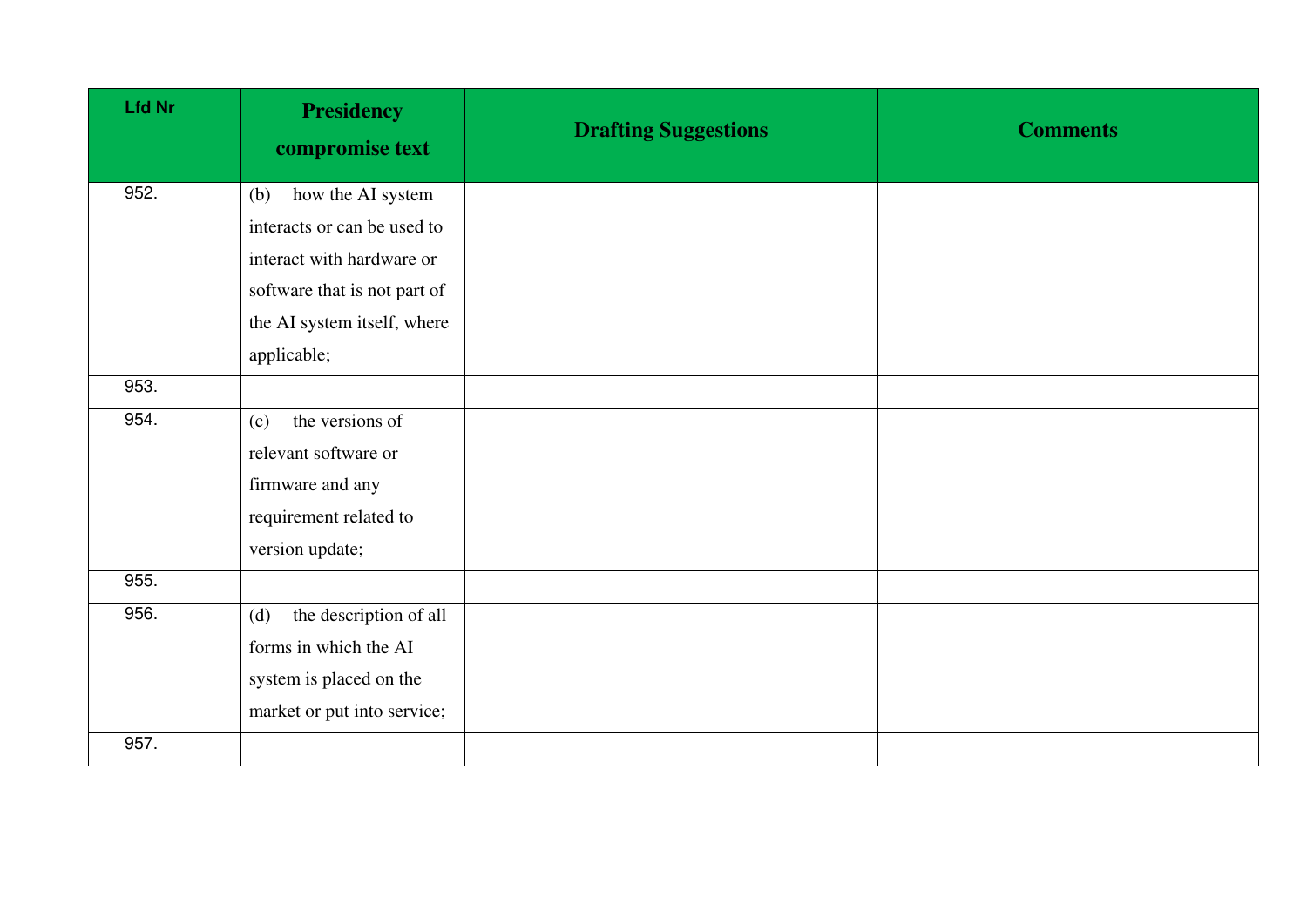| <b>Lfd Nr</b> | <b>Presidency</b><br>compromise text | <b>Drafting Suggestions</b> | <b>Comments</b> |
|---------------|--------------------------------------|-----------------------------|-----------------|
| 958.          | the description of<br>(e)            |                             |                 |
|               | hardware on which the AI             |                             |                 |
|               | system is intended to run;           |                             |                 |
| 959.          |                                      |                             |                 |
| 960.          | where the AI system<br>(f)           |                             |                 |
|               | is a component of products,          |                             |                 |
|               | photographs or illustrations         |                             |                 |
|               | showing external features,           |                             |                 |
|               | marking and internal layout          |                             |                 |
|               | of those products;                   |                             |                 |
| 961.          |                                      |                             |                 |
| 962.          | instructions of use for<br>(g)       |                             |                 |
|               | the user and, where                  |                             |                 |
|               | applicable installation              |                             |                 |
|               | instructions;                        |                             |                 |
| 963.          |                                      |                             |                 |
| 964.          | A detailed<br>2.                     |                             |                 |
|               | description of the elements          |                             |                 |
|               | of the AI system and of the          |                             |                 |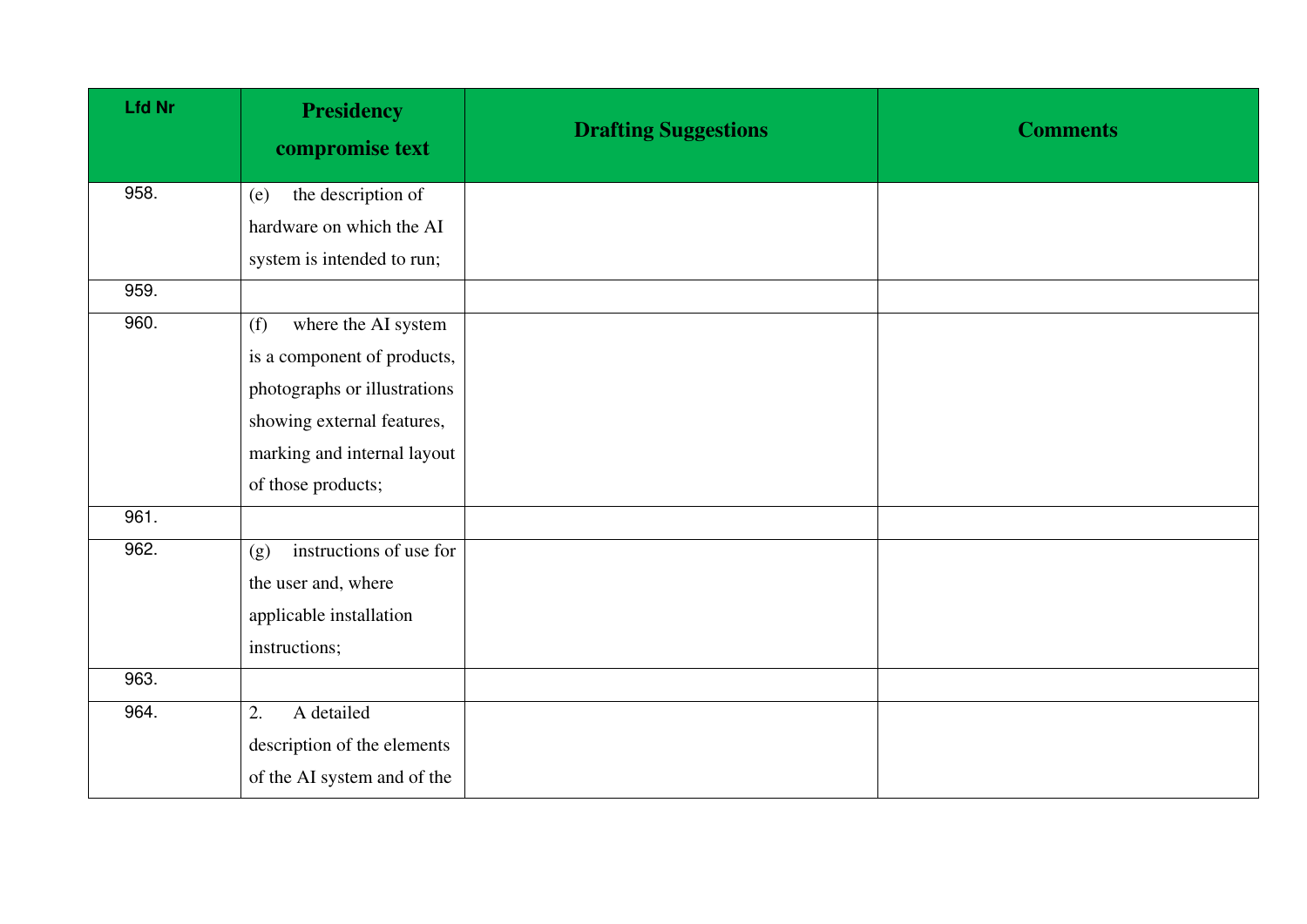| <b>Lfd Nr</b> | <b>Presidency</b><br>compromise text | <b>Drafting Suggestions</b> | <b>Comments</b> |
|---------------|--------------------------------------|-----------------------------|-----------------|
|               | process for its                      |                             |                 |
|               | development, including:              |                             |                 |
| 965.          |                                      |                             |                 |
| 966.          | the methods and<br>(a)               |                             |                 |
|               | steps performed for the              |                             |                 |
|               | development of the AI                |                             |                 |
|               | system, including, where             |                             |                 |
|               | relevant, recourse to pre-           |                             |                 |
|               | trained systems or tools             |                             |                 |
|               | provided by third parties            |                             |                 |
|               | and how these have been              |                             |                 |
|               | used, integrated or                  |                             |                 |
|               | modified by the provider;            |                             |                 |
| 967.          |                                      |                             |                 |
| 968.          | the design<br>(b)                    |                             |                 |
|               | specifications of the                |                             |                 |
|               | system, namely the general           |                             |                 |
|               | logic of the AI system and           |                             |                 |
|               | of the algorithms; the key           |                             |                 |
|               | design choices including             |                             |                 |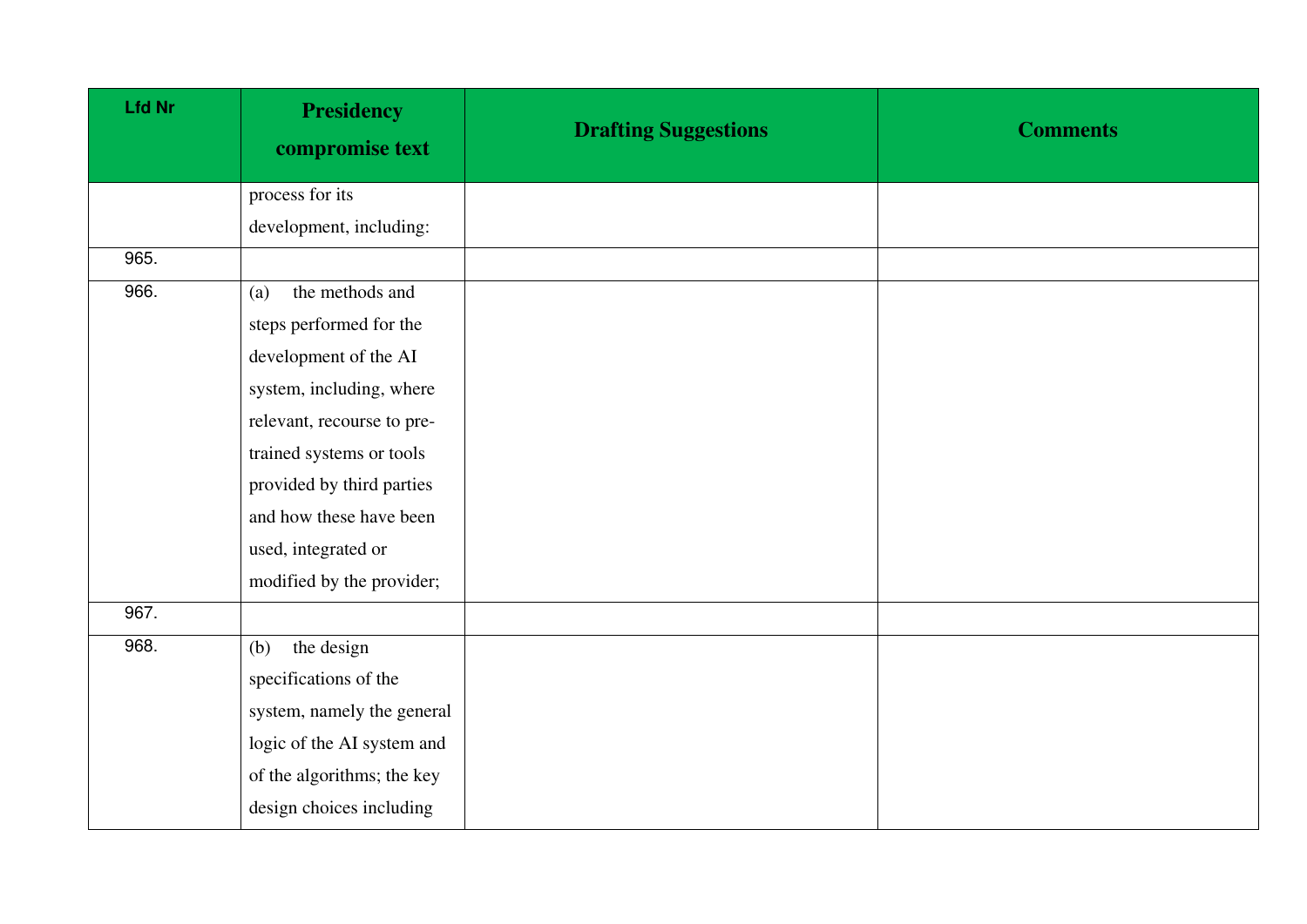| <b>Lfd Nr</b> | <b>Presidency</b><br>compromise text | <b>Drafting Suggestions</b> | <b>Comments</b> |
|---------------|--------------------------------------|-----------------------------|-----------------|
|               | the rationale and                    |                             |                 |
|               | assumptions made, also               |                             |                 |
|               | with regard to persons or            |                             |                 |
|               | groups of persons on which           |                             |                 |
|               | the system is intended to be         |                             |                 |
|               | used; the main                       |                             |                 |
|               | classification choices; what         |                             |                 |
|               | the system is designed to            |                             |                 |
|               | optimise for and the                 |                             |                 |
|               | relevance of the different           |                             |                 |
|               | parameters; the decisions            |                             |                 |
|               | about any possible trade-            |                             |                 |
|               | off made regarding the               |                             |                 |
|               | technical solutions adopted          |                             |                 |
|               | to comply with the                   |                             |                 |
|               | requirements set out in              |                             |                 |
|               | Title III, Chapter 2;                |                             |                 |
| 969.          |                                      |                             |                 |
| 970.          | the description of the<br>(c)        |                             |                 |
|               | system architecture                  |                             |                 |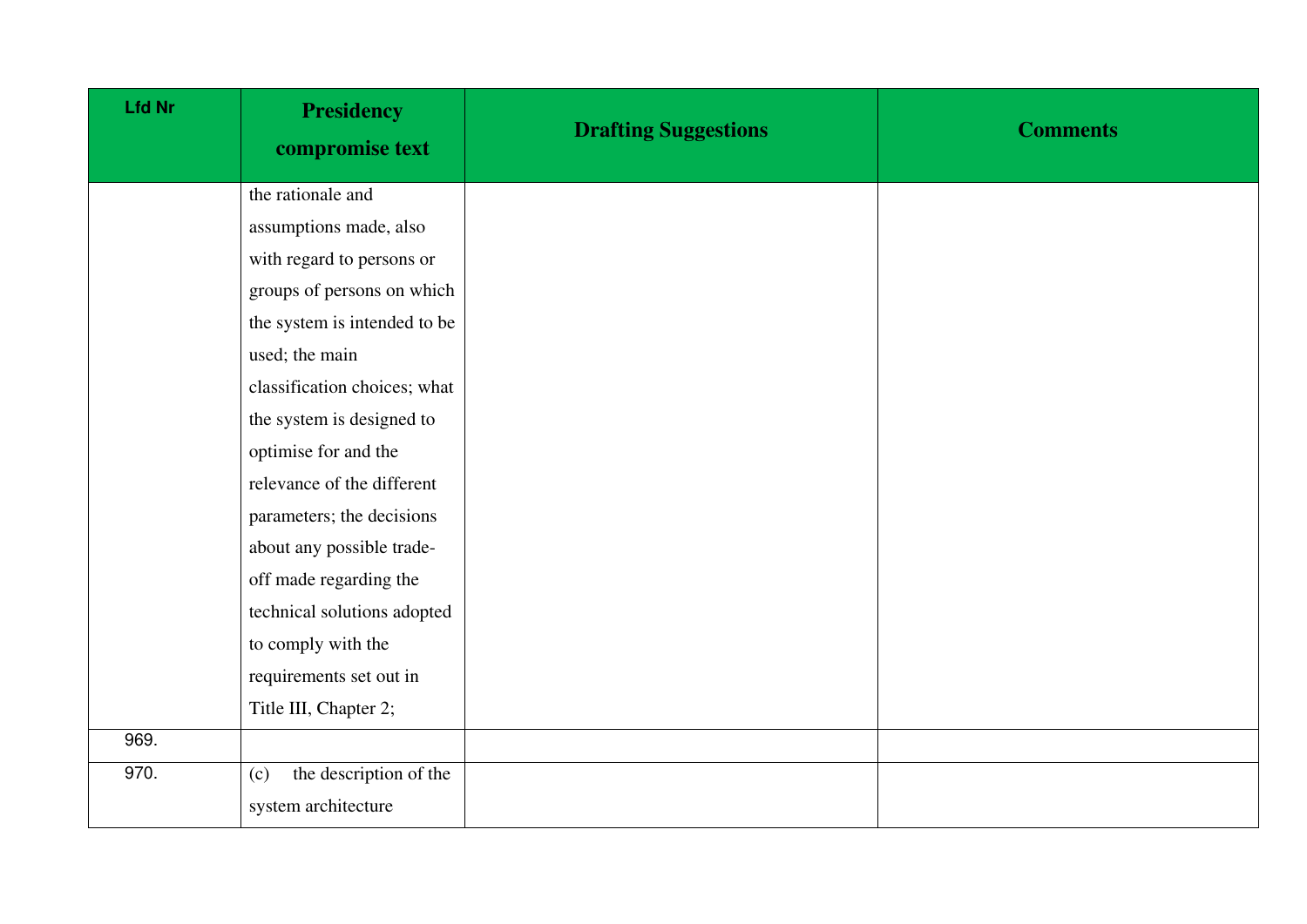| <b>Lfd Nr</b> | <b>Presidency</b><br>compromise text | <b>Drafting Suggestions</b> | <b>Comments</b> |
|---------------|--------------------------------------|-----------------------------|-----------------|
|               | explaining how software              |                             |                 |
|               | components build on or               |                             |                 |
|               | feed into each other and             |                             |                 |
|               | integrate into the overall           |                             |                 |
|               | processing; the                      |                             |                 |
|               | computational resources              |                             |                 |
|               | used to develop, train, test         |                             |                 |
|               | and validate the AI system;          |                             |                 |
| 971.          |                                      |                             |                 |
| 972.          | where relevant, the<br>(d)           |                             |                 |
|               | data requirements in terms           |                             |                 |
|               | of datasheets describing the         |                             |                 |
|               | training methodologies and           |                             |                 |
|               | techniques and the training          |                             |                 |
|               | data sets used, including            |                             |                 |
|               | information about the                |                             |                 |
|               | provenance of those data             |                             |                 |
|               | sets, their scope and main           |                             |                 |
|               | characteristics; how the             |                             |                 |
|               | data was obtained and                |                             |                 |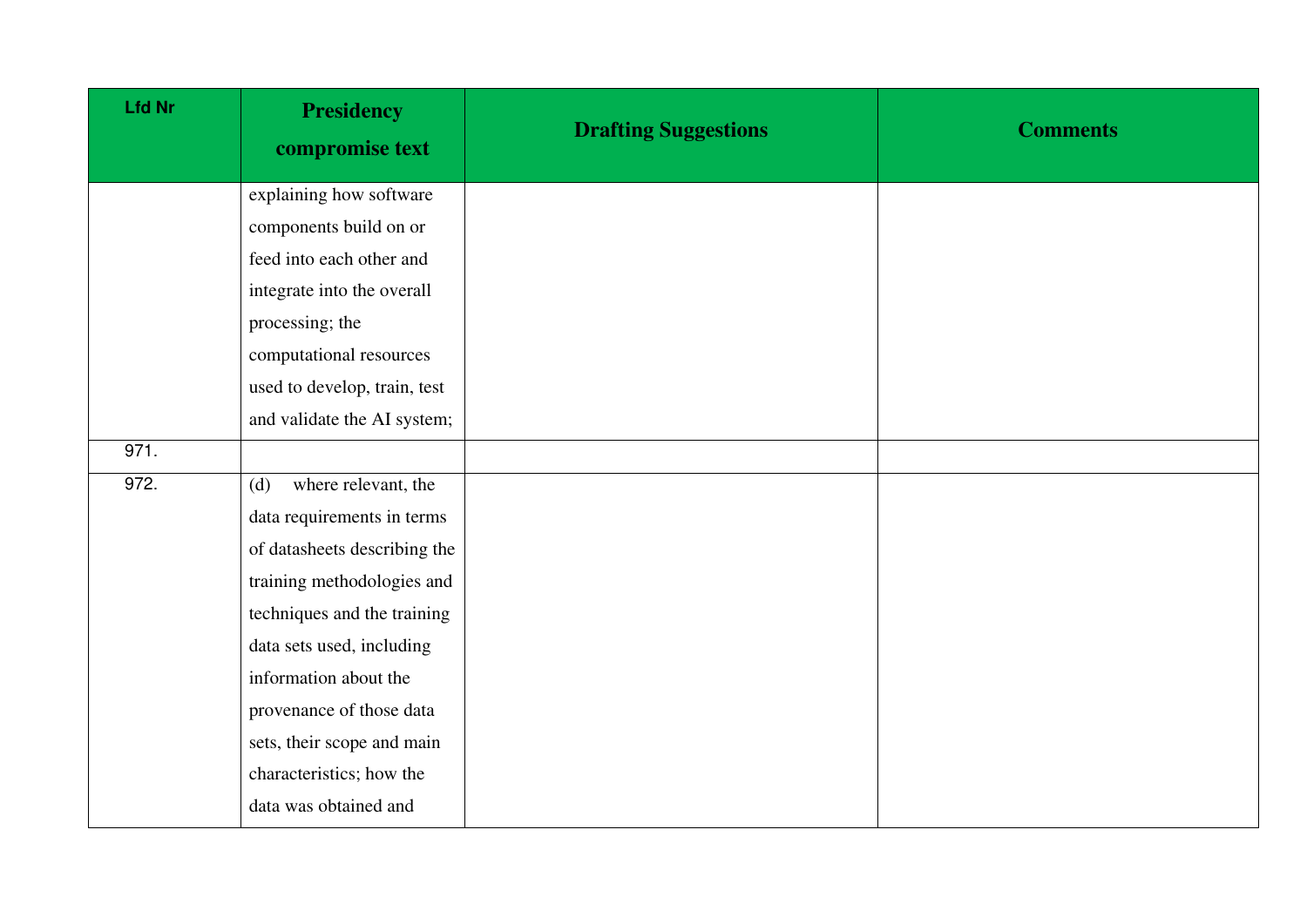| <b>Lfd Nr</b> | <b>Presidency</b><br>compromise text | <b>Drafting Suggestions</b> | <b>Comments</b> |
|---------------|--------------------------------------|-----------------------------|-----------------|
|               | selected; labelling                  |                             |                 |
|               | procedures (e.g. for                 |                             |                 |
|               | supervised learning), data           |                             |                 |
|               | cleaning methodologies               |                             |                 |
|               | (e.g. outliers detection);           |                             |                 |
| 973.          |                                      |                             |                 |
| 974.          | assessment of the<br>(e)             |                             |                 |
|               | human oversight measures             |                             |                 |
|               | needed in accordance with            |                             |                 |
|               | Article 14, including an             |                             |                 |
|               | assessment of the technical          |                             |                 |
|               | measures needed to                   |                             |                 |
|               | facilitate the interpretation        |                             |                 |
|               | of the outputs of AI                 |                             |                 |
|               | systems by the users, in             |                             |                 |
|               | accordance with Articles             |                             |                 |
|               | 13(3)(d);                            |                             |                 |
| 975.          |                                      |                             |                 |
| 976.          | where applicable, a<br>(f)           |                             |                 |
|               | detailed description of pre-         |                             |                 |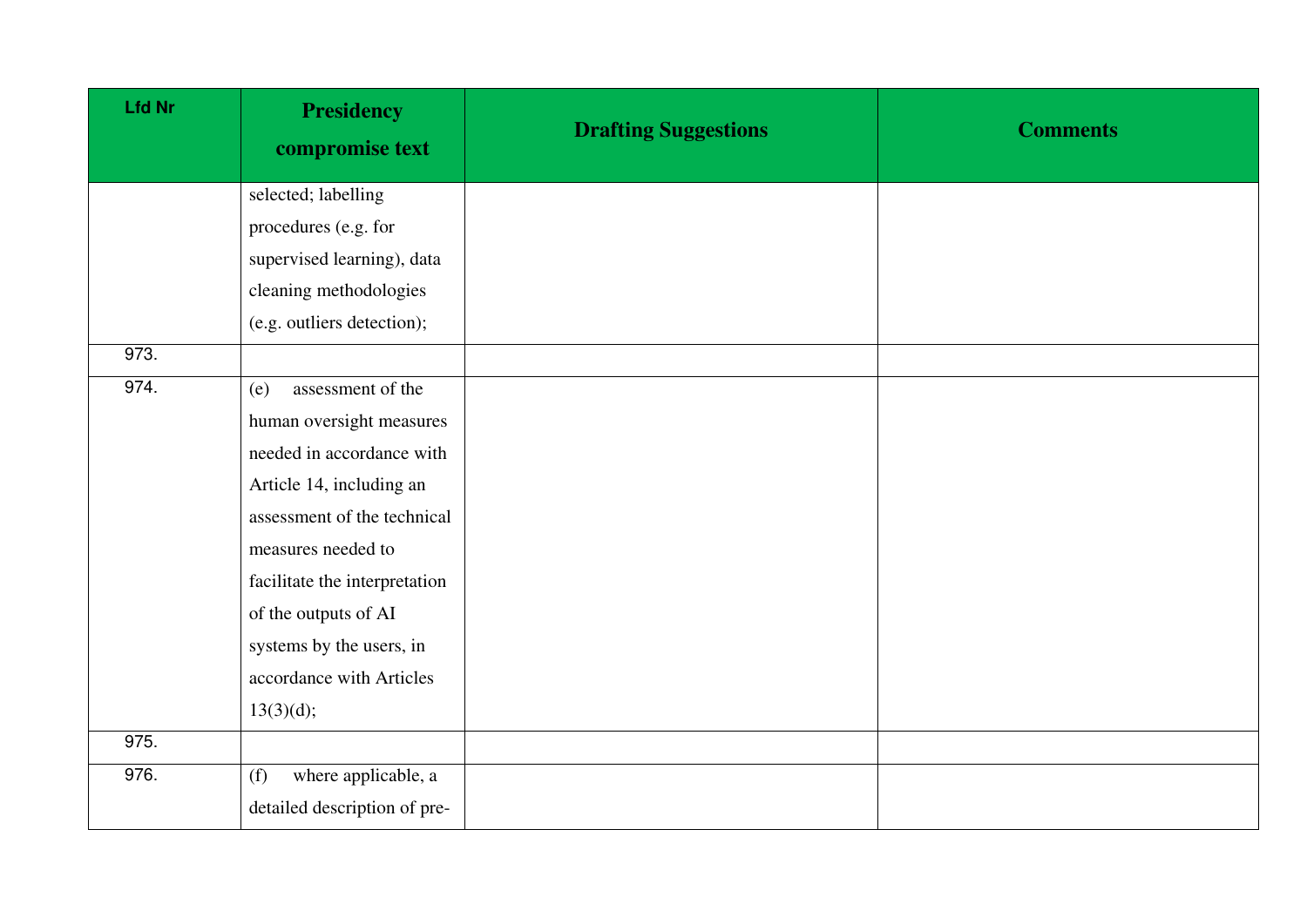| <b>Lfd Nr</b> | <b>Presidency</b><br>compromise text | <b>Drafting Suggestions</b> | <b>Comments</b> |
|---------------|--------------------------------------|-----------------------------|-----------------|
|               | determined changes to the            |                             |                 |
|               | AI system and its                    |                             |                 |
|               | performance, together with           |                             |                 |
|               | all the relevant information         |                             |                 |
|               | related to the technical             |                             |                 |
|               | solutions adopted to ensure          |                             |                 |
|               | continuous compliance of             |                             |                 |
|               | the AI system with the               |                             |                 |
|               | relevant requirements set            |                             |                 |
|               | out in Title III, Chapter 2;         |                             |                 |
| 977.          |                                      |                             |                 |
| 978.          | the validation and<br>(g)            |                             |                 |
|               | testing procedures used,             |                             |                 |
|               | including information                |                             |                 |
|               | about the validation and             |                             |                 |
|               | testing data used and their          |                             |                 |
|               | main characteristics;                |                             |                 |
|               | metrics used to measure              |                             |                 |
|               | accuracy, robustness,                |                             |                 |
|               | cybersecurity and                    |                             |                 |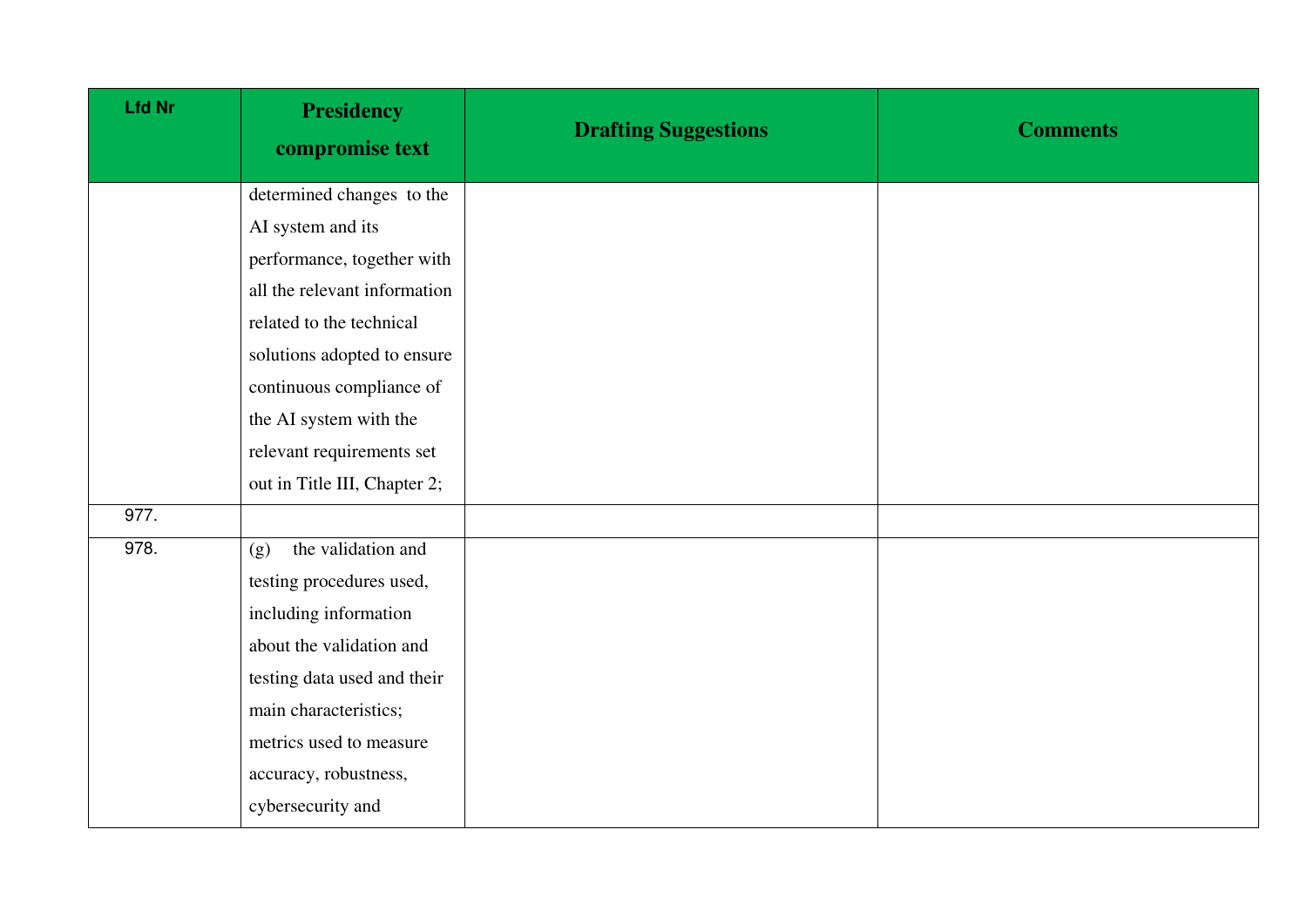| <b>Lfd Nr</b> | <b>Presidency</b><br>compromise text | <b>Drafting Suggestions</b>                           | <b>Comments</b>                                  |
|---------------|--------------------------------------|-------------------------------------------------------|--------------------------------------------------|
|               | compliance with other                |                                                       |                                                  |
|               | relevant requirements set            |                                                       |                                                  |
|               | out in Title III, Chapter 2          |                                                       |                                                  |
|               | as well as potentially               |                                                       |                                                  |
|               | discriminatory impacts; test         |                                                       |                                                  |
|               | logs and all test reports            |                                                       |                                                  |
|               | dated and signed by the              |                                                       |                                                  |
|               | responsible persons,                 |                                                       |                                                  |
|               | including with regard to             |                                                       |                                                  |
|               | pre-determined changes as            |                                                       |                                                  |
|               | referred to under point (f).         |                                                       |                                                  |
| 979.          |                                      |                                                       |                                                  |
| 980.          | Detailed information<br>3.           | Detailed information about the monitoring,            | Unintended outcomes and sources of risks to the  |
|               | about the monitoring,                | functioning and control of the AI system, in          | environment may include environmental            |
|               | functioning and control of           | particular with regard to: its capabilities and       | damages provoked by the foreseeable              |
|               | the AI system, in particular         | limitations in performance, including the degrees of  | misrecognition of e.g. technical defects due to  |
|               | with regard to: its                  | accuracy for specific persons or groups of persons    | imperfect accuracy. As illustration, the         |
|               | capabilities and limitations         | on which the system is intended to be used and the    | introduction of an AI-based defect detection     |
|               | in performance, including            | overall expected level of accuracy in relation to its | system in chemicals production plants may        |
|               | the degrees of accuracy for          | intended purpose; the foreseeable unintended          | entail a reduction of workforce to monitor plant |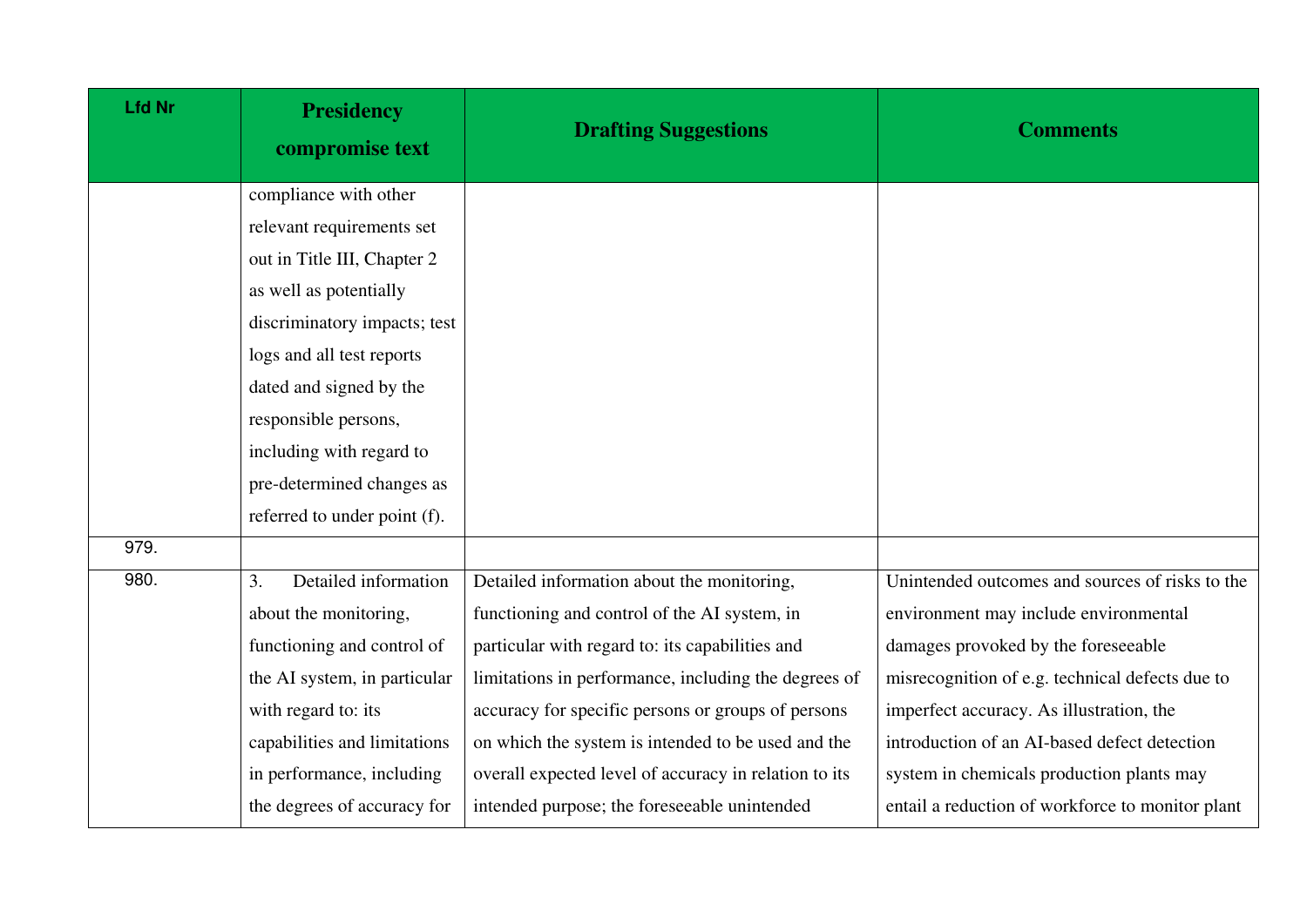| <b>Lfd Nr</b> | <b>Presidency</b><br>compromise text | <b>Drafting Suggestions</b>                           | <b>Comments</b>                                    |
|---------------|--------------------------------------|-------------------------------------------------------|----------------------------------------------------|
|               | specific persons or groups           | outcomes and sources of risks to health and safety,   | behavior as well as a heavier reliance on the AI   |
|               | of persons on which the              | fundamental rights, the environment and               | system. If the AI system would now miss to         |
|               | system is intended to be             | discrimination in view of the intended purpose of the | correctly identify a defect such as the leakage of |
|               | used and the overall                 | AI system; $()$                                       | harmful chemicals, the leakage might remain        |
|               | expected level of accuracy           |                                                       | unnoticed for longer as less people are charged    |
|               | in relation to its intended          |                                                       | with monitoring tasks. While AI systems can        |
|               | purpose; the foreseeable             |                                                       | significantly improve the detection of plant       |
|               | unintended outcomes and              |                                                       | malfunctioning and the intended purpose of         |
|               | sources of risks to health           |                                                       | such a system presents a large benefit to the      |
|               | and safety, fundamental              |                                                       | environment, the foreseable unintented outcome     |
|               | rights and discrimination in         |                                                       | should nevertheless be thought through             |
|               | view of the intended                 |                                                       | beforehand and idealy be complemented by           |
|               | purpose of the AI system;            |                                                       | precautionary measures.                            |
|               | the human oversight                  |                                                       |                                                    |
|               | measures needed in                   |                                                       |                                                    |
|               | accordance with Article 14,          |                                                       |                                                    |
|               | including the technical              |                                                       |                                                    |
|               | measures put in place to             |                                                       |                                                    |
|               | facilitate the interpretation        |                                                       |                                                    |
|               | of the outputs of AI                 |                                                       |                                                    |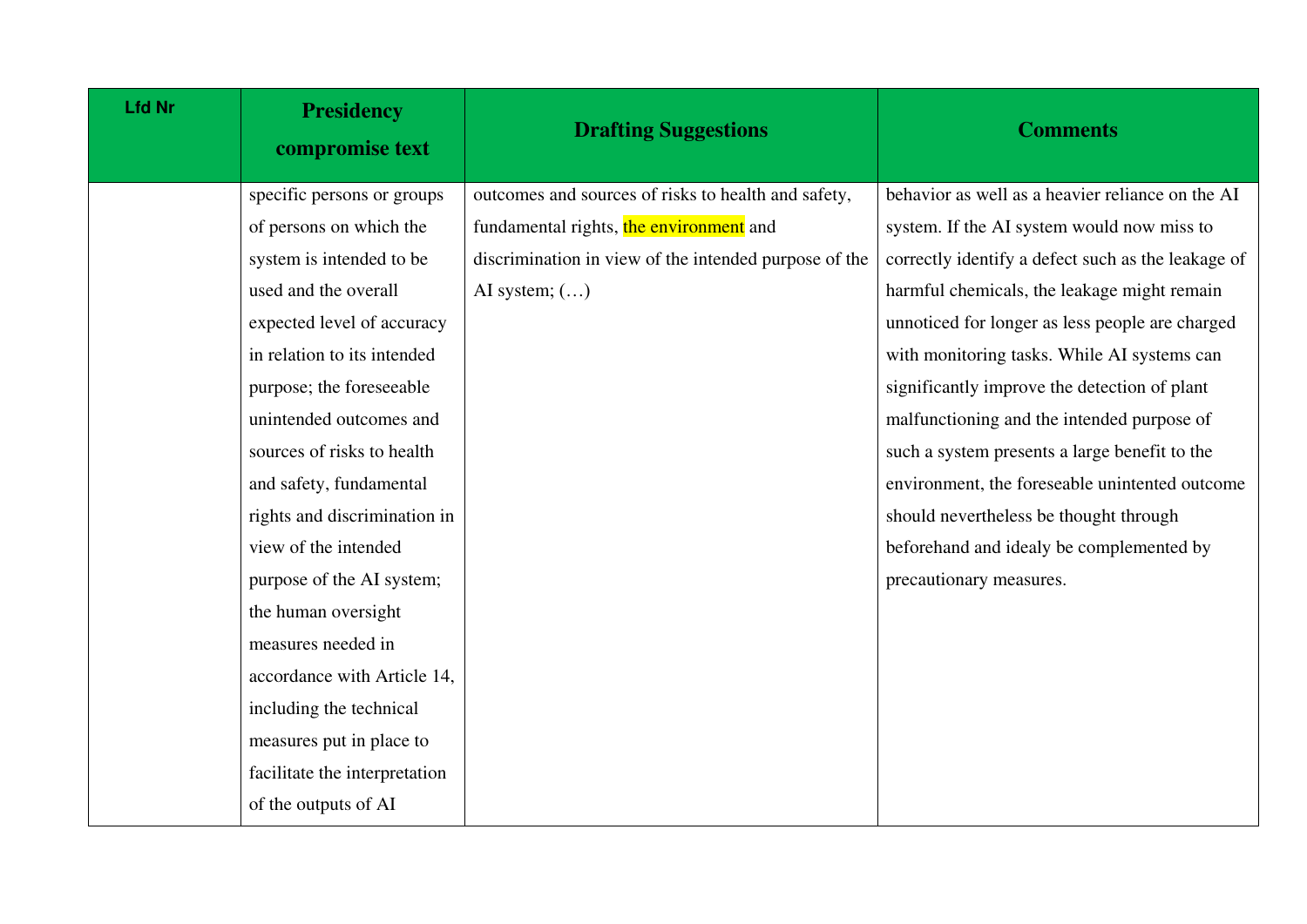| <b>Lfd Nr</b> | <b>Presidency</b><br>compromise text | <b>Drafting Suggestions</b> | <b>Comments</b> |
|---------------|--------------------------------------|-----------------------------|-----------------|
|               | systems by the users;                |                             |                 |
|               | specifications on input              |                             |                 |
|               | data, as appropriate;                |                             |                 |
| 981.          |                                      |                             |                 |
| 982.          | A detailed<br>4.                     |                             |                 |
|               | description of the risk              |                             |                 |
|               | management system in                 |                             |                 |
|               | accordance with Article 9;           |                             |                 |
| 983.          |                                      |                             |                 |
| 984.          | A description of any<br>5.           |                             |                 |
|               | change made to the system            |                             |                 |
|               | through its lifecycle;               |                             |                 |
| 985.          |                                      |                             |                 |
| 986.          | A list of the<br>6.                  |                             |                 |
|               | harmonised standards                 |                             |                 |
|               | applied in full or in part the       |                             |                 |
|               | references of which have             |                             |                 |
|               | been published in the                |                             |                 |
|               | Official Journal of the              |                             |                 |
|               | European Union; where no             |                             |                 |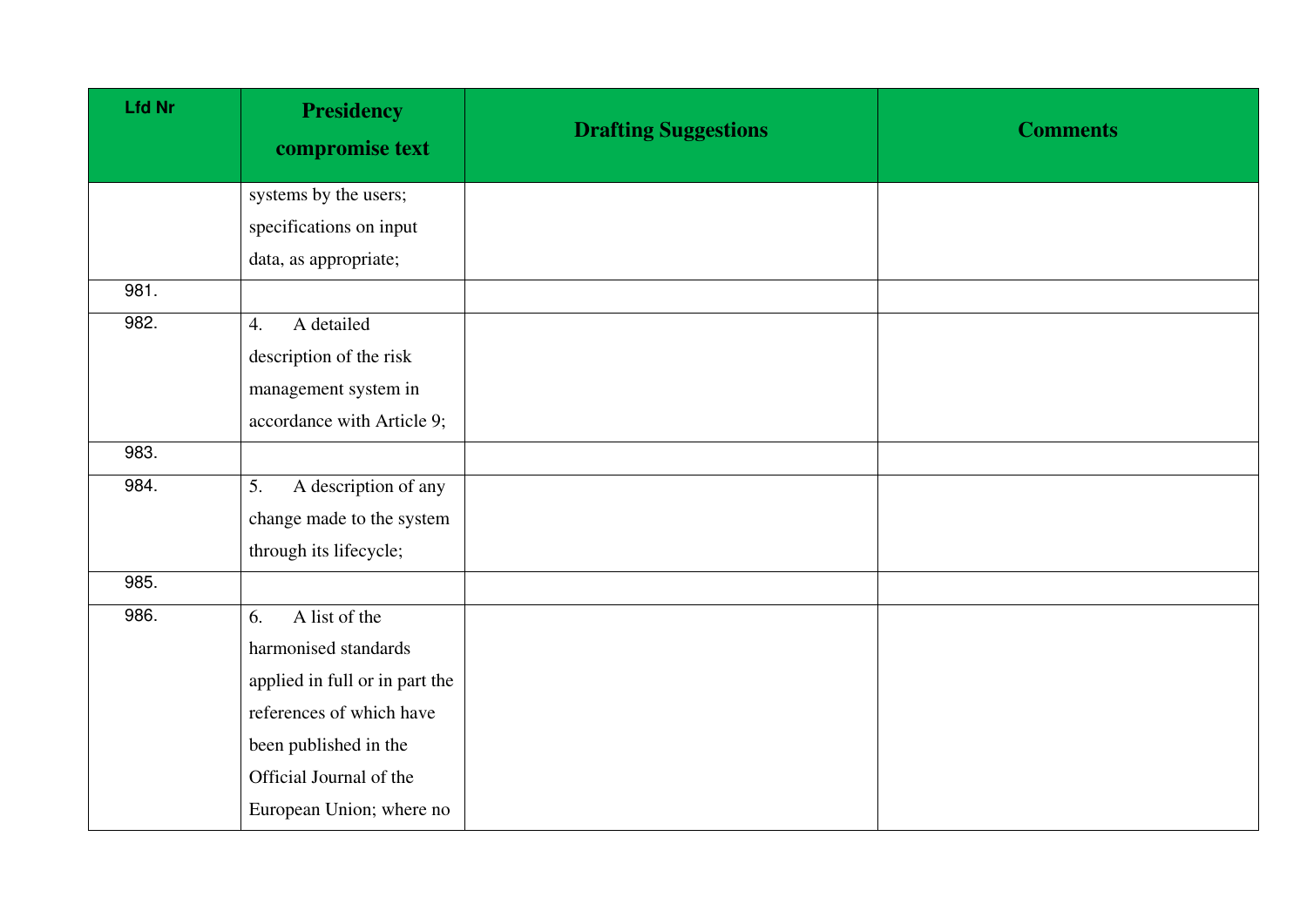| <b>Lfd Nr</b> | <b>Presidency</b><br>compromise text | <b>Drafting Suggestions</b> | <b>Comments</b> |
|---------------|--------------------------------------|-----------------------------|-----------------|
|               | such harmonised standards            |                             |                 |
|               | have been applied, a                 |                             |                 |
|               | detailed description of the          |                             |                 |
|               | solutions adopted to meet            |                             |                 |
|               | the requirements set out in          |                             |                 |
|               | Title III, Chapter 2,                |                             |                 |
|               | including a list of other            |                             |                 |
|               | relevant standards and               |                             |                 |
|               | technical specifications             |                             |                 |
|               | applied;                             |                             |                 |
| 987.          |                                      |                             |                 |
| 988.          | A copy of the EU<br>7.               |                             |                 |
|               | declaration of conformity;           |                             |                 |
| 989.          |                                      |                             |                 |
| 990.          | A detailed<br>8.                     |                             |                 |
|               | description of the system in         |                             |                 |
|               | place to evaluate the AI             |                             |                 |
|               | system performance in the            |                             |                 |
|               | post-market phase in                 |                             |                 |
|               | accordance with Article 61,          |                             |                 |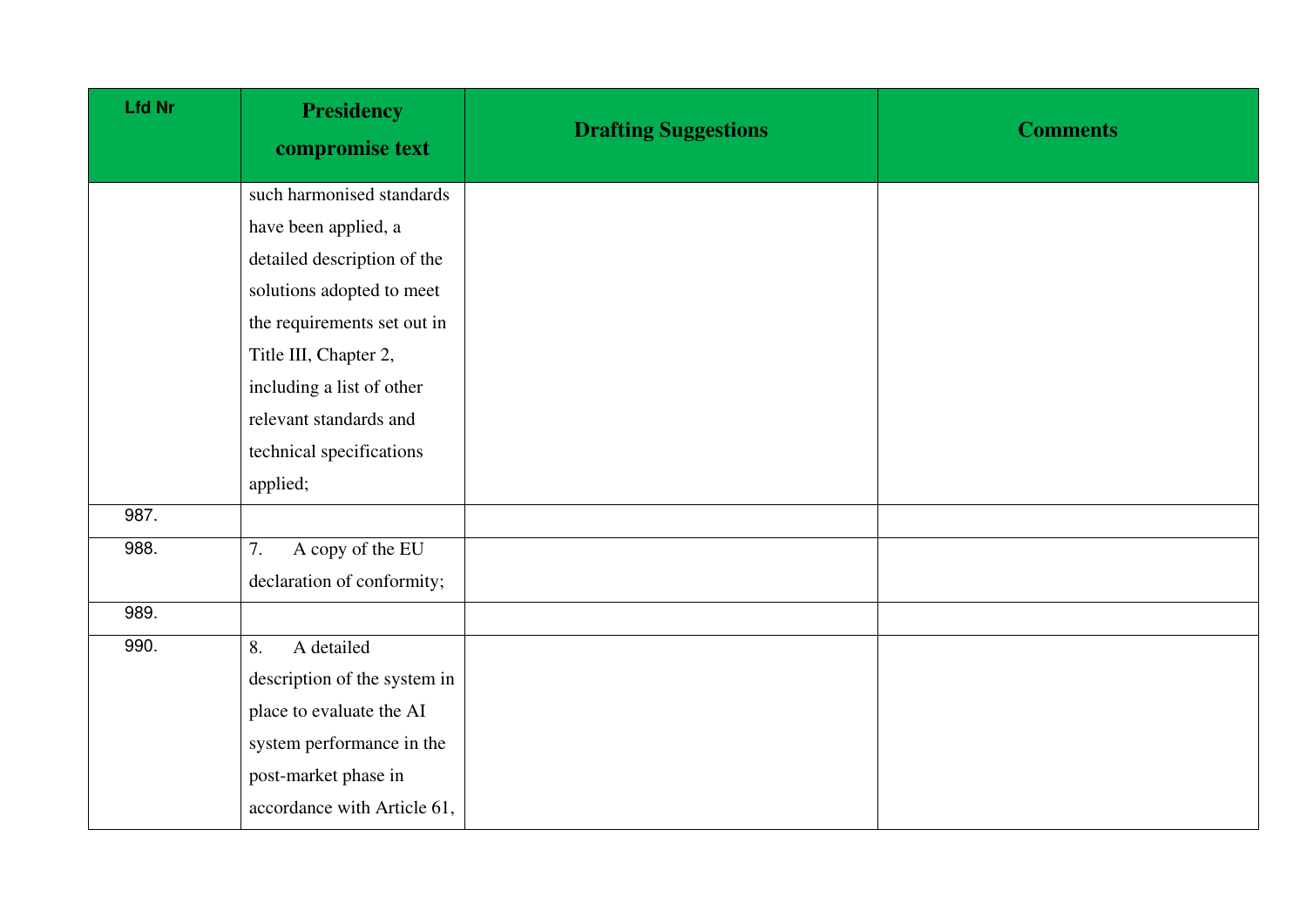| <b>Lfd Nr</b> | <b>Presidency</b><br>compromise text | <b>Drafting Suggestions</b> | <b>Comments</b> |
|---------------|--------------------------------------|-----------------------------|-----------------|
|               | including the post-market            |                             |                 |
|               | monitoring plan referred to          |                             |                 |
|               | in Article $61(3)$ .                 |                             |                 |
| 991.          |                                      |                             |                 |
| 992.          | <b>ANNEX V</b>                       |                             |                 |
|               | <b>EU DECLARATION OF</b>             |                             |                 |
|               | <b>CONFORMITY</b>                    |                             |                 |
| 993.          |                                      |                             |                 |
| 994.          | The EU declaration of                |                             |                 |
|               | conformity referred to in            |                             |                 |
|               | Article 48, shall contain all        |                             |                 |
|               | of the following                     |                             |                 |
|               | information:                         |                             |                 |
| 995.          |                                      |                             |                 |
| 996.          | AI system name and<br>1.             |                             |                 |
|               | type and any additional              |                             |                 |
|               | unambiguous reference                |                             |                 |
|               | allowing identification and          |                             |                 |
|               | traceability of the AI               |                             |                 |
|               | system;                              |                             |                 |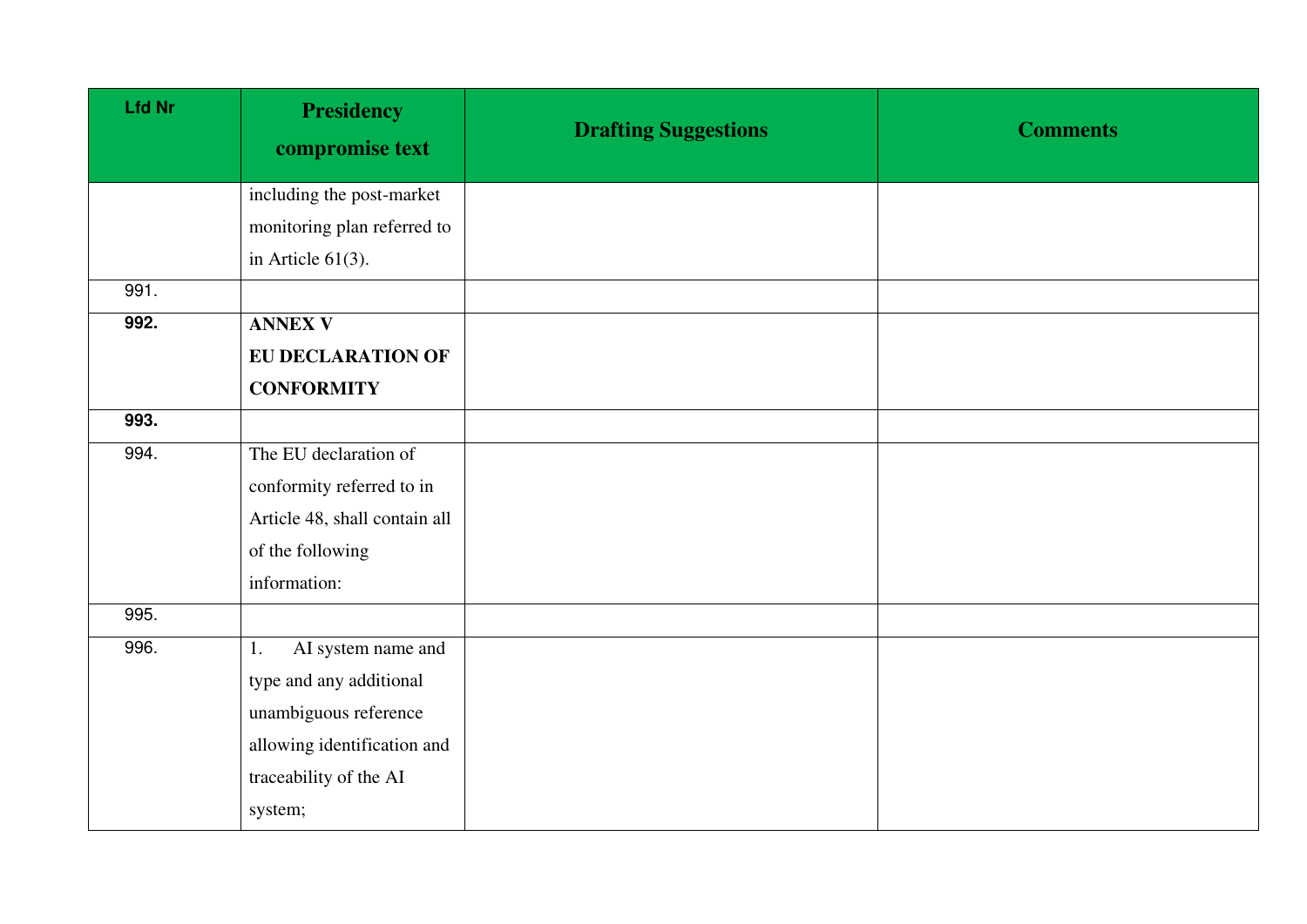| <b>Lfd Nr</b> | <b>Presidency</b><br>compromise text | <b>Drafting Suggestions</b> | <b>Comments</b> |
|---------------|--------------------------------------|-----------------------------|-----------------|
| 997.          |                                      |                             |                 |
| 998.          | Name and address of<br>2.            |                             |                 |
|               | the provider or, where               |                             |                 |
|               | applicable, their authorised         |                             |                 |
|               | representative;                      |                             |                 |
| 999.          |                                      |                             |                 |
| 1000.         | 3.<br>A statement that the           |                             |                 |
|               | EU declaration of                    |                             |                 |
|               | conformity is issued under           |                             |                 |
|               | the sole responsibility of           |                             |                 |
|               | the provider;                        |                             |                 |
| 1001.         |                                      |                             |                 |
| 1002.         | A statement that the<br>4.           |                             |                 |
|               | AI system in question is in          |                             |                 |
|               | conformity with this                 |                             |                 |
|               | Regulation and, if                   |                             |                 |
|               | applicable, with any other           |                             |                 |
|               | relevant Union legislation           |                             |                 |
|               | that provides for the                |                             |                 |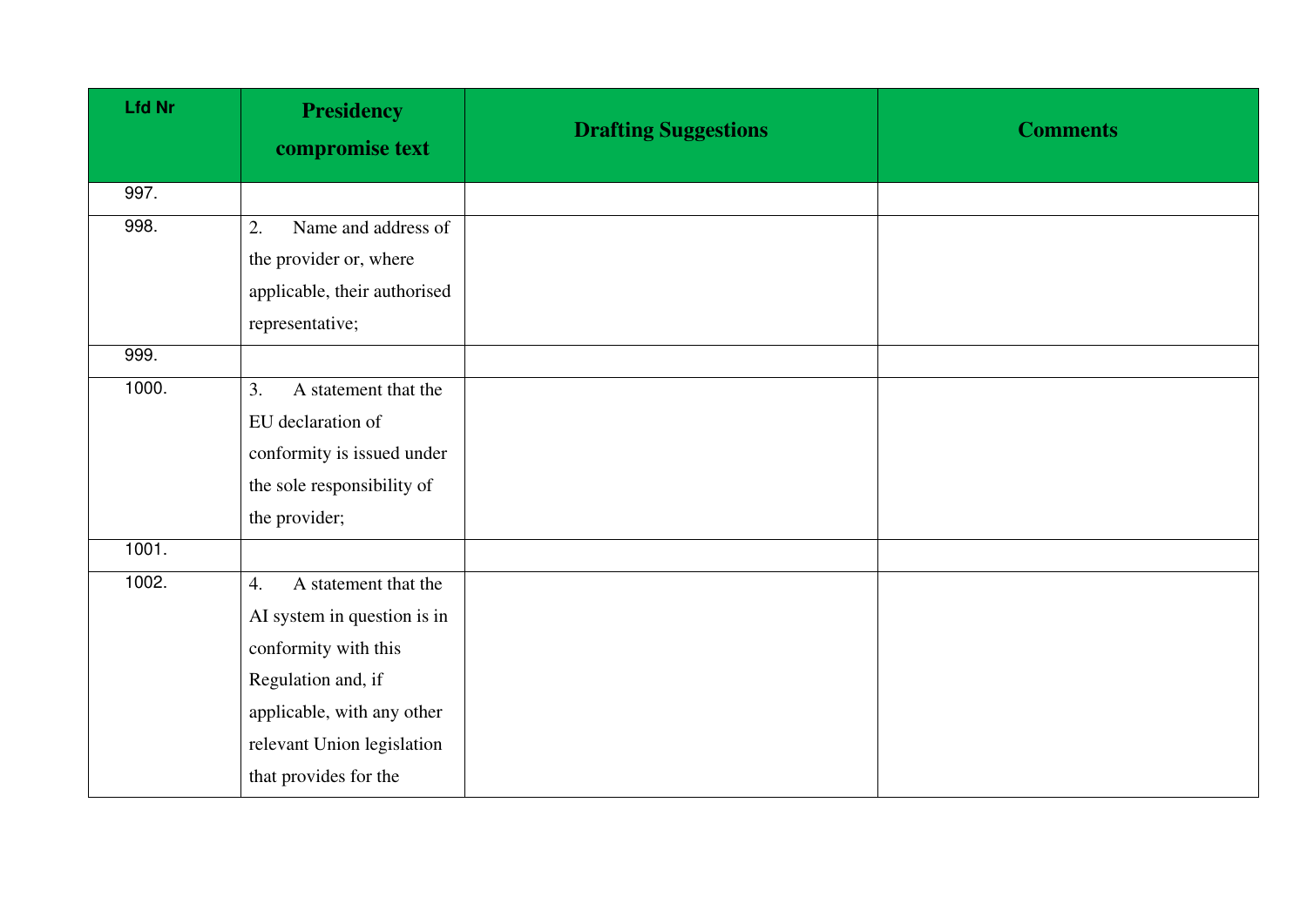| <b>Lfd Nr</b> | <b>Presidency</b><br>compromise text | <b>Drafting Suggestions</b> | <b>Comments</b> |
|---------------|--------------------------------------|-----------------------------|-----------------|
|               | issuing of an EU                     |                             |                 |
|               | declaration of conformity;           |                             |                 |
| 1003.         |                                      |                             |                 |
| 1004.         | References to any<br>5.              |                             |                 |
|               | relevant harmonised                  |                             |                 |
|               | standards used or any other          |                             |                 |
|               | common specification in              |                             |                 |
|               | relation to which                    |                             |                 |
|               | conformity is declared;              |                             |                 |
| 1005.         |                                      |                             |                 |
| 1006.         | Where applicable, the<br>6.          |                             |                 |
|               | name and identification              |                             |                 |
|               | number of the notified               |                             |                 |
|               | body, a description of the           |                             |                 |
|               | conformity assessment                |                             |                 |
|               | procedure performed and              |                             |                 |
|               | identification of the                |                             |                 |
|               | certificate issued;                  |                             |                 |
| 1007.         |                                      |                             |                 |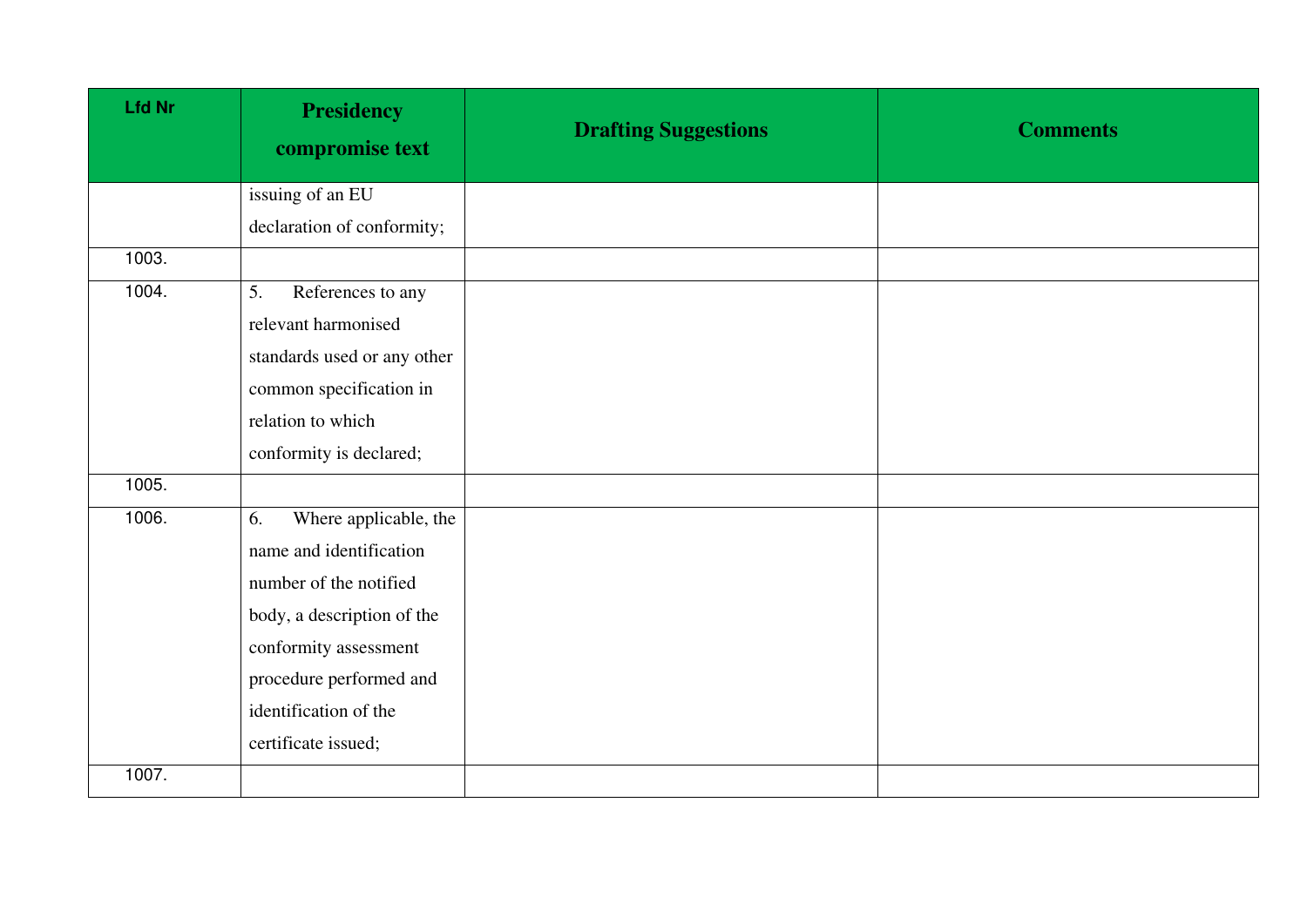| <b>Lfd Nr</b> | <b>Presidency</b><br>compromise text | <b>Drafting Suggestions</b> | <b>Comments</b> |
|---------------|--------------------------------------|-----------------------------|-----------------|
| 1008.         | Place and date of<br>7.              |                             |                 |
|               | issue of the declaration,            |                             |                 |
|               | name and function of the             |                             |                 |
|               | person who signed it as              |                             |                 |
|               | well as an indication for,           |                             |                 |
|               | and on behalf of whom,               |                             |                 |
|               | that person signed,                  |                             |                 |
|               | signature.                           |                             |                 |
| 1009.         |                                      |                             |                 |
| 1010.         | <b>ANNEX VI</b>                      |                             |                 |
|               | <b>CONFORMITY</b>                    |                             |                 |
|               | <b>ASSESSMENT</b>                    |                             |                 |
|               | <b>PROCEDURE BASED</b>               |                             |                 |
|               | <b>ON INTERNAL</b>                   |                             |                 |
|               | <b>CONTROL</b>                       |                             |                 |
| 1011.         |                                      |                             |                 |
| 1012.         | The conformity<br>1.                 |                             |                 |
|               | assessment procedure                 |                             |                 |
|               | based on internal control is         |                             |                 |
|               | the conformity assessment            |                             |                 |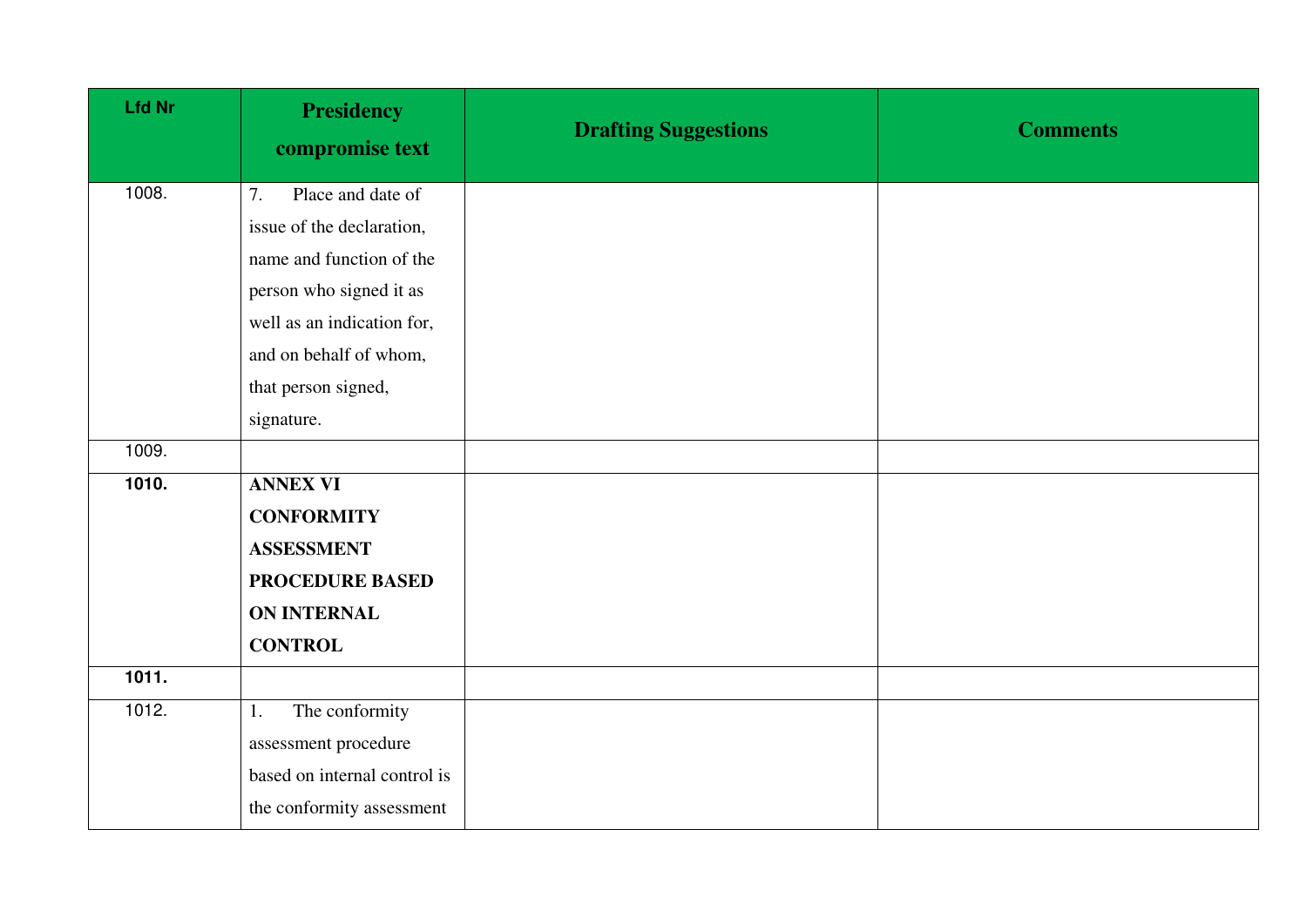| <b>Lfd Nr</b> | <b>Presidency</b><br>compromise text | <b>Drafting Suggestions</b> | <b>Comments</b> |
|---------------|--------------------------------------|-----------------------------|-----------------|
|               | procedure based on points            |                             |                 |
|               | 2 to 4.                              |                             |                 |
| 1013.         |                                      |                             |                 |
| 1014.         | The provider verifies<br>2.          |                             |                 |
|               | that the established quality         |                             |                 |
|               | management system is in              |                             |                 |
|               | compliance with the                  |                             |                 |
|               | requirements of Article 17.          |                             |                 |
| 1015.         |                                      |                             |                 |
| 1016.         | The provider<br>3.                   |                             |                 |
|               | examines the information             |                             |                 |
|               | contained in the technical           |                             |                 |
|               | documentation in order to            |                             |                 |
|               | assess the compliance of             |                             |                 |
|               | the AI system with the               |                             |                 |
|               | relevant essential                   |                             |                 |
|               | requirements set out in              |                             |                 |
|               | Title III, Chapter 2.                |                             |                 |
| 1017.         |                                      |                             |                 |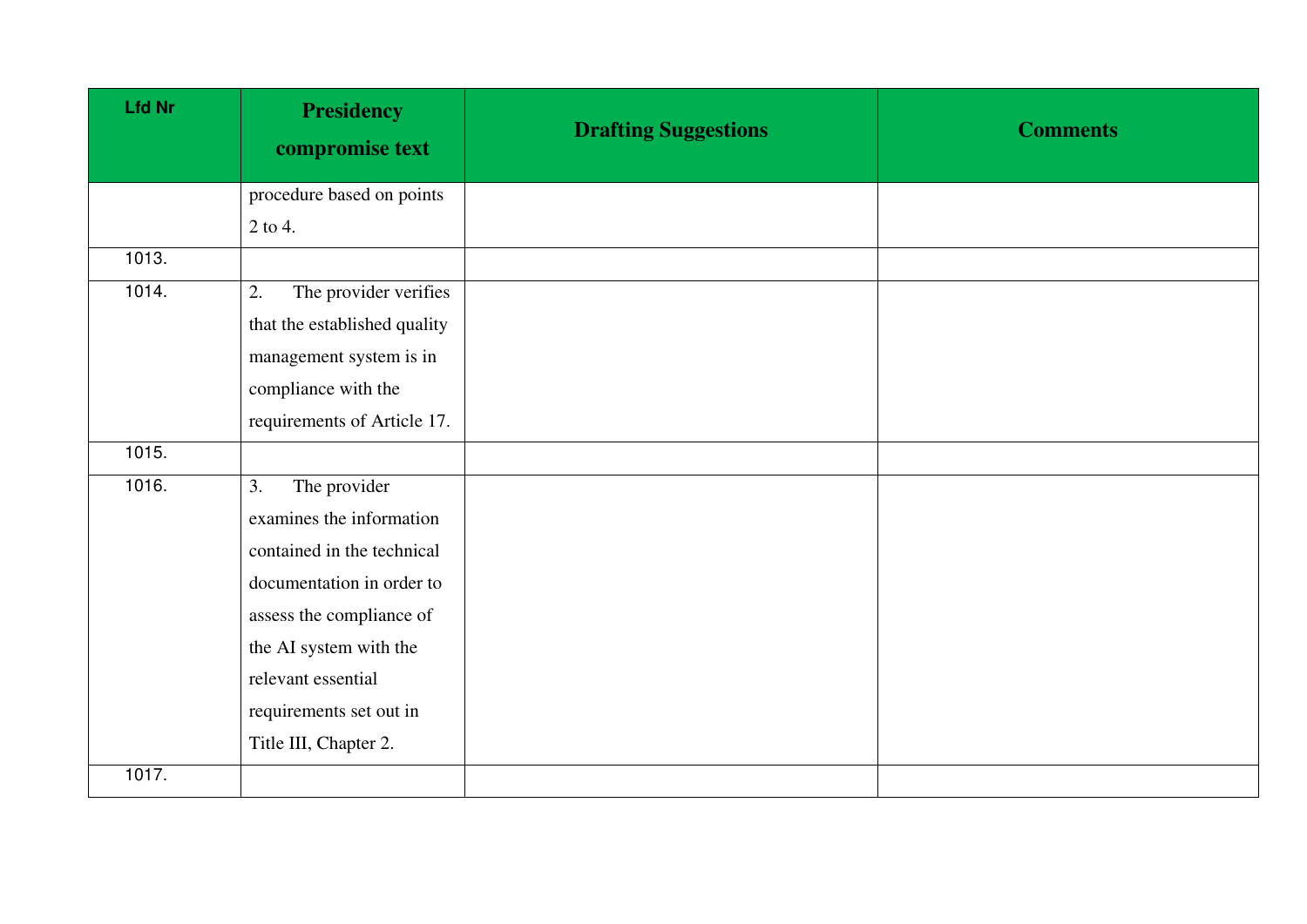| <b>Lfd Nr</b> | <b>Presidency</b><br>compromise text | <b>Drafting Suggestions</b> | <b>Comments</b> |
|---------------|--------------------------------------|-----------------------------|-----------------|
| 1018.         | The provider also<br>4.              |                             |                 |
|               | verifies that the design and         |                             |                 |
|               | development process of the           |                             |                 |
|               | AI system and its post-              |                             |                 |
|               | market monitoring as                 |                             |                 |
|               | referred to in Article 61 is         |                             |                 |
|               | consistent with the                  |                             |                 |
|               | technical documentation.             |                             |                 |
| 1019.         |                                      |                             |                 |
| 1020.         | <b>ANNEX VII</b>                     |                             |                 |
|               | <b>CONFORMITY BASED</b>              |                             |                 |
|               | ON ASSESSMENT OF                     |                             |                 |
|               | <b>QUALITY</b>                       |                             |                 |
|               | <b>MANAGEMENT</b>                    |                             |                 |
|               | <b>SYSTEM AND</b>                    |                             |                 |
|               | <b>ASSESSMENT OF</b>                 |                             |                 |
|               | <b>TECHNICAL</b>                     |                             |                 |
|               | <b>DOCUMENTATION</b>                 |                             |                 |
| 1021.         |                                      |                             |                 |
| 1022.         | Introduction<br>1.                   |                             |                 |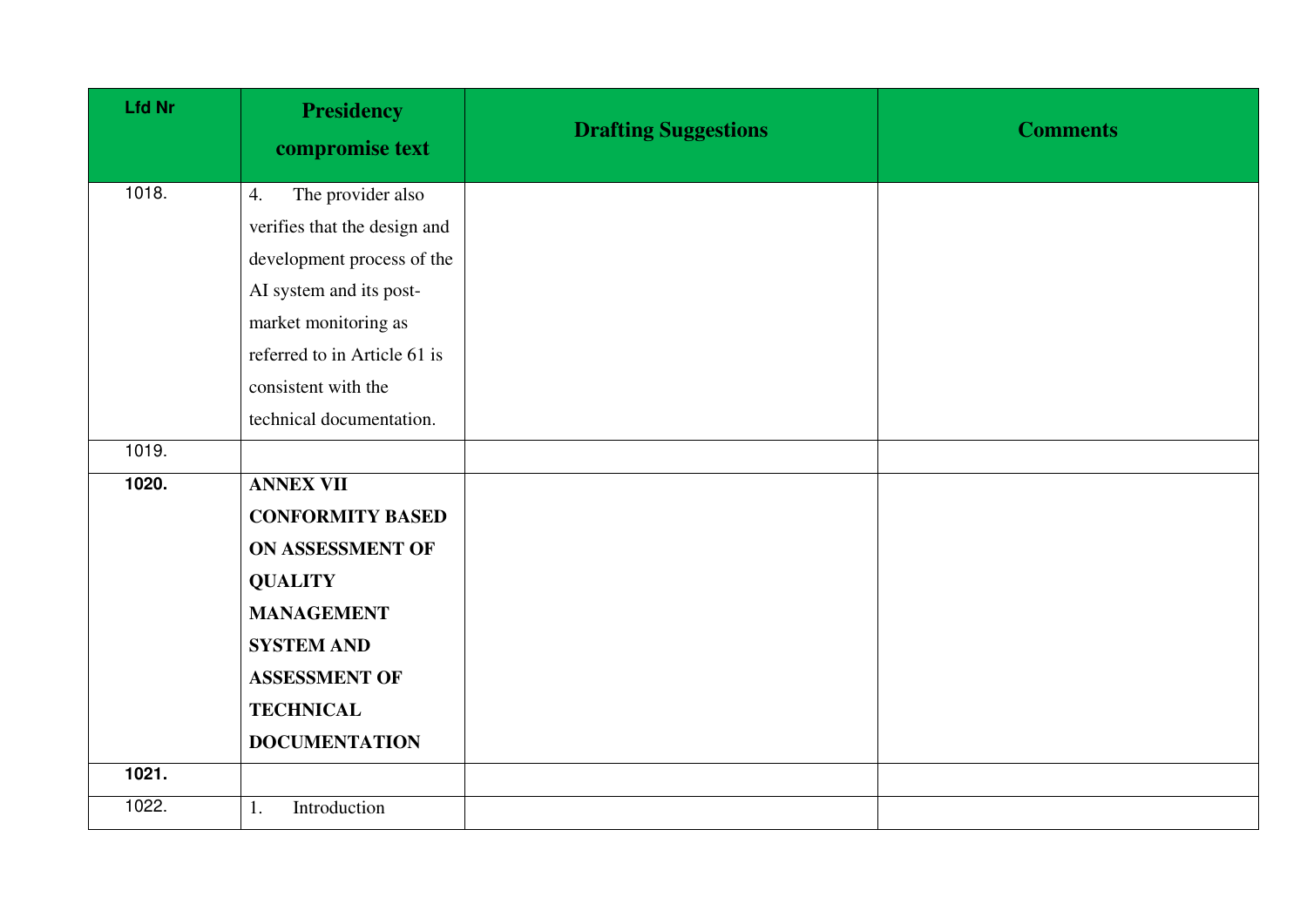| <b>Lfd Nr</b> | <b>Presidency</b><br>compromise text | <b>Drafting Suggestions</b> | <b>Comments</b> |
|---------------|--------------------------------------|-----------------------------|-----------------|
| 1023.         |                                      |                             |                 |
| 1024.         | Conformity based on                  |                             |                 |
|               | assessment of quality                |                             |                 |
|               | management system and                |                             |                 |
|               | assessment of the technical          |                             |                 |
|               | documentation is the                 |                             |                 |
|               | conformity assessment                |                             |                 |
|               | procedure based on points            |                             |                 |
|               | 2 to 5.                              |                             |                 |
| 1025.         |                                      |                             |                 |
| 1026.         | 2.<br>Overview                       |                             |                 |
| 1027.         |                                      |                             |                 |
| 1028.         | The approved quality                 |                             |                 |
|               | management system for the            |                             |                 |
|               | design, development and              |                             |                 |
|               | testing of AI systems                |                             |                 |
|               | pursuant to Article 17 shall         |                             |                 |
|               | be examined in accordance            |                             |                 |
|               | with point 3 and shall be            |                             |                 |
|               | subject to surveillance as           |                             |                 |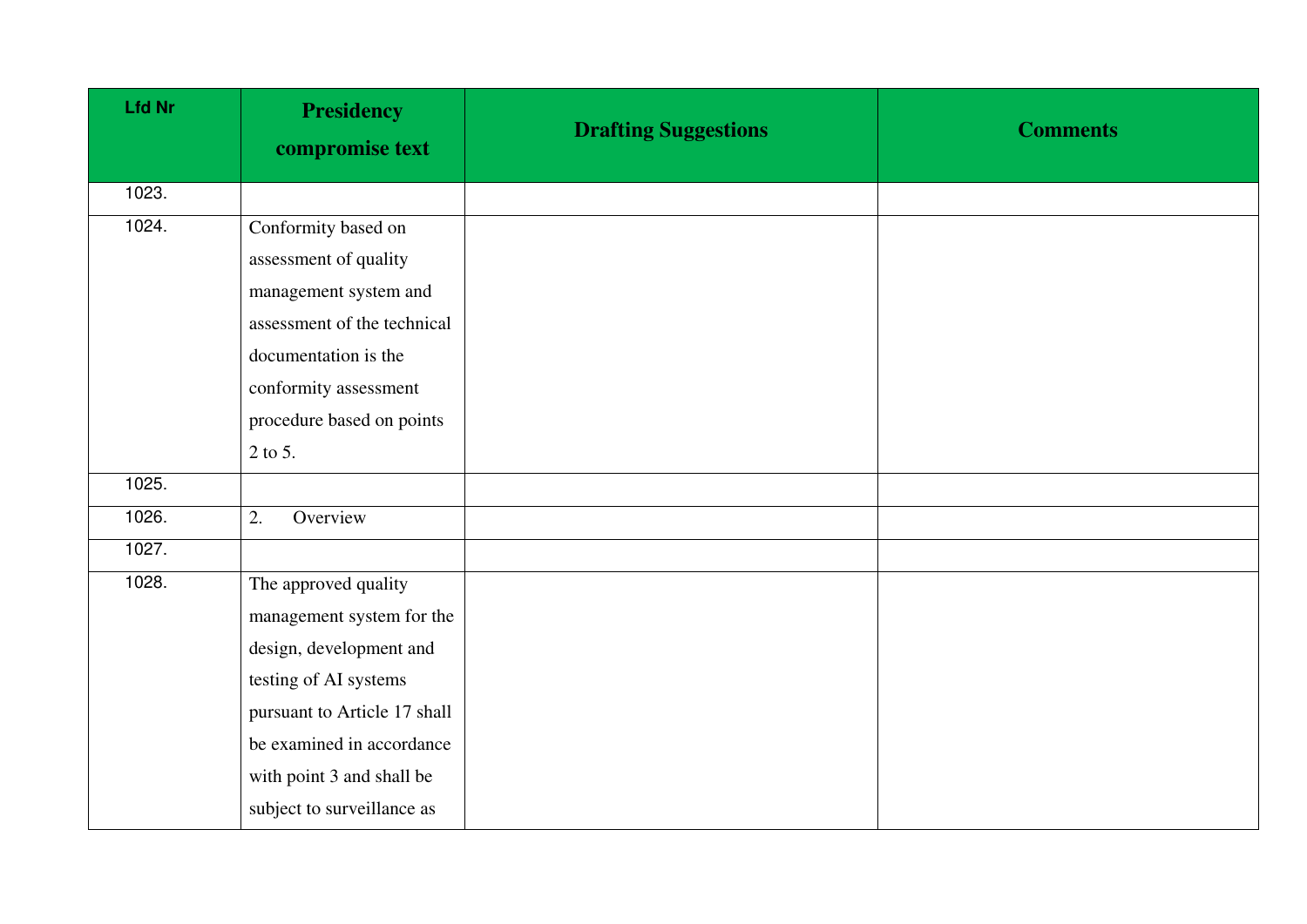| <b>Lfd Nr</b> | <b>Presidency</b><br>compromise text | <b>Drafting Suggestions</b> | <b>Comments</b> |
|---------------|--------------------------------------|-----------------------------|-----------------|
|               | specified in point 5. The            |                             |                 |
|               | technical documentation of           |                             |                 |
|               | the AI system shall be               |                             |                 |
|               | examined in accordance               |                             |                 |
|               | with point 4.                        |                             |                 |
| 1029.         |                                      |                             |                 |
| 1030.         | 3.<br>Quality management             |                             |                 |
|               | system                               |                             |                 |
| 1031.         |                                      |                             |                 |
| 1032.         | 3.1. The application of              |                             |                 |
|               | the provider shall include:          |                             |                 |
| 1033.         |                                      |                             |                 |
| 1034.         | the name and address<br>(a)          |                             |                 |
|               | of the provider and, if the          |                             |                 |
|               | application is lodged by the         |                             |                 |
|               | authorised representative,           |                             |                 |
|               | their name and address as            |                             |                 |
|               | well;                                |                             |                 |
| 1035.         |                                      |                             |                 |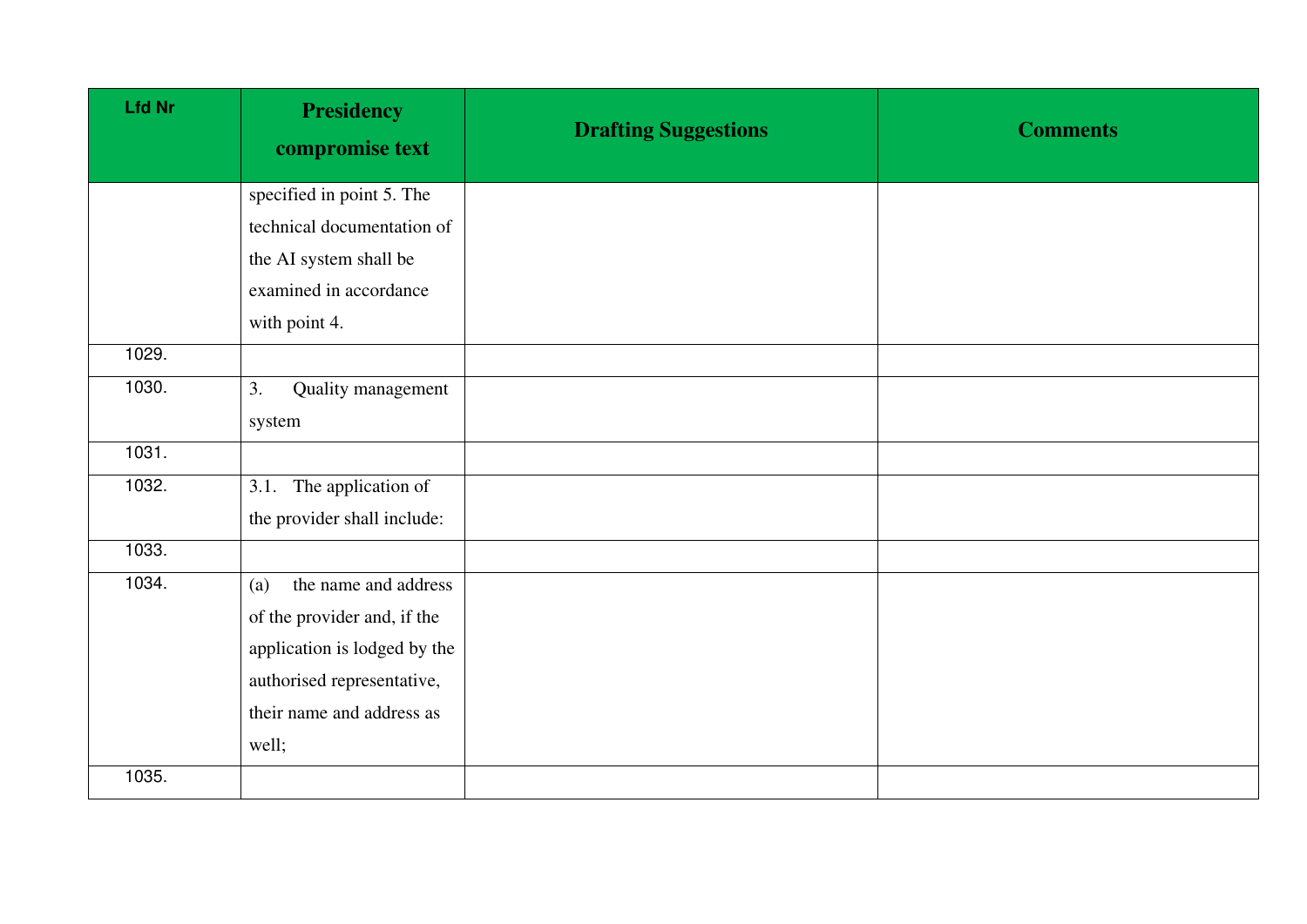| <b>Lfd Nr</b> | <b>Presidency</b><br>compromise text | <b>Drafting Suggestions</b> | <b>Comments</b> |
|---------------|--------------------------------------|-----------------------------|-----------------|
| 1036.         | the list of AI systems<br>(b)        |                             |                 |
|               | covered under the same               |                             |                 |
|               | quality management                   |                             |                 |
|               | system;                              |                             |                 |
| 1037.         |                                      |                             |                 |
| 1038.         | the technical<br>(c)                 |                             |                 |
|               | documentation for each AI            |                             |                 |
|               | system covered under the             |                             |                 |
|               | same quality management              |                             |                 |
|               | system;                              |                             |                 |
| 1039.         |                                      |                             |                 |
| 1040.         | the documentation<br>(d)             |                             |                 |
|               | concerning the quality               |                             |                 |
|               | management system which              |                             |                 |
|               | shall cover all the aspects          |                             |                 |
|               | listed under Article 17;             |                             |                 |
| 1041.         |                                      |                             |                 |
| 1042.         | a description of the<br>(e)          |                             |                 |
|               | procedures in place to               |                             |                 |
|               | ensure that the quality              |                             |                 |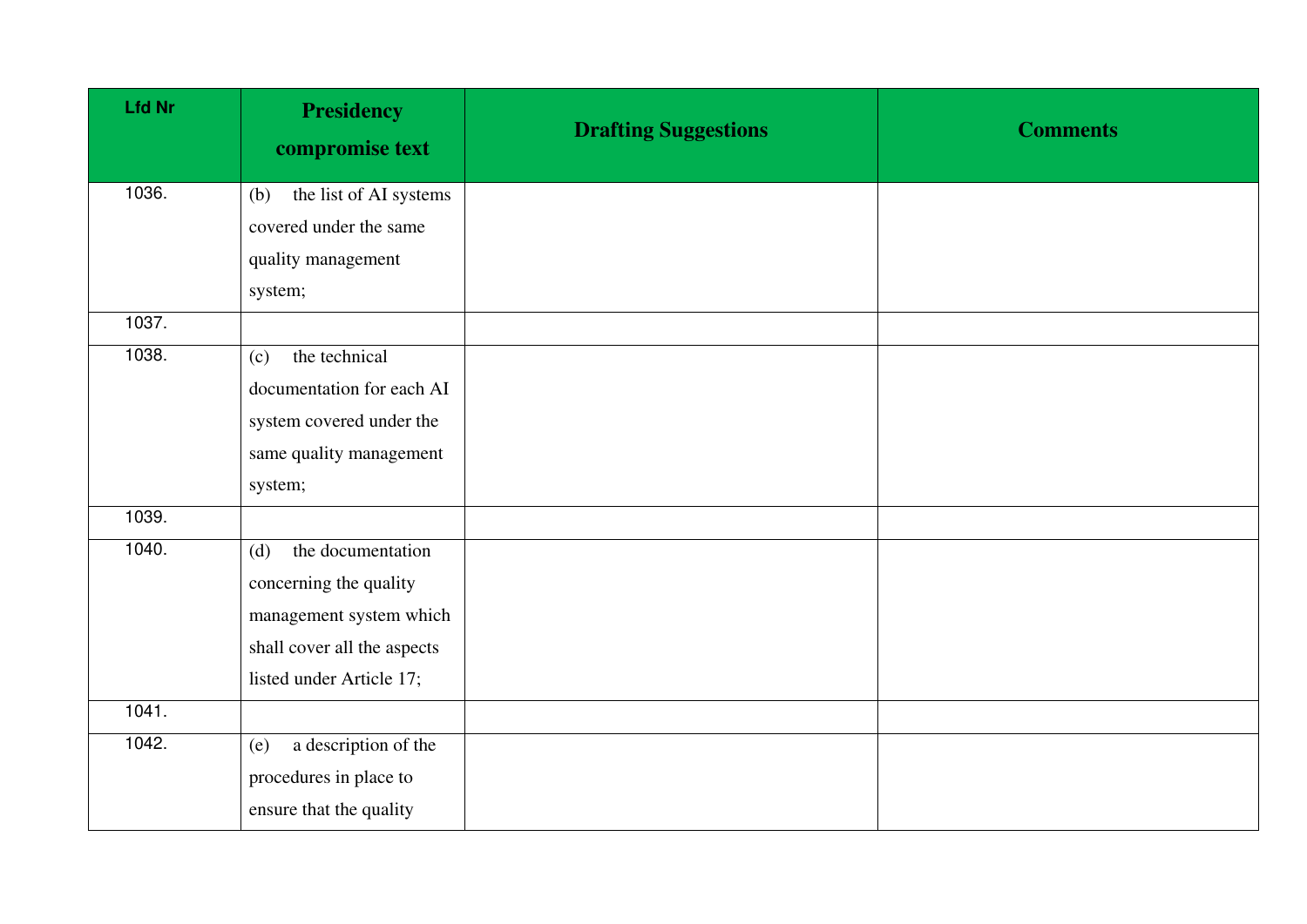| <b>Lfd Nr</b> | <b>Presidency</b><br>compromise text | <b>Drafting Suggestions</b> | <b>Comments</b> |
|---------------|--------------------------------------|-----------------------------|-----------------|
|               | management system                    |                             |                 |
|               | remains adequate and                 |                             |                 |
|               | effective;                           |                             |                 |
| 1043.         |                                      |                             |                 |
| 1044.         | a written declaration<br>(f)         |                             |                 |
|               | that the same application            |                             |                 |
|               | has not been lodged with             |                             |                 |
|               | any other notified body.             |                             |                 |
| 1045.         |                                      |                             |                 |
| 1046.         | 3.2. The quality                     |                             |                 |
|               | management system shall              |                             |                 |
|               | be assessed by the notified          |                             |                 |
|               | body, which shall                    |                             |                 |
|               | determine whether it                 |                             |                 |
|               | satisfies the requirements           |                             |                 |
|               | referred to in Article 17.           |                             |                 |
| 1047.         |                                      |                             |                 |
| 1048.         | The decision shall be                |                             |                 |
|               | notified to the provider or          |                             |                 |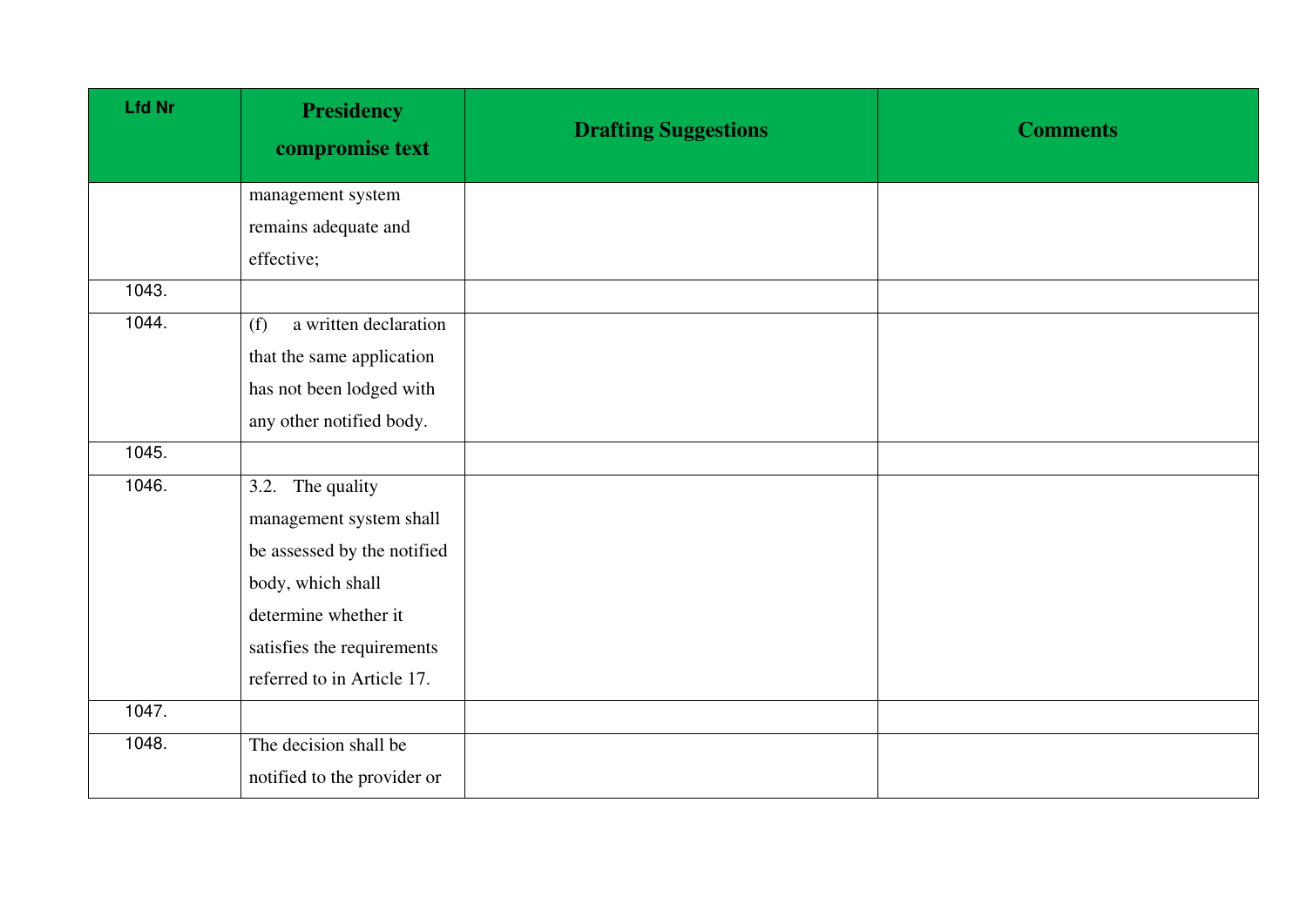| <b>Lfd Nr</b> | <b>Presidency</b><br>compromise text | <b>Drafting Suggestions</b> | <b>Comments</b> |
|---------------|--------------------------------------|-----------------------------|-----------------|
|               | its authorised                       |                             |                 |
|               | representative.                      |                             |                 |
| 1049.         |                                      |                             |                 |
| 1050.         | The notification shall               |                             |                 |
|               | contain the conclusions of           |                             |                 |
|               | the assessment of the                |                             |                 |
|               | quality management                   |                             |                 |
|               | system and the reasoned              |                             |                 |
|               | assessment decision.                 |                             |                 |
| 1051.         |                                      |                             |                 |
| 1052.         | 3.3. The quality                     |                             |                 |
|               | management system as                 |                             |                 |
|               | approved shall continue to           |                             |                 |
|               | be implemented and                   |                             |                 |
|               | maintained by the provider           |                             |                 |
|               | so that it remains adequate          |                             |                 |
|               | and efficient.                       |                             |                 |
| 1053.         |                                      |                             |                 |
| 1054.         | 3.4. Any intended change             |                             |                 |
|               | to the approved quality              |                             |                 |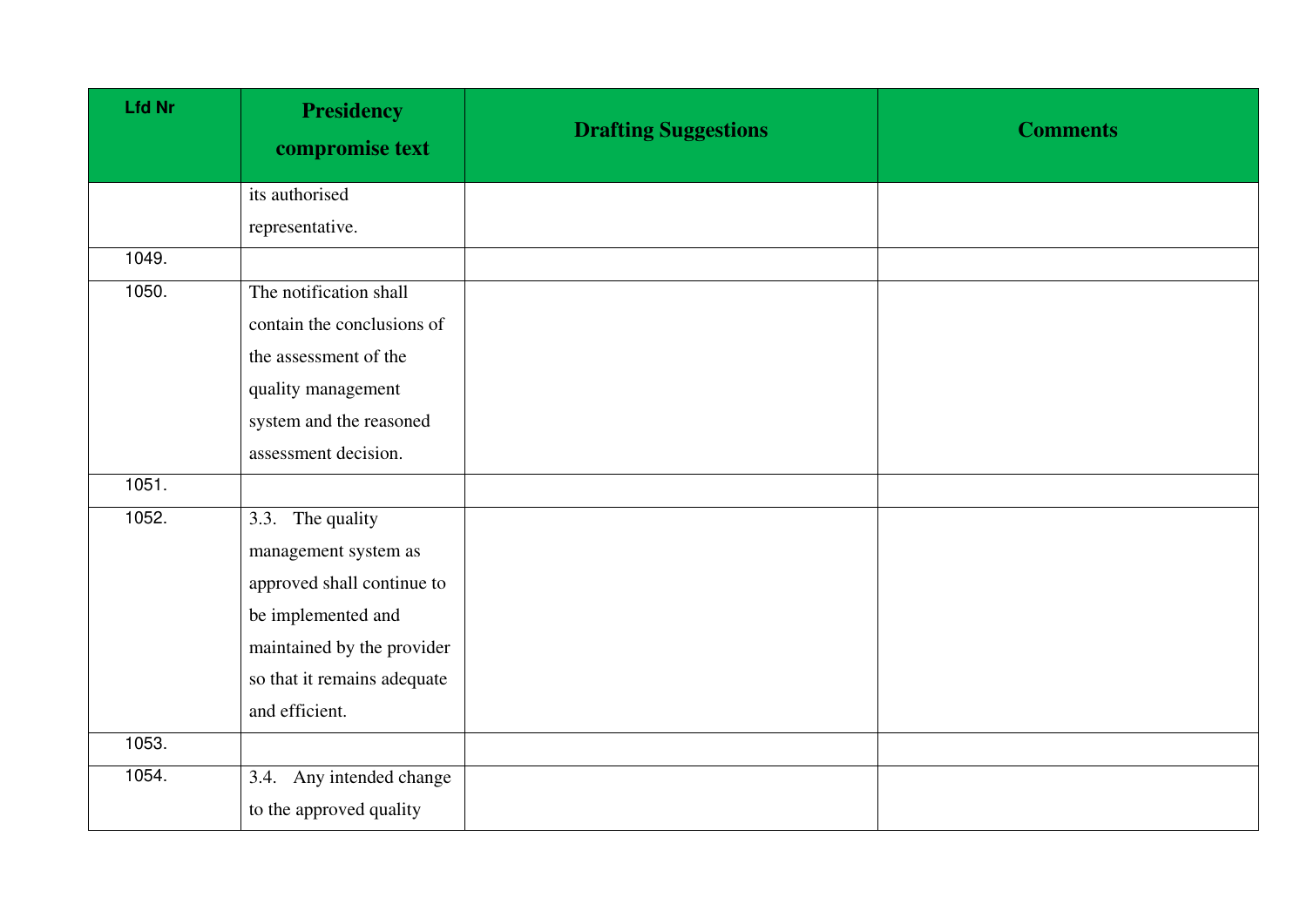| <b>Lfd Nr</b> | <b>Presidency</b><br>compromise text | <b>Drafting Suggestions</b> | <b>Comments</b> |
|---------------|--------------------------------------|-----------------------------|-----------------|
|               | management system or the             |                             |                 |
|               | list of AI systems covered           |                             |                 |
|               | by the latter shall be               |                             |                 |
|               | brought to the attention of          |                             |                 |
|               | the notified body by the             |                             |                 |
|               | provider.                            |                             |                 |
| 1055.         |                                      |                             |                 |
| 1056.         | The proposed changes shall           |                             |                 |
|               | be examined by the                   |                             |                 |
|               | notified body, which shall           |                             |                 |
|               | decide whether the                   |                             |                 |
|               | modified quality                     |                             |                 |
|               | management system                    |                             |                 |
|               | continues to satisfy the             |                             |                 |
|               | requirements referred to in          |                             |                 |
|               | point 3.2 or whether a               |                             |                 |
|               | reassessment is necessary.           |                             |                 |
| 1057.         |                                      |                             |                 |
| 1058.         | The notified body shall              |                             |                 |
|               | notify the provider of its           |                             |                 |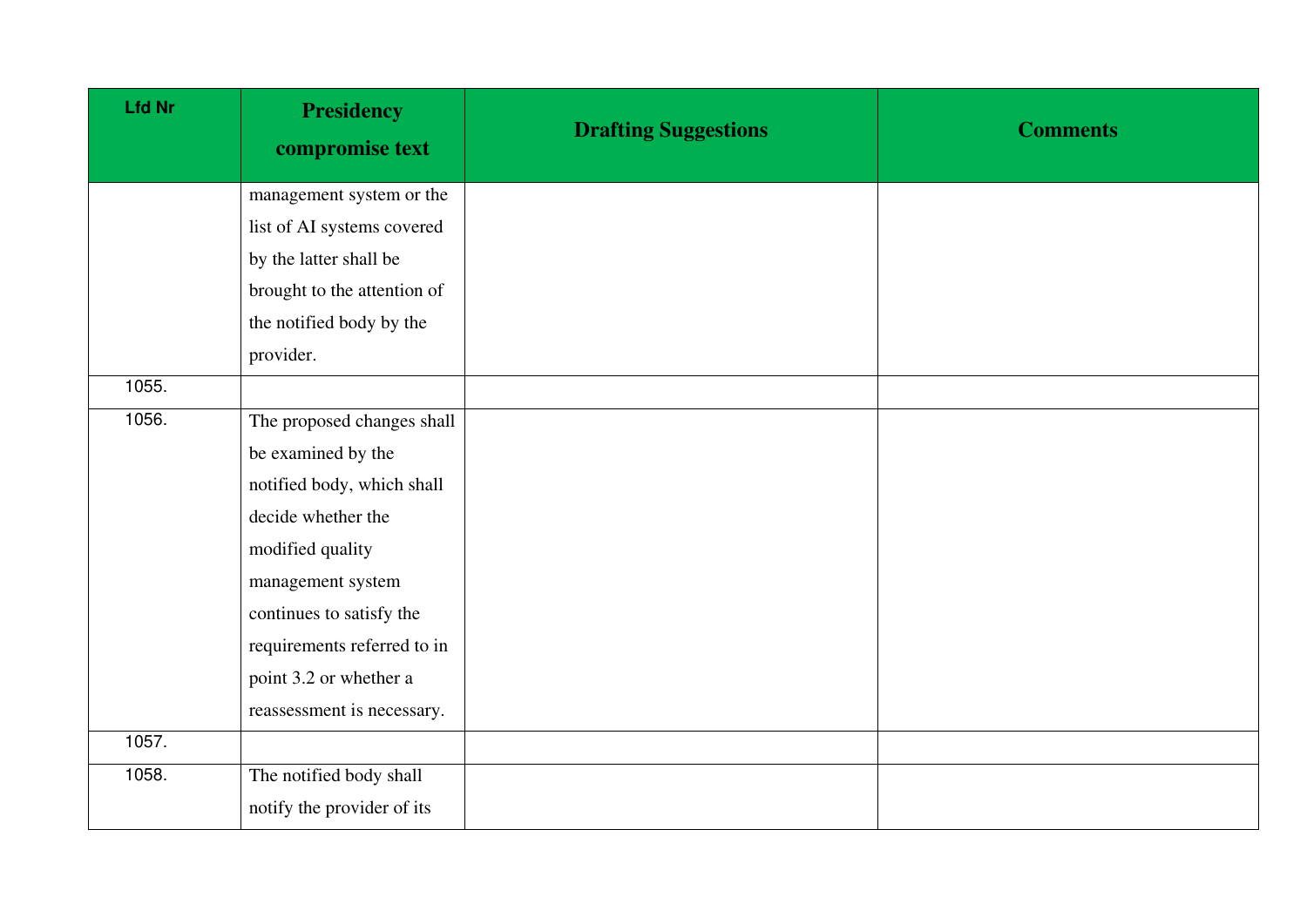| <b>Lfd Nr</b> | <b>Presidency</b><br>compromise text | <b>Drafting Suggestions</b> | <b>Comments</b> |
|---------------|--------------------------------------|-----------------------------|-----------------|
|               | decision. The notification           |                             |                 |
|               | shall contain the                    |                             |                 |
|               | conclusions of the                   |                             |                 |
|               | examination of the changes           |                             |                 |
|               | and the reasoned                     |                             |                 |
|               | assessment decision.                 |                             |                 |
| 1059.         |                                      |                             |                 |
| 1060.         | Control of the<br>4.                 |                             |                 |
|               | technical documentation.             |                             |                 |
| 1061.         |                                      |                             |                 |
| 1062.         | 4.1. In addition to the              |                             |                 |
|               | application referred to in           |                             |                 |
|               | point 3, an application with         |                             |                 |
|               | a notified body of their             |                             |                 |
|               | choice shall be lodged by            |                             |                 |
|               | the provider for the                 |                             |                 |
|               | assessment of the technical          |                             |                 |
|               | documentation relating to            |                             |                 |
|               | the AI system which the              |                             |                 |
|               | provider intends to place            |                             |                 |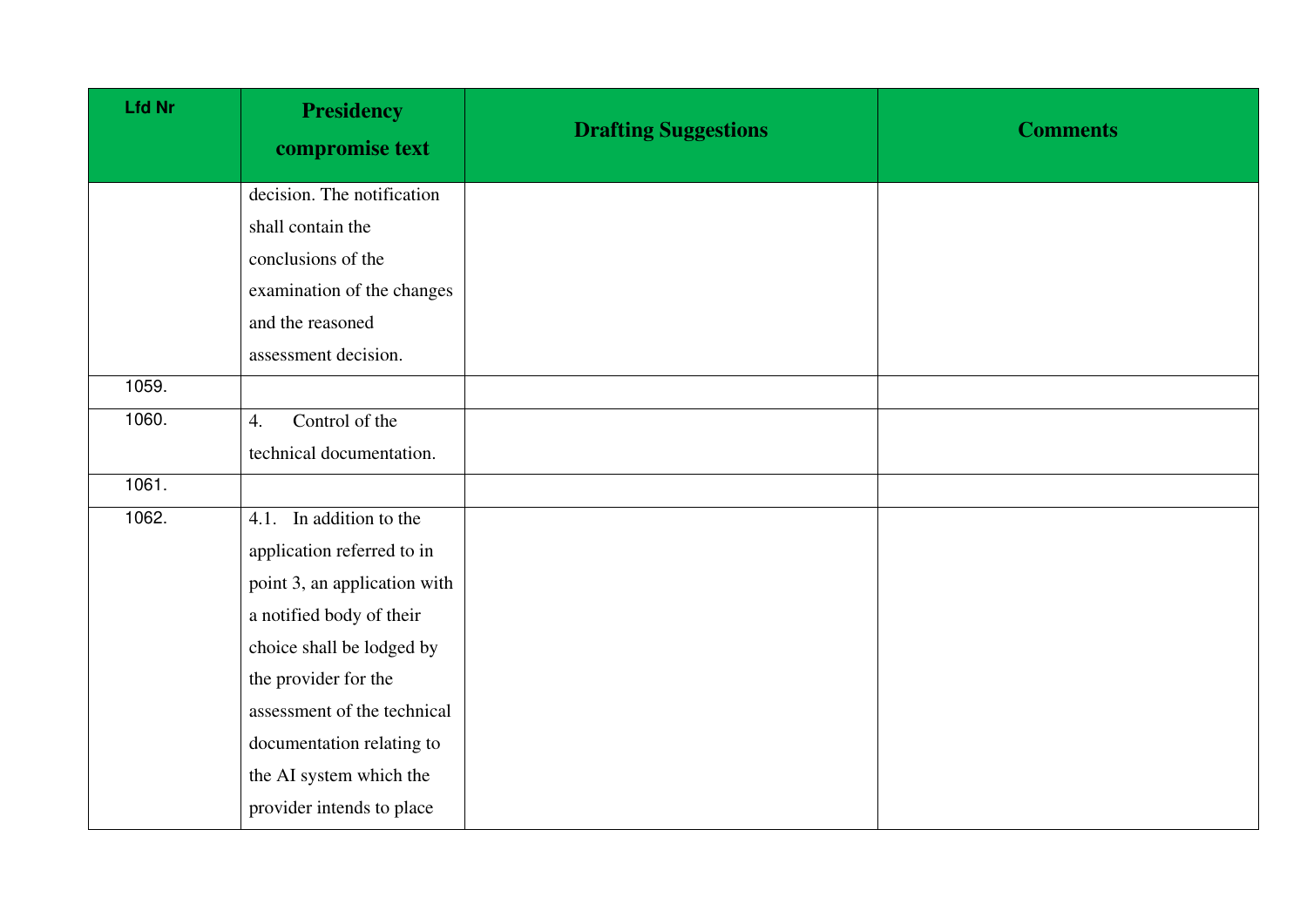| <b>Lfd Nr</b> | <b>Presidency</b><br>compromise text | <b>Drafting Suggestions</b> | <b>Comments</b> |
|---------------|--------------------------------------|-----------------------------|-----------------|
|               | on the market or put into            |                             |                 |
|               | service and which is                 |                             |                 |
|               | covered by the quality               |                             |                 |
|               | management system                    |                             |                 |
|               | referred to under point 3.           |                             |                 |
| 1063.         |                                      |                             |                 |
| 1064.         | 4.2. The application shall           |                             |                 |
|               | include:                             |                             |                 |
| 1065.         |                                      |                             |                 |
| 1066.         | the name and address<br>(a)          |                             |                 |
|               | of the provider;                     |                             |                 |
| 1067.         |                                      |                             |                 |
| 1068.         | a written declaration<br>(b)         |                             |                 |
|               | that the same application            |                             |                 |
|               | has not been lodged with             |                             |                 |
|               | any other notified body;             |                             |                 |
| 1069.         |                                      |                             |                 |
| 1070.         | the technical<br>(c)                 |                             |                 |
|               | documentation referred to            |                             |                 |
|               | in Annex IV.                         |                             |                 |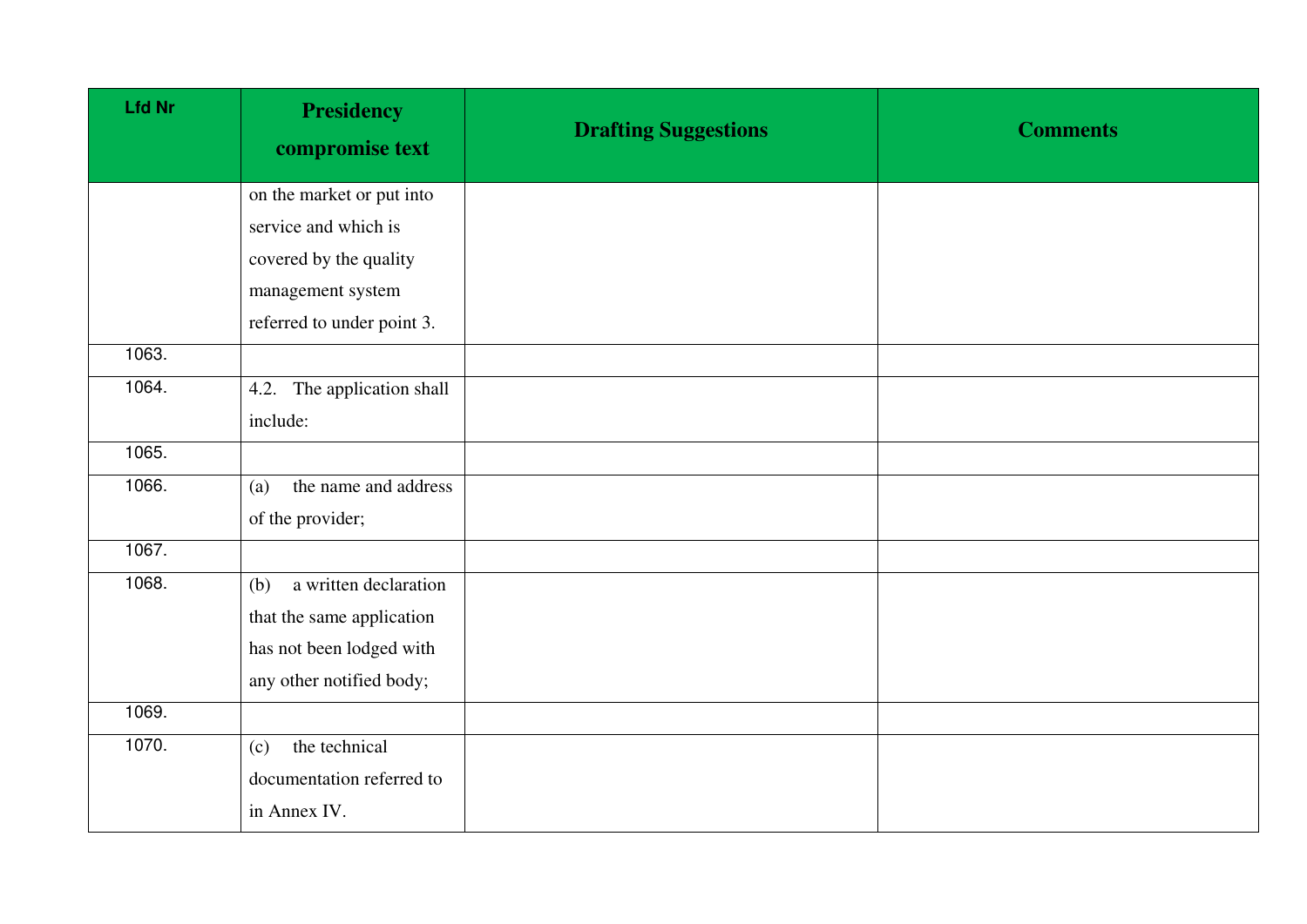| <b>Lfd Nr</b> | <b>Presidency</b><br>compromise text | <b>Drafting Suggestions</b> | <b>Comments</b> |
|---------------|--------------------------------------|-----------------------------|-----------------|
| 1071.         |                                      |                             |                 |
| 1072.         | The technical<br>4.3.                |                             |                 |
|               | documentation shall be               |                             |                 |
|               | examined by the notified             |                             |                 |
|               | body. To this purpose, the           |                             |                 |
|               | notified body shall be               |                             |                 |
|               | granted full access to the           |                             |                 |
|               | training and testing datasets        |                             |                 |
|               | used by the provider,                |                             |                 |
|               | including through                    |                             |                 |
|               | application programming              |                             |                 |
|               | interfaces (API) or other            |                             |                 |
|               | appropriate means and                |                             |                 |
|               | tools enabling remote                |                             |                 |
|               | access.                              |                             |                 |
| 1073.         |                                      |                             |                 |
| 1074.         | 4.4. In examining the                |                             |                 |
|               | technical documentation,             |                             |                 |
|               | the notified body may                |                             |                 |
|               | require that the provider            |                             |                 |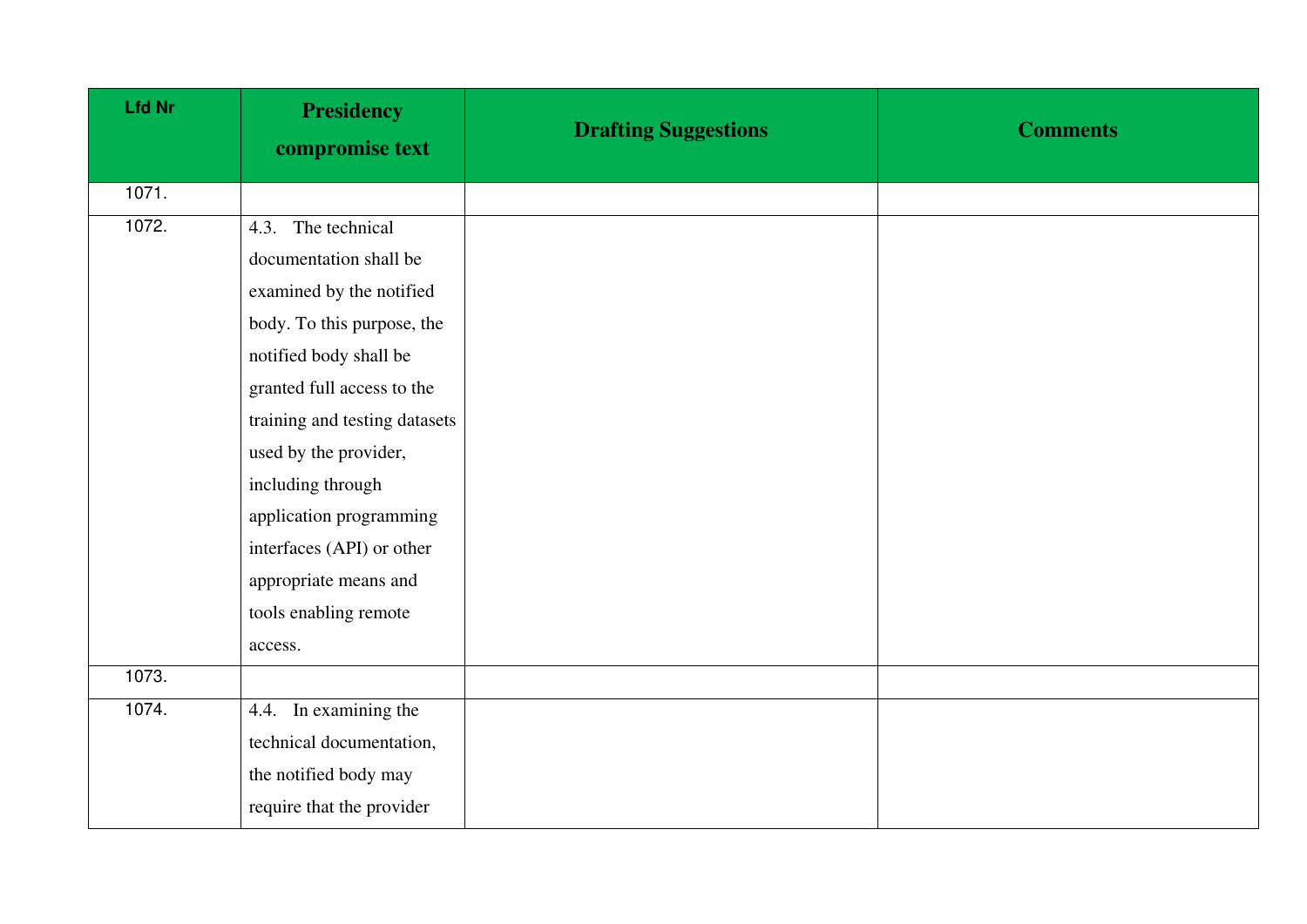| <b>Lfd Nr</b> | <b>Presidency</b><br>compromise text | <b>Drafting Suggestions</b> | <b>Comments</b> |
|---------------|--------------------------------------|-----------------------------|-----------------|
|               | supplies further evidence or         |                             |                 |
|               | carries out further tests so         |                             |                 |
|               | as to enable a proper                |                             |                 |
|               | assessment of conformity             |                             |                 |
|               | of the AI system with the            |                             |                 |
|               | requirements set out in              |                             |                 |
|               | Title III, Chapter 2.                |                             |                 |
|               | Whenever the notified                |                             |                 |
|               | body is not satisfied with           |                             |                 |
|               | the tests carried out by the         |                             |                 |
|               | provider, the notified body          |                             |                 |
|               | shall directly carry out             |                             |                 |
|               | adequate tests, as                   |                             |                 |
|               | appropriate.                         |                             |                 |
| 1075.         |                                      |                             |                 |
| 1076.         | 4.5. Where necessary to              |                             |                 |
|               | assess the conformity of             |                             |                 |
|               | the high-risk AI system              |                             |                 |
|               | with the requirements set            |                             |                 |
|               | out in Title III, Chapter 2          |                             |                 |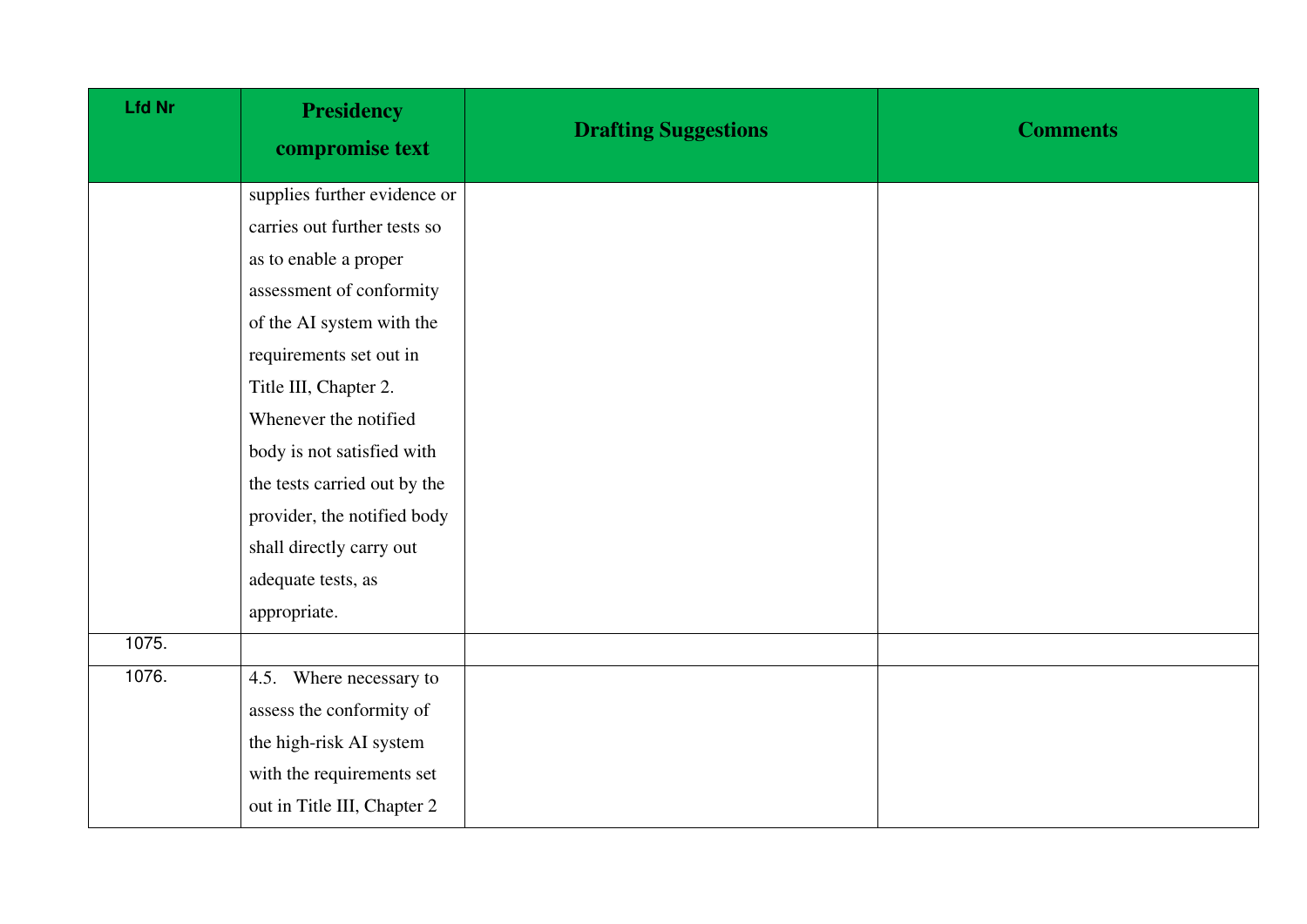| <b>Lfd Nr</b> | <b>Presidency</b><br>compromise text | <b>Drafting Suggestions</b> | <b>Comments</b> |
|---------------|--------------------------------------|-----------------------------|-----------------|
|               | and upon a reasoned                  |                             |                 |
|               | request, the notified body           |                             |                 |
|               | shall also be granted access         |                             |                 |
|               | to the source code of the AI         |                             |                 |
|               | system.                              |                             |                 |
| 1077.         |                                      |                             |                 |
| 1078.         | 4.6. The decision shall be           |                             |                 |
|               | notified to the provider or          |                             |                 |
|               | its authorised                       |                             |                 |
|               | representative. The                  |                             |                 |
|               | notification shall contain           |                             |                 |
|               | the conclusions of the               |                             |                 |
|               | assessment of the technical          |                             |                 |
|               | documentation and the                |                             |                 |
|               | reasoned assessment                  |                             |                 |
|               | decision.                            |                             |                 |
| 1079.         |                                      |                             |                 |
| 1080.         | Where the AI system is in            |                             |                 |
|               | conformity with the                  |                             |                 |
|               | requirements set out in              |                             |                 |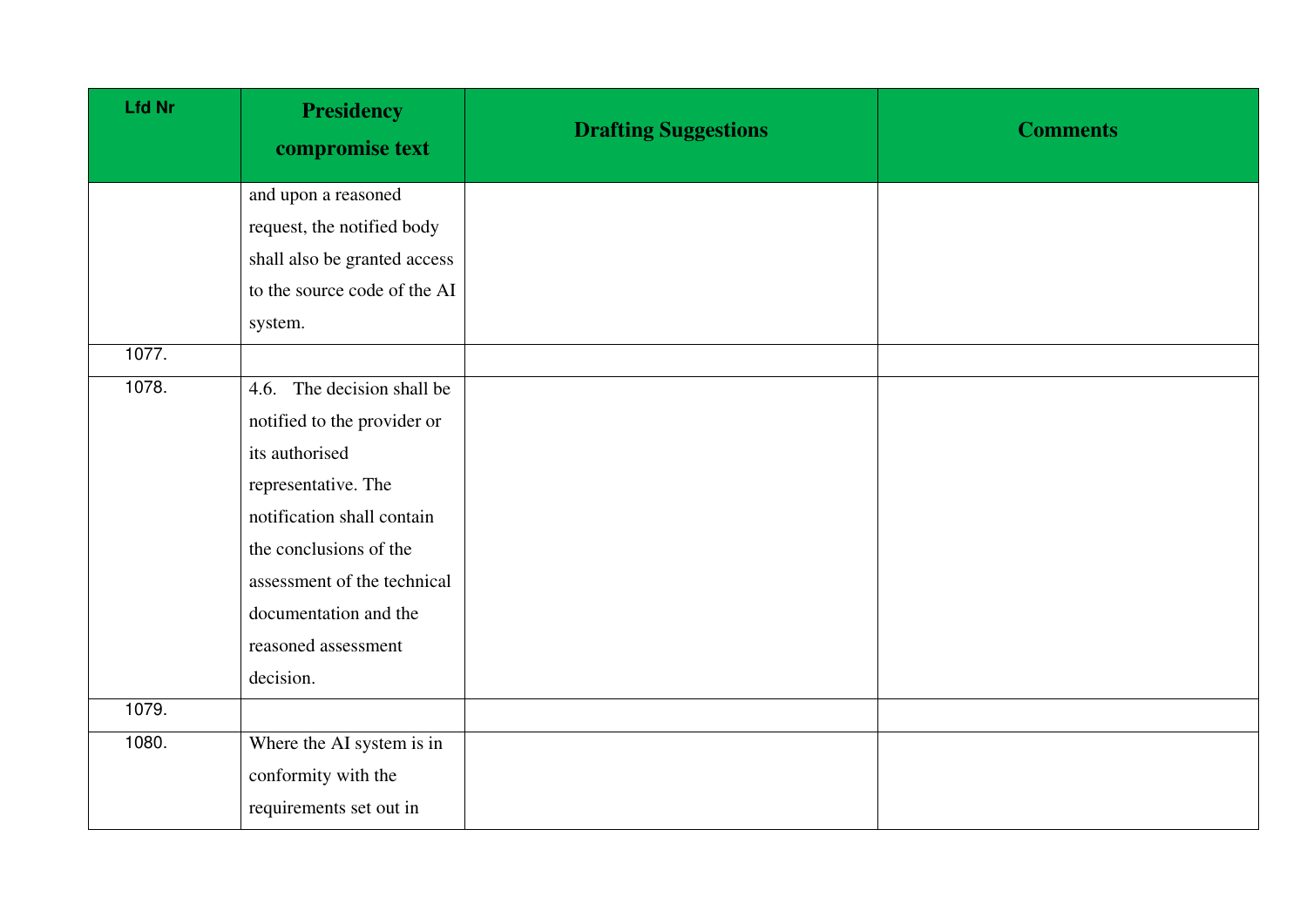| <b>Lfd Nr</b> | <b>Presidency</b><br>compromise text | <b>Drafting Suggestions</b> | <b>Comments</b> |
|---------------|--------------------------------------|-----------------------------|-----------------|
|               | Title III, Chapter 2, an EU          |                             |                 |
|               | technical documentation              |                             |                 |
|               | assessment certificate shall         |                             |                 |
|               | be issued by the notified            |                             |                 |
|               | body. The certificate shall          |                             |                 |
|               | indicate the name and                |                             |                 |
|               | address of the provider, the         |                             |                 |
|               | conclusions of the                   |                             |                 |
|               | examination, the conditions          |                             |                 |
|               | (if any) for its validity and        |                             |                 |
|               | the data necessary for the           |                             |                 |
|               | identification of the AI             |                             |                 |
|               | system.                              |                             |                 |
| 1081.         |                                      |                             |                 |
| 1082.         | The certificate and its              |                             |                 |
|               | annexes shall contain all            |                             |                 |
|               | relevant information to              |                             |                 |
|               | allow the conformity of the          |                             |                 |
|               | AI system to be evaluated,           |                             |                 |
|               | and to allow for control of          |                             |                 |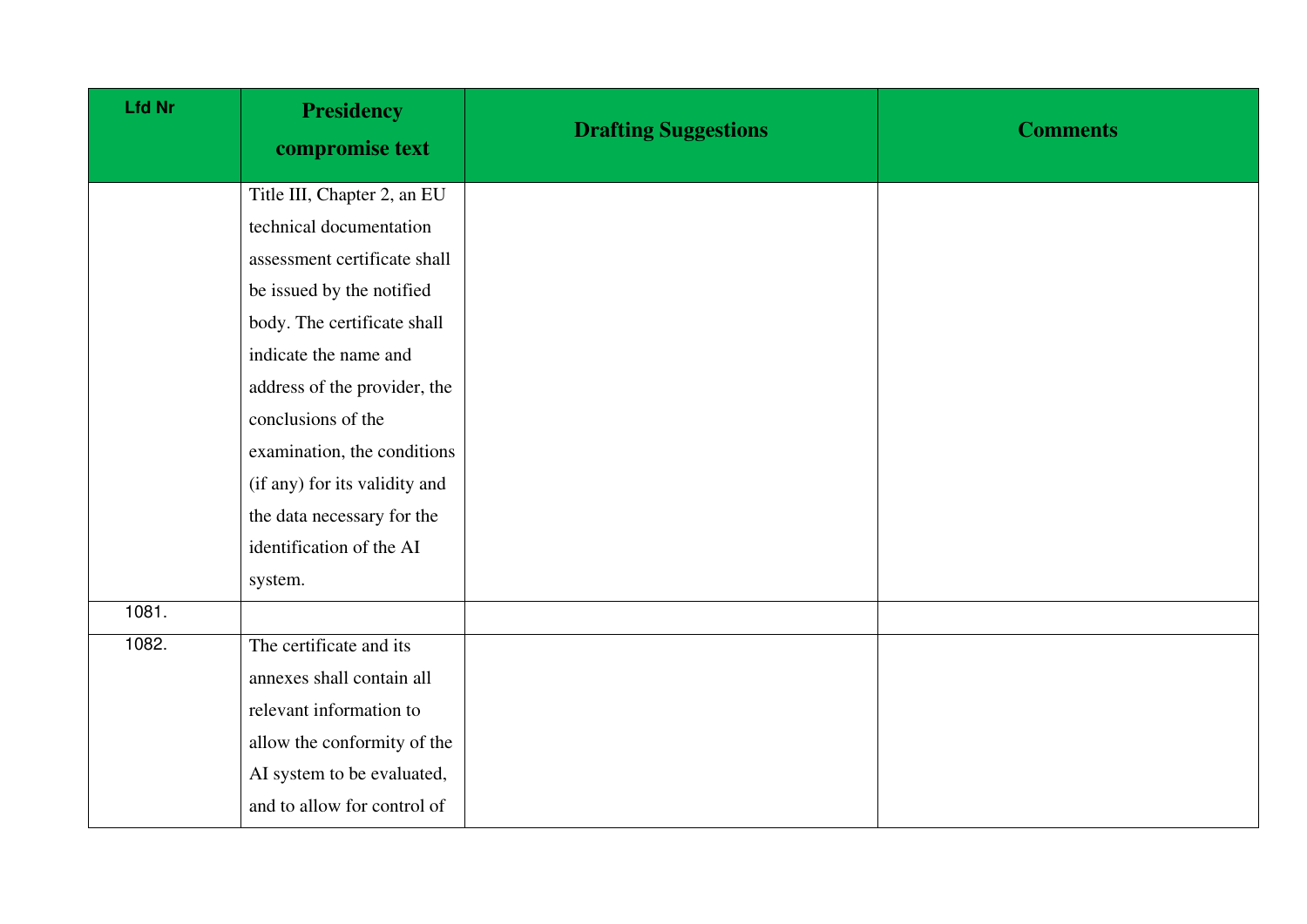| <b>Lfd Nr</b> | <b>Presidency</b><br>compromise text | <b>Drafting Suggestions</b> | <b>Comments</b> |
|---------------|--------------------------------------|-----------------------------|-----------------|
|               | the AI system while in use,          |                             |                 |
|               | where applicable.                    |                             |                 |
| 1083.         |                                      |                             |                 |
| 1084.         | Where the AI system is not           |                             |                 |
|               | in conformity with the               |                             |                 |
|               | requirements set out in              |                             |                 |
|               | Title III, Chapter 2, the            |                             |                 |
|               | notified body shall refuse           |                             |                 |
|               | to issue an EU technical             |                             |                 |
|               | documentation assessment             |                             |                 |
|               | certificate and shall inform         |                             |                 |
|               | the applicant accordingly,           |                             |                 |
|               | giving detailed reasons for          |                             |                 |
|               | its refusal.                         |                             |                 |
| 1085.         |                                      |                             |                 |
| 1086.         | Where the AI system does             |                             |                 |
|               | not meet the requirement             |                             |                 |
|               | relating to the data used to         |                             |                 |
|               | train it, re-training of the         |                             |                 |
|               | AI system will be needed             |                             |                 |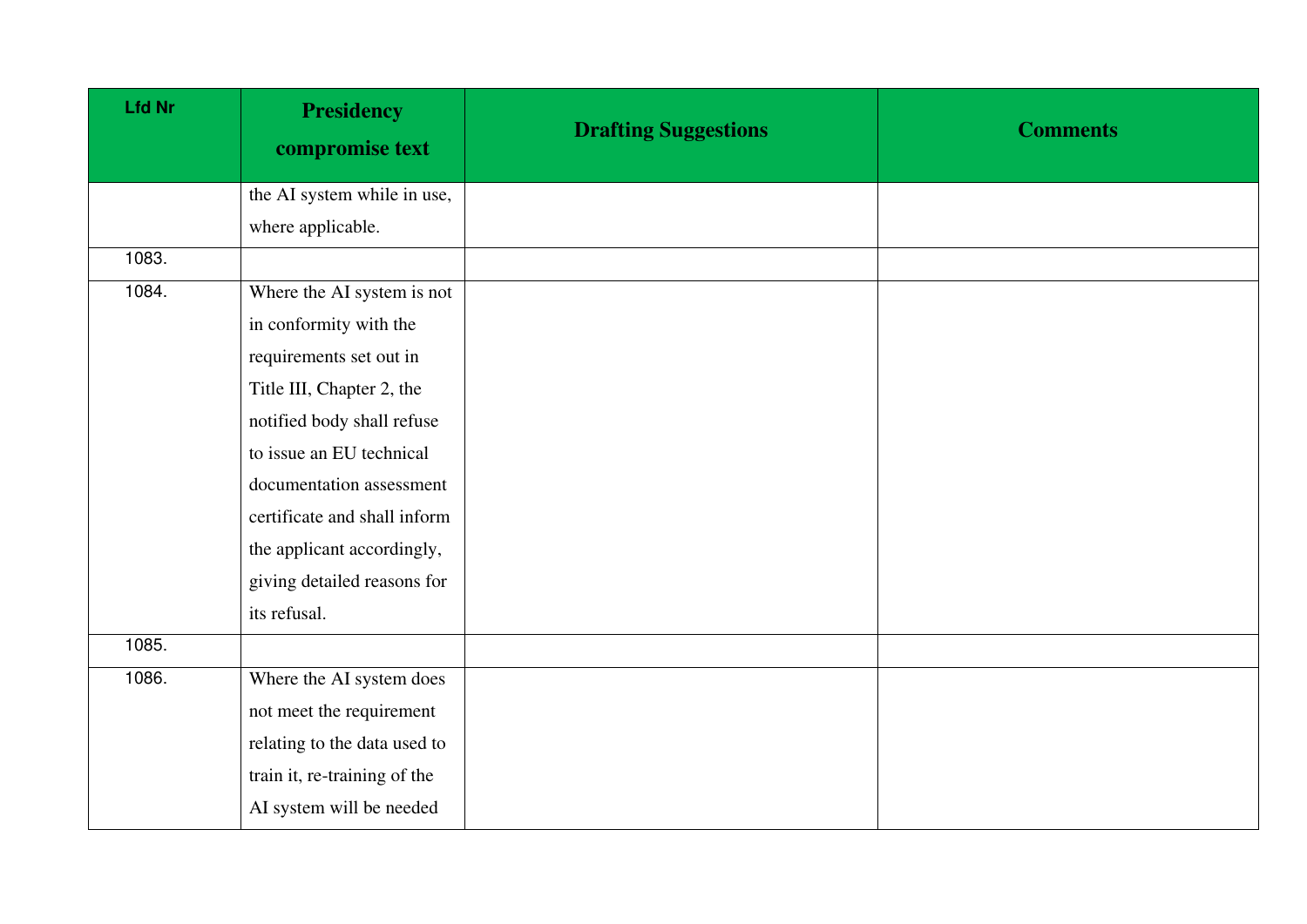| <b>Lfd Nr</b> | <b>Presidency</b><br>compromise text | <b>Drafting Suggestions</b> | <b>Comments</b> |
|---------------|--------------------------------------|-----------------------------|-----------------|
|               | prior to the application for         |                             |                 |
|               | a new conformity                     |                             |                 |
|               | assessment. In this case,            |                             |                 |
|               | the reasoned assessment              |                             |                 |
|               | decision of the notified             |                             |                 |
|               | body refusing to issue the           |                             |                 |
|               | EU technical                         |                             |                 |
|               | documentation assessment             |                             |                 |
|               | certificate shall contain            |                             |                 |
|               | specific considerations on           |                             |                 |
|               | the quality data used to             |                             |                 |
|               | train the AI system, notably         |                             |                 |
|               | on the reasons for non-              |                             |                 |
|               | compliance.                          |                             |                 |
| 1087.         |                                      |                             |                 |
| 1088.         | 4.7. Any change to the AI            |                             |                 |
|               | system that could affect the         |                             |                 |
|               | compliance of the AI                 |                             |                 |
|               | system with the                      |                             |                 |
|               | requirements or its                  |                             |                 |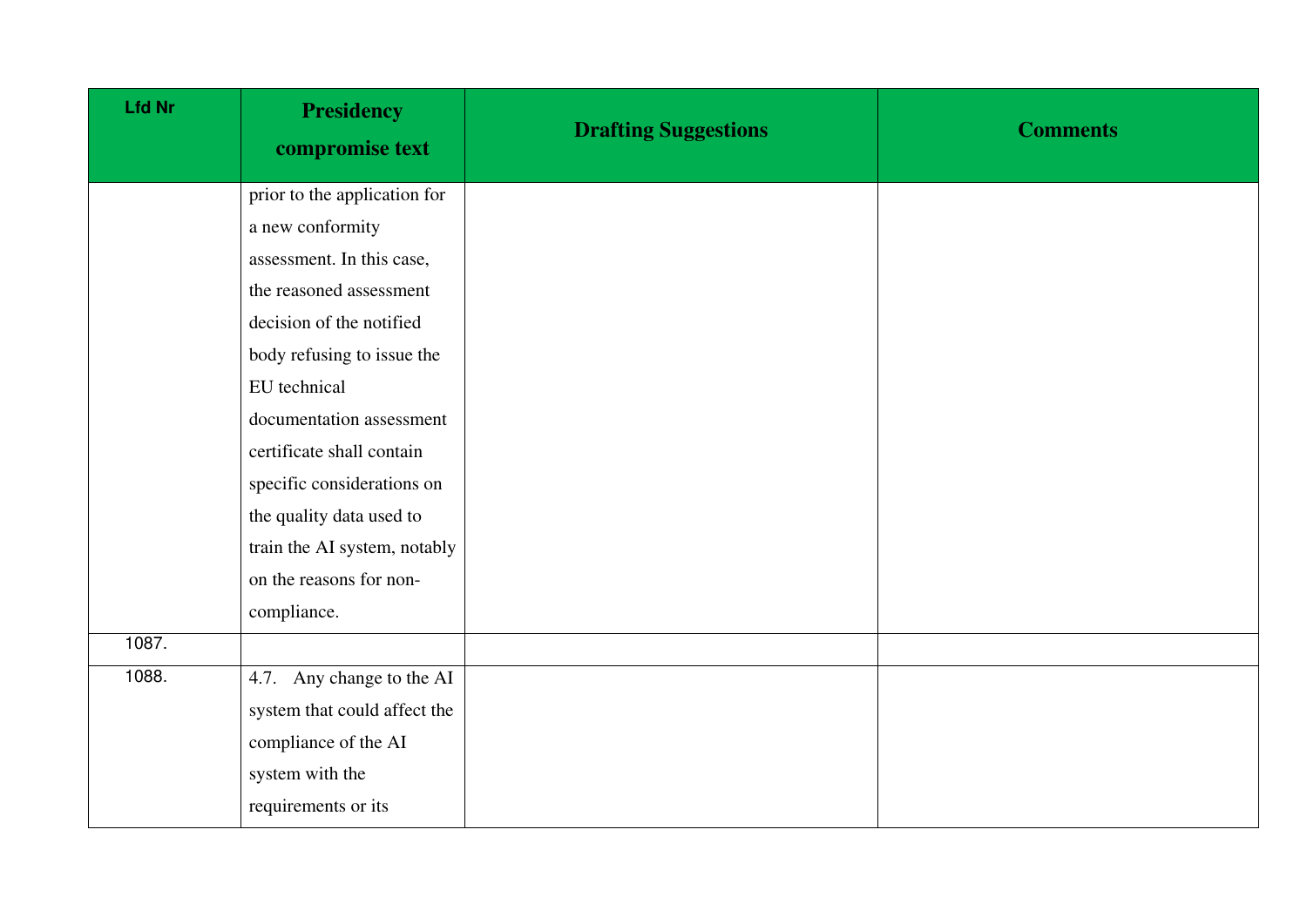| <b>Lfd Nr</b> | <b>Presidency</b><br>compromise text | <b>Drafting Suggestions</b> | <b>Comments</b> |
|---------------|--------------------------------------|-----------------------------|-----------------|
|               | intended purpose shall be            |                             |                 |
|               | approved by the notified             |                             |                 |
|               | body which issued the EU             |                             |                 |
|               | technical documentation              |                             |                 |
|               | assessment certificate. The          |                             |                 |
|               | provider shall inform such           |                             |                 |
|               | notified body of its                 |                             |                 |
|               | intention to introduce any           |                             |                 |
|               | of the above-mentioned               |                             |                 |
|               | changes or if it becomes             |                             |                 |
|               | otherwise aware of the               |                             |                 |
|               | occurrence of such                   |                             |                 |
|               | changes. The intended                |                             |                 |
|               | changes shall be assessed            |                             |                 |
|               | by the notified body which           |                             |                 |
|               | shall decide whether those           |                             |                 |
|               | changes require a new                |                             |                 |
|               | conformity assessment in             |                             |                 |
|               | accordance with Article              |                             |                 |
|               | $43(4)$ or whether they              |                             |                 |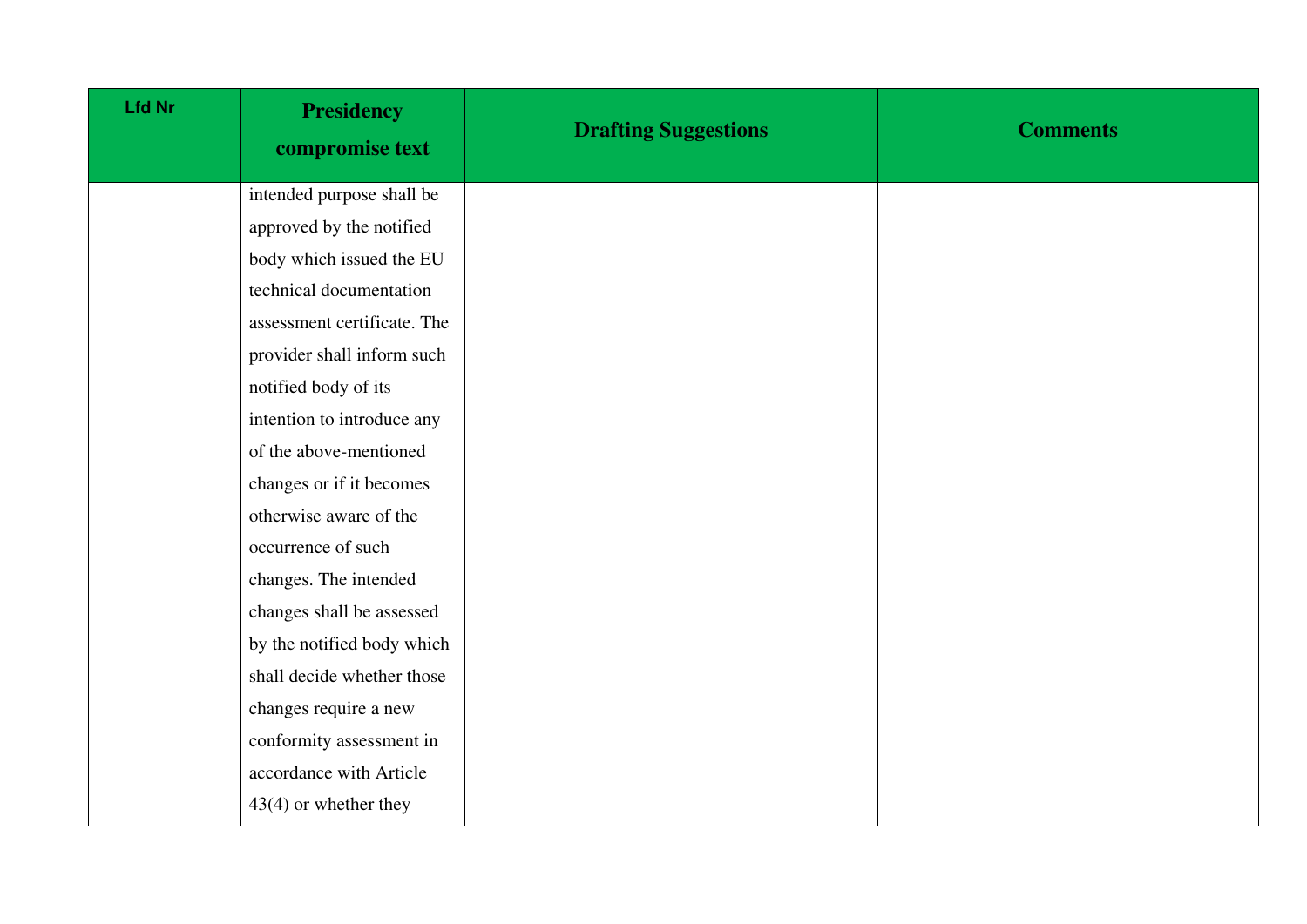| Lfd Nr | <b>Presidency</b><br>compromise text | <b>Drafting Suggestions</b> | <b>Comments</b> |
|--------|--------------------------------------|-----------------------------|-----------------|
|        | could be addressed by                |                             |                 |
|        | means of a supplement to             |                             |                 |
|        | the EU technical                     |                             |                 |
|        | documentation assessment             |                             |                 |
|        | certificate. In the latter           |                             |                 |
|        | case, the notified body              |                             |                 |
|        | shall assess the changes,            |                             |                 |
|        | notify the provider of its           |                             |                 |
|        | decision and, where the              |                             |                 |
|        | changes are approved,                |                             |                 |
|        | issue to the provider a              |                             |                 |
|        | supplement to the EU                 |                             |                 |
|        | technical documentation              |                             |                 |
|        | assessment certificate.              |                             |                 |
| 1089.  |                                      |                             |                 |
| 1090.  | Surveillance of the<br>5.            |                             |                 |
|        | approved quality                     |                             |                 |
|        | management system.                   |                             |                 |
| 1091.  |                                      |                             |                 |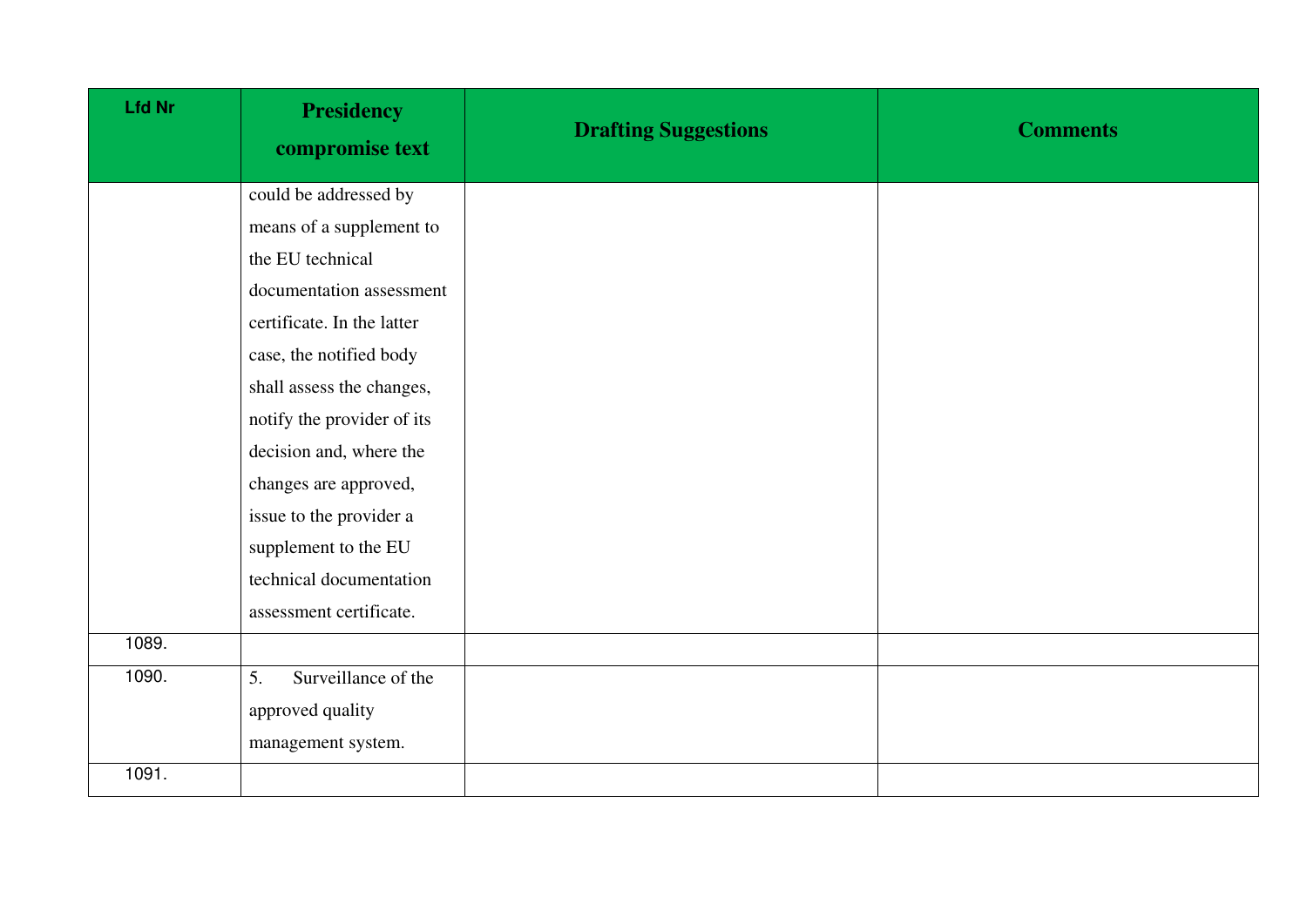| <b>Lfd Nr</b> | <b>Presidency</b><br>compromise text | <b>Drafting Suggestions</b> | <b>Comments</b>                                      |
|---------------|--------------------------------------|-----------------------------|------------------------------------------------------|
| 1092.         | 5.1. The purpose of the              |                             |                                                      |
|               | surveillance carried out by          |                             |                                                      |
|               | the notified body referred           |                             |                                                      |
|               | to in Point 3 is to make             |                             |                                                      |
|               | sure that the provider duly          |                             |                                                      |
|               | fulfils the terms and                |                             |                                                      |
|               | conditions of the approved           |                             |                                                      |
|               | quality management                   |                             |                                                      |
|               | system.                              |                             |                                                      |
| 1093.         |                                      |                             |                                                      |
| 1094.         | 5.2. For assessment                  |                             | It is suggested to specify that this applies only to |
|               | purposes, the provider shall         |                             | the final AI system, as AI systems currently         |
|               | allow the notified body to           |                             | consist of different components developed            |
|               | access the premises where            |                             | internationally so that uniform access is not        |
|               | the design, development,             |                             | possible. In addition, leading AI companies          |
|               | testing of the AI systems is         |                             | sometimes operate 'remote', i.e. without open        |
|               | taking place. The provider           |                             | premises.                                            |
|               | shall further share with the         |                             |                                                      |
|               | notified body all necessary          |                             |                                                      |
|               | information.                         |                             |                                                      |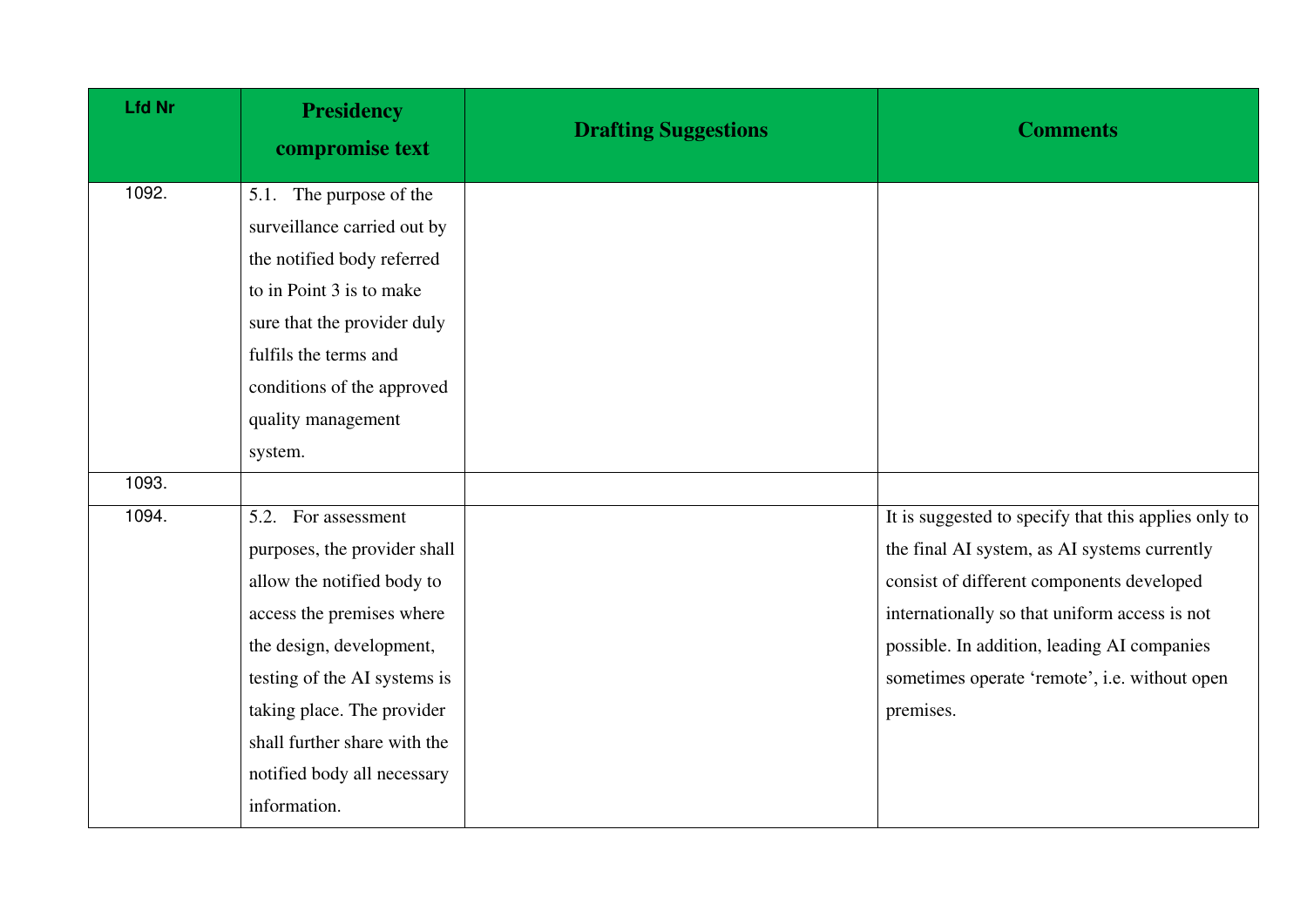| <b>Lfd Nr</b> | <b>Presidency</b><br>compromise text | <b>Drafting Suggestions</b> | <b>Comments</b> |
|---------------|--------------------------------------|-----------------------------|-----------------|
| 1095.         |                                      |                             |                 |
| 1096.         | 5.3. The notified body               |                             |                 |
|               | shall carry out periodic             |                             |                 |
|               | audits to make sure that the         |                             |                 |
|               | provider maintains and               |                             |                 |
|               | applies the quality                  |                             |                 |
|               | management system and                |                             |                 |
|               | shall provide the provider           |                             |                 |
|               | with an audit report. In the         |                             |                 |
|               | context of those audits, the         |                             |                 |
|               | notified body may carry              |                             |                 |
|               | out additional tests of the          |                             |                 |
|               | AI systems for which an              |                             |                 |
|               | EU technical                         |                             |                 |
|               | documentation assessment             |                             |                 |
|               | certificate was issued.              |                             |                 |
| 1097.         |                                      |                             |                 |
| 1098.         | <b>ANNEX VIII</b>                    |                             |                 |
|               | <b>INFORMATION TO BE</b>             |                             |                 |
|               | <b>SUBMITTED UPON</b>                |                             |                 |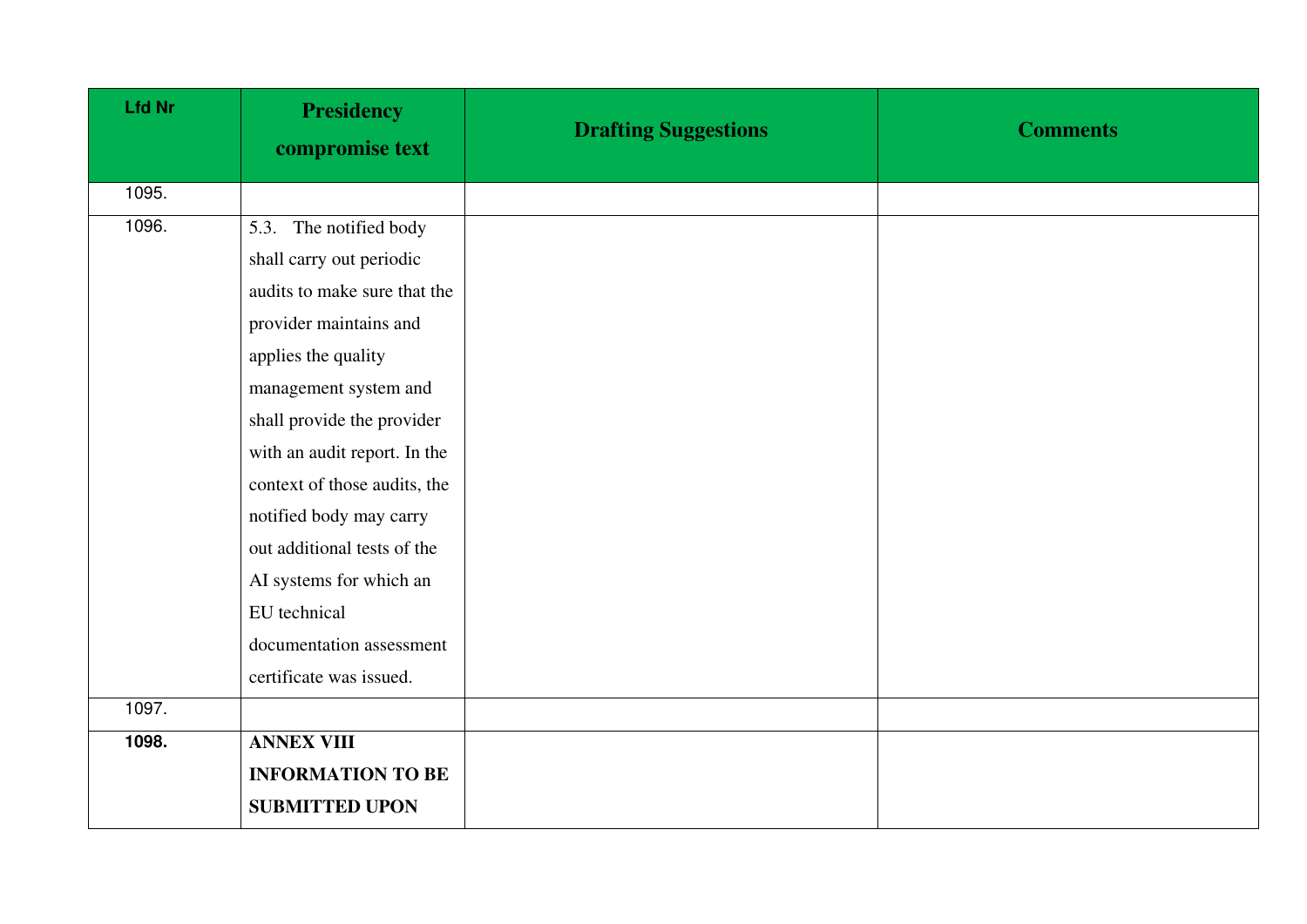| <b>Lfd Nr</b> | <b>Presidency</b><br>compromise text | <b>Drafting Suggestions</b>                                   | <b>Comments</b>                                 |
|---------------|--------------------------------------|---------------------------------------------------------------|-------------------------------------------------|
|               | <b>THE REGISTRATION</b>              |                                                               |                                                 |
|               | OF HIGH-RISK AI                      |                                                               |                                                 |
|               | <b>SYSTEMS IN</b>                    |                                                               |                                                 |
|               | <b>ACCORDANCE WITH</b>               |                                                               |                                                 |
|               | <b>ARTICLE 51</b>                    |                                                               |                                                 |
| 1099.         |                                      |                                                               |                                                 |
| 1100.         | The following information            | The following information shall be provided and               |                                                 |
|               | shall be provided and                | thereafter kept up to date with regard to <b>high-risk</b> AI |                                                 |
|               | thereafter kept up to date           | systems to be registered in accordance with Article           |                                                 |
|               | with regard to high-risk AI          | 51.                                                           |                                                 |
|               | systems to be registered in          |                                                               |                                                 |
|               | accordance with Article 51.          |                                                               |                                                 |
| 1101.         |                                      |                                                               |                                                 |
| 1102.         | Name, address and<br>1.              |                                                               |                                                 |
|               | contact details of the               |                                                               |                                                 |
|               | provider;                            |                                                               |                                                 |
| 1103.         |                                      | 1. a) Name, address and contact details of the public         | To ensure greater public oversight of AI-       |
|               |                                      | authority using an AI system;                                 | systems and to access information about in      |
|               |                                      |                                                               | which contexts AI-systems are put in operation, |
|               |                                      |                                                               | the framework must be complemented by the       |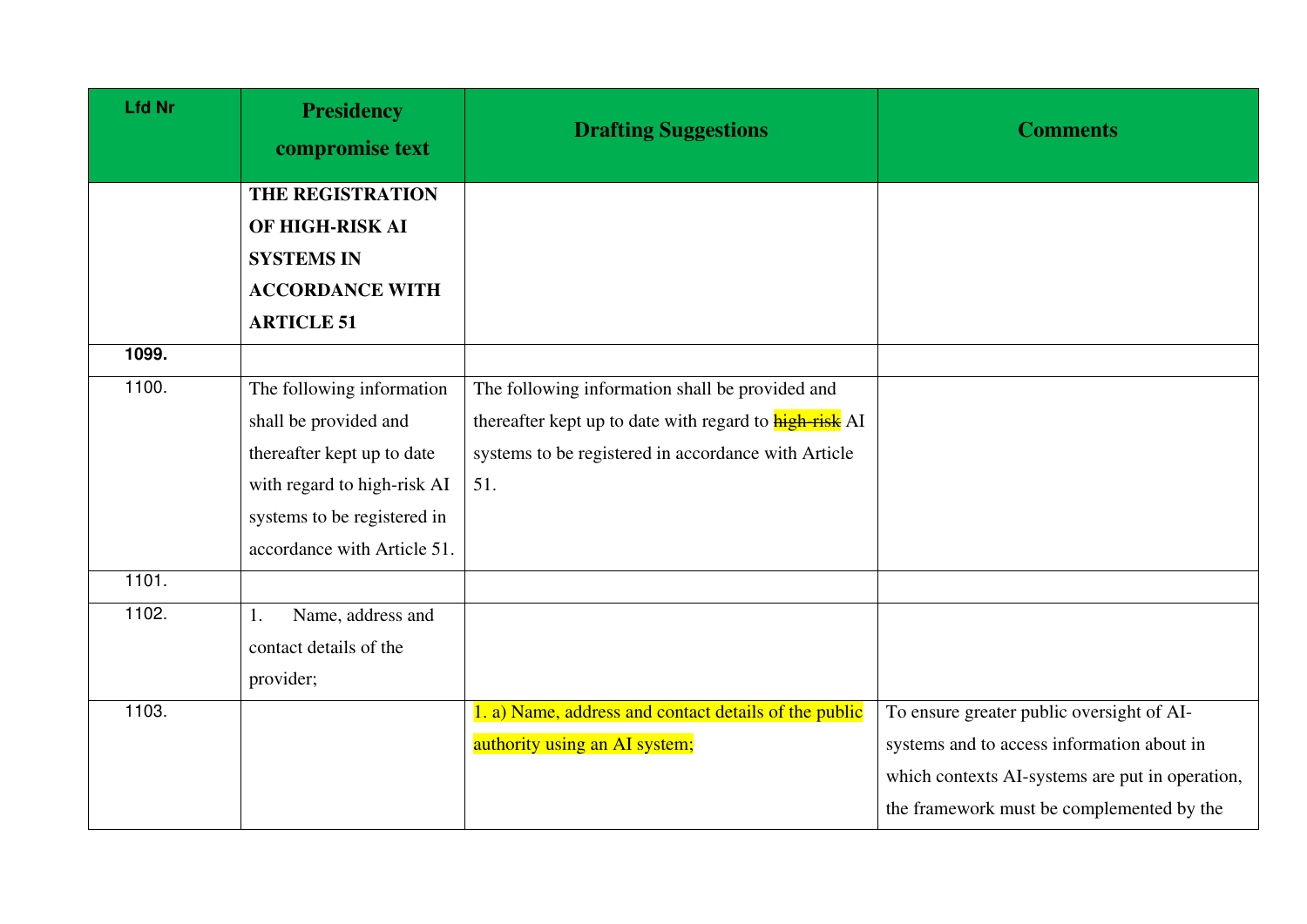| <b>Lfd Nr</b> | <b>Presidency</b><br>compromise text | <b>Drafting Suggestions</b> | <b>Comments</b>                                  |
|---------------|--------------------------------------|-----------------------------|--------------------------------------------------|
|               |                                      |                             | information, which public authority is deploying |
|               |                                      |                             | the high risk AI-system.                         |
| 1104.         | Where submission of<br>2.            |                             |                                                  |
|               | information is carried out           |                             |                                                  |
|               | by another person on                 |                             |                                                  |
|               | behalf of the provider, the          |                             |                                                  |
|               | name, address and contact            |                             |                                                  |
|               | details of that person;              |                             |                                                  |
| 1105.         |                                      |                             |                                                  |
| 1106.         | 3.<br>Name, address and              |                             |                                                  |
|               | contact details of the               |                             |                                                  |
|               | authorised representative,           |                             |                                                  |
|               | where applicable;                    |                             |                                                  |
| 1107.         |                                      |                             |                                                  |
| 1108.         | AI system trade name<br>4.           |                             |                                                  |
|               | and any additional                   |                             |                                                  |
|               | unambiguous reference                |                             |                                                  |
|               | allowing identification and          |                             |                                                  |
|               | traceability of the AI               |                             |                                                  |
|               | system;                              |                             |                                                  |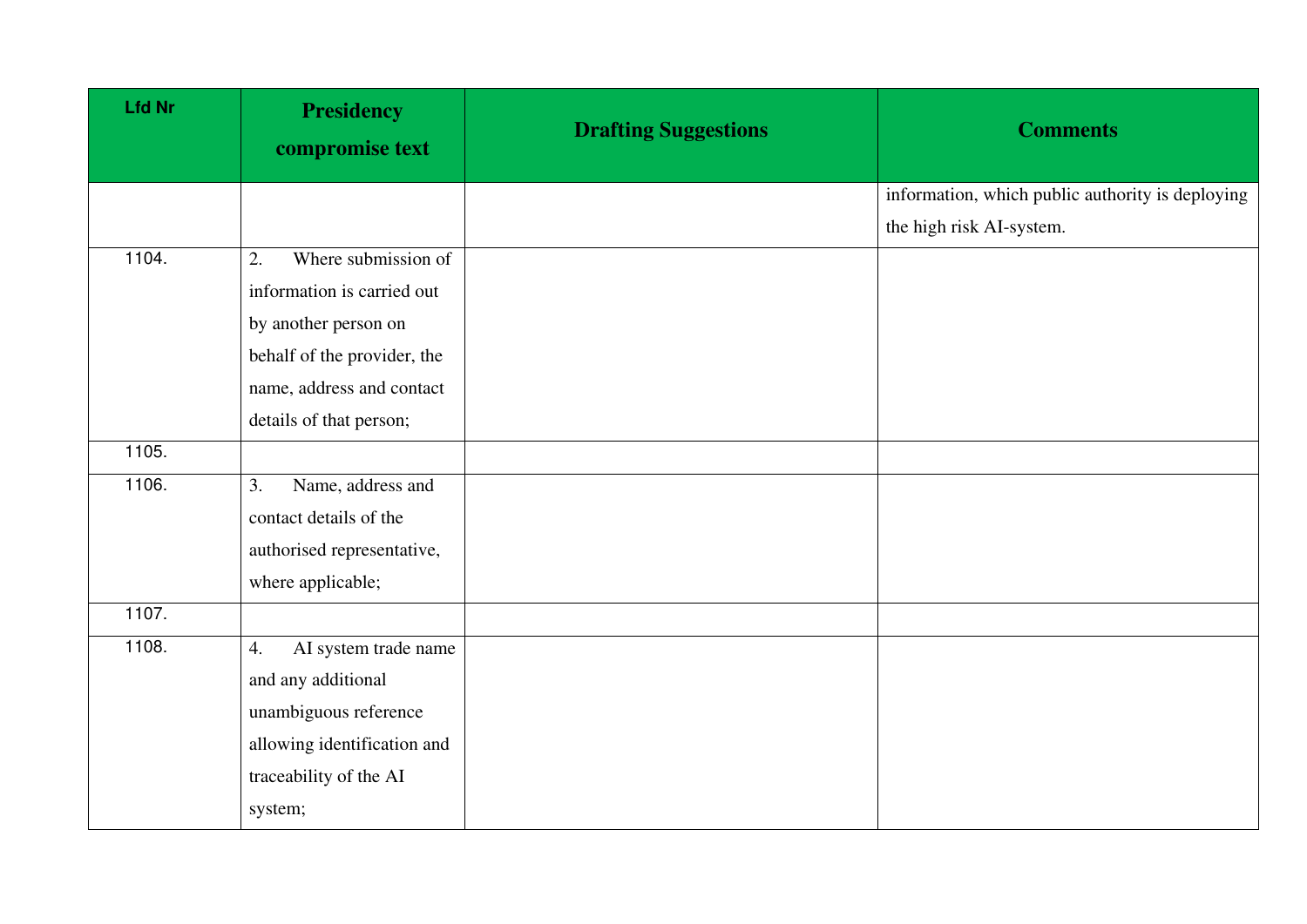| <b>Lfd Nr</b> | <b>Presidency</b><br>compromise text | <b>Drafting Suggestions</b> | <b>Comments</b> |
|---------------|--------------------------------------|-----------------------------|-----------------|
| 1109.         |                                      |                             |                 |
| 1110.         | Description of the<br>5.             |                             |                 |
|               | intended purpose of the AI           |                             |                 |
|               | system;                              |                             |                 |
| 1111.         |                                      |                             |                 |
| 1112.         | Status of the AI<br>6.               |                             |                 |
|               | system (on the market, or            |                             |                 |
|               | in service; no longer placed         |                             |                 |
|               | on the market/in service,            |                             |                 |
|               | recalled);                           |                             |                 |
| 1113.         |                                      |                             |                 |
| 1114.         | Type, number and<br>7.               |                             |                 |
|               | expiry date of the                   |                             |                 |
|               | certificate issued by the            |                             |                 |
|               | notified body and the name           |                             |                 |
|               | or identification number of          |                             |                 |
|               | that notified body, when             |                             |                 |
|               | applicable;                          |                             |                 |
| 1115.         |                                      |                             |                 |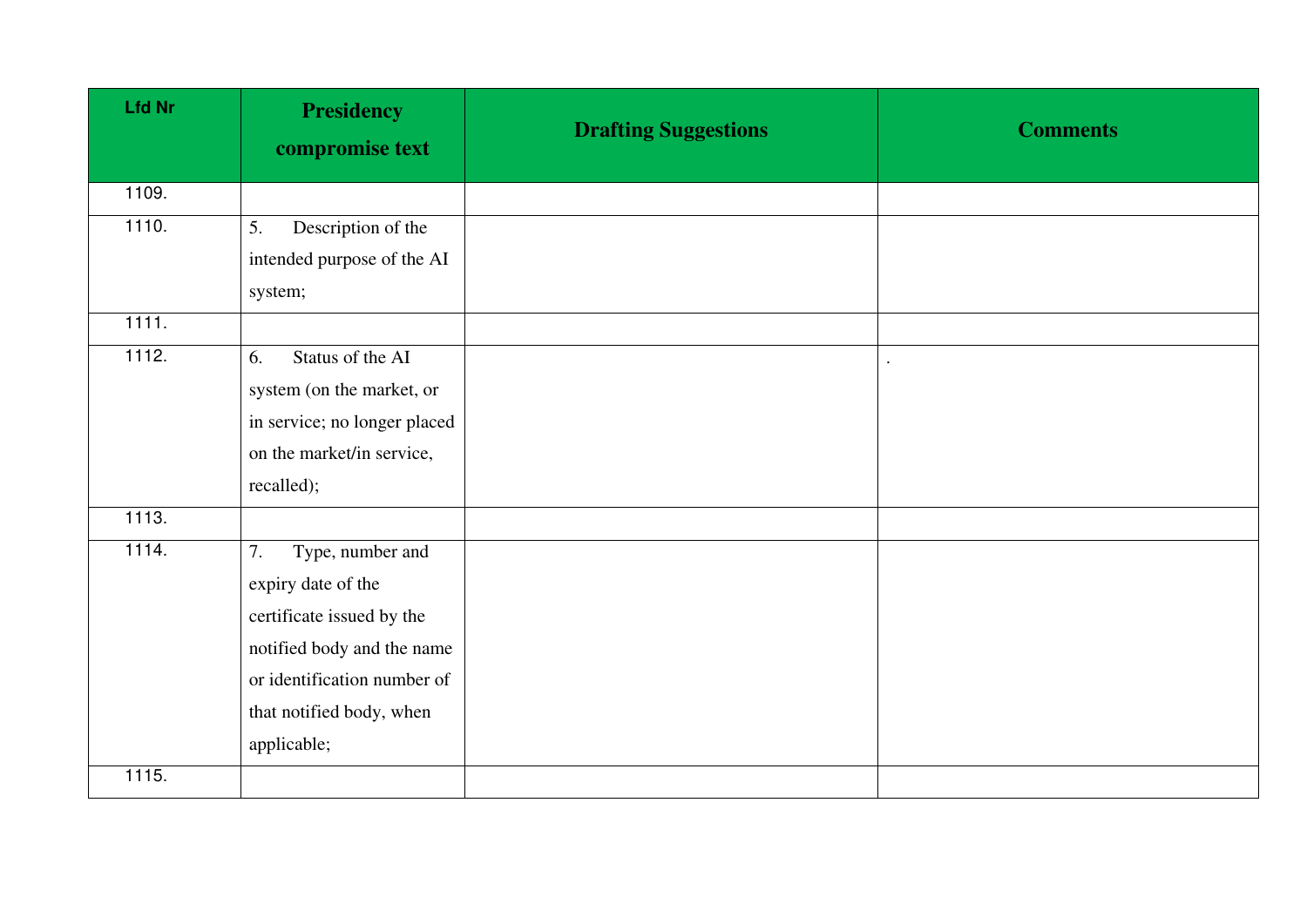| <b>Lfd Nr</b> | <b>Presidency</b><br>compromise text | <b>Drafting Suggestions</b> | <b>Comments</b> |
|---------------|--------------------------------------|-----------------------------|-----------------|
| 1116.         | A scanned copy of<br>8.              |                             |                 |
|               | the certificate referred to in       |                             |                 |
|               | point 7, when applicable;            |                             |                 |
| 1117.         |                                      |                             |                 |
| 1118.         | Member States in<br>9.               |                             |                 |
|               | which the AI system is or            |                             |                 |
|               | has been placed on the               |                             |                 |
|               | market, put into service or          |                             |                 |
|               | made available in the                |                             |                 |
|               | Union;                               |                             |                 |
| 1119.         |                                      |                             |                 |
| 1120.         | A copy of the EU<br>10.              |                             |                 |
|               | declaration of conformity            |                             |                 |
|               | referred to in Article 48;           |                             |                 |
| 1121.         |                                      |                             |                 |
| 1122.         | Electronic<br>11.                    |                             |                 |
|               | instructions for use; this           |                             |                 |
|               | information shall not be             |                             |                 |
|               | provided for high-risk AI            |                             |                 |
|               | systems in the areas of law          |                             |                 |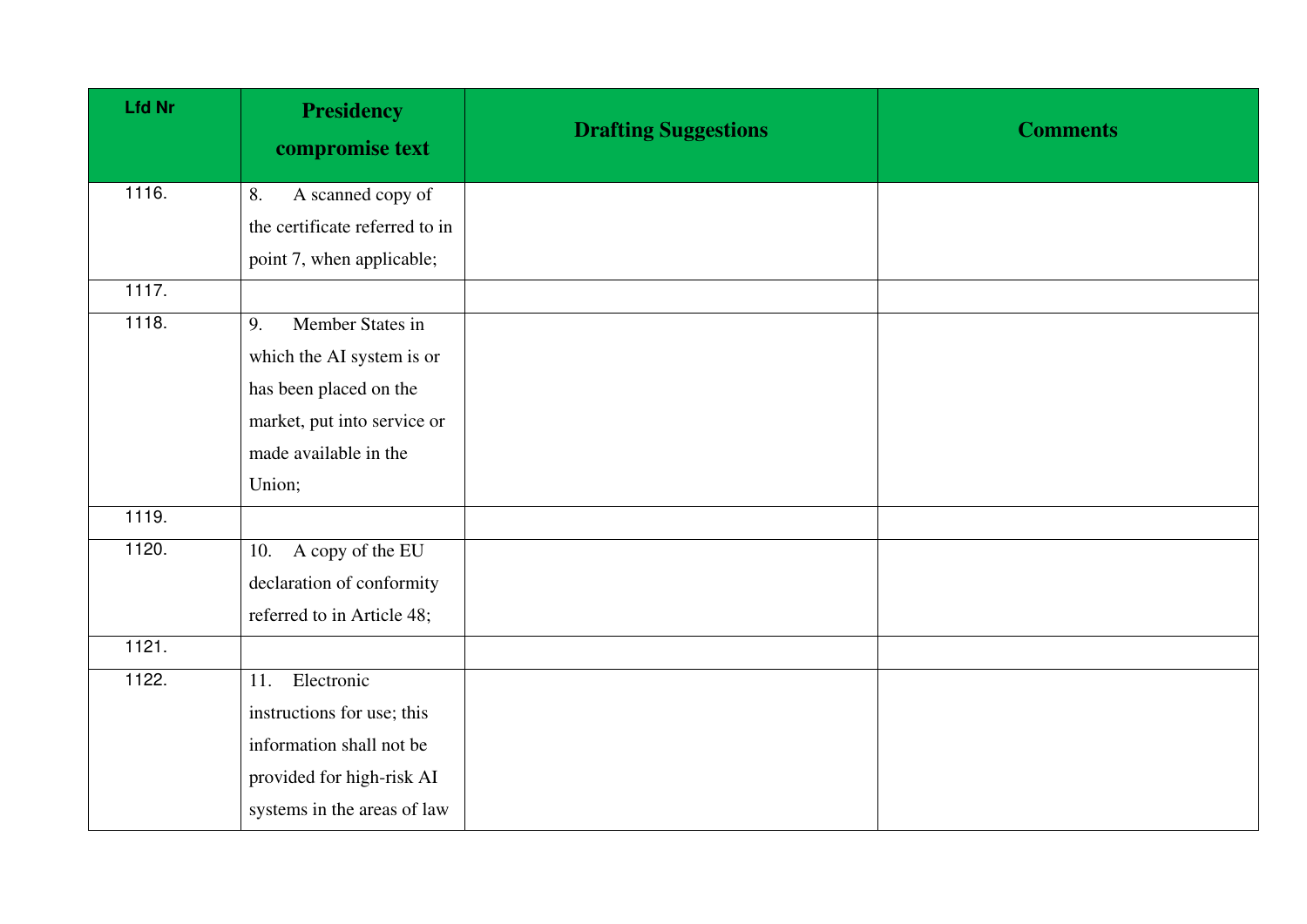| <b>Lfd Nr</b> | <b>Presidency</b><br>compromise text | <b>Drafting Suggestions</b> | <b>Comments</b> |
|---------------|--------------------------------------|-----------------------------|-----------------|
|               | enforcement and migration,           |                             |                 |
|               | asylum and border control            |                             |                 |
|               | management referred to in            |                             |                 |
|               | Annex III, points 1, 6 and           |                             |                 |
|               | 7.                                   |                             |                 |
| 1123.         |                                      |                             |                 |
| 1124.         | URL for additional<br>12.            |                             |                 |
|               | information (optional).              |                             |                 |
| 1125.         |                                      |                             |                 |
| 1126.         | <b>ANNEX IX</b>                      |                             |                 |
|               | <b>UNION LEGISLATION</b>             |                             |                 |
|               | <b>ON LARGE-SCALE IT</b>             |                             |                 |
|               | <b>SYSTEMS IN THE</b>                |                             |                 |
|               | AREA OF FREEDOM,                     |                             |                 |
|               | <b>SECURITY AND</b>                  |                             |                 |
|               | <b>JUSTICE</b>                       |                             |                 |
| 1127.         |                                      |                             |                 |
| 1128.         | Schengen<br>1.                       |                             |                 |
|               | <b>Information System</b>            |                             |                 |
| 1129.         |                                      |                             |                 |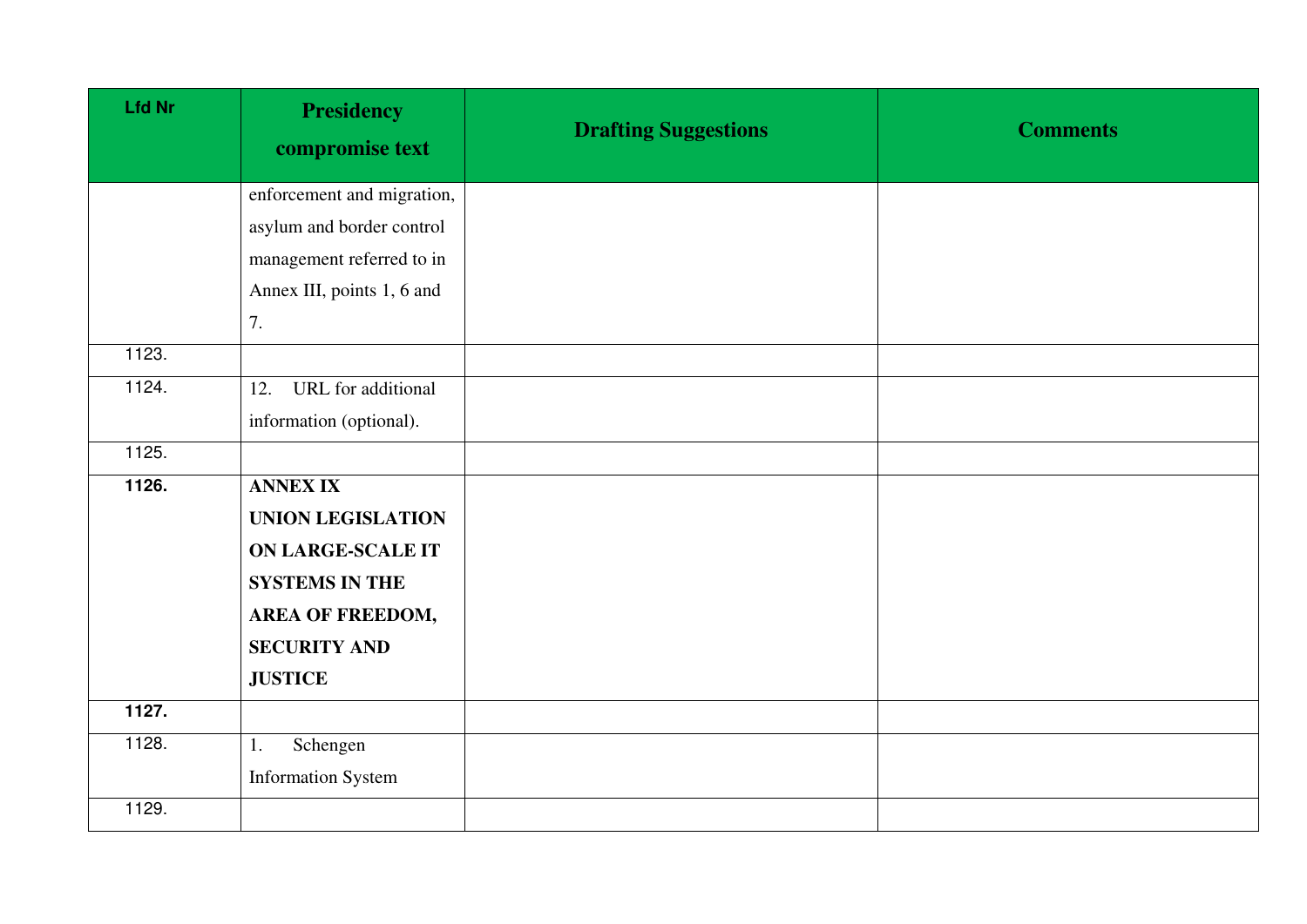| <b>Lfd Nr</b> | <b>Presidency</b><br>compromise text | <b>Drafting Suggestions</b> | <b>Comments</b> |
|---------------|--------------------------------------|-----------------------------|-----------------|
| 1130.         | Regulation (EU)<br>(a)               |                             |                 |
|               | 2018/1860 of the European            |                             |                 |
|               | Parliament and of the                |                             |                 |
|               | Council of 28 November               |                             |                 |
|               | 2018 on the use of the               |                             |                 |
|               | Schengen Information                 |                             |                 |
|               | System for the return of             |                             |                 |
|               | illegally staying third-             |                             |                 |
|               | country nationals (OJ L              |                             |                 |
|               | 312, 7.12.2018, p. 1).               |                             |                 |
| 1131.         |                                      |                             |                 |
| 1132.         | Regulation (EU)<br>(b)               |                             |                 |
|               | 2018/1861 of the European            |                             |                 |
|               | Parliament and of the                |                             |                 |
|               | Council of 28 November               |                             |                 |
|               | 2018 on the establishment,           |                             |                 |
|               | operation and use of the             |                             |                 |
|               | Schengen Information                 |                             |                 |
|               | System (SIS) in the field of         |                             |                 |
|               | border checks, and                   |                             |                 |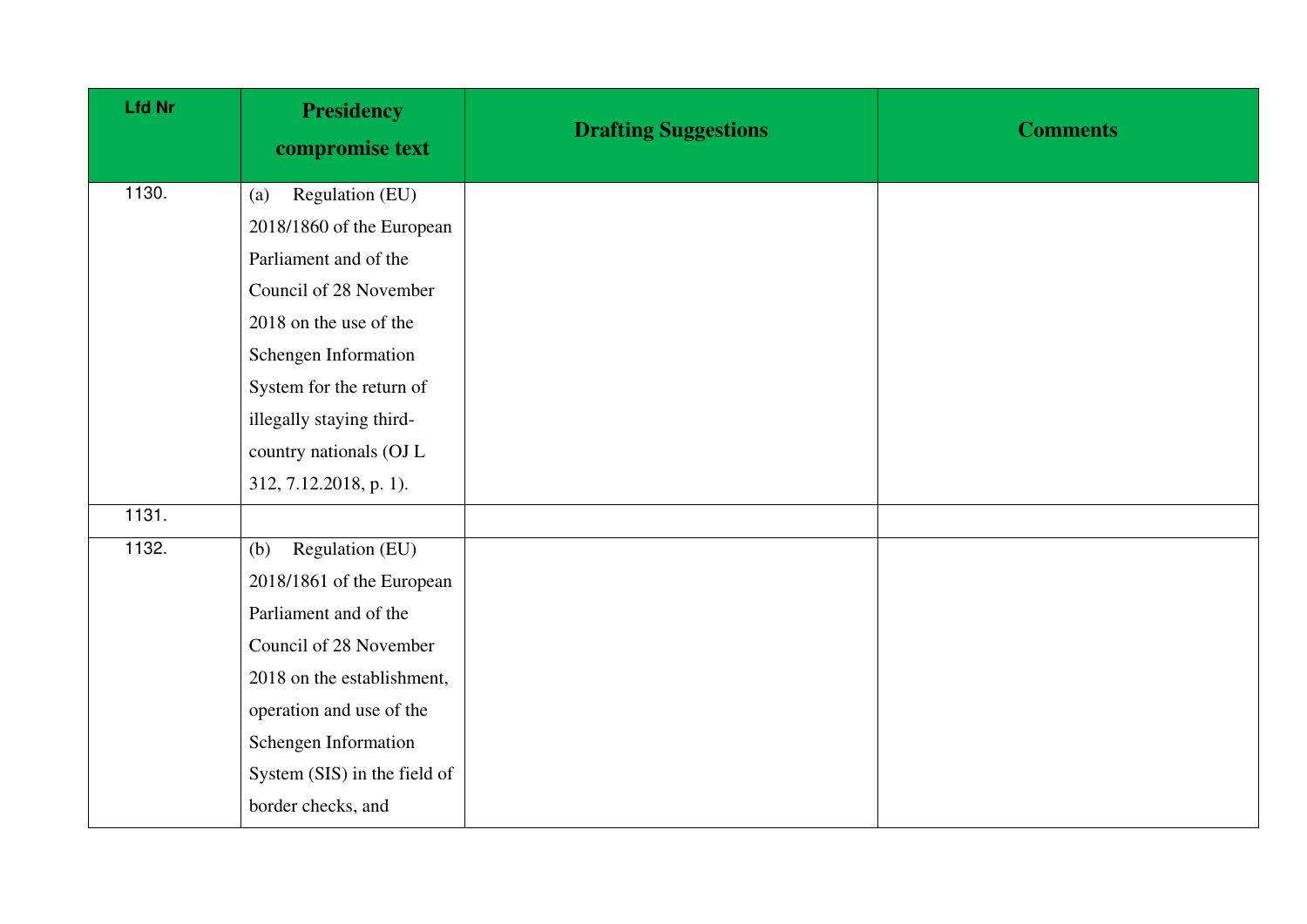| <b>Lfd Nr</b> | <b>Presidency</b><br>compromise text | <b>Drafting Suggestions</b> | <b>Comments</b> |
|---------------|--------------------------------------|-----------------------------|-----------------|
|               | amending the Convention              |                             |                 |
|               | implementing the                     |                             |                 |
|               | Schengen Agreement, and              |                             |                 |
|               | amending and repealing               |                             |                 |
|               | Regulation (EC) No                   |                             |                 |
|               | 1987/2006 (OJ L 312,                 |                             |                 |
|               | 7.12.2018, p. 14)                    |                             |                 |
| 1133.         |                                      |                             |                 |
| 1134.         | Regulation (EU)<br>(c)               |                             |                 |
|               | 2018/1862 of the European            |                             |                 |
|               | Parliament and of the                |                             |                 |
|               | Council of 28 November               |                             |                 |
|               | 2018 on the establishment,           |                             |                 |
|               | operation and use of the             |                             |                 |
|               | Schengen Information                 |                             |                 |
|               | System (SIS) in the field of         |                             |                 |
|               | police cooperation and               |                             |                 |
|               | judicial cooperation in              |                             |                 |
|               | criminal matters, amending           |                             |                 |
|               | and repealing Council                |                             |                 |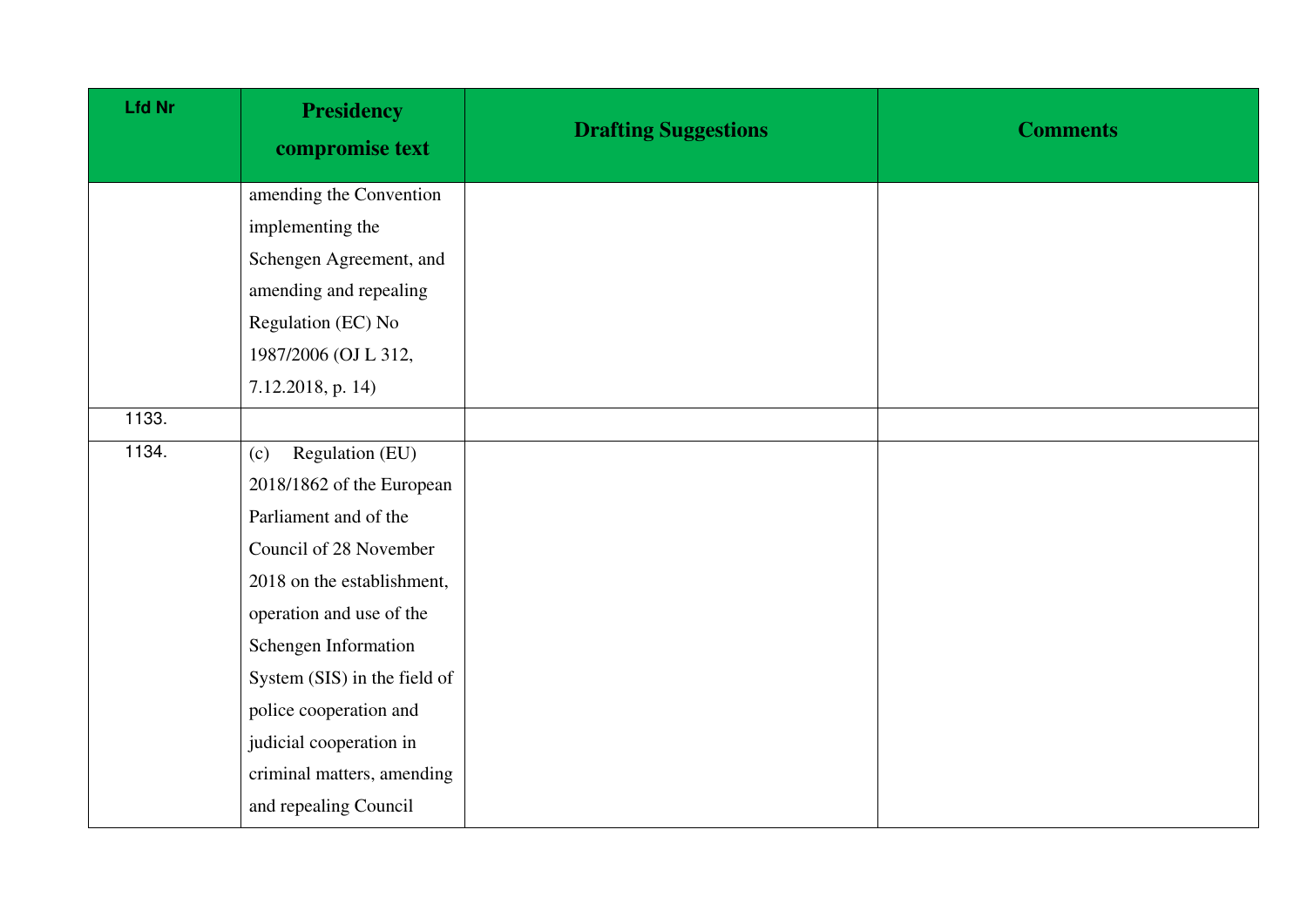| <b>Lfd Nr</b>       | <b>Presidency</b><br>compromise text | <b>Drafting Suggestions</b> | <b>Comments</b> |
|---------------------|--------------------------------------|-----------------------------|-----------------|
|                     | Decision 2007/533/JHA,               |                             |                 |
|                     | and repealing Regulation             |                             |                 |
|                     | (EC) No 1986/2006 of the             |                             |                 |
|                     | European Parliament and              |                             |                 |
|                     | of the Council and                   |                             |                 |
|                     | <b>Commission Decision</b>           |                             |                 |
|                     | 2010/261/EU (OJ L 312,               |                             |                 |
|                     | 7.12.2018, p. 56).                   |                             |                 |
| 1135.               |                                      |                             |                 |
| 1136.               | Visa Information<br>2.               |                             |                 |
|                     | System                               |                             |                 |
| $\overline{1137}$ . |                                      |                             |                 |
| 1138.               | Proposal for a<br>(a)                |                             |                 |
|                     | REGULATION OF THE                    |                             |                 |
|                     | <b>EUROPEAN</b>                      |                             |                 |
|                     | PARLIAMENT AND OF                    |                             |                 |
|                     | THE COUNCIL amending                 |                             |                 |
|                     | Regulation (EC) No                   |                             |                 |
|                     | 767/2008, Regulation (EC)            |                             |                 |
|                     | No 810/2009, Regulation              |                             |                 |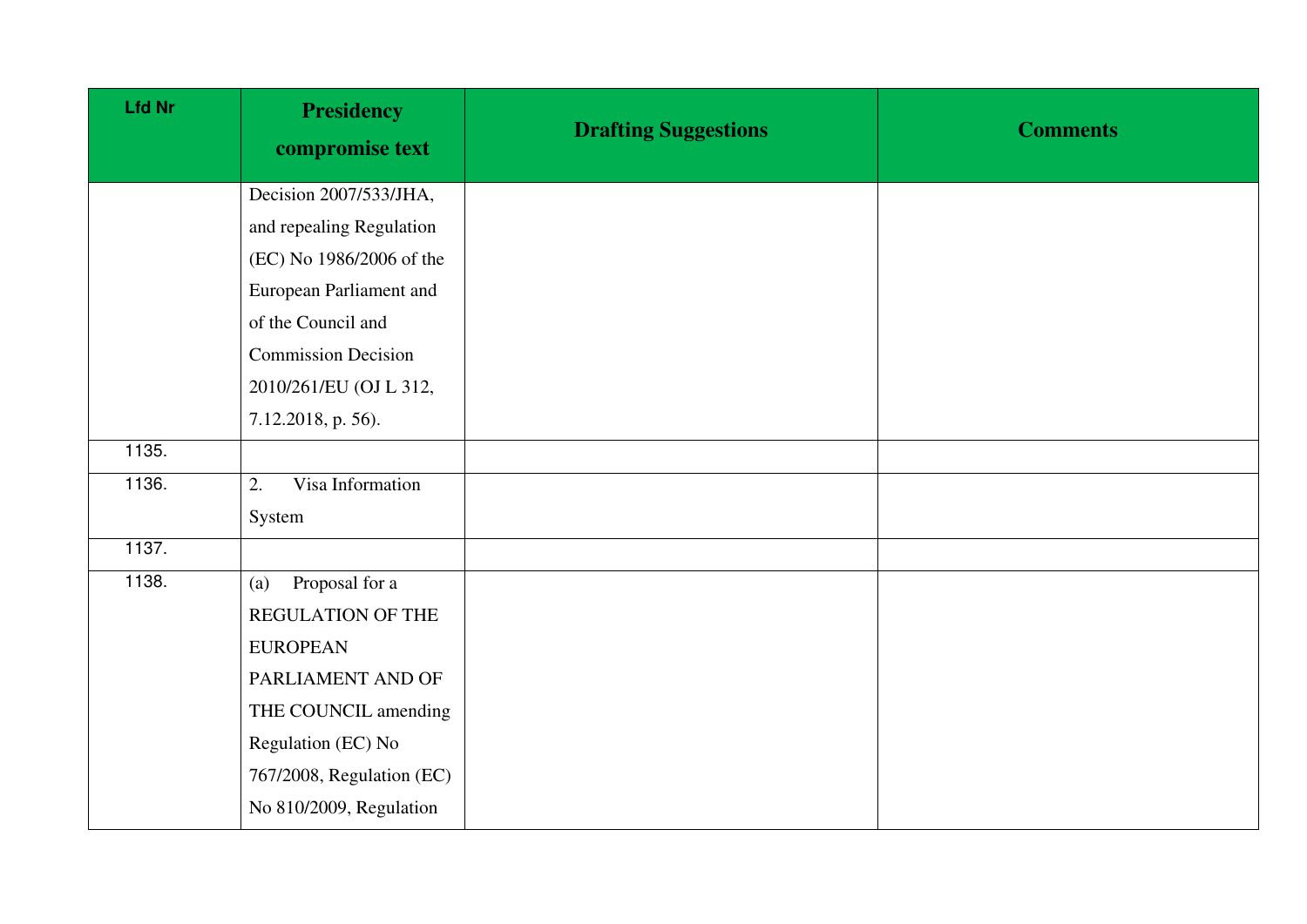| <b>Lfd Nr</b> | <b>Presidency</b><br>compromise text | <b>Drafting Suggestions</b> | <b>Comments</b> |
|---------------|--------------------------------------|-----------------------------|-----------------|
|               | (EU) 2017/2226,                      |                             |                 |
|               | Regulation (EU) 2016/399,            |                             |                 |
|               | Regulation XX/2018                   |                             |                 |
|               | [Interoperability                    |                             |                 |
|               | Regulation], and Decision            |                             |                 |
|               | 2004/512/EC and repealing            |                             |                 |
|               | <b>Council Decision</b>              |                             |                 |
|               | 2008/633/JHA -                       |                             |                 |
|               | COM(2018) 302 final. To              |                             |                 |
|               | be updated once the                  |                             |                 |
|               | Regulation is adopted                |                             |                 |
|               | (April/May 2021) by the              |                             |                 |
|               | co-legislators.                      |                             |                 |
| 1139.         |                                      |                             |                 |
| 1140.         | 3.<br>Eurodac                        |                             |                 |
| 1141.         |                                      |                             |                 |
| 1142.         | Amended proposal<br>(a)              |                             |                 |
|               | for a REGULATION OF                  |                             |                 |
|               | THE EUROPEAN                         |                             |                 |
|               | PARLIAMENT AND OF                    |                             |                 |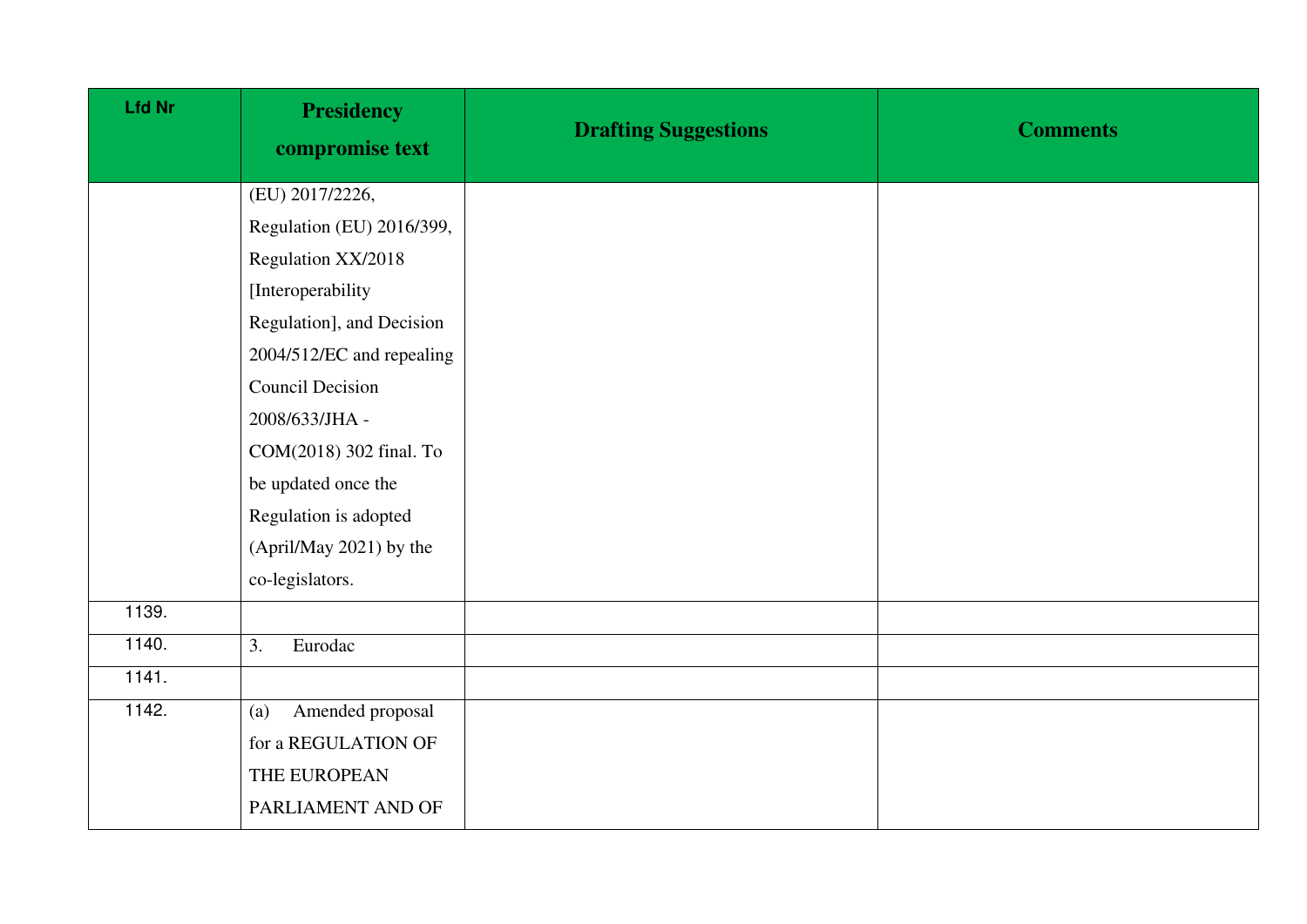| <b>Lfd Nr</b> | <b>Presidency</b><br>compromise text | <b>Drafting Suggestions</b> | <b>Comments</b> |
|---------------|--------------------------------------|-----------------------------|-----------------|
|               | THE COUNCIL on the                   |                             |                 |
|               | establishment of 'Eurodac'           |                             |                 |
|               | for the comparison of                |                             |                 |
|               | biometric data for the               |                             |                 |
|               | effective application of             |                             |                 |
|               | Regulation (EU)                      |                             |                 |
|               | XXX/XXX [Regulation on               |                             |                 |
|               | Asylum and Migration                 |                             |                 |
|               | Management] and of                   |                             |                 |
|               | Regulation (EU)                      |                             |                 |
|               | XXX/XXX [Resettlement                |                             |                 |
|               | Regulation], for identifying         |                             |                 |
|               | an illegally staying third-          |                             |                 |
|               | country national or                  |                             |                 |
|               | stateless person and on              |                             |                 |
|               | requests for the comparison          |                             |                 |
|               | with Eurodac data by                 |                             |                 |
|               | Member States' law                   |                             |                 |
|               | enforcement authorities              |                             |                 |
|               | and Europol for law                  |                             |                 |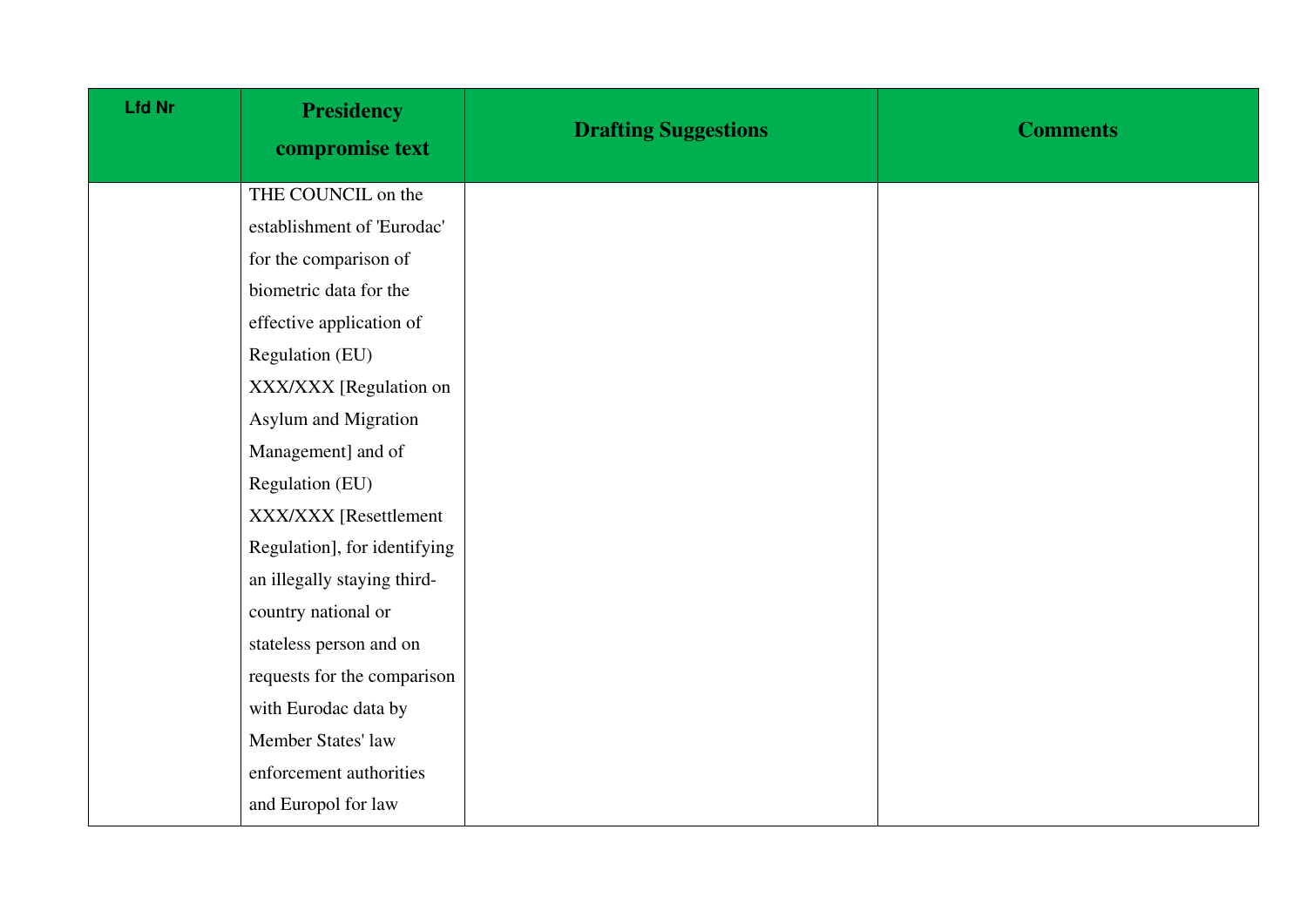| <b>Lfd Nr</b> | <b>Presidency</b><br>compromise text | <b>Drafting Suggestions</b> | <b>Comments</b> |
|---------------|--------------------------------------|-----------------------------|-----------------|
|               | enforcement purposes and             |                             |                 |
|               | amending Regulations                 |                             |                 |
|               | (EU) 2018/1240 and (EU)              |                             |                 |
|               | 2019/818 - COM(2020)                 |                             |                 |
|               | 614 final.                           |                             |                 |
| 1143.         |                                      |                             |                 |
| 1144.         | Entry/Exit System<br>4.              |                             |                 |
| 1145.         |                                      |                             |                 |
| 1146.         | Regulation (EU)<br>(a)               |                             |                 |
|               | 2017/2226 of the European            |                             |                 |
|               | Parliament and of the                |                             |                 |
|               | Council of 30 November               |                             |                 |
|               | 2017 establishing an                 |                             |                 |
|               | Entry/Exit System (EES) to           |                             |                 |
|               | register entry and exit data         |                             |                 |
|               | and refusal of entry data of         |                             |                 |
|               | third-country nationals              |                             |                 |
|               | crossing the external                |                             |                 |
|               | borders of the Member                |                             |                 |
|               | States and determining the           |                             |                 |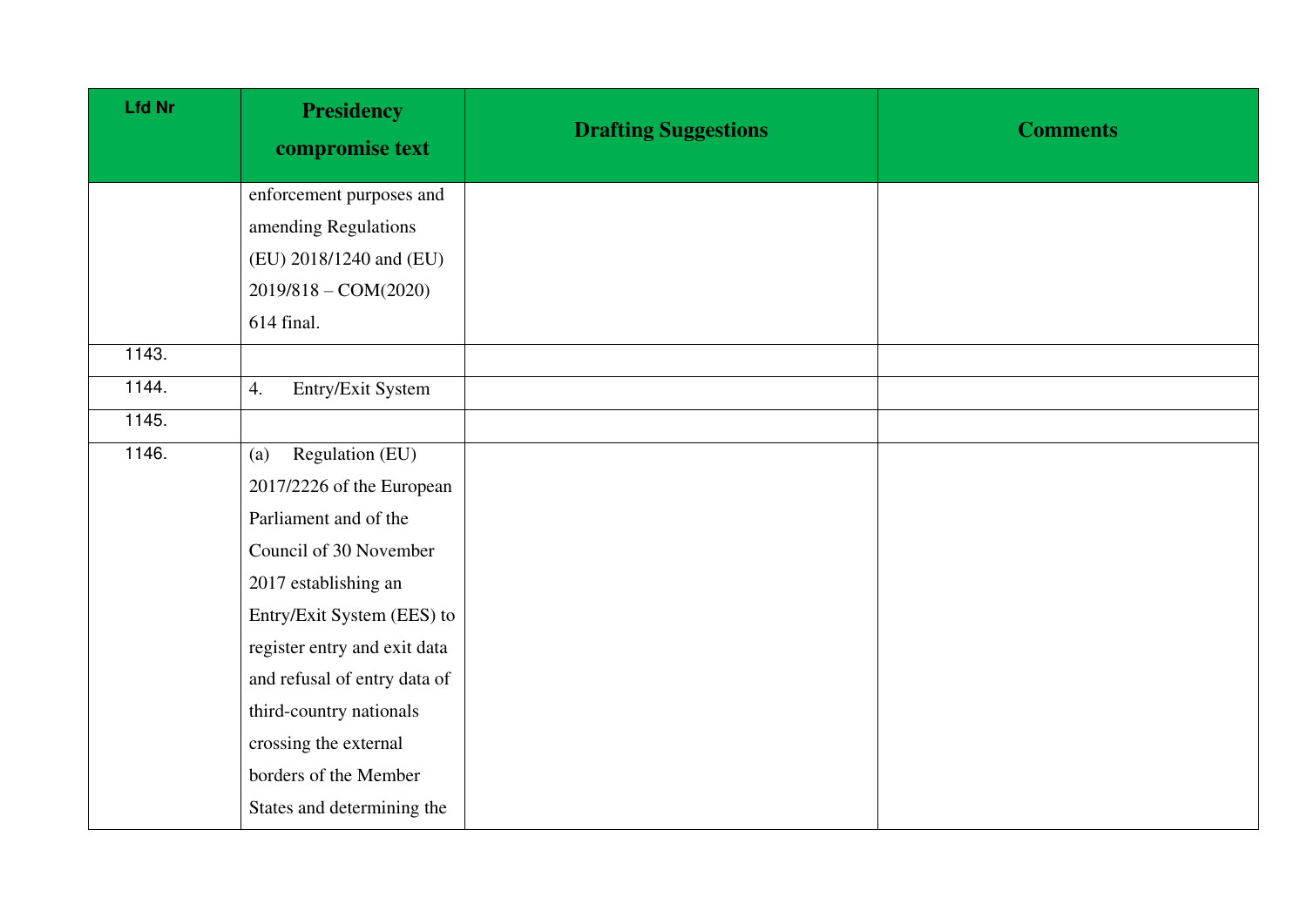| <b>Lfd Nr</b> | <b>Presidency</b><br>compromise text | <b>Drafting Suggestions</b> | <b>Comments</b> |
|---------------|--------------------------------------|-----------------------------|-----------------|
|               | conditions for access to the         |                             |                 |
|               | EES for law enforcement              |                             |                 |
|               | purposes, and amending               |                             |                 |
|               | the Convention                       |                             |                 |
|               | implementing the                     |                             |                 |
|               | Schengen Agreement and               |                             |                 |
|               | Regulations (EC) No                  |                             |                 |
|               | 767/2008 and (EU) No                 |                             |                 |
|               | 1077/2011 (OJ L 327,                 |                             |                 |
|               | 9.12.2017, p. 20).                   |                             |                 |
| 1147.         |                                      |                             |                 |
| 1148.         | 5.<br>European Travel                |                             |                 |
|               | Information and                      |                             |                 |
|               | Authorisation System                 |                             |                 |
| 1149.         |                                      |                             |                 |
| 1150.         | Regulation (EU)<br>(a)               |                             |                 |
|               | 2018/1240 of the European            |                             |                 |
|               | Parliament and of the                |                             |                 |
|               | Council of 12 September              |                             |                 |
|               | 2018 establishing a                  |                             |                 |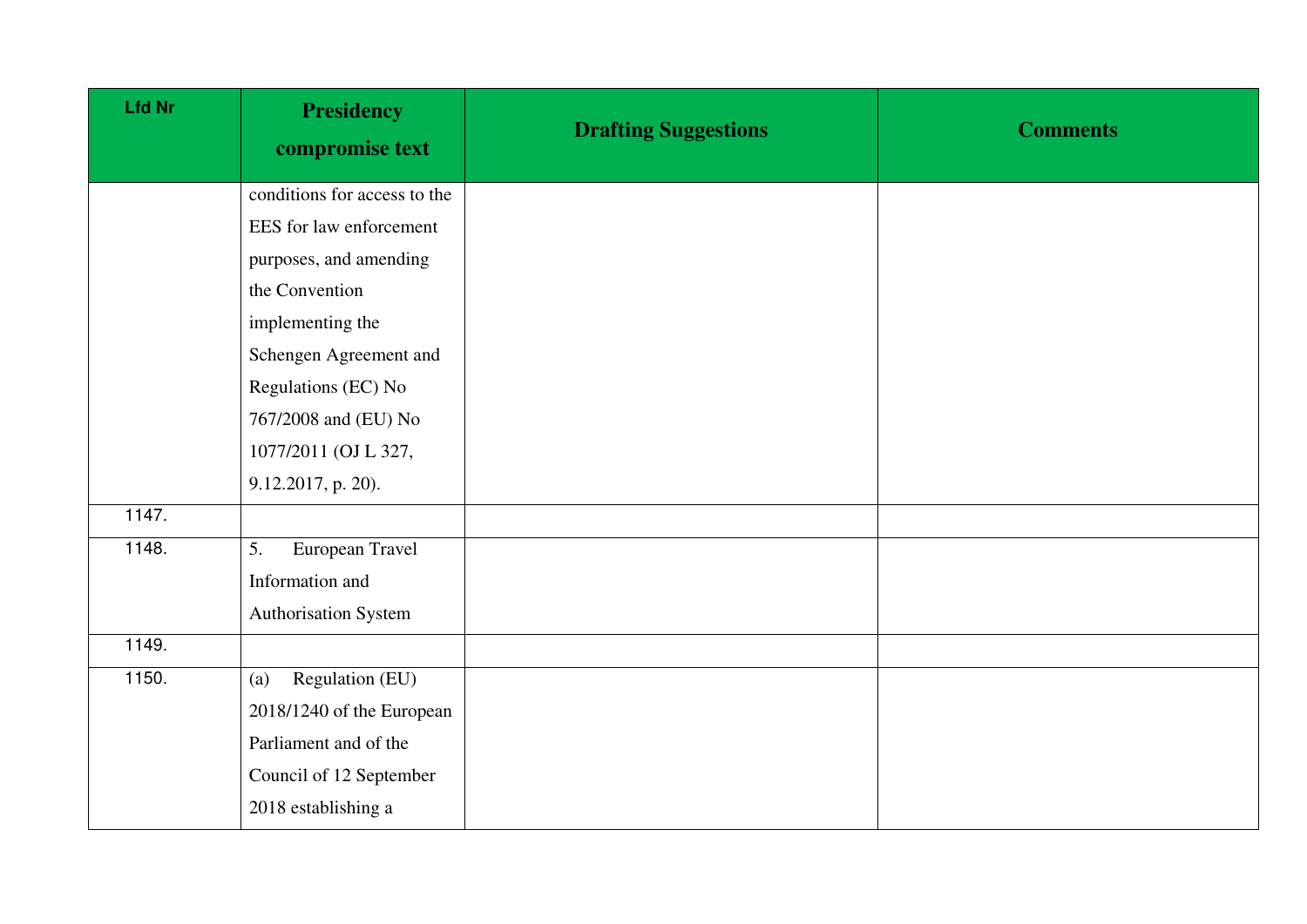| <b>Lfd Nr</b> | <b>Presidency</b><br>compromise text | <b>Drafting Suggestions</b> | <b>Comments</b> |
|---------------|--------------------------------------|-----------------------------|-----------------|
|               | European Travel                      |                             |                 |
|               | Information and                      |                             |                 |
|               | Authorisation System                 |                             |                 |
|               | (ETIAS) and amending                 |                             |                 |
|               | Regulations (EU) No                  |                             |                 |
|               | 1077/2011, (EU) No                   |                             |                 |
|               | 515/2014, (EU) 2016/399,             |                             |                 |
|               | (EU) 2016/1624 and (EU)              |                             |                 |
|               | 2017/2226 (OJ L 236,                 |                             |                 |
|               | 19.9.2018, p. 1).                    |                             |                 |
| 1151.         |                                      |                             |                 |
| 1152.         | Regulation (EU)<br>(b)               |                             |                 |
|               | 2018/1241 of the European            |                             |                 |
|               | Parliament and of the                |                             |                 |
|               | Council of 12 September              |                             |                 |
|               | 2018 amending Regulation             |                             |                 |
|               | (EU) 2016/794 for the                |                             |                 |
|               | purpose of establishing a            |                             |                 |
|               | European Travel                      |                             |                 |
|               | Information and                      |                             |                 |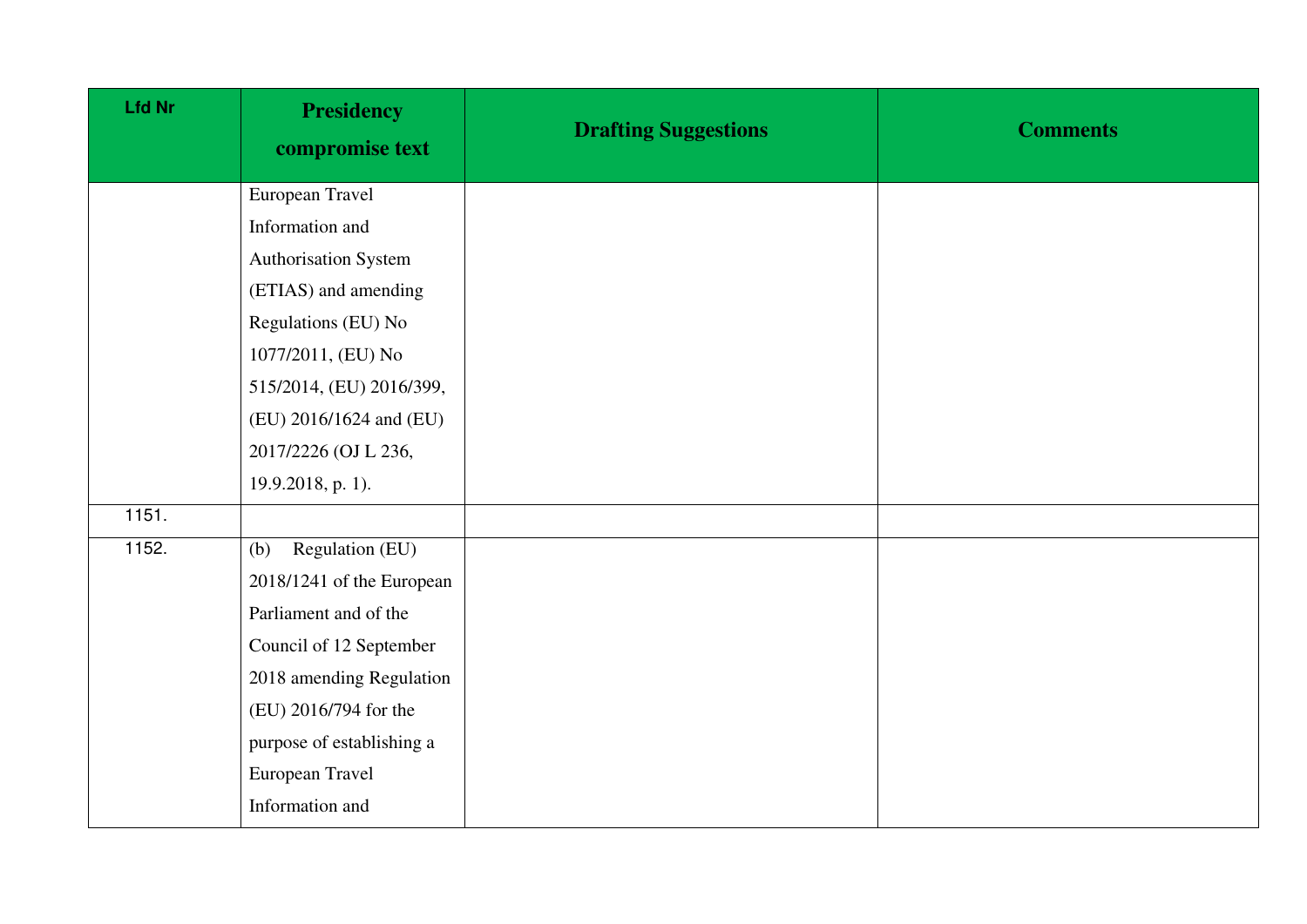| <b>Lfd Nr</b> | <b>Presidency</b><br>compromise text | <b>Drafting Suggestions</b> | <b>Comments</b> |
|---------------|--------------------------------------|-----------------------------|-----------------|
|               | Authorisation System                 |                             |                 |
|               | (ETIAS) (OJ L 236,                   |                             |                 |
|               | 19.9.2018, p. 72).                   |                             |                 |
| 1153.         |                                      |                             |                 |
| 1154.         | European Criminal<br>6.              |                             |                 |
|               | Records Information                  |                             |                 |
|               | System on third-country              |                             |                 |
|               | nationals and stateless              |                             |                 |
|               | persons                              |                             |                 |
| 1155.         |                                      |                             |                 |
| 1156.         | Regulation (EU)<br>(a)               |                             |                 |
|               | 2019/816 of the European             |                             |                 |
|               | Parliament and of the                |                             |                 |
|               | Council of 17 April 2019             |                             |                 |
|               | establishing a centralised           |                             |                 |
|               | system for the                       |                             |                 |
|               | identification of Member             |                             |                 |
|               | States holding conviction            |                             |                 |
|               | information on third-                |                             |                 |
|               | country nationals and                |                             |                 |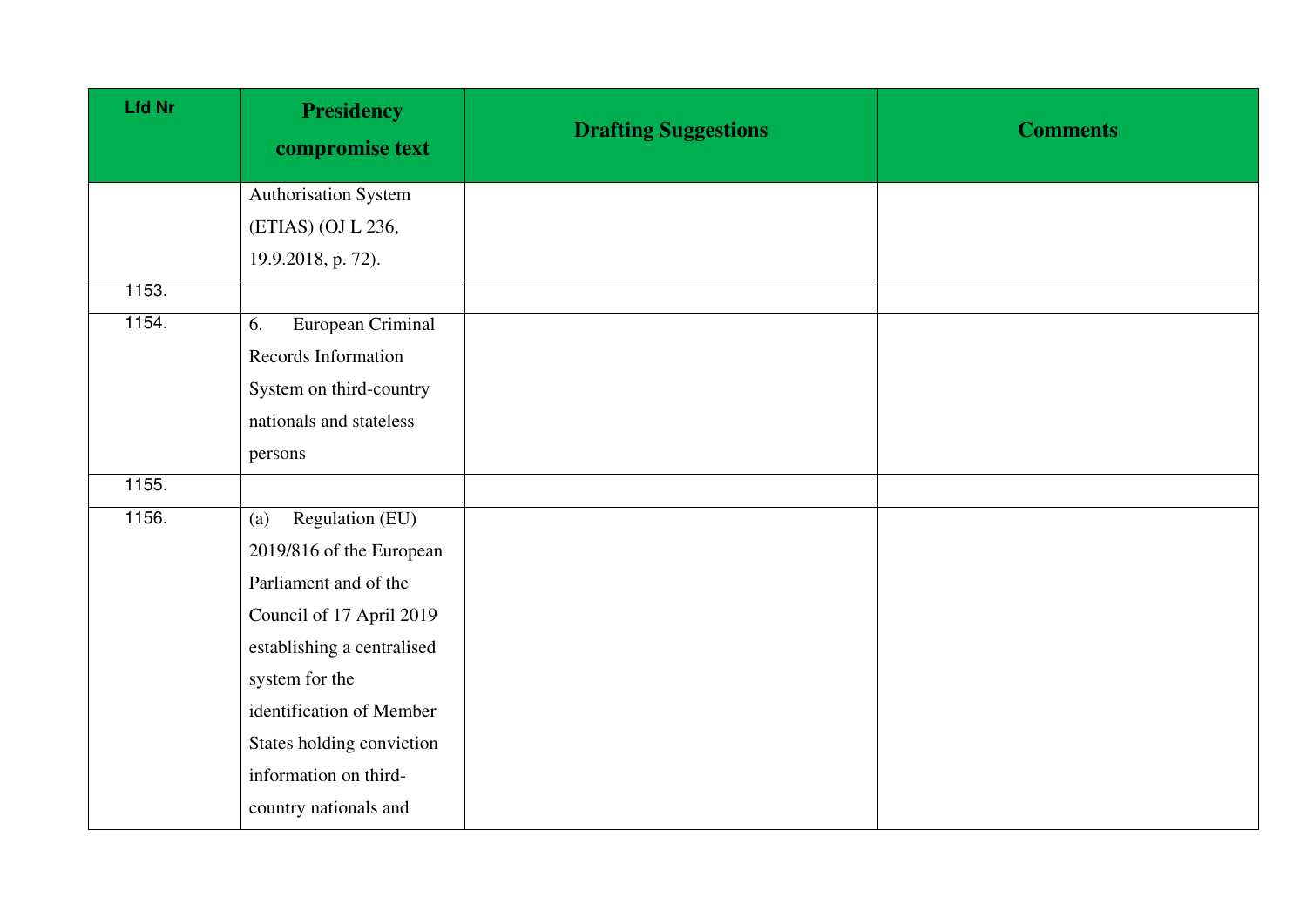| <b>Lfd Nr</b> | <b>Presidency</b><br>compromise text | <b>Drafting Suggestions</b> | <b>Comments</b> |
|---------------|--------------------------------------|-----------------------------|-----------------|
|               | stateless persons (ECRIS-            |                             |                 |
|               | TCN) to supplement the               |                             |                 |
|               | European Criminal                    |                             |                 |
|               | Records Information                  |                             |                 |
|               | System and amending                  |                             |                 |
|               | Regulation (EU)                      |                             |                 |
|               | 2018/1726 (OJ L 135,                 |                             |                 |
|               | 22.5.2019, p. 1).                    |                             |                 |
| 1157.         |                                      |                             |                 |
| 1158.         | 7.<br>Interoperability               |                             |                 |
| 1159.         |                                      |                             |                 |
| 1160.         | Regulation (EU)<br>(a)               |                             |                 |
|               | 2019/817 of the European             |                             |                 |
|               | Parliament and of the                |                             |                 |
|               | Council of 20 May 2019 on            |                             |                 |
|               | establishing a framework             |                             |                 |
|               | for interoperability                 |                             |                 |
|               | between EU information               |                             |                 |
|               | systems in the field of              |                             |                 |